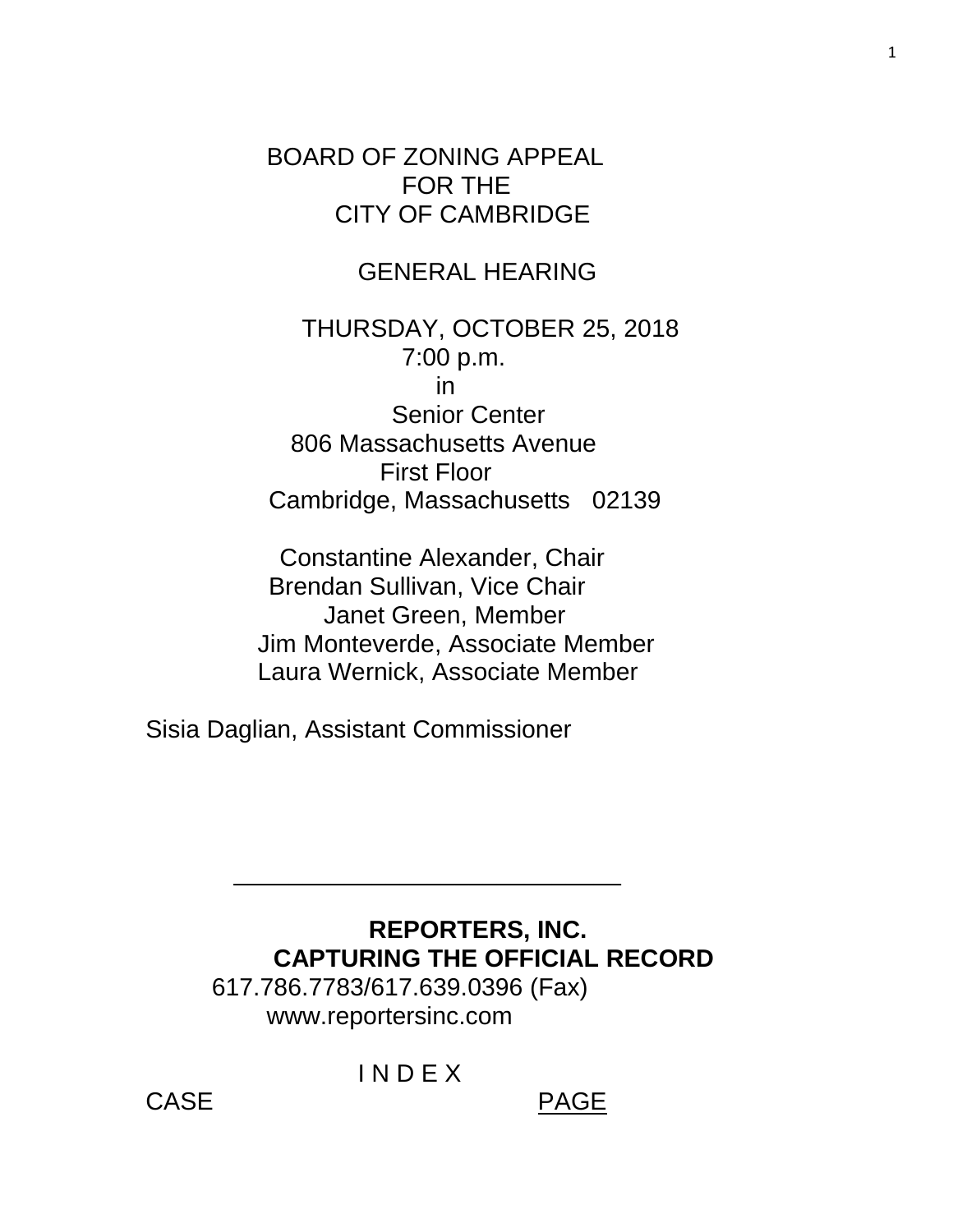| BZA-016964-2018 -- 330 Mt. Auburn Street<br>Original Hearing Date: 08/23/18 | 6   |
|-----------------------------------------------------------------------------|-----|
| BZA-016981-2018 -- 26 Lowell Street<br>Original Hearing Date: 09/13/18      | 25  |
| BZA-016783-2018 -- 1 Hancock Street<br>Original Hearing Date: 07/26/18      | 39  |
| BZA-017011-2018 -- 44 Cogswell Avenue                                       | 41  |
| BZA-016957-2018 -- 300 Mt. Auburn Street                                    | 59  |
| BZA-017014-2018 -- 1923-1925 Mass. Avenue 79                                |     |
| BZA-017020-2018 -- 426 Putnam Street                                        | 86  |
| BZA-017016-2018 -- 175 Holworthy Street                                     | 95  |
| BZA-017021-2018 -- 25 Hubbard Avenue                                        | 121 |
| BZA-017018-2018 -- 1500 Cambridge Street 132/205                            |     |
| BZA-017013-2018 -- 84 Winthrop Street                                       | 175 |
| <b>KeyWordIndex</b>                                                         |     |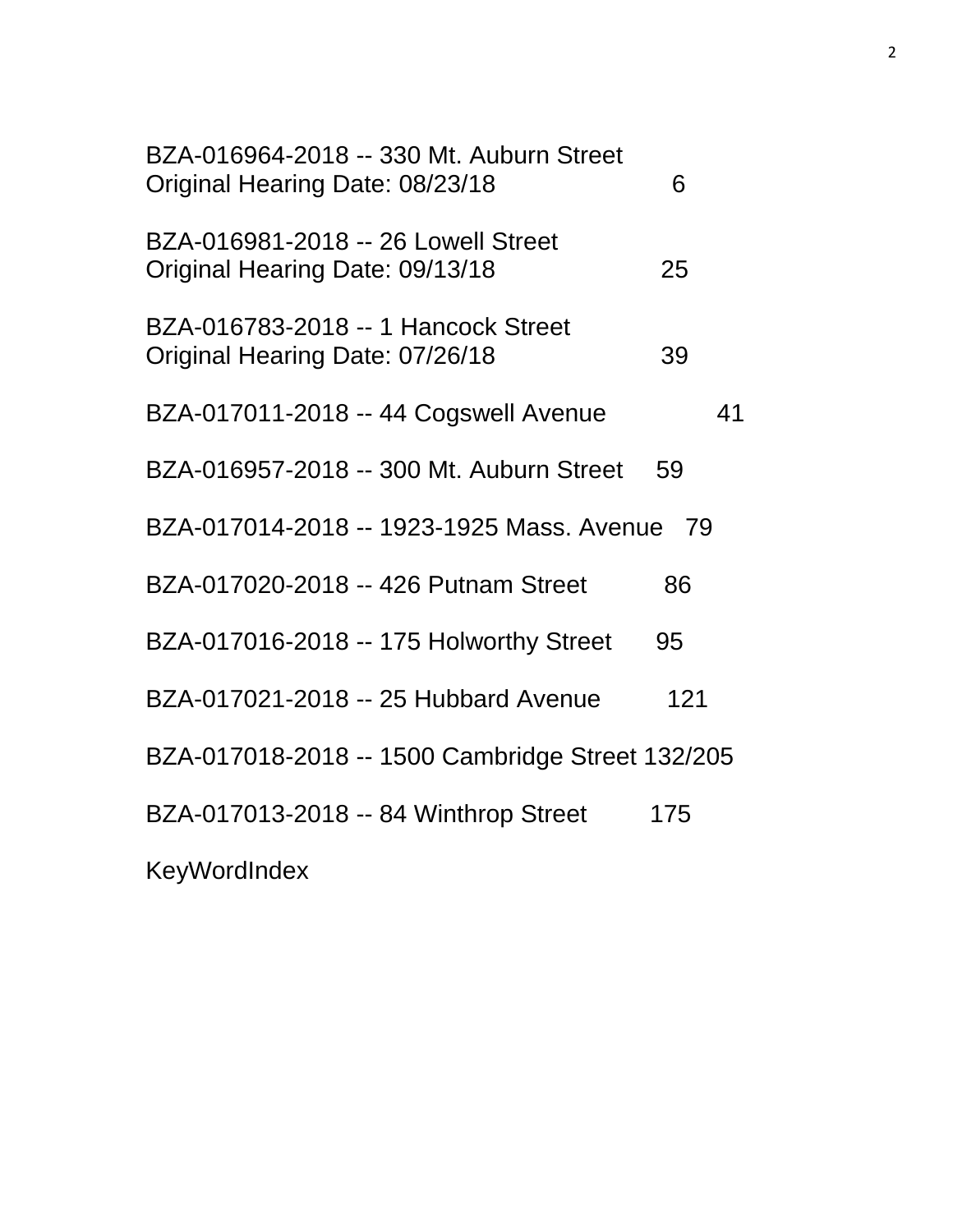#### **P R O C E E D I N G S \* \* \* \* \***

(7:00 p.m.)

(Sitting Members: Constantine Alexander, Brendan Sullivan, Janet Green, Jim Monteverde, Laura Wernick.)

CONSTANTINE ALEXANDER: The Chair will call this

Zoning Board of Appeals meeting to order. And as is our custom, we're going to start with continued cases. These are cases that started at an earlier date and for one reason or another were continued until this

evening and then we'll get to our regular agenda.

Before I call the continued cases, I'd like to read a statement:

After notifying the Chair, any person may make a video or

audio recording of our open sessions or may transmit the meeting through

any medium subject to reasonable requirements that the Chair may

impose as to the number, placement, and operation of equipment used so

as not to interfere with the conduct of the meeting. At the beginning of the meeting the Chair will inform other attendees at that meeting that a

recording is being made.

And I wish to advise that there are actually at least two recordings being made. Our stenographer records to assist her when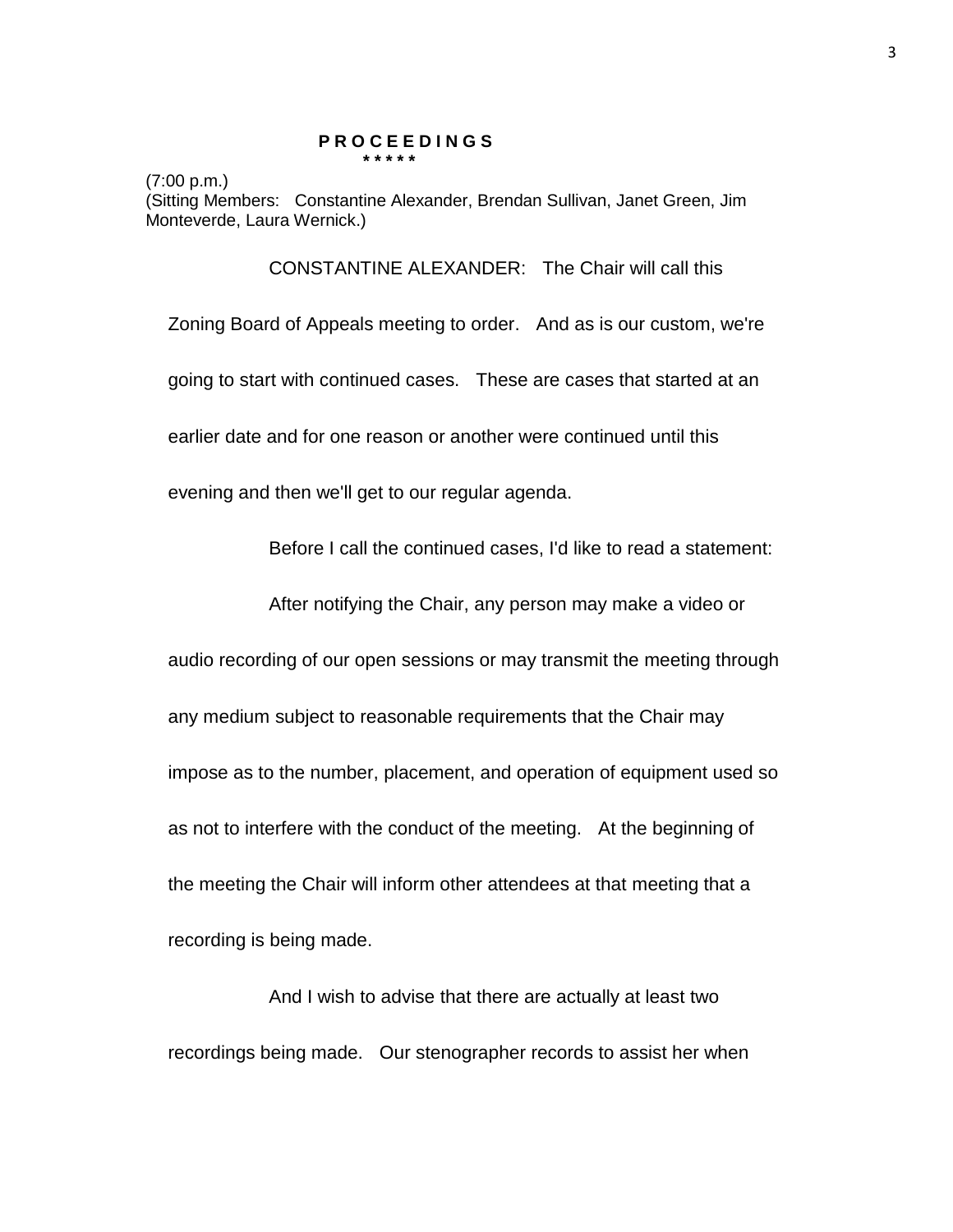she prepares the transcript of the meeting. And a citizen of the city has

left a tape recorder here, he's recording the meeting as well.

Anyone else planning to record this meeting?

(No Response.)

CONSTANTINE ALEXANDER: Okay. Just we all know who

is being recorded.

All right, so you're on record and I will start with the continued cases.

\* \* \* \* \*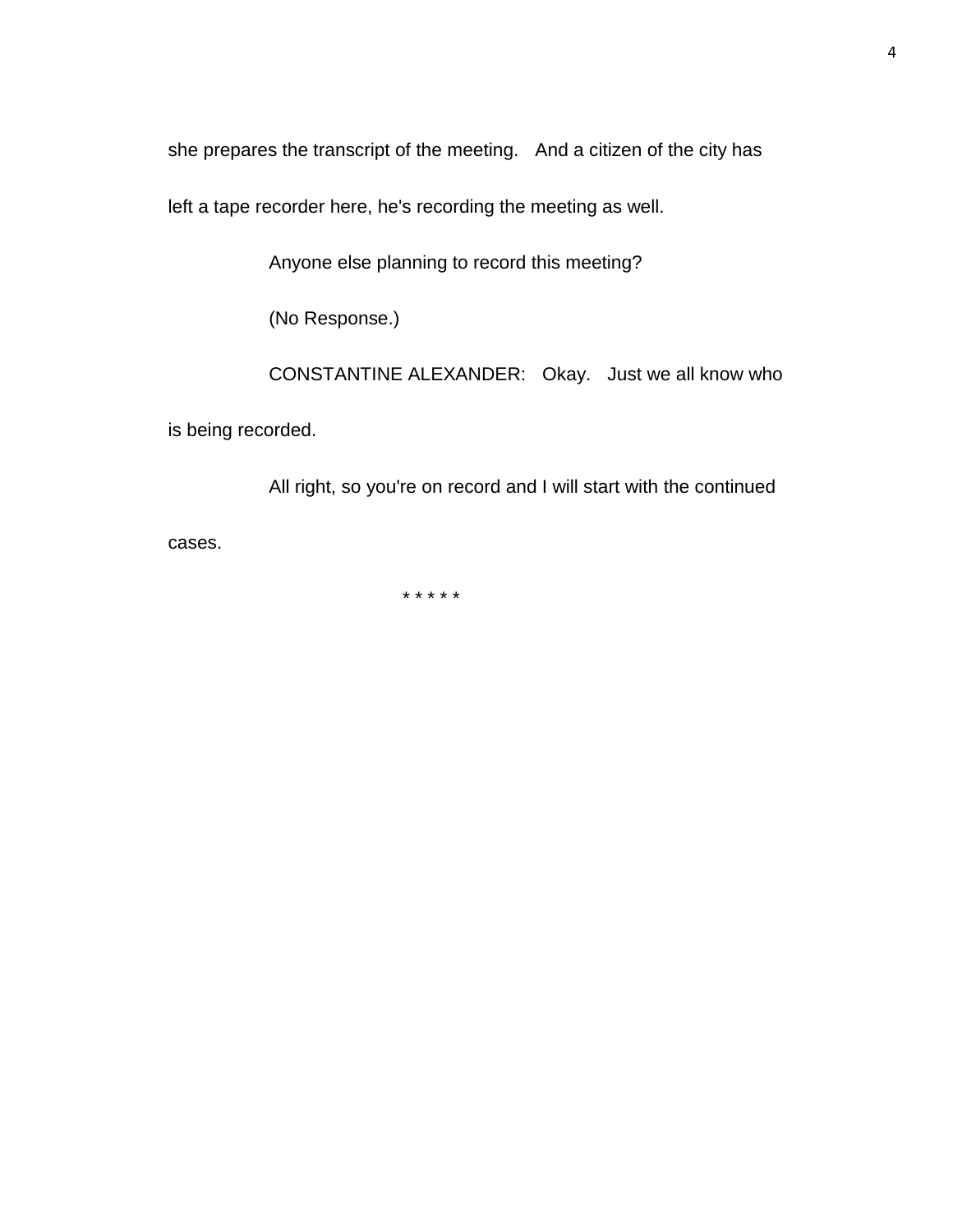(7:05 p.m.)

(Sitting Members Case No. BZA-016964-2018: Constantine Alexander,

Brendan Sullivan, Janet Green, Jim Monteverde, Laura Wernick.)

CONSTANTINE ALEXANDER: And the first case I'm going

to call is case No. 016964, 330 Mount Auburn Street.

Is there anyone here wishing to be heard on this matter?

Good evening.

RYAN LYNCH: Good evening.

ATTORNEY JONATHAN ELDER: I'm Jon Elder with

Anderson and Kreiger here on behalf of Cingular wireless PCS, AT&T.

RYAN LYNCH: I'm Ryan Lynch, site contractor for AT&T as

well.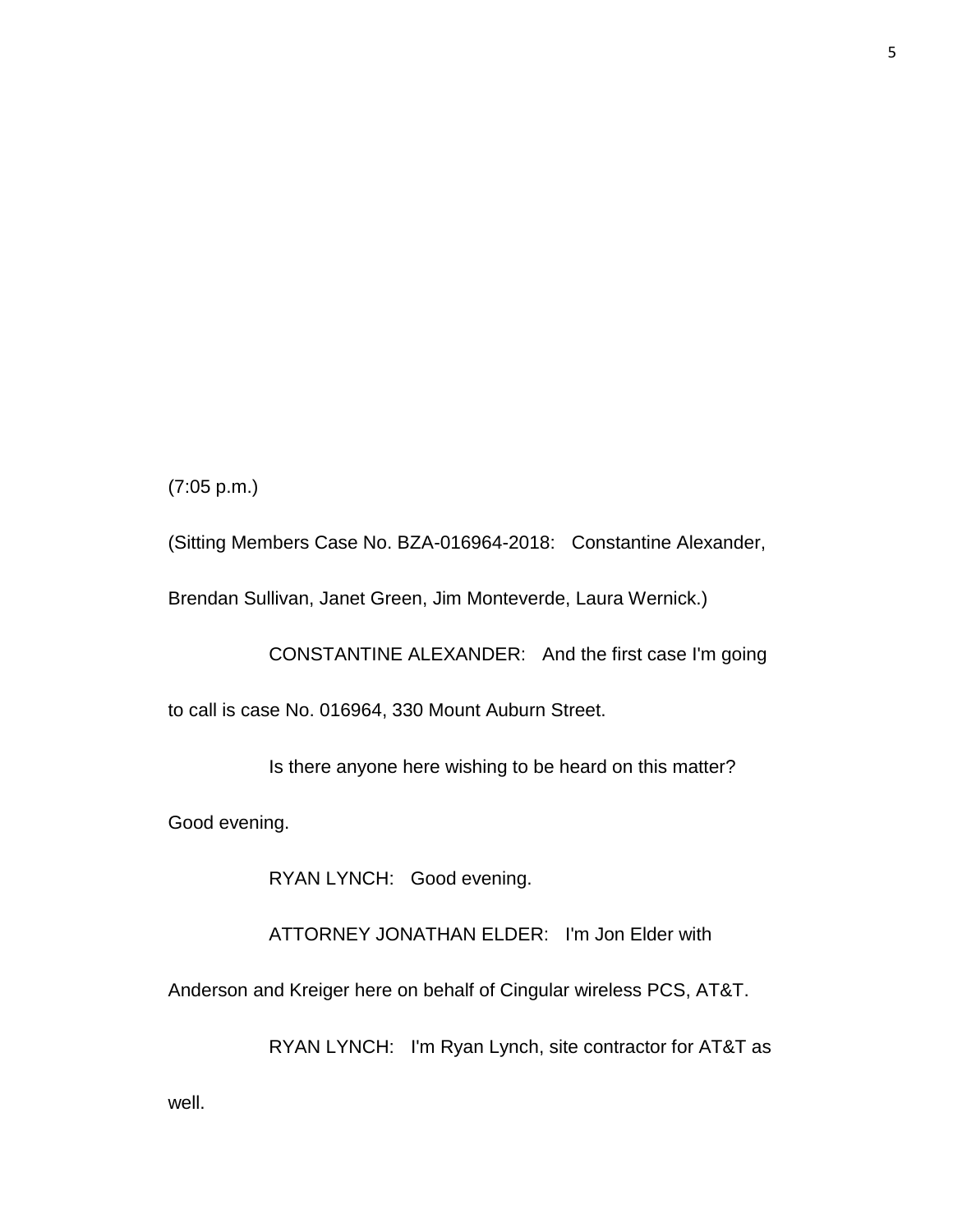CONSTANTINE ALEXANDER: Okay, floor is yours.

#### ATTORNEY JONATHAN ELDER: So just to summarize,

ladies and gentlemen, this is an existing installation at Mount Auburn Hospital, consists of a total of 12 antenna. The proposed modification is a standard nationwide equipment upgrade improving technology, connectivity, etcetera. That affects a total of three of the antenna, that's one in each so-called sector. So one in each of the three sides. It is an in-kind, in terms of size, replacement modification, in addition to some equipment upgrades that are out of view behind the wall. I hope that the photo simulations are self-explanatory.

JANET GREEN: Can I ask you to pull the microphone up to your mouth so that the other people in the room can hear. I'm not sure that --

### ATTORNEY JONATHAN ELDER: Is that better?

JANET GREEN: No, it has to be like this close to your mouth.

> ATTORNEY JONATHAN ELDER: Like rock star close? JANET GREEN: Yes.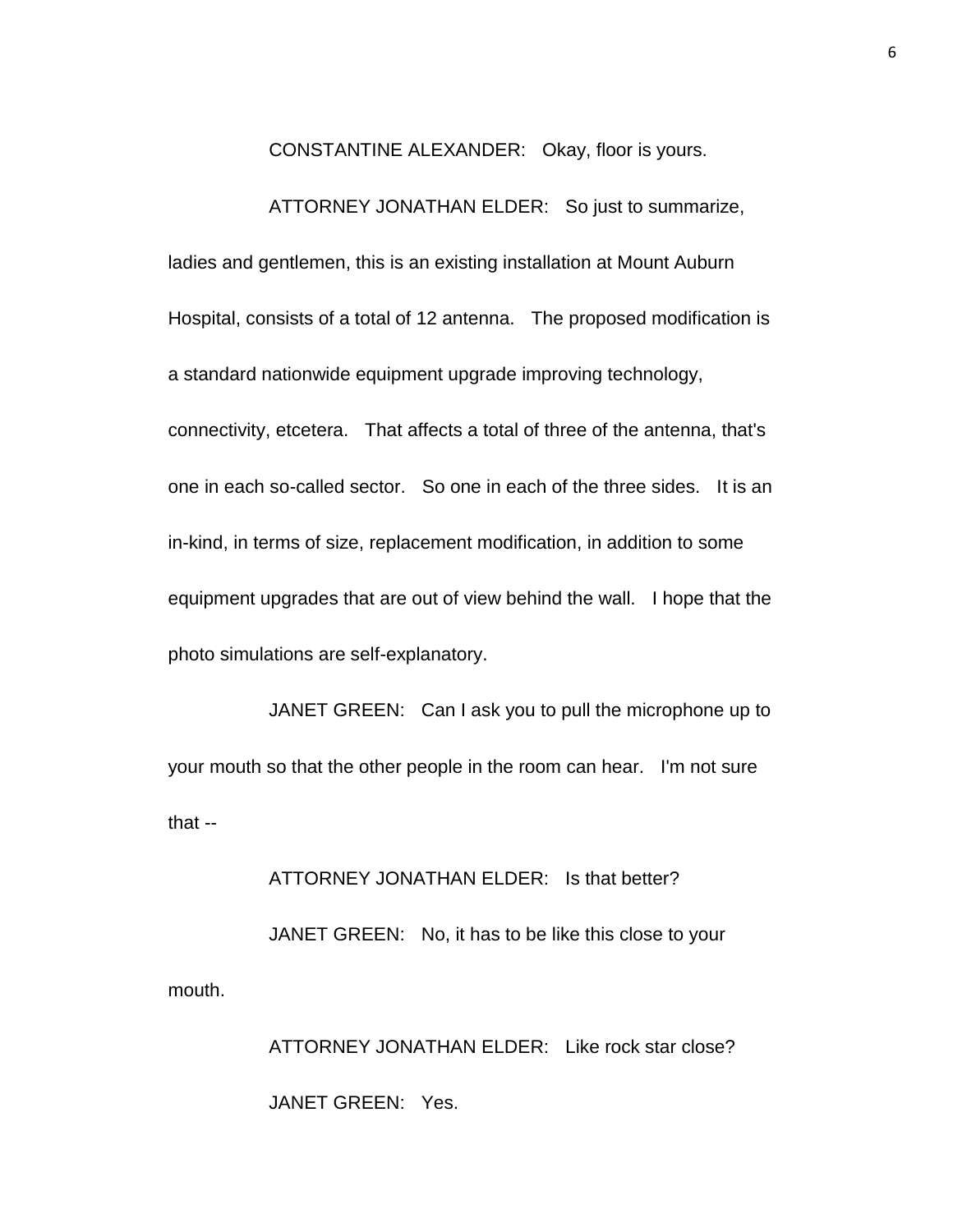ATTORNEY JONATHAN ELDER: Sorry. Here we go. Does everybody have copies of the photo simulations? CONSTANTINE ALEXANDER: Why don't you give me another one.

> ATTORNEY JONATHAN ELDER: I have a spare set. JANET GREEN: Sorry, you're still not coming through. ATTORNEY JONATHAN ELDER: I have a spare set here. JANET GREEN: You can hear it in your own ears.

ATTORNEY JONATHAN ELDER: And so as you may know,

the Planning Board has taken review of this on August 21, 2018, and they

found it was acceptable and designed appropriately.

CONSTANTINE ALEXANDER: Am I confused with another case? Didn't they have some suggestions, though? About the equipment?

RYAN LYNCH: I don't believe that was the case for this specific one.

> CONSTANTINE ALEXANDER: It may be another case. ATTORNEY JONATHAN ELDER: I think there's another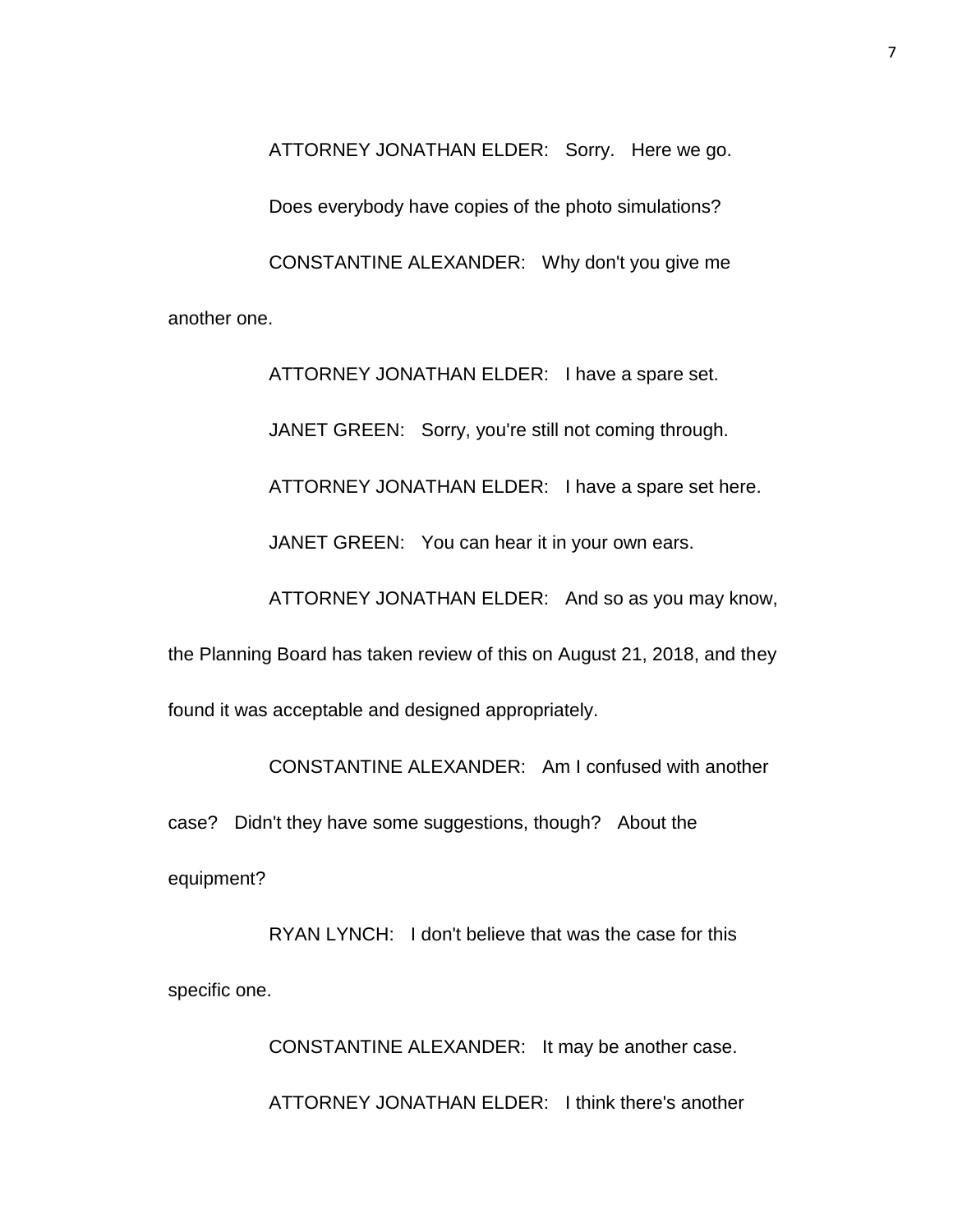case at the same location tonight.

CONSTANTINE ALEXANDER: Yeah, there is.

Well, no, there is some -- I mean, I'll read the letter later, but it

says the antennas should be aligned to remain below the cornice line,

etcetera, etcetera. So they did make those suggestions.

ATTORNEY JONATHAN ELDER: Right. And as the -- they

will be because they will be within the existing mounts.

CONSTANTINE ALEXANDER: Okay. But the plans they

looked at were they there? Did you change these from what the Planning

Board saw?

RYAN LYNCH: This is exactly what they were when the

Planning Board reviewed them.

CONSTANTINE ALEXANDER: Okay.

ATTORNEY JONATHAN ELDER: Yeah.

And so we would ask obviously that this be approved and we

would ask to the extent there's obviously a written decision that the

Board --

JANET GREEN: Now even I can't hear you.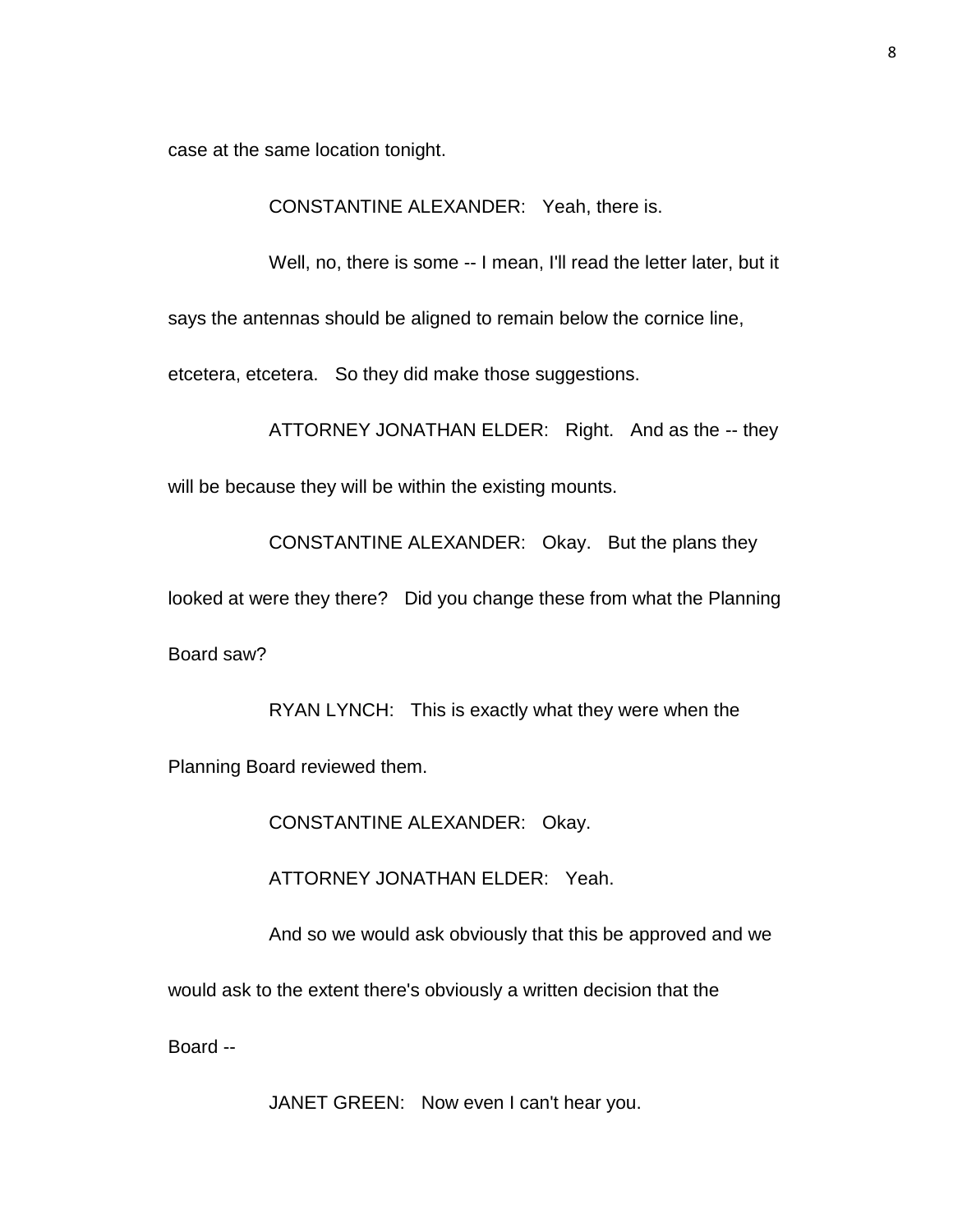ATTORNEY JONATHAN ELDER: That the Board include if it so agrees, that this project, this modification falls within the jurisdiction of Section 6409.

CONSTANTINE ALEXANDER: That's for you to decide.

That's not for us to make a judgment on. Our judgment is you need zoning approval and that's why you're here tonight. Whether it fits within The Spectrum Act, that's a legal matter, that's not a concern of our Board.

ATTORNEY JONATHAN ELDER: Fair enough.

CONSTANTINE ALEXANDER: Pretty straightforward.

Any questions from members of the Board?

JIM MONTEVERDE: No.

LAURA WERNICK: So are there any physical changes, I

mean, any visible changes or it will look just the same as it does now?

RYAN LYNCH: Yes, the antennas that we're installing are

the exact same dimensions as the ones that we have now.

CONSTANTINE ALEXANDER: That's what you said in your application. Okay.

I'll open this matter up -- any questions from members of the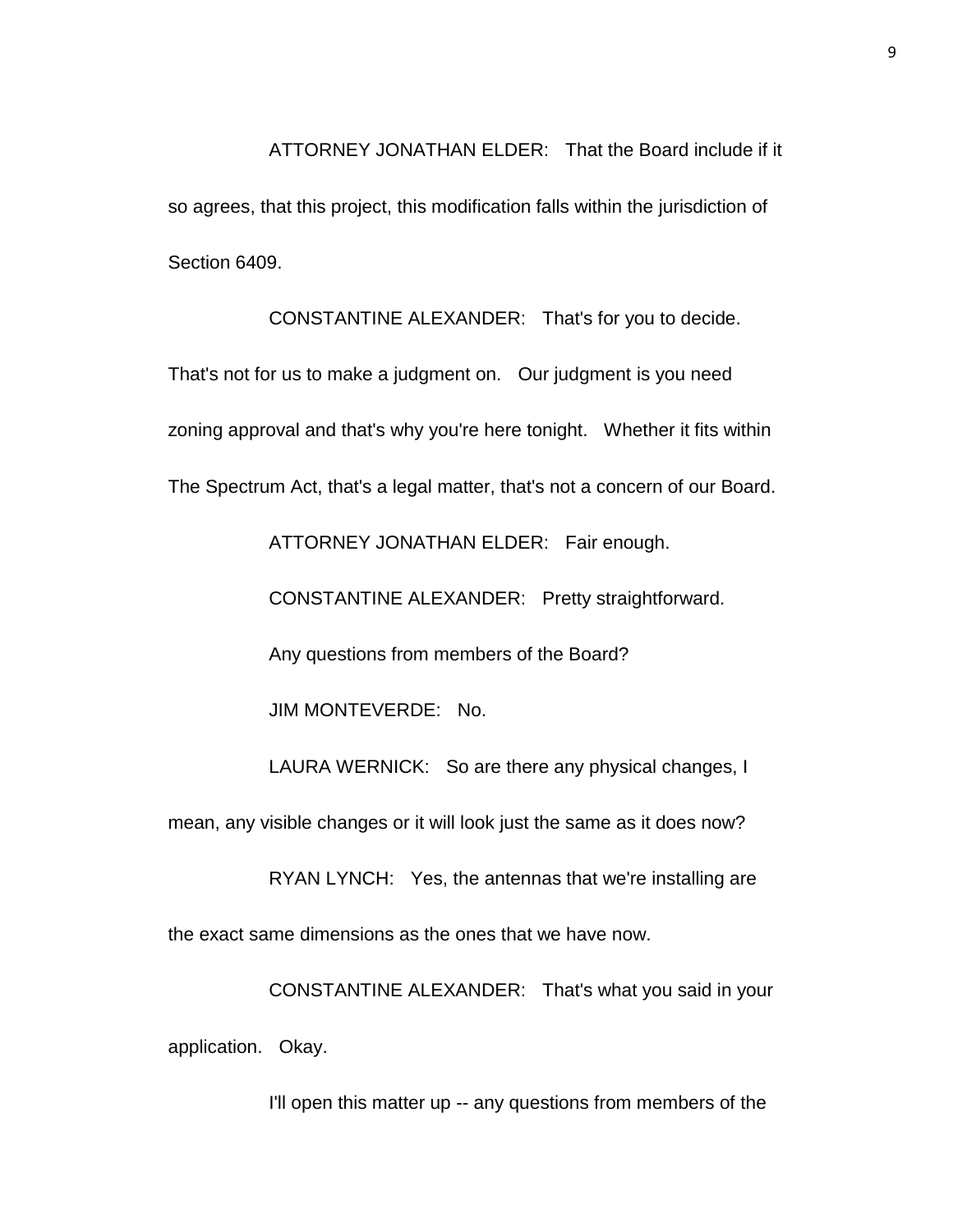#### Board?

JIM MONTEVERDE: No.

CONSTANTINE ALEXANDER: I'll open the matter up to public testimony.

> Is there anybody here wishing to be heard on this matter? (No Response.)

CONSTANTINE ALEXANDER: Apparently not. There is a letter from the Planning Board as you've indicated. Let me get to it. I'll get to it through all of these papers. I think I should read it into the public record. Actually the letter comes from the Community Development Department on behalf of the Planning Board. (Reading) Staff reviewed the installation at the request of the Planning Board and finds the proposal to be acceptable and designed appropriately to minimize the visual impacts of the replacement antennas. The replacement antennas should all be aligned to remain below the cornice line and be the same length and width. The mounting brackets and exposed cables should be minimized behind the antennas and concealed as much as possible. All the finishes should be consistent with the facade behind blending into the background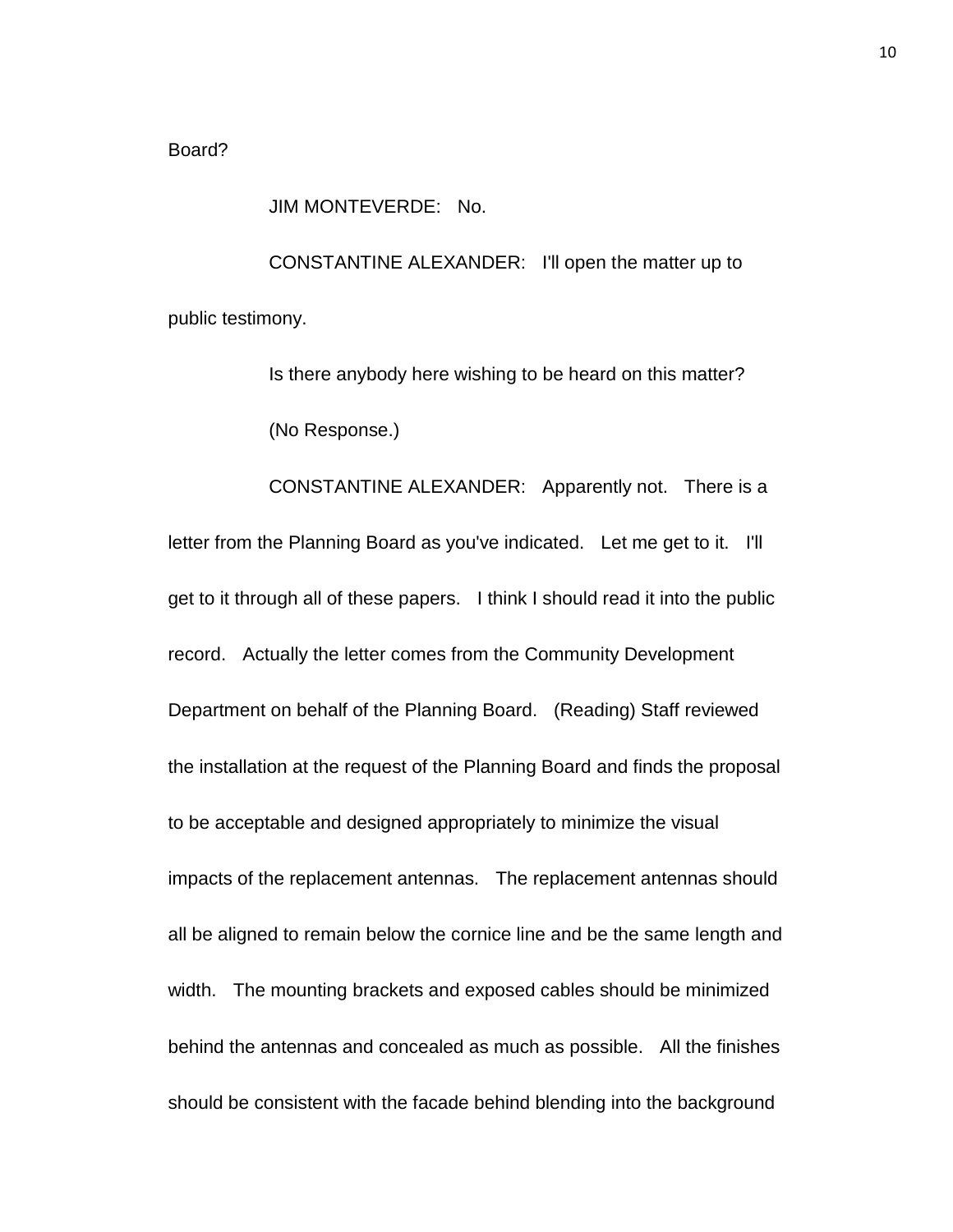as much as possible.

And you've represented to us that these photo simulations

reflect those comments.

RYAN LYNCH: Correct.

CONSTANTINE ALEXANDER: Okay.

Discussion or ready for a vote?

JIM MONTEVERDE: Ready.

JANET GREEN: I'm ready.

CONSTANTINE ALEXANDER: Okay. This is in a

residential district so we have to make a separate finding with

regard -- are you familiar with the finding we have to make?

ATTORNEY JONATHAN ELDER: I am not actually.

CONSTANTINE ALEXANDER: Okay. Thought not.

It relates to the fact that residential uses don't predominate in

the district or something to that affect. I'm not getting it quite right.

Yeah.

The Board of Zoning Appeal -- we'll talk about residential district, shall grant a Special Permit to erect such a facility in a residential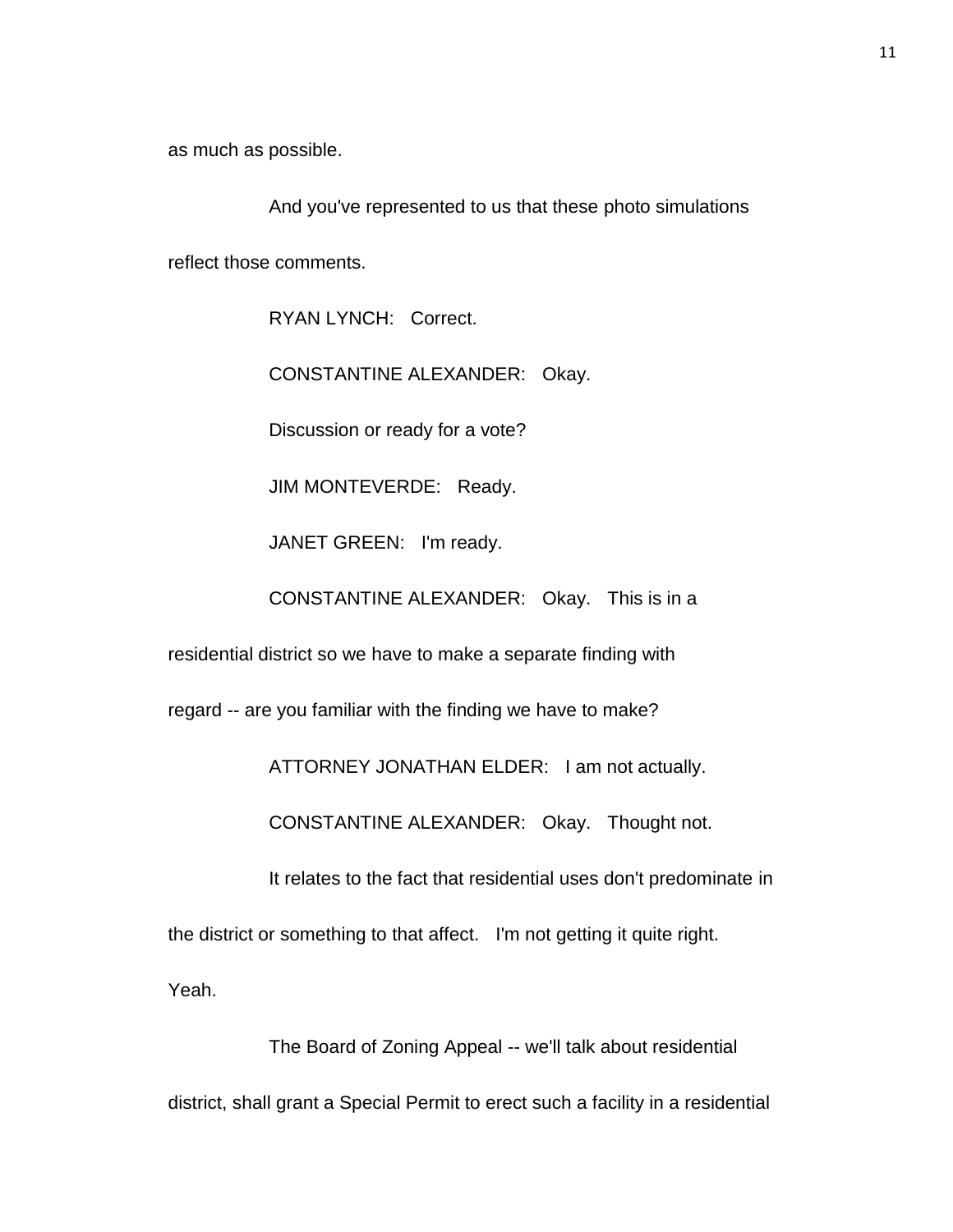zoning district only upon a finding that the nonresidential uses

predominate in the vicinity of the proposed facility's location, and that the telecommunication facility is not inconsistent with the character that does prevail in the surrounding neighborhood.

Do you want to speak to that?

ATTORNEY JONATHAN ELDER: Yeah, I think we

actually -- I think we did cover that in our application.

CONSTANTINE ALEXANDER: Okay, well, we have a public

hearing, though, you should repeat it for the public.

ATTORNEY JONATHAN ELDER: Yes. So I think that the facility does satisfy that requirement.

CONSTANTINE ALEXANDER: Because?

ATTORNEY JONATHAN ELDER: Because it is in an area

that is -- where nonresidential uses do predominate.

CONSTANTINE ALEXANDER: Okay. Actually, we have made that same finding before when you got to your first equipment built and there's been no change in the neighborhood, so you can rely upon that.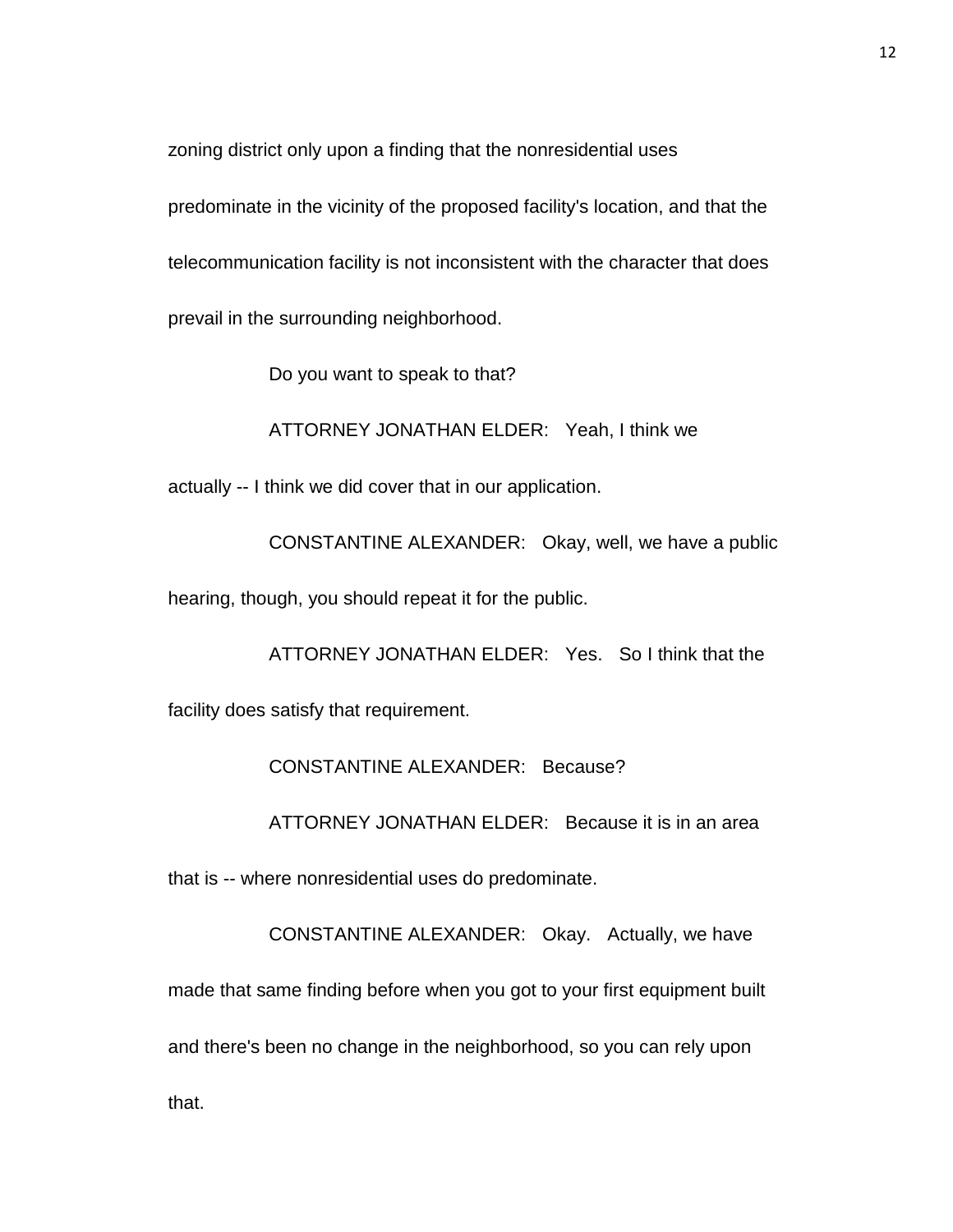ATTORNEY JONATHAN ELDER: Okay.

CONSTANTINE ALEXANDER: Okay.

Ready for a vote?

JIM MONTEVERDE: Yeah.

CONSTANTINE ALEXANDER: Okay, we have to make a whole number of findings unfortunately to grant you the Special Permit you're seeking.

First of all, you have to meet the general requirements for a

Special Permit under our Ordinance. And let me look through those.

The Chair moves that we make the following findings with

regard to the relief being requested:

That the requirements of the Ordinance cannot be met without the relief you're seeking tonight.

That traffic generated or patterns of access or egress will not cause congestion, hazard, or substantial change in established neighborhood character.

That the continued operation of or the development of adjacent uses as permitted in the Ordinance will not be adversely affected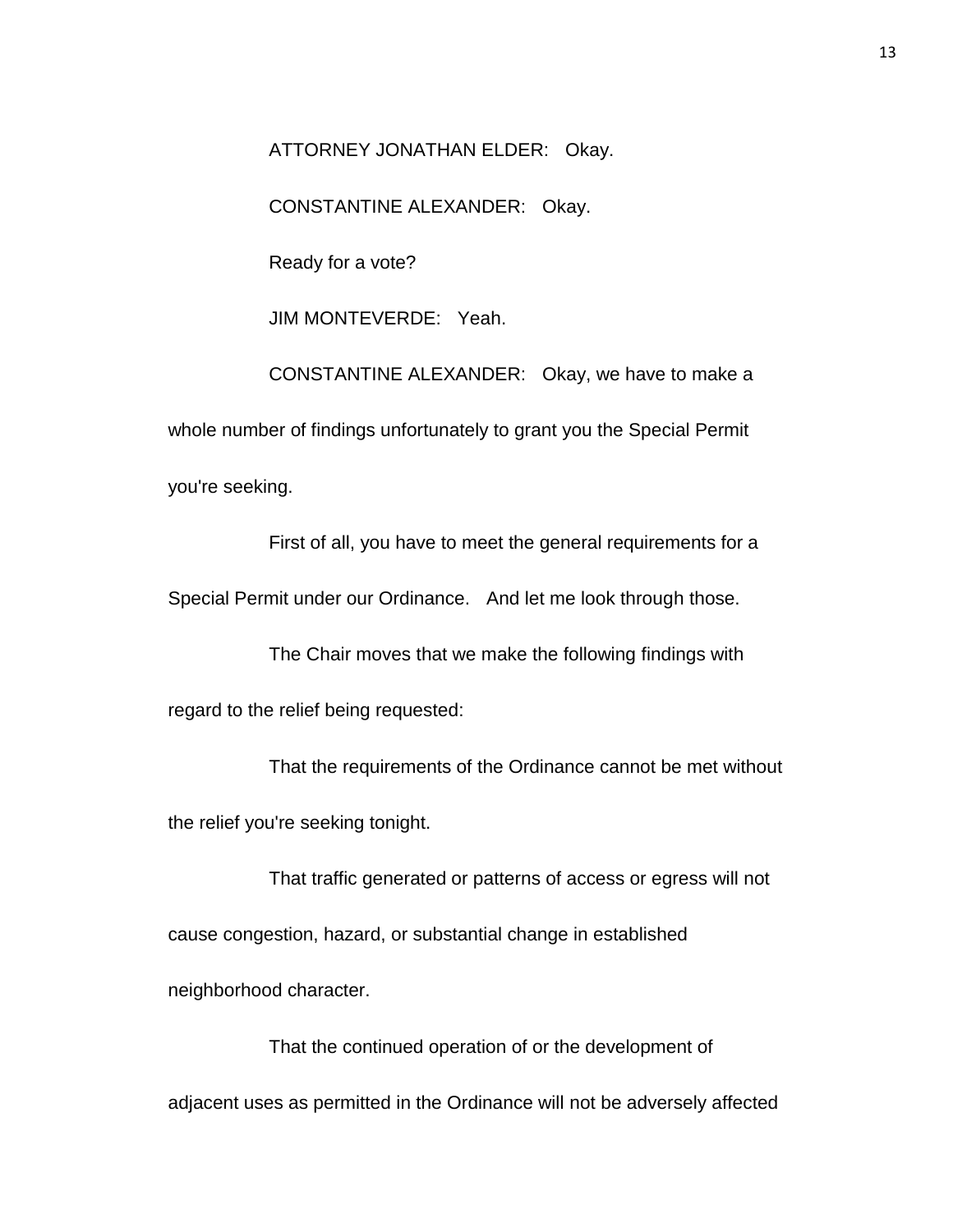by what is being proposed.

That no nuisance or hazard will be created to the detriment of the health, safety, and/or welfare of the occupant of the proposed use or the citizens of the city.

And generally what is being proposed will not impair the integrity of the district or adjoining district or otherwise derogate from the intent and purpose of this Ordinance.

With regard to all of these items, I would note that we made these findings in connection with earlier relief we granted with regard to putting facilities on this roof, and nothing has changed in the neighborhood or the character of the city. So we can rely on those prior findings.

Further, the Board finds that the modification of this existing telecommunication facility at the site proposed by the petitioner does not substantially change the physical dimensions of the existing wireless tower or base station at such facility within the meaning of Section 6409(a) of The Middle Class Tax Relief and Job Creation Act of 2012 also known as The Spectrum Act.

So based on these findings the Chair moves we grant the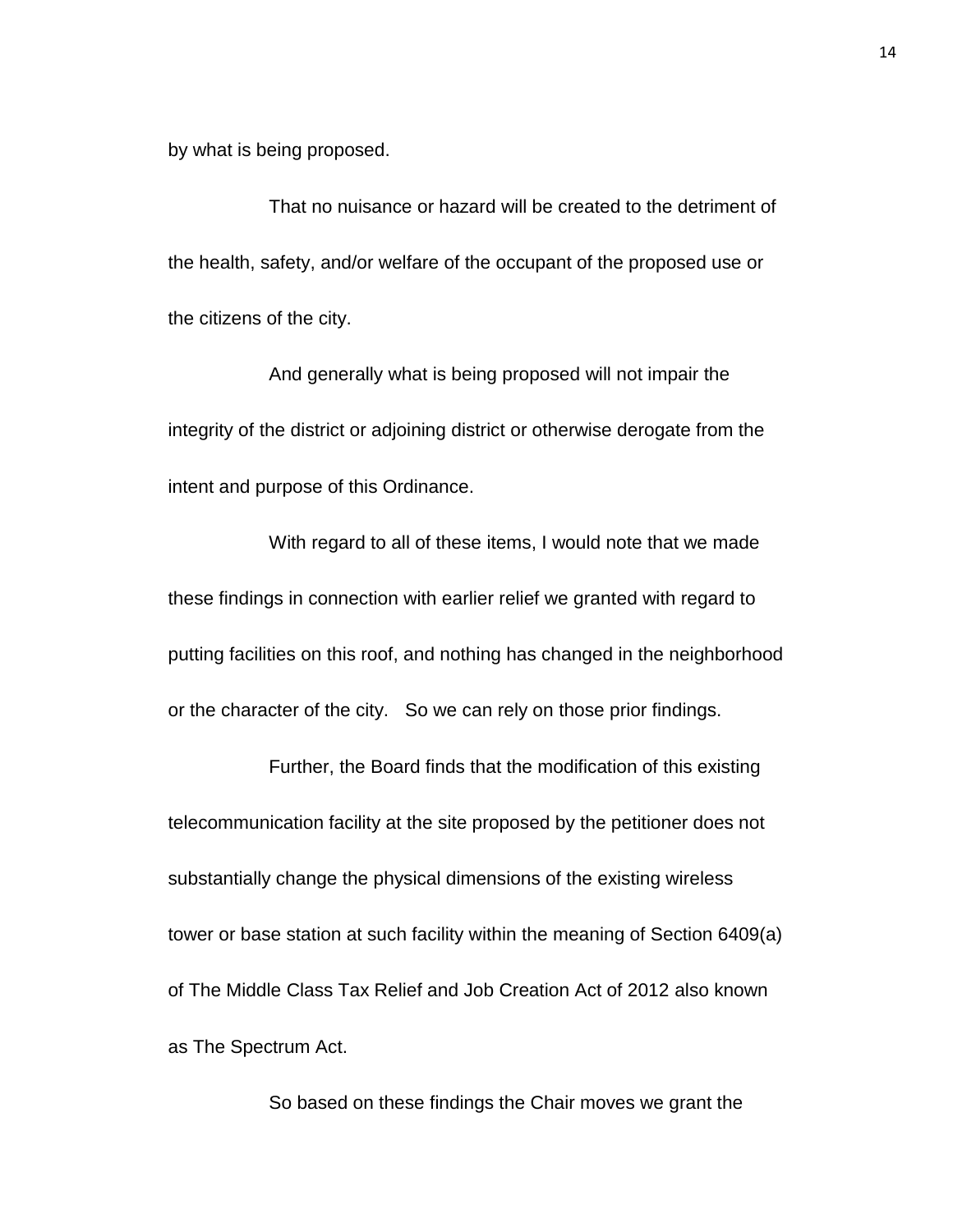Special Permit subject to the following conditions:

One, that the work proceed in accordance with the plans submitted by the petitioner and initialled by the Chair. And I've initialled the plans that you filed. They haven't changed.

Two, that upon completion of the work the physical appearance and visual impact of the proposed work will be consistent with the photo simulations submitted by the petitioner and initialled by the Chair. I've initialed the ones you gave us.

Three, that the petitioner shall at all times maintain the proposed work so that its physical appearance and visual impact will remain consistent with the photo simulations previously referred to.

Four, that should the petitioner cease to utilize the equipment approved tonight for a continuous period of six months or more, it shall promptly thereafter remove such equipment and restore the building on which it is located to its prior condition and appearance to the extent reasonably practicable.

And last, that the petitioner is in compliance with and will continue to comply with in all respects the conditions imposed by this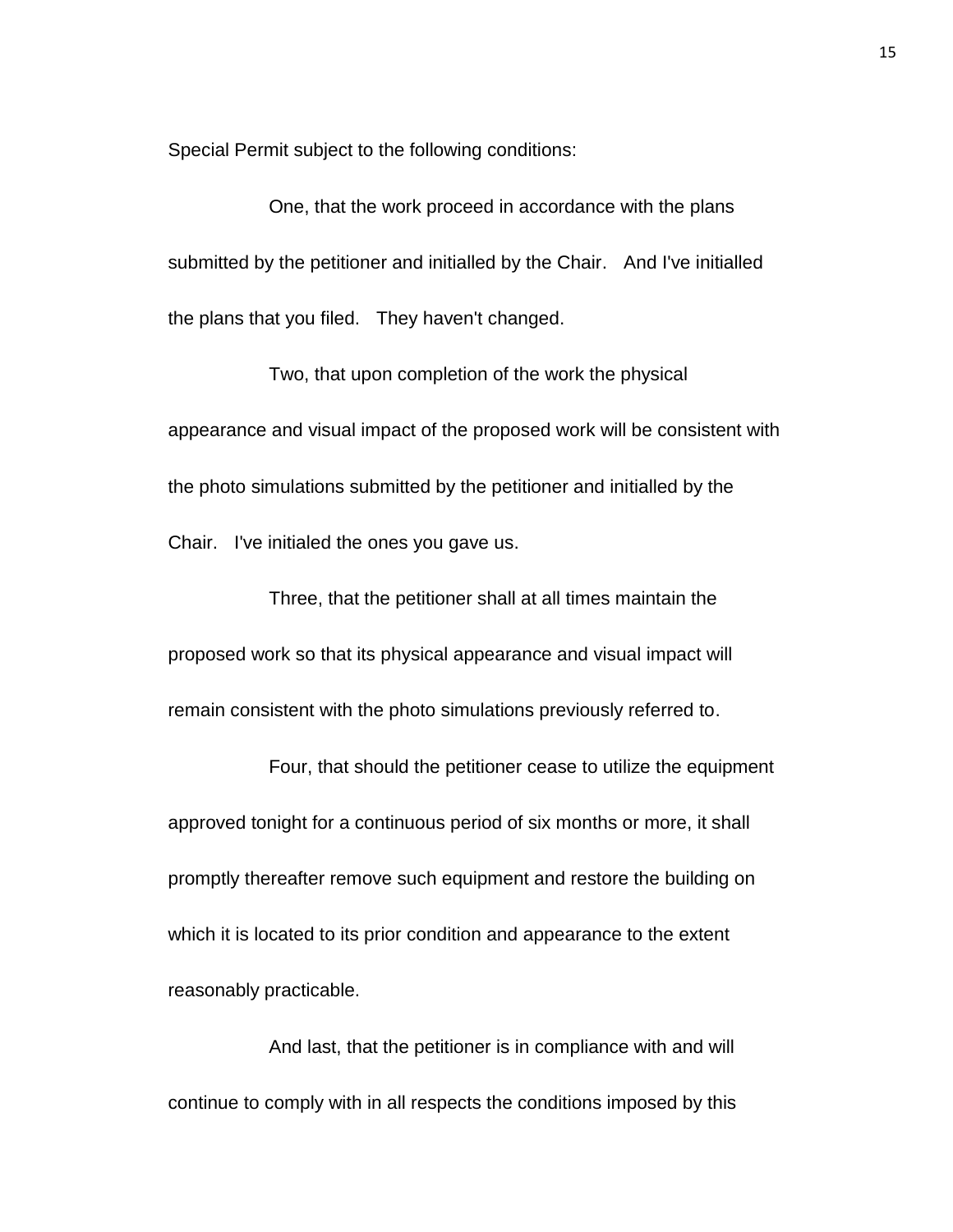Board with regard to previous Special Permits granted to the petitioner with regard to the site in question.

Continuing, inasmuch as the health effects of the transmission of electromagnetic energy waves is a matter of ongoing societal concern and scientific study, the Special Permit is also subject to the following conditions:

A, that the petitioner shall file with the Inspectional Services Department each report it files with the federal authorities regarding electromagnetic waves emissions emanating from all the petitioner's equipment on the site. Each such report shall be filed with the Inspectional Services Department no later than ten business days after the report has been filed with the federal authorities. Failure to timely file any such report with the Inspectional Services Department shall ipso facto terminate the Special Permit granted tonight.

B, that in the event that at any time federal authorities notify the petitioner that its equipment on the site, including but not limited to the Special Permit granted tonight, fails to comply with the requirements of law or governmental regulation, whether with regard to the emissions of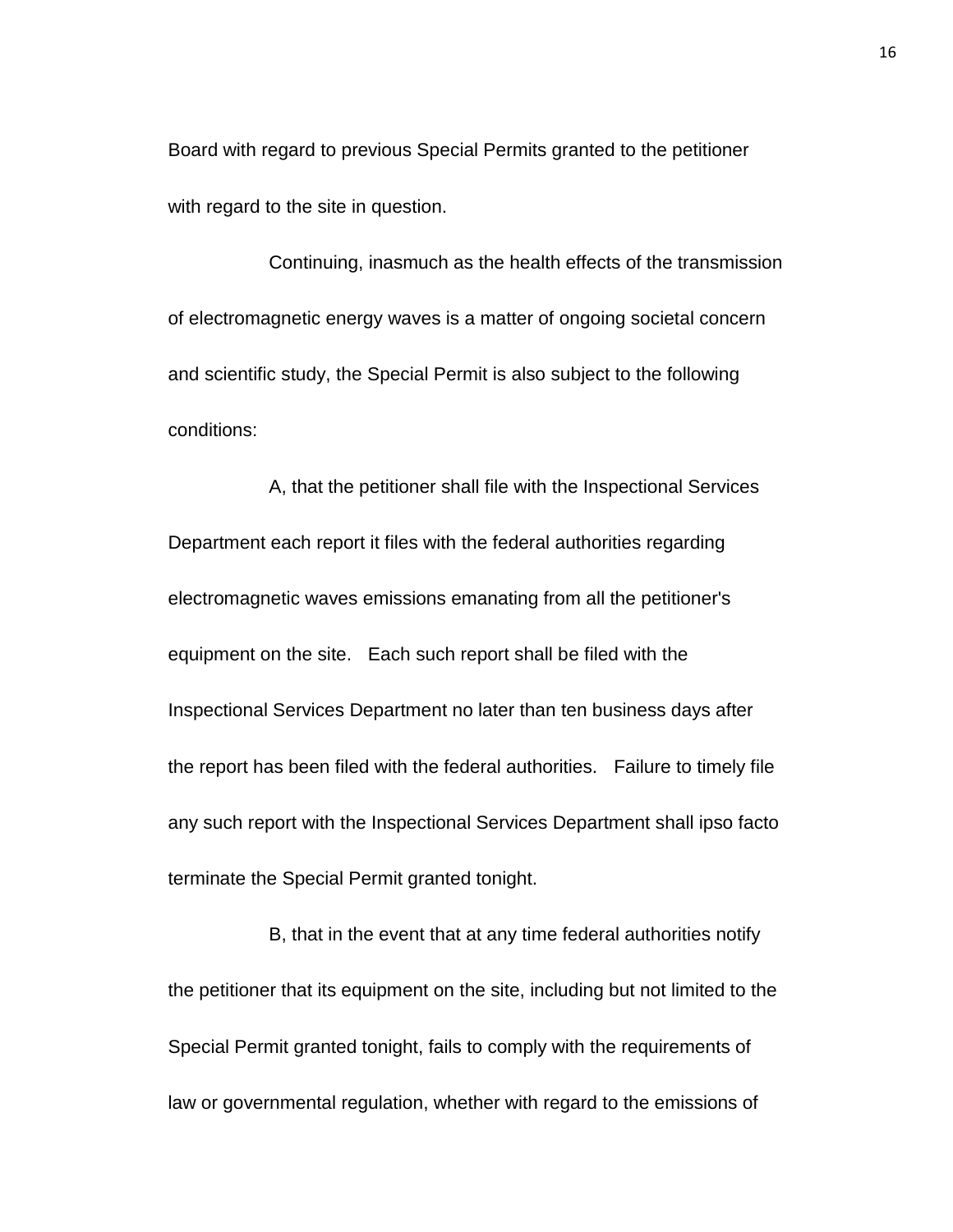electromagnetic energy waves or otherwise, the petitioner, within ten business days of receipt of such notification of such failure shall file with the Inspectional Services Department a report disclosing in reasonable detail that such failure has occurred and the basis for such claimed failure. The Special Permit granted tonight shall ipso facto terminate if any of the petitioner's federal licenses is or are suspended, revoked, or terminated.

C, that to the extent that a Special Permit is terminated pursuant to what I've just read, the petitioner may apply to this Board for a new Special Permit provided that the public meeting -- that the public notice concerning such application discloses in reasonable detail that the application has been filed because of a termination of a Special Permit pursuant to what I've read before. Any such new application shall not be deemed a repetitive petition and therefore will not be subject to the two-year period during which repetitive petitions may not be filed.

And lastly, that within ten business days after receipt of a building permit for the installation of the equipment subject to this petition, the petitioner shall file with the Inspectional Services Department, a sworn Affidavit of the person in charge of the installation of equipment by the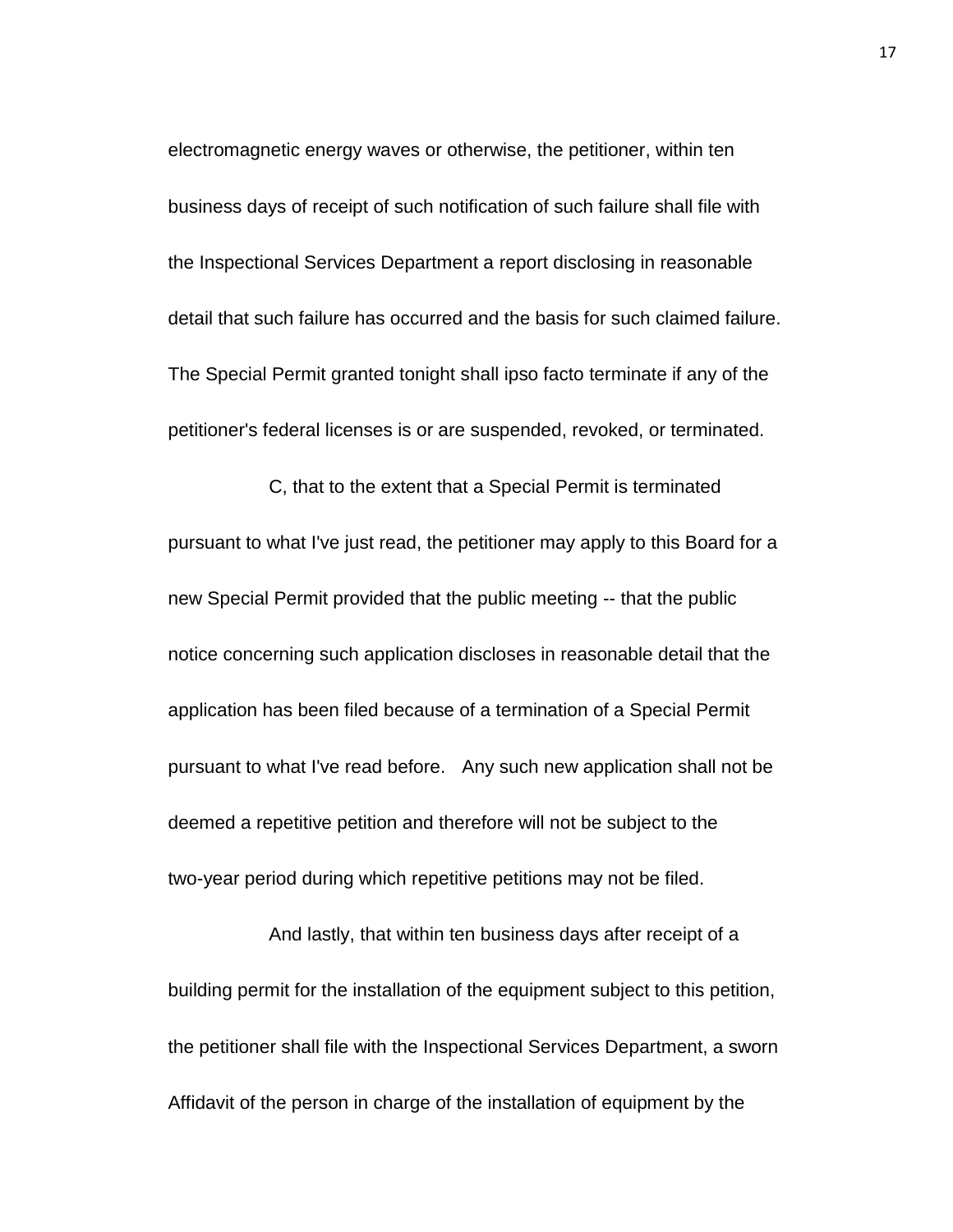petitioner with the geographical area that includes Cambridge stating that A, he or she has such responsibility; and B, that the equipment being installed pursuant to the Special Permit we are granting tonight will comply with all federal safety rules and will be situated and maintained in locations with appropriate barricades and other protections such that individuals, including nearby residents and occupants of nearby structures, will be sufficiently protected from excessive radio frequency radiation under federal law.

So on the basis of this, I move that we grant the Special Permit requested subject to the conditions I've just read.

All those in favor please say "Aye."

(Aye.)

CONSTANTINE ALEXANDER: Five in favor. Special

Permit granted.

ATTORNEY JONATHAN ELDER: Thank you very much. (Alexander, Sullivan, Green, Monteverde, Wernick.)

\* \* \* \* \*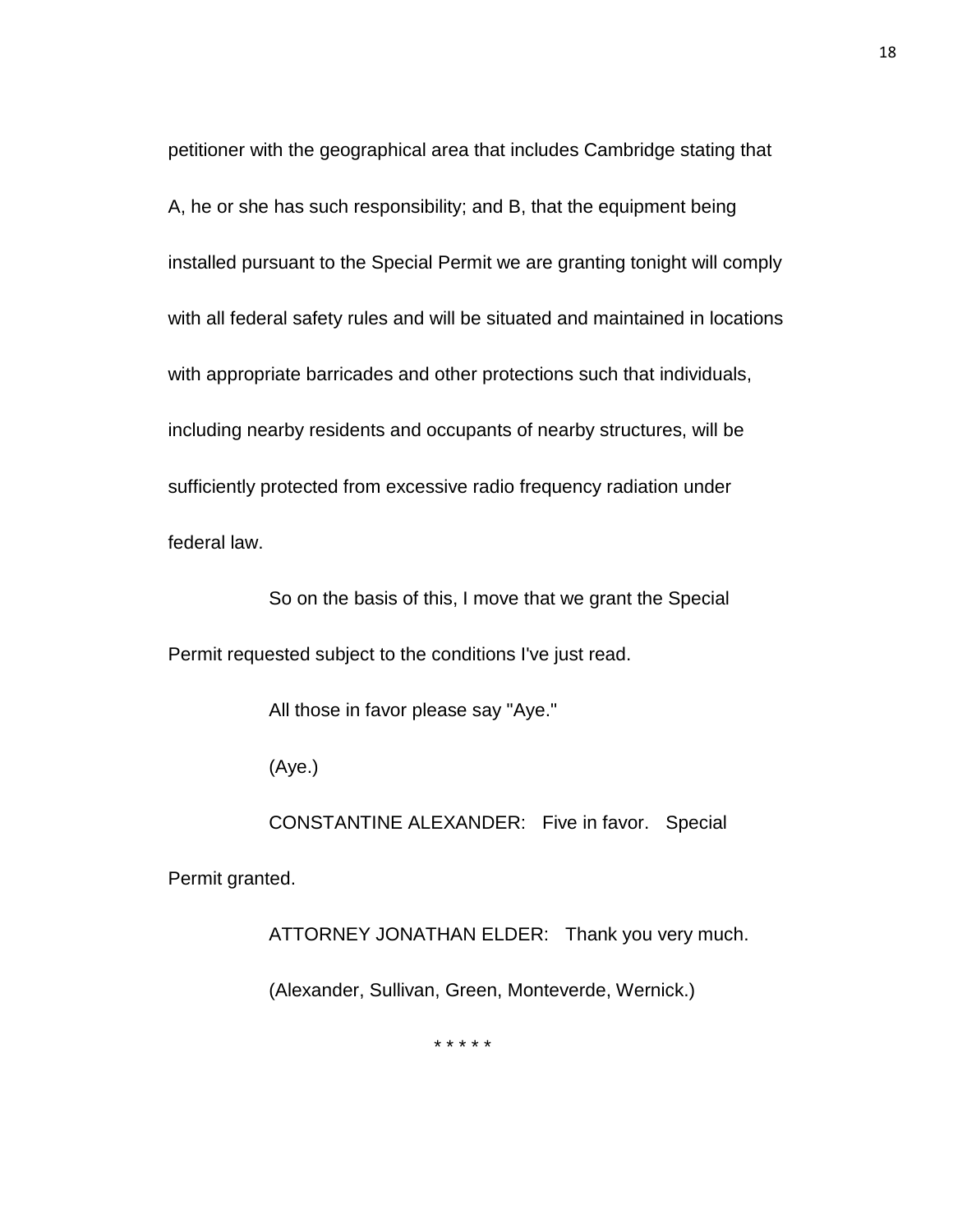(7:20 p.m.)

(Sitting Members Case No. BZA-016981-2018: Constantine Alexander, Brendan Sullivan, Jim Monteverde, Laura Wernick.)

CONSTANTINE ALEXANDER: The Chair will now call case No. 016981, 26 Lowell Street.

Is there anyone here wishing to be heard on this matter?

ATTORNEY SEAN HOPE: Good evening, Mr. Chairman,

members of the Board. For the record, attorney Sean Hope, Hope Legal

Law Offices in Cambridge. I'm here tonight on behalf of the petitioners.

We have Rebecca and Brian Sparkes.

You want to spell your name for the record?

REBECCAH SPARKES: Sure. Rebeccah Sparkes,

R-E-B-E-C-C-A-H S-P-A-R-K-E-S.

BRYAN SPARKES: And Bryan Sparkes, B-R-Y-A-N

S-P-A-R-K-E-S.

ATTORNEY SEAN HOPE: And we also have project architect Dan Hisel.

DAN HISEL: Dan Hisel. Dan Hisel Architects. That's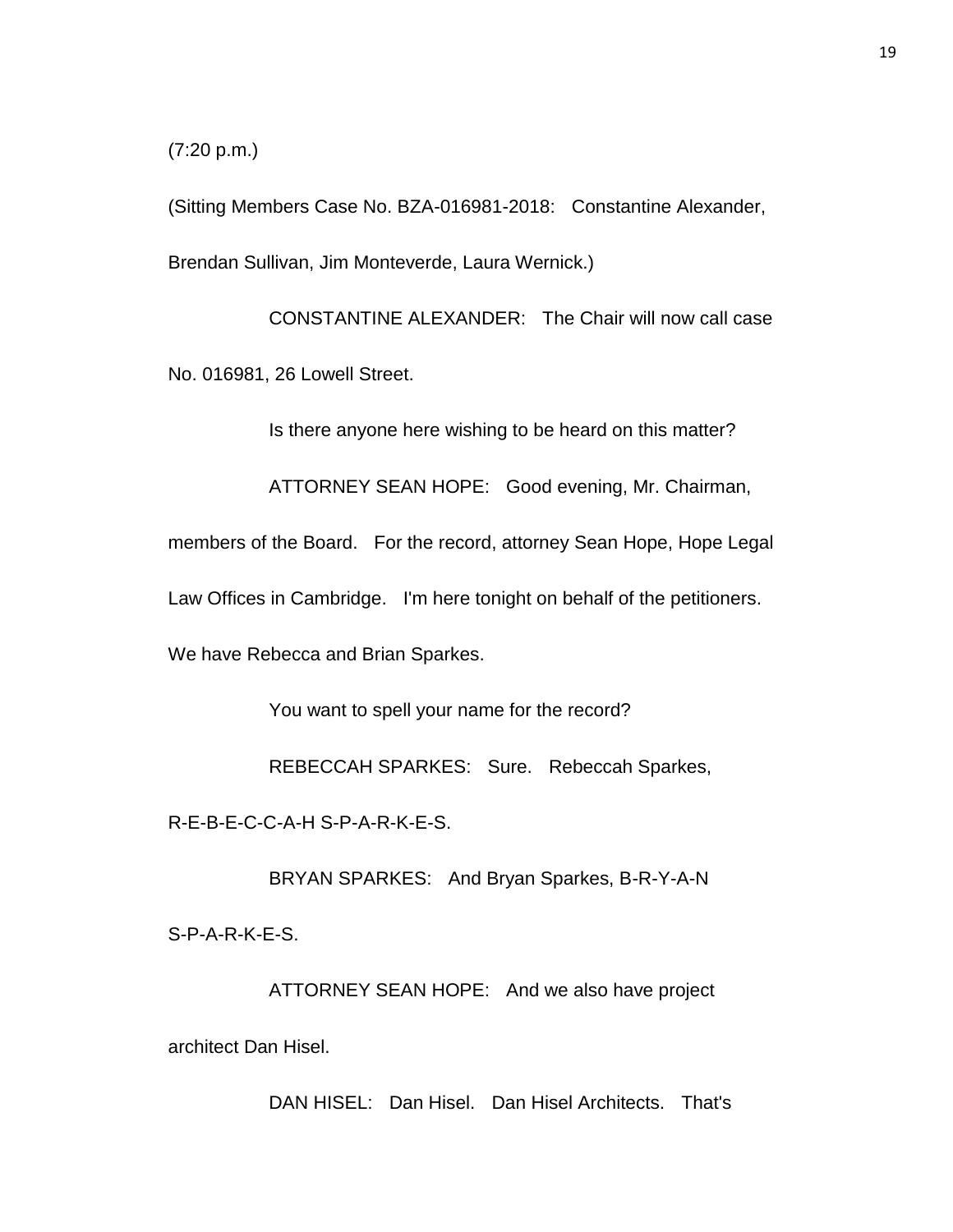ATTORNEY SEAN HOPE: So this is an application that was continued from a previous hearing. This is a Variance application requesting relief to construct a one-story addition. Part of the nature of relief -- so the addition that we were seeking relief for partly is for a mudroom that is approximately 26 square feet. So it's de minimus in nature. Also part of the requested relief is side and setback relief. And that is primarily due to the lot size and the lot shape. So the lot is shaped and the rear of the lot is slanted, and maybe if you just pull up the site plan so that the corner in which we are building the addition, this corner here, so this square here represents the mudroom. And as you see the shape of the lot slants so that this is at 22 and a half feet and the setback is at 25. So that if it was in this portion of the lot, we would be outside the setback. Nonetheless we would still need relief because the lot is already over what's allowed in the Residence B District.

At the previous hearing we had what we thought was unanimous support from the neighborhood, but there was a direct abutter who wasn't aware of the application. We did check with Historical and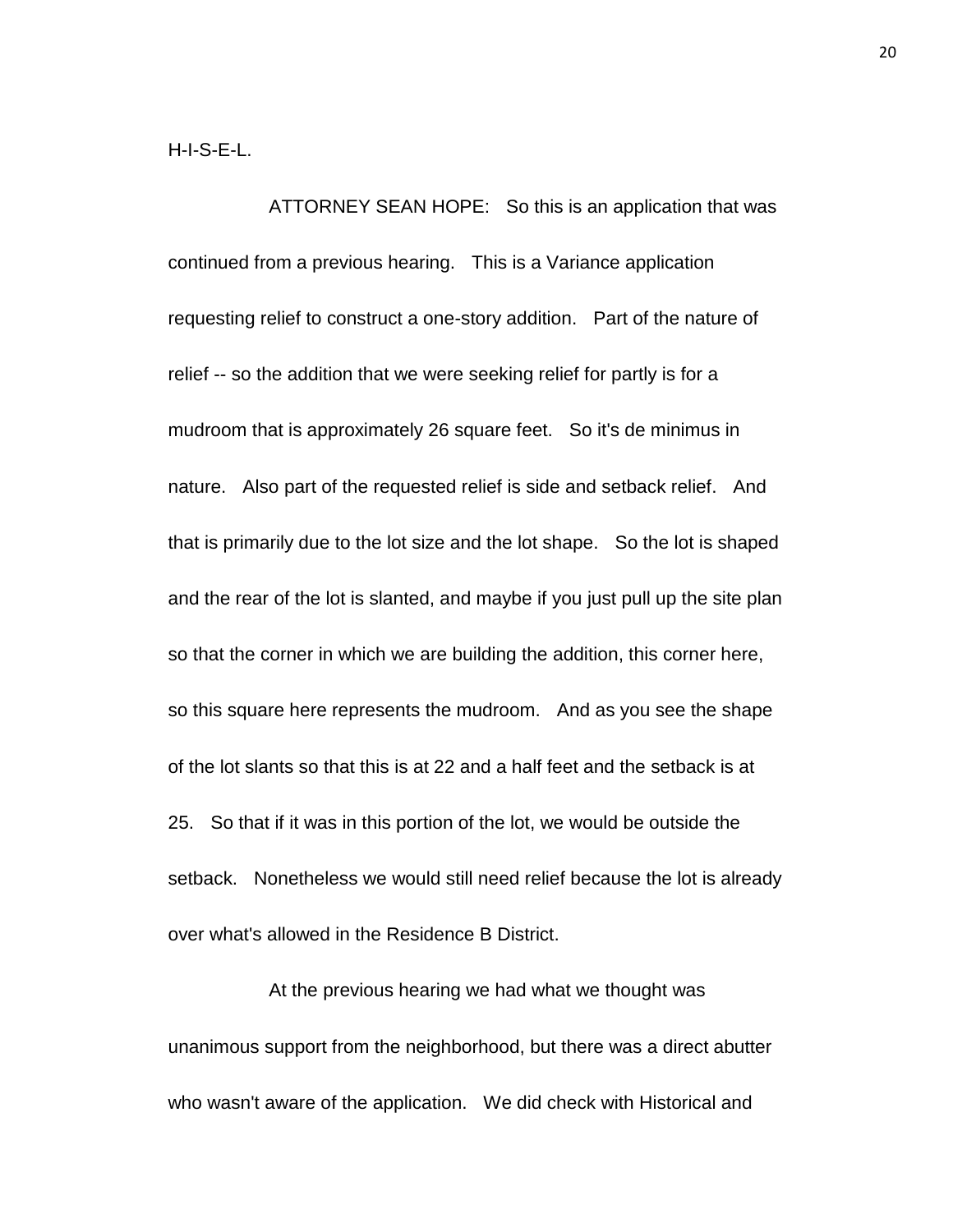she did receive the required notice, but nonetheless, she wasn't aware of the plans. So subsequent to the initial hearing, the petitioners and the abutters met privately without counsel and without an architect and to explain some of the issues that were present there. The conclusion of the meeting was that she is no longer opposing. And some of the aspects I thought were important to identify what was the nature of relief. And so as they drilled down to some of the issues, primarily it had to do with the internal functional use. So this was an exterior porch that was going to be used as living space. And so by incorporating the porch, which was already enclosed, but by making that living space, there was going to be an intensity on the use on the interior. And I think part of what we talked about was design is really for the Half Crown Marsh. So whether or not she liked the style of the windows or the shape of the windows, that was more of a purview for the Half Crown Marsh. But actually the nature of the relief meaning the entryway to the rear was really a purview for the Board, and that part did not increase her issue.

We also noticed that glass and glazing were some of the issues -- I should also point out that her property is within ten feet of her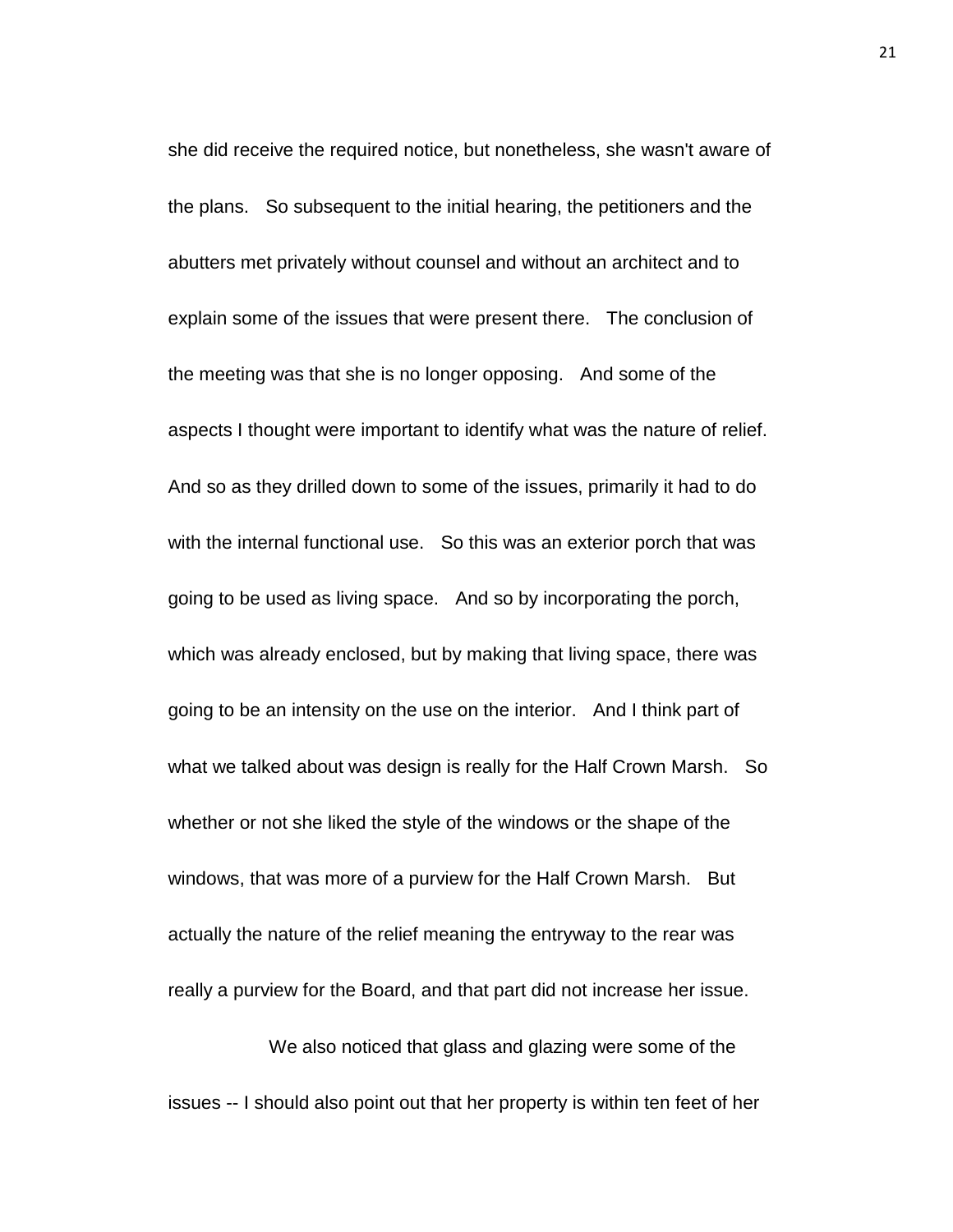property line. So both houses are sited that they're closer to the property line. And we did note that under the proposal the glazing or the amount of glass is actually going to be reduced from what was there. It wasn't apparent probably from looking at the plans and she also didn't have an opportunity to address that.

So part of what we explained to you previously, and Mr. Hisel can walk through, is so the purpose of the addition is really to change the interior layout. They're a family with two children. They've been in the property for about four years. And they've made some internal renovations. And what they're proposing would allow for an open plan for kitchens and also a mudroom entry.

And the way the parking is sited, the parking is sited in the middle of the lot, so that to be able to use the front entry would be less ideal. And so the mudroom entrance and also the reconfiguration of the interior living space is going to make it more family friendly and allow them to stay in a comfortable way.

So again, I think the setback relief has to do with the shape of the lot because the shape is slanted. And I think that the increase in FAR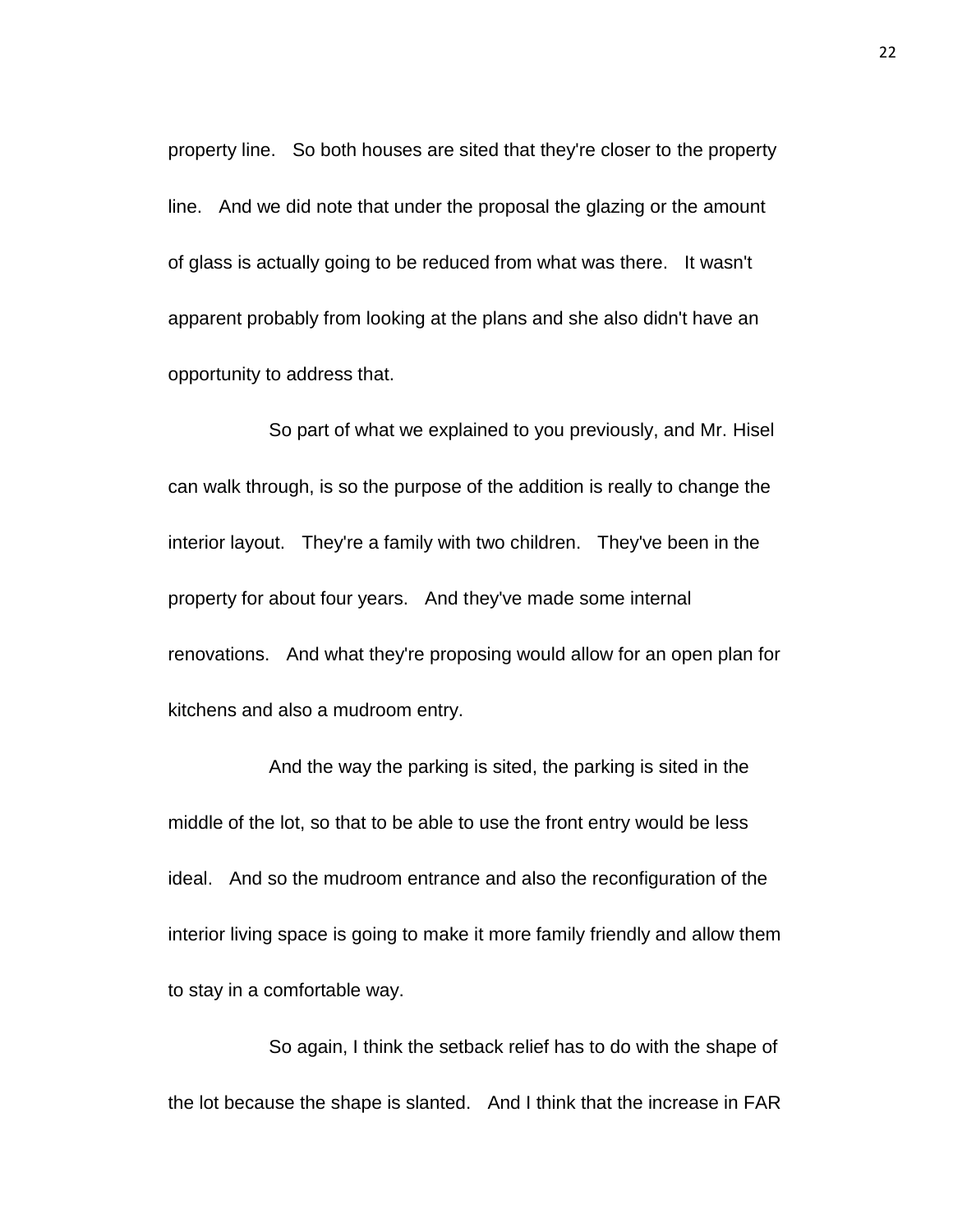really has to do with that 26 square feet, which is really a mudroom. So those are really the main elements.

CONSTANTINE ALEXANDER: This abutter who did appear at the last meeting, she hasn't written anything to us, has she?

REBECCAH SPARKES: She has not. Should I? No, she has not written anything.

CONSTANTINE ALEXANDER: I didn't see anything in the file.

REBECCAH SPARKES: No. We had a phone conversation with her this previous Friday. We had a meeting with her about two-and-a-half weeks ago on the property so we could look at her space and look at our space and kind of discuss what she was having concerns about. And then we had a follow-up conversation with her on Friday, and she -- I actually did not speak to her, my husband did. But she did say she was -- had reviewed the plans quite extensively, and was comfortable and was not going to have a problem. And we did also speak to the other abutter who she mentioned in the meeting. I had a face-to-face with them, and they did write a letter in support.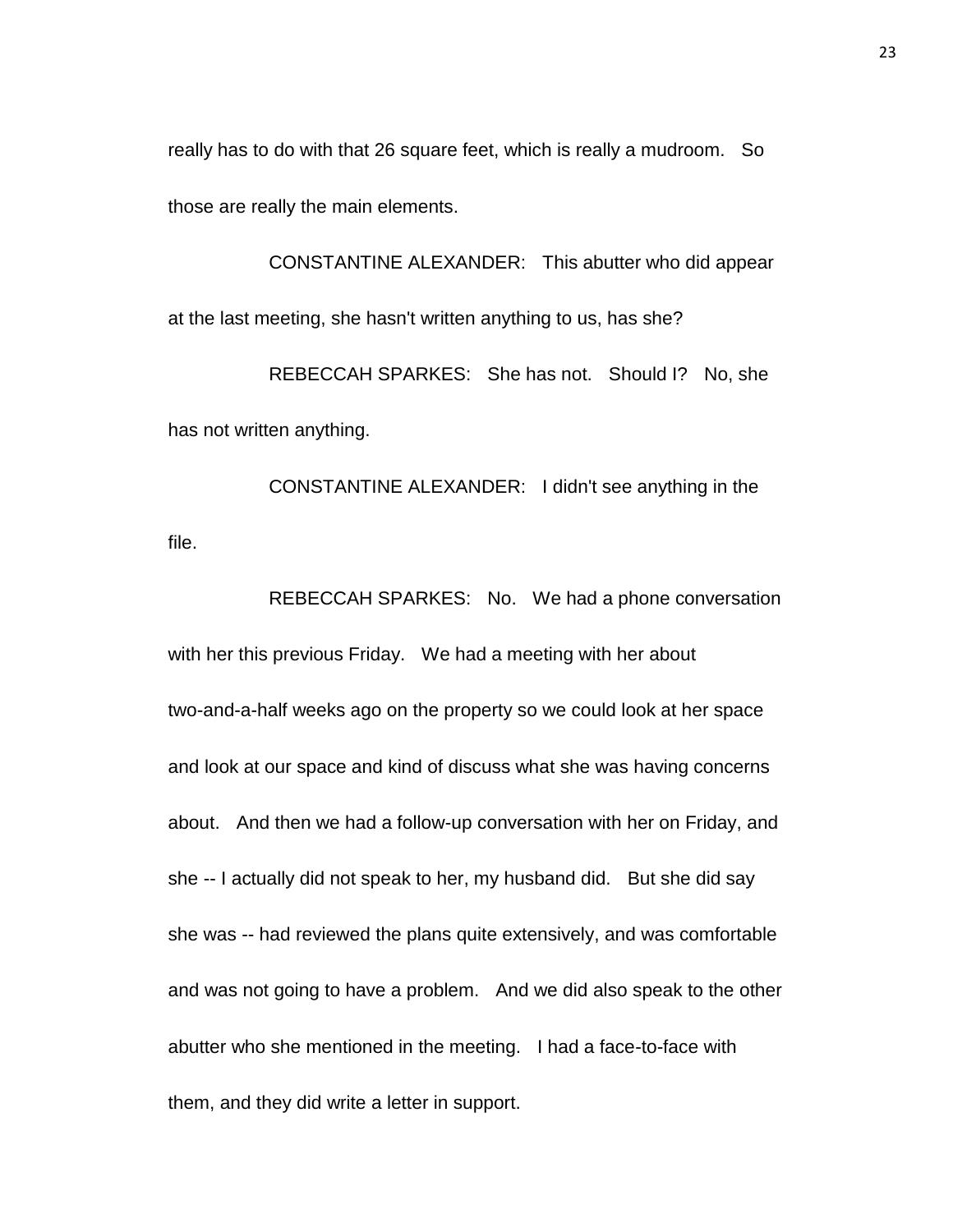CONSTANTINE ALEXANDER: That's Pamela.

REBECCAH SPARKES: Yes, yes. So that did come in after our previous meeting.

CONSTANTINE ALEXANDER: I just wanted to ask. And

not that I don't believe what you've said.

REBECCAH SPARKES: Nope.

CONSTANTINE ALEXANDER: Is there anyone here with

regard to this case, the abutter? I don't recognize the abutter who was

here the last time, so I assume she's not here.

(No Response.)

CONSTANTINE ALEXANDER: Okay, thank you.

That's it for your presentation?

ATTORNEY SEAN HOPE: Yes.

BRENDAN SULLIVAN: The plan is the same?

ATTORNEY SEAN HOPE: Yes.

BRENDAN SULLIVAN: There's four of us sitting on this one;

is that right?

CONSTANTINE ALEXANDER: You've chosen to obviously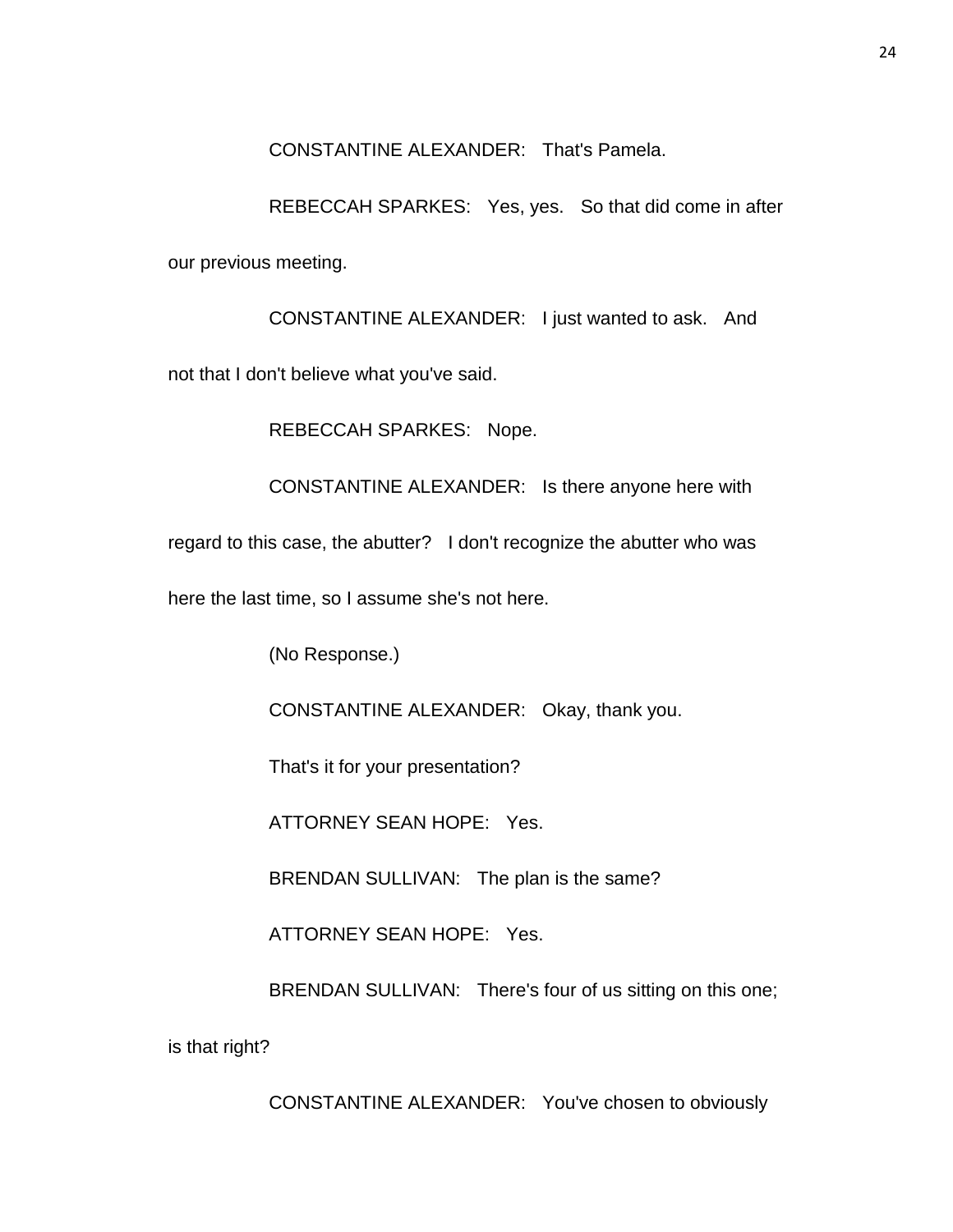go forward?

ATTORNEY SEAN HOPE: Yes.

CONSTANTINE ALEXANDER: For the record. Okay.

Anyway, questions?

(No Response.)

CONSTANTINE ALEXANDER: I'll open the matter up to

public testimony.

Is there anybody here wishing to be heard on this matter?

(No Response.)

CONSTANTINE ALEXANDER: No one wishes to be heard.

And as indicated, we do have a letter from Pamela Kogut,

K-O-G-U-T.

REBECCAH SPARKES: I think that's how you pronounce it.

CONSTANTINE ALEXANDER: And it's also her signature

cuts across her printed name. Anyway, yeah, Pamela Kogut. (Reading) We are neighbors of Rebeccah and Bryan Sparkes. Our property is directly in back of the Sparkes's property. We share a fence which separates our small backyard and back patios, and we are probably the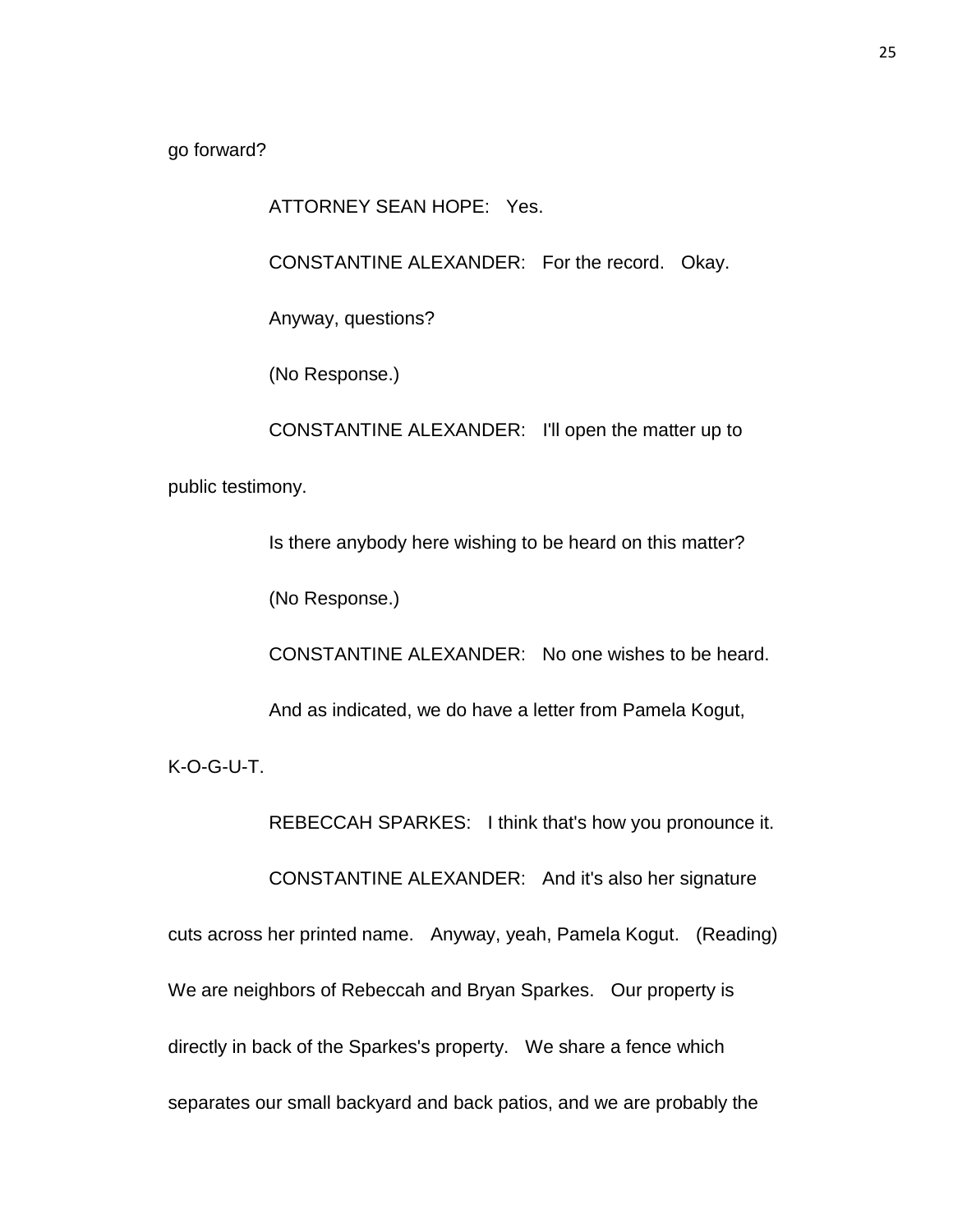neighbors most affected by the Sparkes's proposed plans to remodel their home. We write to let you know that we have no objections to their plans to remodel. We understand that there was discussion at the hearing on September 13th about whether their plans would negatively impact the back neighbors. We did not attend the meeting because we thought their plans were reasonable and our concerns were relatively minor. We met with the Sparkes and they let us know that they were happy to plant trees or plants to create additional screening between our homes and gardens, limiting any impact the changes may have on our privacy. We are appreciative of their flexibility.

And then we have letters I think I read the last time from other abutters. I'm not going to read them again. They all were in support.

I will close public testimony. Discussion or are we ready for a vote?

JIM MONTEVERDE: Ready.

CONSTANTINE ALEXANDER: Ready for a vote. Okay. The Chair moves that we make the following findings with regard to the Variance being requested: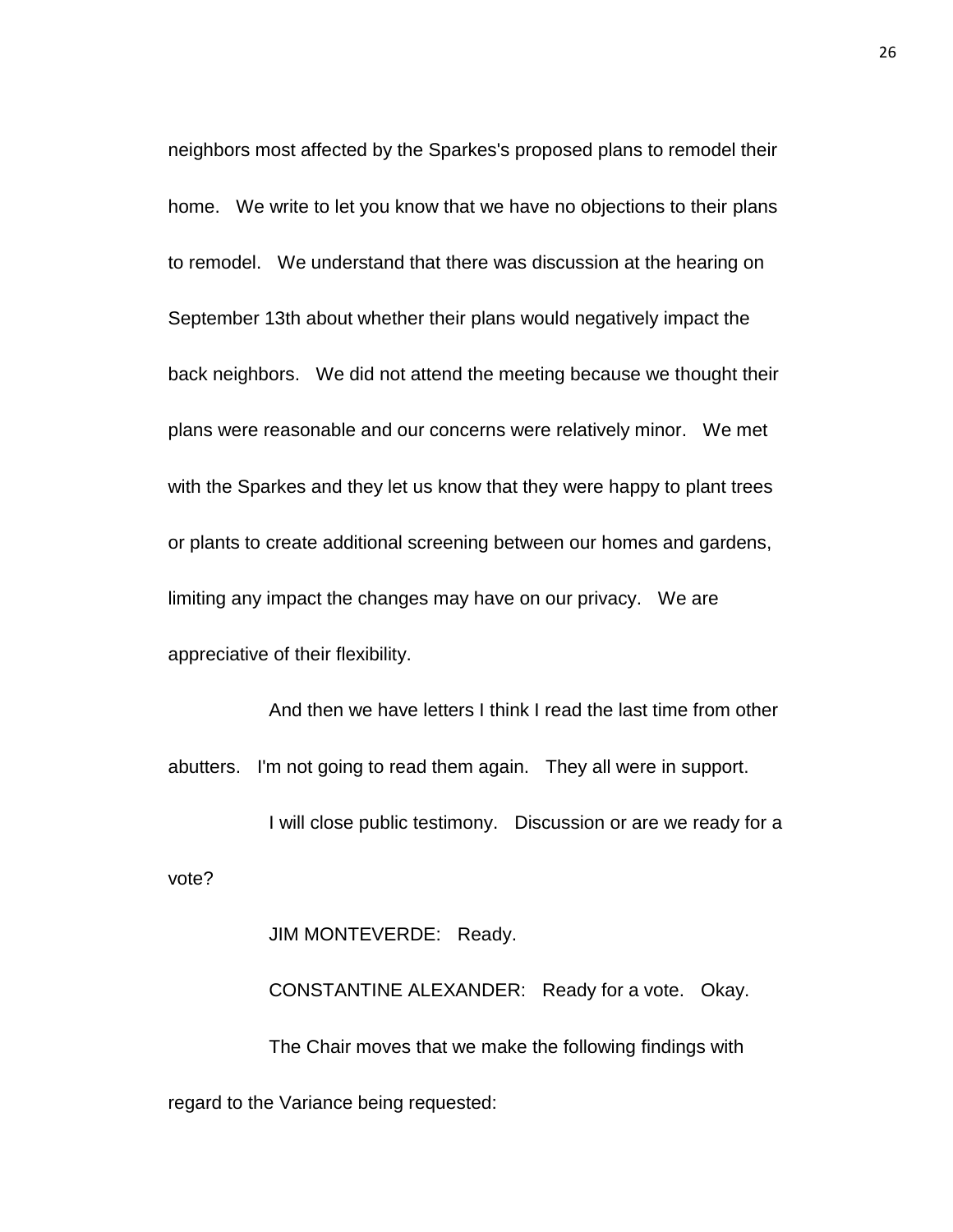That a literal enforcement of the provisions of the Ordinance would involve a substantial hardship. Such hardship being is that with the passage of time and the uses that the structure being put to is in need of some modification and that would apply not only to you, but any subsequent owners of the property.

That the hardship is owing to the shape of the lot, including the topography in the backyard.

And that relief may be granted without substantial detriment to the public good or nullifying or substantially derogating from the intent and purpose of the Ordinance.

In this regard the Chair would note that this project has now unanimous neighborhood support. That the relief being sought is rather modest in nature and will actually improve the house -- the ability to use the house and therefore the housing stock of the City of Cambridge.

So on the basis of all of these findings, the Chair moves we grant the Variance requested on the condition that the work proceed in accordance with plans prepared by Hisel-Flynn Architects, the first page is dated -- I can never find the dates on these things. I don't see a date.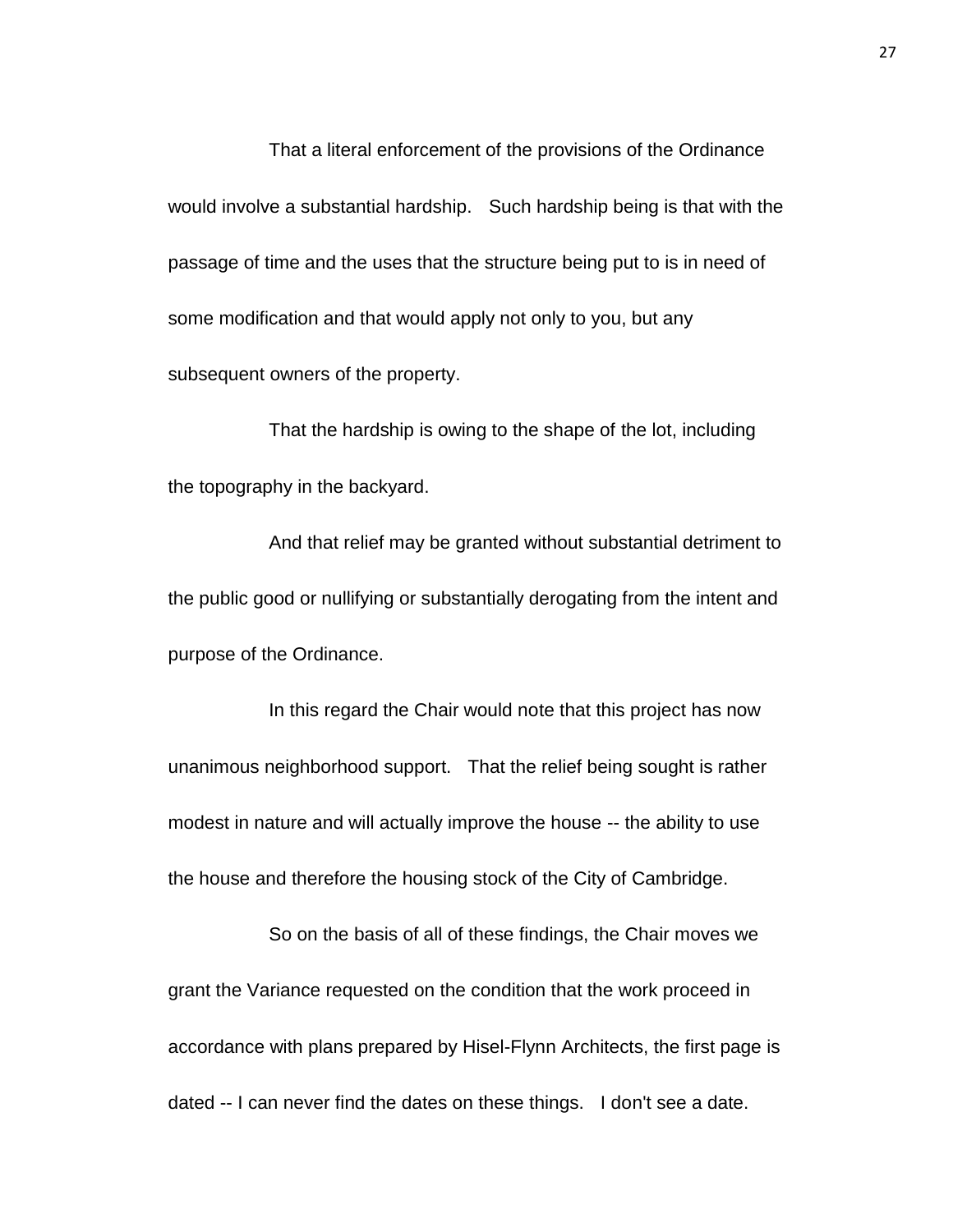JIM MONTEVERDE: Undated.

CONSTANTINE ALEXANDER: Undated. That's why I have

him here.

DAN HISEL: It might be on a different sheet.

CONSTANTINE ALEXANDER: Undated plans. The first

page of which has been initialled by the Chair.

All those in favor please say "Aye."

(Aye.)

CONSTANTINE ALEXANDER: Four in favor. All who voted

are in favor.

(Alexander, Sullivan, Monteverde, Wernick.)

\* \* \* \* \*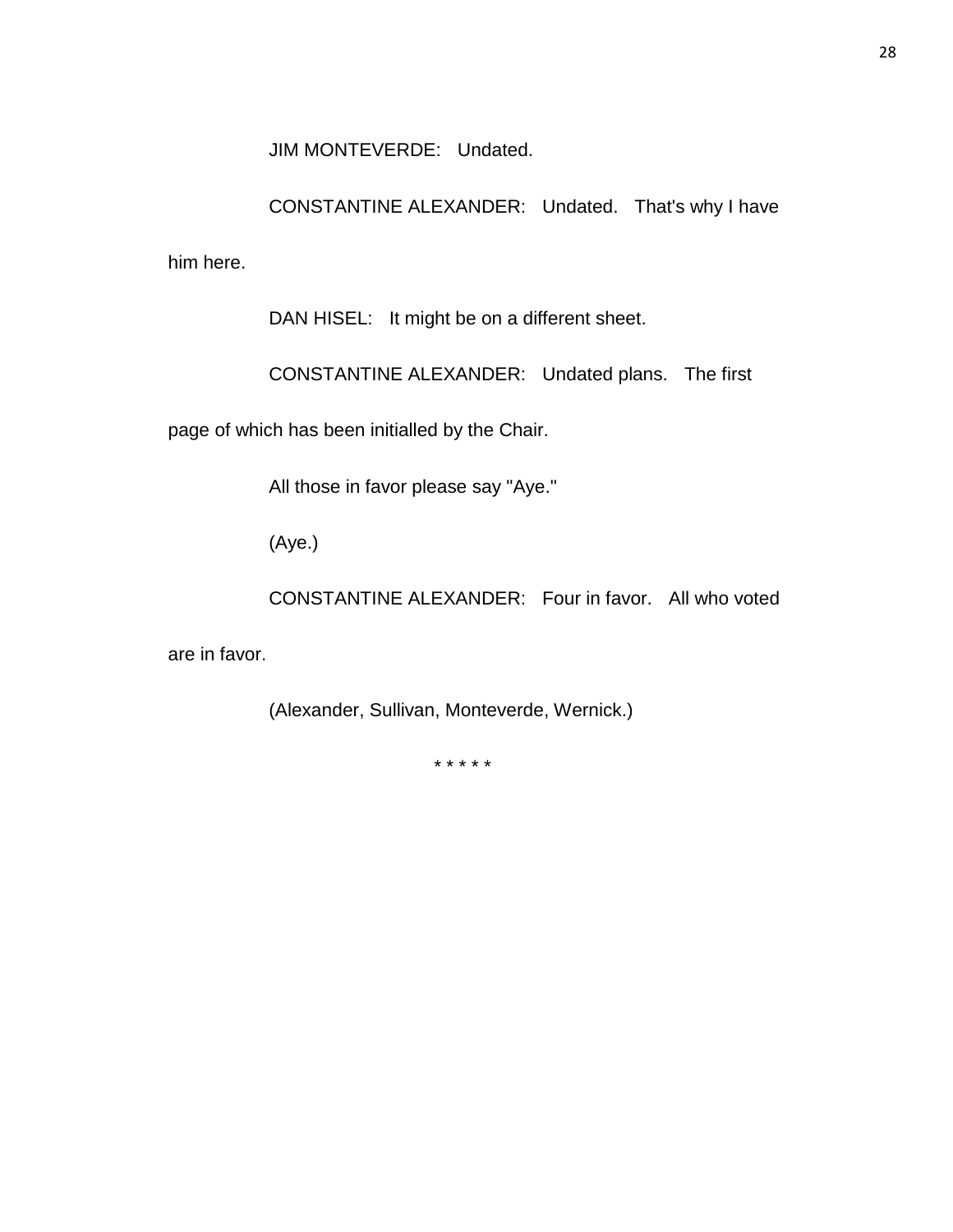(7:30 p.m.)

(Sitting Members Case No. BZA-016783-2018: Constantine Alexander,

Brendan Sullivan, Janet Green, Jim Monteverde, Laura Wernick.)

CONSTANTINE ALEXANDER: The Chair will now call

016783, One Hancock Street.

Is there anyone here wishing to be heard on this matter?

(No Response.)

CONSTANTINE ALEXANDER: Did we get a letter, Sisia?

SISIA DAGLIAN: I don't think so. It's withdrawn.

CONSTANTINE ALEXANDER: I don't think so either. Oh,

here it is.

We have a letter dated October 22nd from Edrick

Vanbeuzekom who is the architect for the project. (Reading) I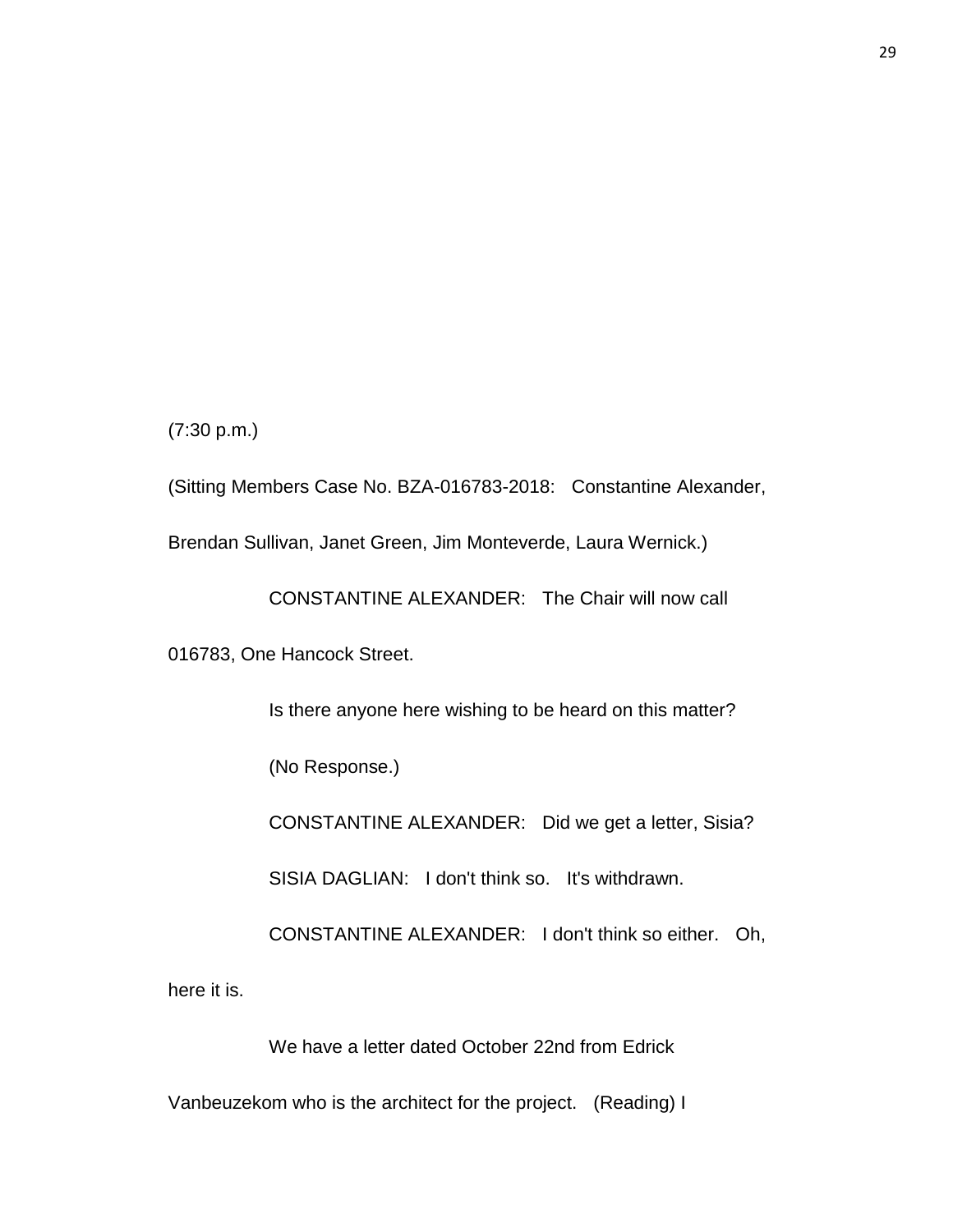respectfully request to withdraw the continued case for zoning relief for the project at One Hancock Street for which a hearing is scheduled this Thursday, October 25th. As you know, our other case to demolish the existing house and to rebuild, was approved at the October 11th meet. So we no longer need the relief requested in this application.

So with that, the Chair moves that we accept the requested withdrawal.

All those in favor say "Aye."

(Aye.)

CONSTANTINE ALEXANDER: Five in favor. Case

withdrawn.

(Alexander, Sullivan, Green, Monteverde, Wernick.)

\* \* \* \* \*

(7:30 p.m.)

(Sitting Members Case No. BZA-017011-2018: Constantine Alexander,

Brendan Sullivan, Janet Green, Jim Monteverde, Laura Wernick.)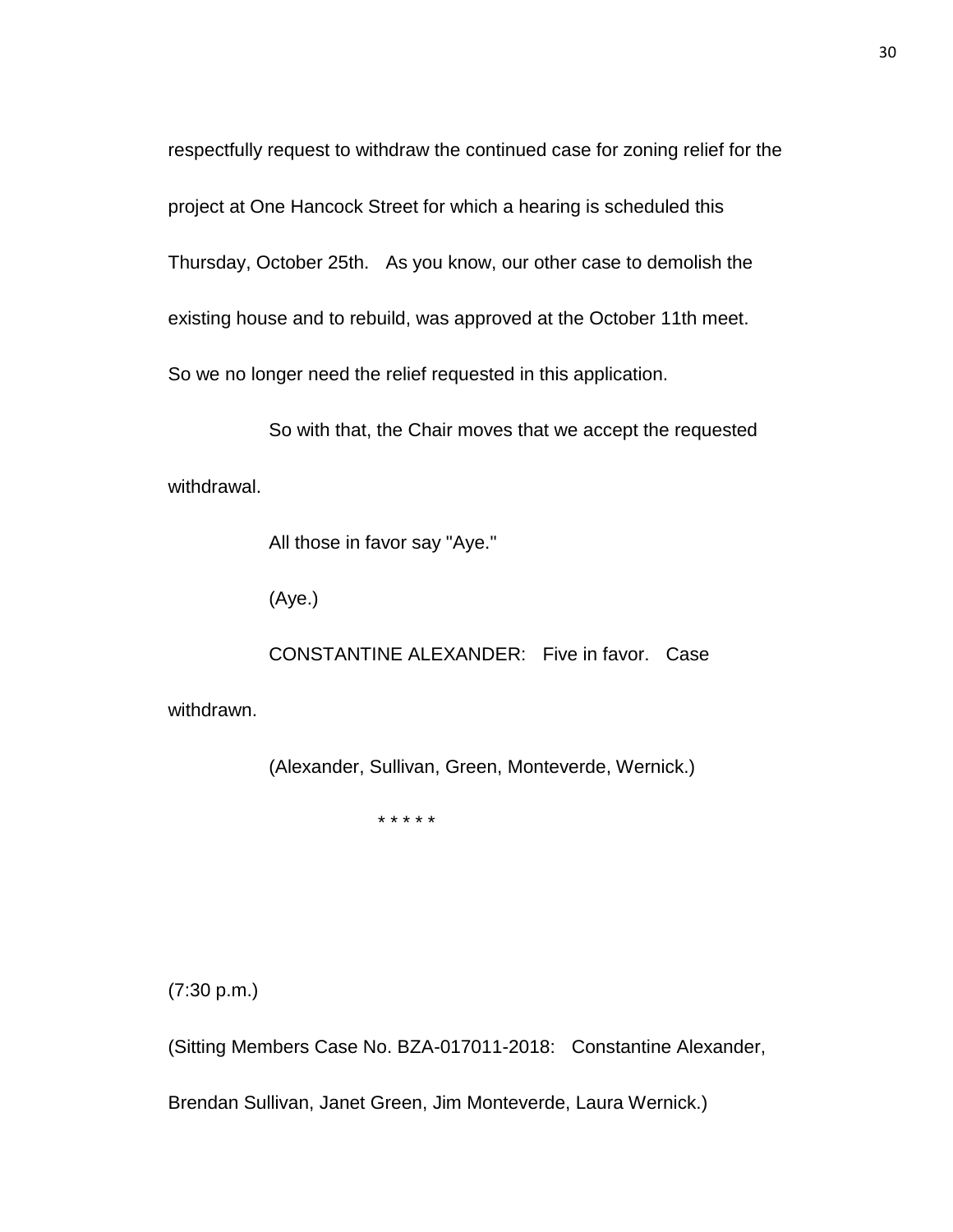CONSTANTINE ALEXANDER: The Chair will call case No.

017011, 44 Cogswell Avenue.

Is there anyone here wishing to be heard on this matter? You've been here before so you know the drill.

ATTORNEY MICHAEL WIGGINS: Yes.

CONSTANTINE ALEXANDER: Give your name and address to the stenographer.

ATTORNEY MICHAEL WIGGINS: Good evening, Mr.

Chairman. My name is Michael Wiggins from the law firm of Weston,

Patrick and Willard and Reading on 84 State Street and I'm here

representing James Maher who is with us tonight. He's the trustee of the

IRL Trust of 966 Broadway in Somerville. Also with me tonight is Arch

Horst of Black River Design Architects.

JANET GREEN: I think we need you a little closer to the microphone.

> ATTORNEY MICHAEL WIGGINS: Is that all right? JANET GREEN: You'll hear it echo when you've got it right. ATTORNEY MICHAEL WIGGINS: Hello? That's good.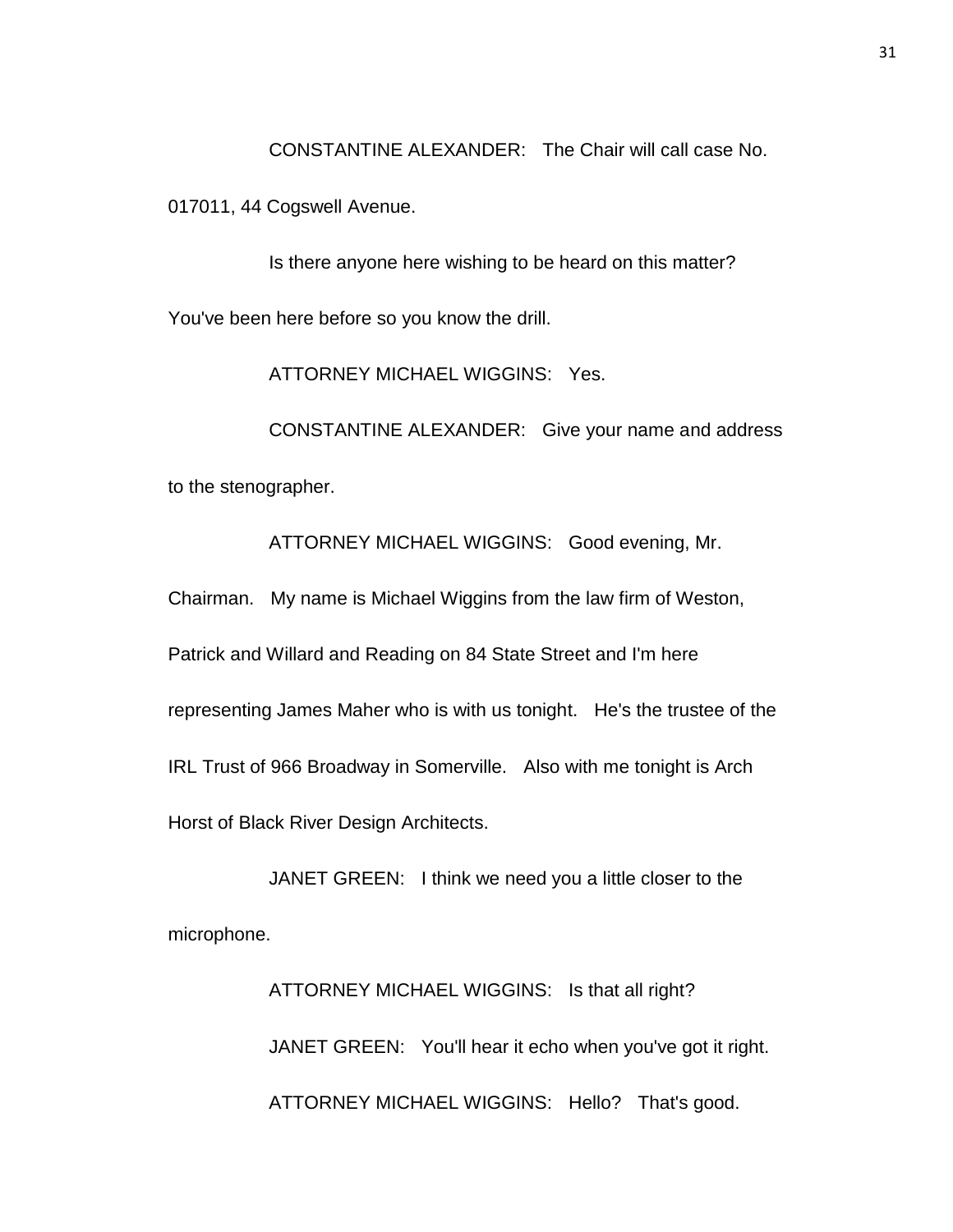So, what we're seeking tonight is relief from the several restrictions in order to build a small addition to quite a small house on Cogswell Avenue in North Cambridge. And the driver here is simply about safety. This is a very small building and it has a very tiny stairway that and also a fire escape that are grandfathered, but Mr. Maher and his brothers who are with him on this, when they started looking at this, it was obvious that they really couldn't do anything with this and be safe if they're going to restructure it at all. And it also became clear that the structure itself would not afford just widening the stairway at the back without having to take out bearing walls. So this is really what we're here for. We're talking about only about 100 square feet. It's a small 7 by 14 foot --

CONSTANTINE ALEXANDER: 200 feet according to my notes.

ATTORNEY MICHAEL WIGGINS: Oh, well, yeah, I'm sorry. I mean the footprint of it. It's 200 when you add both floors. But basically it affords the ability to build a staircase in the back that works.

And I'd like Arch to just explain to you the drawings exactly how that looks.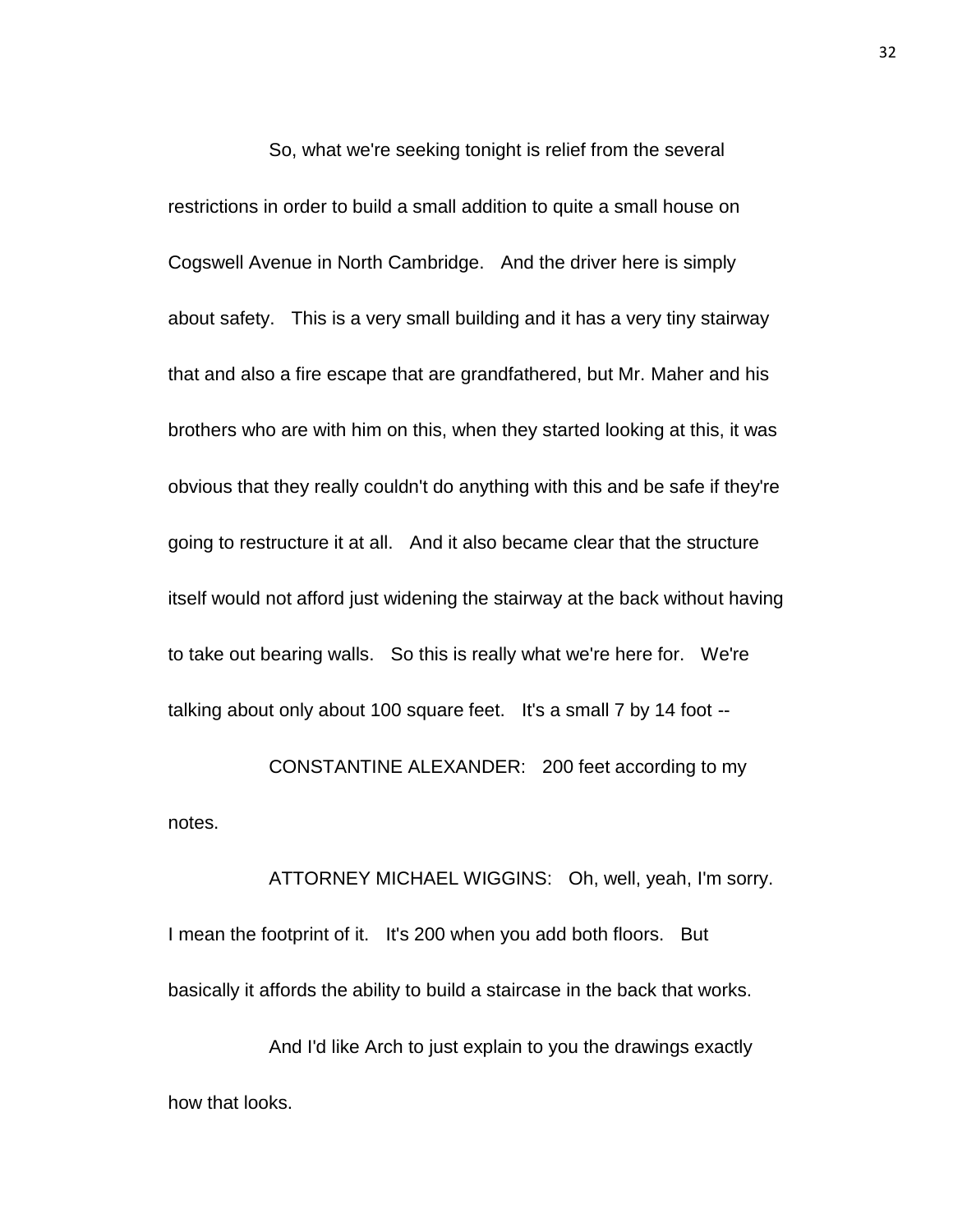CONSTANTINE ALEXANDER: Sure. These are the ones, right?

ARCH HORST: Yeah, but these are bigger.

Just briefly this is the -- this is the site plan. You have a surveyed site plan, but this is just a blown up version. This is the addition right here. And this is the existing floor plan.

And those of you who are in the building industry will understand what Mike is saying when he talks about the stair. This is the stair which is very steep and not even close to conforming in code in terms of width or run and rise. And so what we're proposing to add into that bit in the back is a conforming stair. The -- most of the square footage actually is added to about half -- well, not most. Half of it goes into the stair and half of it goes into each unit. So the units average about 410 square feet. They're small, really small. And they become 440 or something like that. They're not -- these are one-bedroom units. They're four, one-bedroom units. And this is the final configuration.

CONSTANTINE ALEXANDER: Roughly how old is the structure?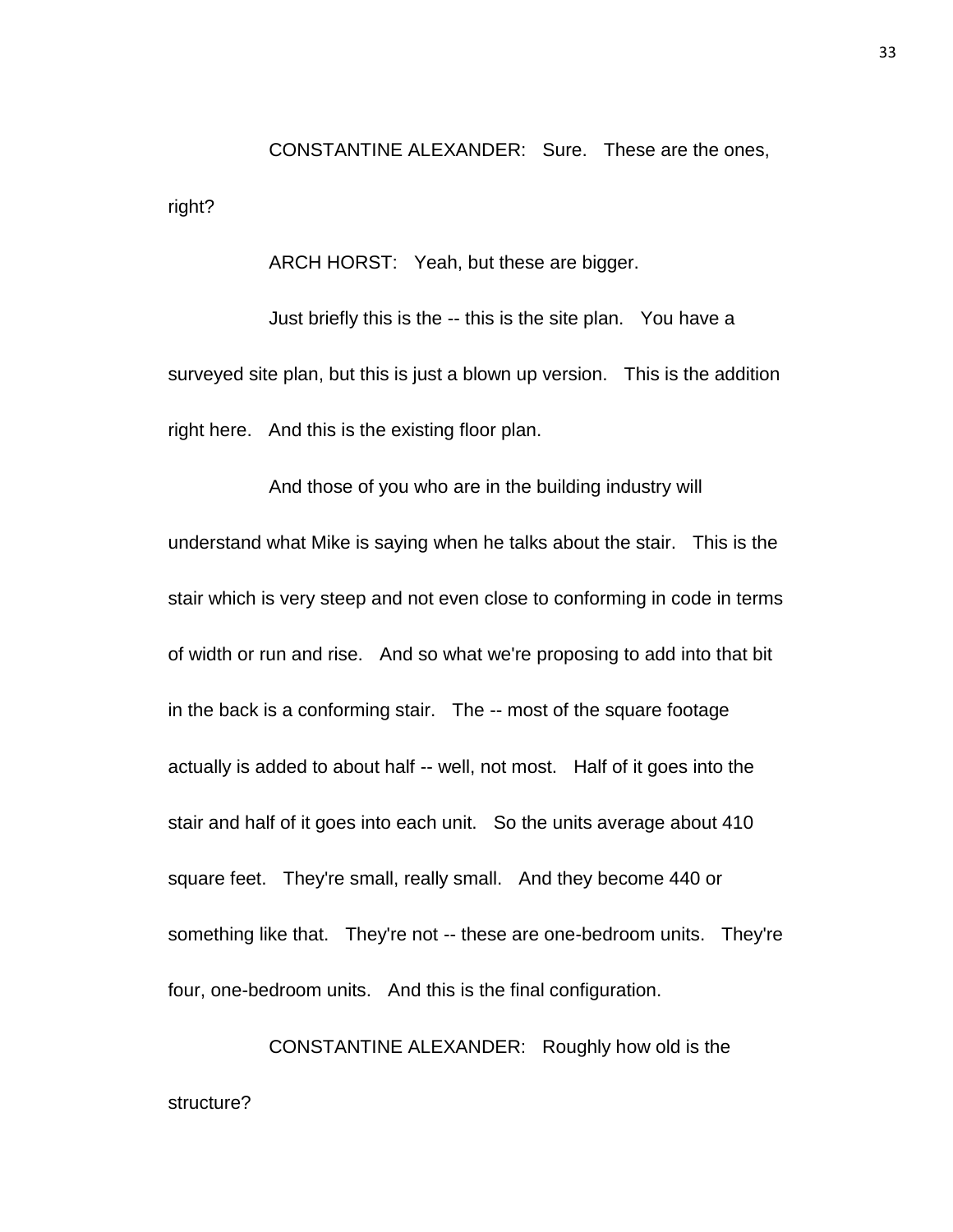JAMES MAHER: I think it was probably built 1940 or '50 I think.

ARCH HORST: '18 maybe.

JAMES MAHER: Maybe farther back than that.

ATTORNEY MICHAEL WIGGINS: Well, it's hard to say. I

found a plan dated 1947, but that may have been a subdivision with a

house already there. We don't know.

CONSTANTINE ALEXANDER: Okay.

ATTORNEY MICHAEL WIGGINS: We also have pictures of the staircase if you'd like to see it. Jim has it. It's very awkward narrow stairs and it doesn't afford turnaround space.

CONSTANTINE ALEXANDER: Can I keep these for the file?

JAMES MAHER: Yeah, that's no problem.

And here's a third one here that's not as -- it doesn't add

much.

CONSTANTINE ALEXANDER: Do you want to look at

them?

LAURA WERNICK: No.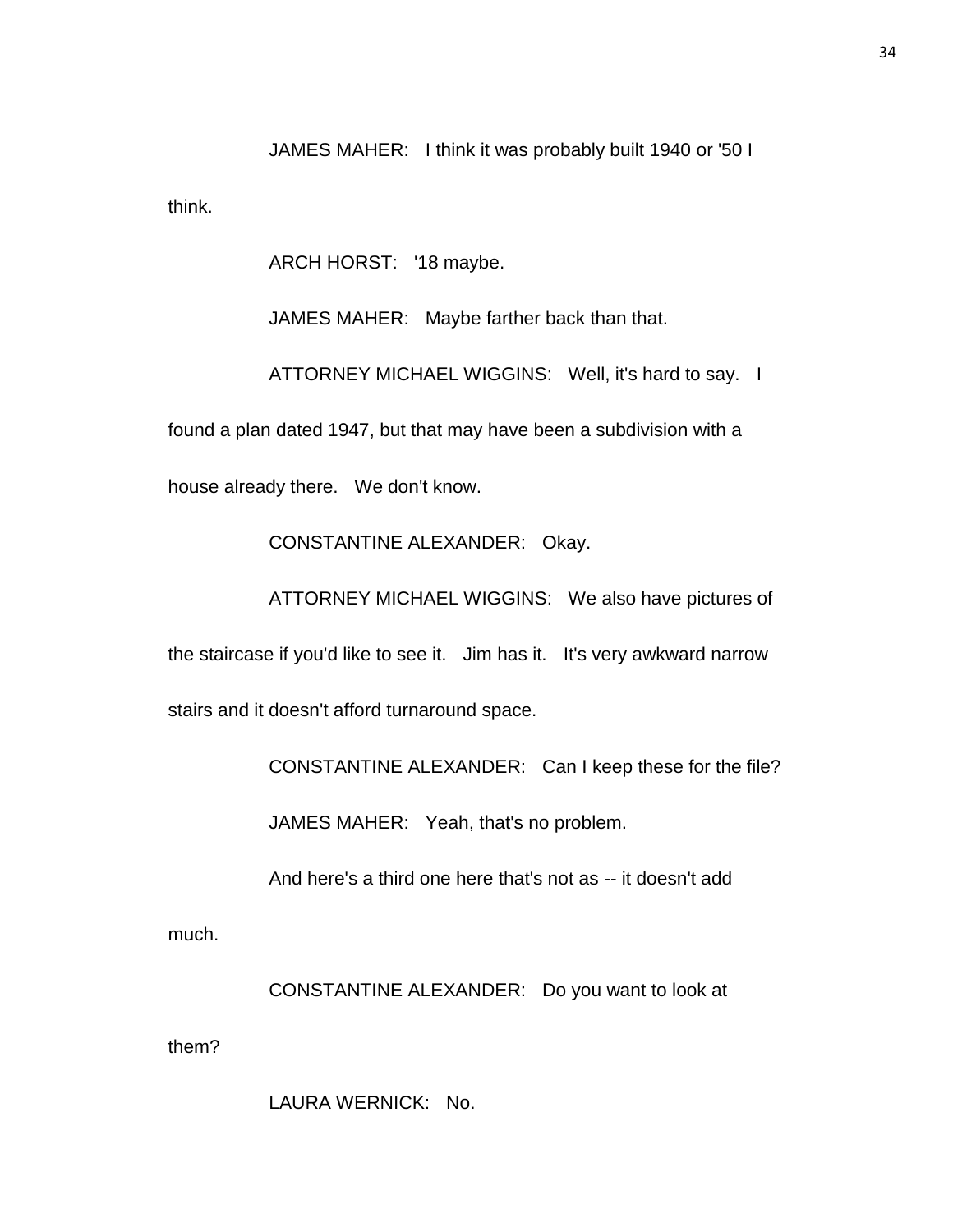ATTORNEY MICHAEL WIGGINS: Mr. Chair, I don't know if

this is the time to tell you, we have a neighbor, the closest abutter is in favor of this, and we didn't get a letter of support until now, but I'd like to put it into the record.

CONSTANTINE ALEXANDER: I'll read it into the record at the appropriate time.

Anything else?

ATTORNEY MICHAEL WIGGINS: Well, sure, just to stress that this is the minimum relief that we're asking for to solve this safety issue. We're not looking to create anything more than four nice small one-bedroom apartments that are code compliant. And we would submit there's no detriment to the public good here. In fact, we're actually supplying a need for a small safe, one-bedroom apartments. And I think the city would welcome them. So, you know, again, just parodying the statute, I think there's no derogation from the code and this is actually a benefit to the neighborhood.

And just also to mention that Mr. Maher talked to all the neighbors, no one opposed him.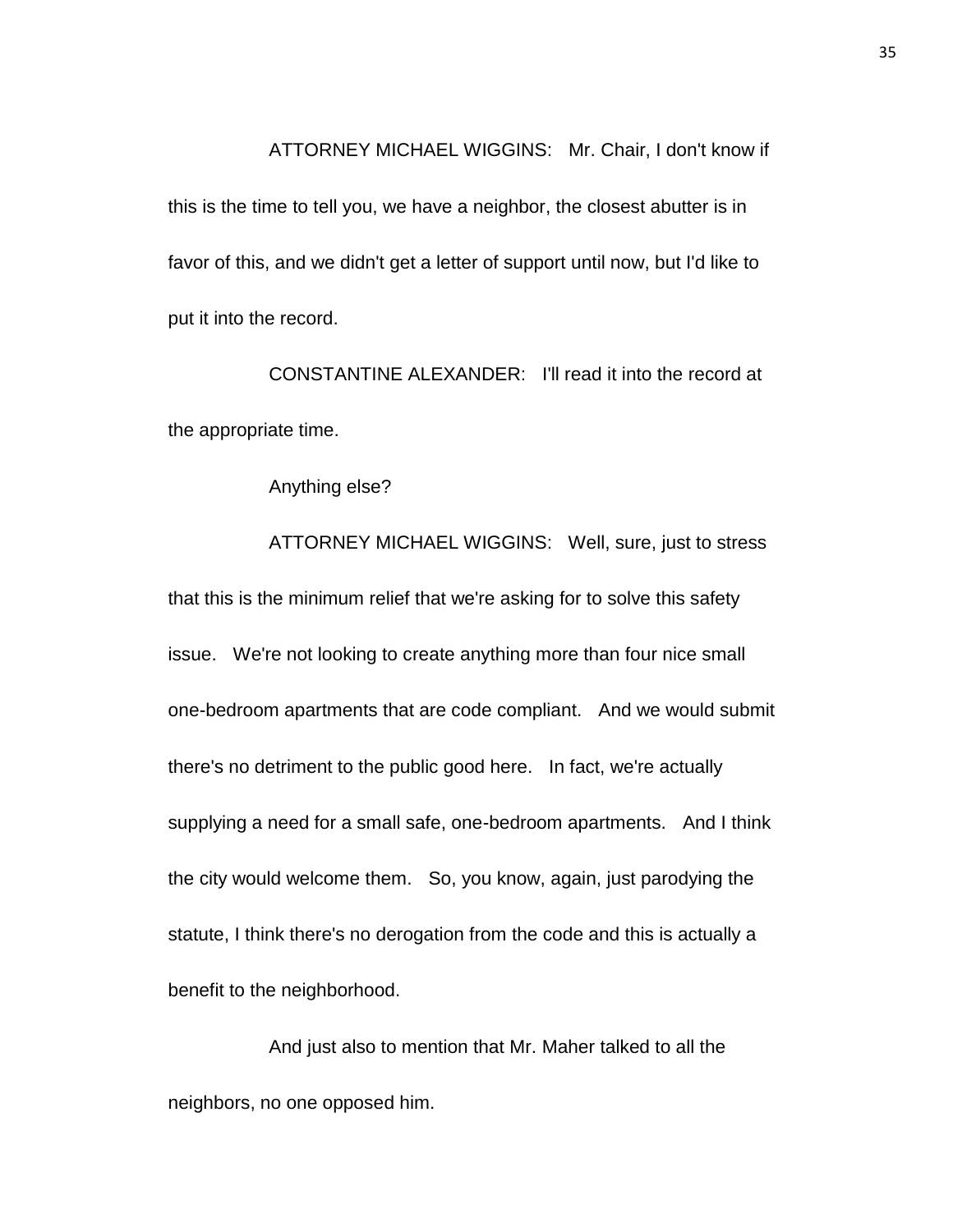CONSTANTINE ALEXANDER: Okay.

We have no letters in our files other than the one you just gave us.

> JAMES MAHER: Yeah, that was the only one. CONSTANTINE ALEXANDER: Anything further? ATTORNEY MICHAEL WIGGINS: Yeah, that's it. CONSTANTINE ALEXANDER: That's it. Questions from members of the Board? (No Response.)

CONSTANTINE ALEXANDER: I'll open the matter up to public testimony.

Is there anyone here wishing to be heard on this matter?

Sir. Give your name and address to the stenographer,

please.

ARRIN KATZ: Arrin Katz, A-R-R-I-N K-A-T-Z, 42 Cogswell Avenue, No. 1. So I'm the abutter. I talked to James probably about a month ago and before, before the implication came in, and I'm in full support of the plan. Obviously the safety of the residents, future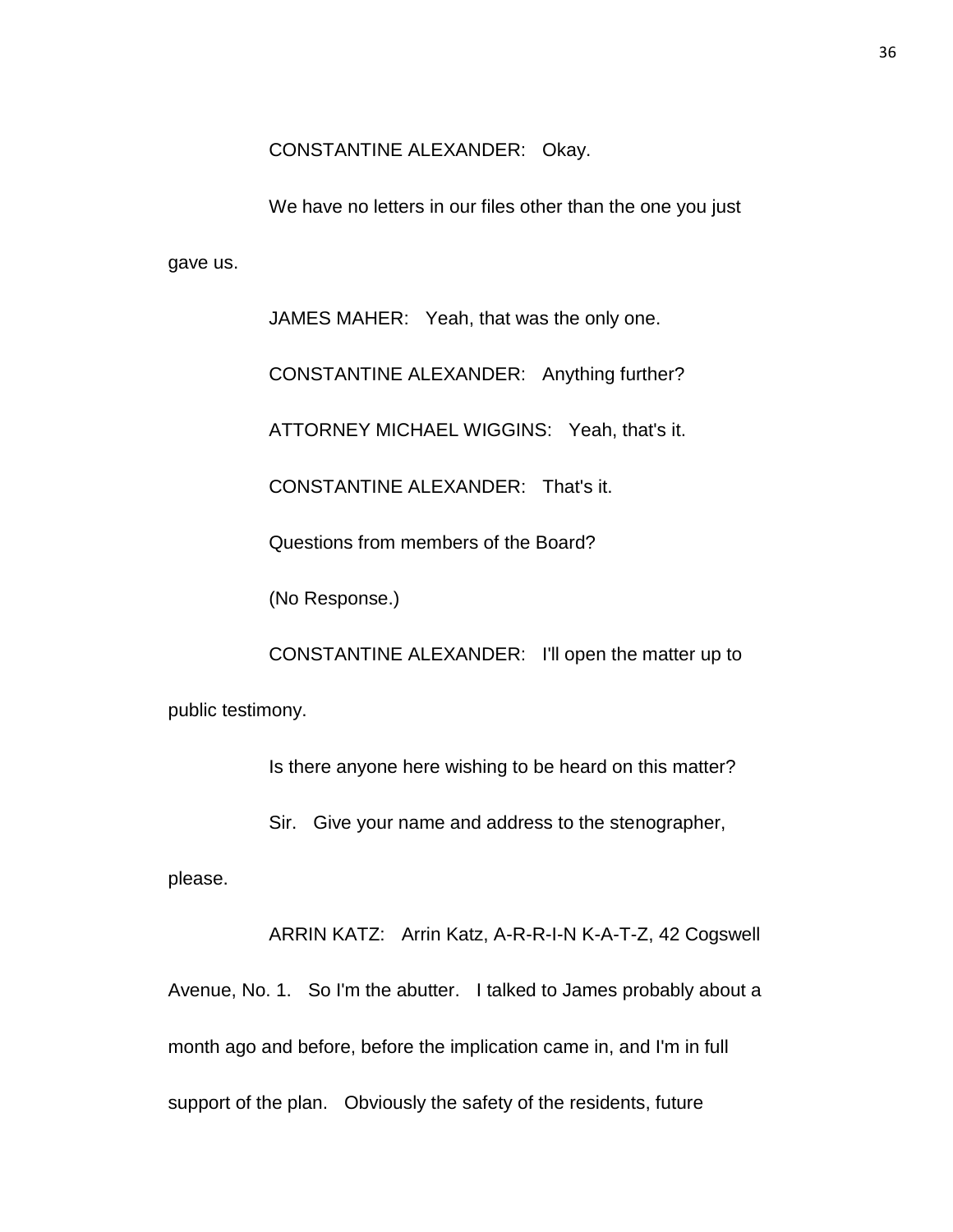residents are important. And, you know, similar to the other abutter that's in support, I would be remiss if I didn't mention my wife's concern about the trees, but I think you're well aware of that.

JAMES MAHER: Yeah, in the letter you'll see there are two trees to the rear of the property that Arrin lives behind the building, and the neighbor who submitted that letter lives abutting to the side of the building. And I think they both raised concerns about two trees that are in the rear of the property that are not going to be impacted by this. And Jay and Ted who submitted that letter wanted it written into the letter and submitted here into the record which we had no problem with. We don't have any intention of doing anything to the trees that are back there.

CONSTANTINE ALEXANDER: Okay. So we can condition, should we grant you relief, we can condition on the grounds that you're not going to remove any trees?

JAMES MAHER: That would be no problem at all.

CONSTANTINE ALEXANDER: I viewed the property and I noticed a lot of trees in the back and I was wondering about that.

JAMES MAHER: Yeah. And this -- I think part of this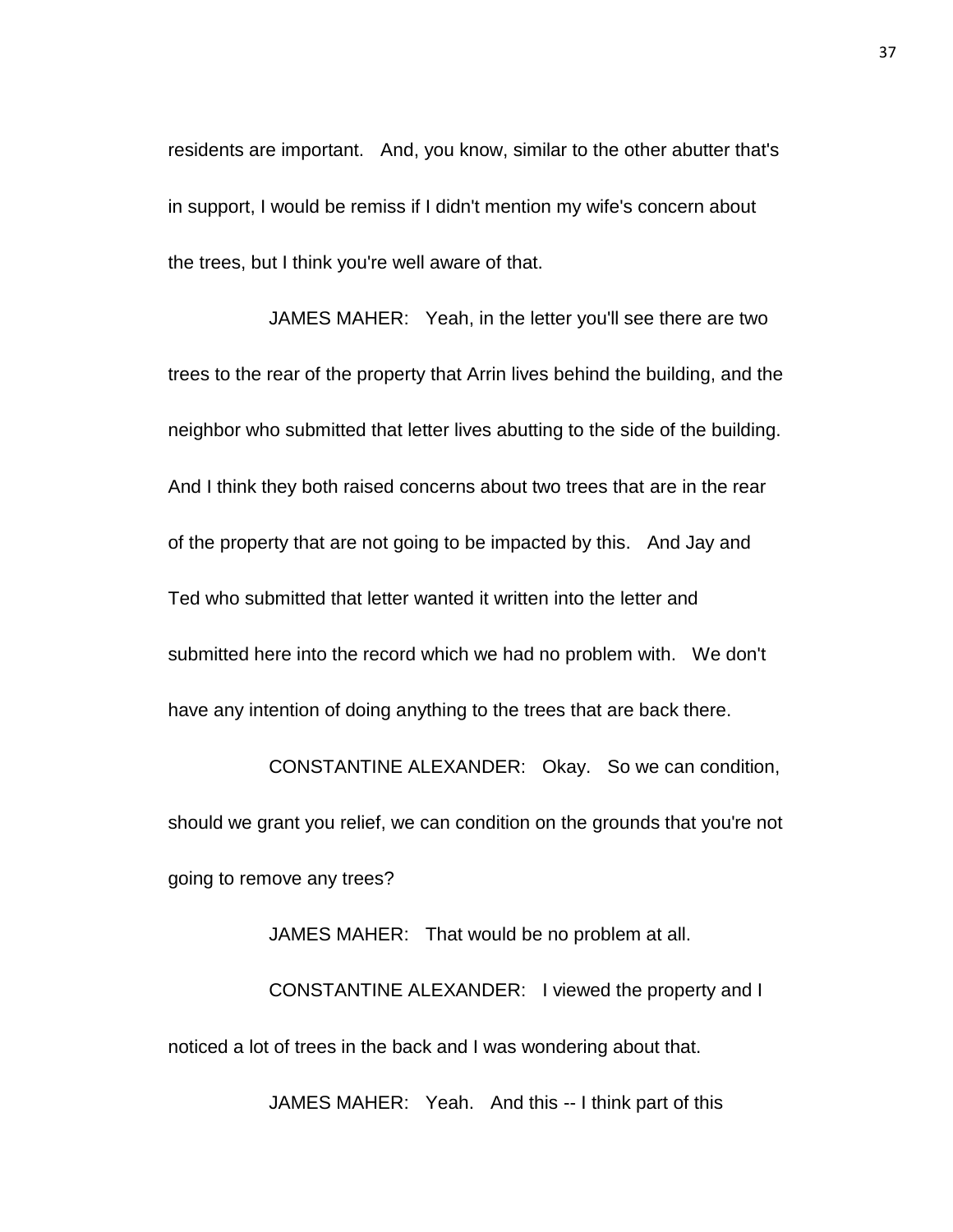addition being, you know, as small as it is was to have as minimal an

impact as possible on that. And I think that helps to accomplish it.

UNIDENTIFIED MEMBER FROM THE AUDIENCE: And just

for the record I'm the owner of both -- I have two properties that abut the

trust property. So I'm kind of -- I think between myself and Ted --

JAMES MAHER: You've got everybody.

UNIDENTIFIED MEMBER FROM THE AUDIENCE: You've got everybody that's right there.

CONSTANTINE ALEXANDER: Thank you for taking the time to come down.

Anyone else wishes to be heard in on this matter?

(No Response.)

CONSTANTINE ALEXANDER: Apparently not.

We are in receipt of a letter given to us by the petitioner from

Jay Rogers and Ted Clausen, C-L-A-U-S-E-N who reside at 46 Cogswell Avenue. (Reading) We are writing this letter in support of Jim Maher's application for a Zoning Variance to build a small addition at the rear of his property at 44 Cogswell Avenue. We live directly next-door to 46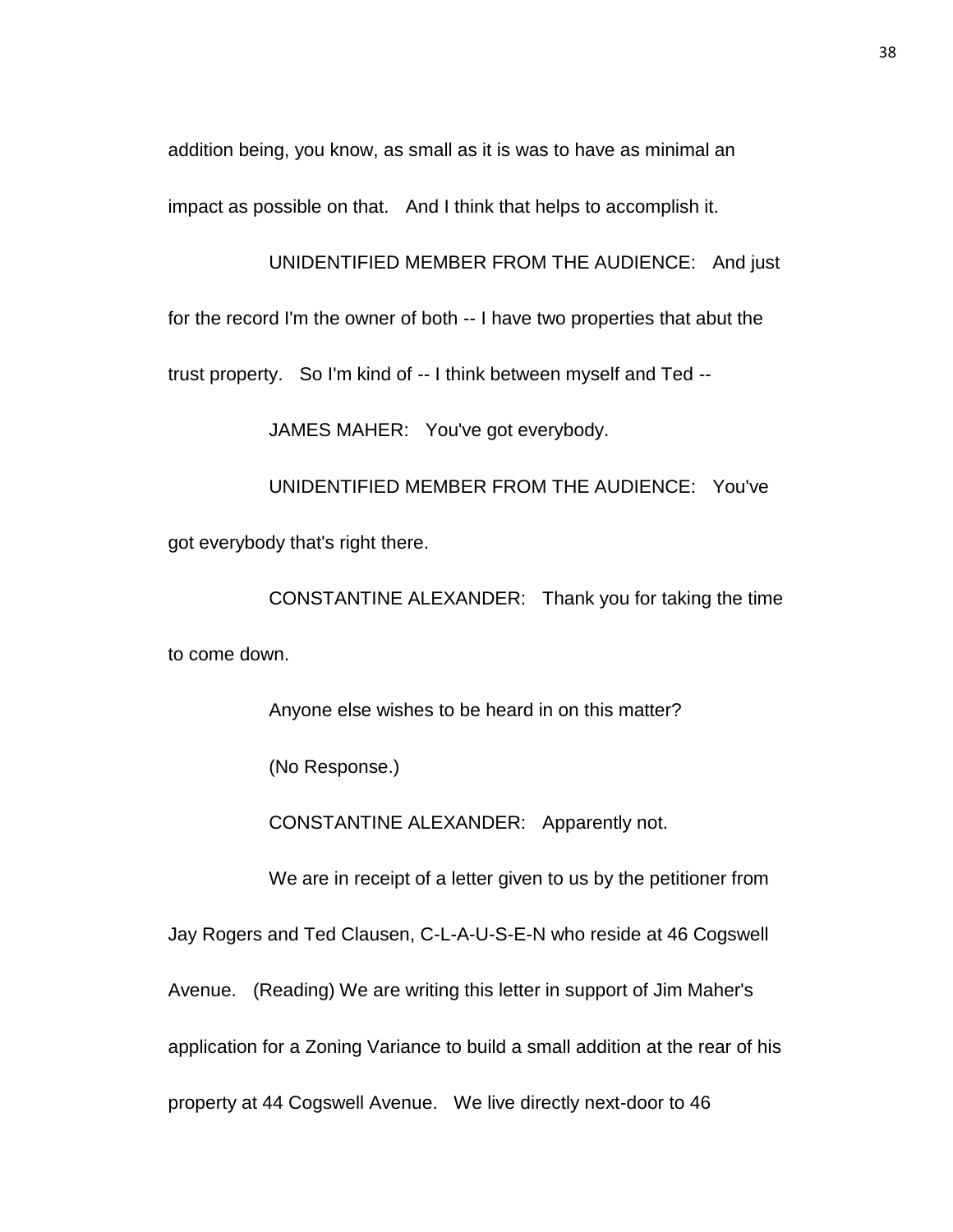Cogswell Avenue and have lived here since 1982. We've recently met Jim at the property, discussed his plans, and are supportive of them. We raised the request that the big maple tree at the rear of the property be preserved, and Jim agreed that it would be preserved and not affected by the addition as it sits far enough away on the property. We have also discussed fire safety issues and Jim noted that he intends to sprinkler the building and have a fire panel installed following all related code requirements.

Am I right, that they would have to do that anyway as a matter of law to put the addition on?

BRENDAN SULLIVAN: They may, yes.

CONSTANTINE ALEXANDER: So it's a not a matter we have to require it. It's the law requires it.

ARCH HORST: Right. The Building Code because these units don't have a second means of egress.

CONSTANTINE ALEXANDER: Right.

ARCH HORST: Yeah. So you have to sprinkler.

CONSTANTINE ALEXANDER: Okay.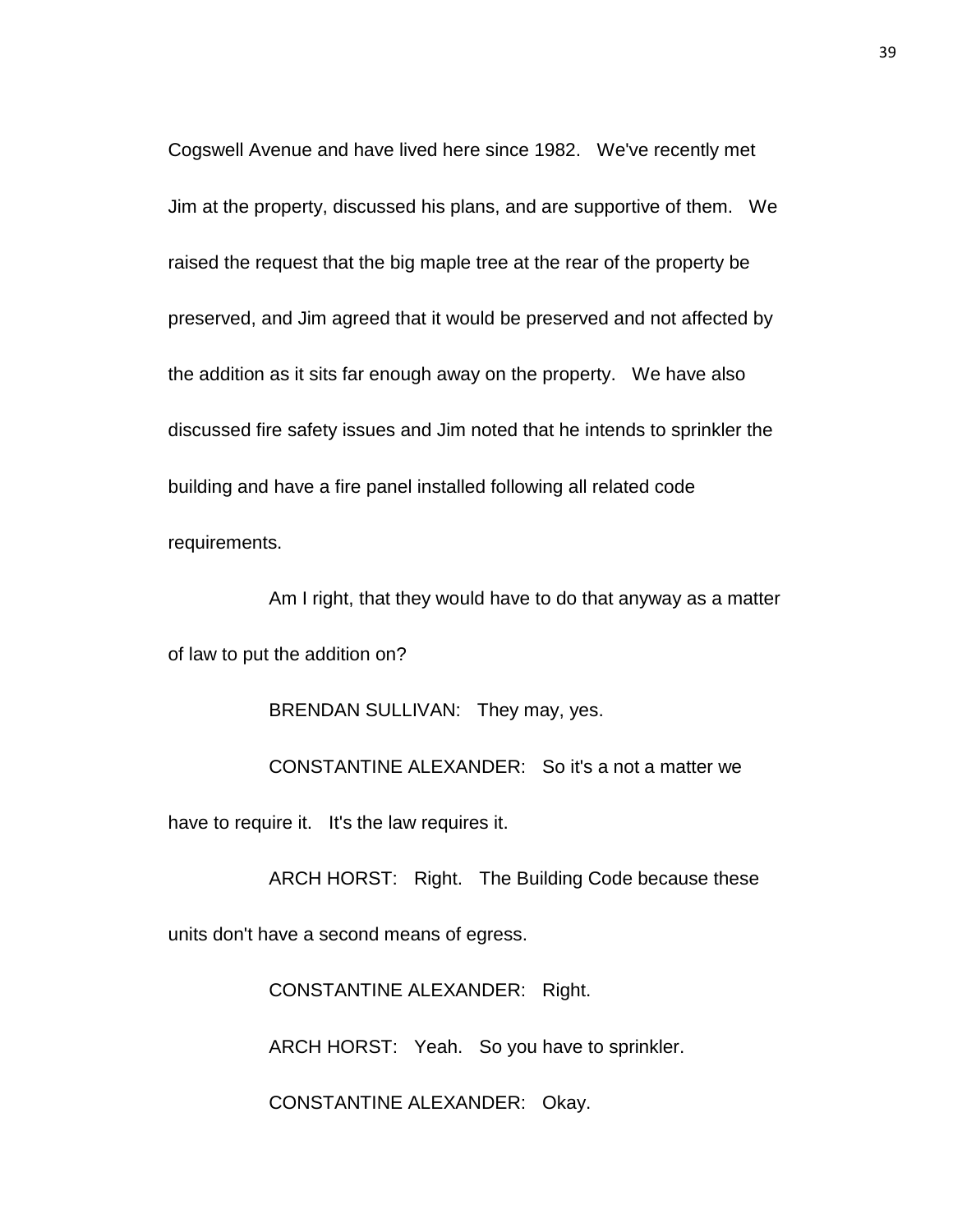#### ARCH HORST: You get into a debate whether it's

grandfathered or not.

BRENDAN SULLIVAN: Right, that's the issue. But I think they're airing on the correct side.

ARCH HORST: Yeah.

CONSTANTINE ALEXANDER: Going back. The

installation of the sprinklering and the fire panel helps alleviate some

concerns we have had over the years about the proximity of our houses.

We hope to see this house cleaned up and its systems brought up to code

and supportive of the overall project.

And that's what we have.

Unless you have anything further to add, I'm going to close public testimony.

ATTORNEY MICHAEL WIGGINS: No. I just would point out that the tree is shown on -- the trees are shown right on the plot plan that you have in the record. So there's a record of that if -- in case anybody wanted to take them up on it.

CONSTANTINE ALEXANDER: I'm not even sure I'm going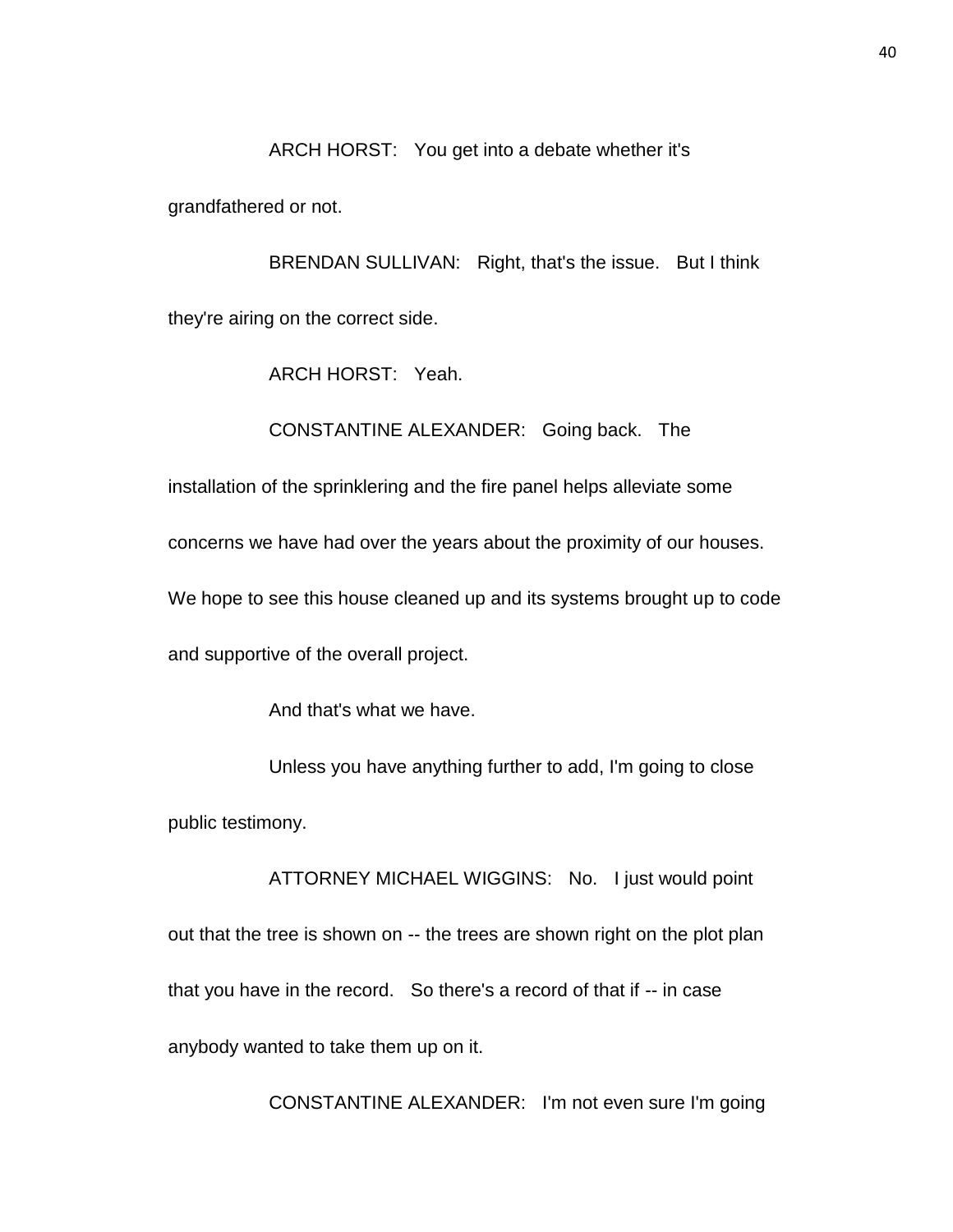to put a condition on of non-removal of trees. I'm not sure it's really a zoning issue anyway. So just for the benefit of the board members when I make the motion.

Anyway, any discussion or move to a vote?

LAURA WERNICK: Sure.

CONSTANTINE ALEXANDER: Move to a vote.

The Chair moves that we make the following findings with regard to the Variance being sought:

That a literal enforcement of the provisions in the Ordinance would involve a substantial hardship. Such hardship being is that this building now has fire risks because of inadequate means of access -- or means of egress and, therefore, this applies to the structure as it's always been the case. And the relief being sought would alleviate this problem or eliminate it I should say.

That the hardship is owing to circumstances relating to the shape of the lot. It's a very narrow lot. And so that any -- and it's an older building. It's already non-conforming, so any modification requires zoning relief.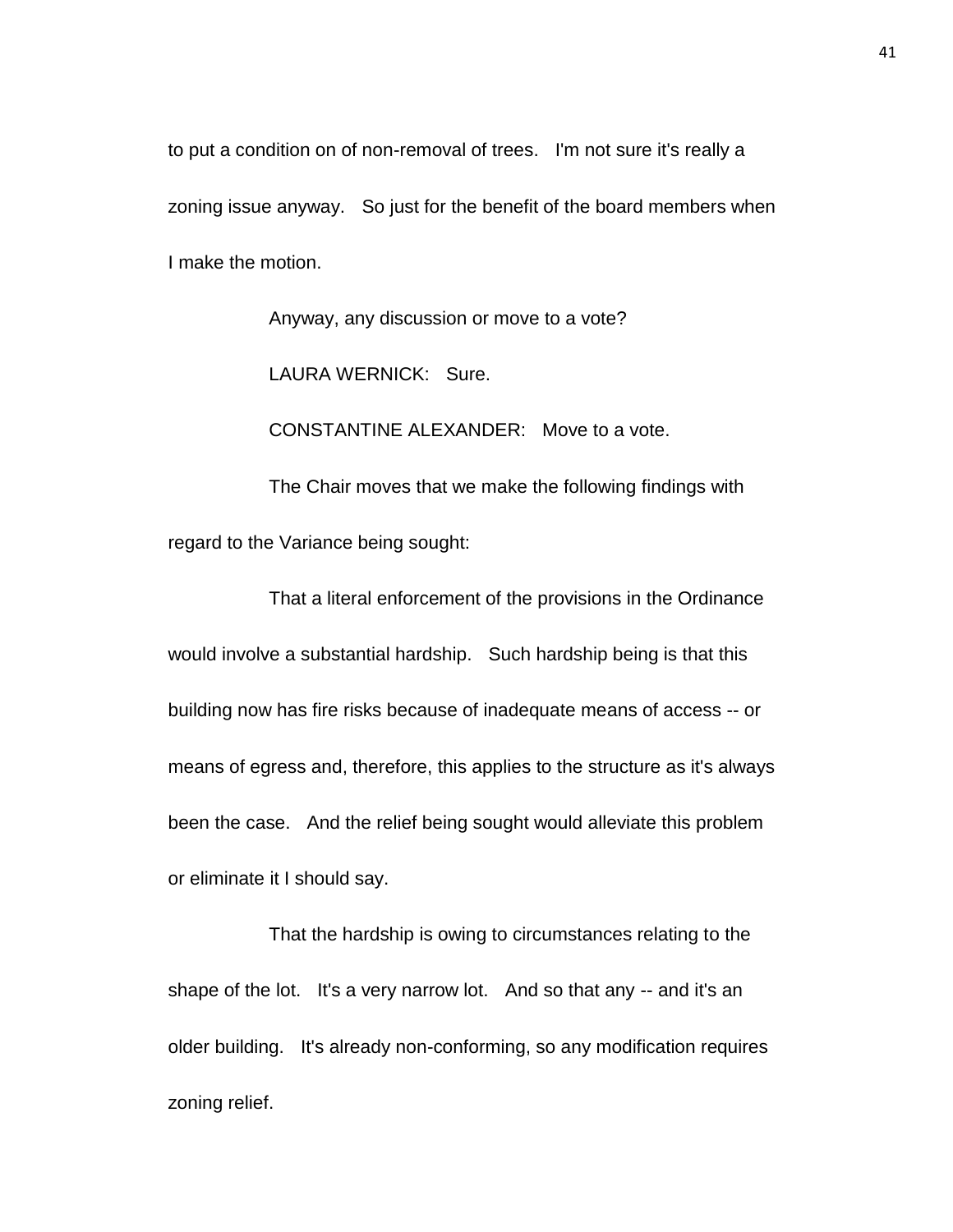And lastly, that relief may be granted without substantial detriment to the public good or nullifying or substantially derogating from the intent and purpose of this Ordinance. In this regard, actually, the relief be granted will be to the substantial benefit to the public good by removing from our housing stock a building which doesn't meet code and has fire safety concerns as expressed by this gentleman.

So on the basis of these findings the Chair moves we grant the relief requested on the condition that the work proceed in accordance with two pages of plans, both of which have been initialled by the Chair, prepared by Black River Architects and are dated -- here it is. September 27, 2018.

All those in favor please say "Aye."

(Aye.)

CONSTANTINE ALEXANDER: Five in favor. Motion granted.

(Alexander, Sullivan, Green, Monteverde, Wernick.) ARCH HORST: Are those the right plans? We added a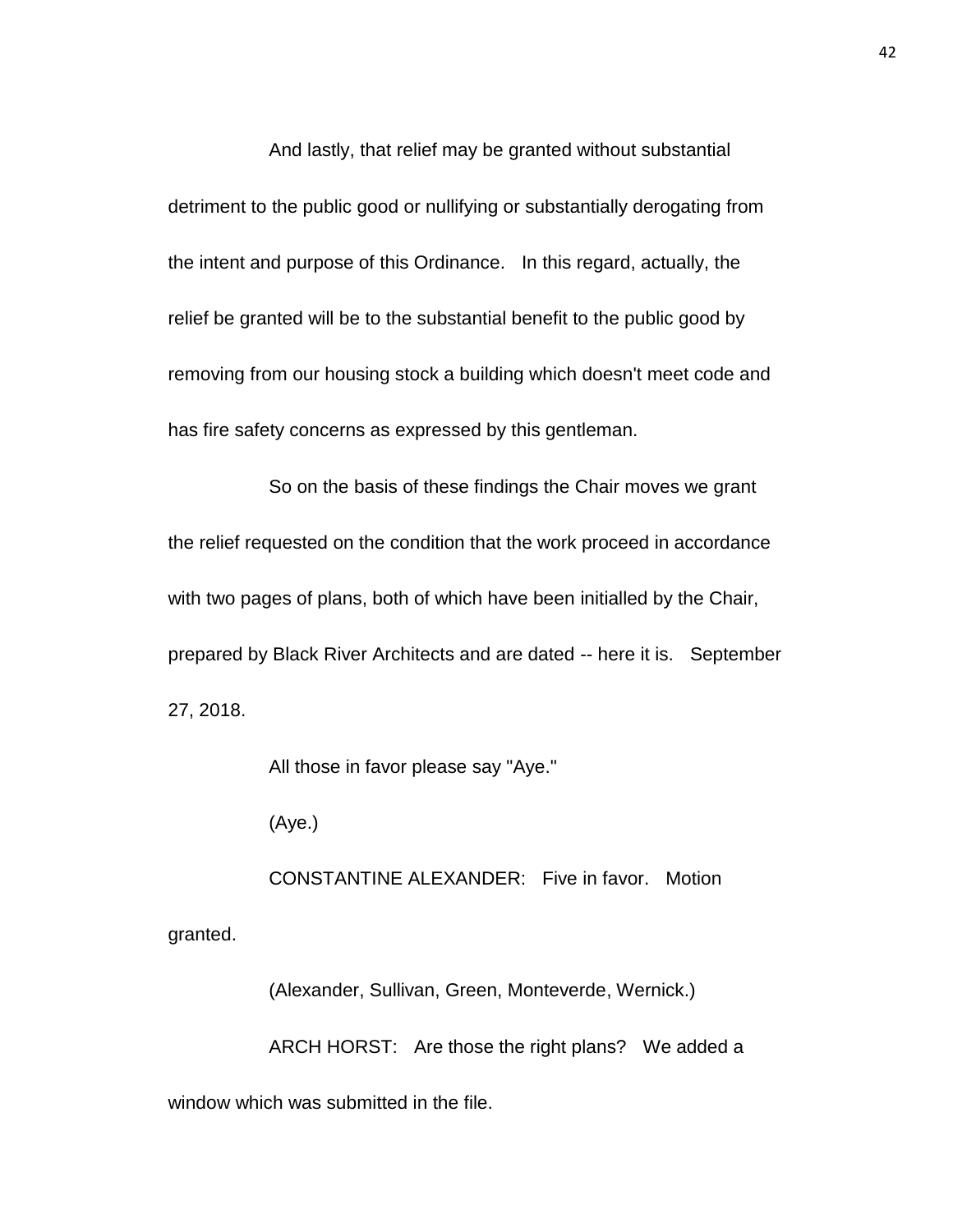CONSTANTINE ALEXANDER: This was in my file. There

are two sets of plans. There are always two sets.

ARCH HORST: Yeah.

CONSTANTINE ALEXANDER: I want to get the plans right.

JAMES MAHER: That's the right plan.

CONSTANTINE ALEXANDER: Okay. Relief granted. You

can go home.

JAMES MAHER: Thank you very much.

\* \* \* \* \*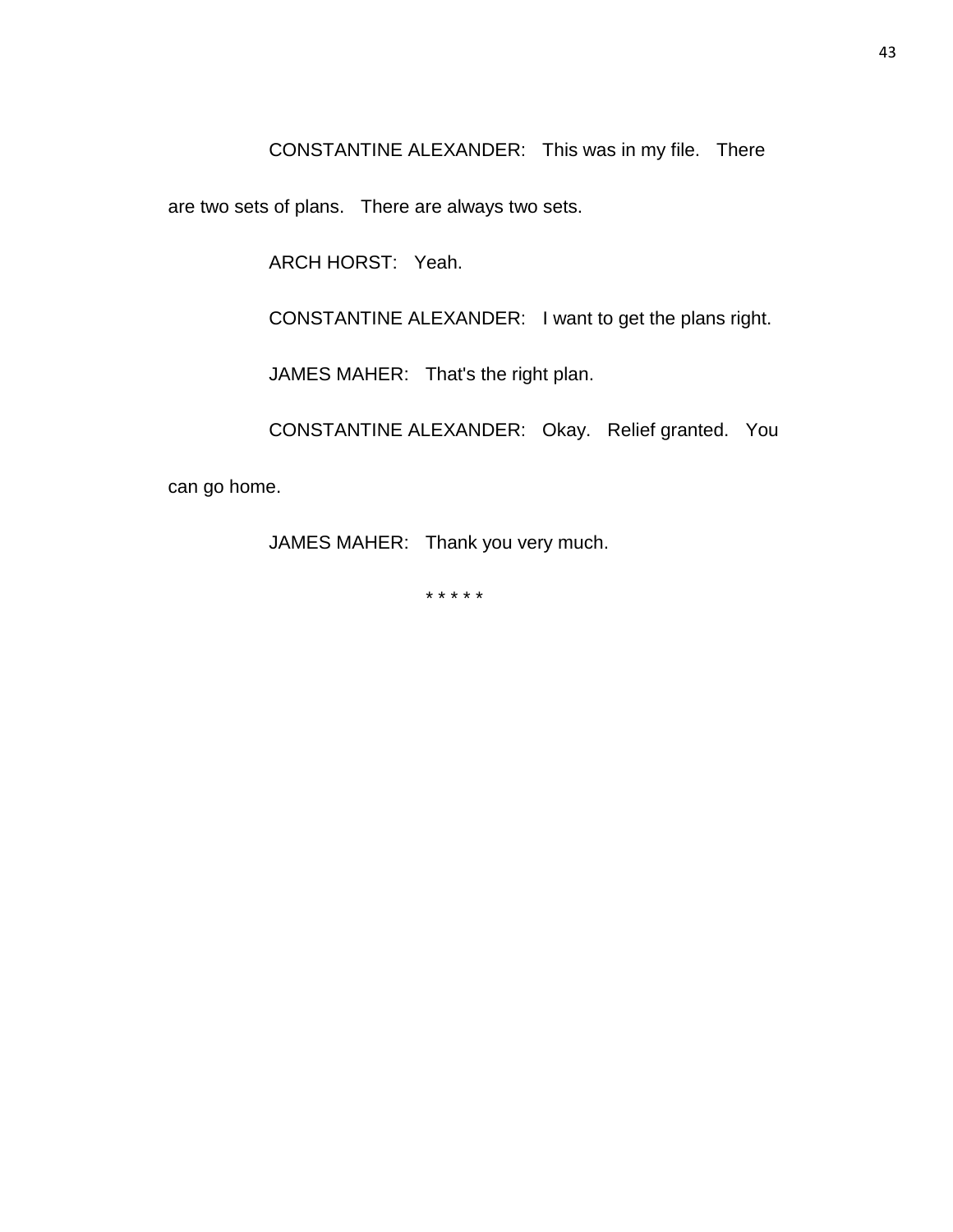(7:45 p.m.)

(Sitting Members Case No. BZA-016957-2018: Constantine Alexander,

Brendan Sullivan, Janet Green, Jim Monteverde, Laura Wernick.)

CONSTANTINE ALEXANDER: The Chair will call case No.

016957, 300 Mount Auburn Street.

Is there anyone here wishing to be heard on this matter? As

you know, name and address to the stenographer, please.

ATTORNEY SIMON BRIGHENTI: Attorney Simon Brighenti. And is this working?

JOHN HAWKINSON: It is.

ATTORNEY SIMON BRIGHENTI: I'm Simon Brighenti.

Again, I've been here. And I've got attorney Sarah Snell with me. It's S-N-E-L-L, S-A-R-A-H. And we're here on that same building that the previous application was here before, for which is the Mount Auburn Hospital, which is as you know is a predominantly nonresidential use in a residential district.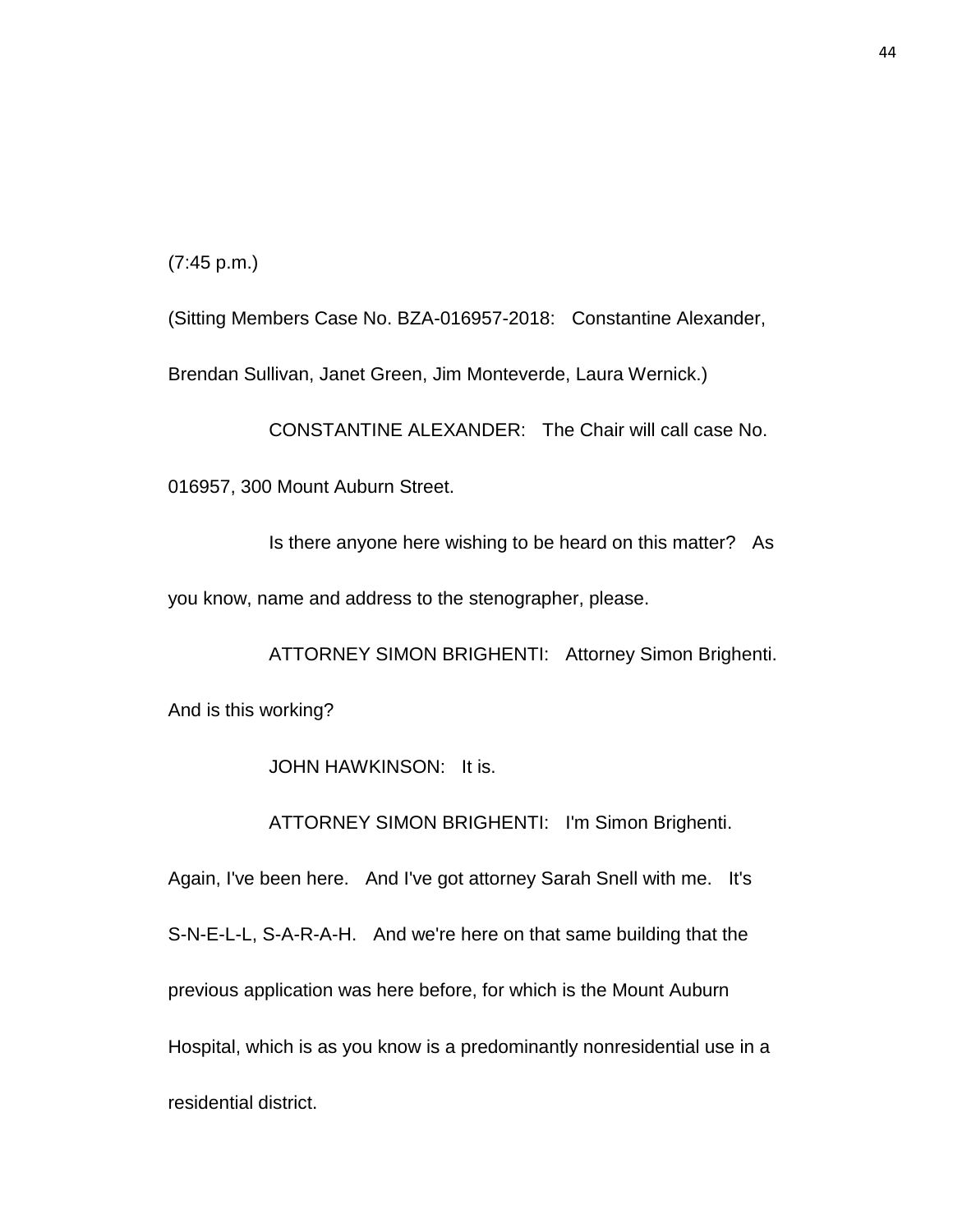CONSTANTINE ALEXANDER: You already made that finding, you're right.

ATTORNEY SIMON BRIGHENTI: Right, okay.

And what we're looking to do as the application showed in the plans, we're looking to add an antenna to the building. For a preliminary matter, we did again based on the issues that were evident last time, we did post the signs up and I presented an Affidavit showing that Heather went to the building every other day for the last two weeks to take pictures and to show that they've been in continuous posting for the whole -- Heather Hoffman, I'm sorry -- for the whole time.

So, we had been in front of the Planning Board last week, two weeks ago, and there were three items that they had requested which we've agreed to.

CONSTANTINE ALEXANDER: Four.

ATTORNEY SIMON BRIGHENTI: Four, I'm sorry. Okay. One was that we remove what's called the RRU or the remote radio unit or remote radio transmitter from the facade of the building to the rooftop so it's not, it's no longer visible. So we've agreed to do that.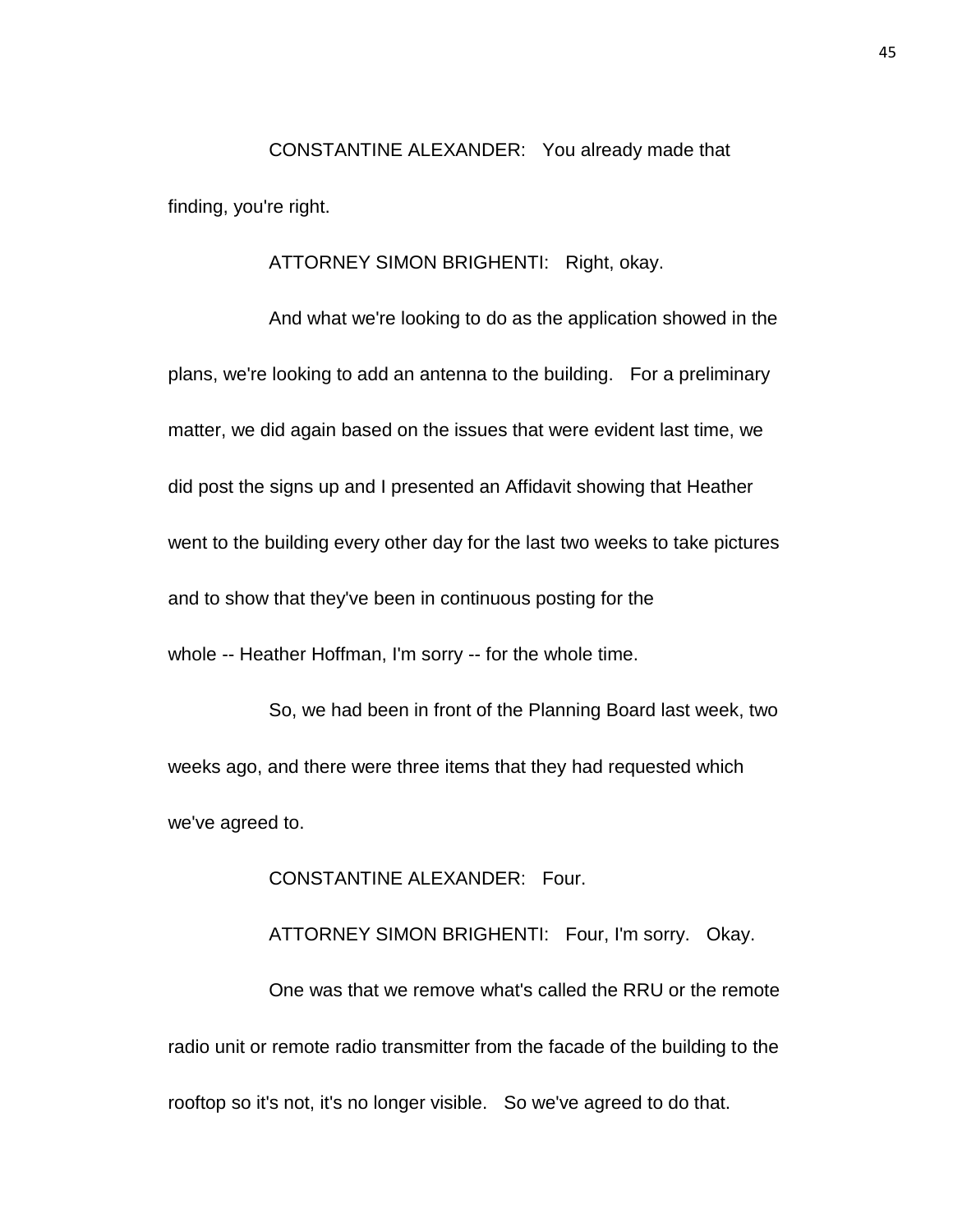CONSTANTINE ALEXANDER: Do your photo simulations

reflect that or is that -- I just want to make sure.

ATTORNEY SIMON BRIGHENTI: We have a -- the current photo simulations do not. We did have the engineer's give us the mockup which I presented also --

CONSTANTINE ALEXANDER: That's okay. We can -- ATTORNEY SIMON BRIGHENTI: Condition it. CONSTANTINE ALEXANDER: Condition it on the grounds that you comply with this. I just wanted to be clear about it. Okay.

ATTORNEY SIMON BRIGHENTI: The second item -- I don't want to take them out of order. But another item was that they requested that we have the original -- there was some discussion about having the antennas of uniform size, and that's not -- we're not able to do that because of the technology. One of the antennas that's going up there similar to the size that's already up there which is about my height and width, a little bit heavier than me. And then the other one is a small, smaller antenna. And we've provided schematics of those. And the request was either to have the -- as we showed them, we had what's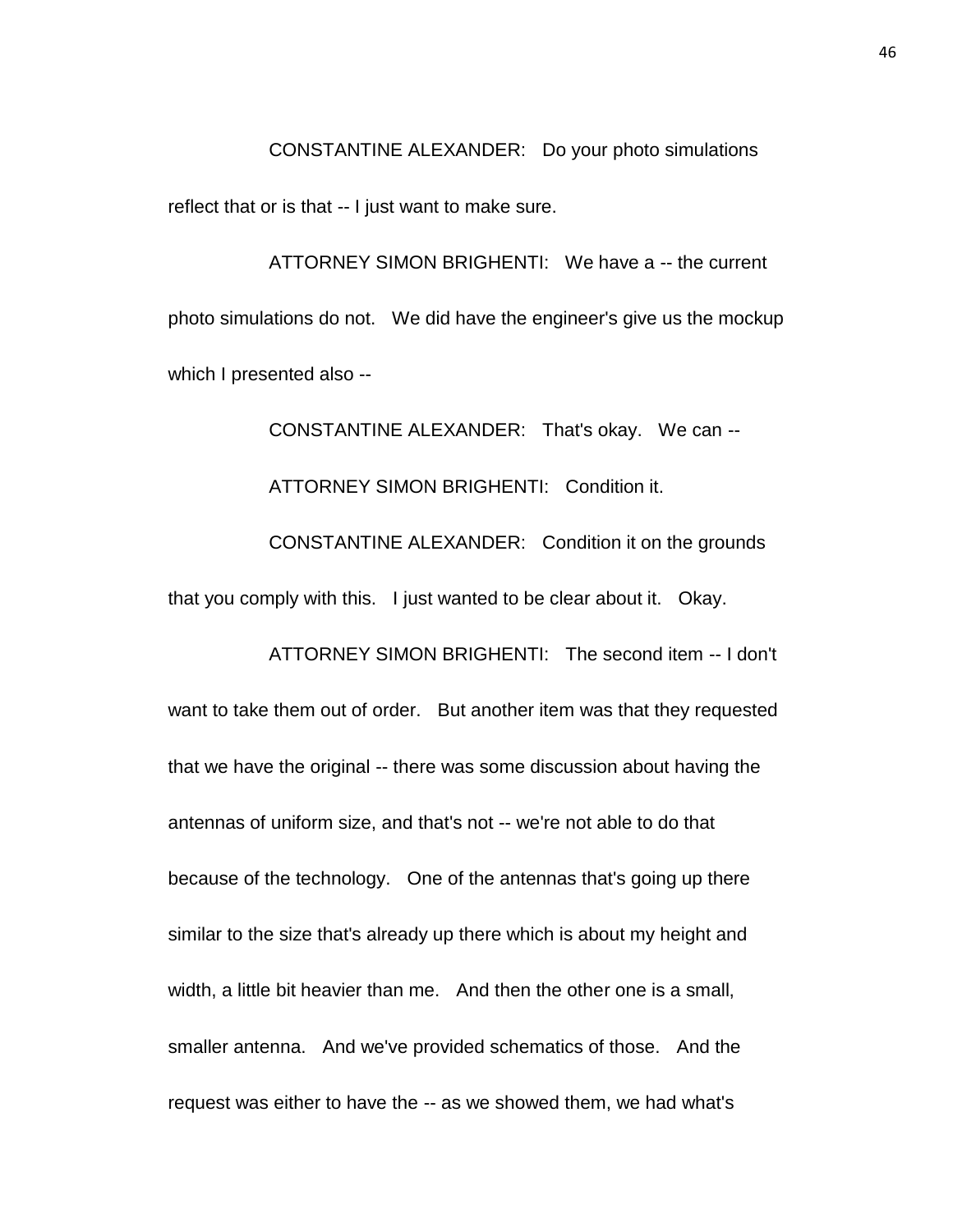called the center line match up, so you have the same amount of antenna above and below the same line. But their request was to have the tops of the antennas be uniform rather than the center line, so that's not a problem as well. We will reflect that both on the building application drawings and photo simulations.

A third item was that they requested that the antennas themselves be painted what they called I believe a matte finish rather than, sometimes we have either the artist or the contact paper do, try to match the brick design with the mortar lines in there, but they requested that we don't do that. So we have agreed to that condition as well.

> And then the fourth one was to -- I'm sorry, the fourth item? CONSTANTINE ALEXANDER: Yeah.

ATTORNEY SIMON BRIGHENTI: What was that?

CONSTANTINE ALEXANDER: Oh, I'm sorry you're asking

me. The smallest mounting brackets should be used so that the antennas can be mounted as close to the facade surface as close as possible.

ATTORNEY SIMON BRIGHENTI: Right. And what our plan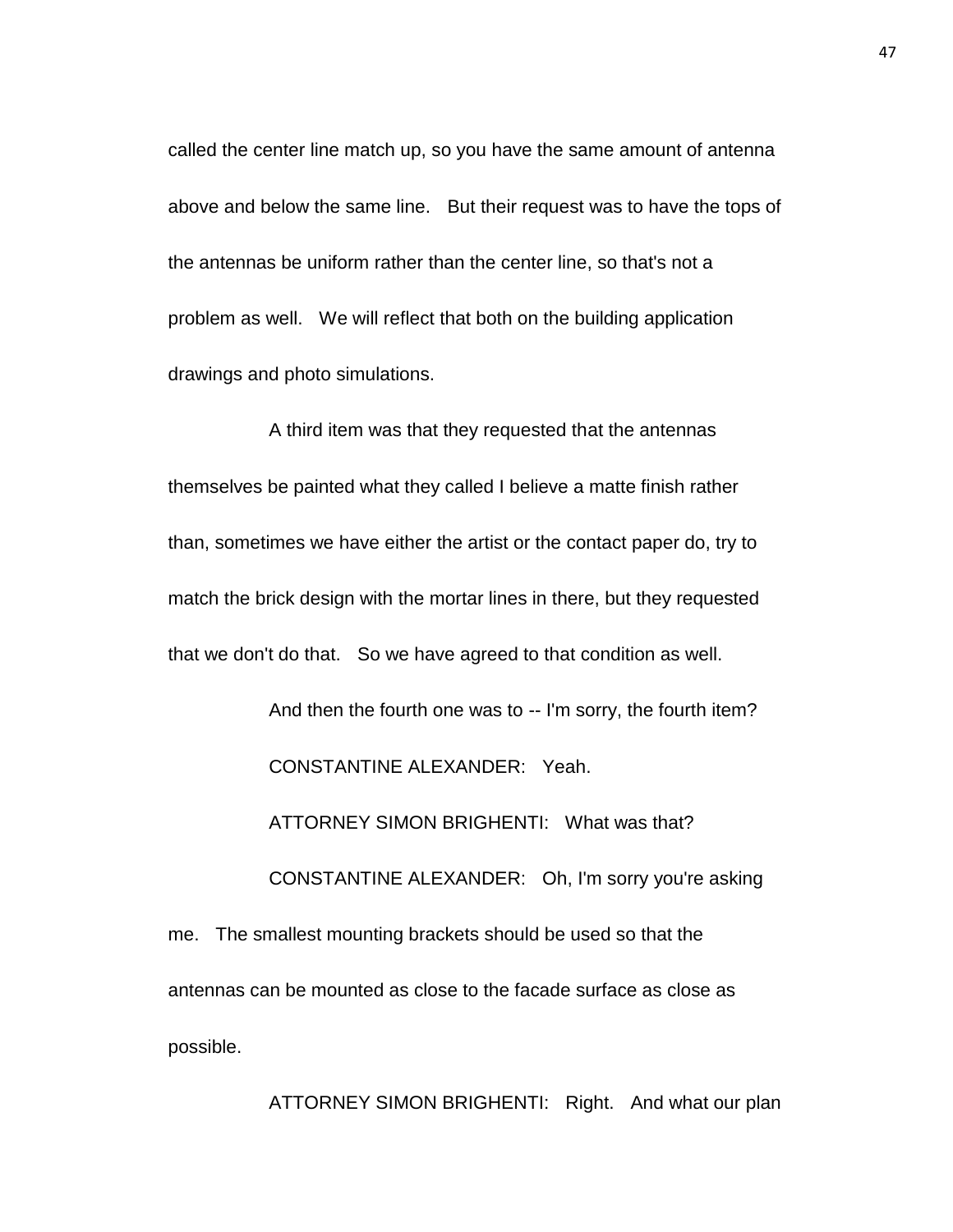is on that is that we did show the mounting brackets that are in the plan do show the smallest mount that is usable. And then again when we apply for the building permit, we will make sure that we give that, what we call the cut sheets, the evidence of the mount.

#### CONSTANTINE ALEXANDER: Okay.

### ATTORNEY SIMON BRIGHENTI: And, again, our

application is to enhance the service available down there. We are adding one antenna to the current look, and it's a necessity down to provide and enhance service down there. There's no additional traffic that's going to be generated other than the installation period. There will be some technicians there. There's no additional noise. There's no additional smoke or affluent. There's no additional increase in use on town utilities. And it does benefit the, not only the neighborhood there, but enhanced service but also benefits the hospital through additional revenue stream. So that is our proposal as shown.

> CONSTANTINE ALEXANDER: Thank you. Questions from members of the Board? BRENDAN SULLIVAN: Yeah, maybe you can answer it,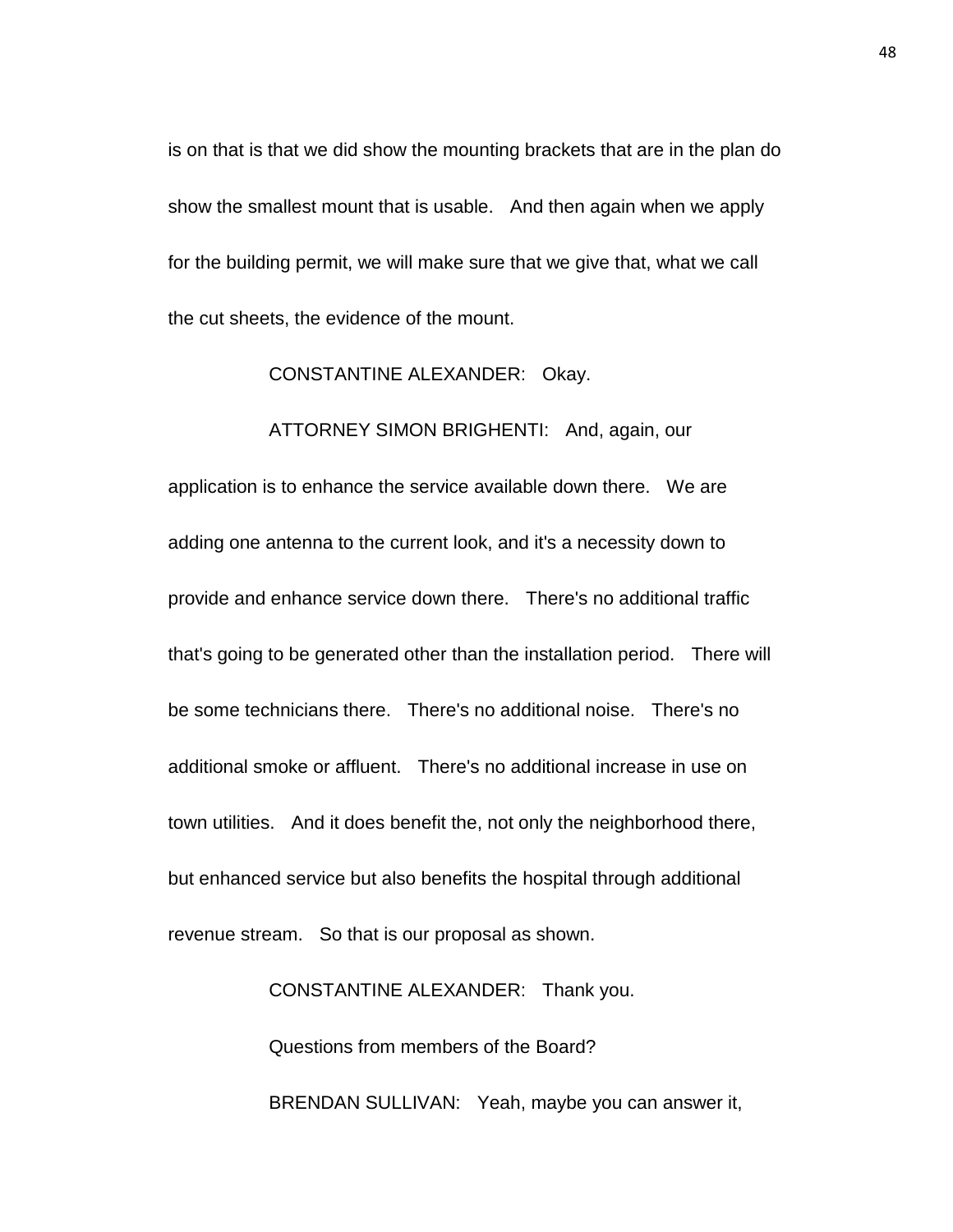maybe you can't. Does the hospital employ or utilize any one of the

carriers for their internal communications that you know of?

ATTORNEY SIMON BRIGHENTI: I don't, I don't know that they do that.

BRENDAN SULLIVAN: It would be Verizon, AT&T, or you guys? Are we down to three?

ATTORNEY SIMON BRIGHENTI: I don't know, I have to check my e-mail.

BRENDAN SULLIVAN: T-Mobile I guess would be the next one.

ATTORNEY SIMON BRIGHENTI: Internally most buildings like that would use a Wi-Fi which could be a commercial, like a Comcast or somebody like that. So I really couldn't answer that question. But I'm assuming that they would use, plus the doctors and the staff and, you know, everybody in there would have their own service that would be enhanced, so they would have the opportunity to use whatever it is -- BRENDAN SULLIVAN: The reason I bring it up is that

Harvard at the corner of Garden Street uses AT&T, and that was one of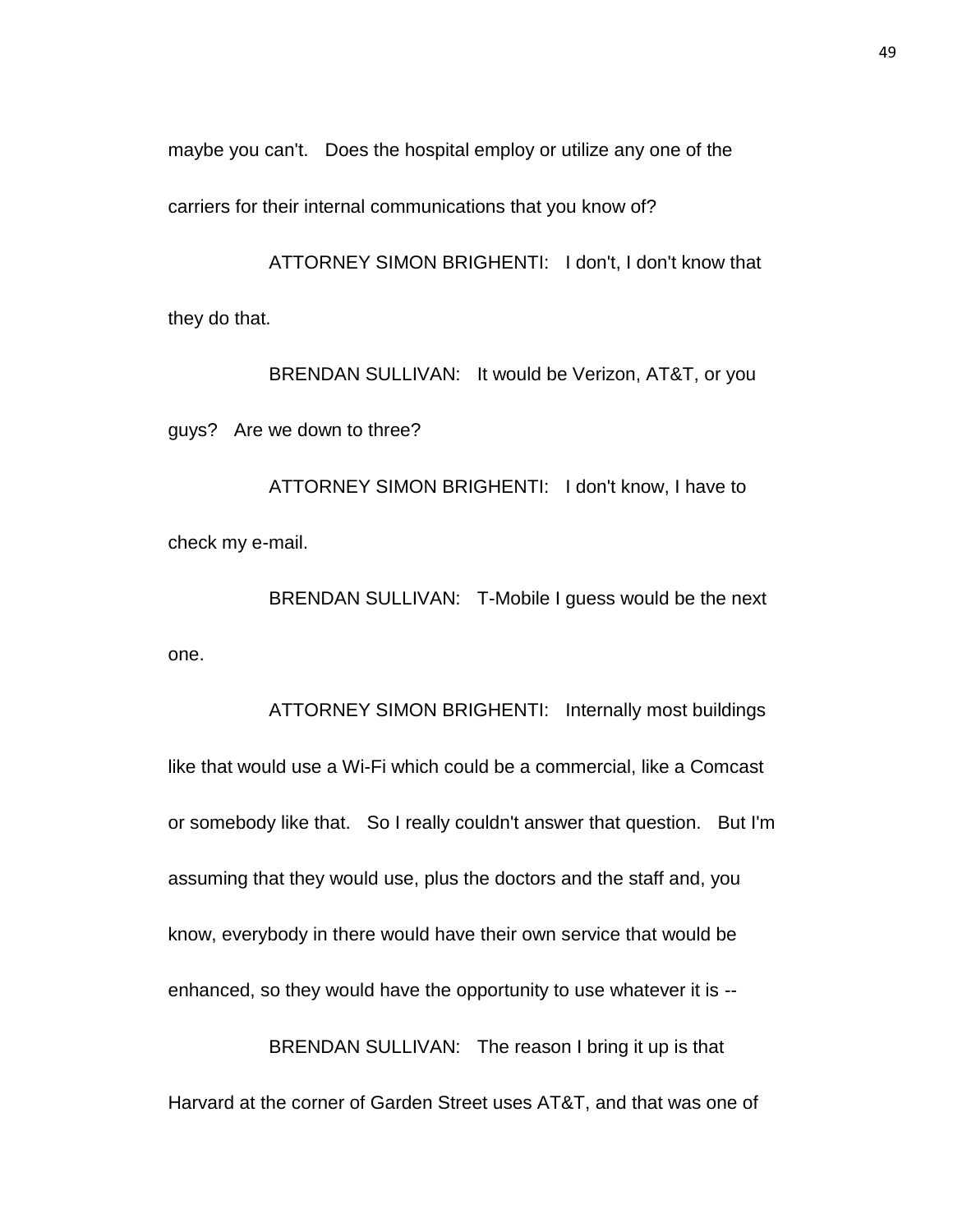the selling points or I think condensing points to grant it was that they're upgrading their service because of the Harvard network, the emergency service thing was employing that. And, yes, it has a public benefit to the community, but also institutional wise. So that's why I was asking that question.

ATTORNEY SIMON BRIGHENTI: Right, okay.

BRENDAN SULLIVAN: If in fact one of the carriers was the predominant one for intercommunication. But you're saying it's really somewhat fragmented?

ATTORNEY SIMON BRIGHENTI: Yes.

BRENDAN SULLIVAN: As it is.

CONSTANTINE ALEXANDER: As far as you know?

ATTORNEY SIMON BRIGHENTI: As far as I know, yes.

BRENDAN SULLIVAN: That's fine.

CONSTANTINE ALEXANDER: Any other questions from

members of the Board?

(No Response.)

CONSTANTINE ALEXANDER: I'll open the matter up to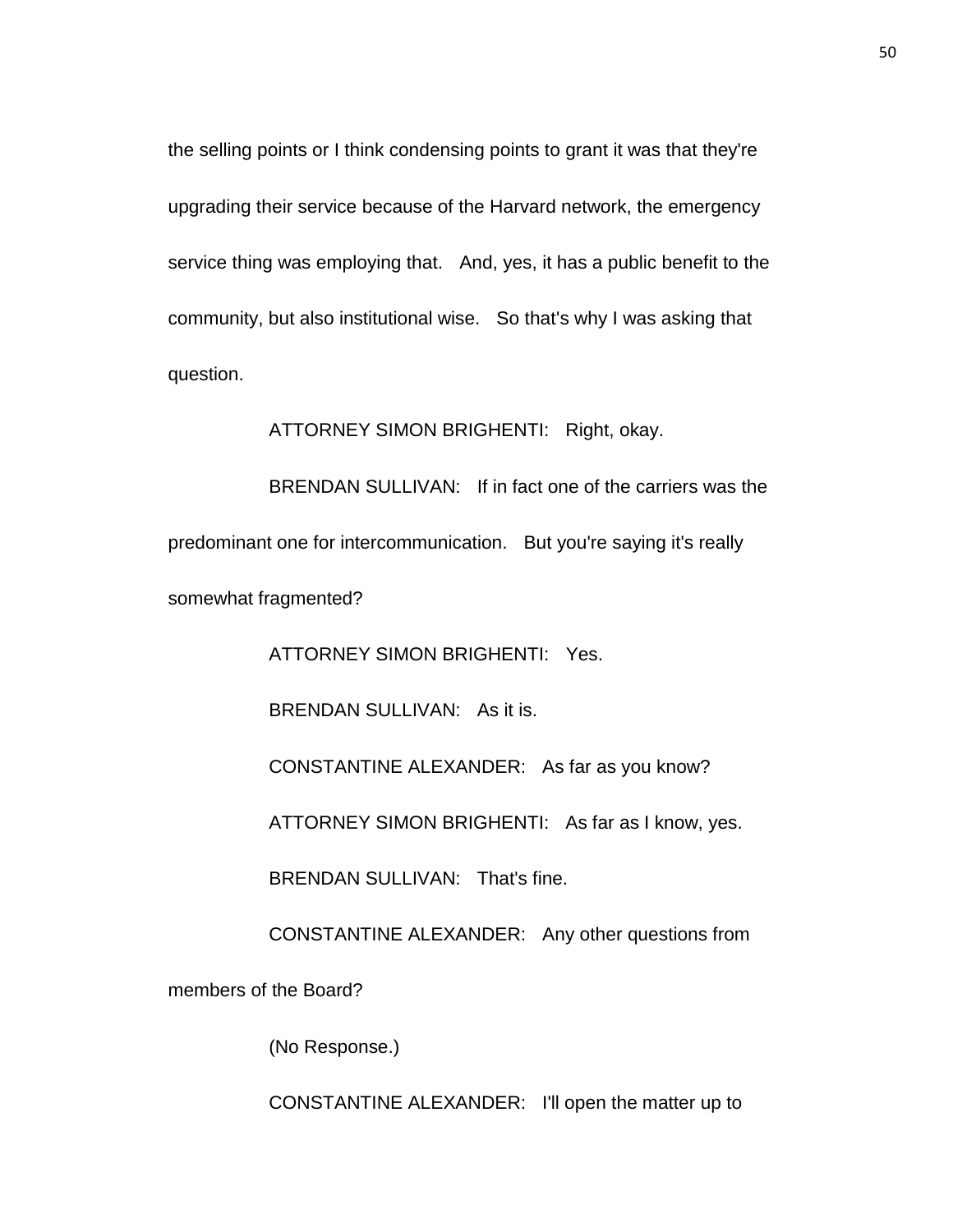public testimony.

Is there anyone here wishing to be heard on this matter?

(No Response.)

CONSTANTINE ALEXANDER: Apparently not. We have a letter from the Planning Board, but petitioner's counsel has already summarized it and indicated that he -- that you're going to comply with the request or have complied --

ATTORNEY SIMON BRIGHENTI: Yes.

CONSTANTINE ALEXANDER: -- in your plans. And so

we'll just condition -- we'll grant you the relief that you will comply with this

letter from the Planning Board.

ATTORNEY SIMON BRIGHENTI: Yes, we will.

CONSTANTINE ALEXANDER: So, ready for a vote?

BRENDAN SULLIVAN: Do you have the photo sims there?

Yeah, continue. But do you have the photo sims there?

CONSTANTINE ALEXANDER: It's under the

correspondence. It's an odd way of doing it.

All right, while you're looking at that I'll start the motion.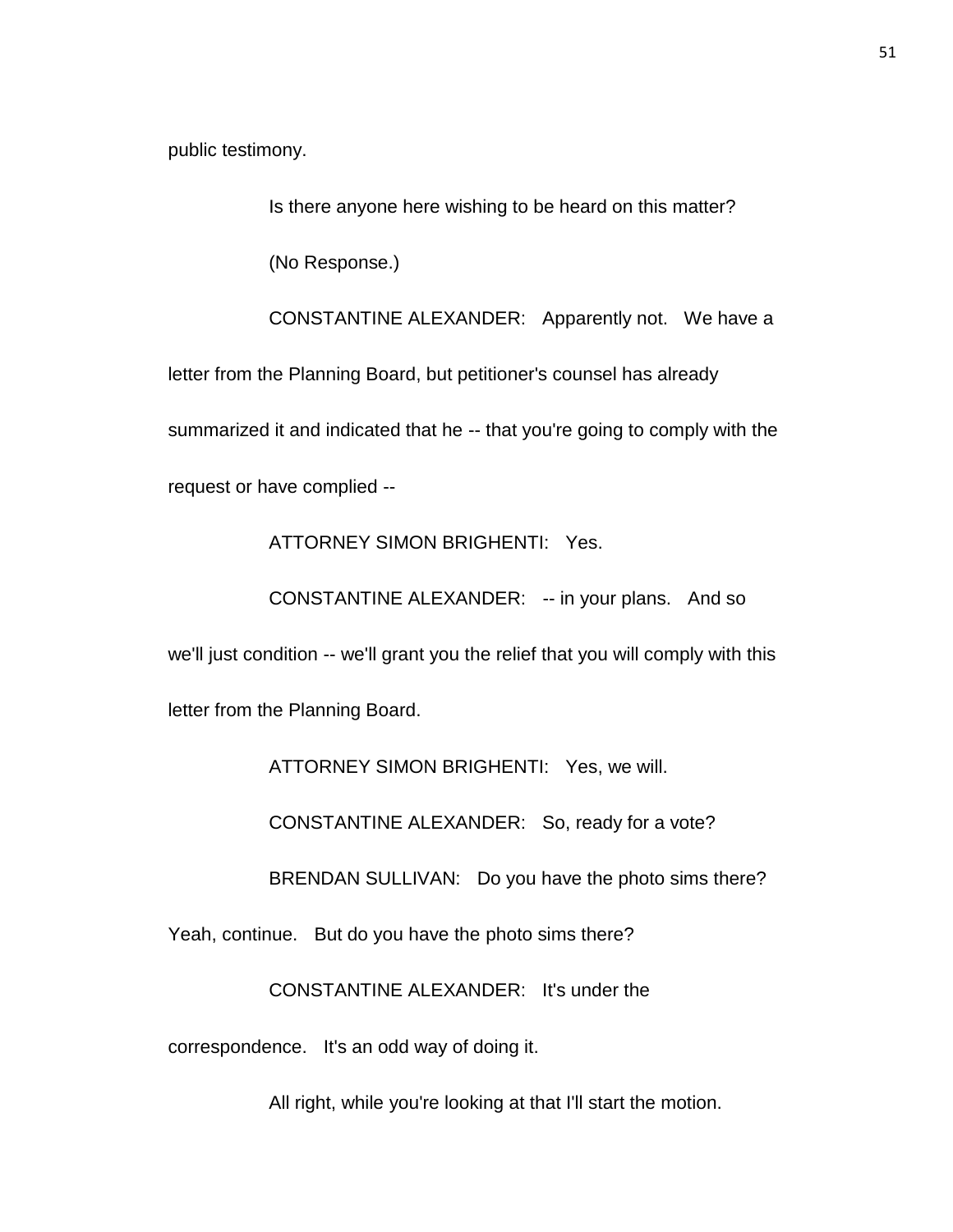BRENDAN SULLIVAN: Yeah, go ahead.

CONSTANTINE ALEXANDER: Okay, as I indicated before, we have to make a whole host of votes.

The Chair moves that we make the following findings with regard to the relief being sought:

That inasmuch as that this facility or this -- yeah, this relief being sought is in a residential district, we have to find, and I move that we do find, that the nonresidential uses predominate in the vicinity of the proposed facility's location, and that the telecommunications facility is not inconsistent with the character that does prevail in the surrounding neighborhood. With regard to this finding, the Chair would note that we've made this finding in the past. This is not a first time for these facilities to be on the hospital building, and so I think we can rely upon -- and neighborhood hasn't changed in many years, so I think we can rely upon our past finding with regard to this property.

That continuing -- that requirements of the Ordinance cannot be met unless we grant you the relief you're seeking.

That traffic generated or patterns of access or egress resulting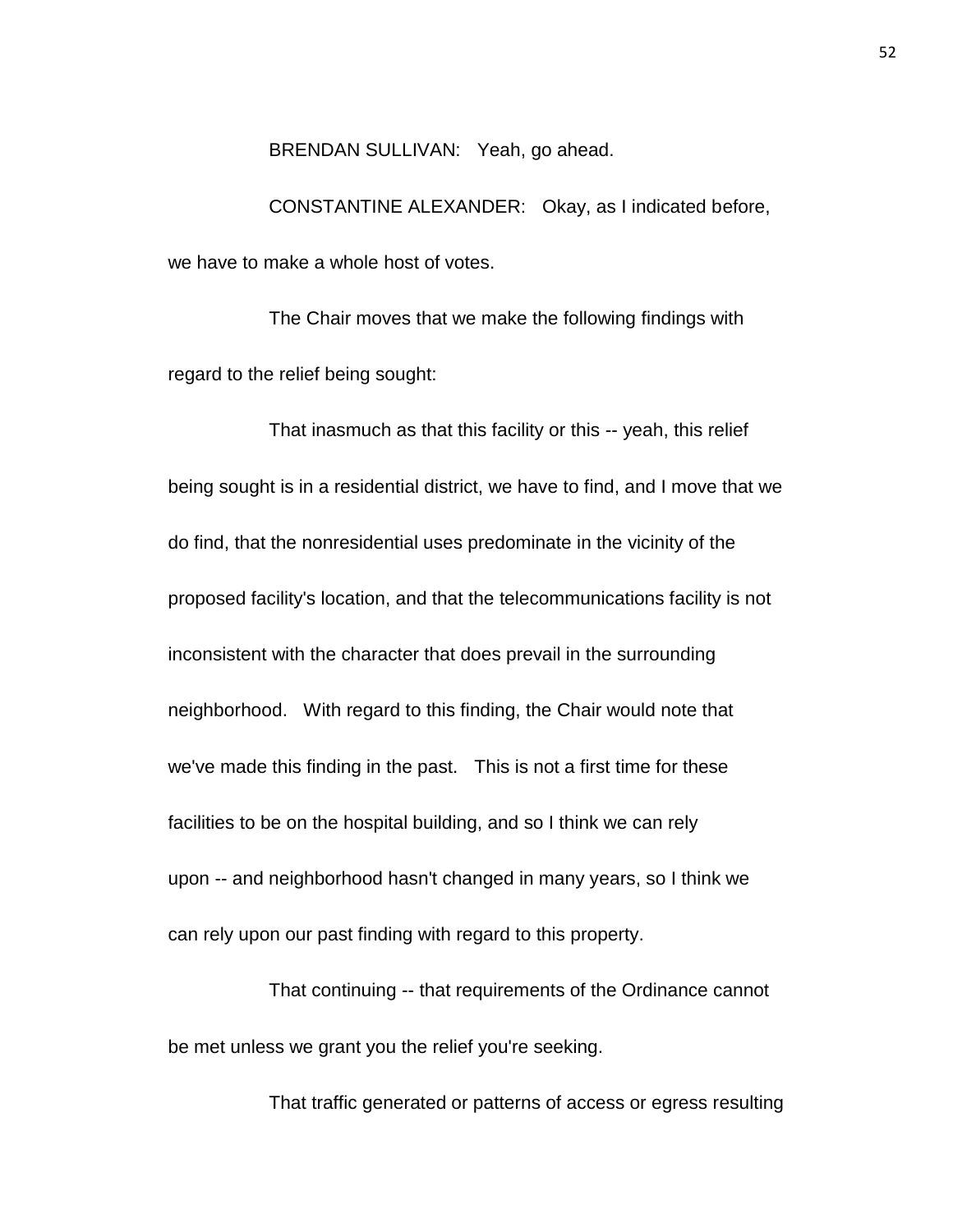from what you're proposing will not cause, congestion, hazard, or substantial change in established neighborhood character.

That the continued operation or development of adjacent uses as permit in the Ordinance will not be adversely affected by what is proposed.

That no nuisance or hazard will be created to the detriment of the health, safety, and/or welfare of the occupant of the proposed use or the citizens of the city.

And that generally what is being proposed will not impair the integrity of the district or adjoining district or otherwise derogate from the intent and purpose of this Ordinance.

In this regard to all of these findings, the Chair would note that we made these same findings with regard to previous relief granted to the petitioner, and that nothing has changed in the neighborhood or in the city that would cause our previous finding no longer to be accurate.

Further, we find that the modification of its existing telecommunications facility at the site proposed by the petitioner does not substantially change the physical dimensions of the existing wireless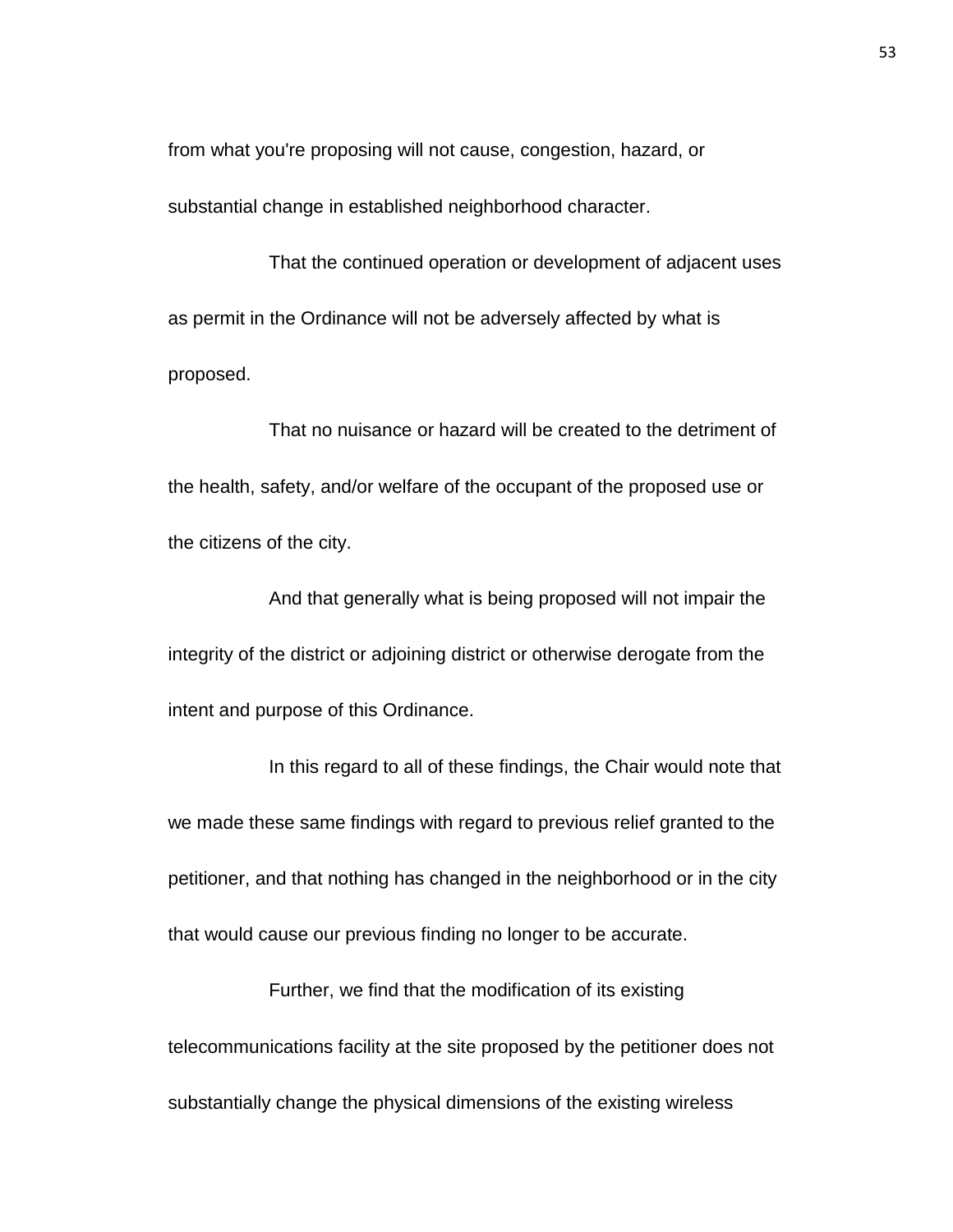tower base -- wireless tower or base station at such facility within the meaning of Section 6409(a) of The Middle Class Tax Relief and Job Creation Act of 2012 also known as The Spectrum Act.

So based upon these findings, the Chair moves that we grant the Special Permit being sought subject to the following conditions:

One, that the work proceed in accordance with the plans submitted by the petitioner and initialled by the Chair. I've done that.

That upon completion of the work, the physical appearance and visual impact of the proposed work will be consistent with the photo simulations submitted by the petitioner and initialled by the Chair. And that's in here.

That the petitioner shall at all times maintain the proposed work so that its physical appearance and visual impact will remain consistent with the photo simulations previously referred to.

That should the petitioner cease to utilize the equipment approved tonight for a continuous period of six months or more, it shall promptly thereafter remove such equipment and restore the building on which it is located to its prior condition and appearance to the extent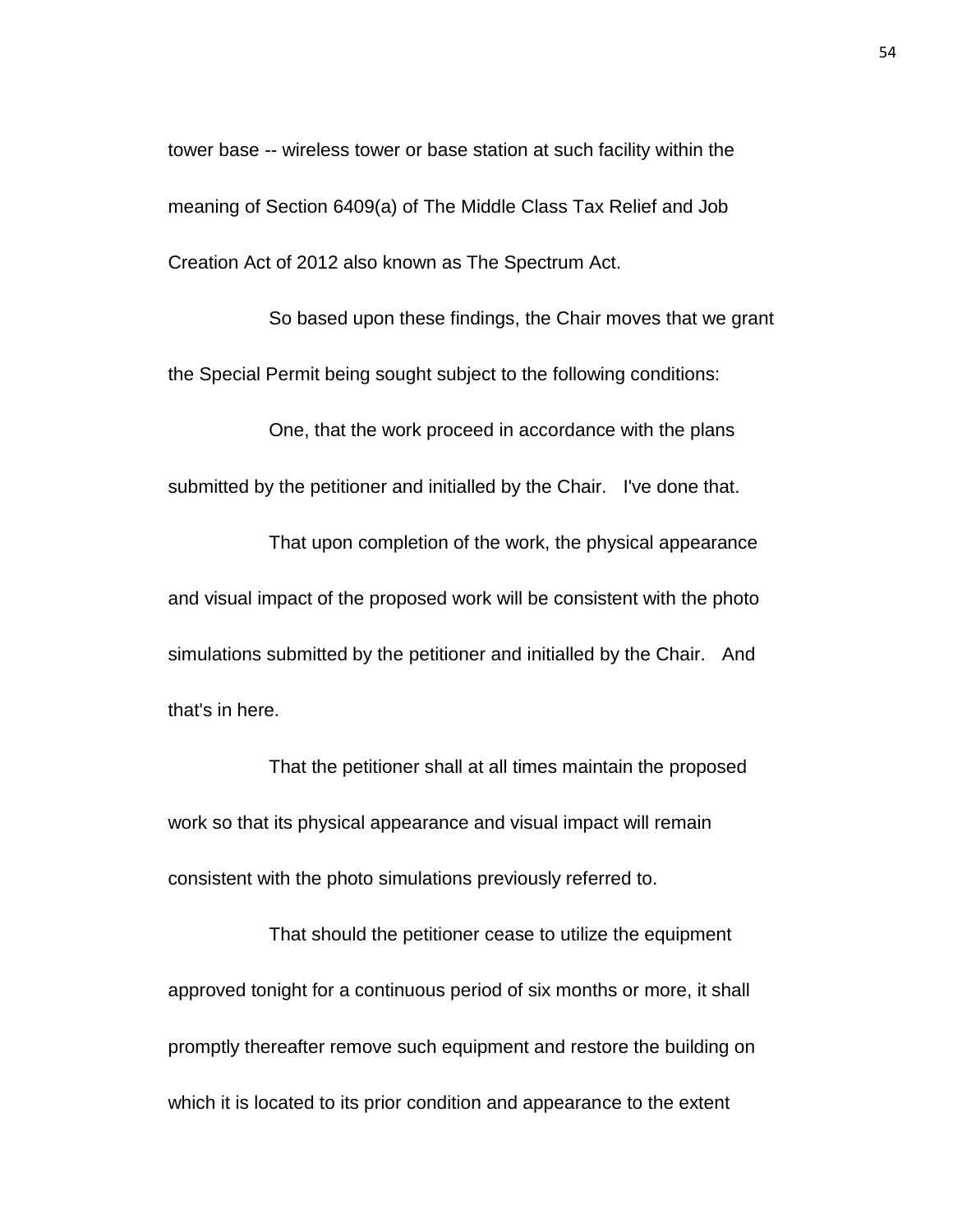reasonably practicable.

And next, that the petitioner is in compliance with, and will continue to comply with in all respects, the conditions imposed by this Board with regard to previous Special Permits granted to the petitioner with regard to the site in question.

And then continuing, inasmuch as the -- bear with me. Inasmuch as the health effects of the transmission of electromagnetic energy waves as a matter of ongoing societal concern and scientific study, the Special Permit is also subject to the following conditions:

A, that the petitioner shall file with the Inspectional Services Department each report it files with the federal authorities regarding electromagnetic energy waves emissions emanating from all of the petitioner's equipment on the site. Each such report shall be filed with the Inspectional Services Department no later than ten business days after the report has been filed with the federal authorities. Failure to timely file any such report with Inspectional Services Department shall ipso facto terminate the Special Permit granted tonight.

B, that in the event that at any time federal authorities notify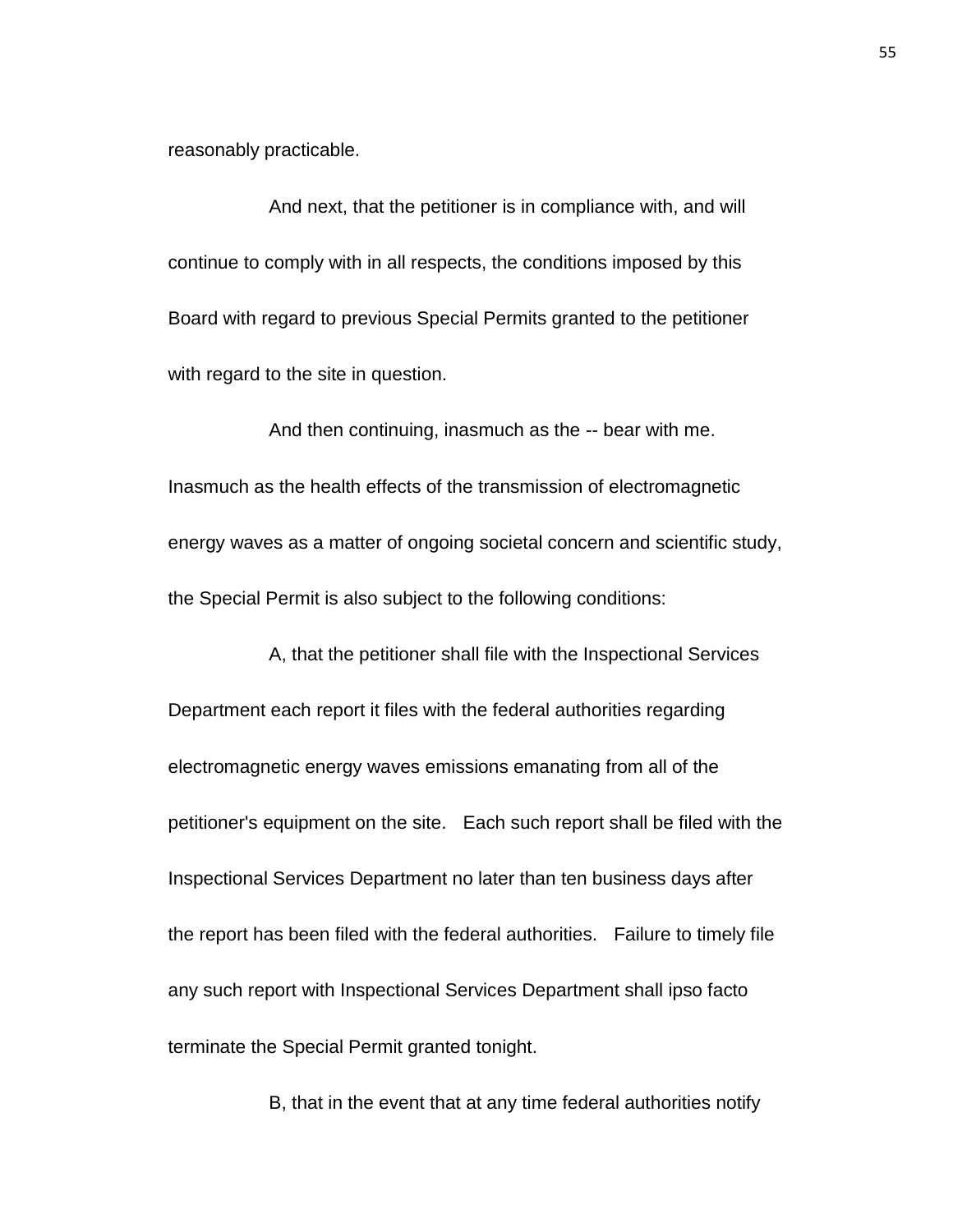the petitioner that its equipment on the site, including but not limited to the Special Permit granted tonight, fails to comply with the requirements of law or governmental regulation, whether with regard to the emissions of electromagnetic energy waves or otherwise, the petitioner, within ten business days of receipt of such notification of such failure, shall file with the Inspectional Services Department a report disclosing in reasonable detail that such failure has occurred and the basis for such claimed failure. The Special Permit granted tonight shall ipso facto terminate if any of the petitioner's federal licenses is or are suspended, revoked, or terminated.

C, that to the extent that the Special Permit has terminated pursuant to the foregoing paragraphs A and B, the petitioner may apply to this Board for a new Special Permit provided that the public notice concerning such application discloses in reasonable detail that the application has been filed because of a termination of Special Permit pursuant to paragraphs A and B above. Any such new application shall not be deemed a repetitive petition, and therefore will not be subject to the two-year period during which repetitive petitions may not be filed.

And then D, that within ten business days after receipt of a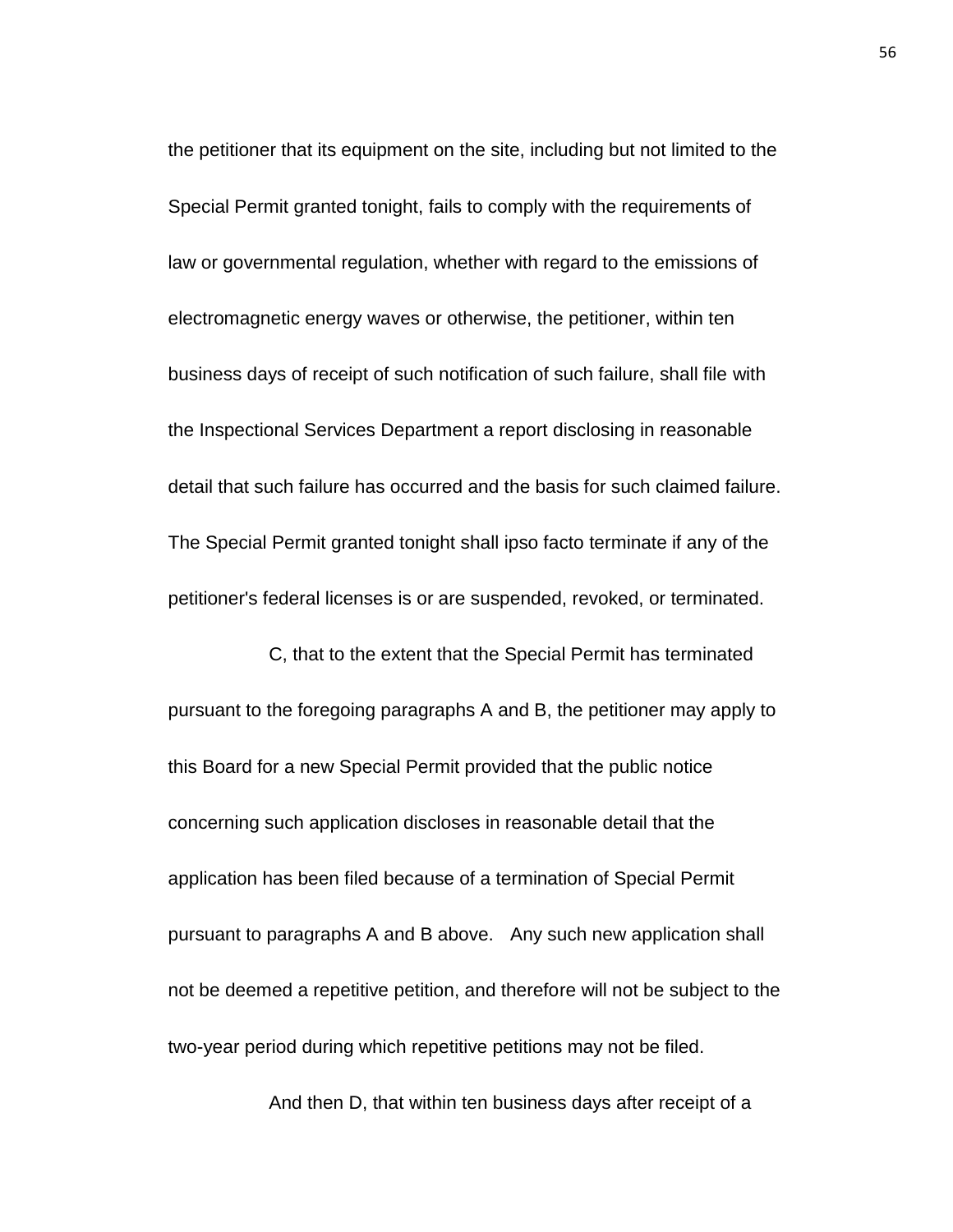building permit for the installation of the equipment subject to the petition, the petitioner shall file with the Inspectional Services Department, a sworn Affidavit of the person in charge of the installation of equipment by the petitioner with a geographical area that includes Cambridge stating that A, he or she has such responsibility. And B, that the equipment being installed pursuant to the Special Permit we are granting tonight will comply with all federal safety rules and will be situated and maintained in situations with appropriate barricades and other protections, such that individuals including, including nearby residents and occupants of nearby structures, will be sufficiently protected from excessive radio frequency radiation under federal law.

On the basis of all these findings the Chair moves -- I already made the motion we grant the Special Permit subject to these conditions.

All those in favor please say "Aye."

(Aye.)

CONSTANTINE ALEXANDER: Five in favor. Special Permit granted.

(Alexander, Sullivan, Green, Monteverde, Wernick.)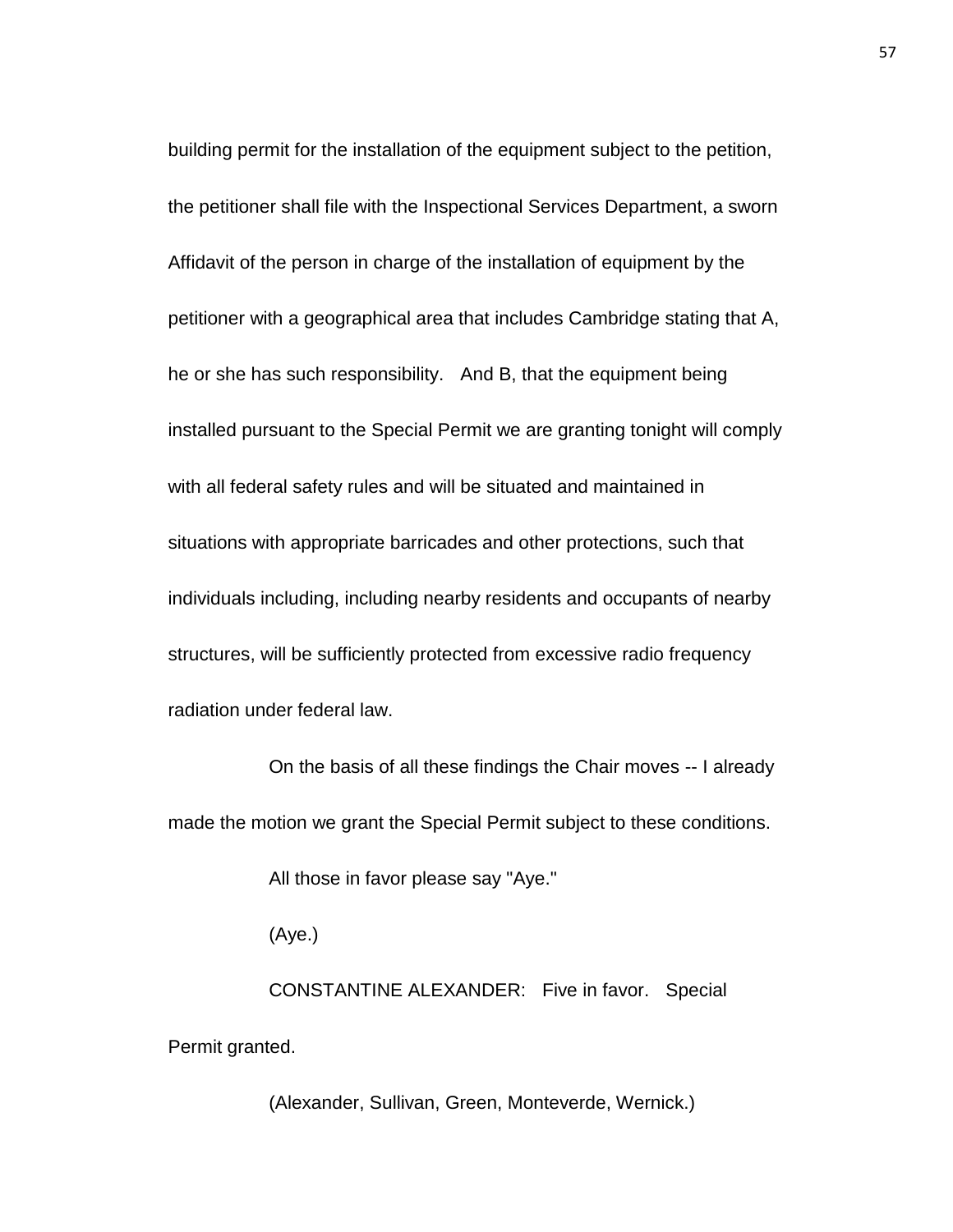\* \* \* \* \*

(8:00 p.m.)

(Sitting Members Case No. BZA-017014-2018: Constantine Alexander,

Brendan Sullivan, Janet Green, Jim Monteverde, Laura Wernick.)

CONSTANTINE ALEXANDER: The Chair will call case No.

017014, 1923-1925 Mass. Avenue.

UNIDENTIFIED MEMBER FROM THE AUDIENCE: I have a question regarding electromagnetic forces.

CONSTANTINE ALEXANDER: I'm sorry.

UNIDENTIFIED MEMBER FROM THE AUDIENCE: Are you

aware of different levels of electromagnetic forces?

CONSTANTINE ALEXANDER: I'm not aware of anything of electromagnetic forces. Only that I know there are citizens in this country who are concerned about that.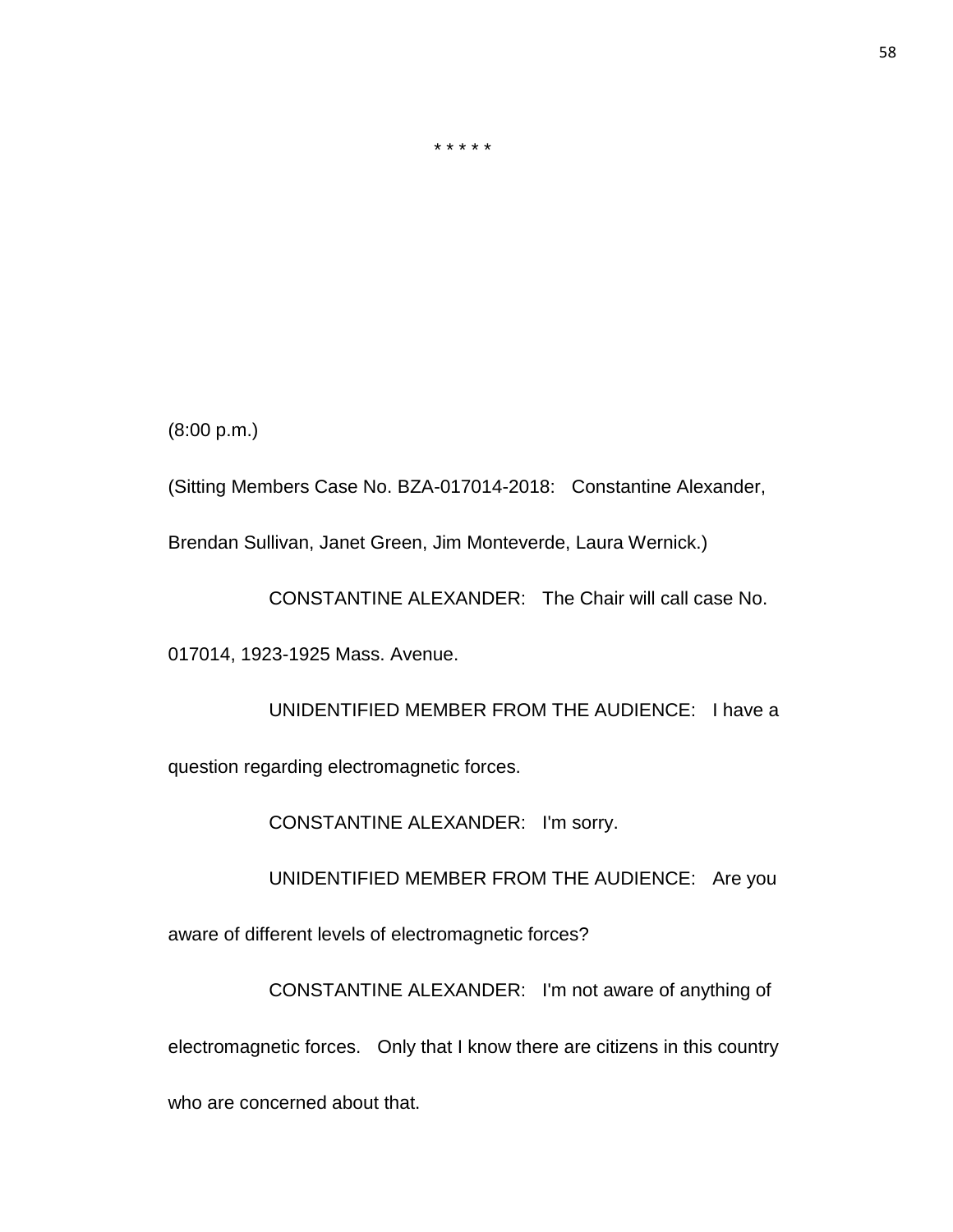## UNIDENTIFIED MEMBER FROM THE AUDIENCE: Only

that you know what?

## CONSTANTINE ALEXANDER: Sorry?

## UNIDENTIFIED MEMBER FROM THE AUDIENCE: Only

that you know what?

CONSTANTINE ALEXANDER: Only that I know that there is

a body of citizens in this country who are concerned about

electromagnetic energy waves and the impact on health.

UNIDENTIFIED MEMBER FROM THE AUDIENCE: Okay,

thank you.

CONSTANTINE ALEXANDER: Yeah. And the Federal Government so far and I think in perpetuity, has not been concerned about this. But in case they do change their mind, we do like to have these conditions imposed.

UNIDENTIFIED MEMBER FROM THE AUDIENCE: Okay, thank you.

CONSTANTINE ALEXANDER: Anyway. 1923-1925. Mass. Ave.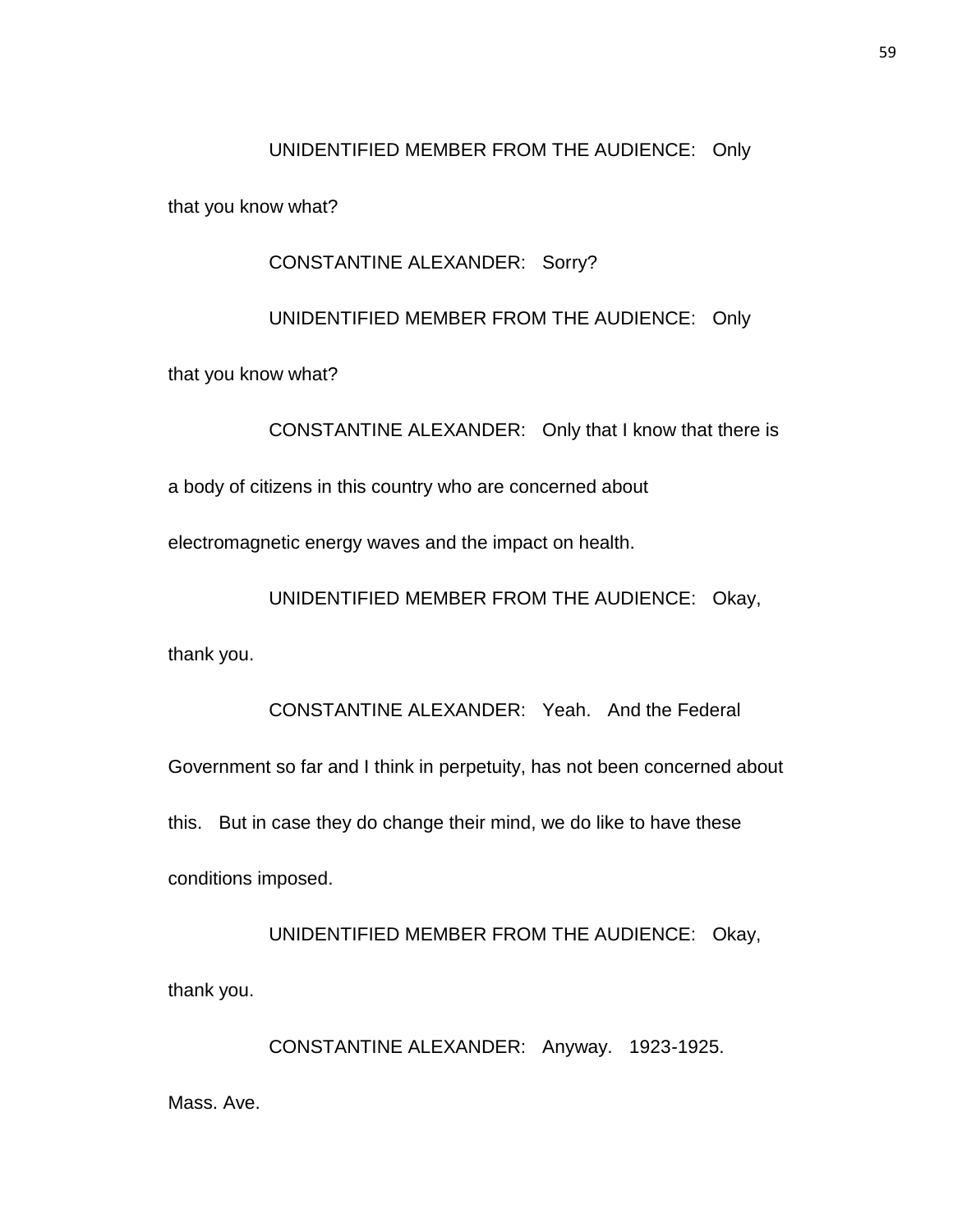Is there anybody here wishing to be heard on this matter? (No Response.) CONSTANTINE ALEXANDER: No one wishes to be heard. We have a letter from Adam Braillard. B-R-A-I-L-L-A-R-D of

the law firm of Prince Lobel.

(Reading) This firm represents T-Mobile Northeast, LLC, in connection with an application for a Special Permit from the City of Cambridge to modify an existing wireless communications facility on the property. Please allow this letter as the applicant's request to continue its public hearing scheduled for October 25th to the next available board hearing date. It was brought to the applicant's attention that the notification poster required to be hung at the property for at least 14 days prior to the hearing was not sufficiently posted. Not withstanding the foregoing, please note that pursuant to the attached e-mail and photographs therewith which were provided to me by the applicant's agents on October 10, 2018, the notification poster was hung properly and at least 14 days prior to the meeting. Unfortunately since that time the poster became detached from its location. For the foregoing reason the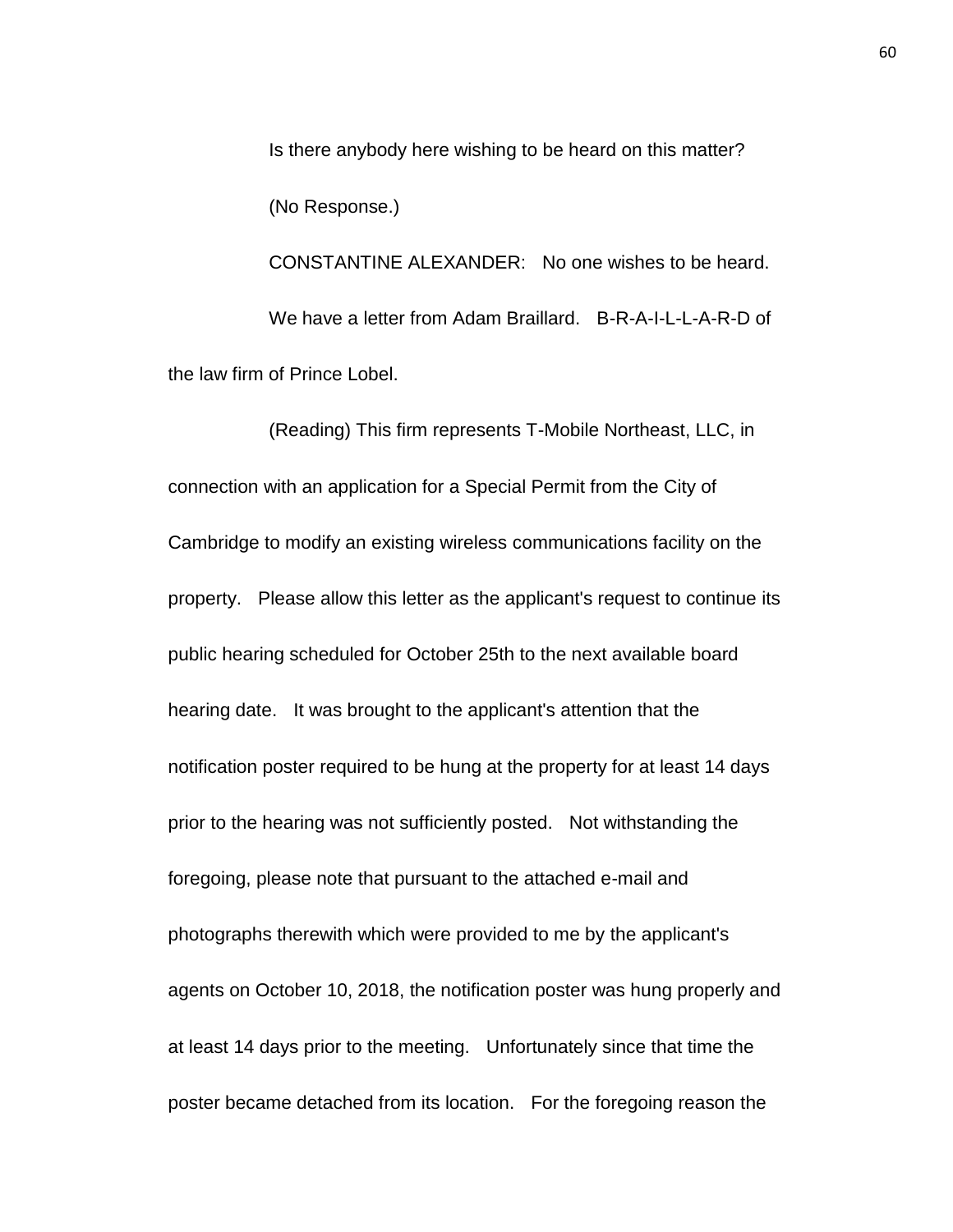applicant respectfully requests that the Board grant the requested continuance.

What's the next available? They've got to put another sign up and we do it in two more weeks, they won't have enough time to get the sign up for the 14 days.

SISIA DAGLIAN: Yeah, for the 8th. The 29th is the next one. But there's two continued cases already.

CONSTANTINE ALEXANDER: One of them is Arnold Hills.

SISIA DAGLIAN: Arnold, yes.

CONSTANTINE ALEXANDER: Let's continue to the one

after it. Do we have anything for December?

SISIA DAGLIAN: 36 Follen Street.

CONSTANTINE ALEXANDER: That's the only one we

have?

SISIA DAGLIAN: For December 13th, yeah.

CONSTANTINE ALEXANDER: Let's continue to then. It's a case not heard so we don't have to worry. So December 13th, Sisia?

SISIA DAGLIAN: Yeah.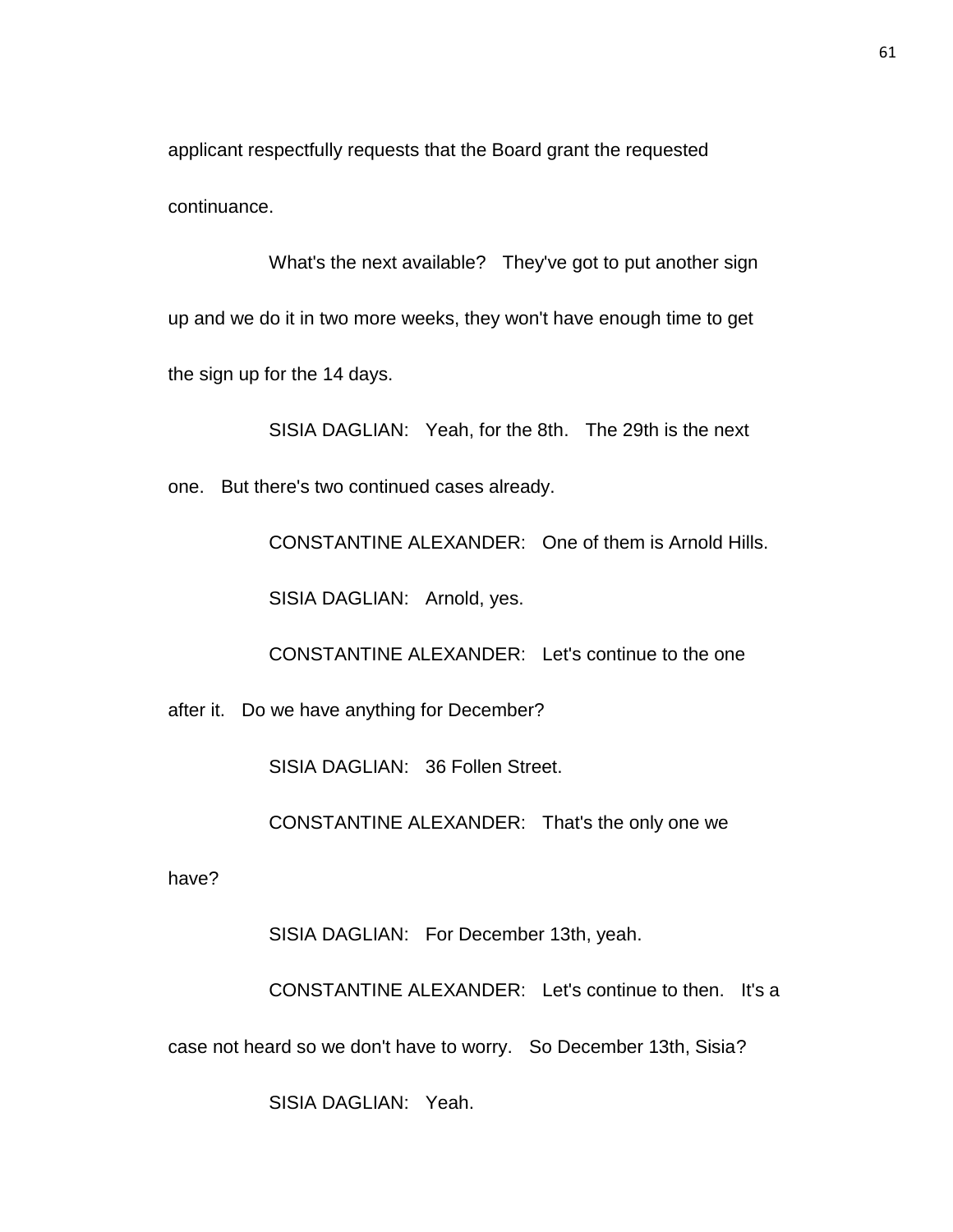# CONSTANTINE ALEXANDER: The Chair moves that we continue this case as a case not heart until seven p.m. on December 13th subject to the following conditions.

A, that the petitioner sign a waiver of time for decision. And should they fail to do that timely, that their application will be deemed denied and will not hear the case for two years.

Second, that the petitioner put up a new posting sign reflecting the new date, December 9th, new time, seven p.m. And that the sign be maintained for the 14 days required under our Ordinance, 14 days before the hearing. And in this regard the Chair would advise the petitioner that it's not sufficient just to put a sign up, that they're going to have to -- because of the location actually. Monitor every day or every other day the sign posting. In case the sign comes down, they'll put a new one up. They just can't put a new one up and forget about it afterwards which seems to be the case for tonight.

And lastly, that to the extent the petitioner has new or modified plans or photo simulations with regard to the relief being sought, that these items be in our files no later than five p.m. on the Monday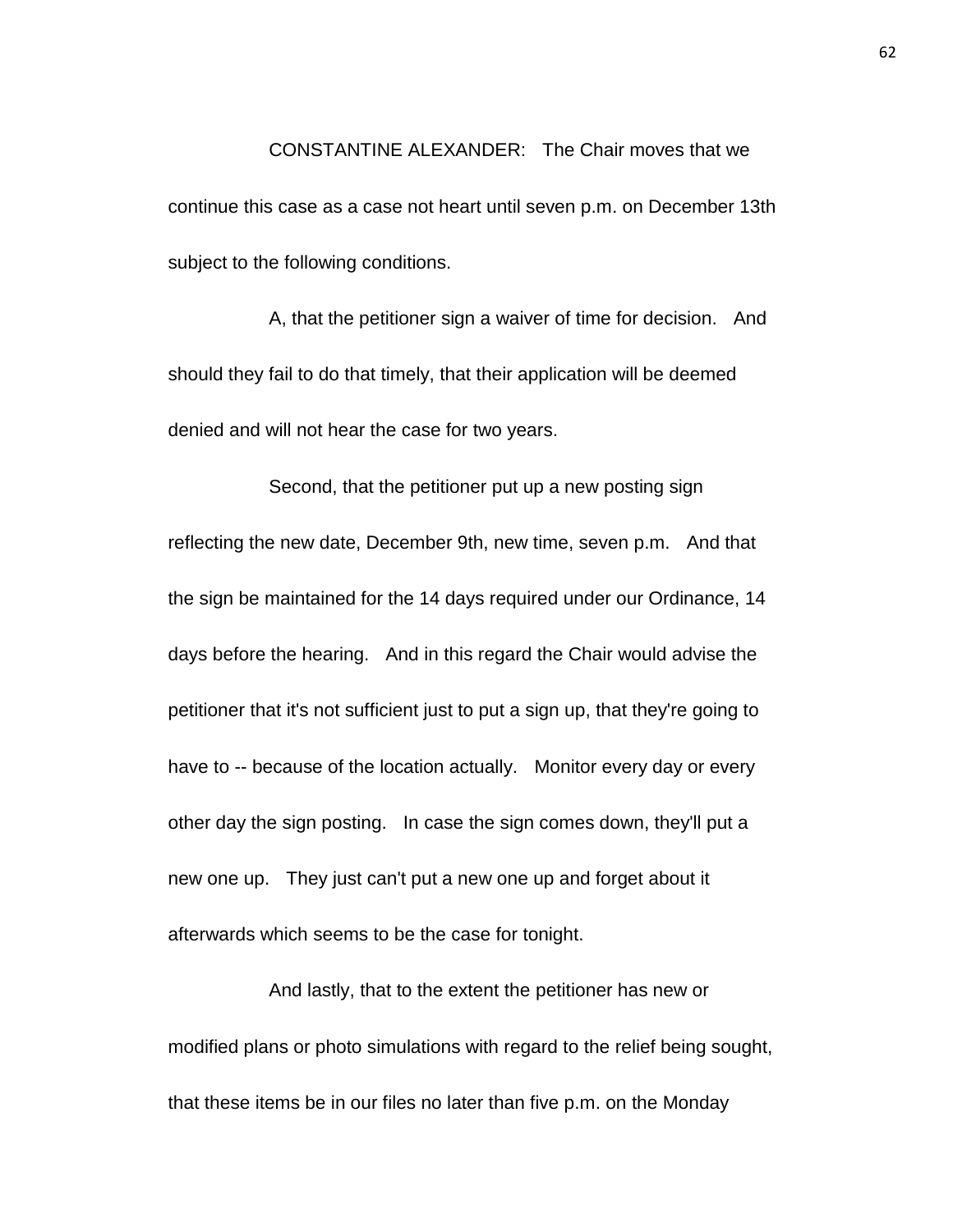before December 13th.

All those in favor please say "Aye."

SISIA DAGLIAN: December 13th.

CONSTANTINE ALEXANDER: Five in favor. Case

continued.

(Alexander, Sullivan, Green, Monteverde, Wernick.)

\* \* \* \* \*

(8:15 p.m.)

(Sitting Members Case No. BZA-017020-2018: Constantine Alexander,

Brendan Sullivan, Janet Green, Jim Monteverde, Laura Wernick.)

CONSTANTINE ALEXANDER: The Chair will call case No.

017020, 426 Putnam Avenue.

Is there anyone here wishing to be heard on this matter?

ATTORNEY JAMES RAFFERTY: Yes.

CONSTANTINE ALEXANDER: Since you're new to this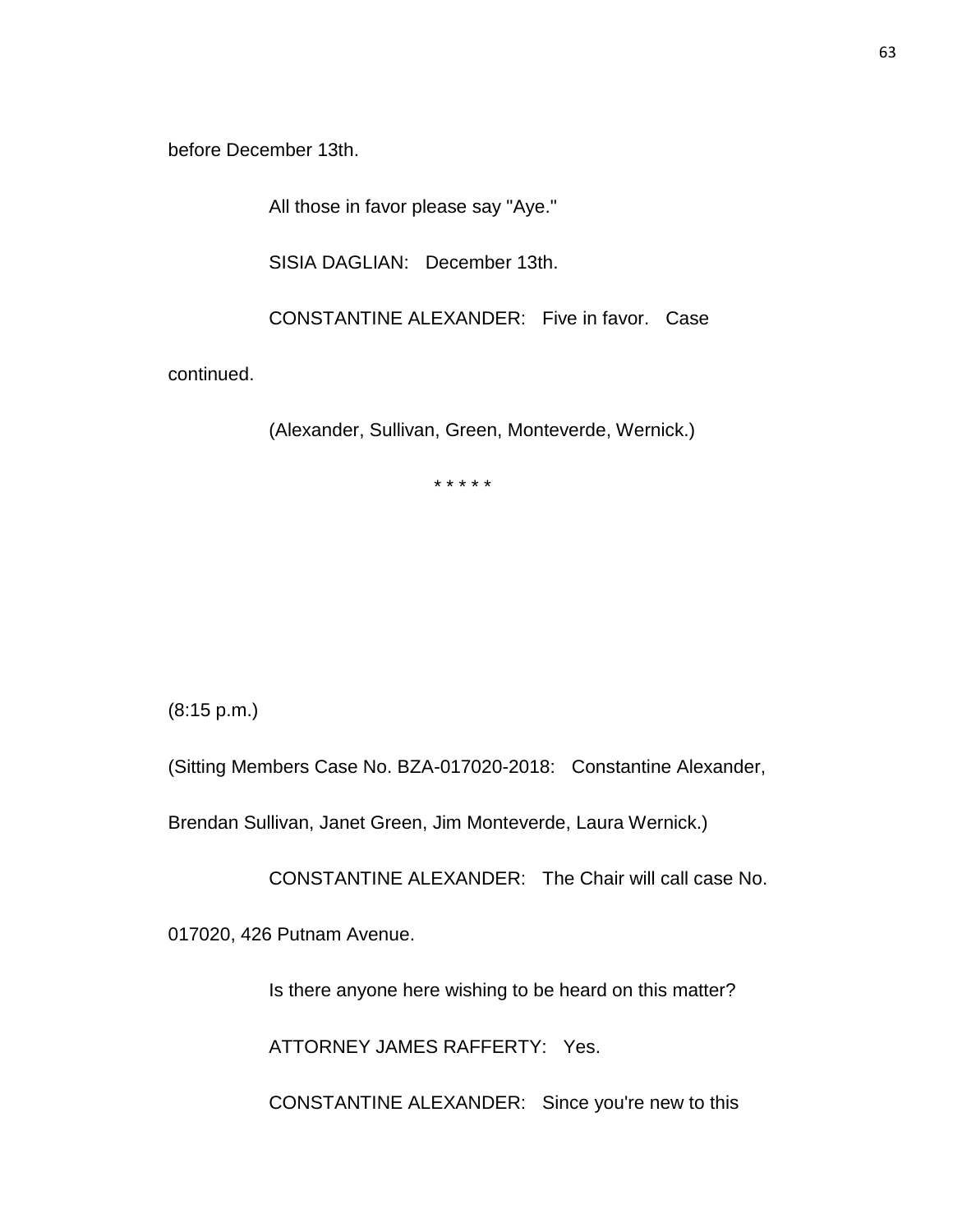Board, you have to give your name and address to the stenographer.

ATTORNEY JAMES RAFFERTY: Good evening, Mr. Chair, members of the Board. For the record, my name is James Rafferty. I'm an attorney with offices through tomorrow it's 675 Mass. Ave., but I'll be moving to 907 Mass. Ave. If you can mail the decision to that location. I'm appearing this evening on behalf of the applicant. Seated to my right is Toby and Sherry Seto, S-E-T-O. And Mr. and Mrs. Seto are the owners of this property on Putnam Avenue. It's a two-family house which they recently acquired and are in the process of renovating. And the relief is related to their desire to create access to a third floor. Currently that access is limited through narrow staircase from the second floor to the third floor. So their proposal involves the creation of or the introduction of an elevator.

CONSTANTINE ALEXANDER: Excuse me. Is the staircase code compliant now or non-conforming, the one that goes to the third floor?

ATTORNEY JAMES RAFFERTY: You know, I've spoken to the architect, he doesn't believe it's code compliant in terms of current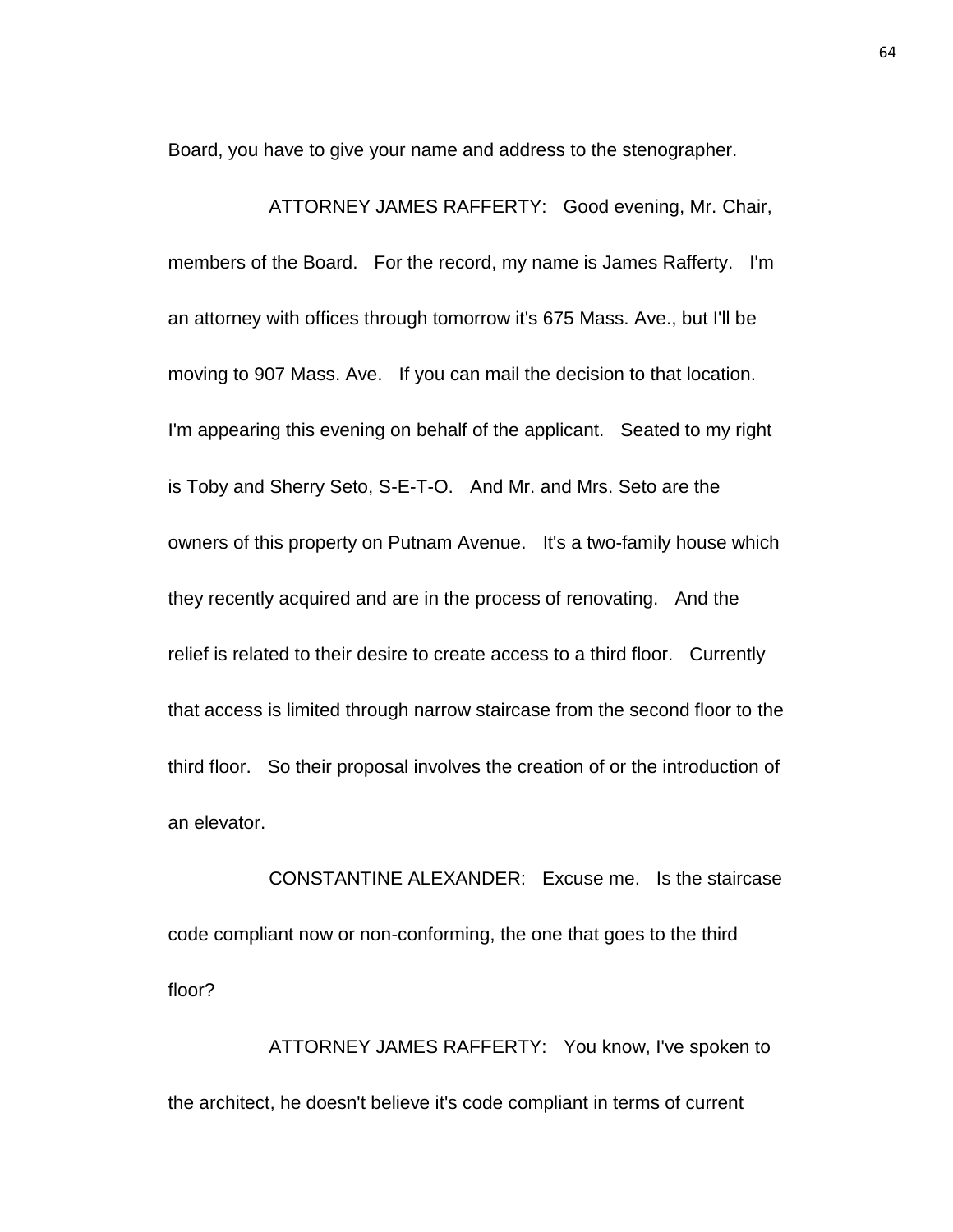code.

CONSTANTINE ALEXANDER: That's important it seems to me for the relief being sought.

ATTORNEY JAMES RAFFERTY: No, it is highly relevant, I agree. Because it --

CONSTANTINE ALEXANDER: It creates a hardship.

ATTORNEY JAMES RAFFERTY: It goes directly to the hardship and it goes directly for the purpose of seeking the access to the third floor. The change itself -- there are two components to this. One is the head house for the elevator and the other is a bit of a landing area so the elevator doesn't open to the outside. So the square footage implications are quite modest. I think we're looking at less than 18.

CONSTANTINE ALEXANDER: About 30 feet.

ATTORNEY JAMES RAFFERTY: Yeah. 30 square feet.

CONSTANTINE ALEXANDER: Yeah.

ATTORNEY JAMES RAFFERTY: And it just creates a whole improved form of access to this living space. The living space is currently there, it's just not accessible in a safe and code compliant manner.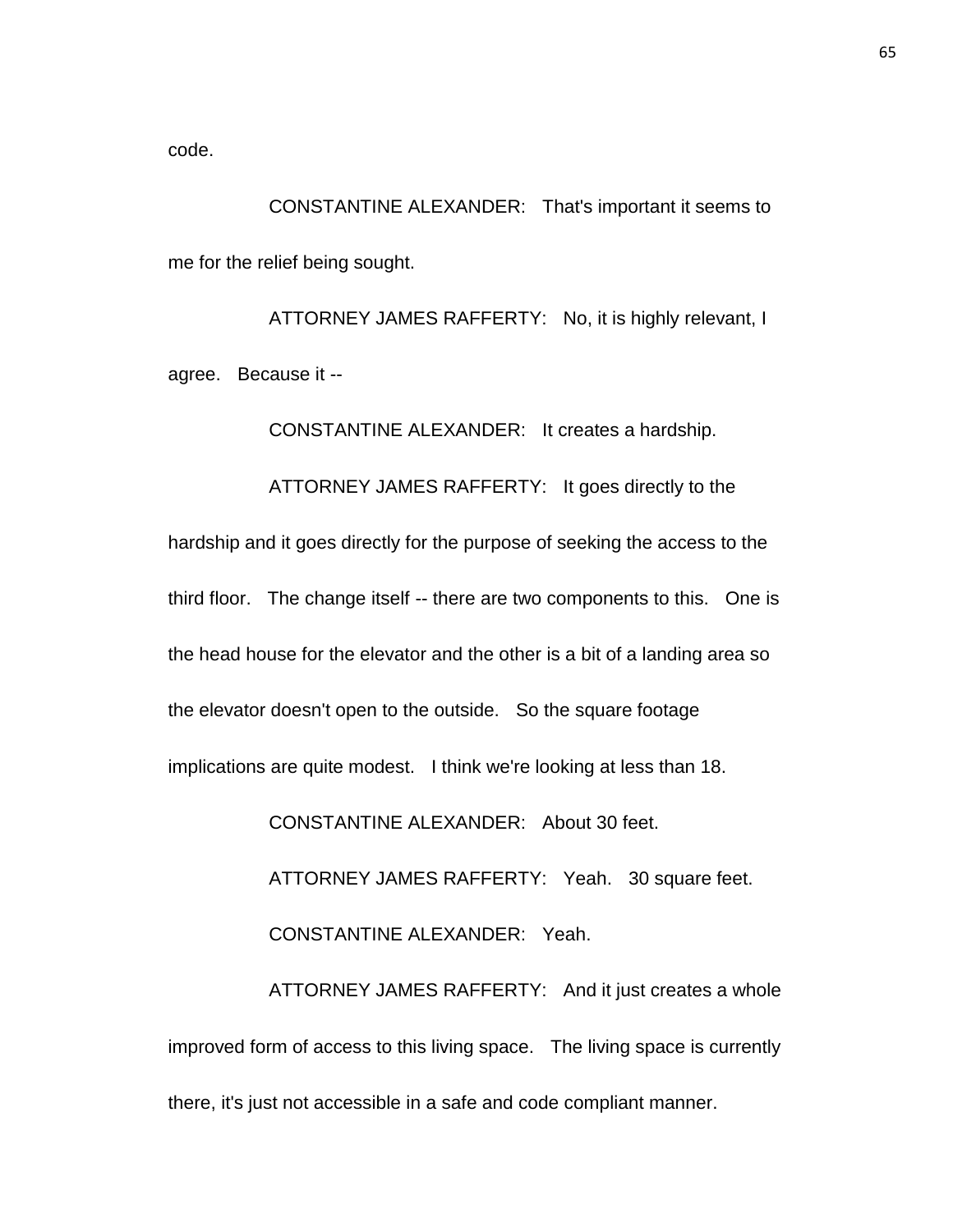It also will allow for access to a portion of a roof deck that's being proposed. The deck is below the third -- it's at the second floor level so it does not have a GFA implication. So it's -- essentially we have highlighted in the plan the area in question where the head house will occur. It remains below the 35-foot height limit. And so the relief is really related to the fact that the current house is over the allowed GFA, so these additional 30 feet --

CONSTANTINE ALEXANDER: Just slightly. You're going to slightly increase it again.

ATTORNEY JAMES RAFFERTY: Couldn't have said it better myself.

I often get accused of using "modest" and "slight" to characterize relief. I think in this case I'm safe to say that falls into that category.

CONSTANTINE ALEXANDER: I think you're right.

That's it?

ATTORNEY JAMES RAFFERTY: That's it.

CONSTANTINE ALEXANDER: Questions from members of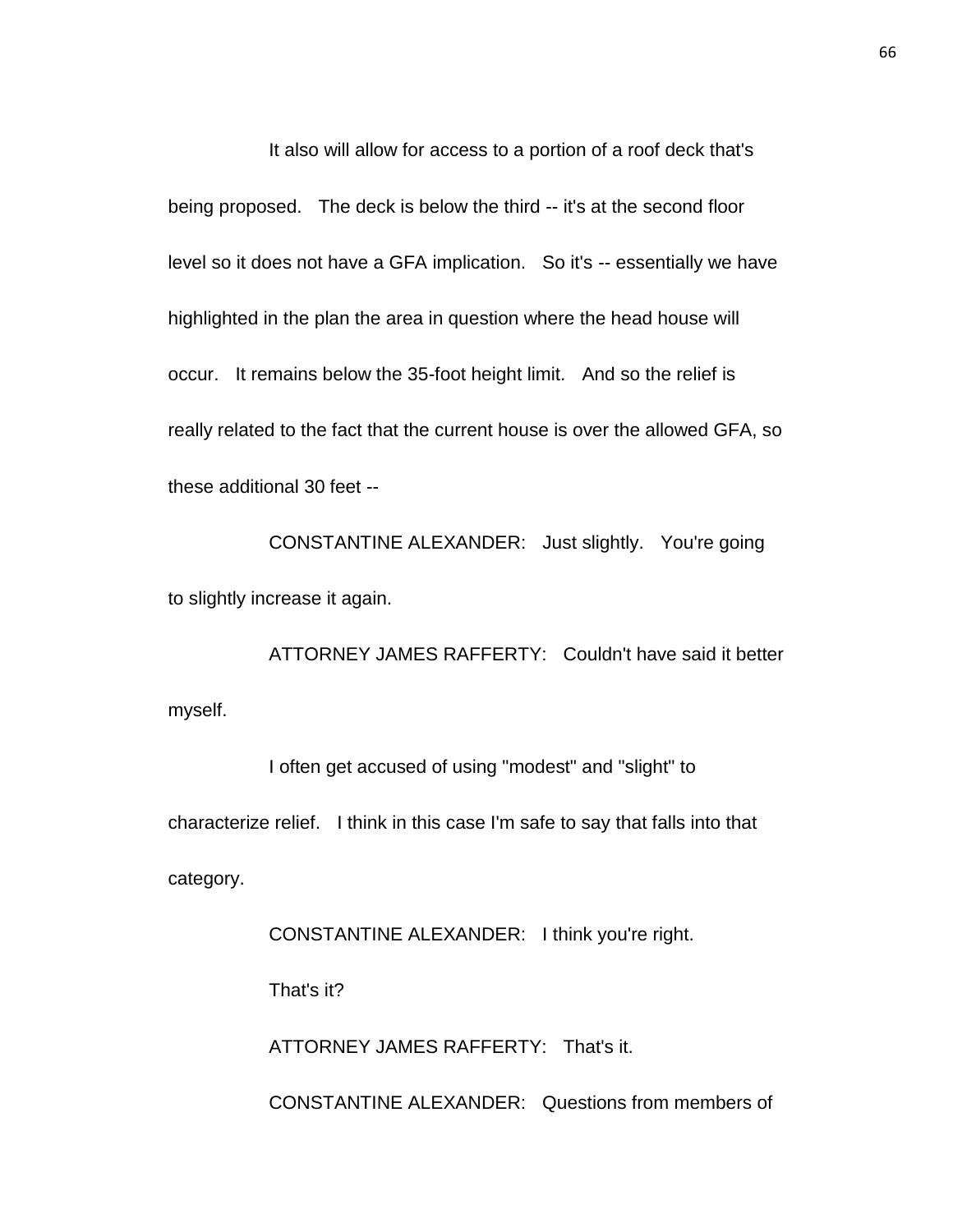the board?

(No Response.)

CONSTANTINE ALEXANDER: Apparently none.

I'll open the matter up to public testimony.

Is there anyone here wishing to be heard on this matter?

(No Response.)

CONSTANTINE ALEXANDER: Apparently not. I don't think we have any letters in the file. Just let me check.

ATTORNEY JAMES RAFFERTY: Not as of two o'clock

today there weren't any.

CONSTANTINE ALEXANDER: Okay. Yesterday, no.

There are no letters in the file. So that's what we have. So I'm going to close public testimony.

Questions? Comments? Discussion from members of the

board or are we ready for a vote?

JANET GREEN: We're ready.

CONSTANTINE ALEXANDER: Ready for a vote. Okay.

The Chair moves that we make the following findings with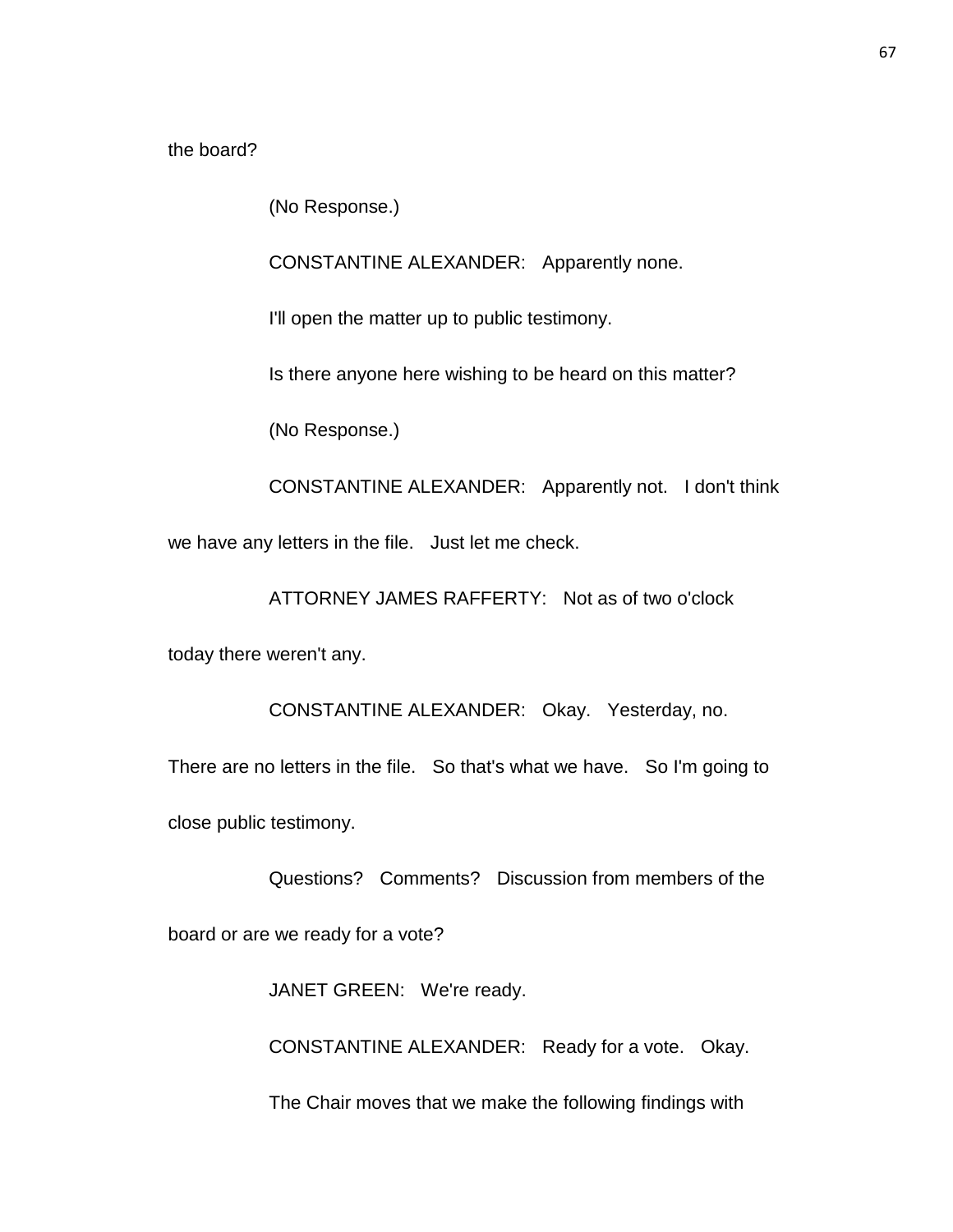regard to the Variance being sought:

That a literal enforcement of the provisions of the Ordinance would involve a substantial hardship. Such hardship being is that the only -- without an elevator, the only really most feasible way of accessing the third floor other than by noncode compliant staircase, the only way to do it, so this would eliminate that problem and safety concerns with regard to the third floor.

The hardship is owing to the fact that the structure is already non-conforming and, therefore, any modification requires zoning relief.

And that relief may be granted without substantial detriment to the public good or nullifying or substantially derogating from the intent and purpose of this Ordinance.

In this regard, the relief being sought is very modest in nature. That it improves the inhabitability of the structure, particularly from the safety point of view. And apparently there is no neighborhood concern inasmuch as we have received no communication, no written communications from neighbors and no neighbors are here tonight to speak to the matter.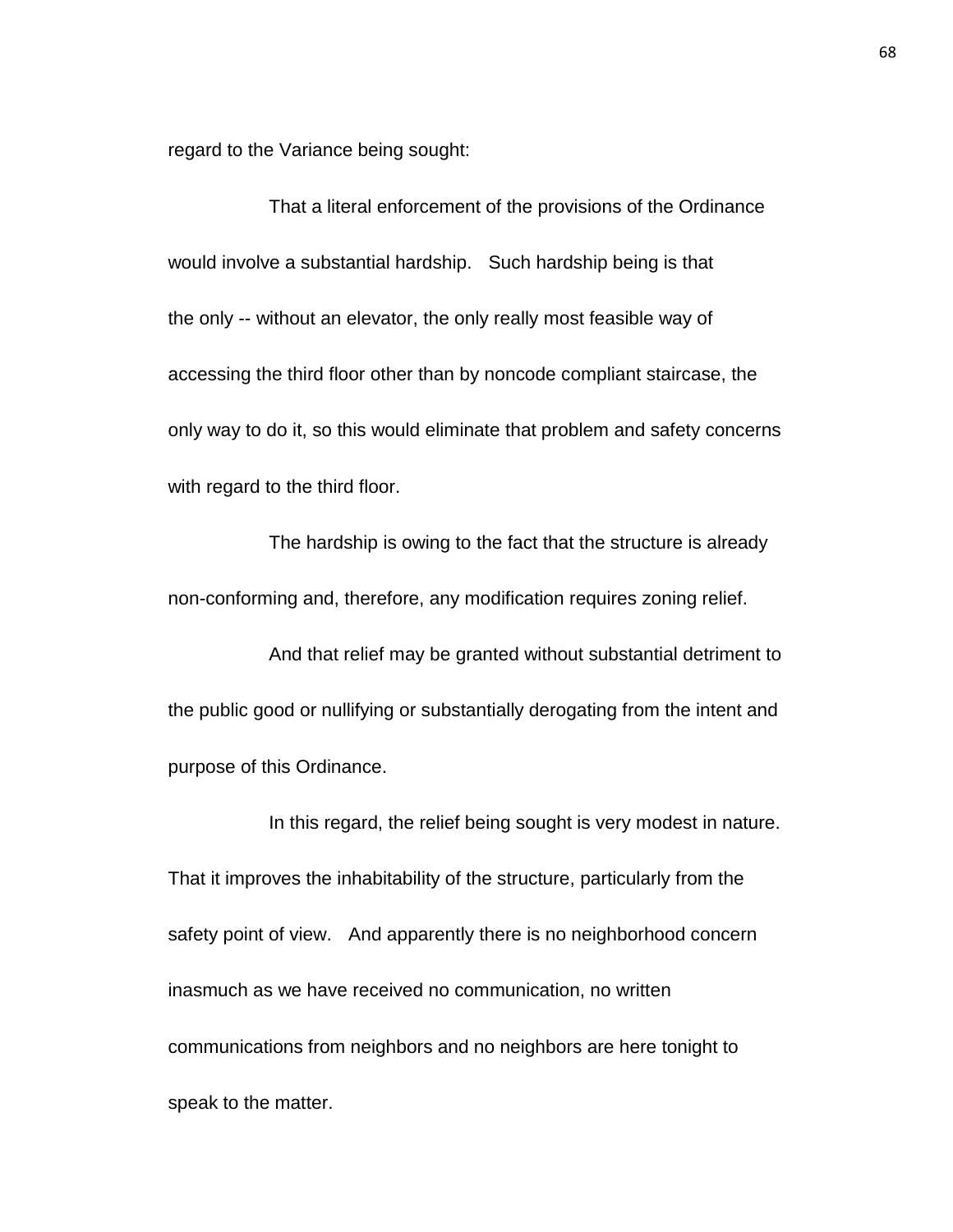So on the basis of all of these conditions -- these findings, I'm sorry, the Chair moves we grant the relief being sought on the condition that the work proceed in accordance with the two pages of plans, both of which have been initialled by the Chair, prepared by Darlow D-A-R-L-O-W Christ Architects. And the most recent iteration is dated August 20, 2018. And as I said, both have been initialled by the Chair.

All of those in favor please say "Aye."

(Aye.)

CONSTANTINE ALEXANDER: Five in favor. Relief

granted.

(Alexander, Sullivan, Green, Monteverde, Wernick.)

\* \* \* \* \*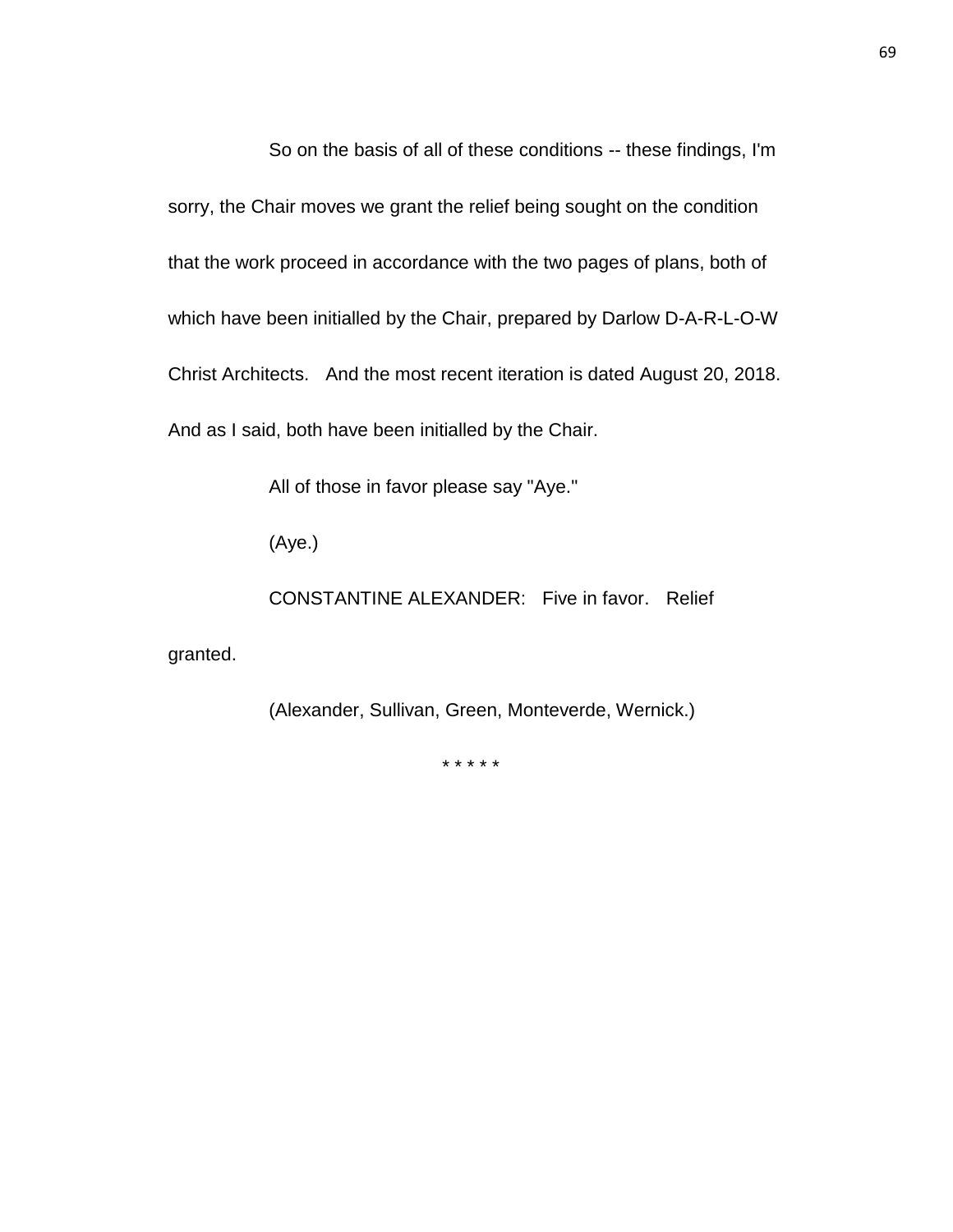(8:30 p.m.)

(Sitting Members Case No. BZA-017016-2018: Constantine Alexander,

Brendan Sullivan, Janet Green, Jim Monteverde, Laura Wernick.)

CONSTANTINE ALEXANDER: The Chair will now call case

No. 017016, 175 Holworthy Street.

Is there anyone here wishing to be heard on this matter?

ATTORNEY SARAH RHATIGAN: Good evening.

CONSTANTINE ALEXANDER: Good evening.

ATTORNEY SARAH RHATIGAN: I'm Sarah Rhatigan from

Trilogy Law representing the petitioners. And?

ROBERT O'NEIL: Robert O'Neill, 175 Holworthy Street.

O-N-E-I-L.

MARTHA ZIRBEL: I'm Martha Zirbel. Martha, M-A-R-T-H-A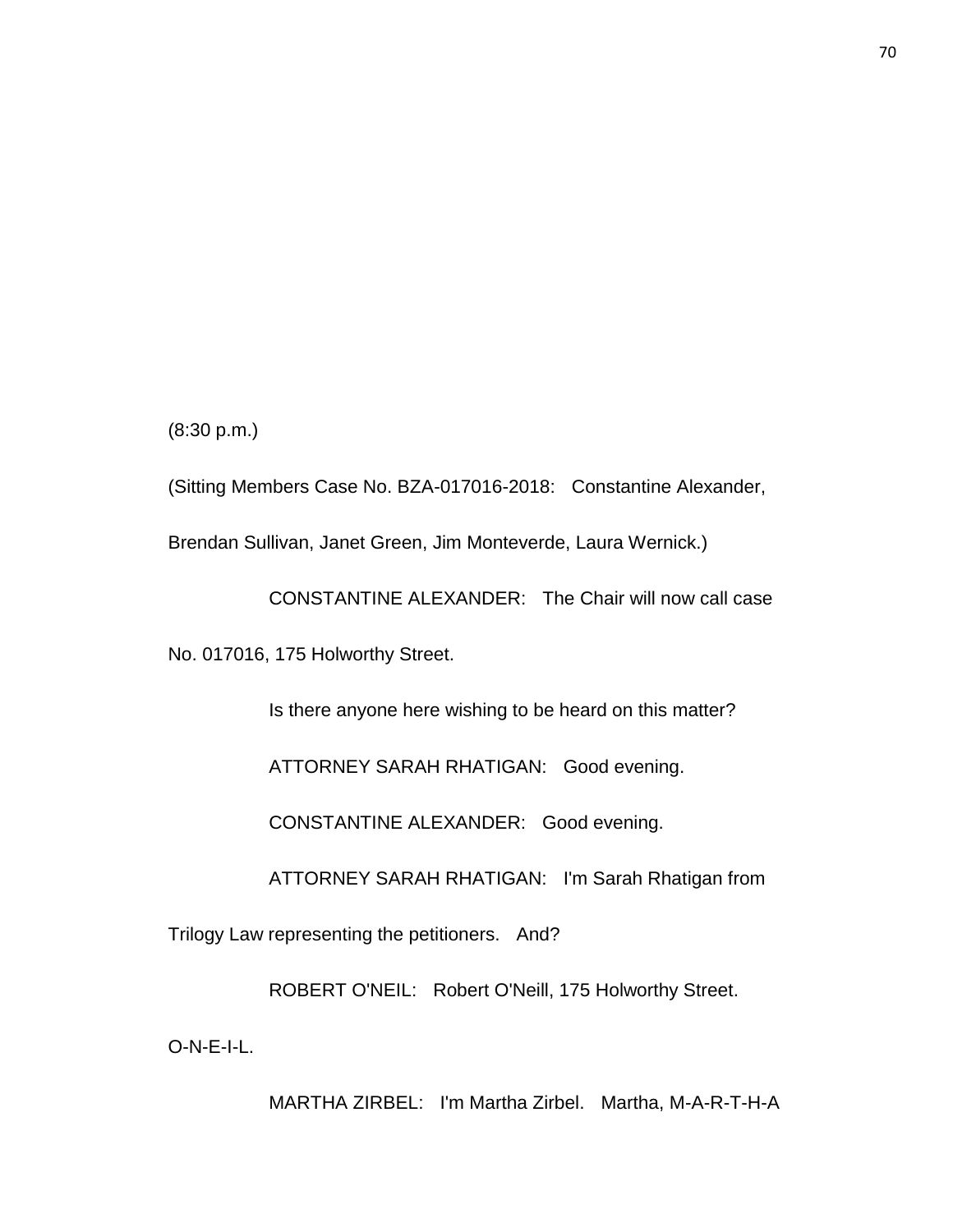and Z-I-R-B-E-L.

JANET GREEN: Okay, so there are some people here who want to hear. Just pass it right around.

CHARLES KRAUS: Charles Kraus, Kraus Associates. I'm the architect on the project.

ATTORNEY SARAH RHATIGAN: Mr. O'Neil and Ms. Zirbel are the petitioners. Thank you for hearing us this evening.

So this is both a Variance and a Special Permit matter. And what I'd like to do is just describe briefly what the project involves. I know that the written materials are pretty extensive, so I think the Board has a -- hopefully has a pretty good sense of what's going on. This is a relatively small home on Holworthy Street. And Mr. O'Neil's family actually, I think, it's your grandparents built the home?

ROBERT O'NEIL: Yeah.

CONSTANTINE ALEXANDER: Did he really? ROBERT O'NEIL: Yeah.

ATTORNEY SARAH RHATIGAN: Yeah. And his family and several generations back have lived in this home, down the street, in the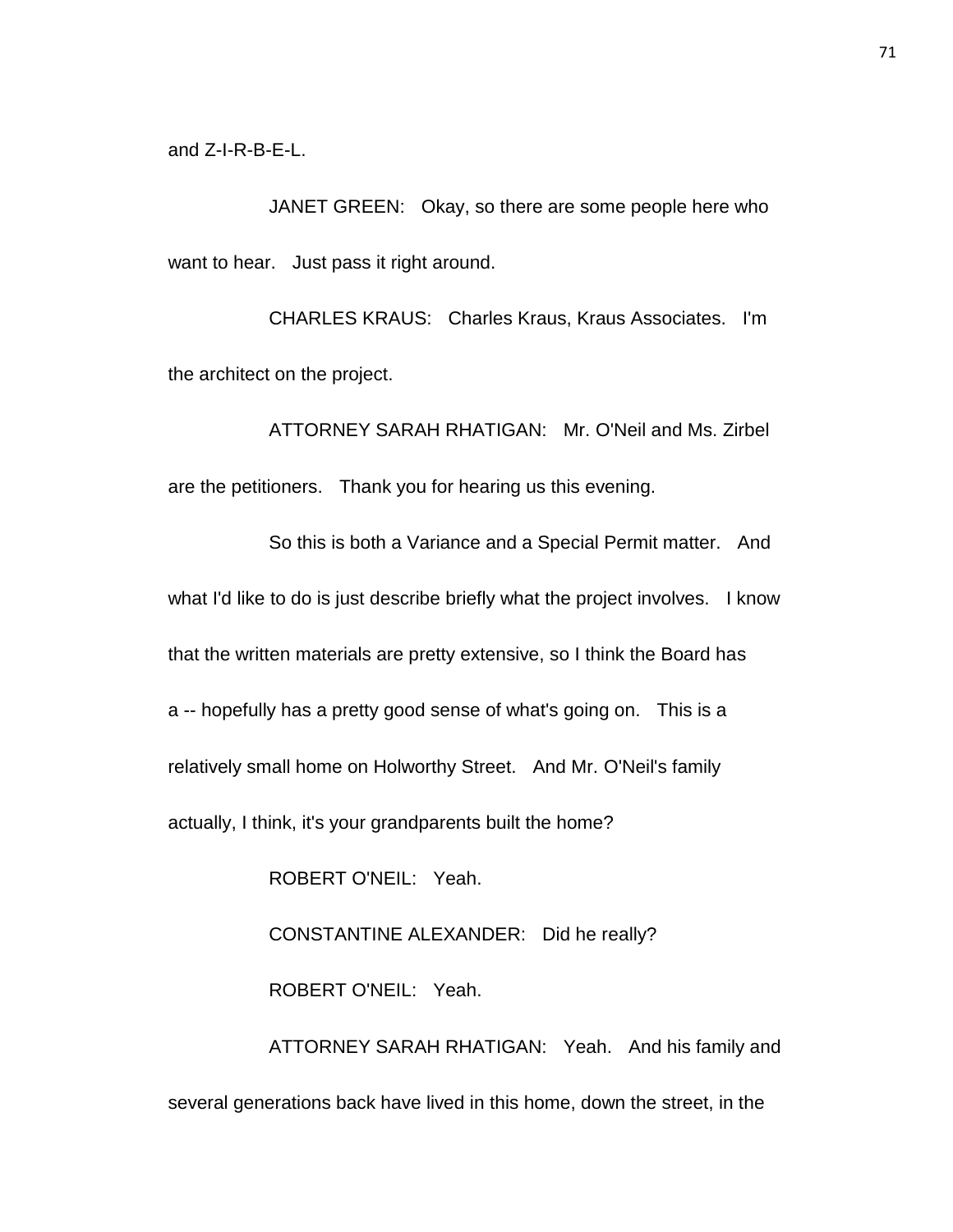surrounding neighborhood. And there are some really strong ties not just in Cambridge but also literally to the street and to the home. And this is in some ways unlike a lot of the homes, you know, changes of lifestyle cases that I often are here in front of the Board, although you're very young and vibrant, you're getting a little older and their life what is happening is they've gone from being extremely busy working people to trying to slow down and actually enjoy sometime in their home. And that's when they've discovered that their home is quite small and cramped and has some limitations especially as they try to work at home. And so the project for them was to design an addition or an expansion of the home that would preserve all of the things that they love about it, but give them the additional space that they needed. The unique aspects of the lot are that it's a narrow lot and it has quite a bit of --

#### CONSTANTINE ALEXANDER: Slope.

ATTORNEY SARAH RHATIGAN: -- a slope. Topography on the back. And it has narrow side yard setbacks. So when they're looking at options to expand, expanding in the back was really not an option. It was resulting in some very strange kind of very limited kind of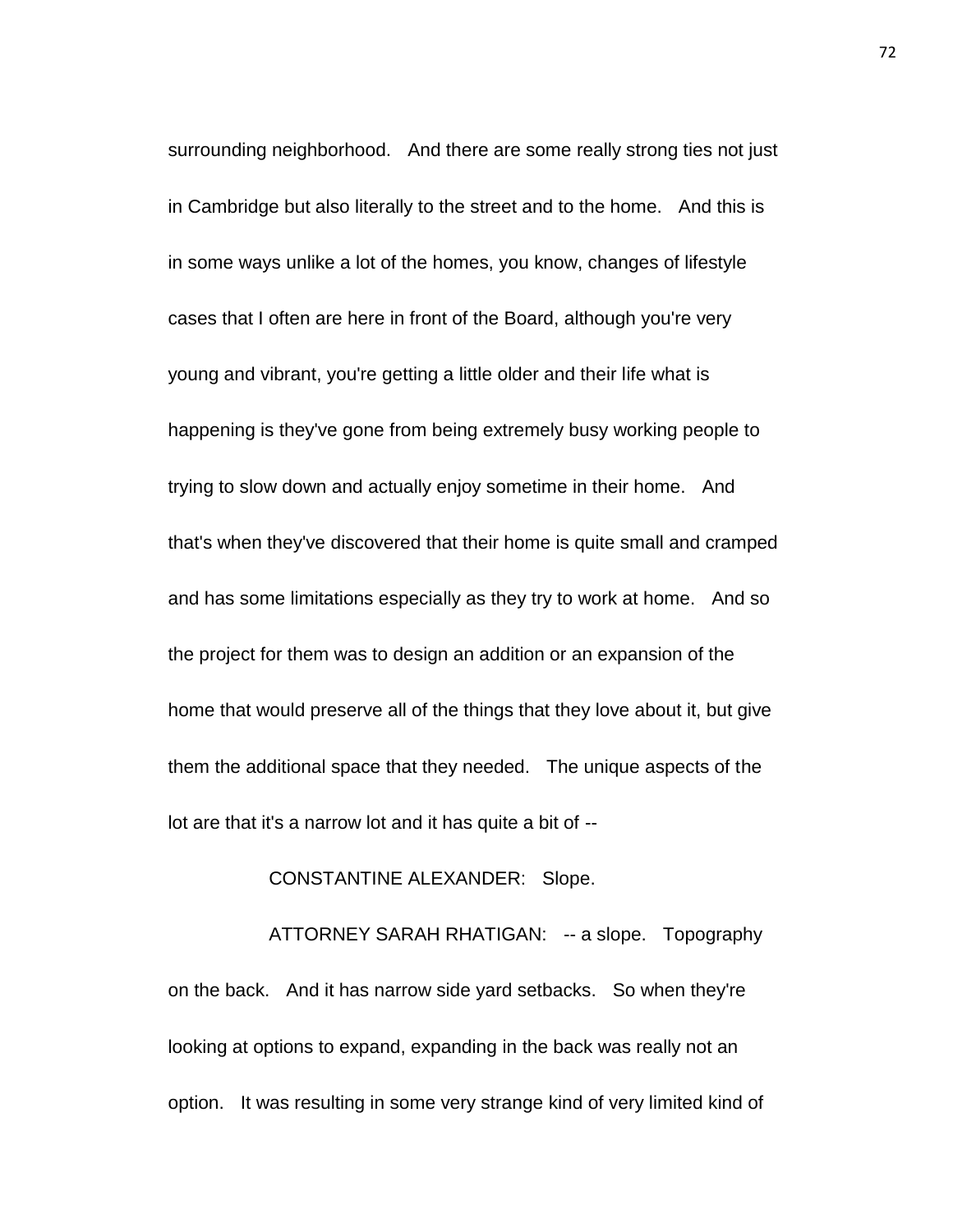small narrow box additions at the back. Expanding out to the sides is not an option at all, again, because the side yard setbacks are limited. Expanding up was the only option, a good option. And then they wanted and worked I personally think very, very well with the architect to design something other than just expanding a sort of one-and-a-half story cape up with a big box and, you know, a kind of typical A-frame home. Instead designing a -- I'm probably going to get this wrong, a cross gable sort of quadra-sided roof -- I don't know what you call that.

JANET GREEN: Cross gable.

ATTORNEY SARAH RHATIGAN: Okay. I'm trying my best. ROBERT O'NEIL: Cross gable colonial.

ATTORNEY SARAH RHATIGAN: Cross gable colonial.

That's what we call it.

And what it does is it provides a full second story instead of a cramped half second story. And it provides some space on the third level that would be where their master bedroom is.

And the second level would be a small guest bedroom and then two small office spaces for these folks to work in.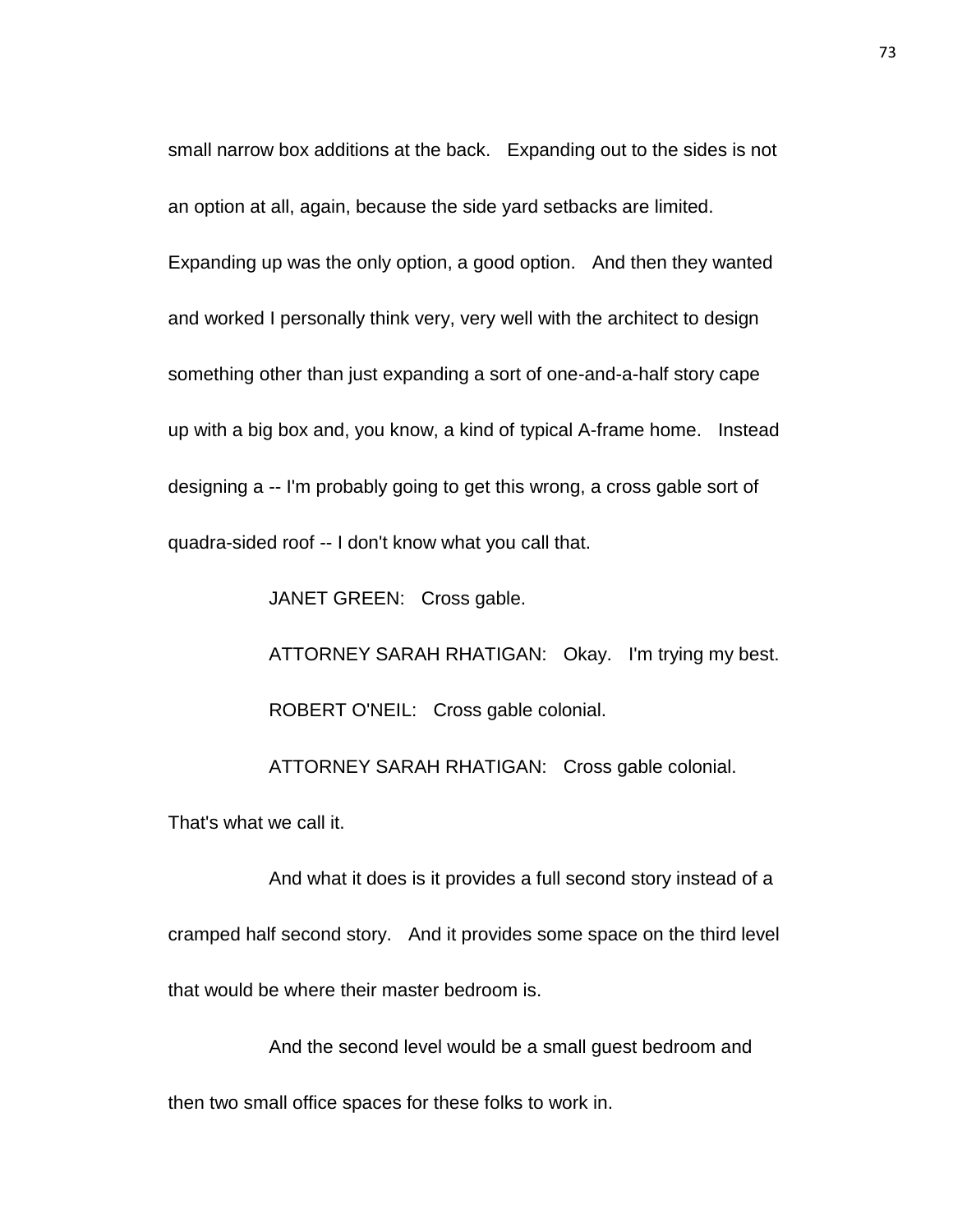What this results in is they started off with a home that was under the FAR for the district and they result in a home that's just 223 --

CONSTANTINE ALEXANDER: You're more than doubling the size of the living space in the house.

ATTORNEY SARAH RHATIGAN: The increase in living space is significant, I agree. But we go from an undersized home for the district. And also, not just in terms of the regulations for the district. But the actual facts in the neighborhood which I think they did all of the homework in providing the information to you all about what the other homes in the neighborhood look like. So, again, they went from undersized home to the proposed dwelling which is the increased in square footage over the allowed is 223 square feet.

CONSTANTINE ALEXANDER: You're going from FAR of 0.35 in a 0.5 district. So well under. And you'll be at 0.55, just slightly over.

ATTORNEY SARAH RHATIGAN: Correct, correct.

So this is, this is really a square footage case. The -- also because as you mentioned, because of the increase in volume is enough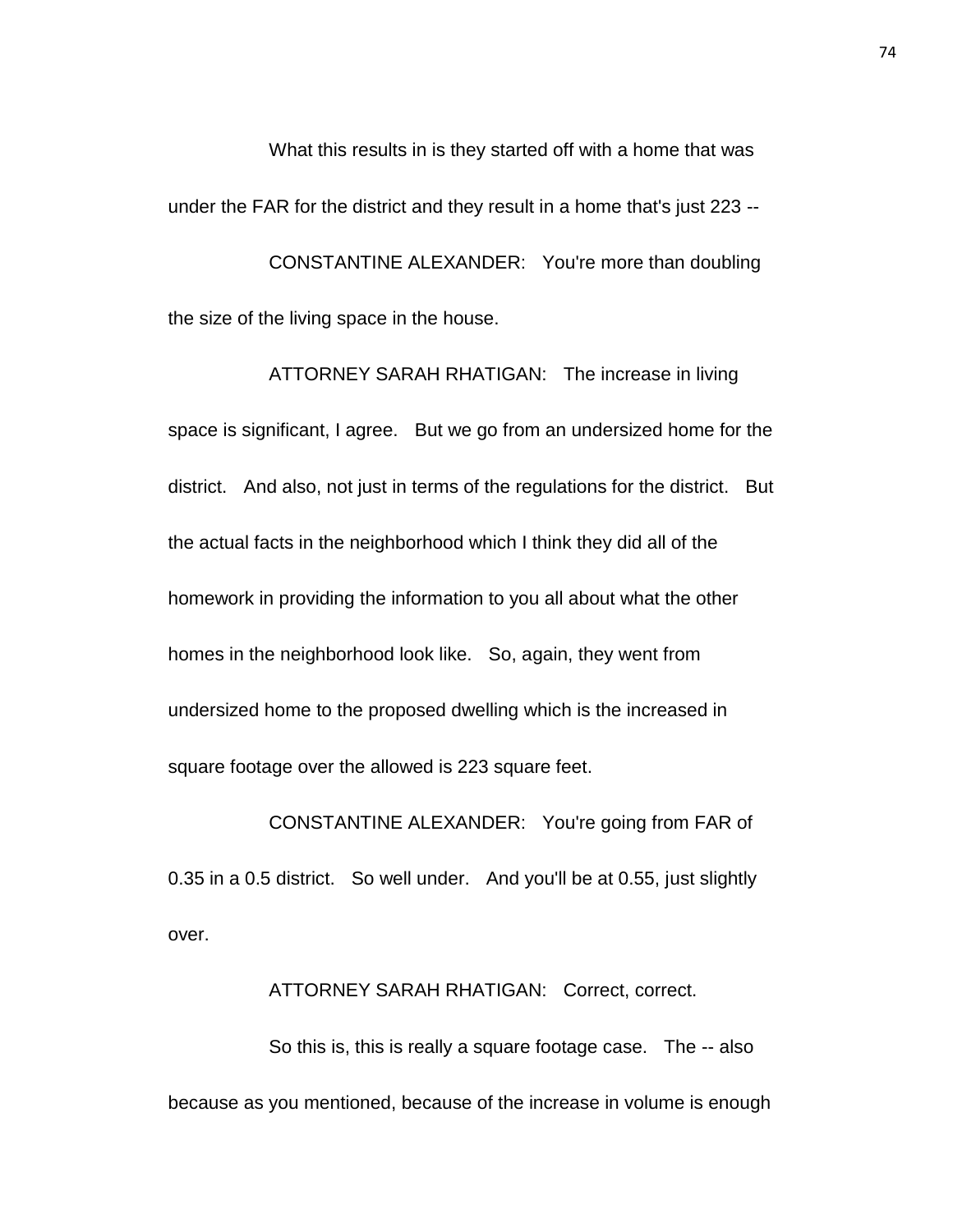that it triggers also a Variance requirement for the fact that the increase is more than 25 percent of the original home.

CONSTANTINE ALEXANDER: Right.

ATTORNEY SARAH RHATIGAN: So for both of those reasons we're requesting a Variance.

In the application we tried to set out in some detail the reasons for the hardship, again, based on the things that I've mentioned to you before. So the width of the lot, the topography in the back, and the kind of the real limitations on where they could do what they were trying to do.

And the other thing I wanted to point out is any time they built up to build an additional story, any of the various options that they came up with were resulting in an FAR that was just over the required. And they spent quite a bit of time trying to kind of wrestle with that. So anything that they wanted to do that met their needs was gonna require a Variance. So with that in mind, they tried to keep the design as, as mindful of their neighbors as kind of attractive and kind of fitting with the neighborhood's aesthetic look. And some of the images that they've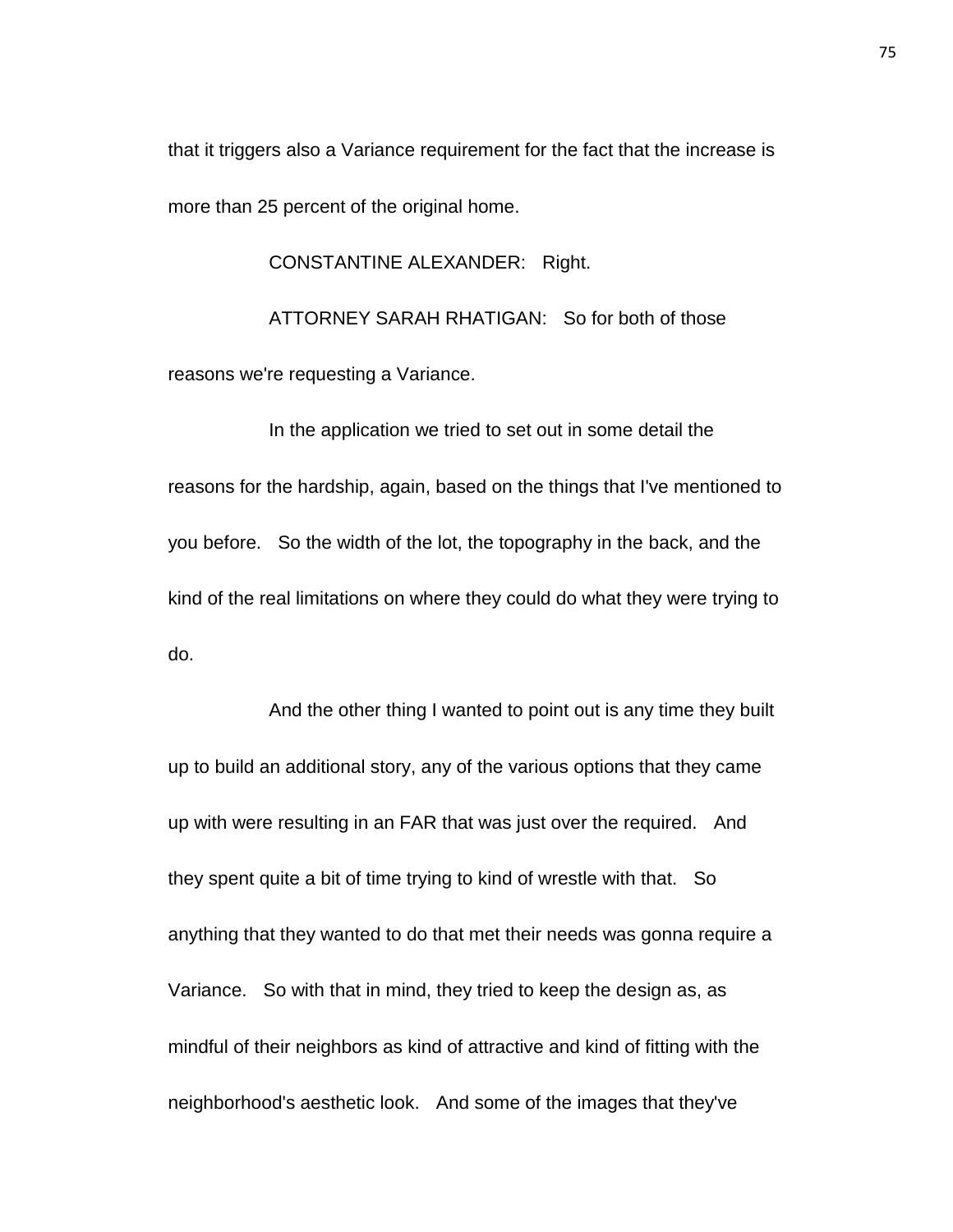provided of what the neighbor's homes look I think hopefully give the

Board a sense that what they're doing is not something that's kind of out of

bounds in terms of what it looks and how it would feel to the neighbors.

And there's also been quite a bit of support. I think there are several

letters that we received --

CONSTANTINE ALEXANDER: There are.

ATTORNEY SARAH RHATIGAN: -- which I'm sure you'll read into the record.

CONSTANTINE ALEXANDER: I will.

ATTORNEY SARAH RHATIGAN: And, you know, I would be happy to address any concerns that you may have, but I think that that's the bulk of the Variance.

CONSTANTINE ALEXANDER: You haven't addressed the

Special Permit.

ATTORNEY SARAH RHATIGAN: I haven't yet and I'll be

ready to do that whenever you think it's appropriate.

CONSTANTINE ALEXANDER: Any questions at this point

regarding the Variance that's being sought?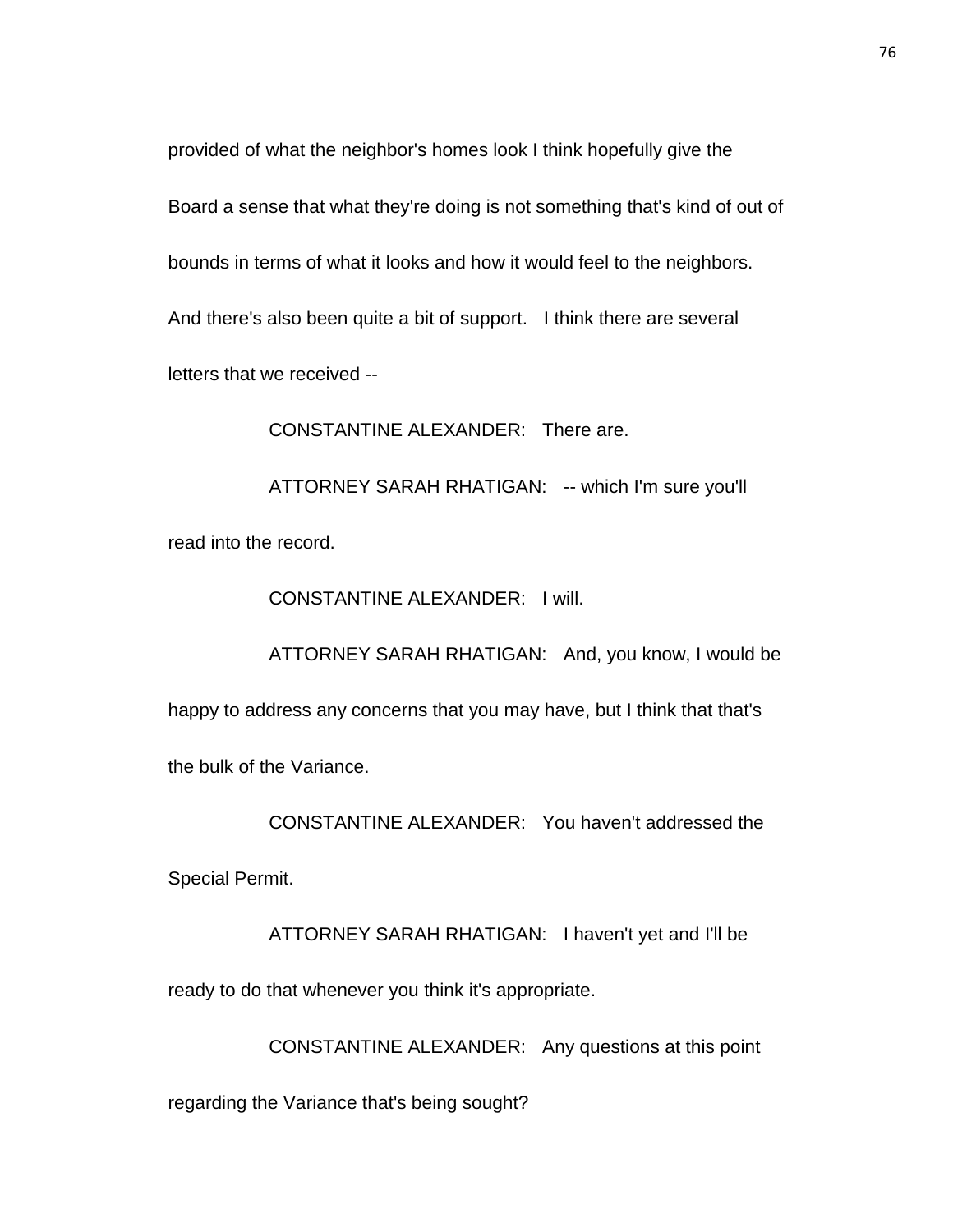(No Response.)

CONSTANTINE ALEXANDER: None. Okay, why don't you talk to the Special Permit now.

ATTORNEY SARAH RHATIGAN: And so the Special Permit is required because the sides of the home that are within the side yard setbacks, there will be window changes. They'll be both movements in windows and then changing of size of windows. And there's a pretty detailed window schedule. I don't have this memorized.

CONSTANTINE ALEXANDER: Are you changing the

setbacks with this construction?

ATTORNEY SARAH RHATIGAN: The side setbacks are not changing. It's just that the -- if you think about it, the wall is extending up. CONSTANTINE ALEXANDER: No, no, I understand that. ATTORNEY SARAH RHATIGAN: And then there's movement of windows because the interior rooms are changing, so the needs for the location of windows has changed.

CONSTANTINE ALEXANDER: The reason I ask is the practice of this Board is that if you are seeking a Variance and then part of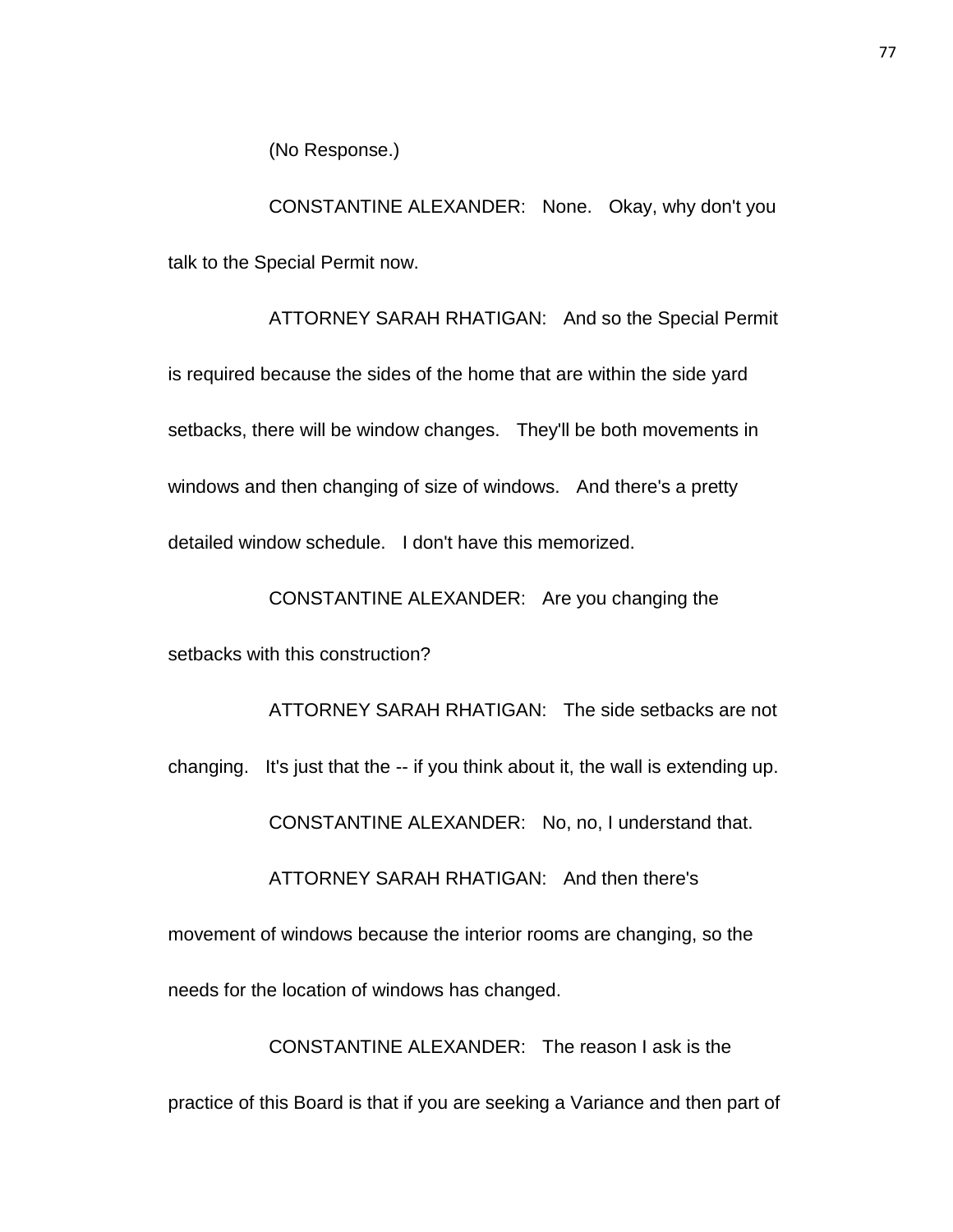that Variance in connection with the project that you're seeking a Variance for, you're moving windows, if we grant you the Variance, there's no need for the Special Permit.

ATTORNEY SARAH RHATIGAN: Oh, that's great. That's not what we had understood when we reviewed the file at ISD. But perhaps it's because maybe a few of those windows are on the original portion of the house that aren't --

CONSTANTINE ALEXANDER: Could be. We'll take the vote anyway.

ATTORNEY SARAH RHATIGAN: -- that aren't technically part of the Variance.

CONSTANTINE ALEXANDER: We have had that case before. You should know you don't need both.

ATTORNEY SARAH RHATIGAN: Great.

And the only other change I haven't called to your attention is that there's a modest sort of bump out at the front of the house that allows for a more sort of proper entrance to the home. It doesn't violate the front yard setback, so it's not a different type of relief but just to mention that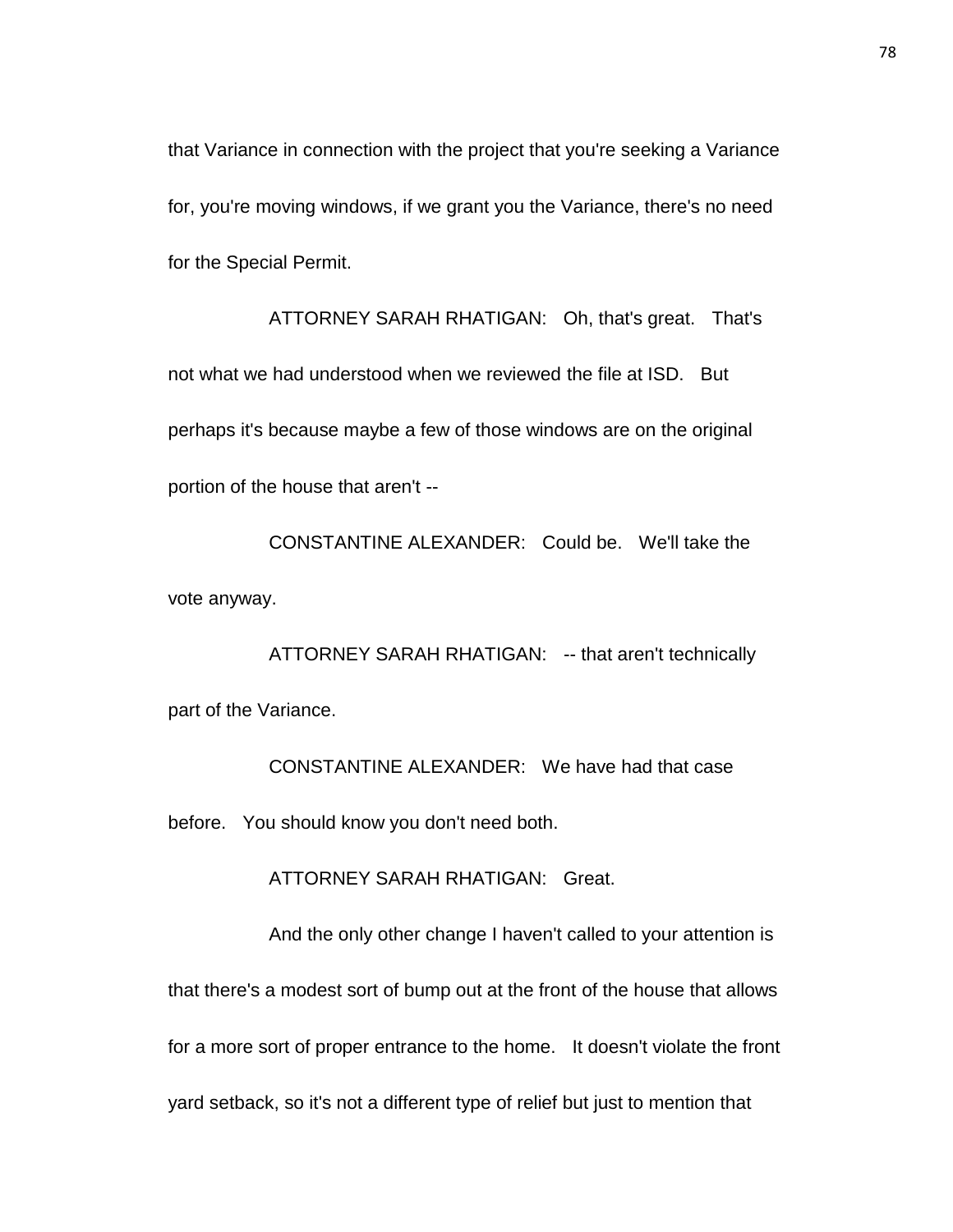that will be different. The front stairs will be a front, you know, a walk up

the stairs as opposed to a side entry which is what exists now.

CONSTANTINE ALEXANDER: Okay.

Questions from members of the Board?

JANET GREEN: I just have one comment. And that is

you've got absolutely the best posting sign I have seen.

CONSTANTINE ALEXANDER: You're right.

JANET GREEN: I don't know who did that.

ATTORNEY SARAH RHATIGAN: That's Mr. O'Neil for sure.

I should say it could be Martha.

MARTHA ZIRBEL: No.

JANET GREEN: It was clear, it was out in front. It was --

CONSTANTINE ALEXANDER: You should offer your

services to the telecom people getting their posting signs up right.

BRENDAN SULLIVAN: That was my thought, too. It's the

poster child of how to put up a poster.

JANET GREEN: I wanted to take a picture of it so that we

can hand it to people and say this is what you need to do.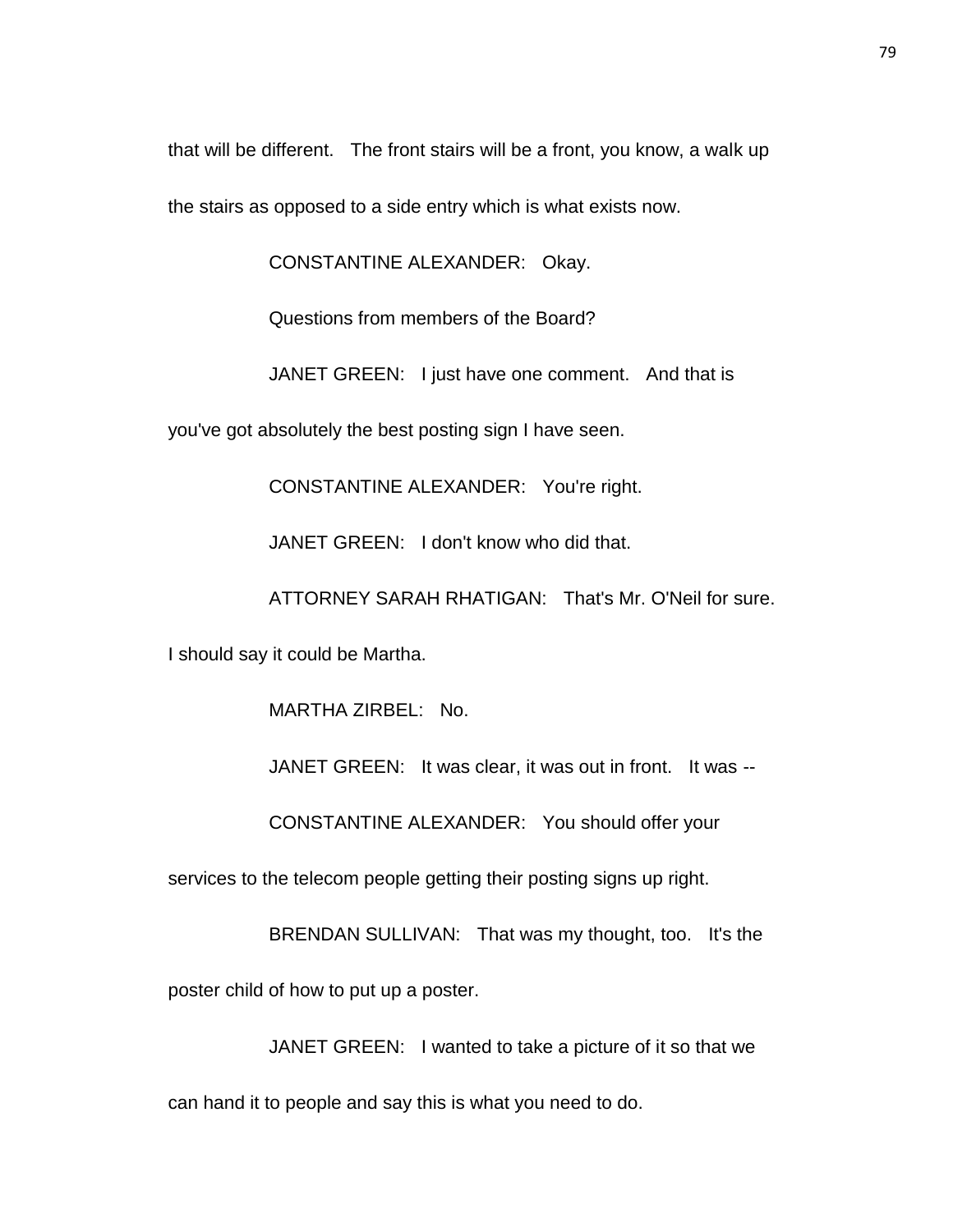#### BRENDAN SULLIVAN: Right.

CONSTANTINE ALEXANDER: I'll open the matter up to public testimony.

Is there anyone here wishing to be heard on this matter? Sir. Come forward please and give your name and address to the stenographer.

PAUL MATTEL: Sure. I'm Paul Mattel. My wife Lauren and I and our two kids live next-door to Martha and Rob at 171 Holworthy Street. We are fortunate to have lived next to Rob and Martha for about five years now. You know, we have enjoyed getting to know them.

JANET GREEN: Can you hand him the microphone?

PAUL MATTEL: We've found them to be very civic minded

and very neighborhood minded. We've enjoyed getting to know the neighborhood through their connections to the neighborhood. Consistent with that, you know, they're planning of this whole process and this whole modification to their home was very much engaging the entire neighborhood. Like, actually couldn't believe how many people they talked to in the process to get input and to get feedback along the way.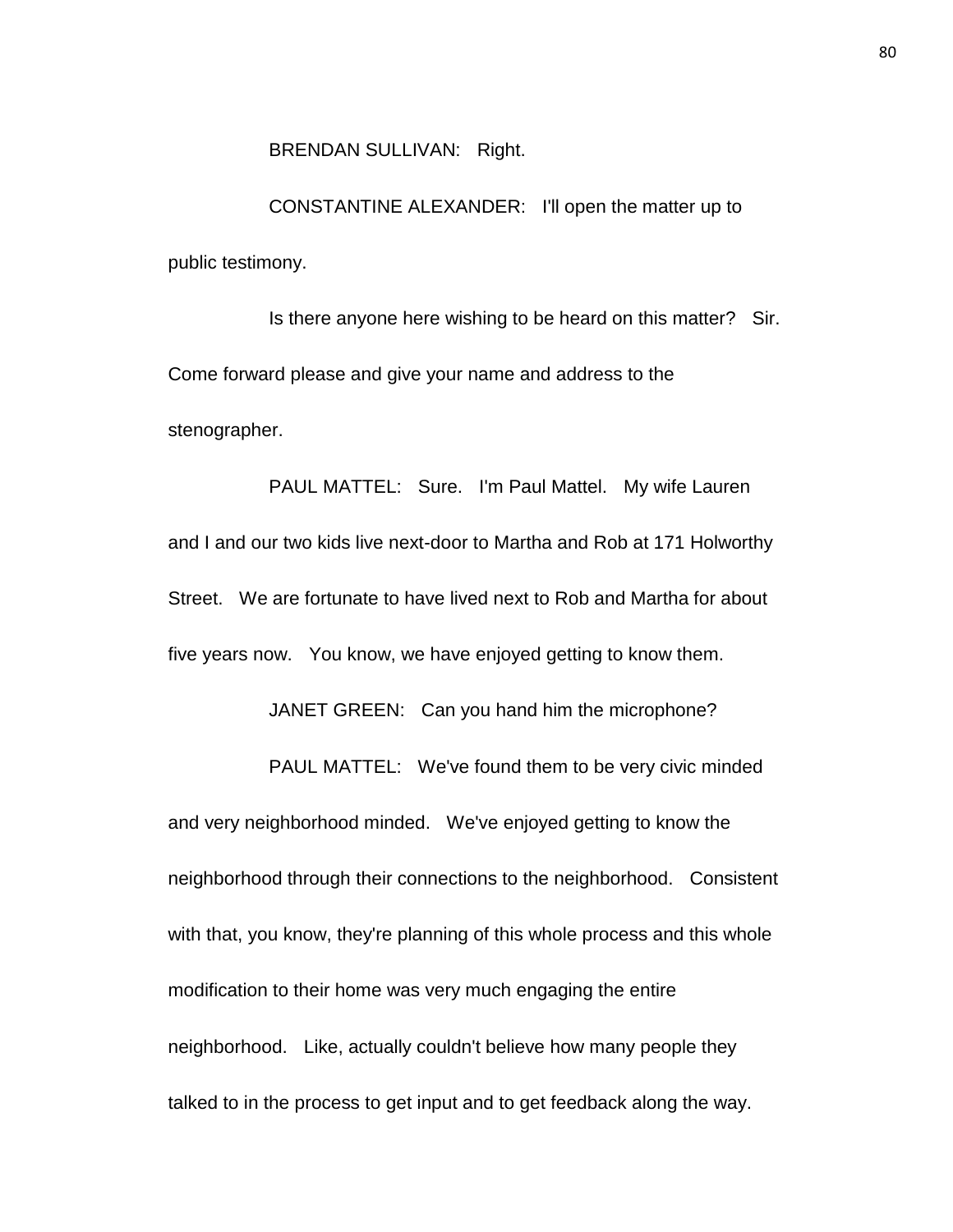You know, us first and foremost being right next-door to them. And, you know, they really worked with us carefully on the placement of the windows so that we would be able to visualize that. They showed us the drawings and models. The impact of the roof line, what we would see, and how that would look. And we are super excited about the design actually. We think it's going to actually be more consistent with the neighborhood and be really a great presence in the neighborhood. I think, I think Rob and Martha have somehow managed to take this event and turn it into the neighborhood building exercise which is kind of pretty impressive, but very consistent with them. So, you know, that's really about all I have to say. I hope these designs will be approved and I hope they will stay next-door to us for a very long time.

CONSTANTINE ALEXANDER: Thank you. And thank you for taking the time to come down and speak with us. We appreciate that. PAUL MATTEL: Sure. Happy to do it.

CONSTANTINE ALEXANDER: Anyone else wishing to be heard?

(No Response.)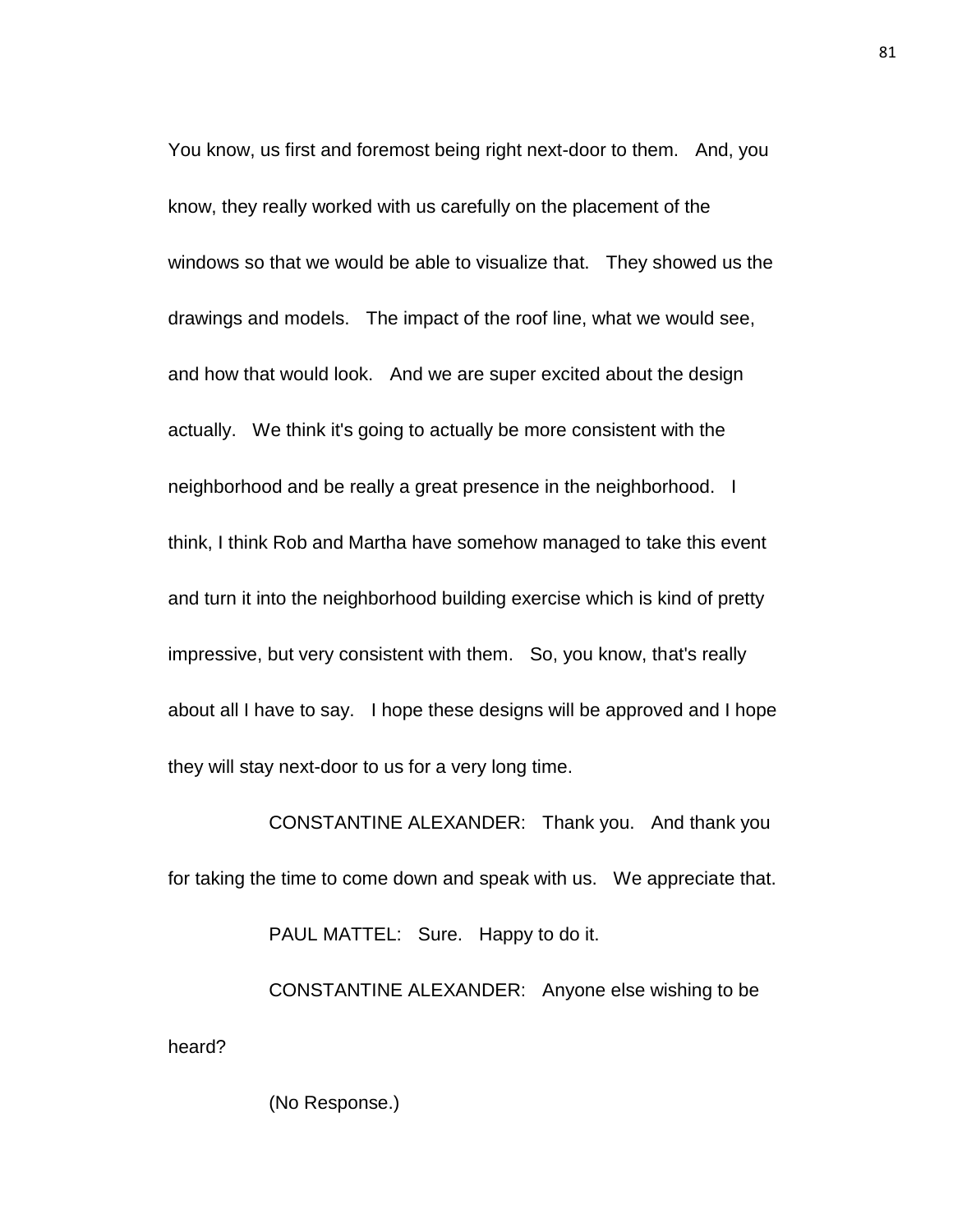CONSTANTINE ALEXANDER: Apparently not.

We are in receipt of a number of letters which I'll read into the record. One of which is this gentleman, so I'm not going to read your letter since you've already spoken.

We have a letter from Hasti, H-A-S-T-I A. And Carstena C-A-R-S-T-E-N-A Pedersen, P-E-D-E-R-S-E-N. (Reading) This letter is in support of the variances applied for by Robert O'Neil and Marsha Zirbel, 175 Holworthy Street in connection with their renovation project. Our house is located at 630 Huron Avenue directly behind Rob and Martha with our second bedroom and back porch windows overlooking Rob and Martha's backyard, and with an unobstructed view of the back side and roof of their house. We have lived at 630 Huron Avenue since 2009. Rob and Martha have been very forthcoming about the renovation process and spent several hours to go over architectural drawings and to answer any questions we had. We are very pleased with the final second floor expansion and roof designs and think the updated house will add to the value of the neighborhood while being consistent with the architectural traits. We, therefore, welcome the approval of Rob and Martha's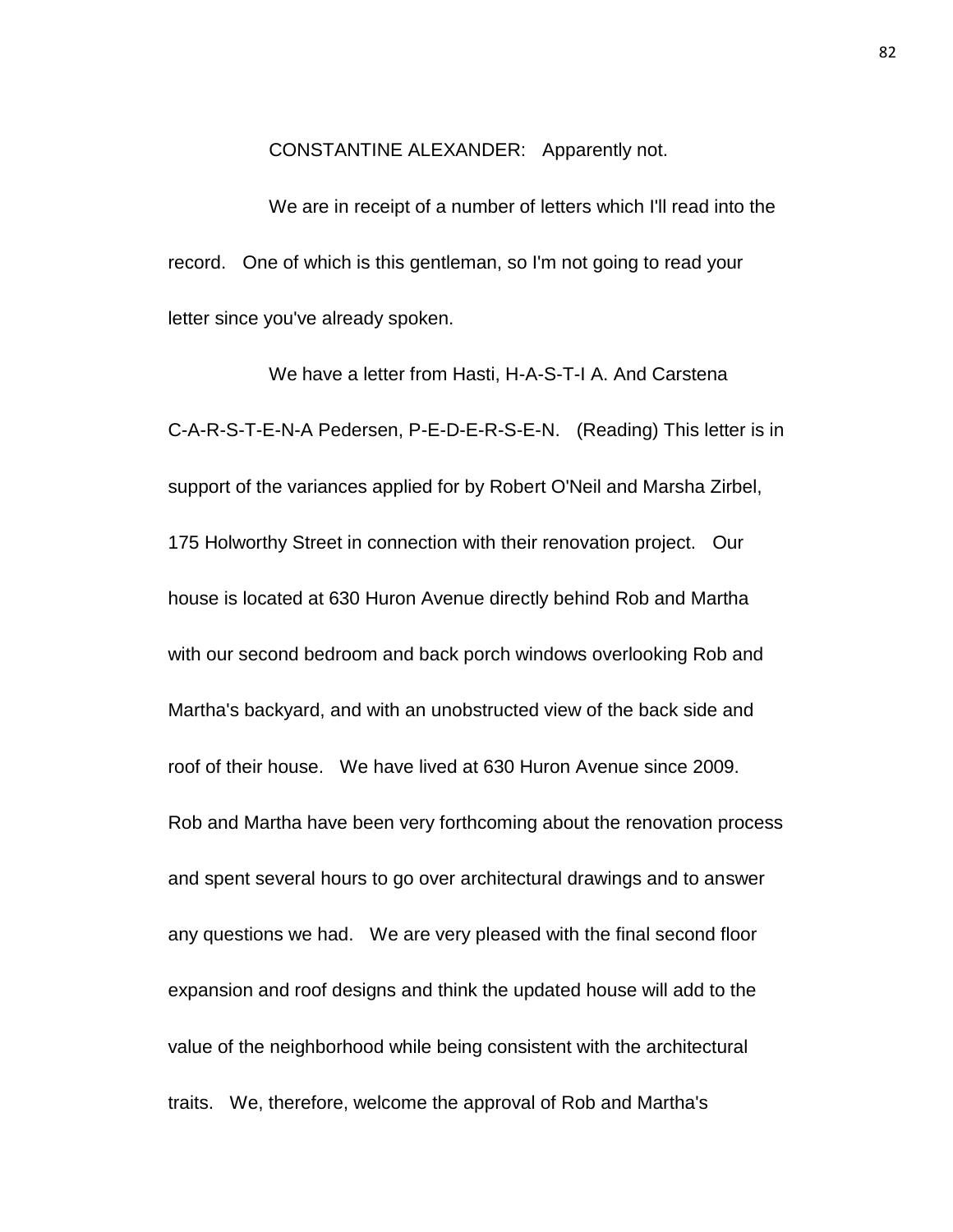Variance request.

We have a letter from Matthew Anderson and John Fiore, F-I-O-R-E who reside at 626 Huron Avenue, No. 2. (Reading) We are the owners of 626 Huron Avenue, No. 2 and the rear corner of our property abuts 175 Holworthy Street. We have no objection to the proposed renovation project at 175 Holworthy Street. We believe the proposal is consistent with the character of other houses in the neighborhood, is reasonable in scale to provide additional space in a small house, and will be viewed as an upgrade to the quality of homes in the neighborhood. We greatly appreciate the efforts of Martha and Rob to share their plans with us and other neighbors and solicit any feedback or concerns.

And lastly, we have a letter from Paula Chandoha, C-H-A-N-D-O-H-A who resides at 176 Holworthy Street. (Reading) I've owned and lived at 176 Holworthy Street since 1994. My house is directly across the street from Rob and Martha's home at 175 Holworthy Street and I have been their neighbor for 24 years. I have no objection to any aspect of the proposed renovation project. I appreciate that Rob and Martha have kept me informed of their renovation plans, reviewed their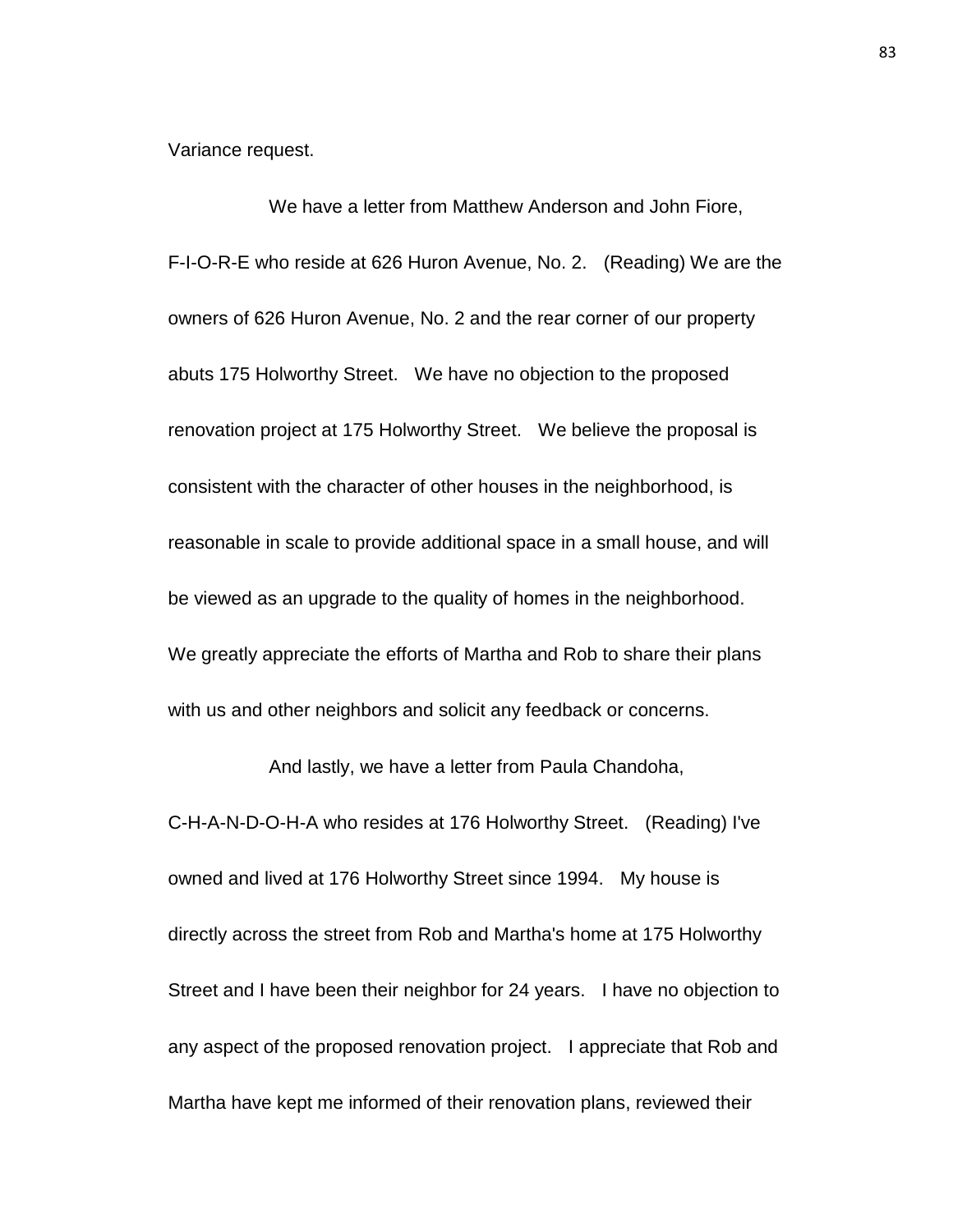design plans with me, and solicited my comments and concerns. I like the final design they came up with and it is consistent in size and character with the neighborhood. The roof design, particularly the front and back gables, reflect and will complement the gable roofs of surrounding homes. The renovation will help improve the quality of homes in the area and have a positive impact for the neighborhood. Granting the requested Variance and Special Permit necessary to proceed with the proposed renovation will provide Rob and Martha with needed space and allow them to continue living and contributing to the neighborhood and the City of Cambridge.

Very nice letters. And you should be congratulated on your process in getting to here, meeting with the neighbors, going over the plans. That's very, very -- being good citizens and very useful in getting the relief you're seeking.

With that, I will close public testimony. Discussion or ready for a vote?

JANET GREEN: I'm ready.

CONSTANTINE ALEXANDER: Ready for a vote. Okay, I'll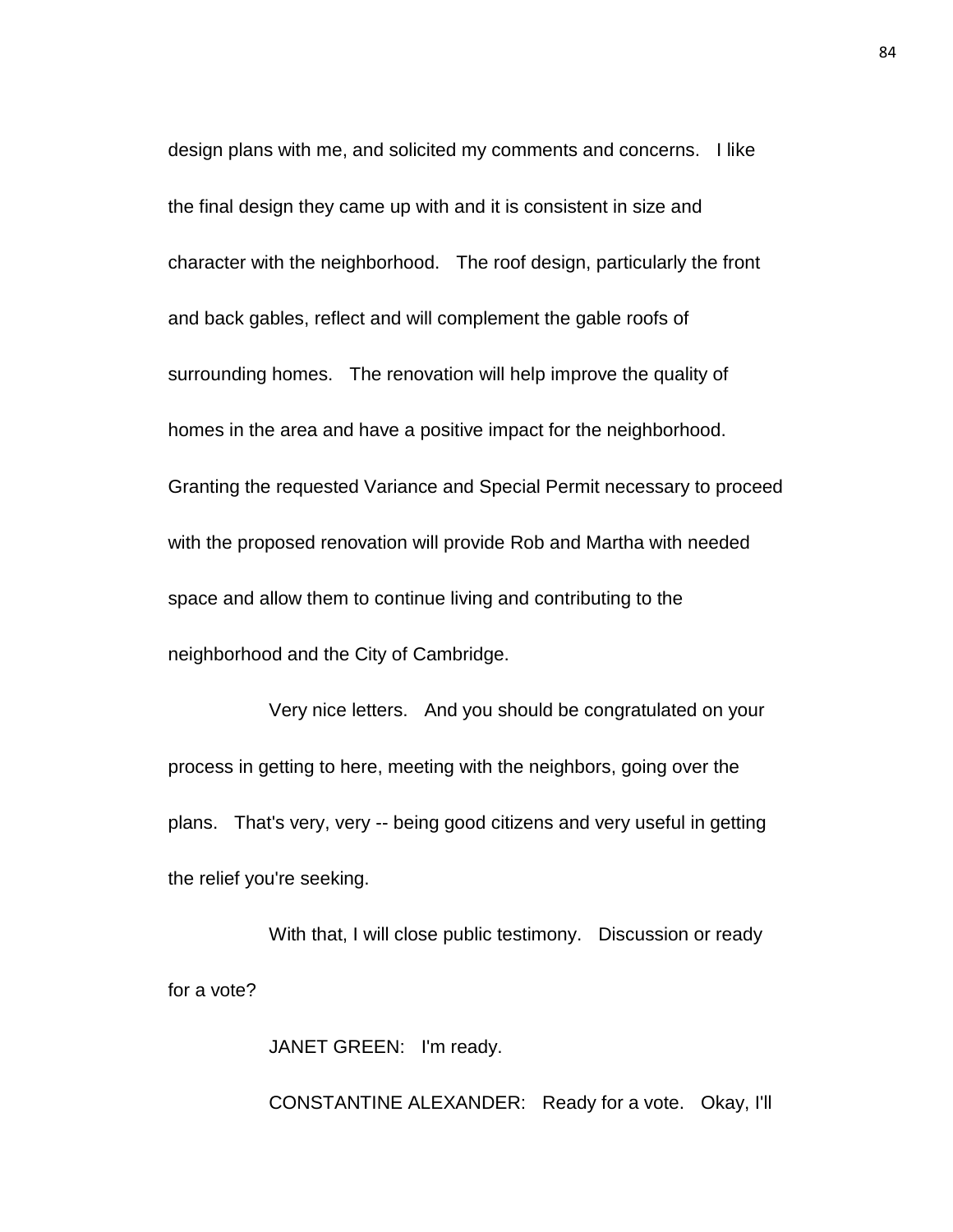do the Variance first.

The Chair moves that we make the following findings with regard to the Variance requested:

That a literal enforcement of the provisions of this Ordinance would involve a substantial hardship. Such hardship being is that this is an older home that's quite small and additional living space would be necessary for almost any occupant of the structure, yourselves included.

That the hardship is owing to the fact that this is already a non-conforming -- no, it's not already non-conforming.

ATTORNEY SARAH RHATIGAN: It is a non-conforming with the lot width and the setbacks, yes.

CONSTANTINE ALEXANDER: Yes, you're right. It is a non-conforming lot. And, therefore, any relief -- any modification requires zoning relief.

And that relief may be granted with substantial -- without either substantial detriment to the public good or nullifying or substantially derogating from the intent and purpose of this Ordinance.

In this regard the project will certainly improve the housing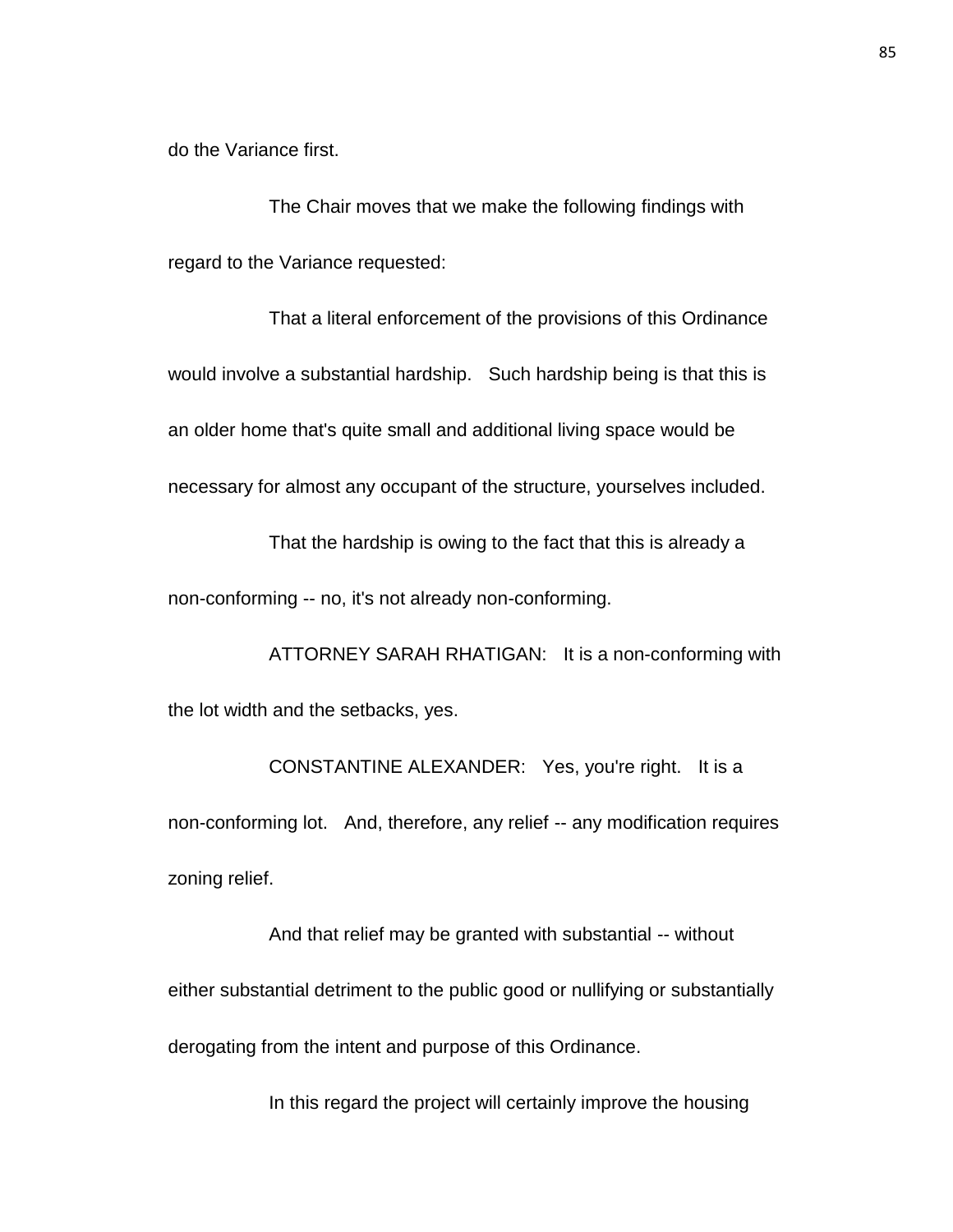stock of the city. It seems to have unanimous neighborhood support, and will allow citizens, two citizens of the city to continue to reside in the city.

So on the basis of all of these findings, the Chair moves that we grant the relief requested on the condition that the work proceed in accordance with plans submitted by the petitioner prepared by Kraus, K-R-A-U-S Associates dated 8/31/2018, the first page of which has been initialled by the Chair.

All those in favor please say "Aye."

(Aye.)

CONSTANTINE ALEXANDER: Five in favor. Variance granted.

(Alexander, Sullivan, Green, Monteverde, Wernick.)

CONSTANTINE ALEXANDER: Not the Special Permit, not

yet. We'll now move to the Special Permit and we have to make different findings for that.

The Chair moves that we make the following findings with

regard to the Special Permit being sought with regard to location of

windows.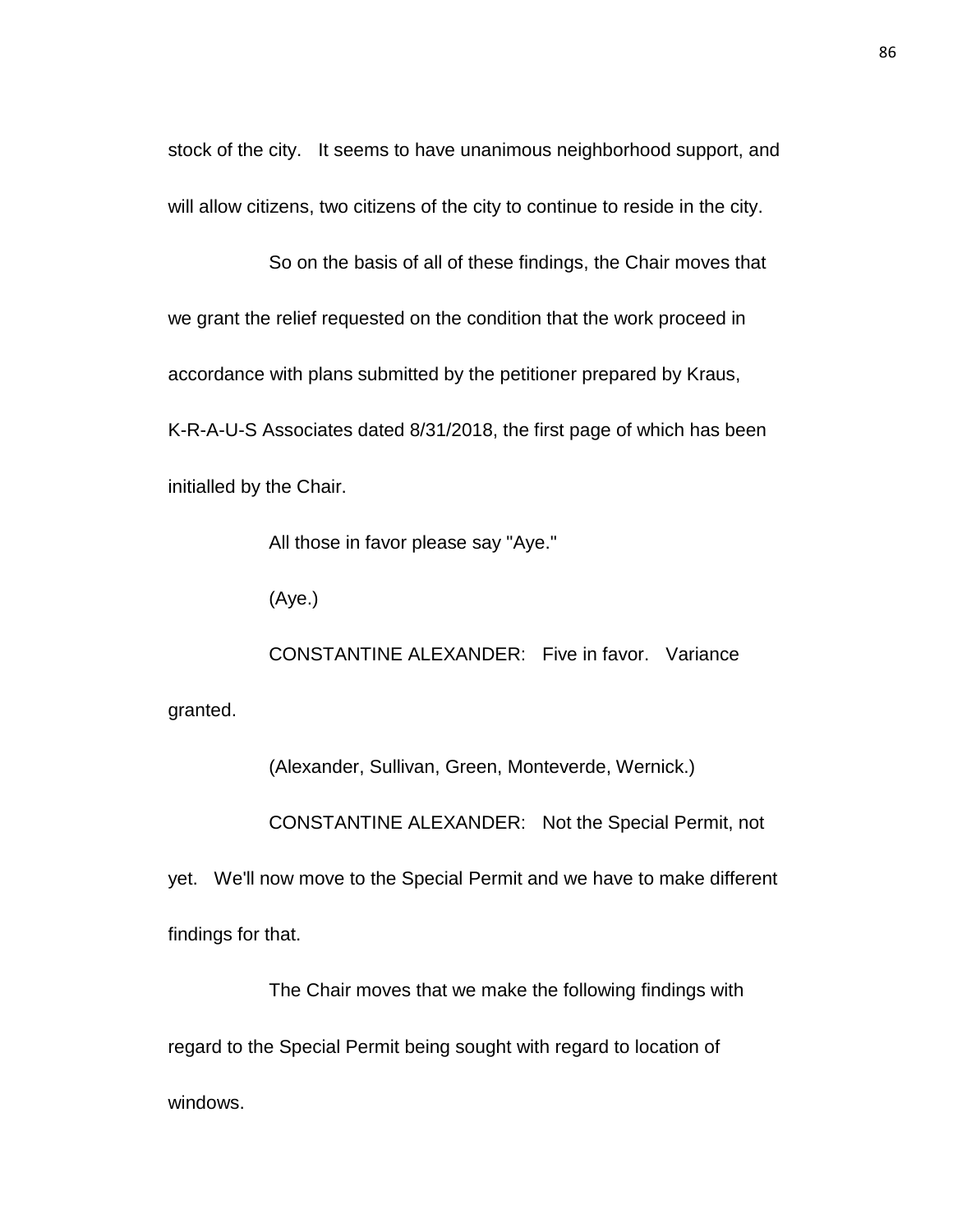That the requirements of the Ordinance cannot be met without the Special Permit.

That traffic generated or patterns of access or egress resulting from these new windows will not cause congestion, hazard, or substantial change in established neighborhood character.

That the continued operation or development of adjacent uses will not be adversely affected by what is proposed. In this regard we have the letters of support from the neighbors who would be most affected or only affected by the window modifications being proposed.

That no nuisance or hazard will be created to the detriment of the health, safety, and/or welfare of the occupant of the proposed use or the citizens of the city.

And that generally what is being proposed with regard to the windows will not impair the integrity of the district or adjoining district or otherwise derogate from the intent and purpose of this Ordinance.

So on the basis of all of these findings, the Chair moves that we grant the Special Permit requested with regard to windows on the condition, again, that the work proceed in accordance with the plans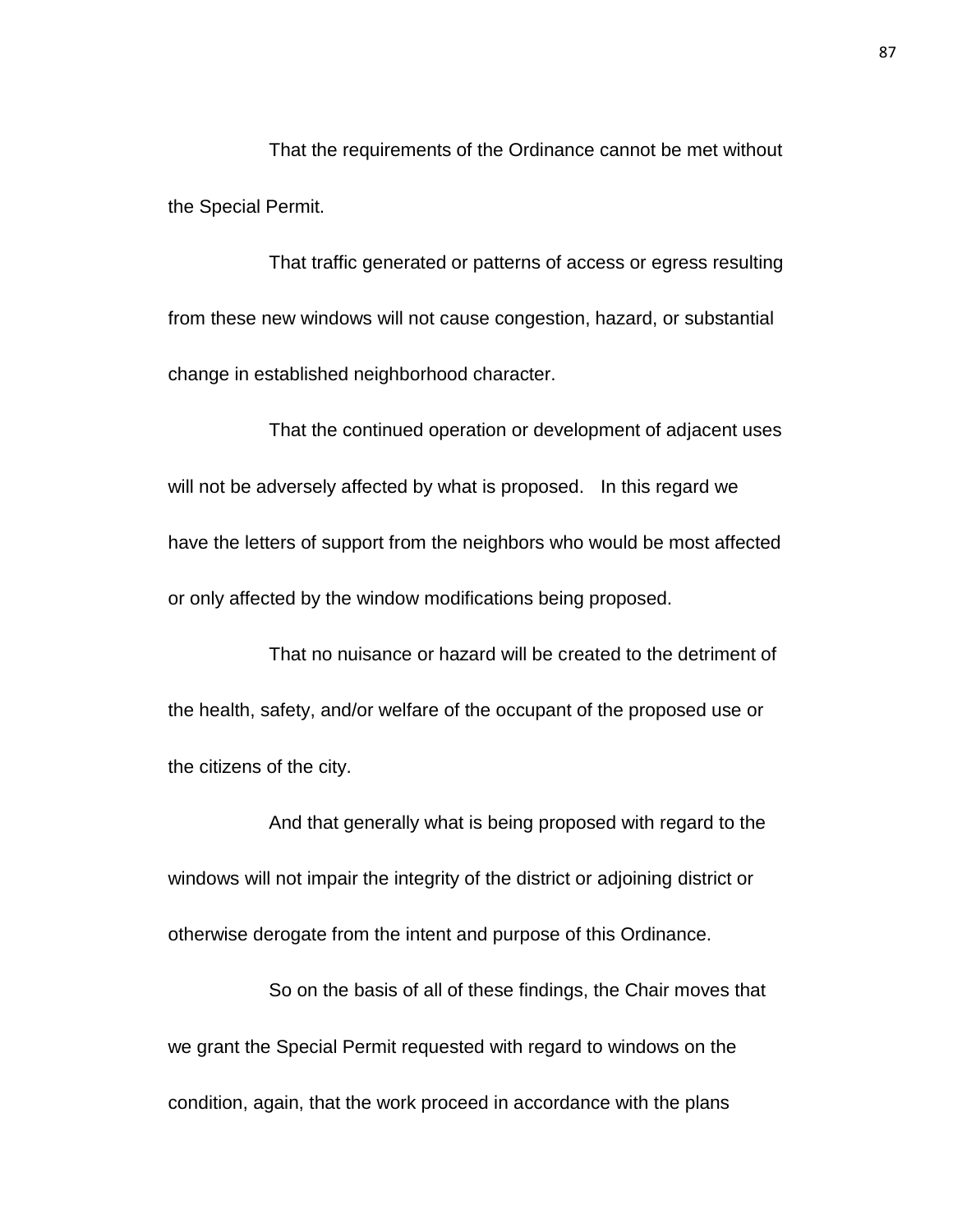referred to in the Variance we just approved.

All those in favor please say "Aye."

(Aye.)

CONSTANTINE ALEXANDER: Five in favor. Relief

granted. Good luck.

(Alexander, Sullivan, Green, Monteverde, Wernick.)

\* \* \* \* \*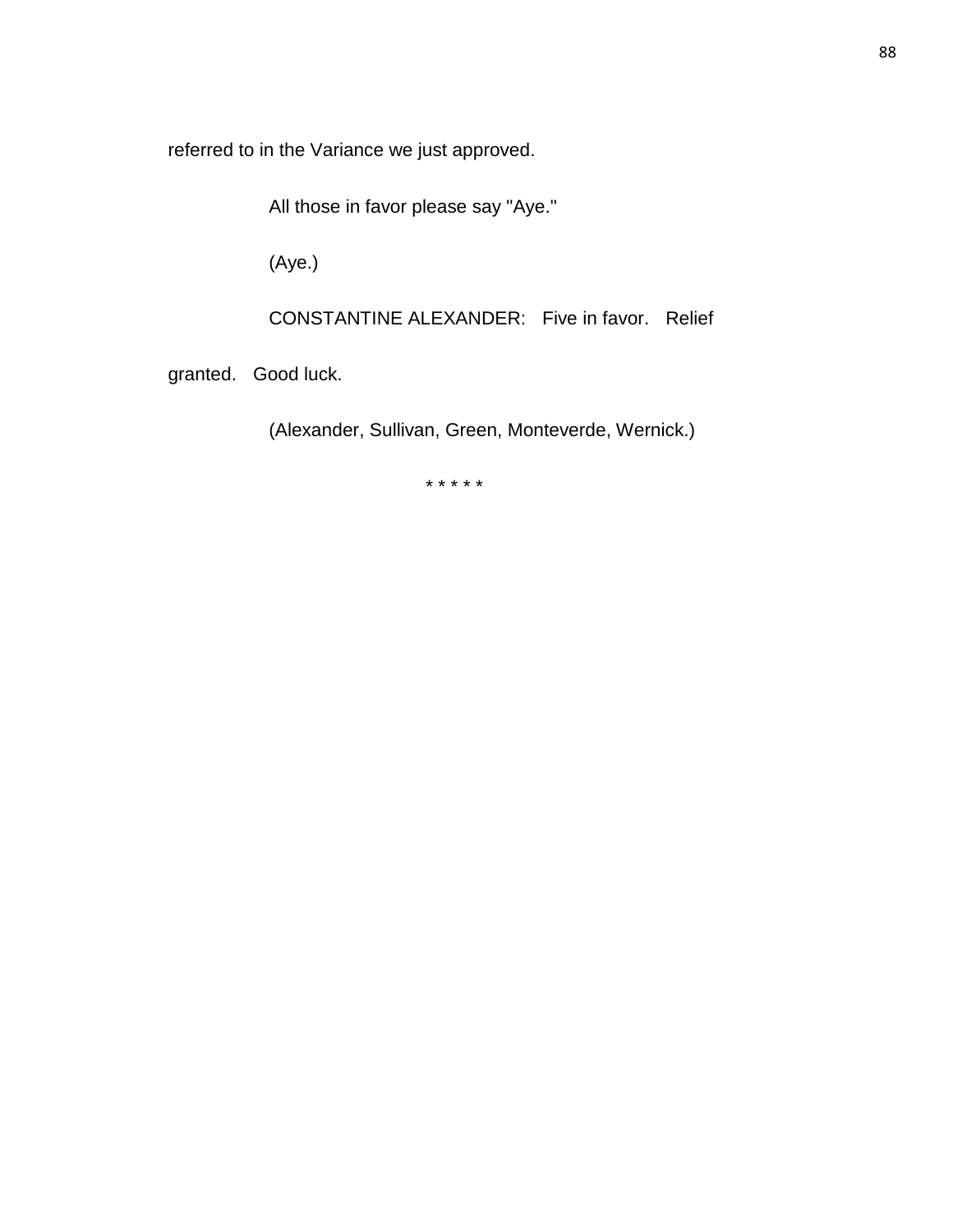(8:50 p.m.)

(Sitting Members Case No. BZA-017021-2018: Constantine Alexander, Brendan Sullivan, Janet Green, Jim Monteverde, Laura Wernick.)

CONSTANTINE ALEXANDER: The Chair will call case No. 017021, 24 Hubbard Avenue.

Is there anyone here wishing to be heard on this matter? ATTORNEY JAMES RAFFERTY: Good evening again, Mr. Chair. For the record, James Rafferty appearing on behalf of the applicants seated to my right. I wanted to check the spelling on Ms. Postal's first name. It's Megan without an H; is that correct? MEGAN POSTAL: Yes.

ATTORNEY JAMES RAFFERTY: So Stephen and Megan Postal. Mr. and Mrs. Postal own this two-family home at 25 Hubbard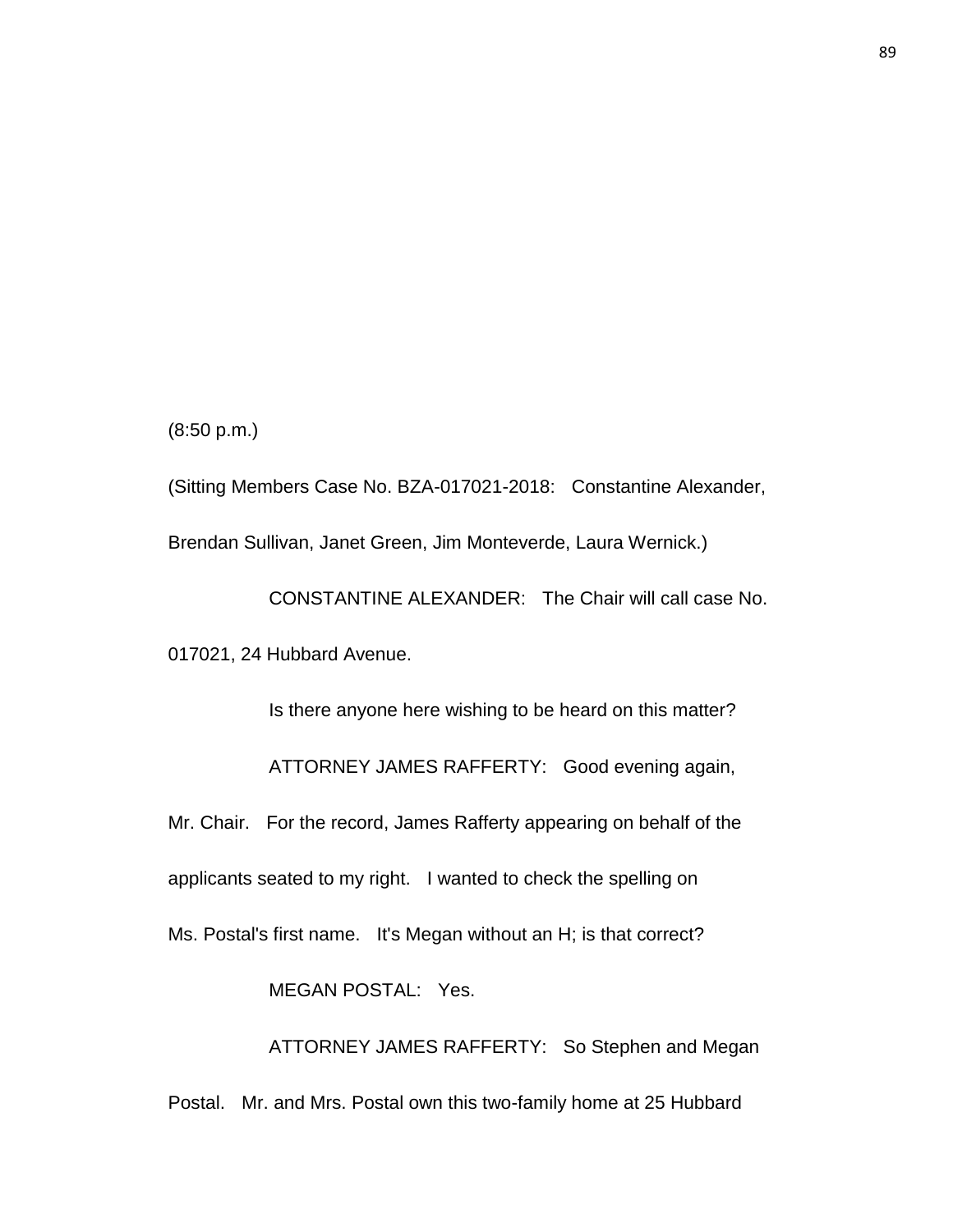Avenue. They reside there with their three children, ages 11, 8, and 6. And this is a proposal to add a deck, but it's a very innovative deck if you've had a chance to see the layout of it. It's a deck that will be accessed off the second floor where the Postals live, but actually have access down to the lower level which will be a play area including a sandbox for their three children. And they have assurances that the first floor tenant won't have any objection with that activity because she happens to be the grandmother of the three children.

So Mr. Postal I should note is known professionally in the culinary world by the name of Nookie Postal, and he operates several restaurants in Cambridge including Commonwealth in Kendall Square. And if you're familiar with the Crema Cafe in Harvard Square. And his recent restaurant is the Revival Cafe on CambridgePark Drive. If you've had a chance to go there, it was heralded for its tomato soup and grilled cheese in the Boston Globe a few weeks ago. Just opened. It's on that stretch of CambridgePark Drive out at Alewife, and it's in the back of an office building. Whole Foods used to have a little cafe in there if you ever found it. But it is open on the weekends which is about the only time one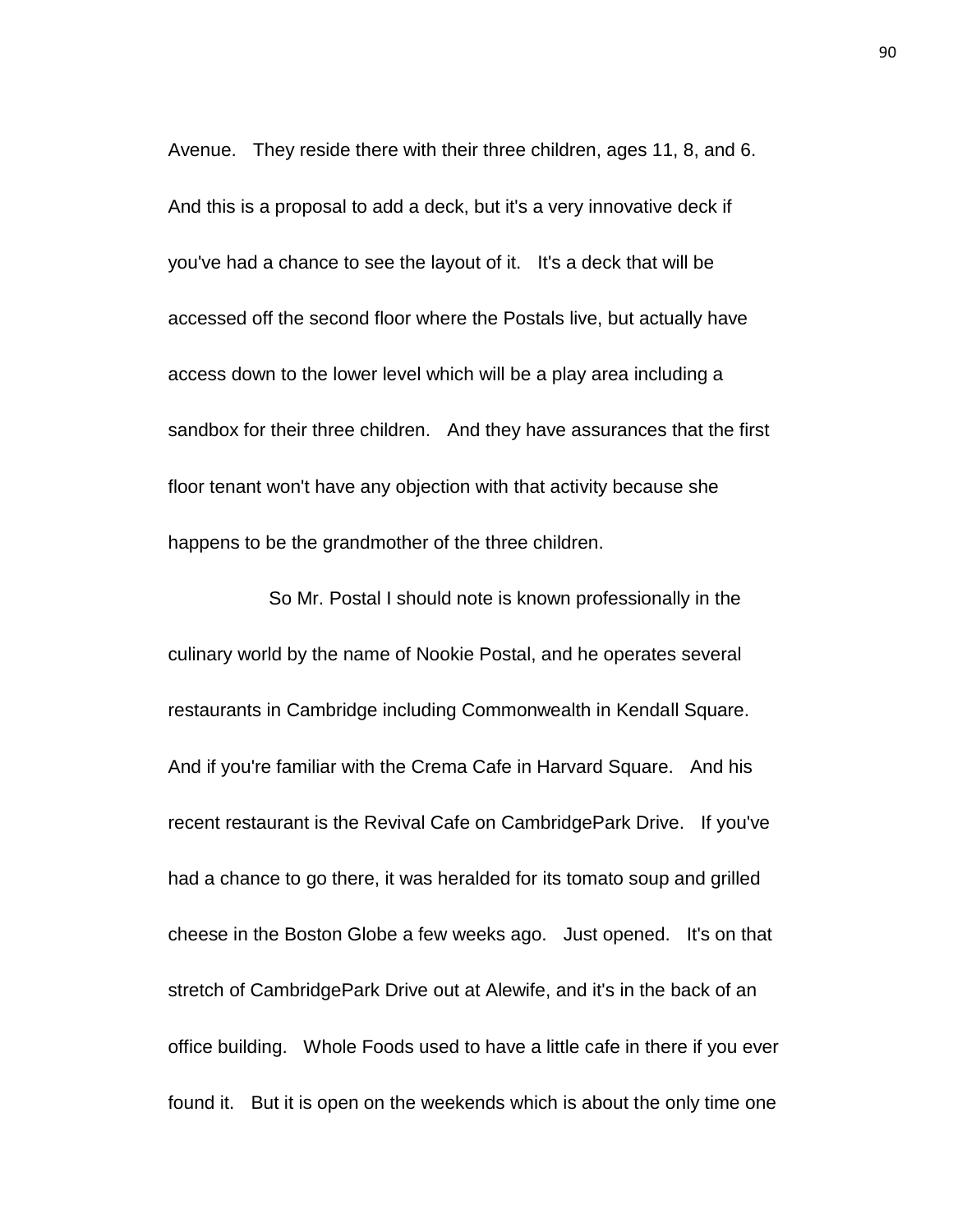can safely or conveniently drive to that street. So I commend it to you.

I will say that Mr. Postal did not follow legal advice this evening. If he did, he would have been -- I would have had him at this point put his hand on the table in the direction of Ms. Green and you would see a 2007 Red Sox World Series ring.

CONSTANTINE ALEXANDER: Very important.

ATTORNEY JAMES RAFFERTY: I tried to explain that to him. But he didn't want to exploit his work as the executive chef of the Boston Red Sox and Fenway Park for five years. But he does all of this while residing in Cambridge with his wife who also works in Cambridge as a social worker, works for the City of Cambridge. And this issue, this deck we've spent a lot of time trying to figure out if we can do it as of right. In the C-1 district the setbacks are by formula with the height. We've got multiplane. It takes forever. You give three people the plans, you get three different answers. But at the end of the day, as is often the case, Mr. O'Grady was correct that we do think there's a portion of the deck that's probably not within the setback but the balance of the deck is. If you look at the dimensional form, you don't see a change in the setback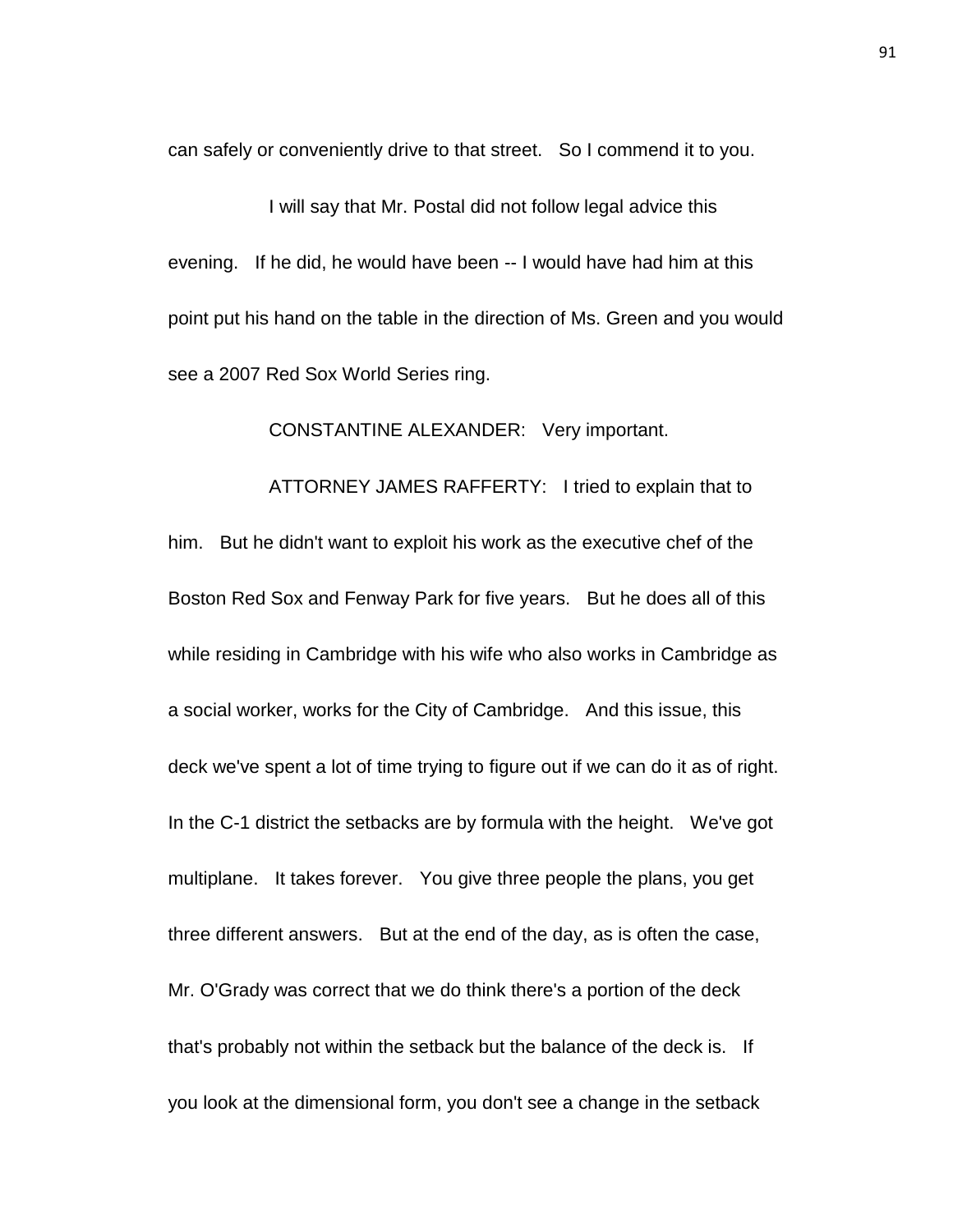because the portion of the house -- this doesn't exceed the portion of the house, so closest point of the house is already, it's six feet. So it's about -- there's a notch here that's being filled in where the deck would go. There's no GFA -- there is some GFA associated with the deck because of the lower level, but the house is actually below the allowed FAR. That's the notch or corner in question. You have a photo of it. Right.

#### CONSTANTINE ALEXANDER: Yeah, we do.

### ATTORNEY JAMES RAFFERTY: But it is, it is kind of a

unique deck. It has some siding on it. It does accommodate the sandbox I guess you'd call it. And there's a little mezzanine play level. It does allow for, particularly when the principal residence is on the second floor, it gives immediate access to the deck for dining, cooking out, family gatherings. So it's, I think one would characterize it as a family style amenity. I know sometimes the Board looks at decks and there's concern about the privacy and you have loud parties. I have -- I am told by Ms. Postal these children are extremely well behaved and when they're on the deck, they would not --

CONSTANTINE ALEXANDER: All mothers believe that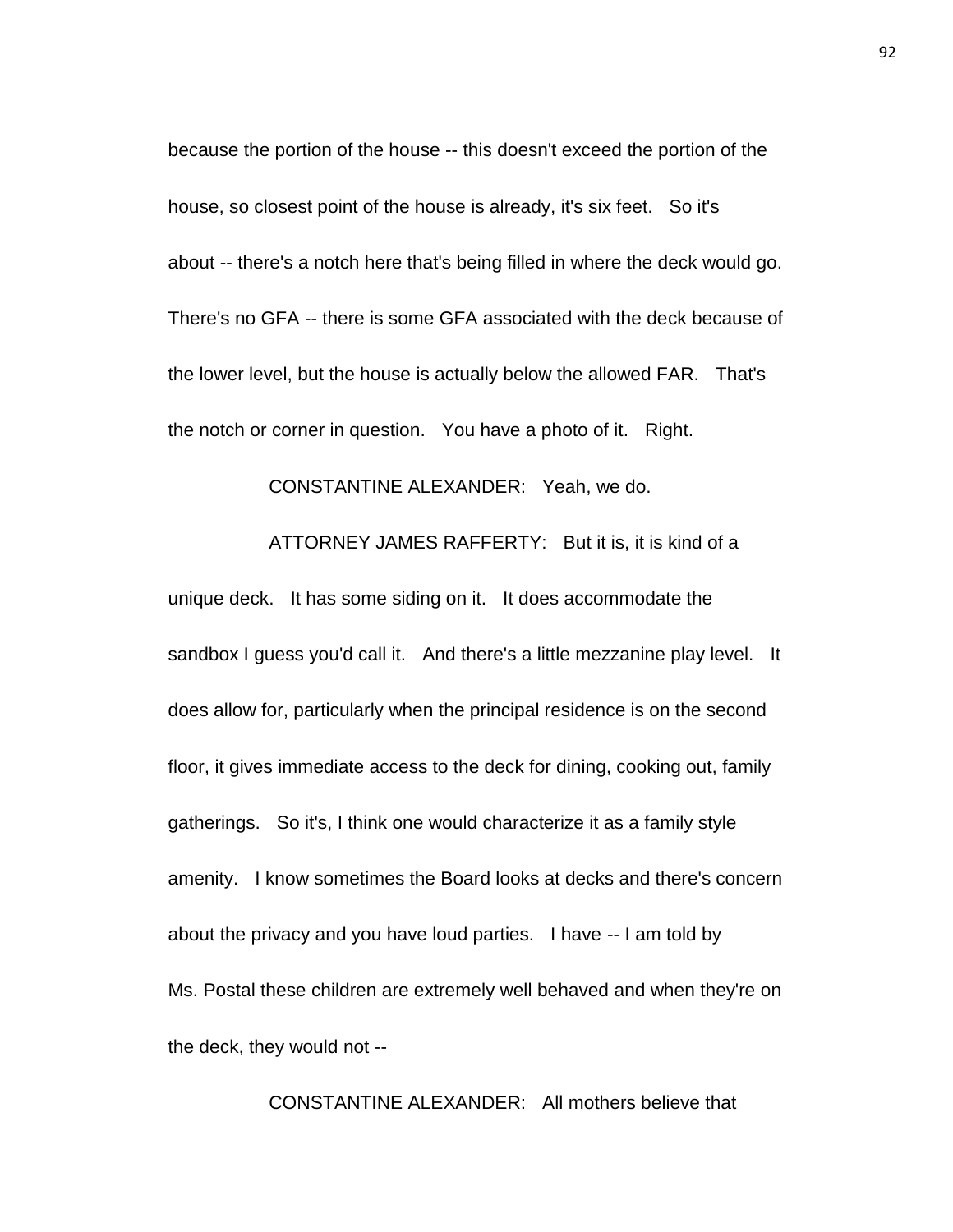about their children.

LAURA WERNICK: No wild parties. Just wait. ATTORNEY JAMES RAFFERTY: When you go out some night.

But at any rate, it is an overused word. It is a somewhat modest request, but it really is designed to facilitate this family remaining here. All three children walk to school on Rindge Ave. They can take advantage of the underpass. They love the city. They love the house. They've been in the house for five years. Mr. Postal does contribute greatly to our city with his restaurants and his innovative talent in the kitchen and elsewhere, and we're asking the Board for relief to recognize the hardship needed for some form of outdoor living space for a family that lives on the second floor.

CONSTANTINE ALEXANDER: Have you spoken to the neighbors who are closest to the deck?

ATTORNEY JAMES RAFFERTY: We have. And they are enthusiastic supporters. And I asked Ms. Postal -- they authorized Ms. Postal to give you their name and to indicate their support.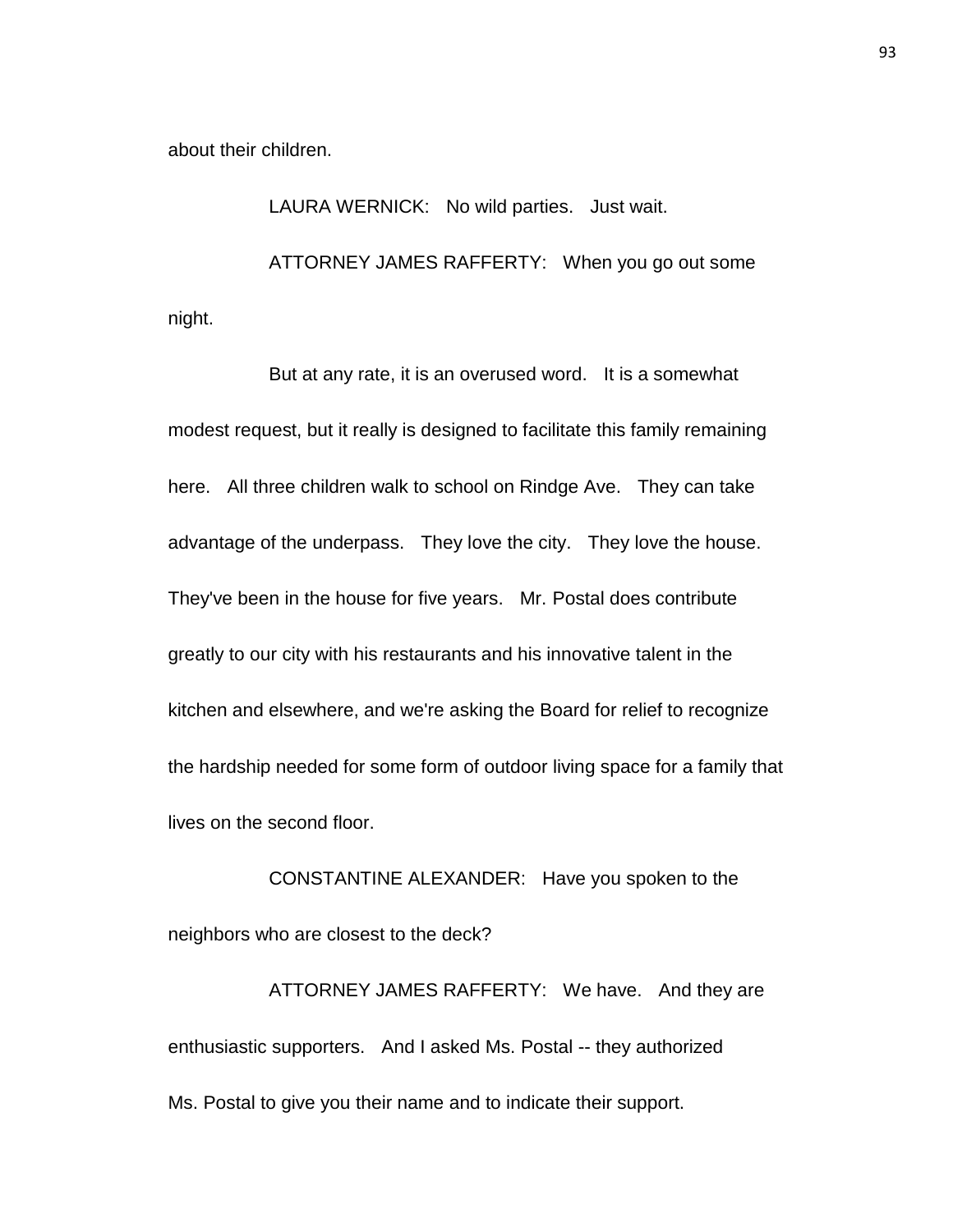#### MEGAN POSTAL: So right next-door is David Haig

(phonetic) and Anita Prado (phonetic) and they've been our neighbors for the whole time that we've lived there. And they are enthusiastic about the deck. Their door, their front door is on the side and when they come out right now, they look at our air conditioner units and kind of this blank space and they're excited about it having a better look, a much better look.

CONSTANTINE ALEXANDER: Good.

ATTORNEY JAMES RAFFERTY: That would be it.

CONSTANTINE ALEXANDER: Questions from members of

the Board?

(No Response.)

CONSTANTINE ALEXANDER: None.

I'll open the matter up to public testimony.

Is there anyone here wishing to be heard on this matter?

(No Response.)

CONSTANTINE ALEXANDER: Apparently not. I'm going to close public testimony.

As indicated, we don't have any letters in our files one way or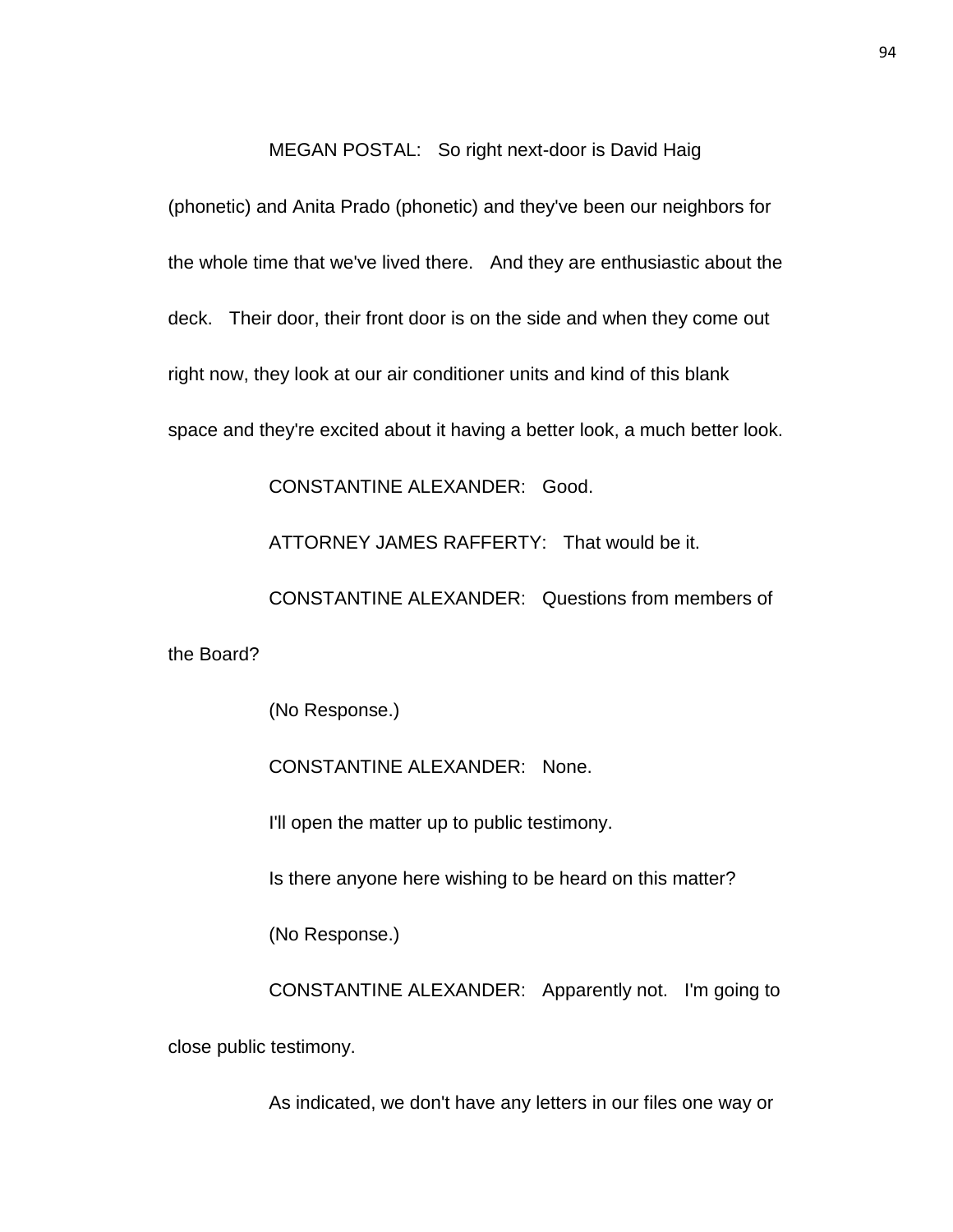another.

So comments from members of the Board? Discussion? Or you ready for a vote?

JANET GREEN: I'm ready.

CONSTANTINE ALEXANDER: I'm ready. Okay, good.

The Chair moves that we make the following findings with regard to the Variance being sought:

That a literal enforcement of the provisions of the Ordinance would involve a substantial hardship. Such hardship being that for a two-family house there is need for some outdoor deck to increase the liveability of the house, and that would apply to whoever occupies the house, you or any successors.

That the hardship is owing to the shape of the lot, which is on a narrow lot which -- relatively narrow lot.

And that relief may be granted without substantial detriment to the public good or nullifying or substantially derogating from the intent or purpose of the Ordinance.

In this regard the Chair would note that there appears to be no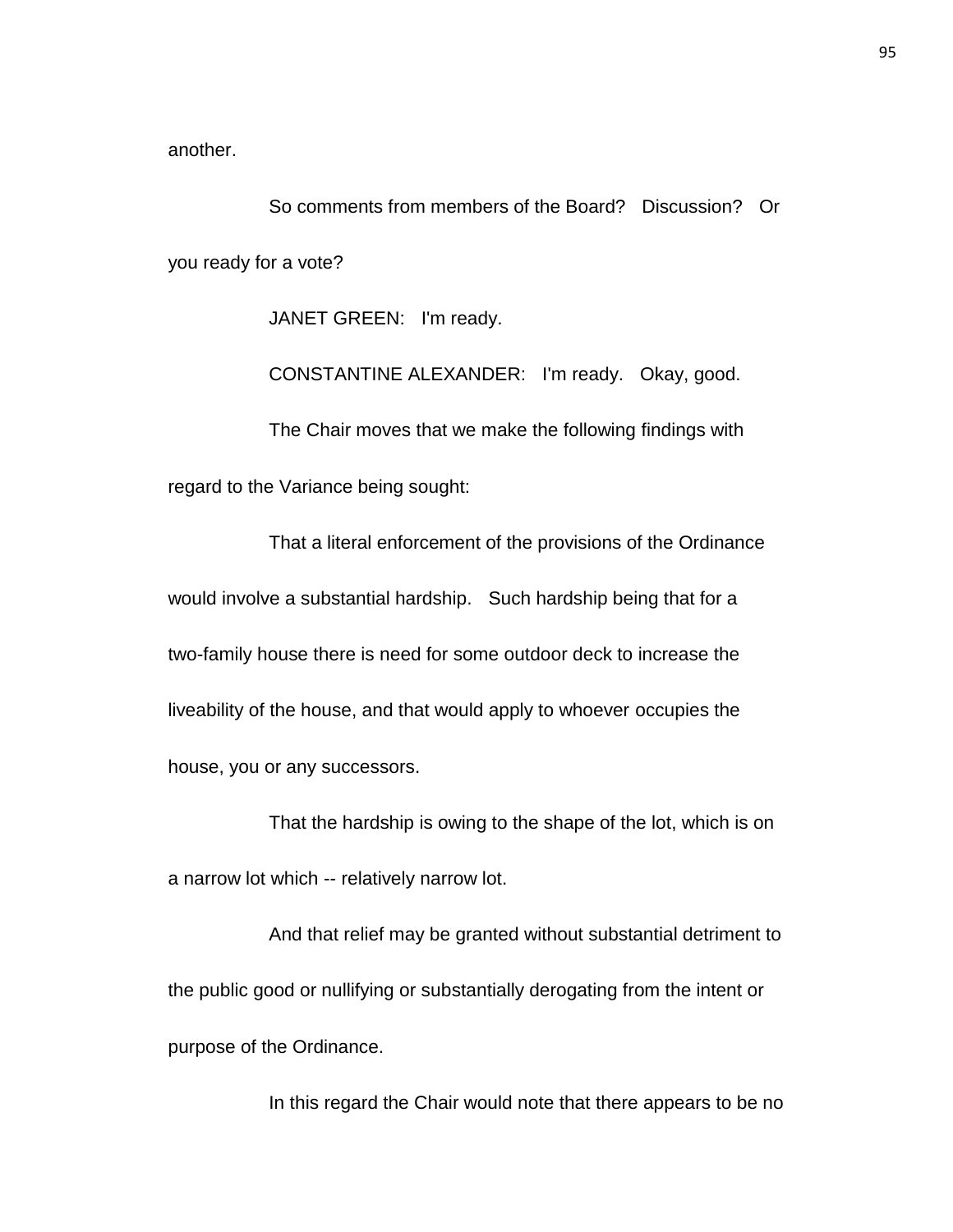neighborhood opposition.

That the relief being sought is modest in nature. It will allow valuable citizens of the city to continue to live in the city and to provide amenities for their children.

So on the basis of all of this, the Chair moves that we grant the Variance requested on the condition that the work proceed in accordance with plans prepared by Colin, C-O-L-I-N Smith Architecture. And it's dated March 7, 2018.

All those in favor please say "Aye."

(Aye.)

CONSTANTINE ALEXANDER: Five in favor. Variance

granted. Good luck.

(Alexander, Sullivan, Green, Monteverde, Wernick.)

\* \* \* \* \*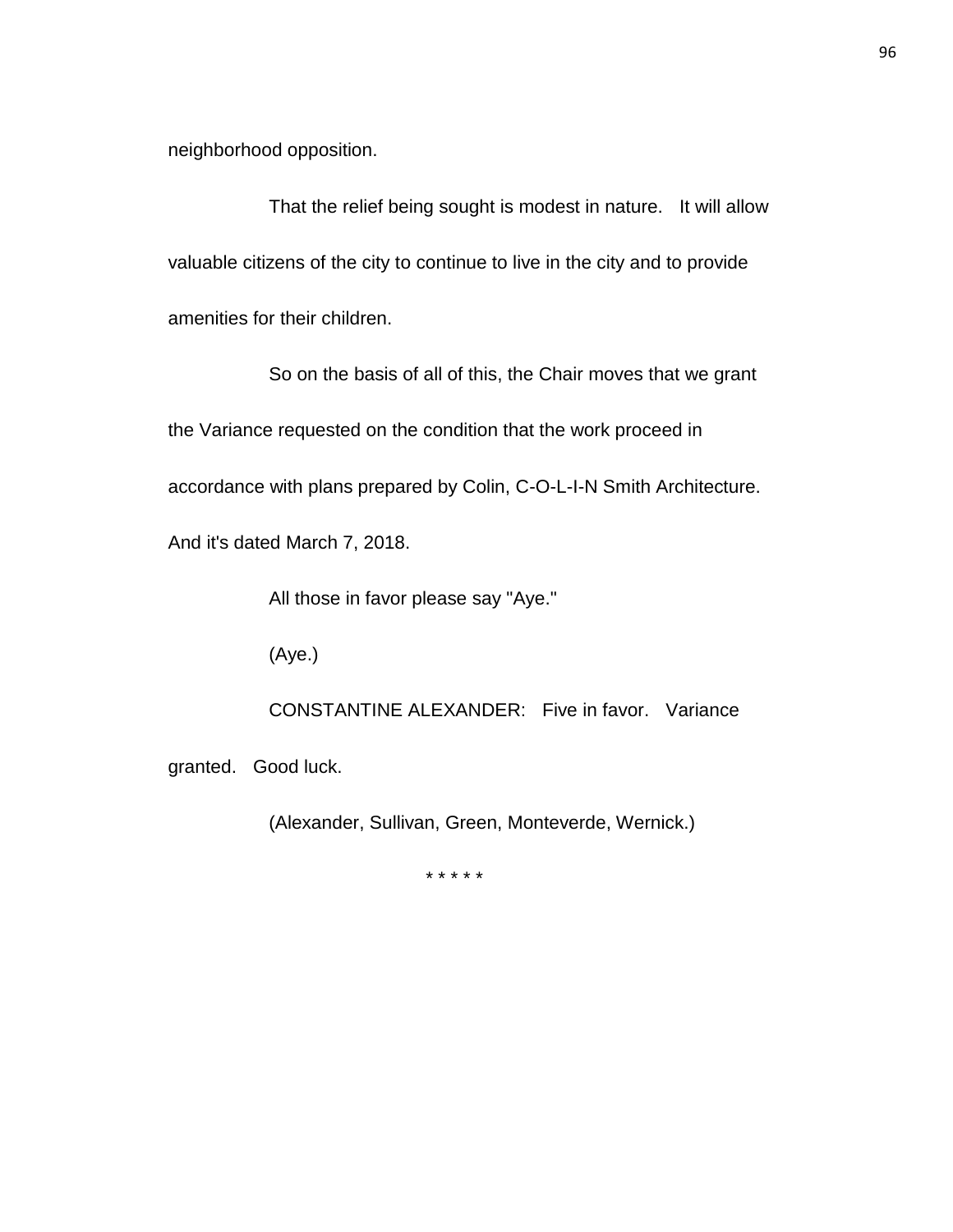(9:00 p.m.)

(Sitting Members Case No. BZA-017018-2018: Constantine Alexander, Brendan Sullivan, Janet Green, Andrea A. Hickey, Jim Monteverde, Laura Wernick.)

CONSTANTINE ALEXANDER: The Chair will call case No. 017018, 1500 Cambridge Street.

Is there anyone here wishing to be heard on this matter? ATTORNEY SARAH RHATIGAN: Hello again. Sarah Rhatigan, Trilogy Law. I'm here for the petitioners. Renie Realty, LLC is the owner. Ms. Pangin is the manager, she's not able to be here with us today. But Walter Hatfield who is down at the far right is a close friend of the family and has been working on the permitting for this project. And he's here with us.

PETER QUINN: My name is Peter Quinn of Peter Quinn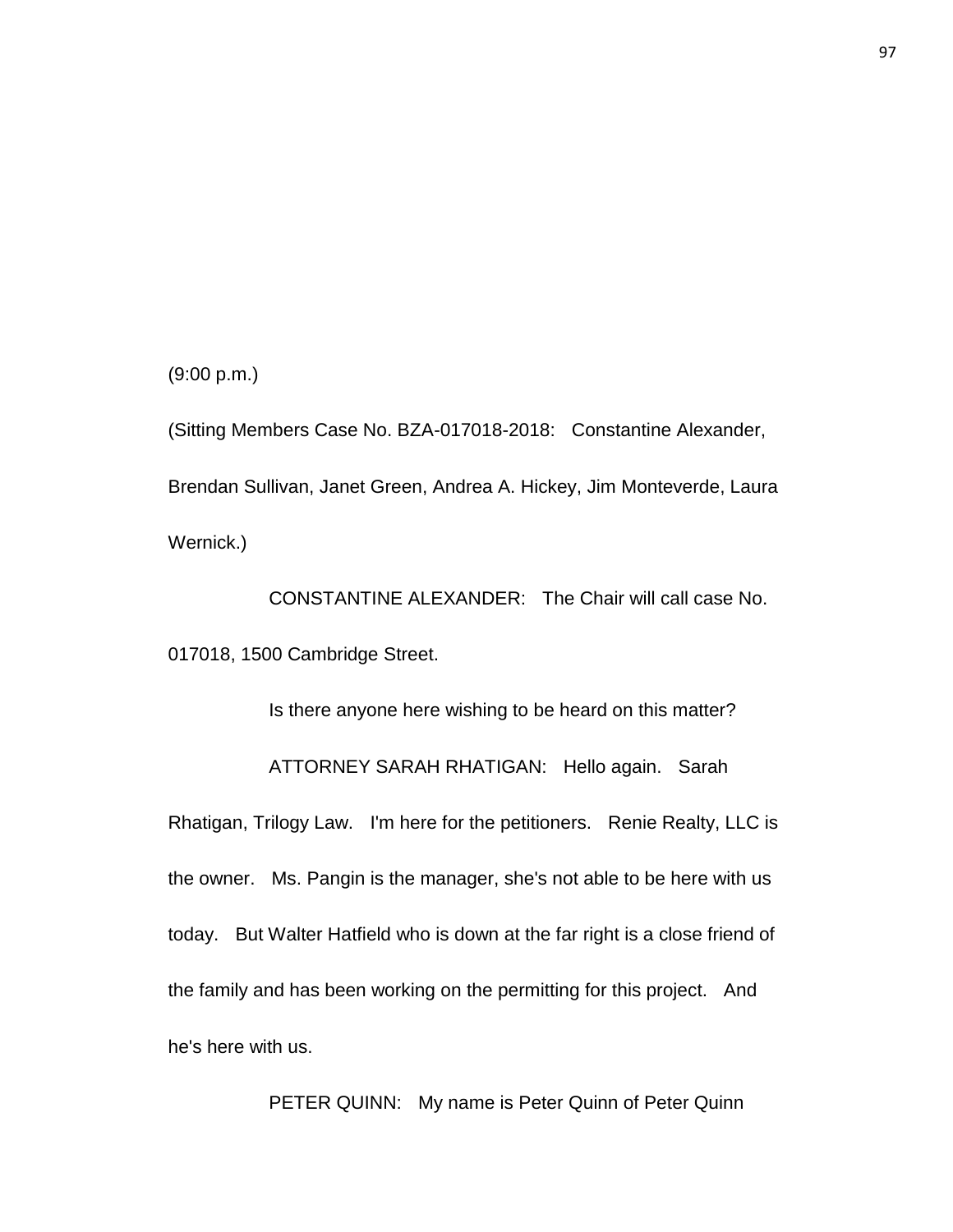Architects, the architects of record for this project. I'm with Milton Yu

of -- my associate who has done most of the zoning analysis for this --

JANET GREEN: I just want to say if you can't hear, can you

come -- just come up a little bit closer and you'll be able to hear.

ATTORNEY SARAH RHATIGAN: Is there a way to turn the

volume up? I think that's the key.

you.

CONSTANTINE ALEXANDER: Before you go further, are you aware that there's a letter of opposition?

ATTORNEY SARAH RHATIGAN: Yes. Yes, sir. Thank

CONSTANTINE ALEXANDER: There it is. We have it here. ATTORNEY SARAH RHATIGAN: Thanks. CONSTANTINE ALEXANDER: Go ahead. ATTORNEY SARAH RHATIGAN: The -- this is both a Variance and a Special Permit application request, and I think it would be

helpful for us to just provide a little history of the project as a sort of an

overall understanding of how we came to be here today. The -- this is

currently a small single-story commercial corner lot located right across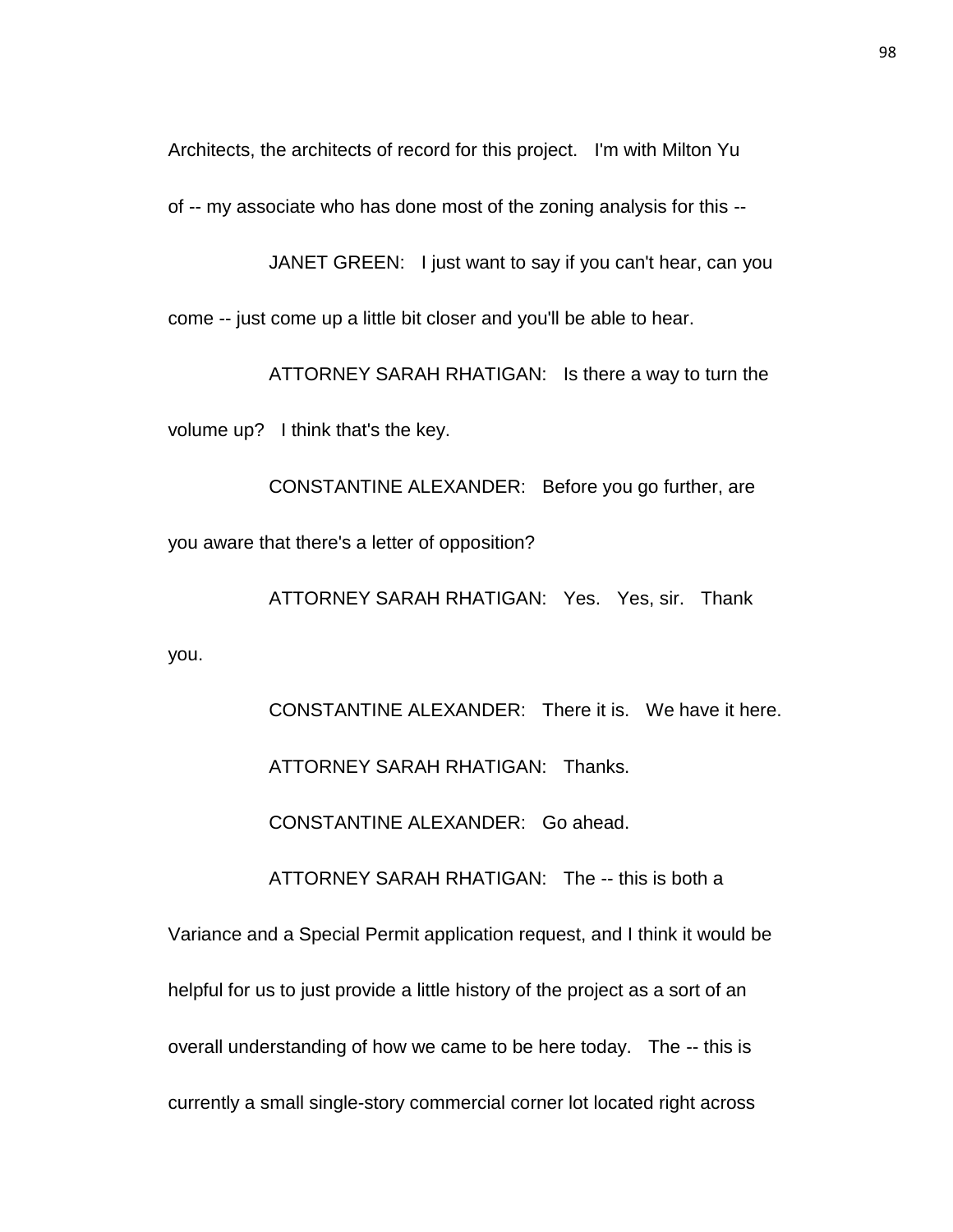from the Cambridge Hospital. I'm sure probably, I think you often drive by the property so you probably seen what it looks like today. And Ms. Pangin and her family have owned the property for several decades. And the time has come to redevelop or to improve the project, improve the property. And so they undertook a process to look at development as a residential property, which is what's allowed in the district. And with the size of the lot and the zoning with the area, three units is permitted as of right. And Mr. Quinn's office undertook to start creating a project that they thought would be, you know, lovely for the area. It is in the Mid Cambridge Neighborhood Conservation District, and so they commenced a series of hearings with Mid Cambridge that stretched over a period of several months.

PETER QUINN: Four to five months.

ATTORNEY SARAH RHATIGAN: Four to five months. And at this point I was not involved so Mr. Quinn will pick up if any of the details of that are relevant.

But essentially what happened is through that process the Mid Cambridge Neighborhood Conservation District, they both heard from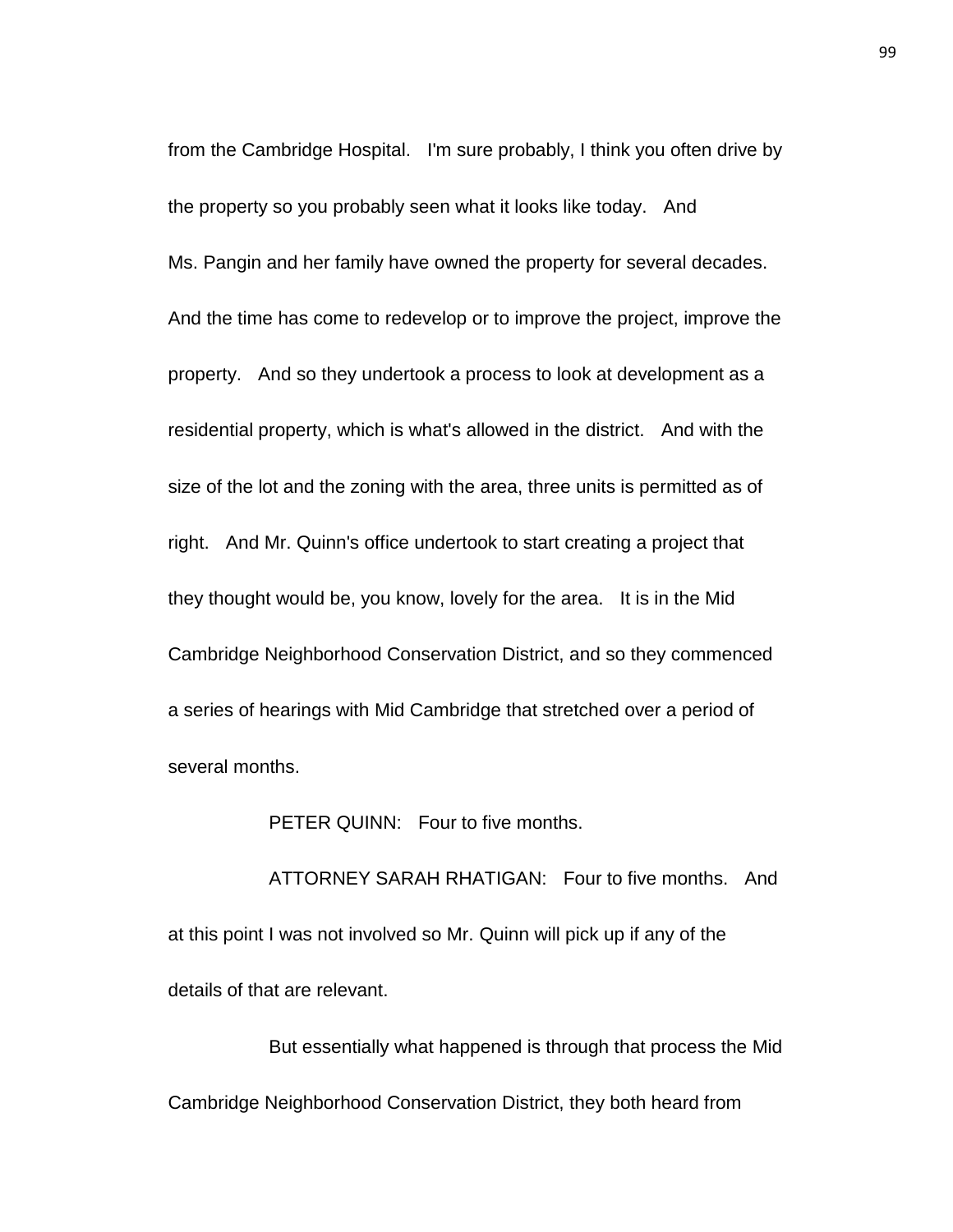abutters from folks in the neighborhood about many of their concerns. Again, I was not present at those hearings, but I think that a lot of the neighborhood concern was about sort of the loss of the old restaurant which was a little bit of a failing business with issues with rent payment and sort of a loss of what had been. And the commission was -- directed the owner to reimagine the structures on the lot in order to meet some of the design and the aesthetics of the district with the stretch along Cambridge Street is pretty remarkable for these historic homes that are all on sort of an angle. So as you drive down, they're all angled -- they're quite close to the street but they're all sort of angled along at a, I don't know what the degree angle is along the street, but Mr. Quinn can describe. They went through about three different redesigns of what would be on the lot. They went through the process, they got a Certificate of Appropriateness that was issued in April, and then as Milton Yu was going through --

CONSTANTINE ALEXANDER: Let me stop you there. Just for the record --

ATTORNEY SARAH RHATIGAN: Yes.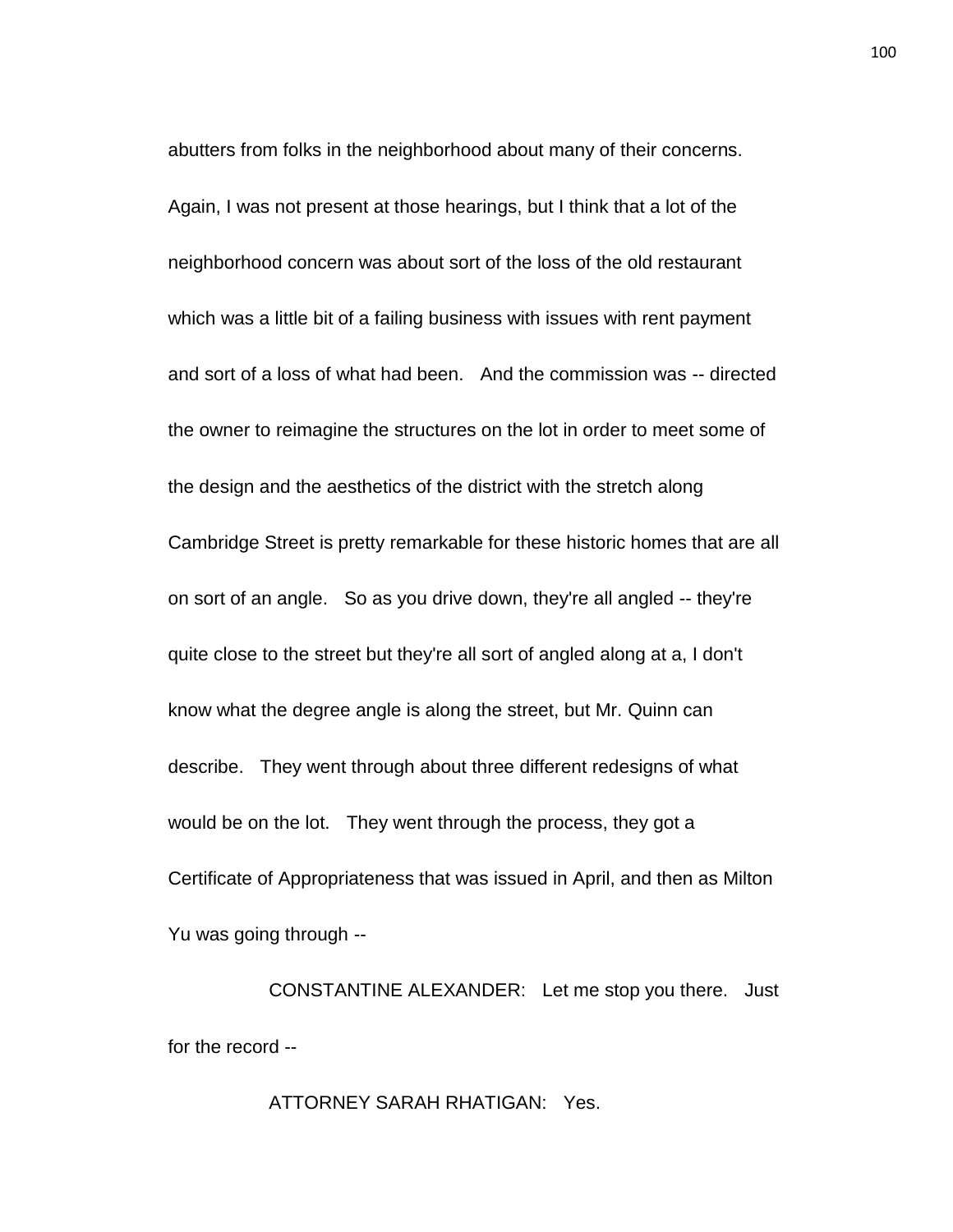CONSTANTINE ALEXANDER: -- and you know this I'm sure,

the fact that you got a Certificate of Appropriateness from the Mid Cambridge is not dispositive when it comes to zoning. We have a completely different set of issues and responsibilities. So although it's relevant, it's not controlling by any -- in my opinion anyway, not any way controlling.

ATTORNEY SARAH RHATIGAN: Yes. And the reason I'm describing -- the reason that I think this history is helpful to the Board is for you to understand how we sort of came to be in the position that we're in. And also the constraints and the conflicting interest that may be posed by the fact that we have the Historic Commission's desires and sort of design aesthetic conditions and then the Zoning Ordinance requirements. So these folks are about 90 percent of the way through the construction plans, construction grade plans thinking that they were going to get a building permit, and then they became aware, because ISD noted that the existing curb cuts and driveway locations, which they had thought were grandfathered because they exist now and there's not going to be a change to those, because it's a redevelopment of the use of the lot, that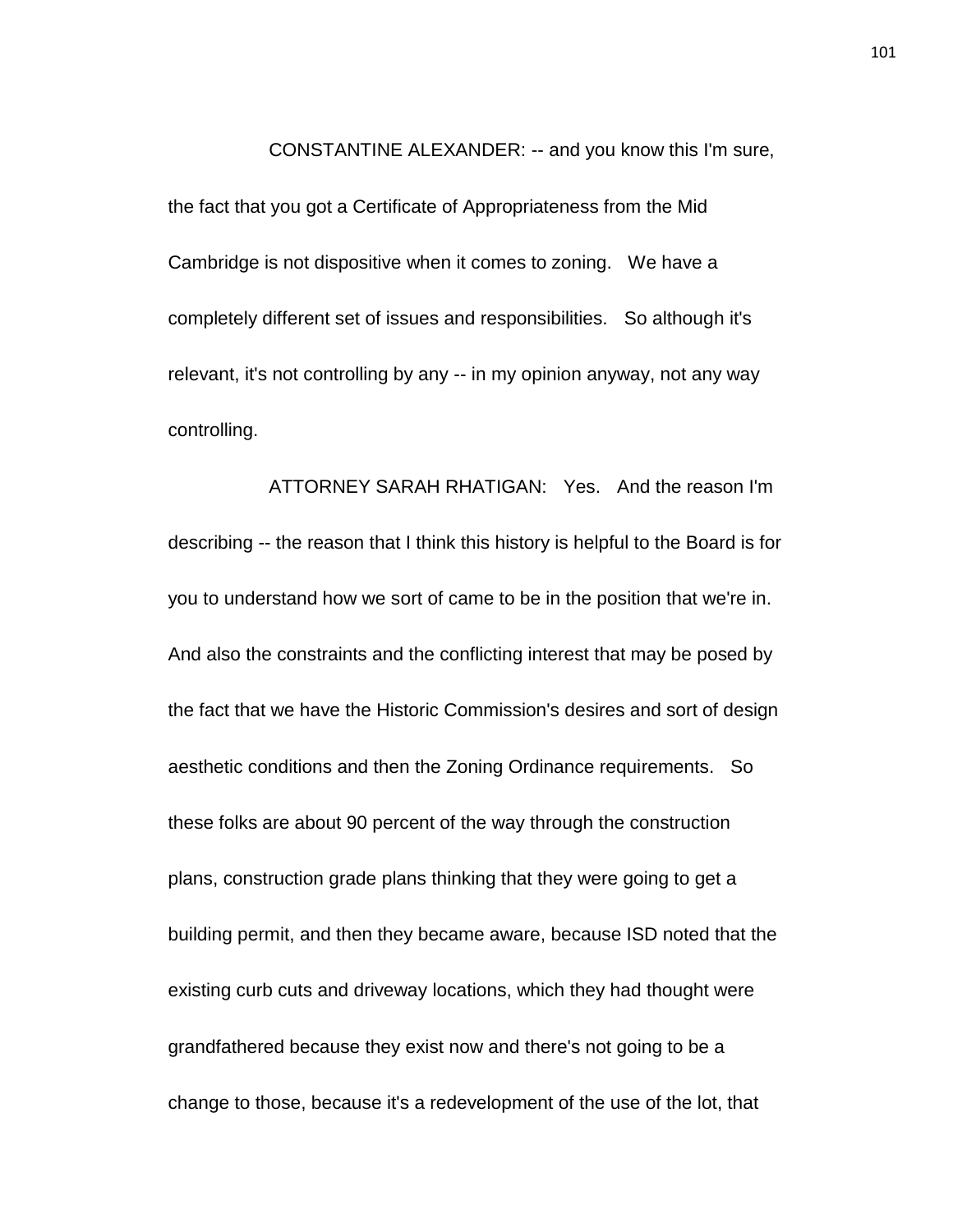technically, legally, that it requires that the parking, that we get a Special Permit for the parking. So we need a Special Permit. And then --

CONSTANTINE ALEXANDER: I'm sorry, I don't mean to interrupt you. What's the section that says we can give you the relief you're seeking by a Special Permit? I had trouble finding it.

ATTORNEY SARAH RHATIGAN: For the parking?

CONSTANTINE ALEXANDER: Yeah, for the parking. It's got to be Article 6.

ATTORNEY SARAH RHATIGAN: It is Article 6. It's 6.44.1.a

and b. Those are the, those are the parking layout provisions.

CONSTANTINE ALEXANDER: Where's the provision that says that we can modify those by a Special Permit?

ATTORNEY SARAH RHATIGAN: I think I need to look

deeper into my notes. I did confirm this with at least one meeting with Ranjit Singanayagam that it can be by Special Permit. Let me just back up.

CONSTANTINE ALEXANDER: I'm sorry, I didn't mean to interrupt your presentation.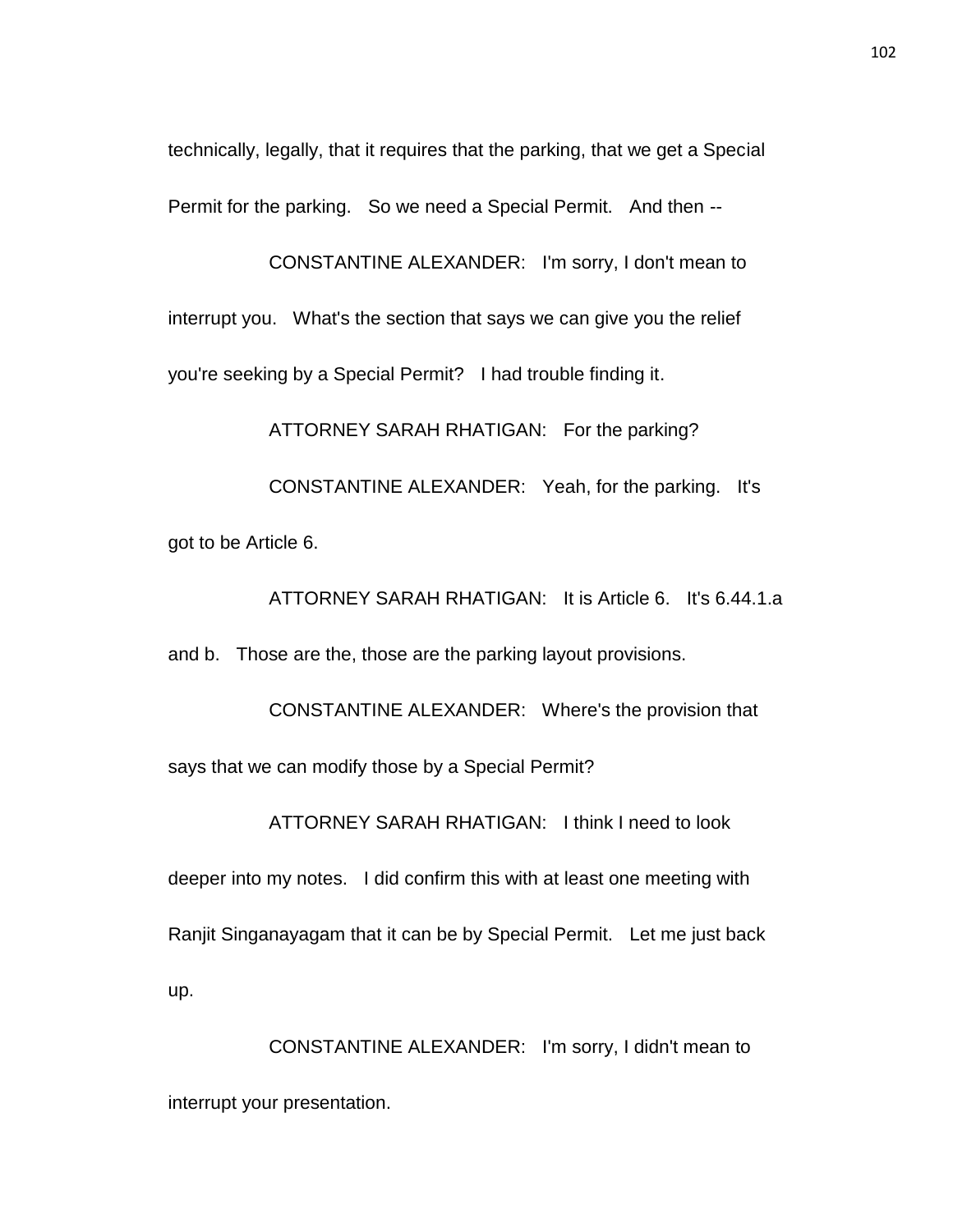ATTORNEY SARAH RHATIGAN: No, no, no, because it's a

little complicated. I just want to make sure it's correct.

JOHN HAWKINSON: It's 1g.

CONSTANTINE ALEXANDER: I just found it. Okay. ATTORNEY SARAH RHATIGAN: 6.44.1.g. CONSTANTINE ALEXANDER: G. That says you can do it by Special Permit.

## ATTORNEY SARAH RHATIGAN: Yeah.

And, again, just trying to provide the history of sort of how we came to be here today. Then in the sort of the next layer of complexity was that there was some questions raised again looking in detail at the plans about two aspects of the dimensional aspects of the buildings and the structures. And I tried to set these out in the application for you as best I could, but the one question is the building separation.

CONSTANTINE ALEXANDER: Yes. Very important. ATTORNEY SARAH RHATIGAN: Which is important. And then the second issue is a question of whether window wells are considered structures or are they not considered structures,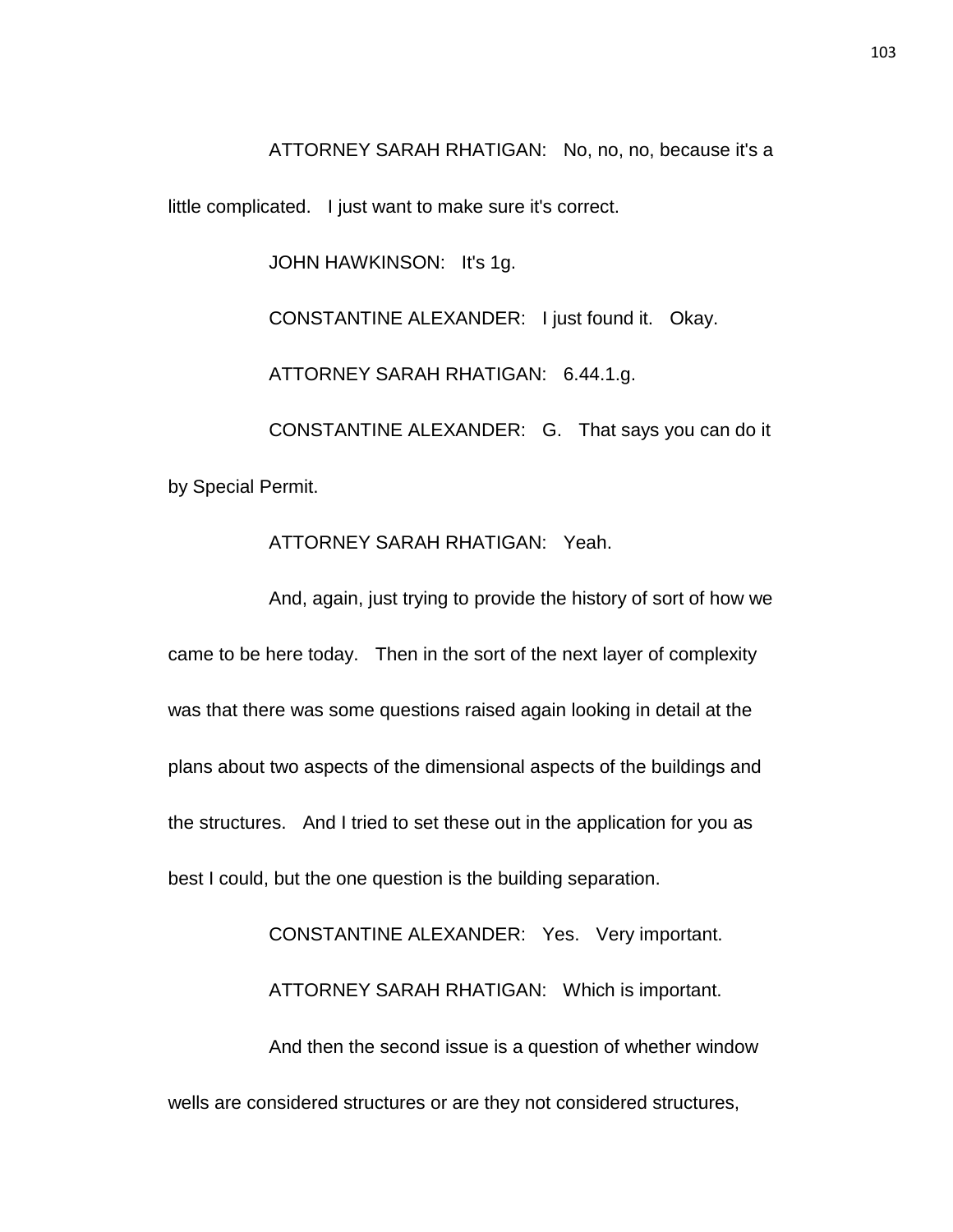because there are a few window wells on the Highland Street front setback as well as on the side setback that's on the right side of the Highland Street building that are within setback limits. Again, if window well -- if window wells are considered structures. And some of the history of this is that from Peter Quinn's office that window wells were never considered structures.

CONSTANTINE ALEXANDER: By whom and under what circumstances?

ATTORNEY SARAH RHATIGAN: By Inspectional Services? CONSTANTINE ALEXANDER: What happened this time? ATTORNEY SARAH RHATIGAN: And at this point there was a question raised as to whether or not they were structures. And because we were going to be applying for Special Permit relief, we wanted in the abundance of caution to essentially request the Variance relief if the Board should agree with this, because what we did not want to have happen, which I think has happened perhaps in other files is we go in for the relief that's requested, then they go to pull the building permit and they're told they need additional relief. So that's how, that's why this is

104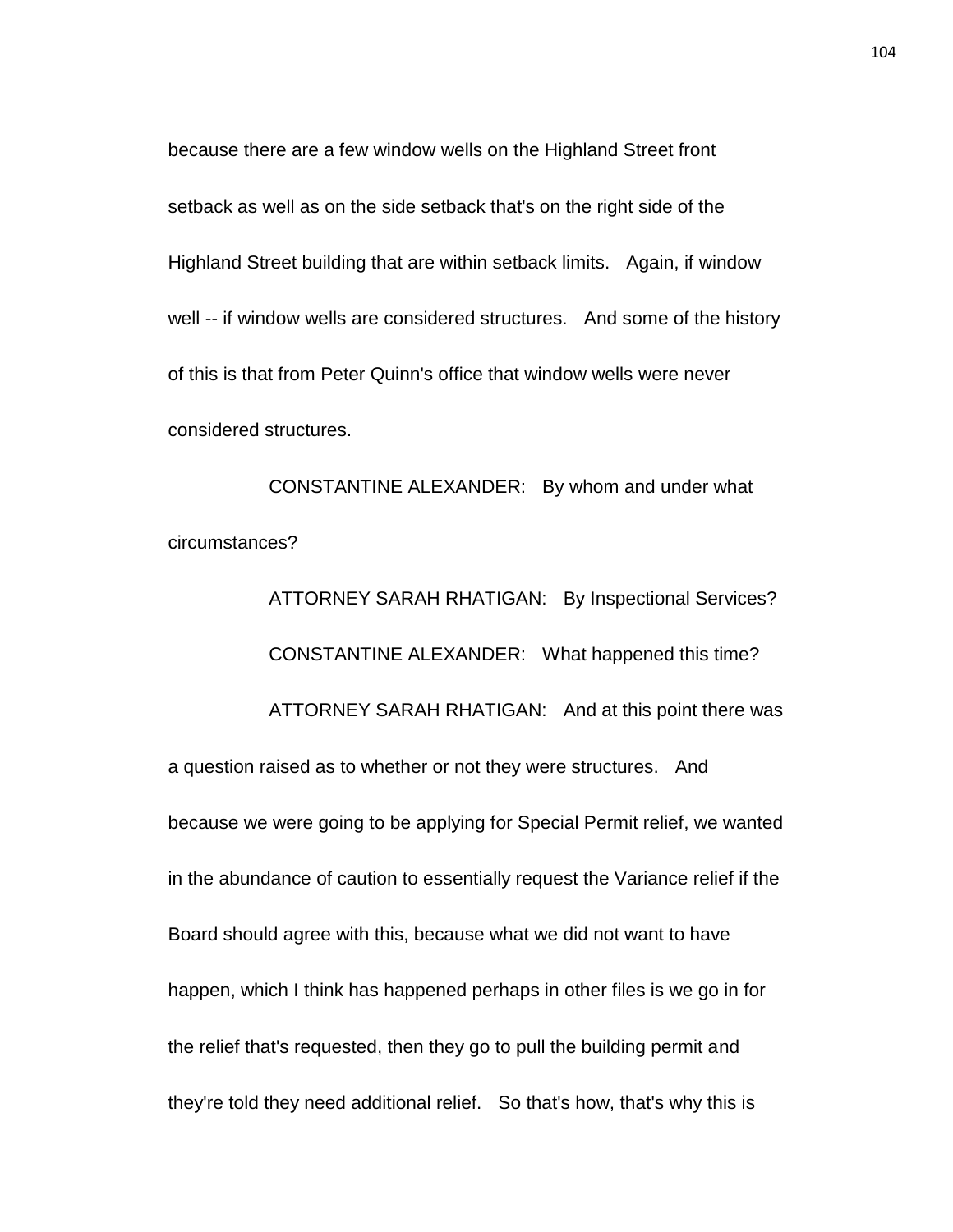both a Special Permit and a Variance. And apologies for the long history here, but I think it's helpful for you to understand sort of how we came to be in this position.

So if I could just start with the Variance part of the -- CONSTANTINE ALEXANDER: However you want to do it. ATTORNEY SARAH RHATIGAN: -- of the application. So the first issue I mentioned is the separation between the

buildings. So if you were to look at these two structures -- and, Peter, actually could you show us the site plan? Yes. Okay.

So if you look at the buildings themselves, so there's one building that's at the front on Cambridge Street. That contains two units. So there's Cambridge Street. Right across the street is Cambridge hospital. Okay? And then there's a back building which is off of Highland Street. That has one unit in it. Okay?

Now, there are stairs that are the rear egress for the two units that are located in the Cambridge Street building. Okay? And if you look at just the buildings, the faces of the buildings themselves, the building's separation distance meets zoning requirements.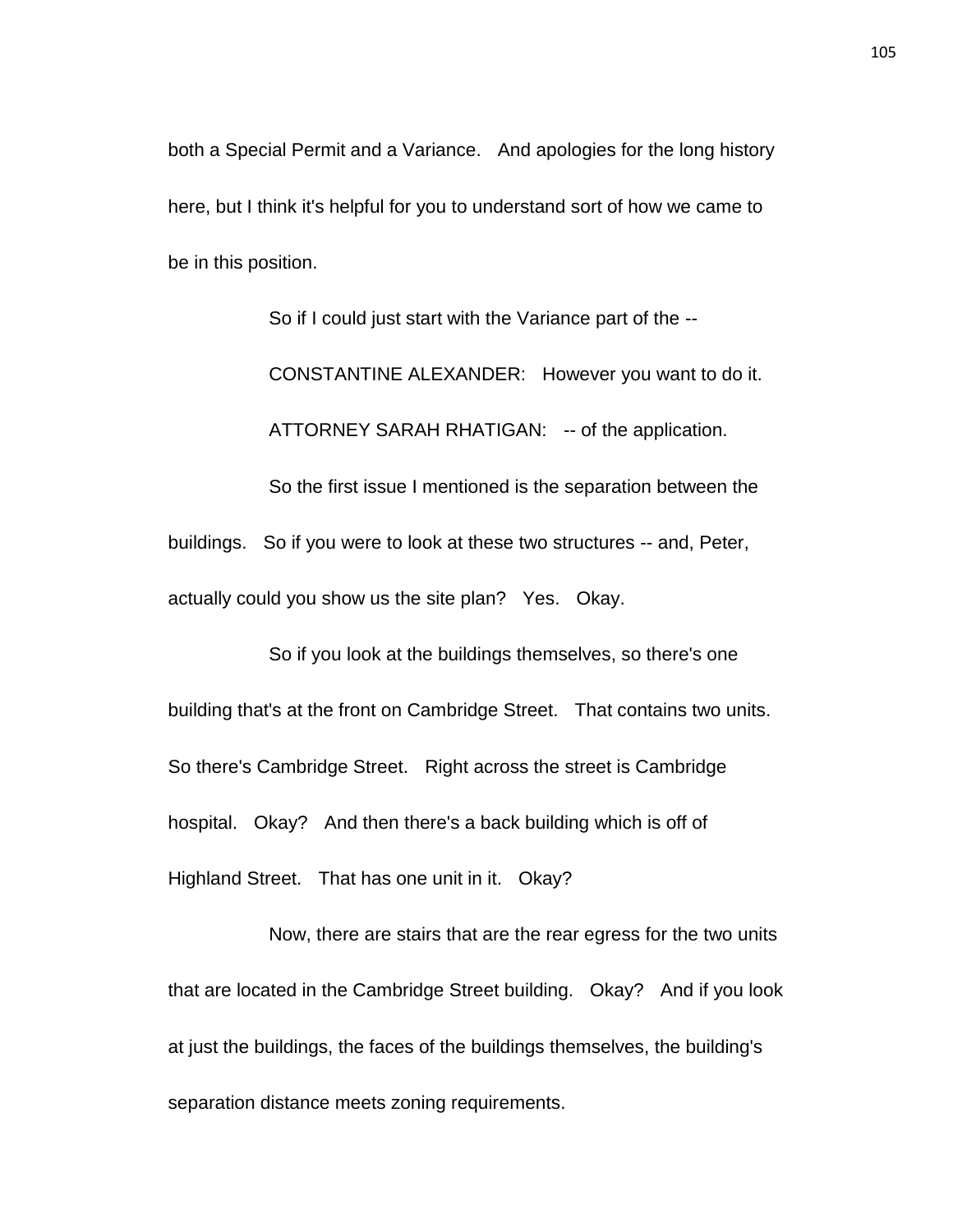#### CHERYL EHRENKRANZ: Say that again?

# ATTORNEY SARAH RHATIGAN: If you look at the distance

between -- Peter, can you just show everyone? The distance between the two buildings, the building separation is -- I can't see the numbers there.

PETER QUINN: 10.3 and 10.2.

ATTORNEY SARAH RHATIGAN: 10.3 inches?

PETER QUINN: Yeah.

ATTORNEY SARAH RHATIGAN: And 10 point --

PETER QUINN: 2.

ATTORNEY SARAH RHATIGAN: 10.2 inches.

CONSTANTINE ALEXANDER: Let me tell you my concern, this is to me a very serious issue. A Variance for the separation of buildings, and one that I have a lot of problem approving this project with that. The separation of buildings by ten feet is to allow emergency vehicles, fire engines, fire vehicles to go between the two buildings in case of a fire and the like. If you're less than ten feet, vehicles can't go up there. You got to be -- those stairs whatever, ten feet at the beginning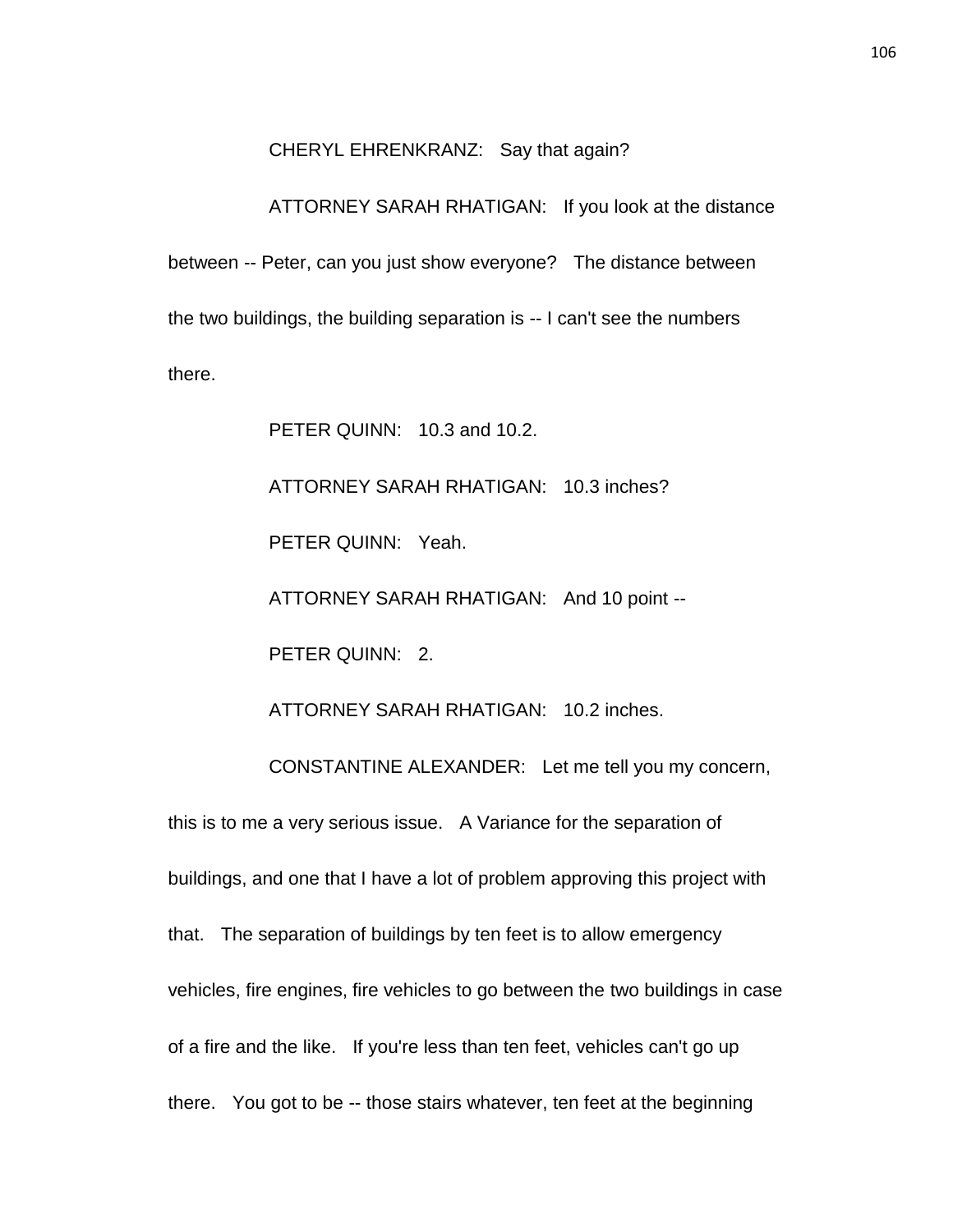but they cannot go the length of the building.

ATTORNEY SARAH RHATIGAN: So --

CONSTANTINE ALEXANDER: Why don't you put the two buildings together? Or I think I know the answer, for commercial reasons you'll make more money, but the fact of the matter is is that if you put the two buildings together, you wouldn't have this problem. You could still have your three units and you'd have probably a little bit more open space, too.

CHERYL EHRENKRANZ: Amen.

ATTORNEY SARAH RHATIGAN: Well, I think that the -- a couple of responses, okay?

So first just to, you know, to go through the technical aspects of it. So, our understanding and our argument is that the stairs are not part of a structure.

CONSTANTINE ALEXANDER: It blocks a vehicle from going through.

ATTORNEY SARAH RHATIGAN: Well, but fire code issues are not zoning issues, right?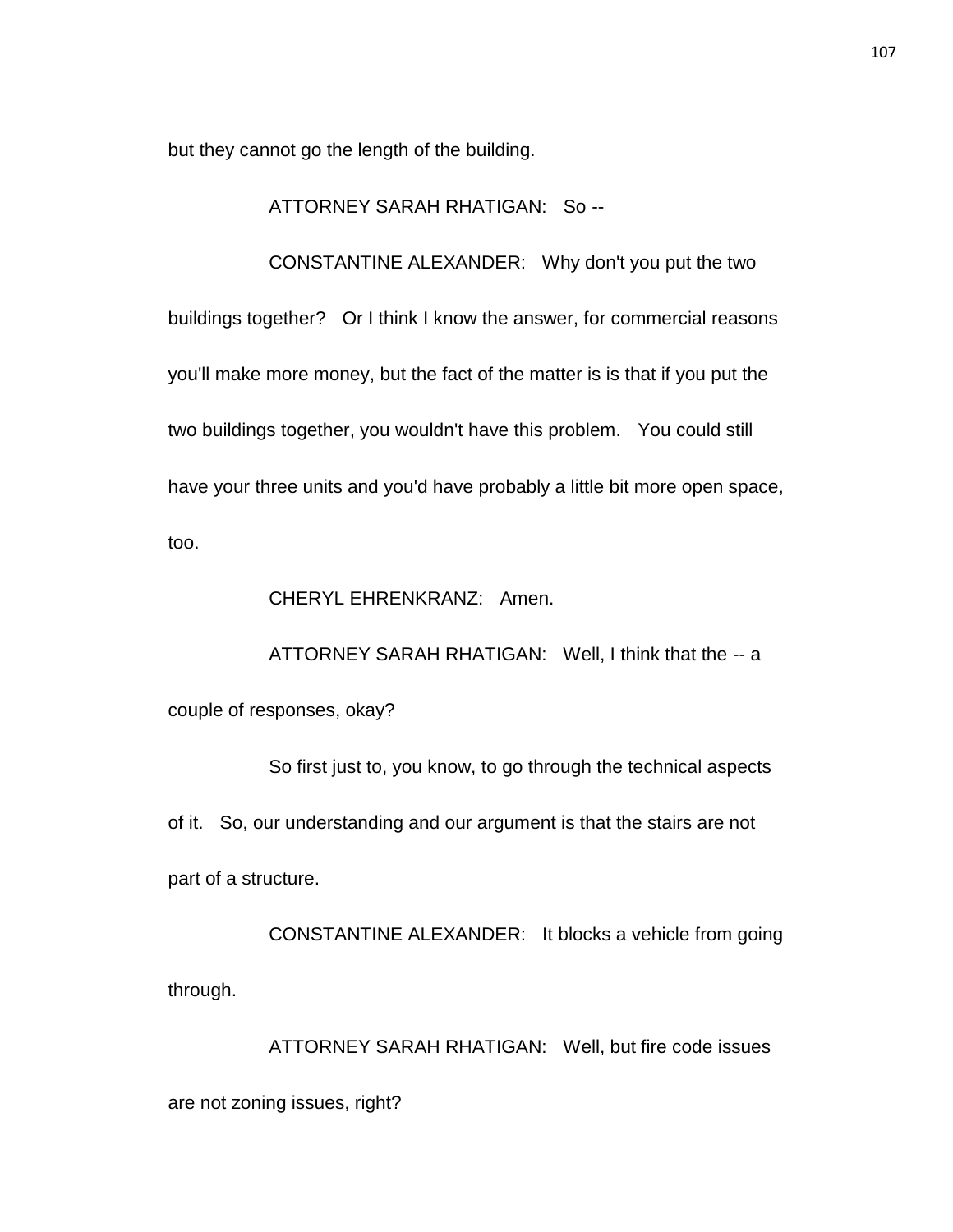CONSTANTINE ALEXANDER: No, but the reason in the zoning for the ten foot separation is to permit separation between buildings for safety purposes. And be there a staircase --

ATTORNEY SARAH RHATIGAN: Or for density purposes. CONSTANTINE ALEXANDER: -- or some other part of the structure that prevents a vehicle from going back, in my opinion certainly, that's a problem. And I don't see where the hardship is that allows you to overcome that problem for a Variance.

ATTORNEY SARAH RHATIGAN: So if you look at how the fire department would access this area, let me also back up and just say and it's my understand, and Milton, you can confirm this. It's my understanding that the fire department has signed off on these plans. Okay? And the distance between those buildings and in terms of, if you look at how a fire vehicle would access all the different areas in between these two structures, because there's, there's space on both sides to come at it, there's actually better access than there is in most of the neighborhood. Not that, you know, the neighborhood's very dense. There are some buildings that are probably five feet apart. Not that we're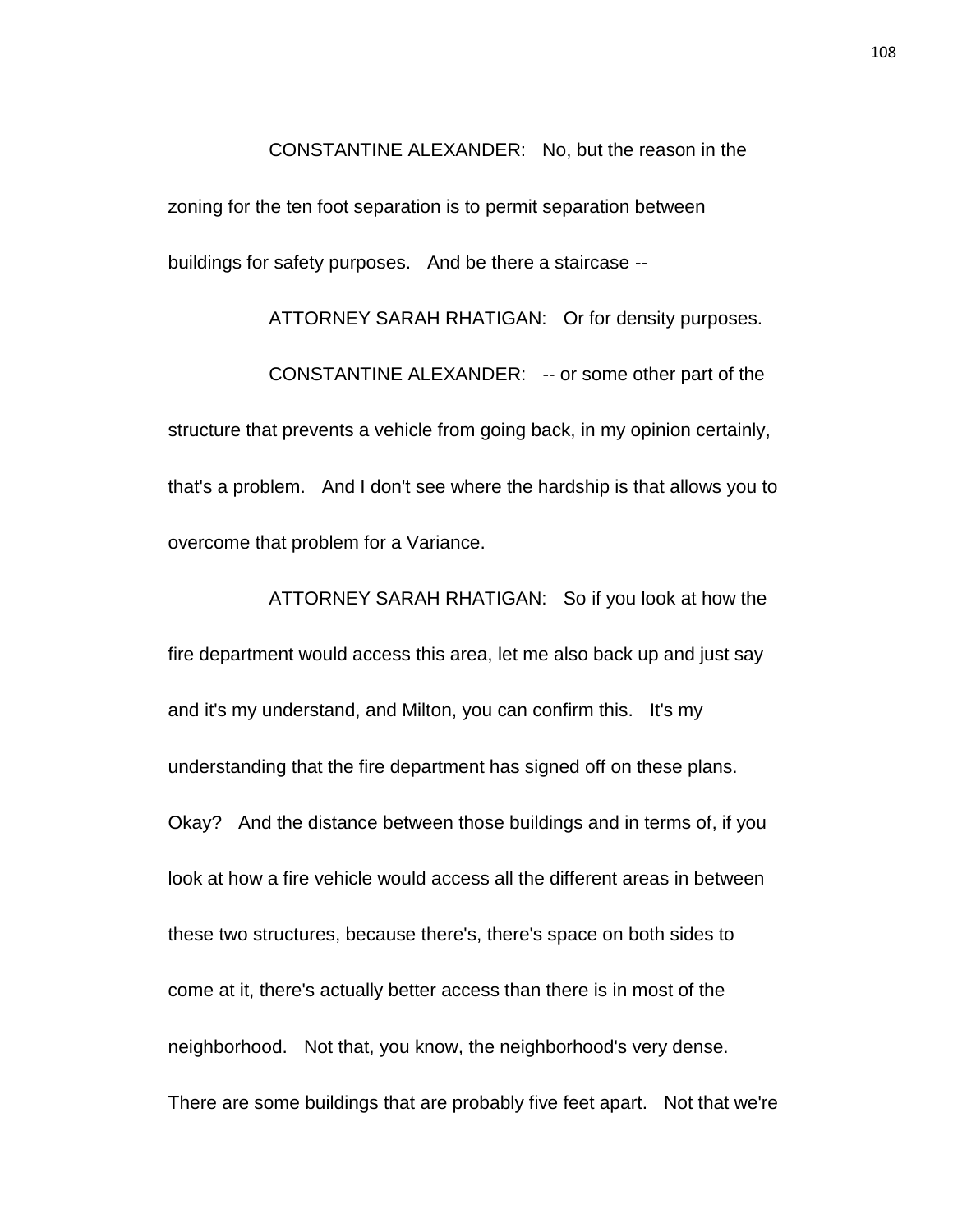trying to replicate that.

CONSTANTINE ALEXANDER: Right.

ATTORNEY SARAH RHATIGAN: But I'll just point that out.

Again, the fire department has approved it.

MILTON Yu: They did.

ATTORNEY SARAH RHATIGAN: That was in my notes,

yes.

So, I would argue that the fire safety issue is one that we have to -- obviously we have to meet state Building Code requirements, we have to meet the fire department code requirements. But, again, from a Zoning Ordinance perspective, the stairs fall in the Zoning Ordinance provision 5.24.1?

CONSTANTINE ALEXANDER: Don't ask me.

ATTORNEY SARAH RHATIGAN: I've got it here. 5.24.2,

excuse me. With the provision that allows unenclosed steps and unroofed porches and the like which do not project more than ten feet beyond the line of the foundation wall and which are not over four feet of the average level of the adjoining ground may extend beyond the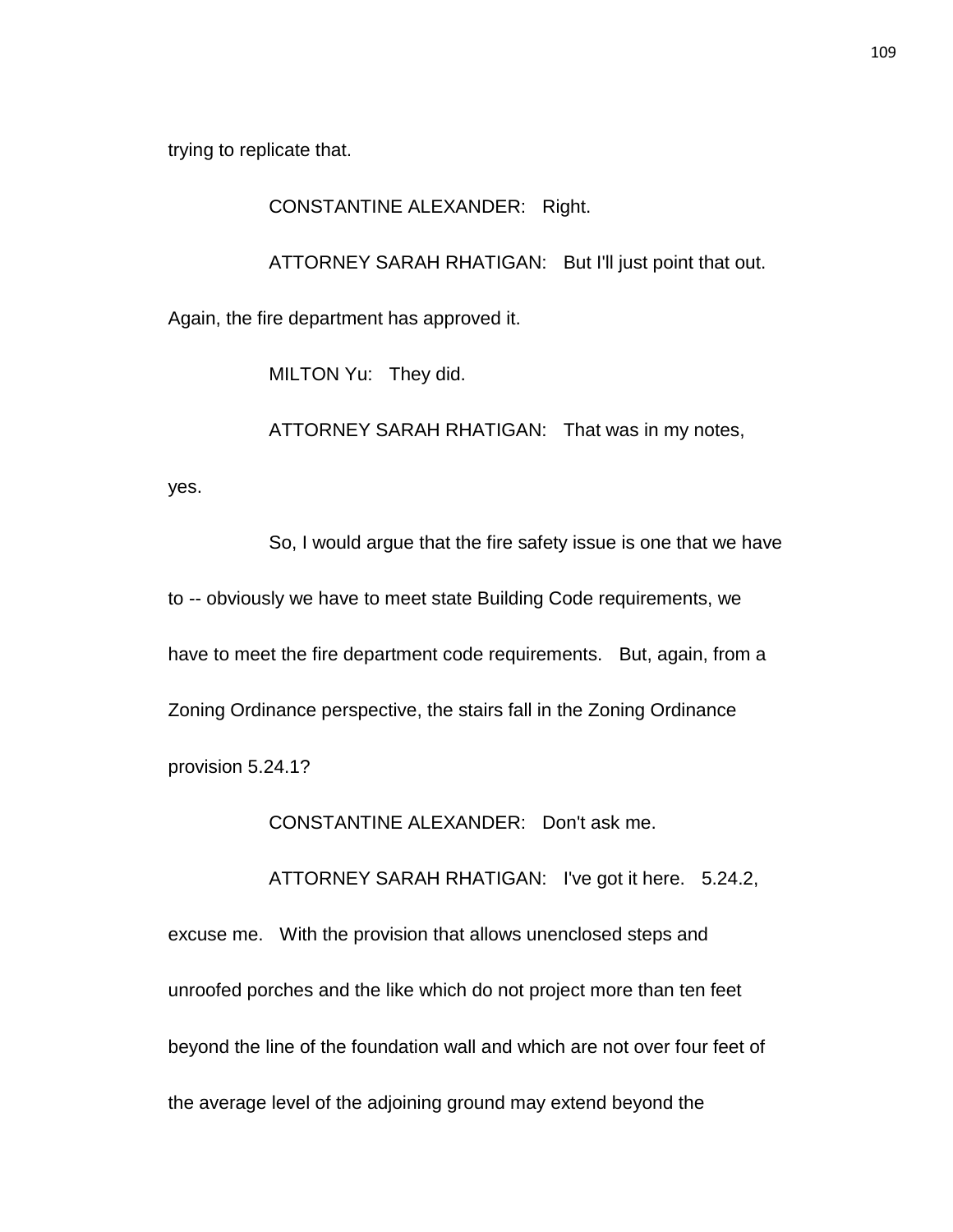minimum yard regulations.

And so I would argue that these are not part of the structure, that they're allowed to exist in the yard area between the two buildings under 5.24.2.

CONSTANTINE ALEXANDER: But they're not part of the structure why do you need zoning relief for the ten foot requirement? In other words, if you're right about that --

ATTORNEY SARAH RHATIGAN: If we're right, we don't need zoning relief, correct.

CONSTANTINE ALEXANDER: But ISD doesn't agree with you.

ATTORNEY SARAH RHATIGAN: Well, it's unclear.

CONSTANTINE ALEXANDER: How can it be unclear. The

answer -- you ask the question and they either say yes or no.

ATTORNEY SARAH RHATIGAN: We didn't get the answer.

CONSTANTINE ALEXANDER: The relief you wanted.

ATTORNEY SARAH RHATIGAN: No, we didn't get the

answer and there was concern about filing the application because we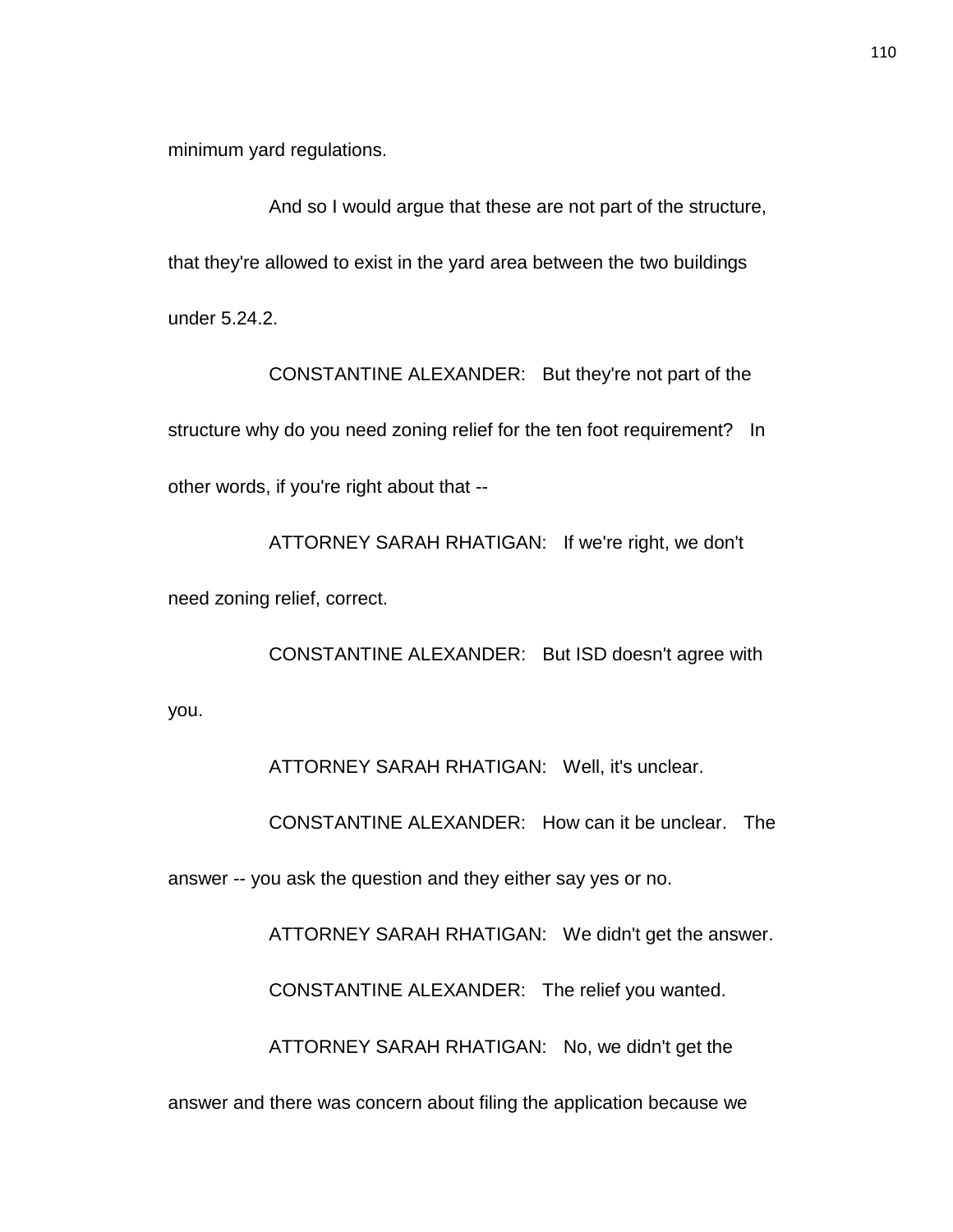knew we needed the Special Permit relief, and then there hasn't been a determination from ISD.

BRENDAN SULLIVAN: It's a very salient point. CONSTANTINE ALEXANDER: I'm sorry? BRENDAN SULLIVAN: It's a very salient point. Their interpretation. How do we want to base our thoughts and decisions if there is this question that's out there?

CONSTANTINE ALEXANDER: I think the petition is

premature. It's premature because you should wait and get your answer from ISD, and then that's very important to us. It would be very important to you as well. But decide tonight with not knowing where ISD stands on this issue, I've got a serious problem. I don't think this case should be heard tonight.

ATTORNEY SARAH RHATIGAN: And just to be clear, you would want to know, you would want ISD to issue their decision on this issue of the rear --

> CONSTANTINE ALEXANDER: Yeah. CHERYL EHRENKRANZ: What is ISD?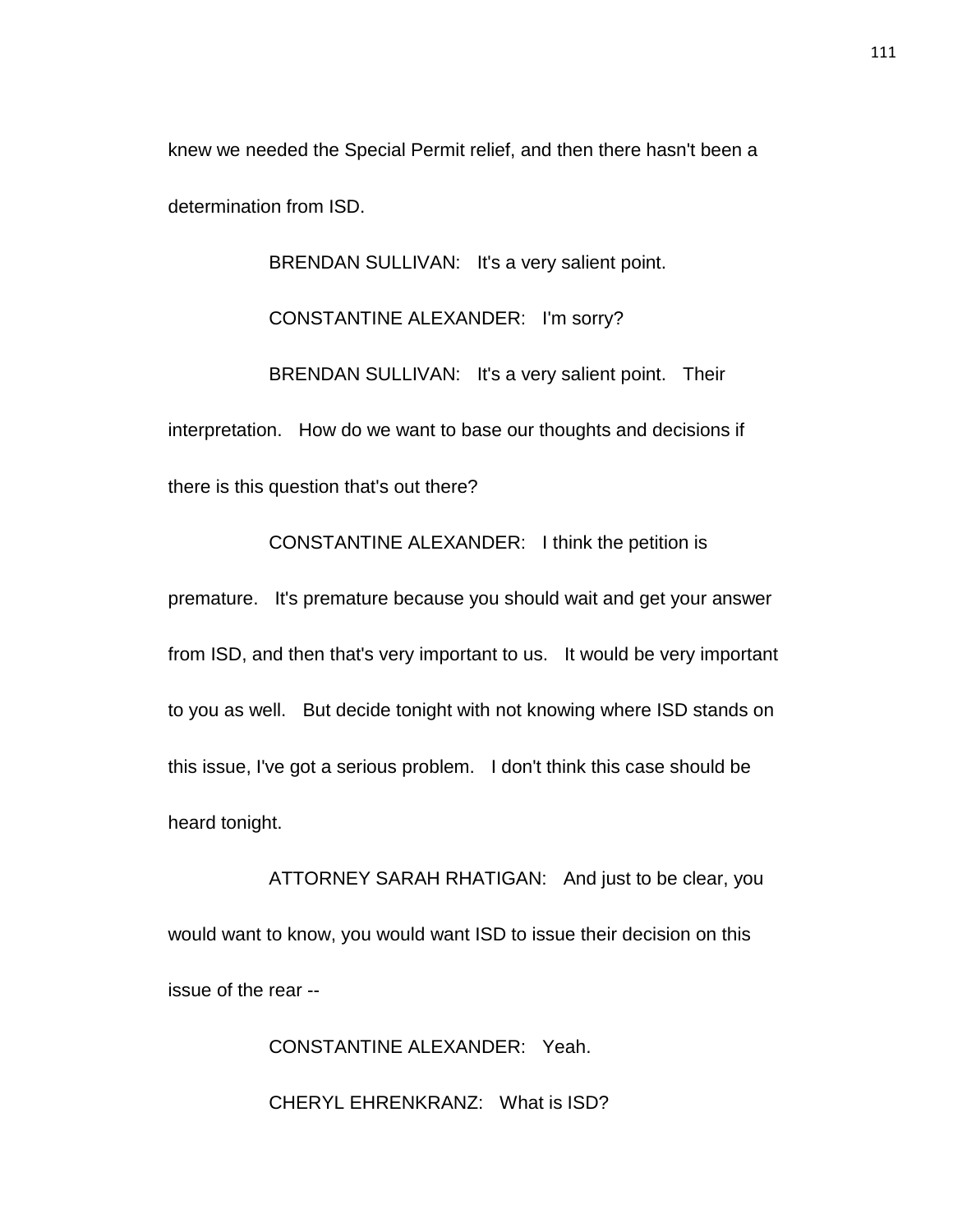ATTORNEY SARAH RHATIGAN: Inspectional Services

Department. I'm sorry, that's the commissioner, Ranjit Singanayagam.

CONSTANTINE ALEXANDER: They administer the zoning laws. That's how it works.

INDEMNIFIED MEMBER FROM THE AUDIENCE: Thank you.

> CONSTANTINE ALEXANDER: And the building laws, too. I don't know if others feel the same as I do.

ATTORNEY SARAH RHATIGAN: Well, let me suggest

another -- I understand, I understand your position and your concern and your argument. So the question would be if we were to proceed and say, okay, let's assume that they're going to say that it's part of the structure, and is this a case for a Variance to allow the stairs to exist there? So just if it's okay with you, if you could just hear me out about the argument for the Variance. Again, assuming that ISD were to rule that the stairs are part of the structure and that we're violating the building setback.

CONSTANTINE ALEXANDER: You're asking us basically to get advisory opinion from us?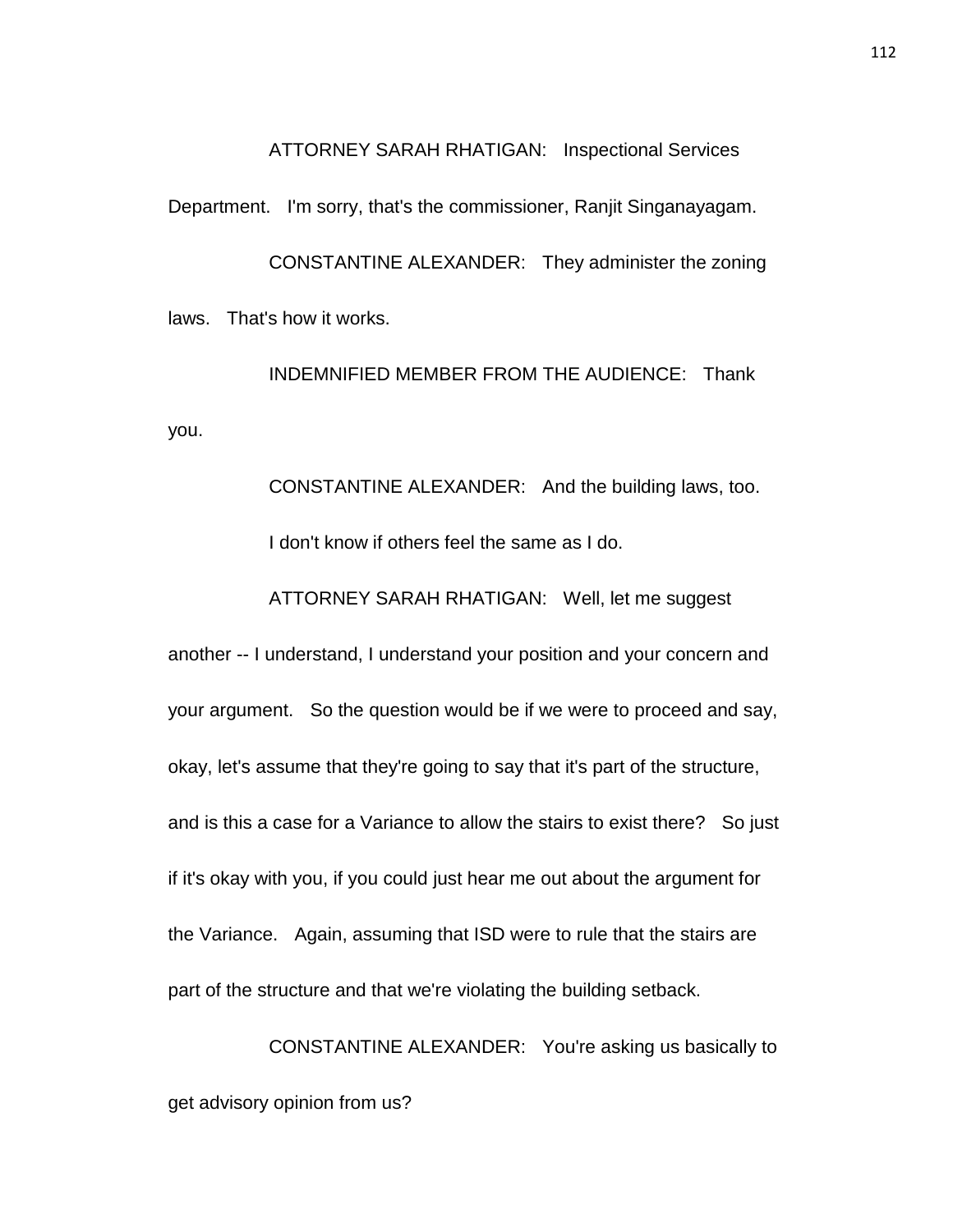LAURA WERNICK: No, no, no. She's just saying either ISD is going to rule that the stairs don't matter, in which case you don't need a Variance and everything is null and void. Or if the ruling came that, yes, it is -- does require a Variance, she'd like to explain why a Variance should be allowed. Is that --

ATTORNEY SARAH RHATIGAN: Yeah, that is accurate. LAURA WERNICK: Given that situation. ATTORNEY SARAH RHATIGAN: So the argument for a Variance in this situation is that the alternative to having the stairs in those locations, there's essentially two possibilities:

One is the one that you mention which is putting the two buildings together. So putting the two buildings together is not a desirable option for a number of reasons, and it's not just the marketing, like, you know, the value. It's also the experience of the people who live in the homes. So instead of having front and back windows, some privacy porches, patios, yard areas, and all of these different, different aspects of both of these structures, you're gonna have one large blob with the units smushed together with less privacy, less windows, less open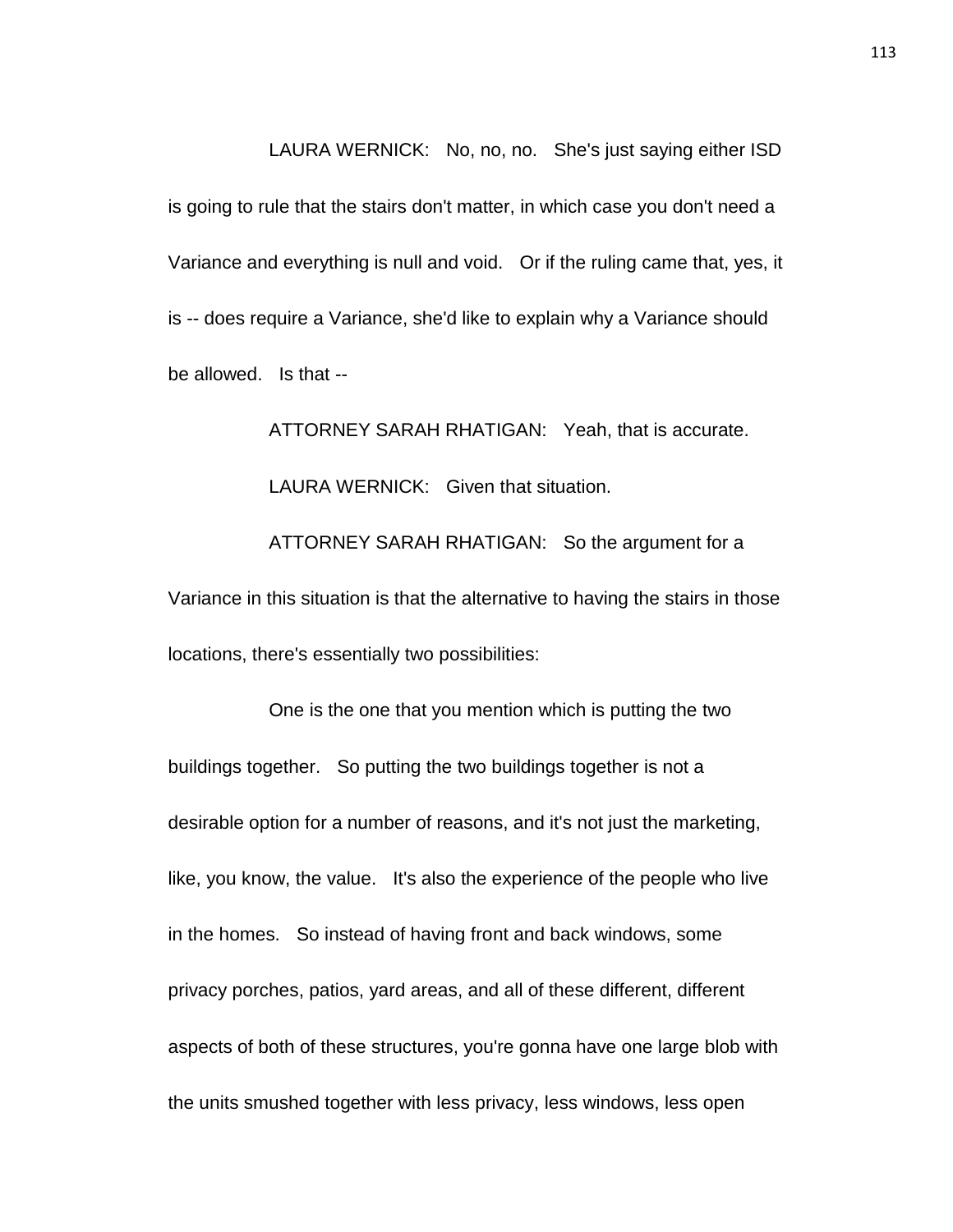area. And frankly, one of the things that we had noted is that the concerns of the neighbor at 1492 Cambridge Street relates -- yep, I understand.

CHERYL EHRENKRANZ: That's me.

ATTORNEY SARAH RHATIGAN: That her concerns about light and air to her backyard will be worse, have a worse impact if there are two structures together.

Right now there is some space between the front and the back where there's, you know, greenery, light, and air coming through here. It's less of a dense blob of a big structure, right?

That's one, that's one result of getting rid of those rear stairs.

The other one is that -- Peter, could you just show where the

rear --

BRENDAN SULLIVAN: It makes it less attractive.

ATTORNEY SARAH RHATIGAN: It makes it less attractive.

BRENDAN SULLIVAN: And less desirable.

ATTORNEY SARAH RHATIGAN: Right.

And, Peter, can you describe what happens if you have to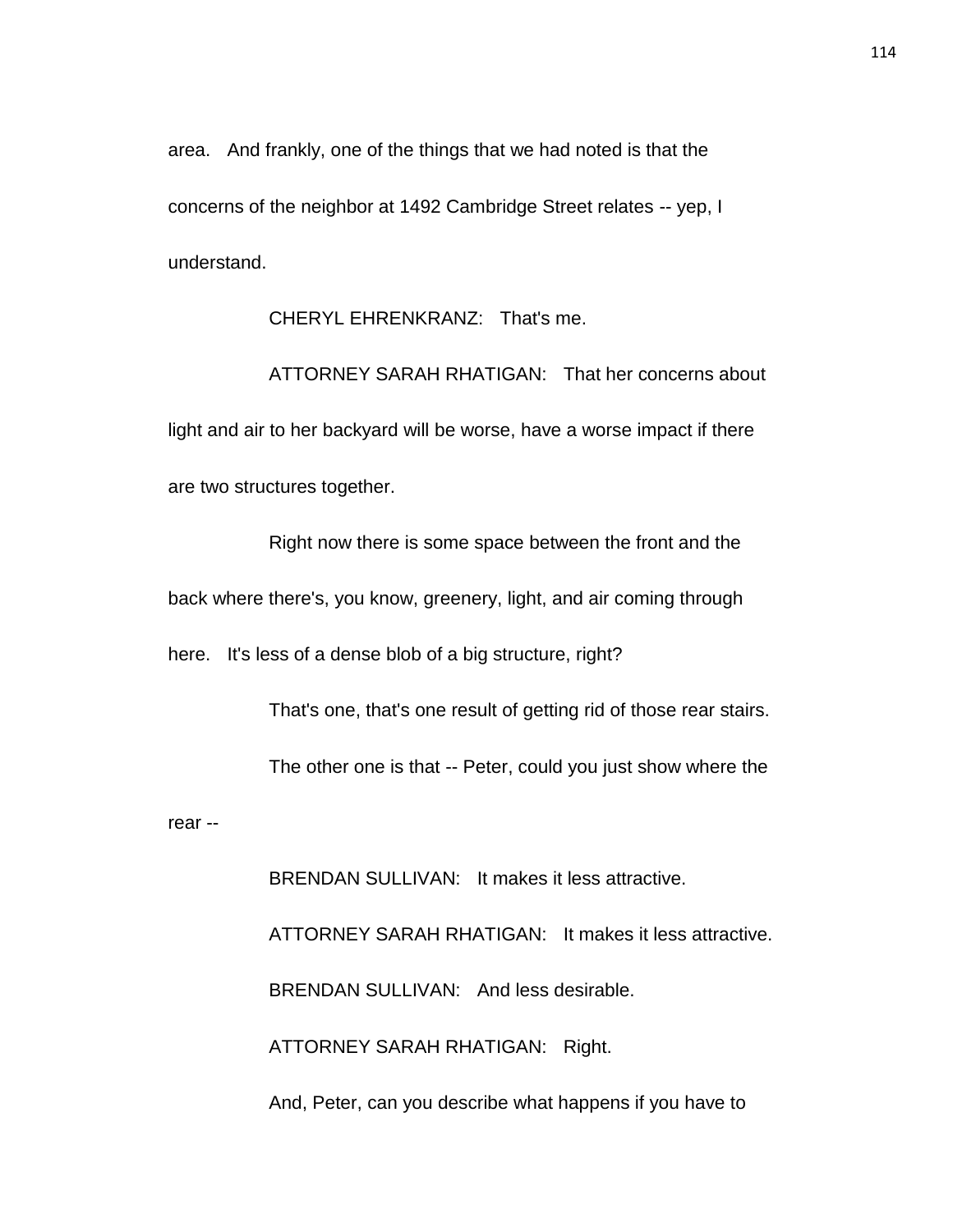move the rear stairs, the second egress where those show up and the impacts on Cambridge Street?

PETER QUINN: So we could possibly move this stair so that it exits on an interior stairway on a landing to the street here. Again, this was a design review process with Mid Cambridge. And they, they wanted us to avoid having additional doorways here so that it didn't look like townhouses.

JANET GREEN: We need to be able to hear a little bit better.

PETER QUINN: Okay. So that there would just be one door on the Cambridge Street side and one door on the Highland Ave. side. So it's just an architectural thing. If we had to have another door there, it starts to look like townhouses, it's less desirable from the Mid Cambridge point of view.

The other one could possibly be moved to the side yard. So that's something we could do.

But, again, it's, it's a structure, quote/unquote, in a yard which as you know, the criteria there.

ATTORNEY SARAH RHATIGAN: And just to reiterate the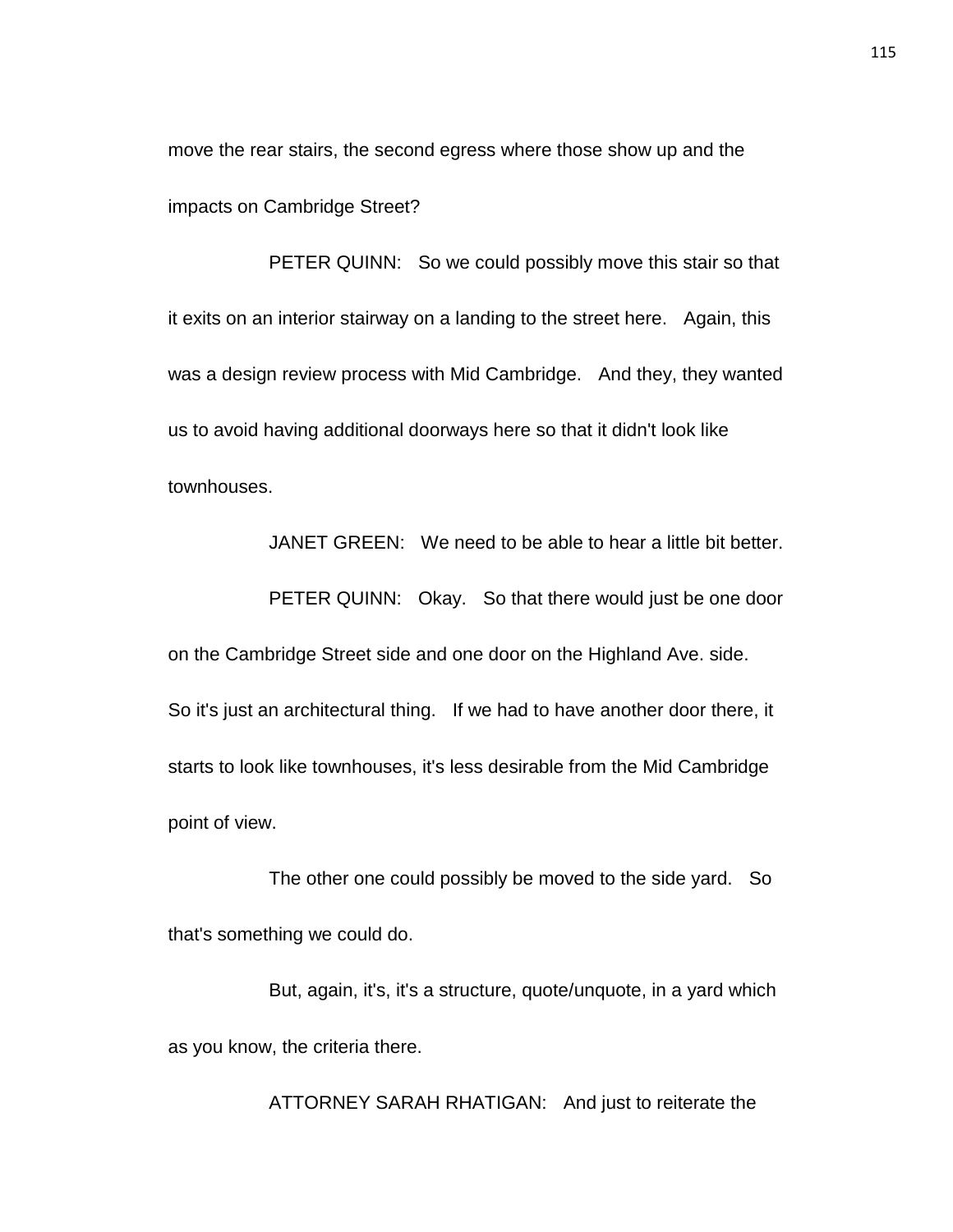one option for the second egress stairs, again, is at the front of Cambridge Street which imposes issues for Mid Cambridge and for, you know, all the passersby. And then the other, the side egress I actually have even perhaps more concern for the owners and the folks who live at 1492 Cambridge Street, because then there would be an exit with lighting, you know, shining in their windows, so also another not preferable.

CONSTANTINE ALEXANDER: The problem on the street, the entrance of the stairway being on Cambridge Street, what's the negative to that?

ATTORNEY SARAH RHATIGAN: So the negative to that is really from the Mid Cambridge Neighborhood Conservation District's concerns. So when the original, the original set of plans showed, I believe, you had -- did you have two entrances?

PETER QUINN: We did.

ATTORNEY SARAH RHATIGAN: Or maybe that was a second revision. There were second revision of plans. And they had two entrances along Cambridge Street. Mid Cambridge said we really want this to look like one entrance, one main entrance to this front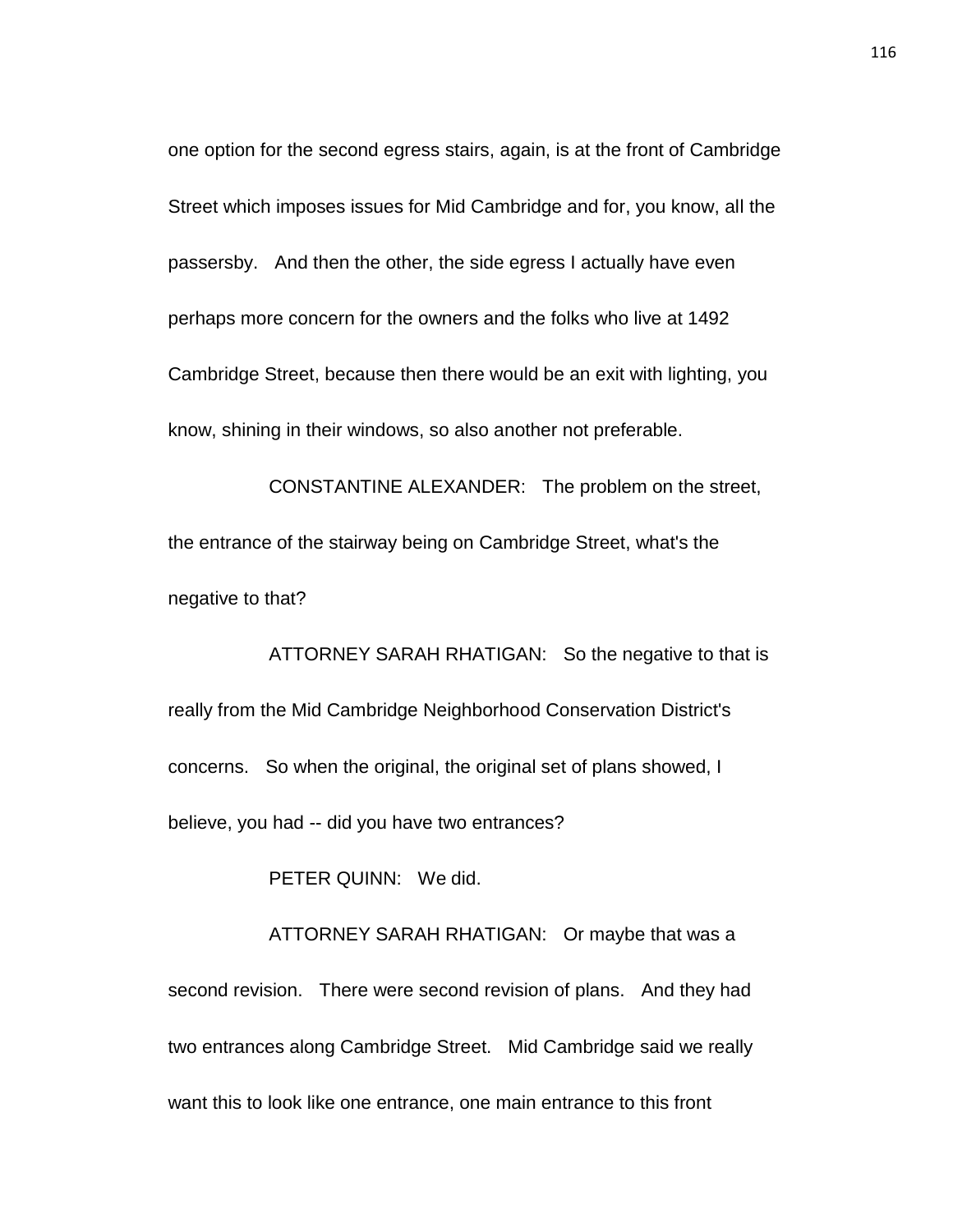building. So they did a redesign so there's one entrance on Cambridge Street and then there's one entrance to the building that's off of Highland Street.

So I understand, you know, zoning issues and historic issues are different, but we're a little bit caught in a bind, right?

CONSTANTINE ALEXANDER: Entrances on Cambridge Street but there's no accounting to taste.

ATTORNEY SARAH RHATIGAN: Mr. Hatfield can tell you he doesn't really feel super strongly about that either. But, again, we've gotten a Certificate of Approval. It was a Board of people who really do care about these things. And so we're kind of trying to accommodate it. And so in any event, that's our hardship on the stairs.

And on the window wells, the window wells, the -- our understanding is that if it's a three-foot wide window well, that Inspectional Services will allow that because it's an as-of-right required egress situation. And if it's anything wider than three feet, then they may raise issues about it. And this is from experience again, with Mr. Quinn's office, with folks who've gone through a process and they're trying to get a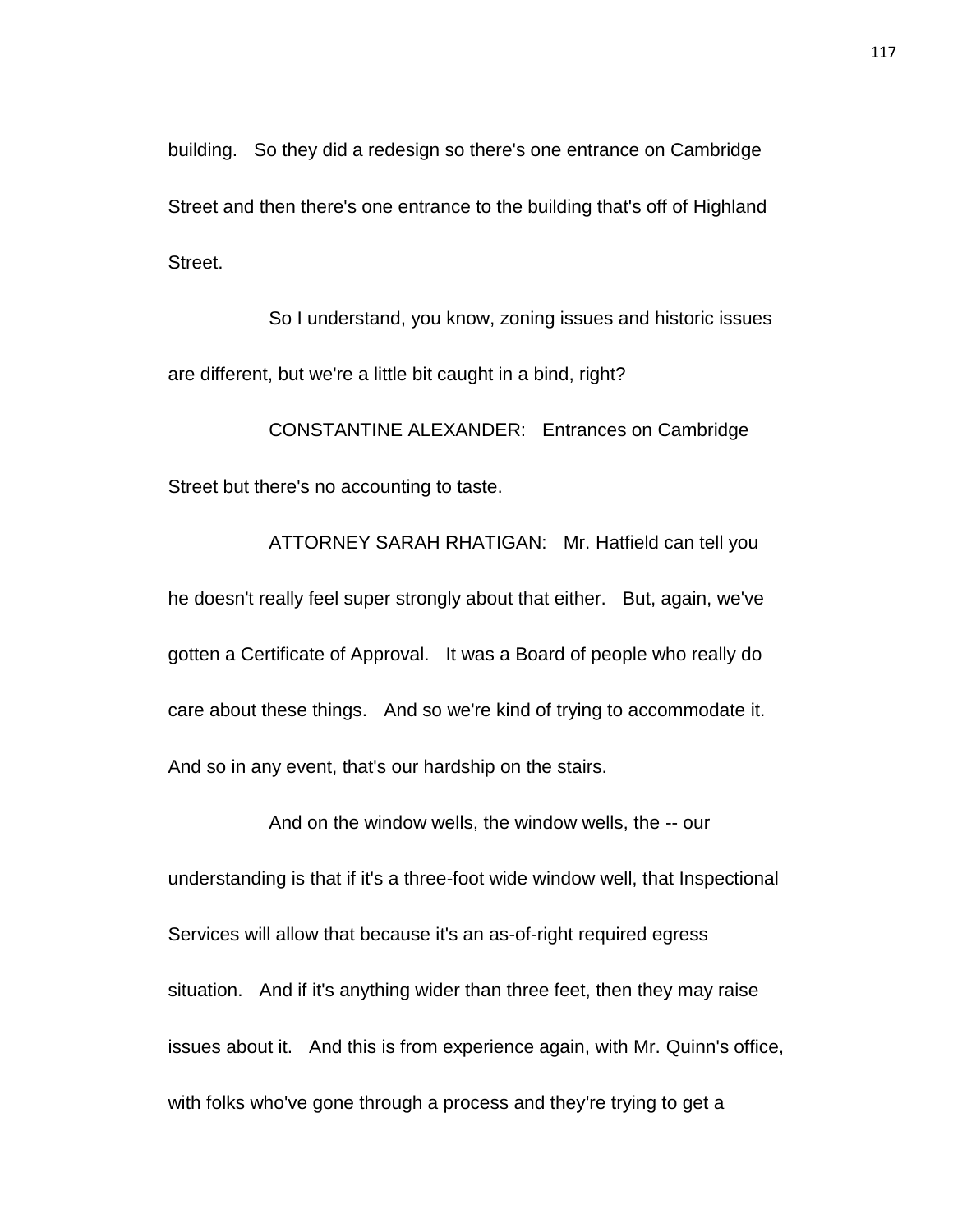building certificate.

CONSTANTINE ALEXANDER: What puzzles me here is that there are a couple of questions we don't know where ISD stands, the window wells and prior to the stairs and the separation of buildings. Why are we hearing this case tonight? Why should you get dispositive answers from the ISD. I would like to hear from them. If they don't have a problem, God bless. But if they do have a problem, I want to know why. I don't understand.

PETER QUINN: With all respect to ISD, they do a fantastic job and it's a very complex zoning by law as you know.

CONSTANTINE ALEXANDER: Yes.

PETER QUINN: But when the use of the basement

amendment was put forward, almost two years now by the city.

CONSTANTINE ALEXANDER: Oh, for the apartment? Use the basement for FAR?

PETER QUINN: They exempted FAR in the basement. At that point as you can imagine a lot of developers opened up basements, homeowners opened up basements, and built these sunken wells that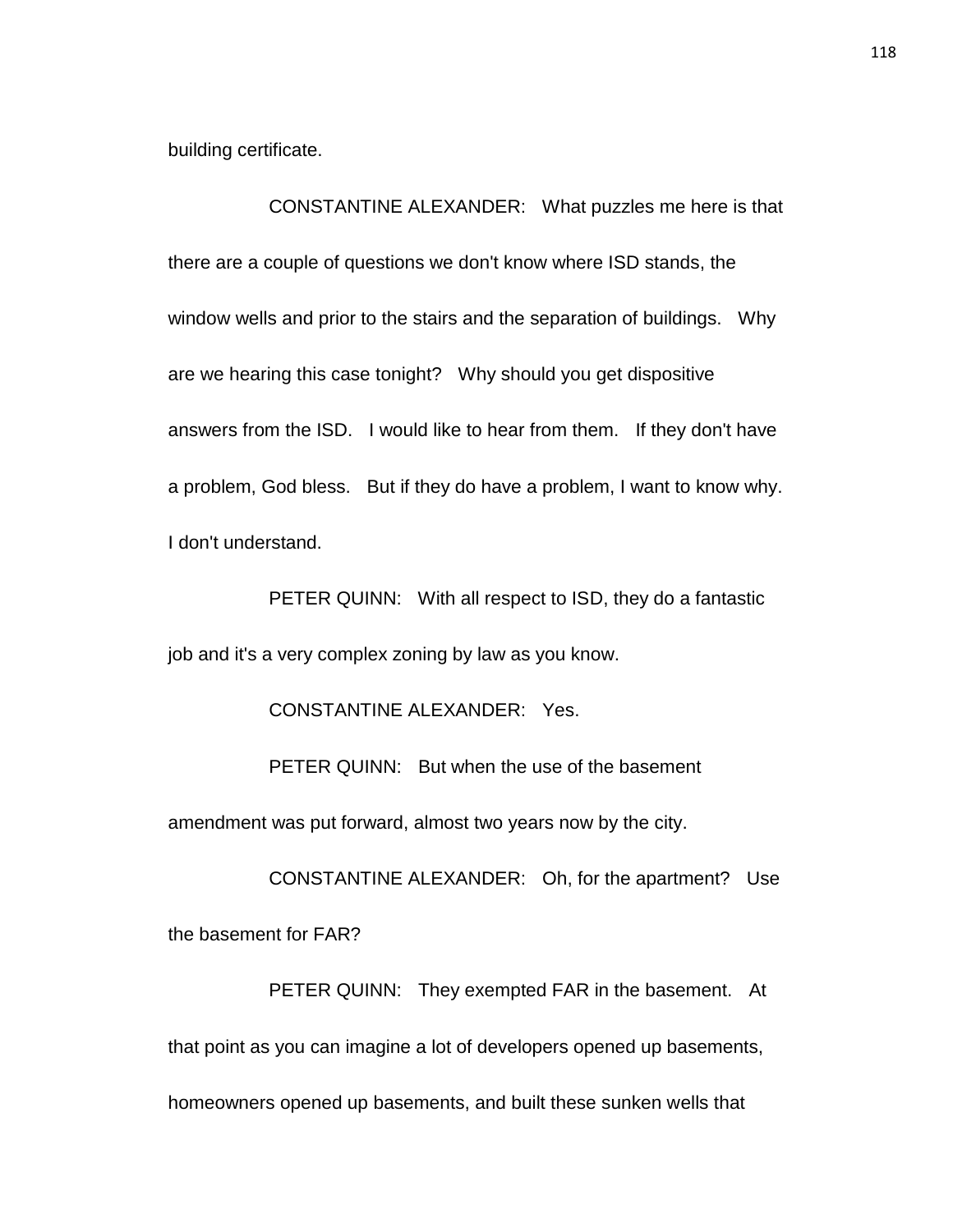were not just a three-by-three egress light well. And in fact our office has been doing light wells that you could walk downstairs, you could have an outdoor patio in. We've been doing those without any inhibition from the zoning for years by right. So what happened was in their own interpretation, Inspectional Services -- this is how I see it, because I had four jobs that had to get redesigned as a result of this, one of which is in front of you tonight hoping to get a Variance, but it was about the window wells where we were not allowed to use the precedent that we had been using for years and years and had to shrink all these window wells down to these three-by-three wells. That is now the new standard. But there's nothing that changed in the by-law that actually said that, but it was just a way of dealing with this onslaught of large wells that were coming forward from homeowner and developers and everything else.

So that's my history of it.

LAURA WERNICK: So what's the size of the window well? PETER QUINN: So we have several that are around the building, but Milton can tell you the size of them.

MILTON YU: First name Milton. Last name is Y-U.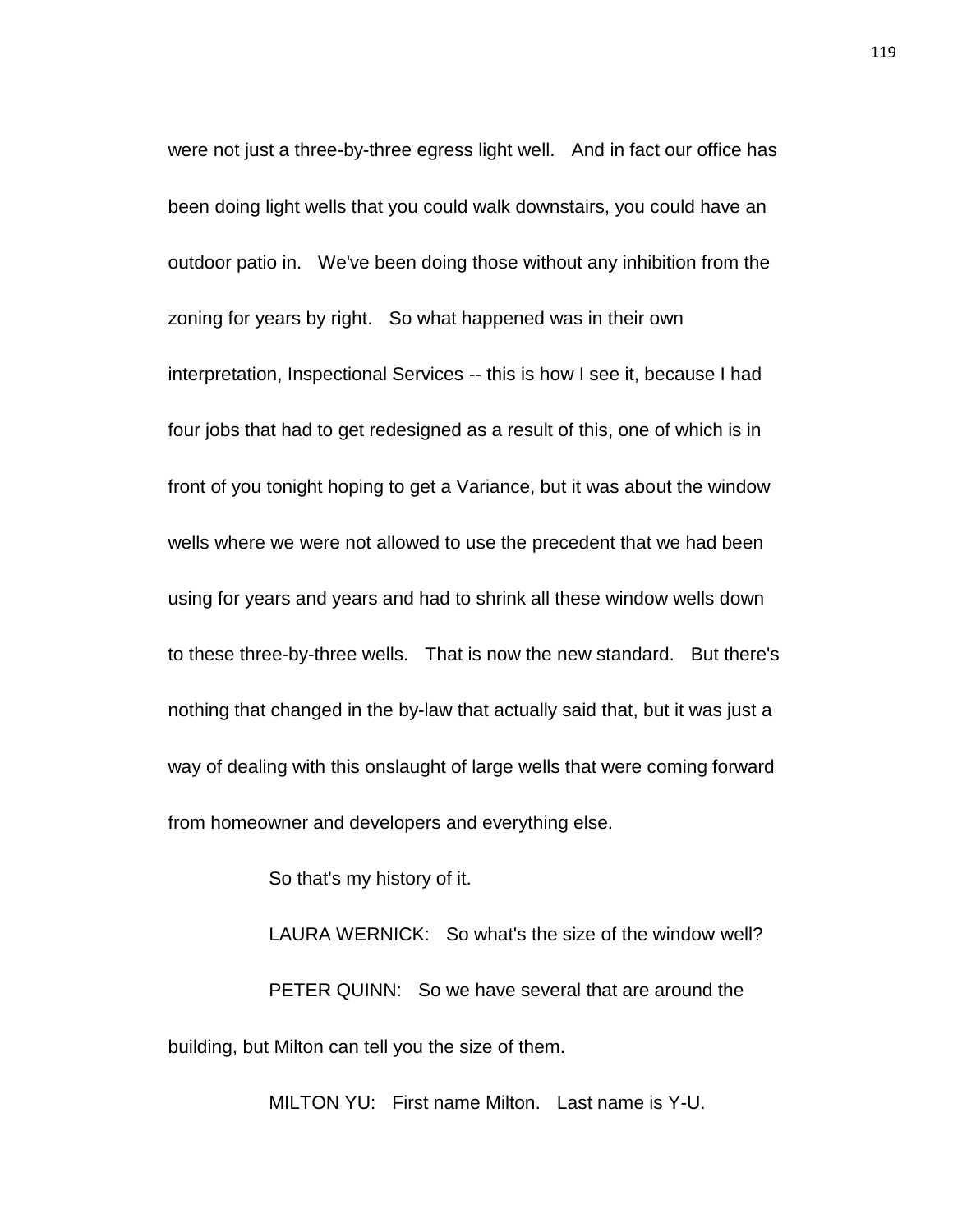And so the window wells are typically 7.7 feet to the outside of the retaining wall by three foot eight. 3.8 feet.

ATTORNEY SARAH RHATIGAN: So that's --

MILTON YU: From the building.

ATTORNEY SARAH RHATIGAN: So that's -- yeah, so 3.8 feet from the building foundation and then seven, seven, seven in width.

ATTORNEY SARAH RHATIGAN: And so the window wells

MILTON YU: Right.

that are sort of flagged as potential issues are, there's one window well that's on the front building on Cambridge Street, but the window well is on the Highland Street front yard setback right where Mr. Quinn's indicating. And then there's a window well that is on the boundary, it's actually -- I'm sorry, Peter, the one in between Highland Street and the neighbor. Oh, yes, I'm sorry. There's a window well between the buildings and then there's one that's right on the -- in the side yard to the --

CONSTANTINE ALEXANDER: And Cambridge Historical is not concerned about these window wells?

ATTORNEY SARAH RHATIGAN: They're not. This is part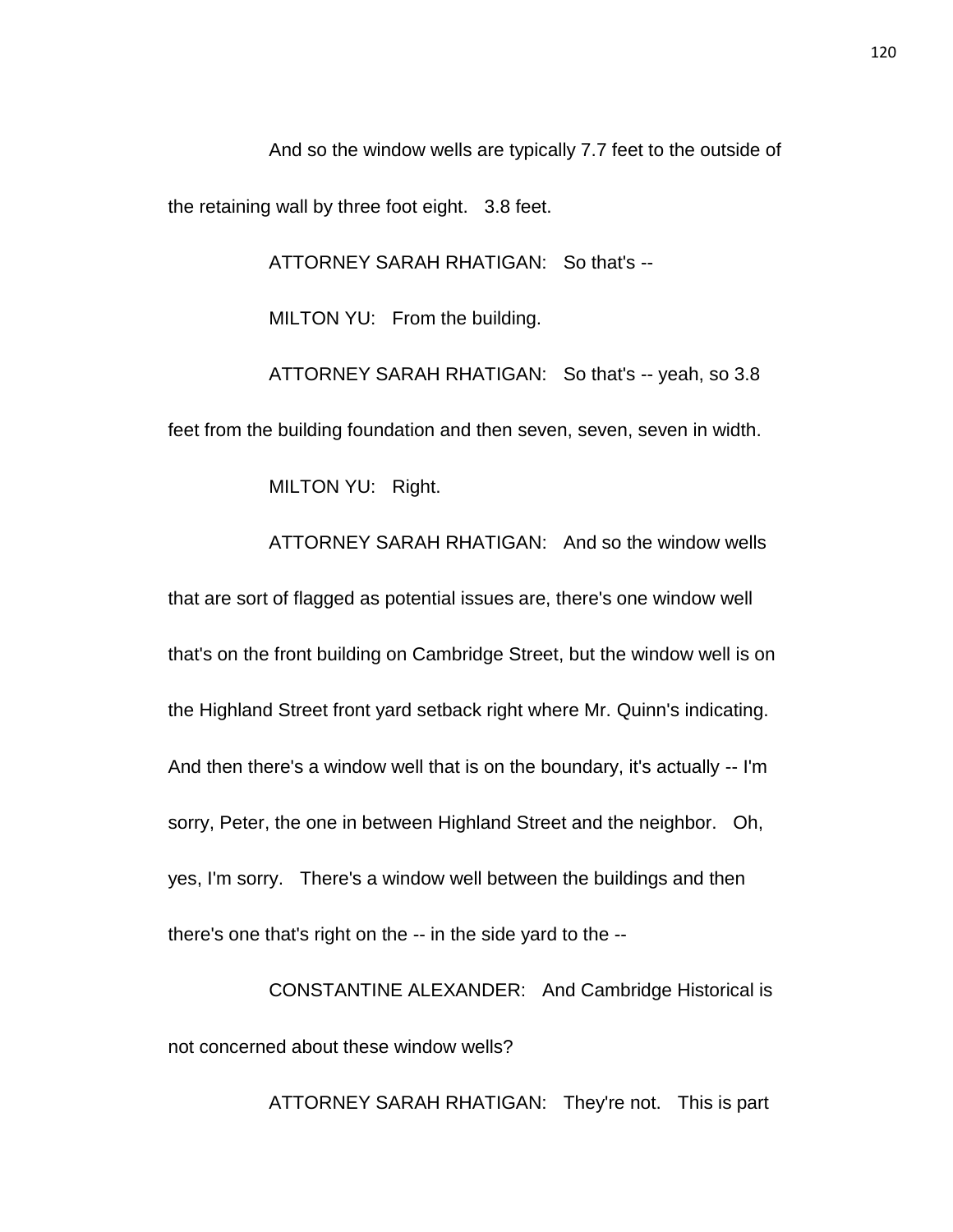of the design that they reviewed and they saw.

So I mean, the window well issue, there's nothing in the Ordinance that I see that addresses the issue. That's why I don't necessarily think that we need relief, but I do have concern that ISD may see it differently at the point that we pull a permit.

CONSTANTINE ALEXANDER: Well, if they do see it differently, I'd like to know the reasons why. That's again the reason my problem of why are we hearing this case tonight? When there are so many questions hanging out there that we need input from ISD which we haven't gotten.

BRENDAN SULLIVAN: The absence of that clarity, the absence of a definitive answer colors the entire presentation.

CONSTANTINE ALEXANDER: Yeah.

BRENDAN SULLIVAN: My thought in reviewing this is that you're -- when somebody is starting off with a blank piece of paper, and you're basically starting off with a blank piece of paper, why you can't do something as of right? And obviously it comes down to dollars and cents. Personally myself, I think you have too much building on the site.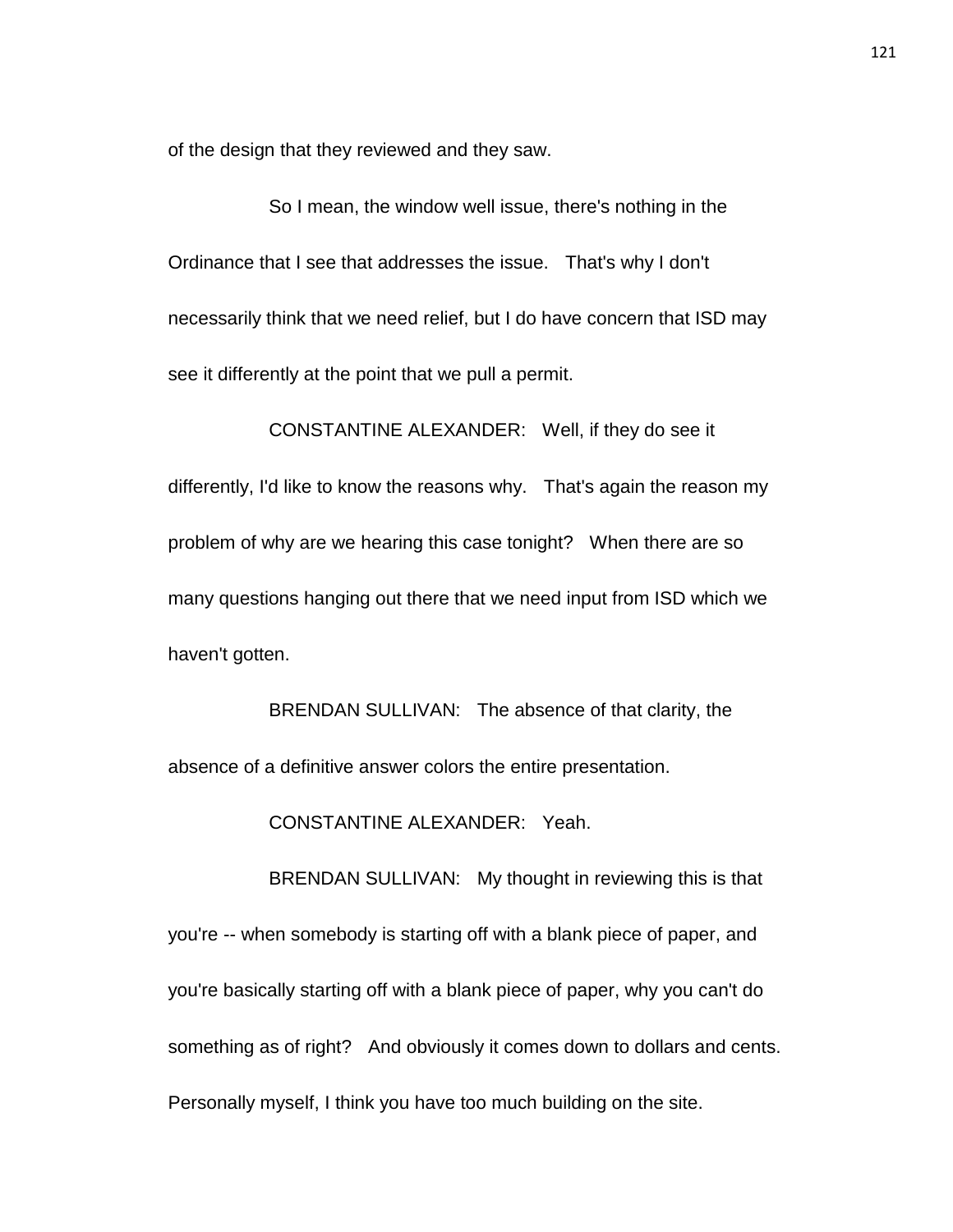CHERYL EHRENKRANZ: Yes.

BRENDAN SULLIVAN: And that I don't see any reason why either you make the building smaller, which makes them less desirable, less marketing, less marketable or that you just put in two units.

CONSTANTINE ALEXANDER: Yes.

BRENDAN SULLIVAN: Then you don't need setback relief, you probably don't need any parking relief. It's that third unit, that second building which is wagging the dog here actually.

CONSTANTINE ALEXANDER: Absolutely right.

BRENDAN SULLIVAN: And I don't, you know, without

getting into all the dollars and cents, you know, your costs and so on and so forth, what you want to sell them for, and then the difference. And, you know, whether you make a dollar or a million dollars, really is of no great concern to me other than the fact that that's what's driving this is the bottom line.

## CONSTANTINE ALEXANDER: Yeah.

BRENDAN SULLIVAN: And yet -- and the letter of opposition is very valid. And the person has standing, presumed standing. And I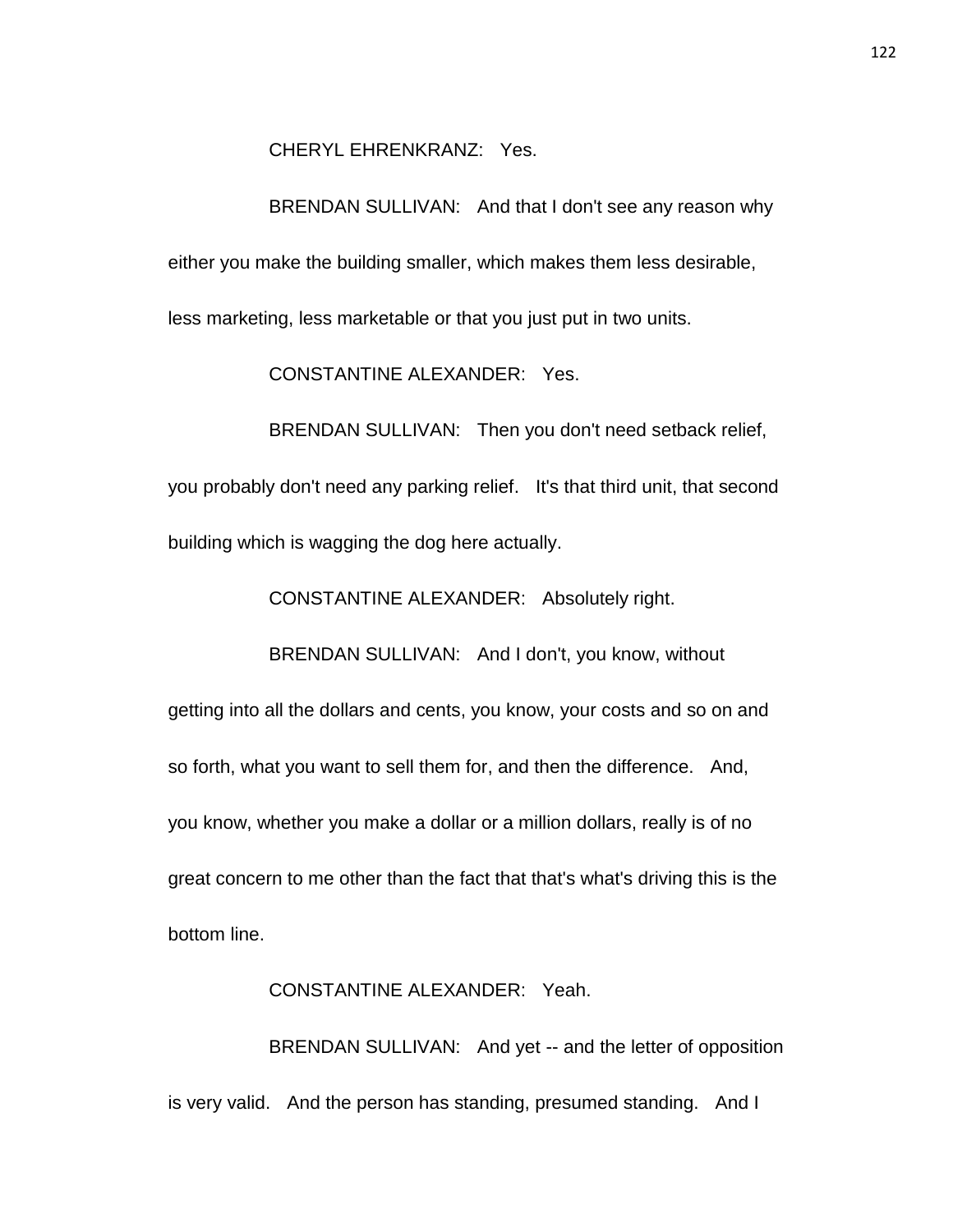think that that letter is to be considered very seriously. The objection that's raised in it.

So, that's -- for me when somebody's starting off with a blank piece of paper and say this is what we want to do, it's a hard sell.

CONSTANTINE ALEXANDER: And it underscores my concerns, too, here. I mean, the fact of the matter is that this is a lot of building, buildings on this lot and I don't see that just -- zoning justification for it. I see the economic justification, but that ain't relevant to our determination. I mean every time we hit a -- we get zoning relief and new buildings are being built or new additions are being built, it's always the unstated issue is we can make more -- the property can be more valuable, we can make more money if we do what we want to do. And our job as a Zoning Board is to reign that in and say, yes, you can do that but you've got to establish certain standards. And it's not clear you've established them here. But on top of that, I don't want to beat a dead horse, I don't like the fact that we're hearing cases we don't know where ISD stands and on two issues. I think you need to hear from ISD. I think you need maybe to go back and rethink your plans and maybe scale down the relief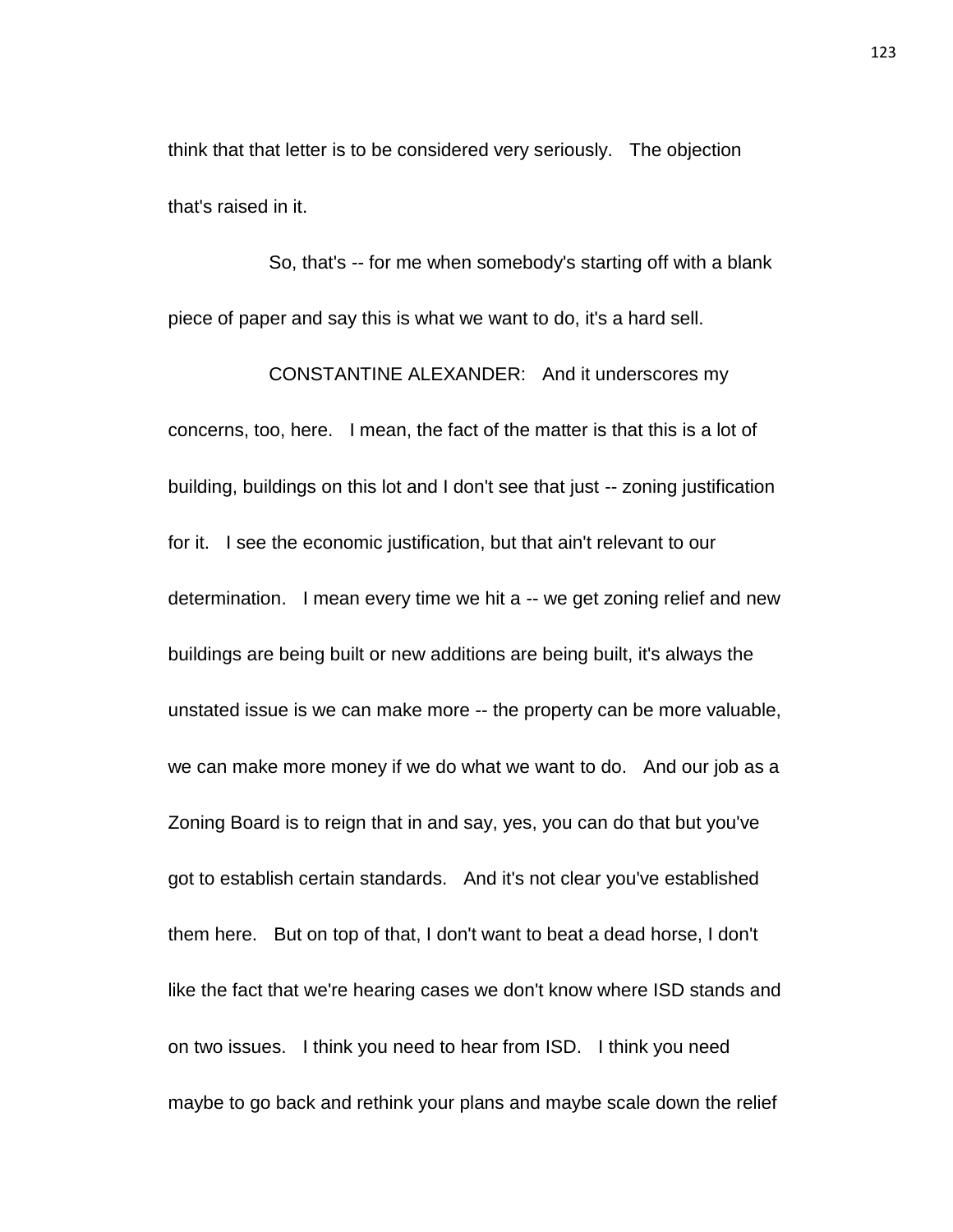that you need. It may cost you economically, but that would make the zoning a lot better and make peace with your neighbor, your abutter. That's where I'm coming from, frankly. I'm not prepared to vote in favor of this just to be very clear, as presented tonight.

ATTORNEY SARAH RHATIGAN: The one question that I think if the Board would allow us to have some time to consult with our client this evening just before --

CONSTANTINE ALEXANDER: We only have one other case. You have a brief period of time.

ATTORNEY SARAH RHATIGAN: We'll be quick, I just want to be able to speak to him about this idea. But one question is whether the Board would be, would be able to consider a Special Permit relief for the parking situation? I'm just trying to think of --

CONSTANTINE ALEXANDER: Does it make a difference? I mean....

ATTORNEY SARAH RHATIGAN: Well, I mean, I just wonder if --

CONSTANTINE ALEXANDER: I really don't like to bifurcate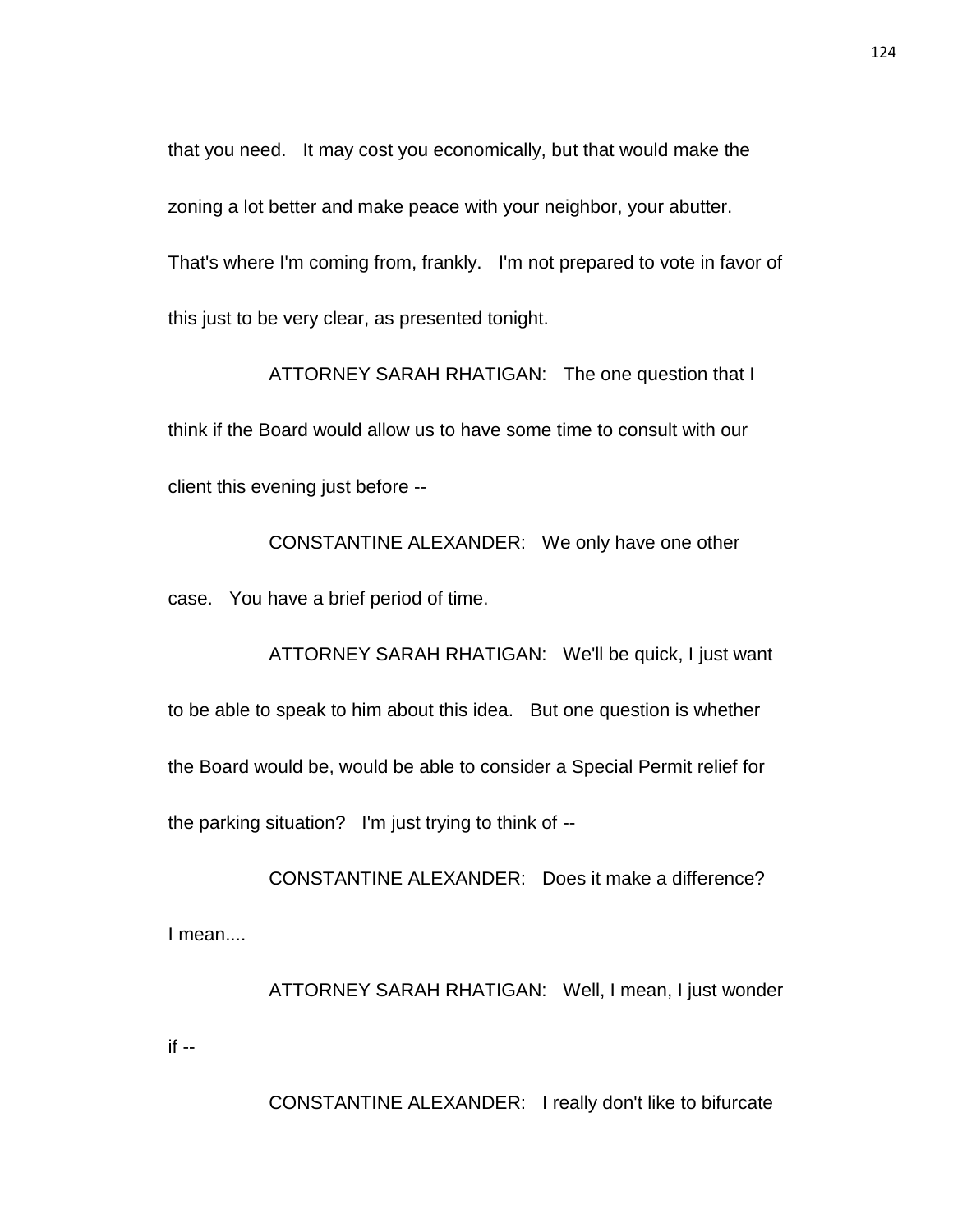it. If I'm going to -- speaking for myself. If I'm going to grant a Special Permit for parking, I want to know parking for what? What kind of structures? You know how. Many structures are there? How many dwelling units?

Anyway if you'd like to recess?

ATTORNEY SARAH RHATIGAN: Yeah, if we could recess? CONSTANTINE ALEXANDER: Of course.

ATTORNEY SARAH RHATIGAN: And you'll take the next

case.

CONSTANTINE ALEXANDER: You can recess right back there and come back and see us when you're ready.

ATTORNEY SARAH RHATIGAN: Okay, thank you.

BRENDAN SULLIVAN: And have you had a conversation

with the abutter, the person who is --

CONSTANTINE ALEXANDER: Sitting right here.

ATTORNEY SARAH RHATIGAN: Yeah, so --

BRENDAN SULLIVAN: Yes or no I guess.

ATTORNEY SARAH RHATIGAN: -- I'm late to the show.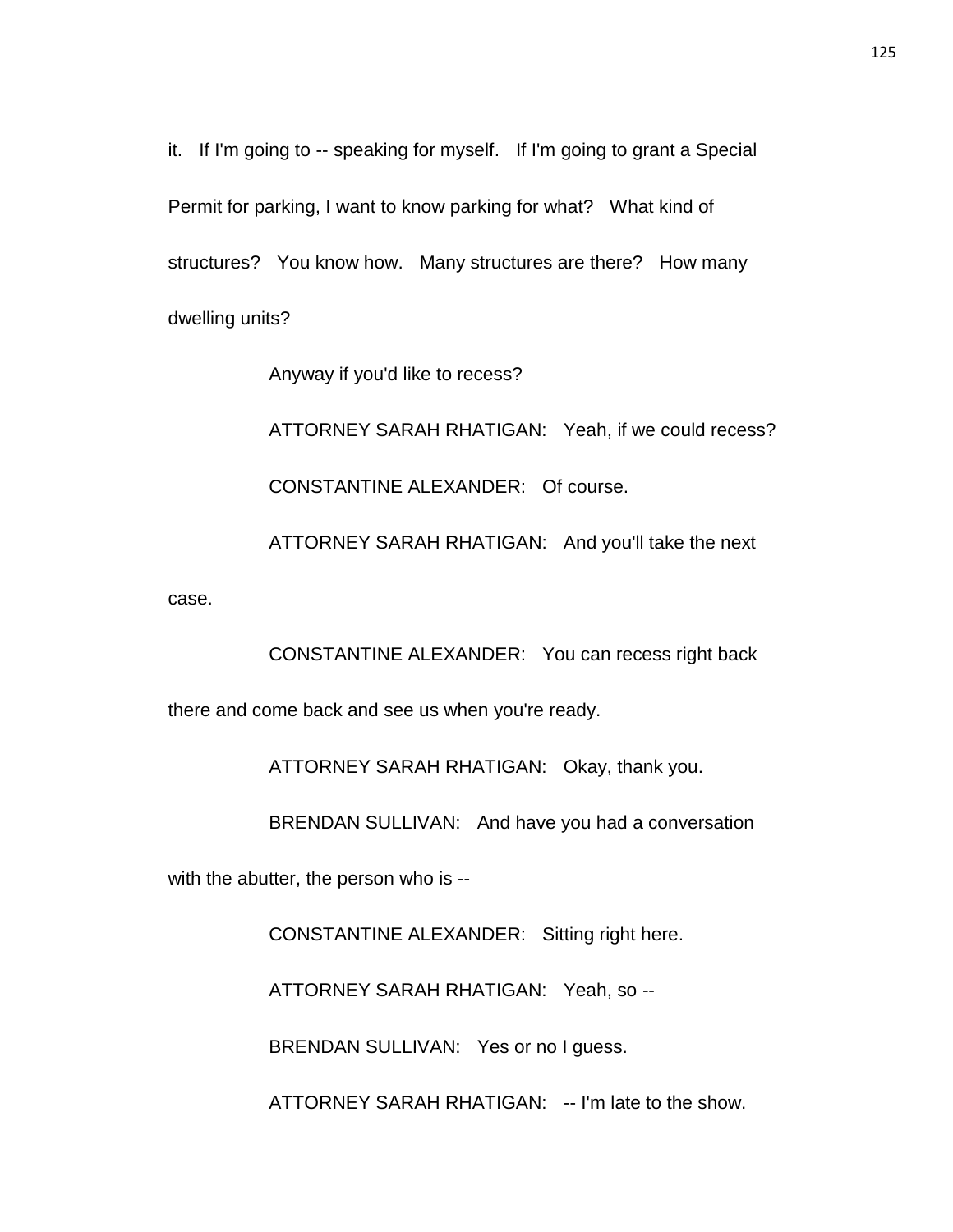But I know that -- or at least I understand that you were at the Historic

Commission --

CHERYL EHRENKRANZ: I was.

ATTORNEY SARAH RHATIGAN: -- meetings and that there

were several discussions.

CHERYL EHRENKRANZ: That's right.

ATTORNEY SARAH RHATIGAN: And some of her concerns were aired at that time.

I got your letter just very recently, but there wasn't any phone

number and I didn't want to knock on your door.

BRENDAN SULLIVAN: So your answer is no, you haven't.

ATTORNEY SARAH RHATIGAN: No, we haven't spoken

directly.

CHERYL EHRENKRANZ: I have a copy of my letter.

CONSTANTINE ALEXANDER: Okay, why don't you recess

and we'll take the next case.

ATTORNEY SARAH RHATIGAN: Okay.

CHERYL EHRENKRANZ: What's happening?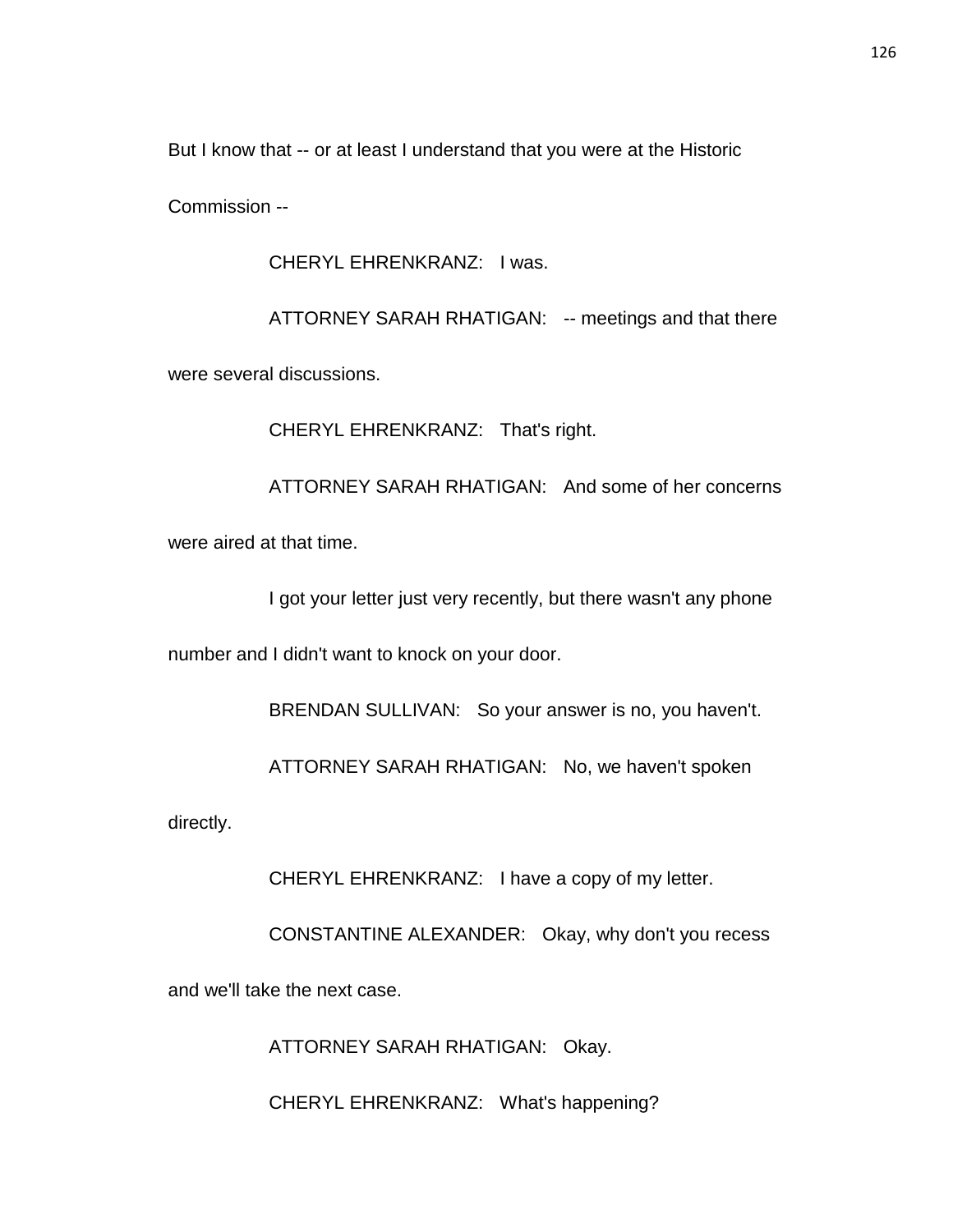BRENDAN SULLIVAN: They're going to go huddle, all right?

And then they're going to come back. But that's not the end of it.

CONSTANTINE ALEXANDER: They may decide they want

to withdraw the case or they may want to continue it. They've got to

decide what they want to do next.

CHERYL EHRENKRANZ: Okay.

CONSTANTINE ALEXANDER: And then we decide what we're going to allow.

BRENDAN SULLIVAN: If it proceeds, you will, you'll have

your chance to speak.

(Case recessed.)

\* \* \* \* \*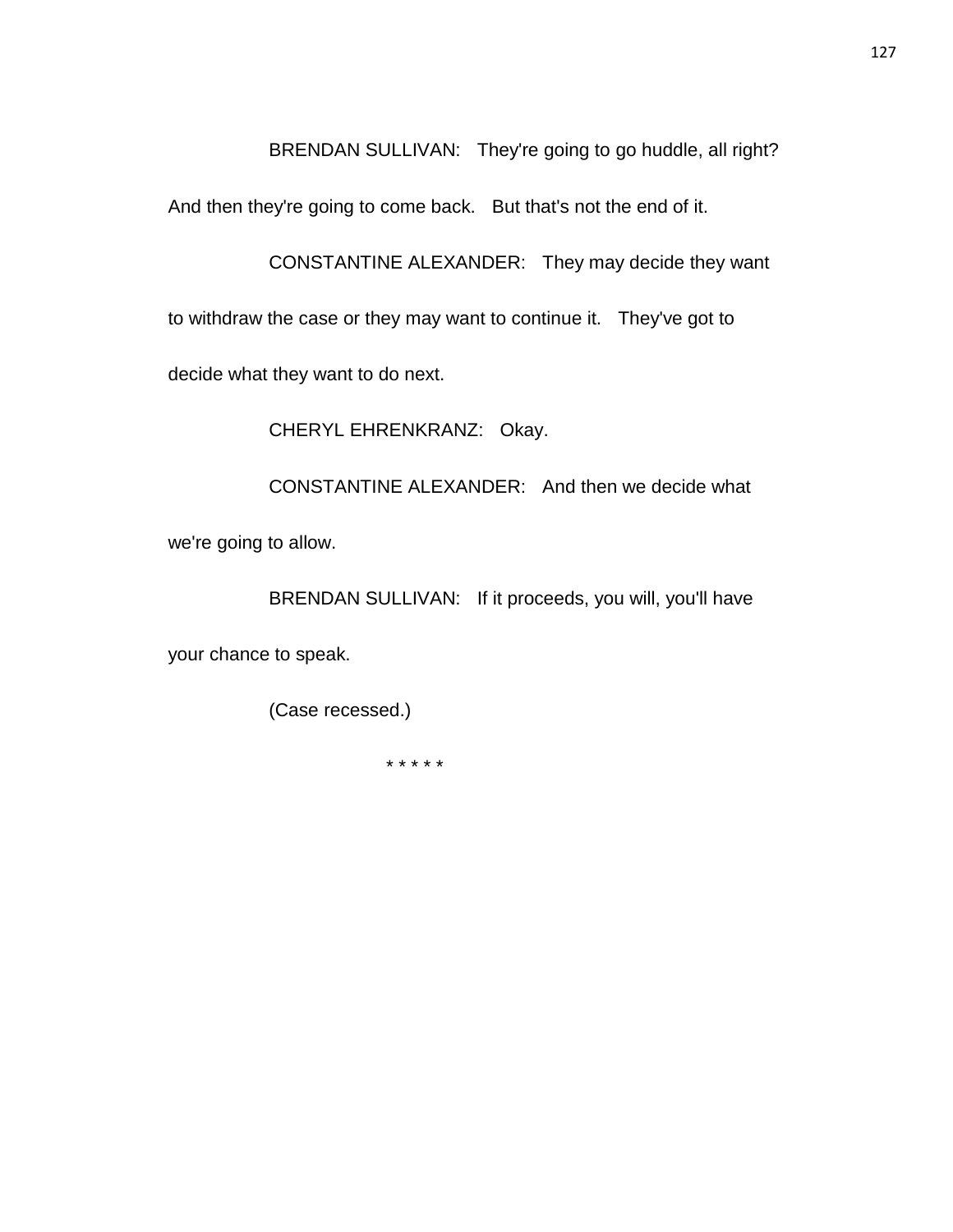(9:35 p.m.)

(Sitting Members Case No. BZA-017013-2018: Constantine Alexander, Brendan Sullivan, Janet Green, Jim Monteverde, Laura Wernick.)

CONSTANTINE ALEXANDER: The Chair will call case No. 017013, 84 Winthrop Street.

Is there anyone here wishing to be heard on this matter? Sir,

your name and address to the stenographer, please.

ATTORNEY ANDREW UPTON: Good evening,

Mr. Chairman, members of the Board. Andrew Upton with the applicant with offices at Six Beacon Street in Boston. And with me is Jeff Russell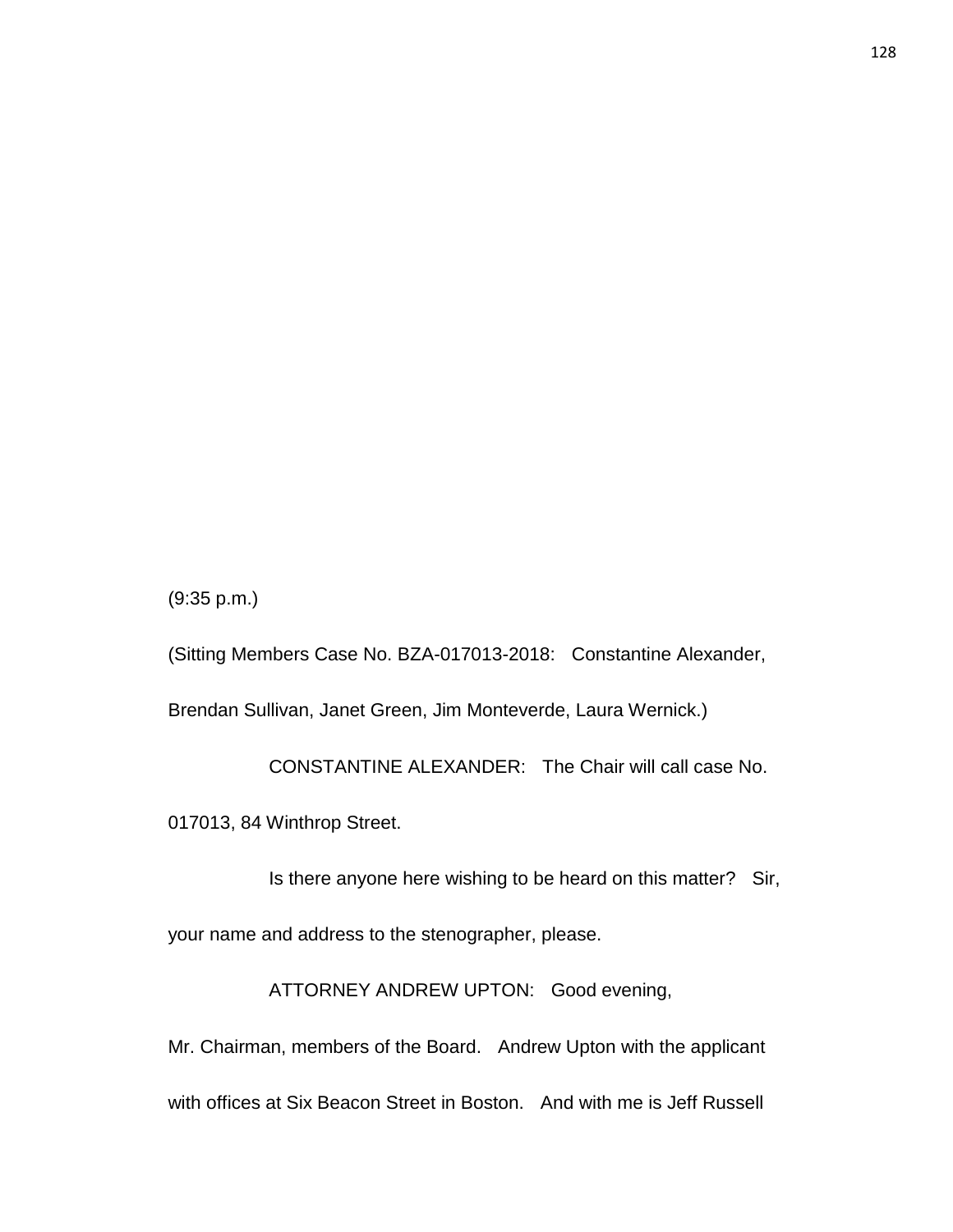the national real estate director of Veggie Grill.

CONSTANTINE ALEXANDER: This is not a one off. This is

a -- you have other Veggie Grills in other locations.

JEFF RUSSELL: Yes, sir, we do.

CONSTANTINE ALEXANDER: You've answered it.

ATTORNEY ANDREW UPTON: This will be the first one on the east coast.

## CONSTANTINE ALEXANDER: Oh, really?

ATTORNEY ANDREW UPTON: Yeah. So thank you for

hearing us tonight. Andrew Upton representing the applicant. I want to briefly review why we think we comply with the requirements for Special Permit. And I'll turn things over to Jeff to give you background on the company and product and proposed operation in Harvard Square.

I'm happy to report that we met with and earned the support of the Harvard Square Business Association and the Harvard Square Advisory Council. Hopefully you have both of those letters on file. If you don't, I have copies with me.

CONSTANTINE ALEXANDER: We do.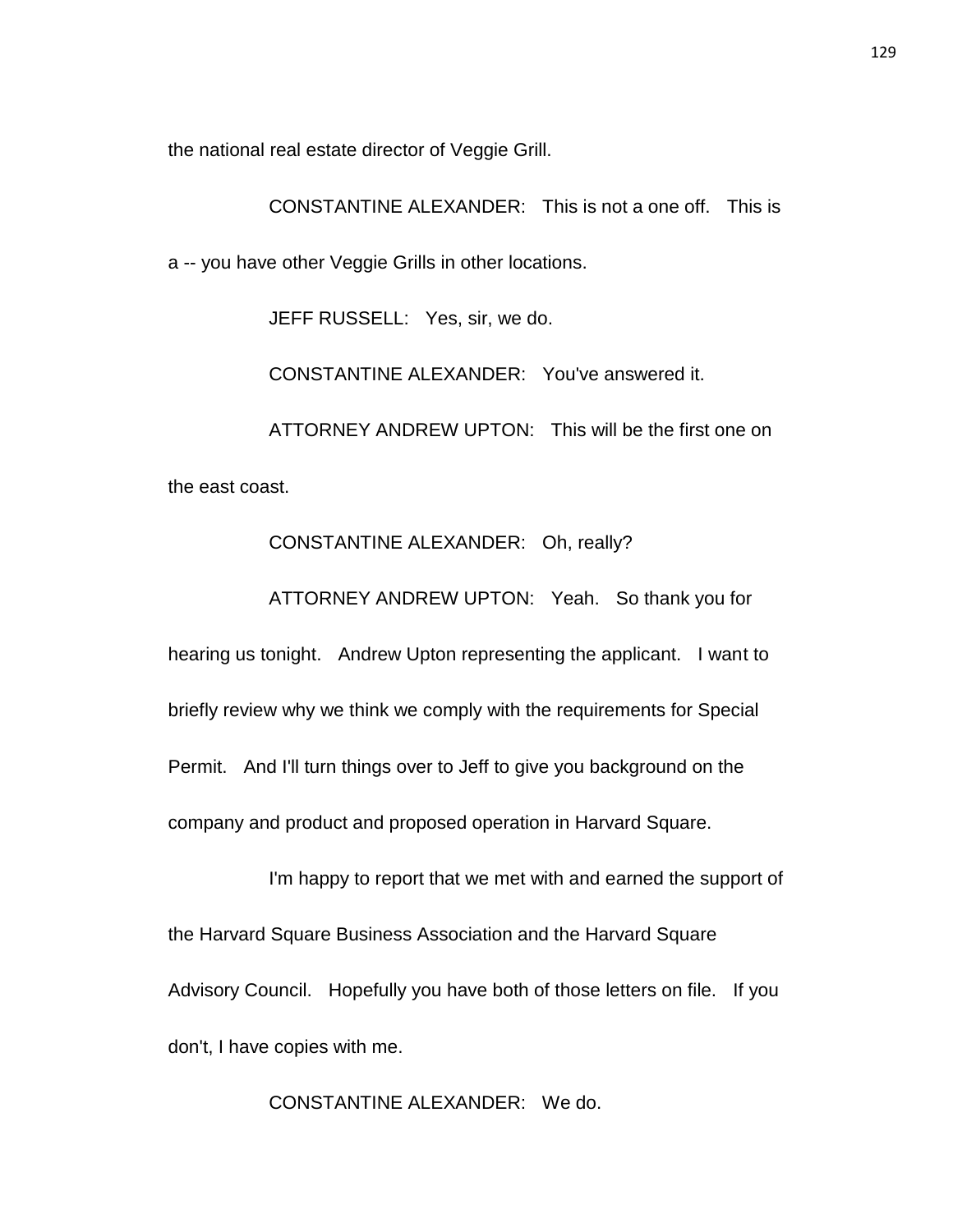ATTORNEY ANDREW UPTON: We hope you'll find that this use will not be a detriment to the public interest because it will not cause additional traffic.

The nature of the use is compatible with other building tenants and businesses. This is a unique and appealing food choice for customers.

There would be no adverse or negative effects due to the health and nature of the product and its preparation. The previous occupant of the space was a Waga Mama Restaurant, with many of the same characteristics of Veggie Grill. It didn't cause any detrimental effects.

We hope that you find this use will comply with the fast order food requirements, as it does not create traffic or parking problems. It does not threaten pedestrian safety.

The design fits within the area, and the establishment fulfills a need for unique and popular cuisine that's not readily available in an authentic fresh fast order format.

Our mostly walk-in customers will be served on biodegradable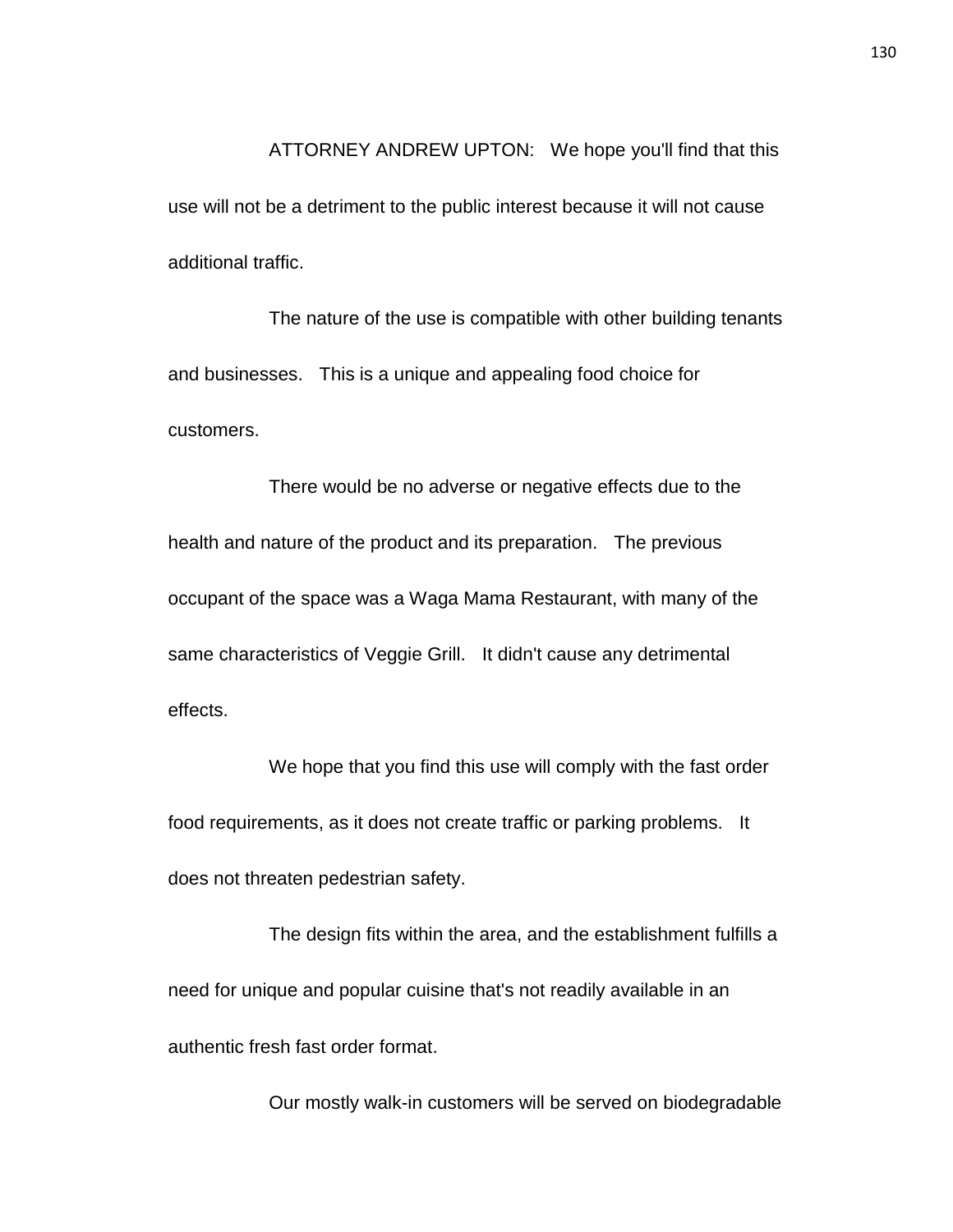materials and have convenient, well marked waste and recycling receptacles with designs that will comply with applicable access codes.

Finally, this use will support the citywide urban design objectives as a visually compatible use in a district with many food service options that's pedestrian and bicycle friendly with minimal environmental impact and no increased burden on city infrastructure.

CONSTANTINE ALEXANDER: Can you tell me a little bit about your food offerings? I mean, is it -- Veggie Grill suggests to me that you're grilling vegetables.

JEFF RUSSELL: We do that as well, yes, sir. So Veggie Grill is a --

ATTORNEY ANDREW UPTON: I have some visual aids as we discuss.

JEFF RUSSELL: Veggie Grill is 31 restaurant company.

We've been in business a little over, almost 12 years now since 2006. Predominantly on the west coast. Mostly in Southern California, some San Francisco Bay area restaurants, and also Portland area and Seattle. We now opened in Chicago, and we are excited to open here in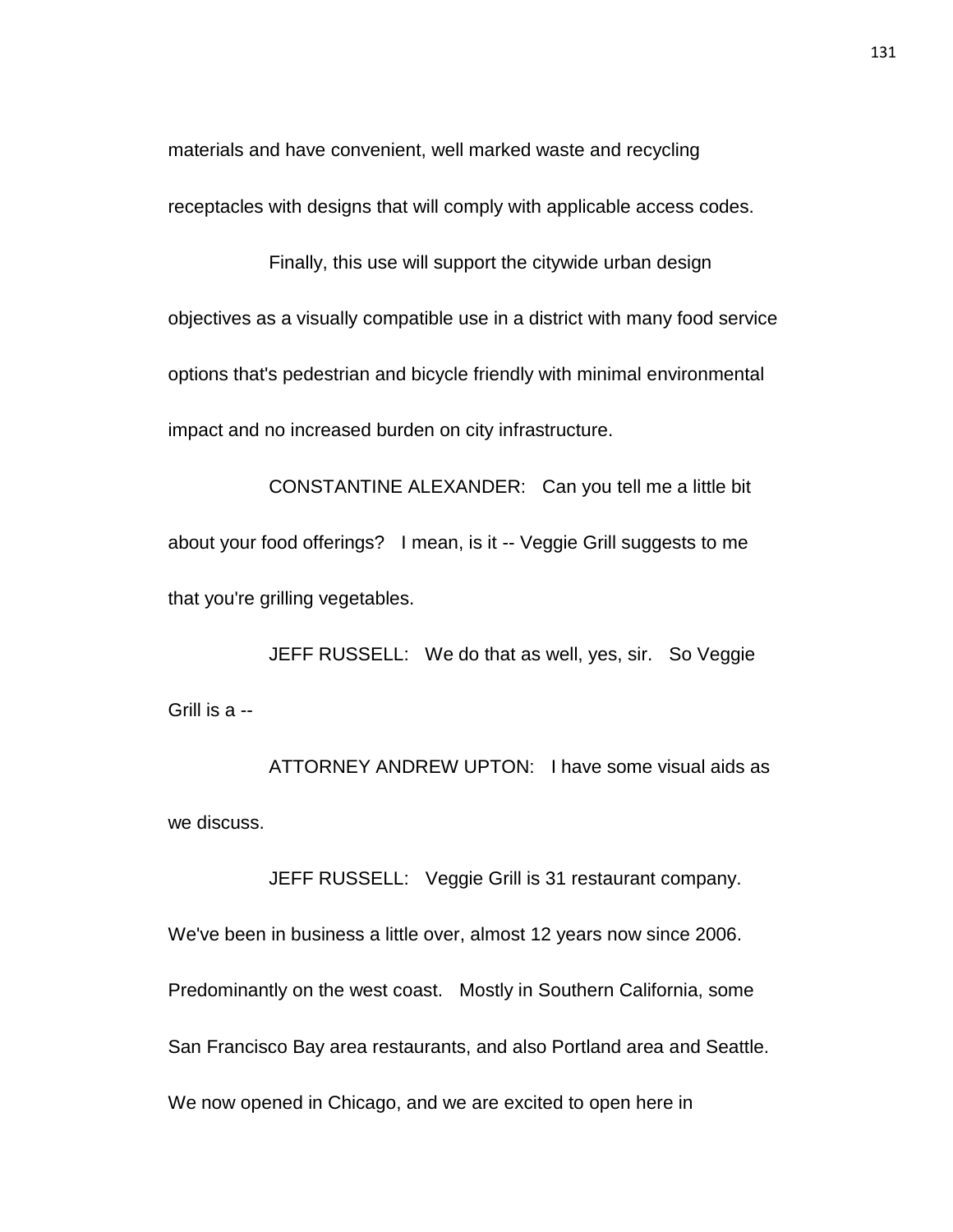Cambridge. So this will be our flagship for the east as we call it.

Our food is technically vegan. So we're a vegan restaurant company, but we don't necessarily position ourselves as vegan in our offerings. 80 percent of our customers do not identify themselves as vegan or vegetarian. And our food is what I call an eclectic, broad spectrum. We have burgers, we have --

CONSTANTINE ALEXANDER: Not with meat though?

JEFF RUSSELL: Everything is plant based. Everything, the cheese, plant based. We use rice bran oil. So you won't find any duck fat in our french fries or anything like that. But it's a really unique concept. Very cravable, very innovative food and it really is food that what I call food the people like to eat. We just made a plant-based version of it.

CONSTANTINE ALEXANDER: And there's nothing like this in Harvard Square now?

JEFF RUSSELL: Not that I'm aware. I know that there are some --

CONSTANTINE ALEXANDER: Vegetarian restaurant, but I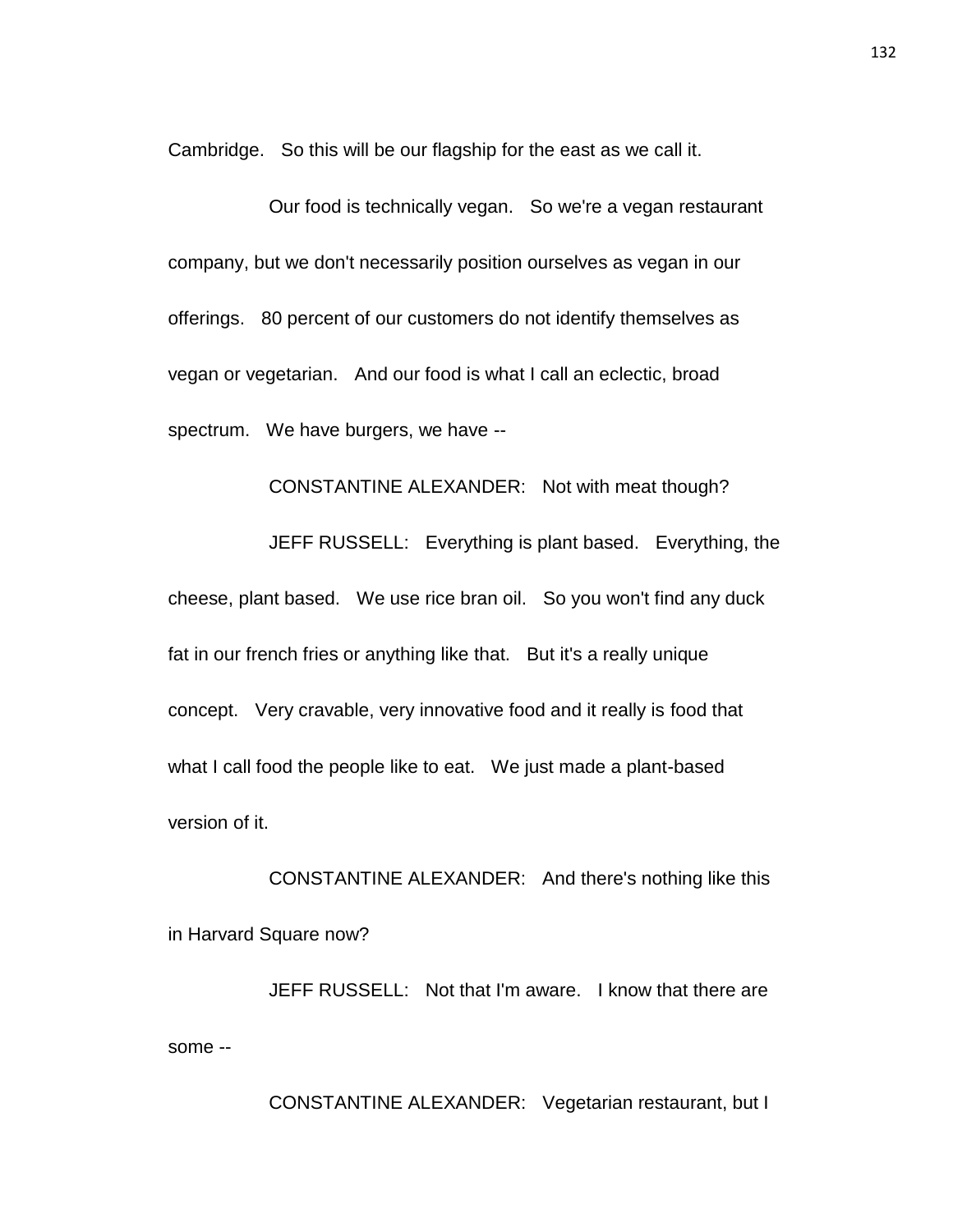don't think there's anything as extensive or grilling that you will offer.

JEFF RUSSELL: Correct. We have a full kitchen. So we make everything on-site. I know that there are some -- I think there's at least one that's I believe vegan, Clover maybe, but don't quote me on that. And I know their menu offering is not as extensive as ours, but ours is broad based.

CONSTANTINE ALEXANDER: Well, the reason I ask you the question is out of pure curiosity. We have, one of the findings we have to make is that the establishment fulfills a need for such a service in the neighborhood or in the city. Or in the neighborhood there's nothing like yours so there is a need for this.

JEFF RUSSELL: We think so. Our research indicates this, yes, sir.

CONSTANTINE ALEXANDER: Sorry, we interrupted your presentation I think.

ATTORNEY ANDREW UPTON: I was hitting on the technical standards and I was turning it over to Jeff to talk about the concept. And we're glad to give you more detail or answer any questions.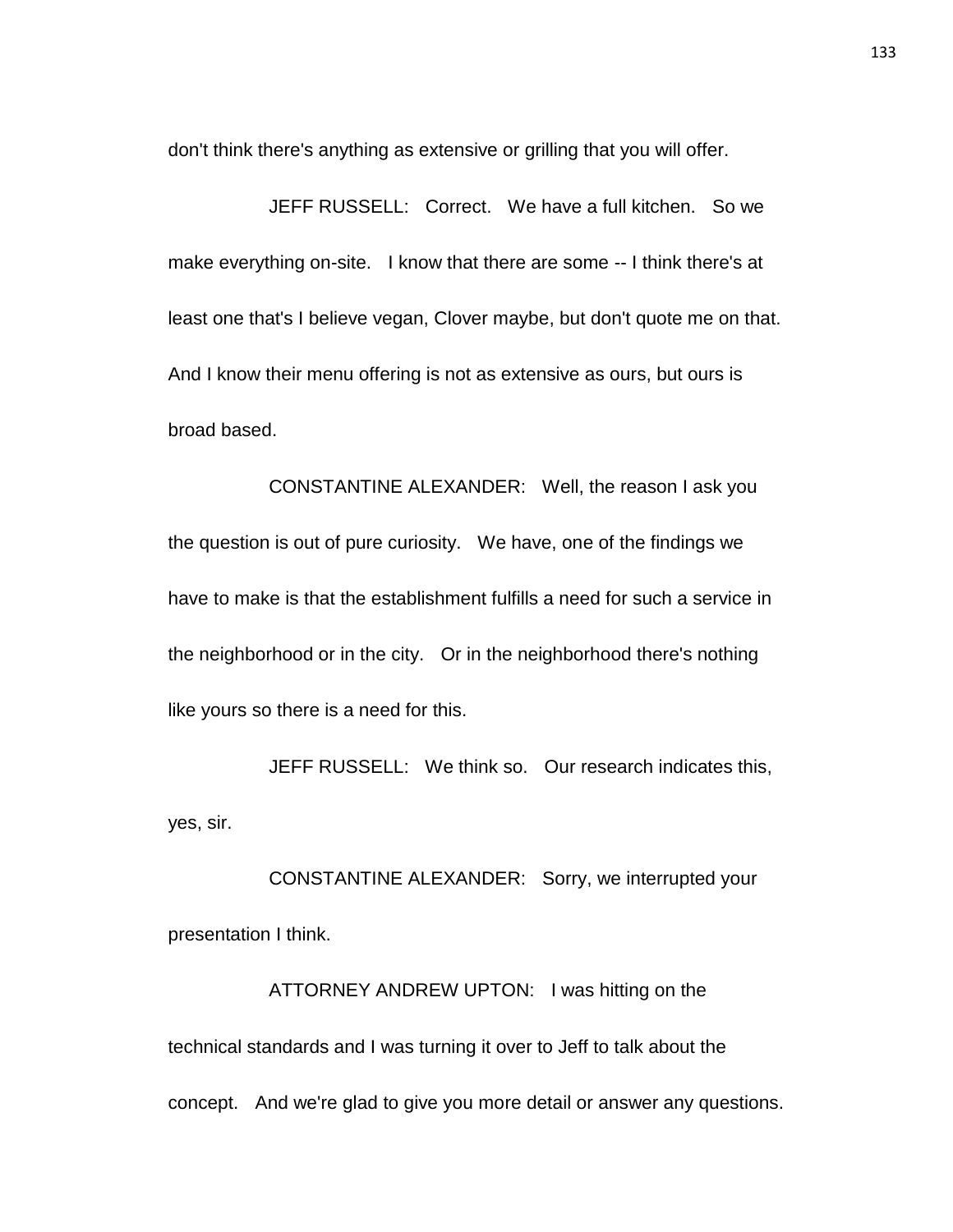CONSTANTINE ALEXANDER: So how do you satisfy the local requirements for handicapped and disabled persons? Is it that ramp that goes up in front of what's now Staples?

JEFF RUSSELL: Yes, sir.

CONSTANTINE ALEXANDER: So that's how people --

JEFF RUSSELL: That ramp is remaining. The stairway that's off of J.F.K. remains, so we're just using the existing infrastructure although the building is getting renovated.

CONSTANTINE ALEXANDER: And the interior configuration is like Waga Mama or are you going to redesign inside?

JEFF RUSSELL: Totally -- if you go to the space now, you'll see that it's been gutted. So we are redesigning the interior and it has been divided partially I think. And I'll use rough numbers. Waga Mama I think was about 42 or 4100 feet. We're taking about 2300. So there is a small space with access off the lobby area that will be leased to --

CONSTANTINE ALEXANDER: Someone else.

JEFF RUSSELL: -- someone else. I'm not sure who.

CONSTANTINE ALEXANDER: Okay.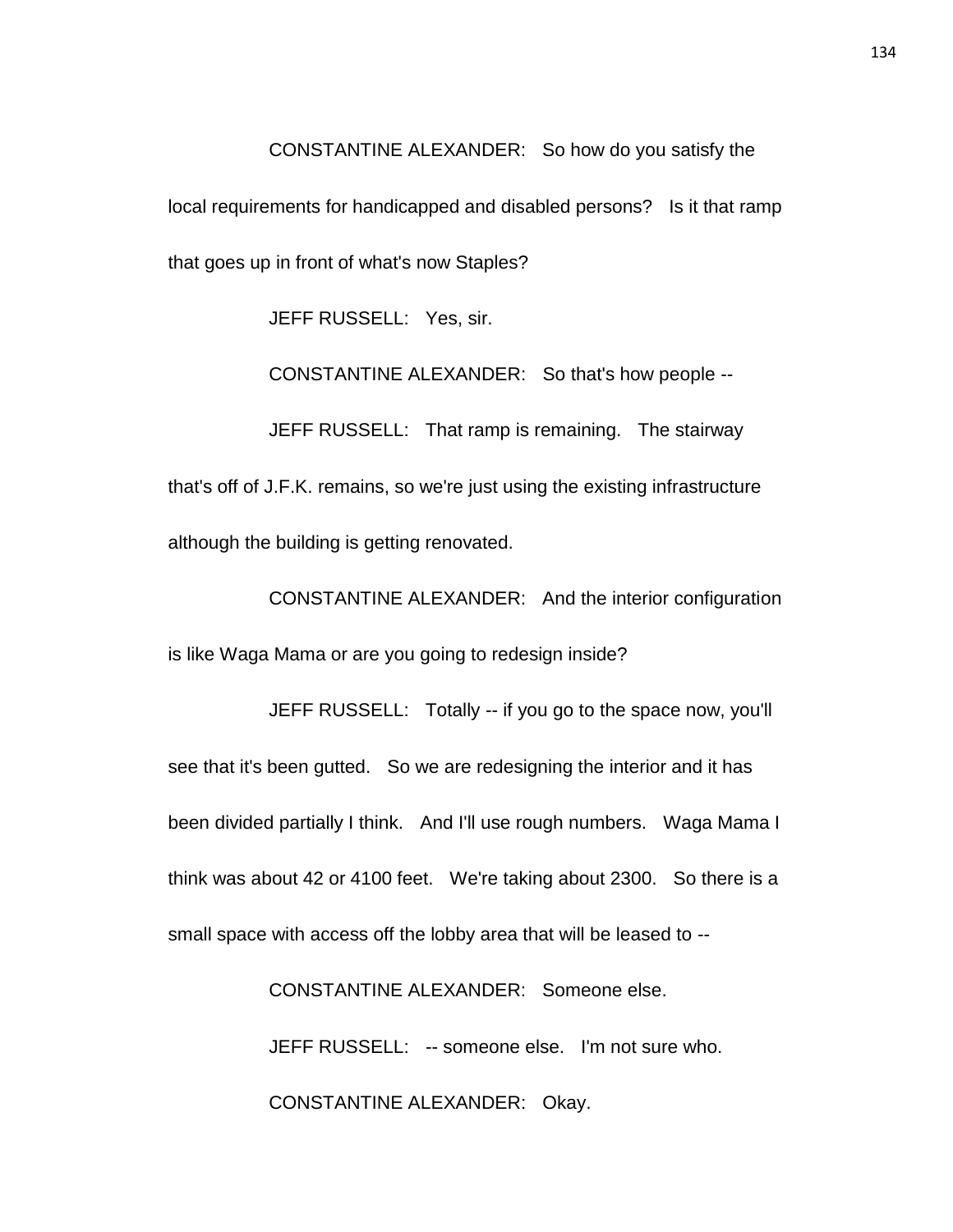Anything else?

JIM MONTEVERDE: Is it strictly takeout?

JEFF RUSSELL: Oh, no, no, no.

JIM MONTEVERDE: So seats inside?

JEFF RUSSELL: Yes. So order at the counter, food will be delivered to your table. Like I said, we're big on the plant base. It's also a sustainability concept as well. So that's a really important thing for

our -- better for you, better for the planet.

CONSTANTINE ALEXANDER: I'm curious as to why this is

considered a fast order food establishment.

JIM MONTEVERDE: Yeah, exactly.

CONSTANTINE ALEXANDER: Yeah, but Waga Mama was.

For some reason ISD has decided that it meets some requirements.

JIM MONTEVERDE: Unless it's the size.

ATTORNEY ANDREW UPTON: Yeah, I think it has to do

with the size plus the takeout.

JIM MONTEVERDE: Right.

CONSTANTINE ALEXANDER: Okay.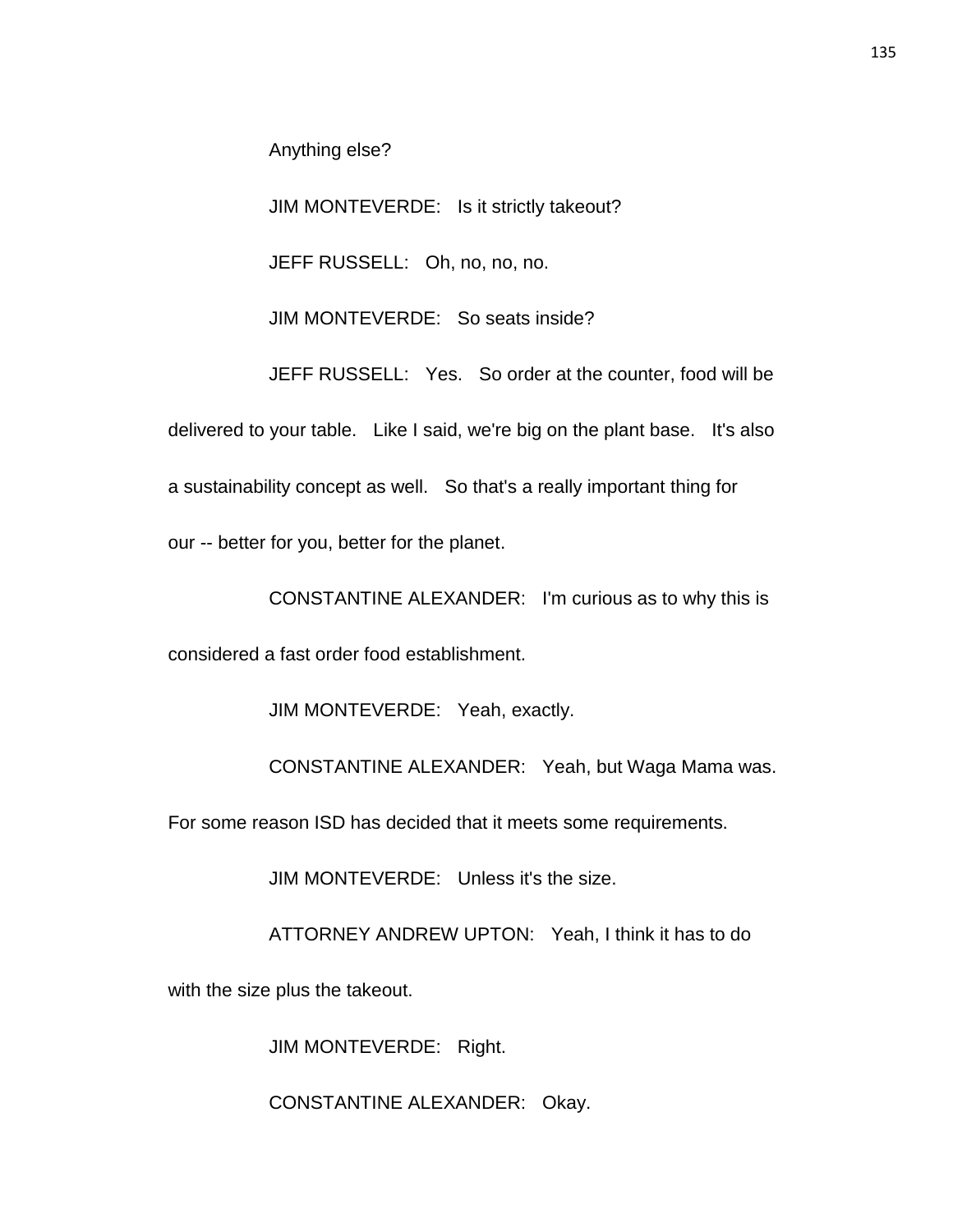Any other, any questions from members of the Board?

JIM MONTEVERDE: No.

LAURA WERNICK: I don't recall. How does servicing work for the building? Deliveries? And pick-ups?

JEFF RUSSELL: Deliveries? So my understanding is that there is along Winthrop where trash currently is, there will be -- while there will be an addition of the lobby area for the offices being built on -- about what would now be or soon to be a third and fourth level, that there will be -- yeah, it's going to be tall. There is a trash and delivery entry area there and elevators that service both floors from inside.

LAURA WERNICK: Okay.

ATTORNEY ANDREW UPTON: So we're pretty much doing the same thing that Waga Mama did with the building's existing program for night drops and recycling and composting. We're following the Waga Mama model that's been established by the building.

LAURA WERNICK: And what are the hours of operation? JEFF RUSSELL: Our typical hours we would open at 10:30 in the morning and generally close anywhere -- sometimes nine o'clock on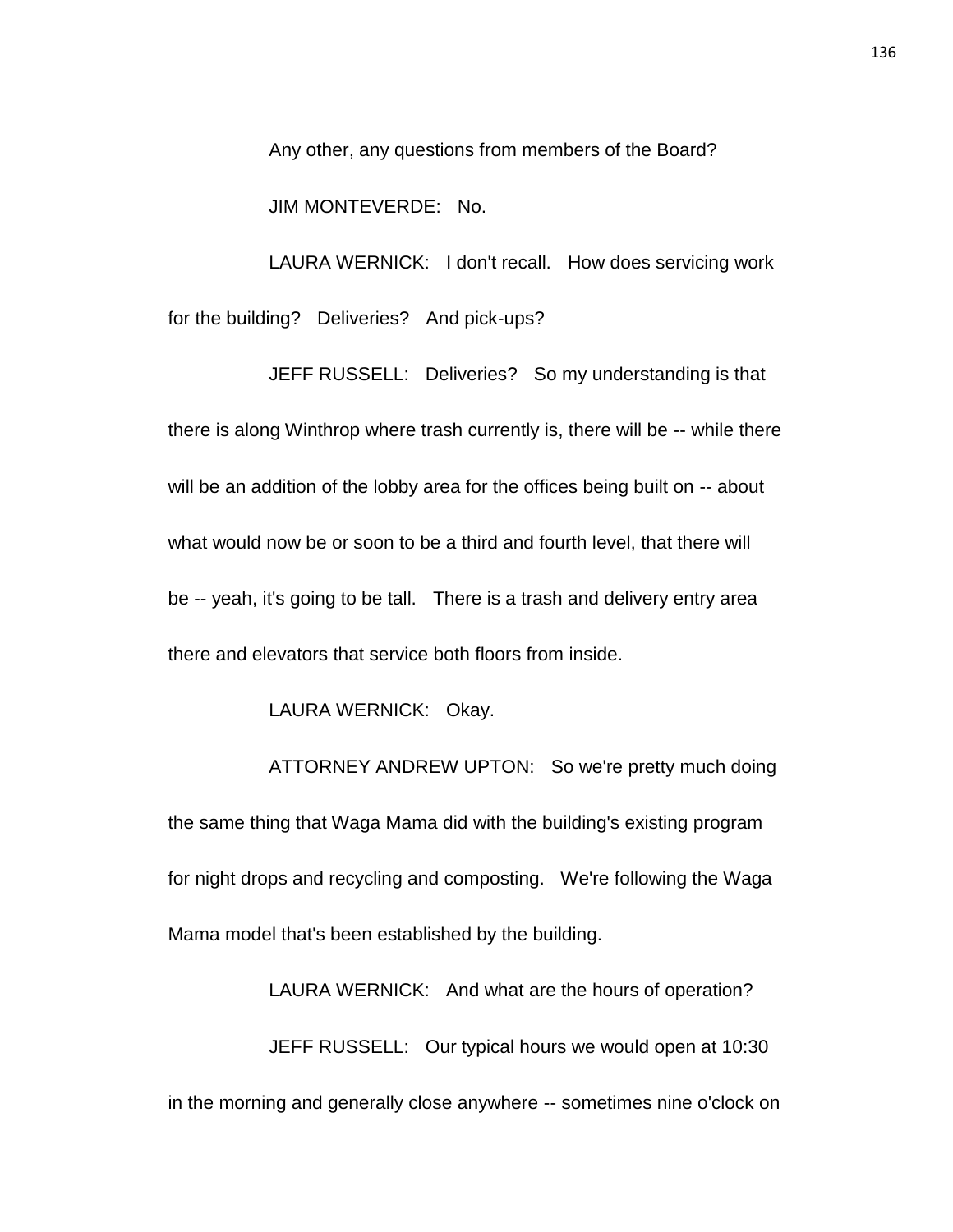a weekday. Weekends open until ten. However, part of our discussions with the various Harvard community groups, there's a desire perhaps to open earlier and stay open later. And that fits well within our spectrum. We have locations that are open until midnight on weekends. We expect to be open late here because it's vibrant.

JANET GREEN: Students.

JEFF RUSSELL: And it's vibrant at all hours. And we're working on a brunch menu to service that component. We don't have that yet but that's work in progress.

BRENDAN SULLIVAN: I think ISD's feeling -- and Sisia, is it how they categorize one food establishment and another is whether or not it has table service?

SISIA DAGLIAN: Yes. It's like the menus and then the amount of like plates and like what are their offering plates. I think because like yours are throw away essentially, right?

JEFF RUSSELL: No. We actually have plate ware but it's both.

SISIA DAGLIAN: It has to do with the percentage. I think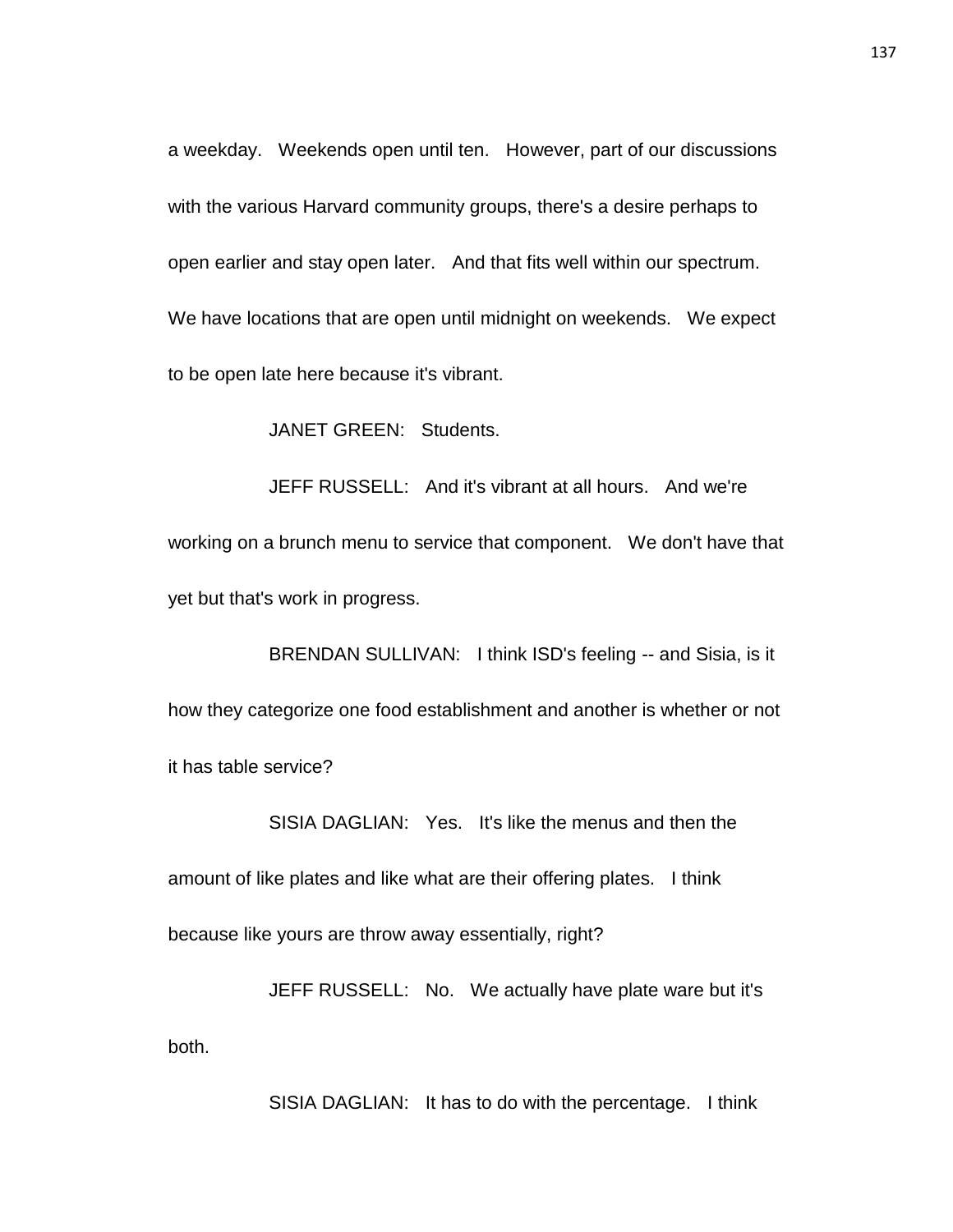that's how the ordinance is written, right? It has to do with the percentage of one or the other.

BRENDAN SULLIVAN: Yeah, okay.

ATTORNEY ANDREW UPTON: And there was a concern that there is -- I mean, as you can see from the photos, it's where you go, you get your food, you sit down, you go with a group. It's sort of a community positive atmosphere. But because the food is so unique, we expect a big takeout demand. And that's why we're here.

JANET GREEN: So that's why it's fast food because you're

going to have a lot of takeout?

BRENDAN SULLIVAN: No, I think the trigger really is table service. I think -- is that correct, table service?

SISIA DAGLIAN: Yeah.

BRENDAN SULLIVAN: And then there are some other

ancillary --

SISIA DAGLIAN: Right, the amount of -- I think the

percentage of your business that is takeout, that's it.

BRENDAN SULLIVAN: Yeah, all right. Okay.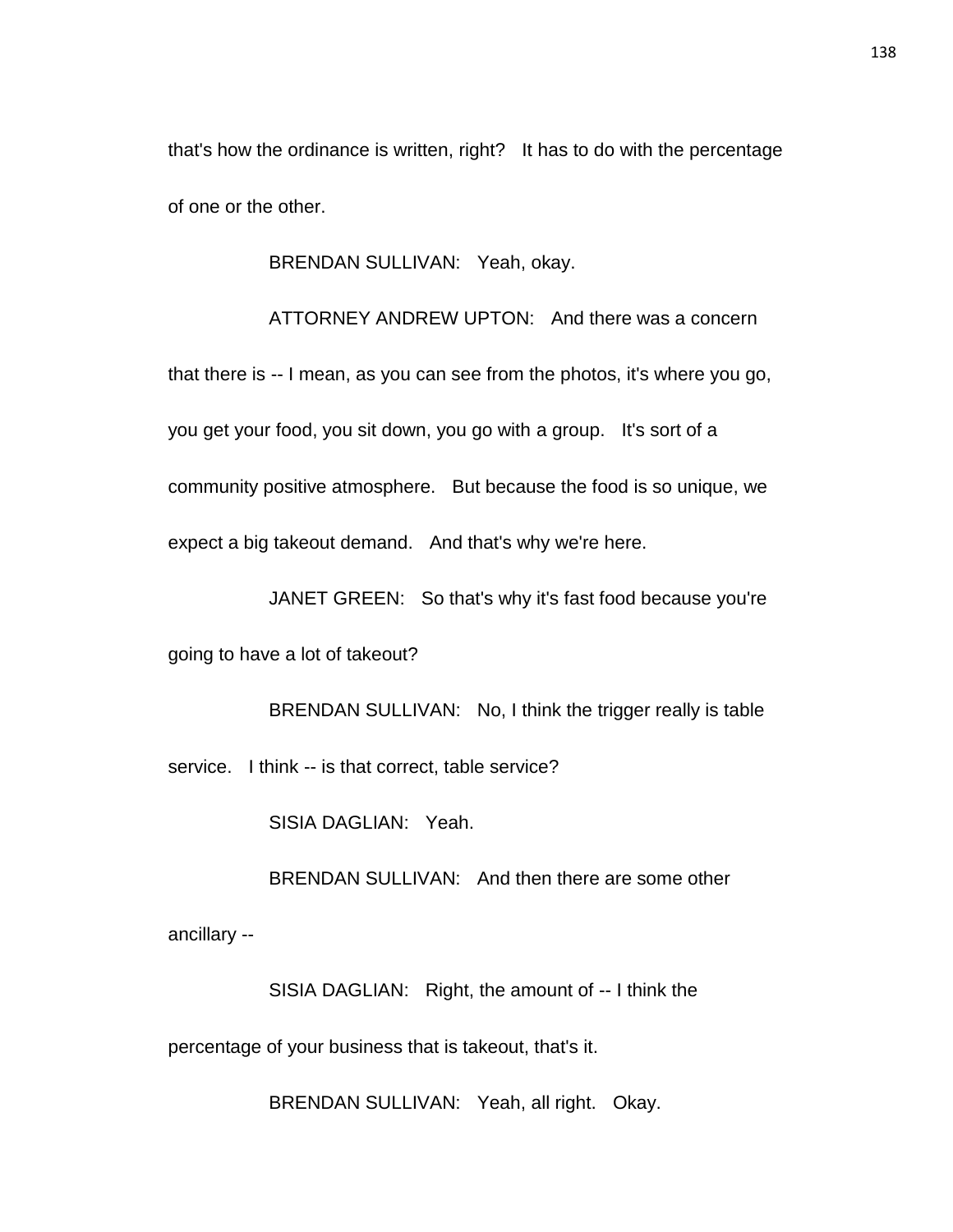JOHN HAWKINSON: Does the Board care? The actual

triggers are -- there are four:

One, provision of non-disposable plates, cups, and utensils to all patrons.

Two, availability of printed individual menus for all patrons.

Three, provision of 75 percent of the seating --

CONSTANTINE ALEXANDER: Where are you reading

from?

JOHN HAWKINSON: -- freestanding tables rather than

counters.

And four, at least 80 percent of the revenue from food sales is

attributable to food consumed on the premises.

That's from page 2-4 of Article 2, the fast order food

establishment.

CONSTANTINE ALEXANDER: Okay, thank you.

JOHN HAWKINSON: So it has to not meet all of those in

order to require....

CONSTANTINE ALEXANDER: So it's your representation to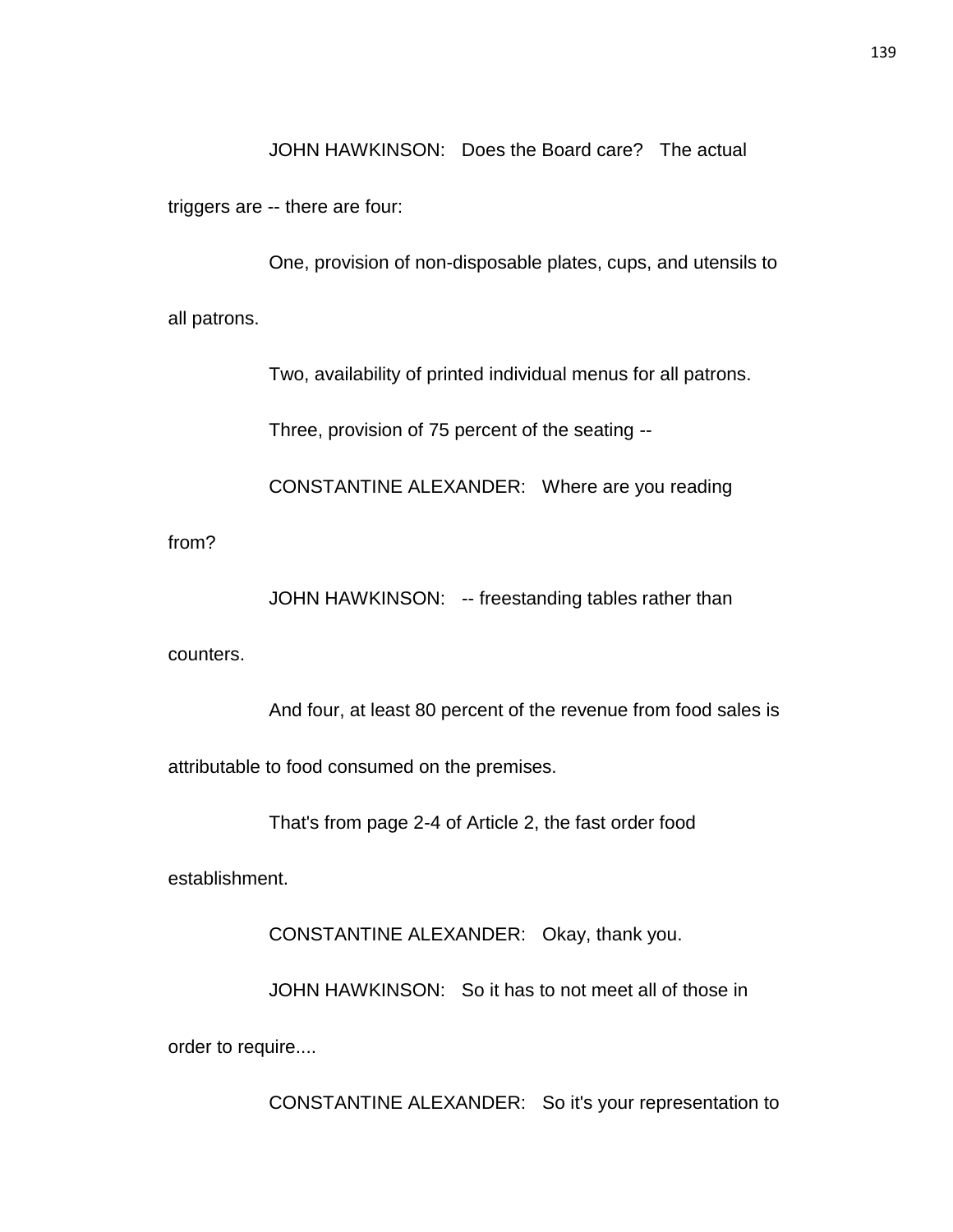us that you will have -- you'll exceed to the request of the people -- of the Harvard Square Association and have longer hours, certainly later hours? And what about early. Starting earlier? I think that was a request you said they made, too.

JEFF RUSSELL: My recall was it came as a question. As far as the later hours, that's really a function of demand. If there's volume, people are there, we will stay open longer without question. It's just that we don't know yet what the demand is. If there's nobody that shows up after, you know, eight o'clock on Saturday night, we'll be disappointed. But why stay open to midnight if nobody comes in? So as a practical measure. But, no, what attracted us to the market clearly was the 24-hour nature of the community there.

CONSTANTINE ALEXANDER: Okay. Any others

questions?

BRENDAN SULLIVAN: No.

JIM MONTEVERDE: No.

CONSTANTINE ALEXANDER: I'll open the matter to public testimony.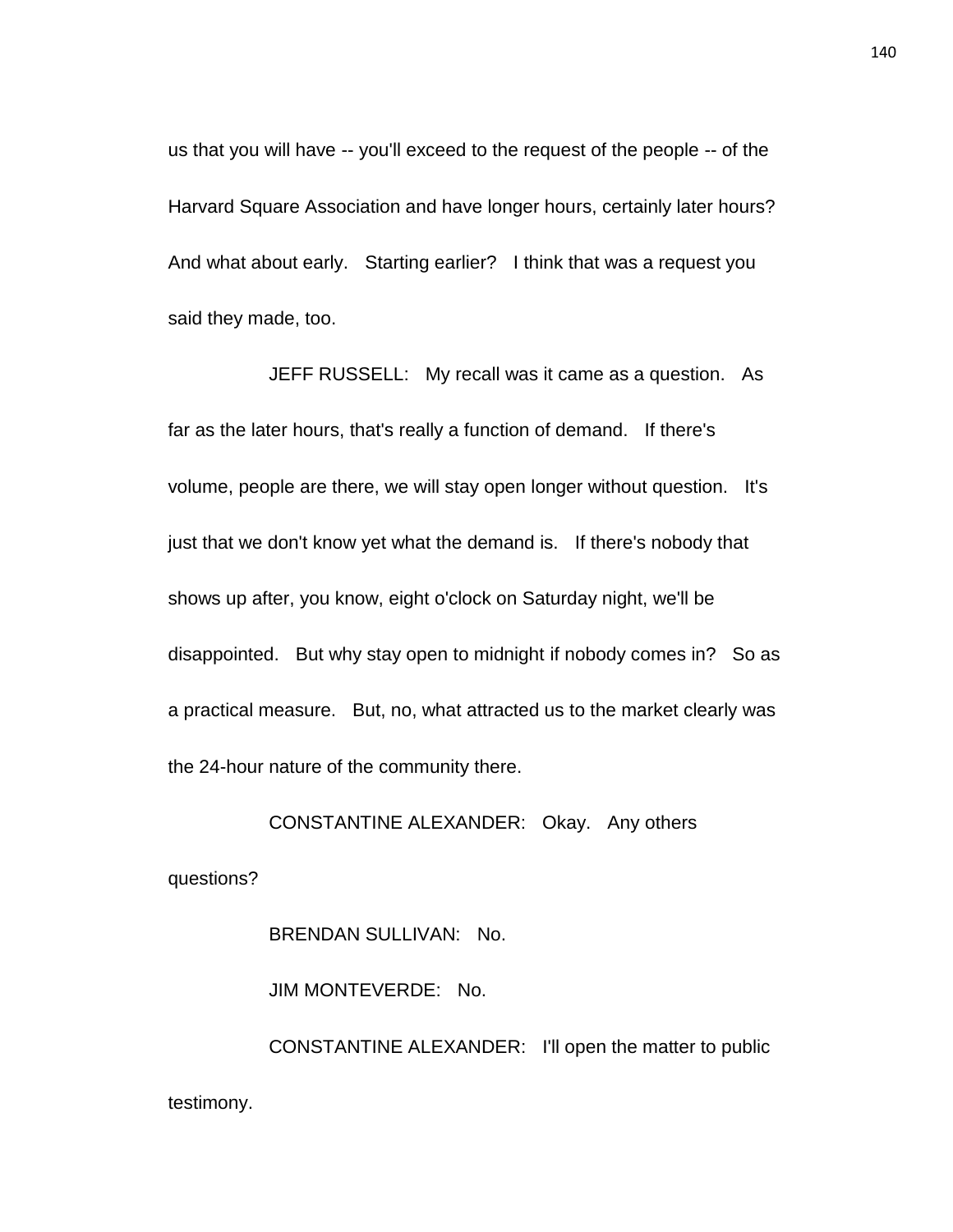Is there anybody here wishing to be heard on this matter? (No Response.)

CONSTANTINE ALEXANDER: Apparently not. We are in receipt of some communications. We have a letter from the Harvard Square Business Association. (Reading) While we have vegetarian offerings throughout the square, this restaurant is quite unique in that it is entirely vegetarian. It has offerings that are, "meat-like" in their texture and flavor. This distinction, along with lots of healthy choices and Veggie Grill's commitment to being active contributors to our Harvard Square community gives us great confidence that they will be a good fit. Once they get settled, we hope they will actively participate in Harvard Square events; be on a cleanup committee for Winthrop Park and join the Harvard Square Business Association as we endeavor to continue our good stewardship of Harvard Square. We hope the Board will vote affirmatively.

And we do have a letter from the Harvard Square Advisory Committee. It's long and detailed. The bottom line is they are in support. I'm looking for the actual words. By the way, it says you're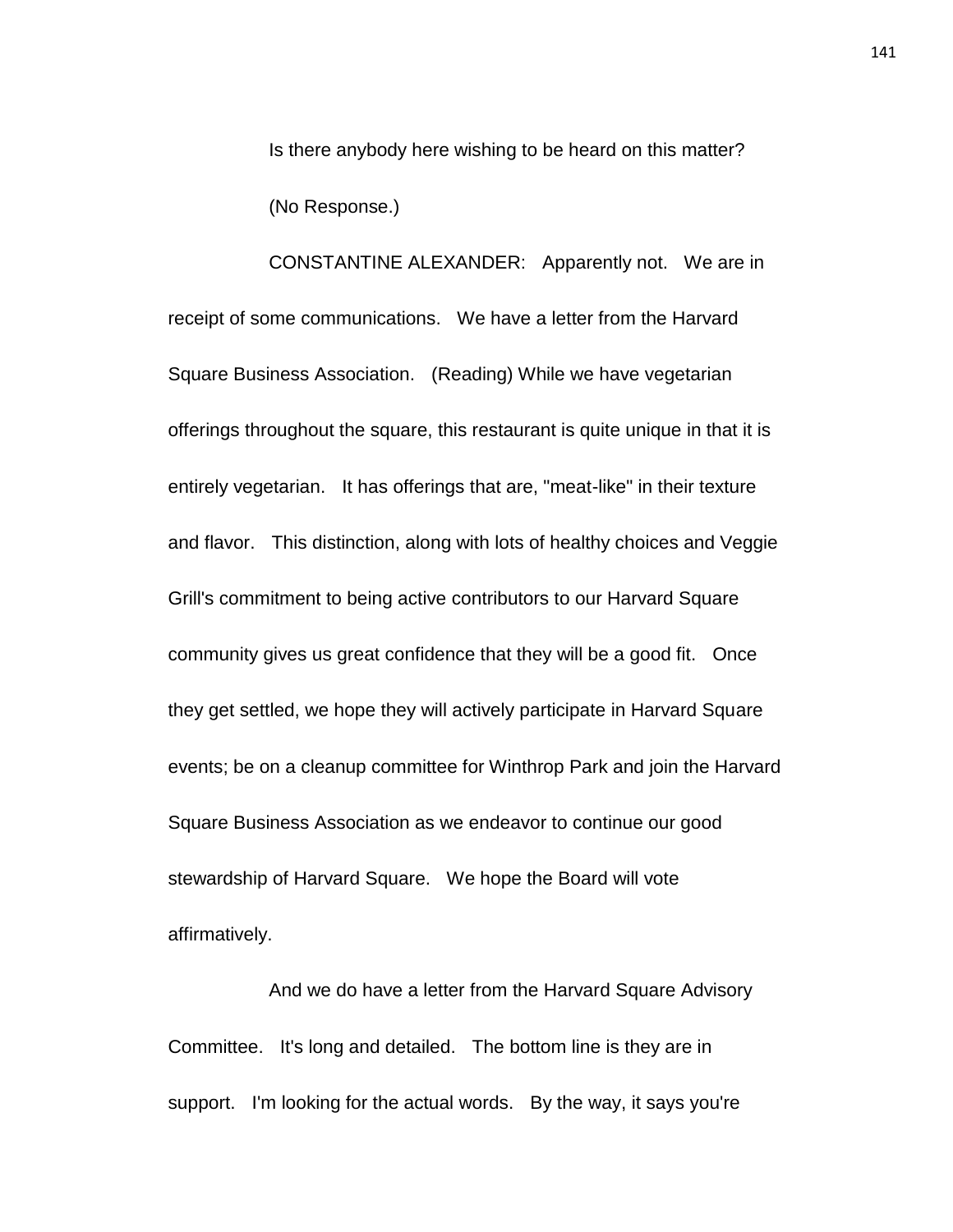going to apply for a beer and wine license?

JEFF RUSSELL: Yes, sir.

CONSTANTINE ALEXANDER: Okay.

Anyway, they must have a support here. I can't just find the

words.

ATTORNEY ANDREW UPTON: Last two sentences.

CONSTANTINE ALEXANDER: Oh, yeah, here it is. All

members in attendance supported the fast order food Special Permit and

find it in conformance with the Harvard Square Overlay District guidelines.

And they make suggestions, something you covered, like

longer hours and windows should be open -- remain as remain as open as

possible. I don't think you have any --

JEFF RUSSELL: No.

CONSTANTINE ALEXANDER: Why would you do that?

You're encouraged to join the Winthrop Park Association Trust and actively engage in the care of the abutting open space. I would second that, but that's not a zoning issue.

Recycling and composting should be facilitated with clear and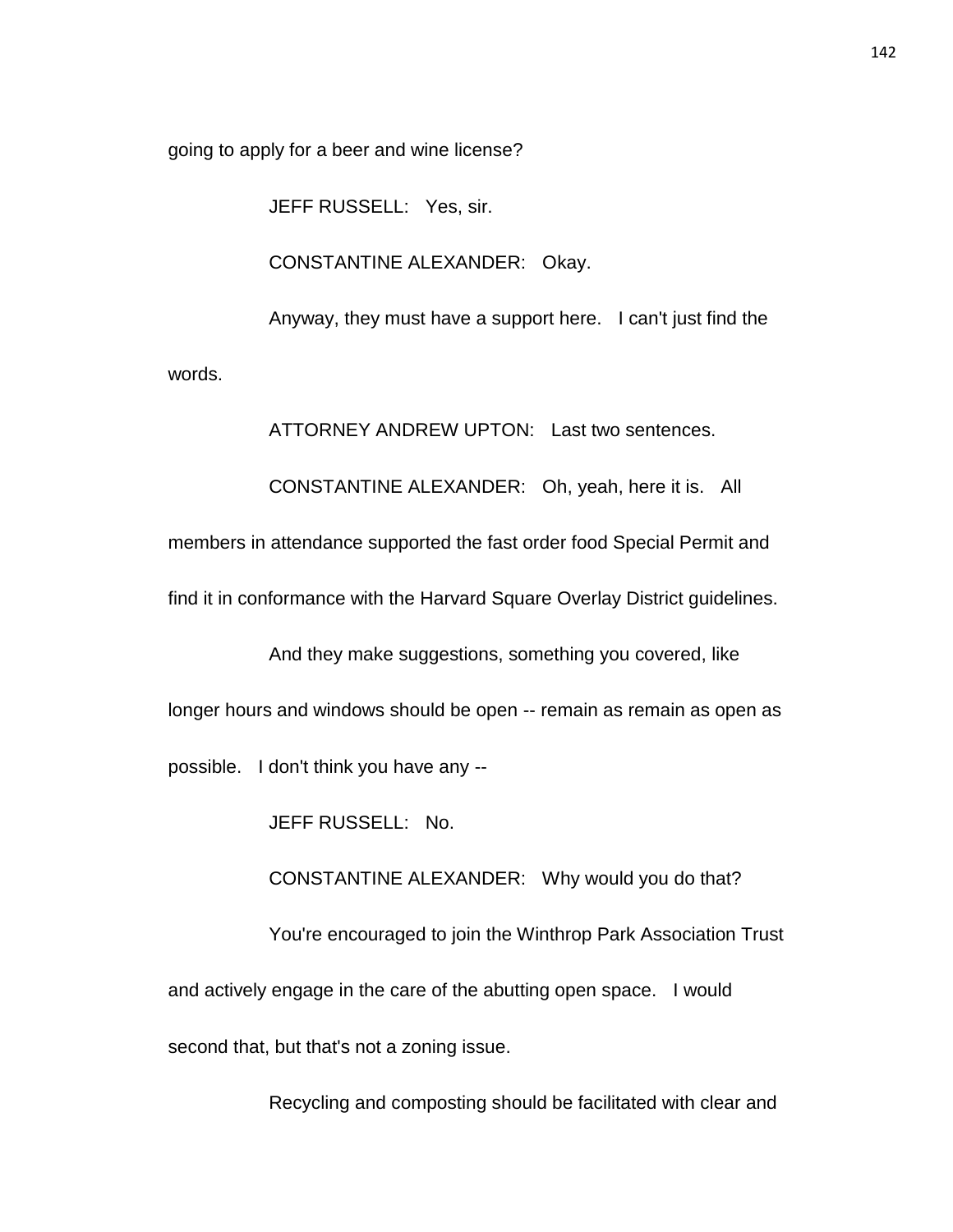precise directions using photographs of the actual materials.

Do you have an issue with that?

ATTORNEY ANDREW UPTON: There was some concern by one person at the Harvard Square Advisory Committee that she didn't know where to put her recyclables because the bins weren't clearly marked. It said recycling but she wasn't sure how to sort them, and we assured everyone that we would work on that.

CONSTANTINE ALEXANDER: And the applicant is

encouraged, this is the Harvard Square Advisory Committee to continue to develop a breakfast menu to increase the offerings and hours of operation.

You don't have a breakfast menu right now?

JEFF RUSSELL: We do not. It's something that's very

much in process for locations specifically like this. We haven't developed it yet.

CONSTANTINE ALEXANDER: If you develop one it's in your best interest to offer it.

JEFF RUSSELL: Oh, yes.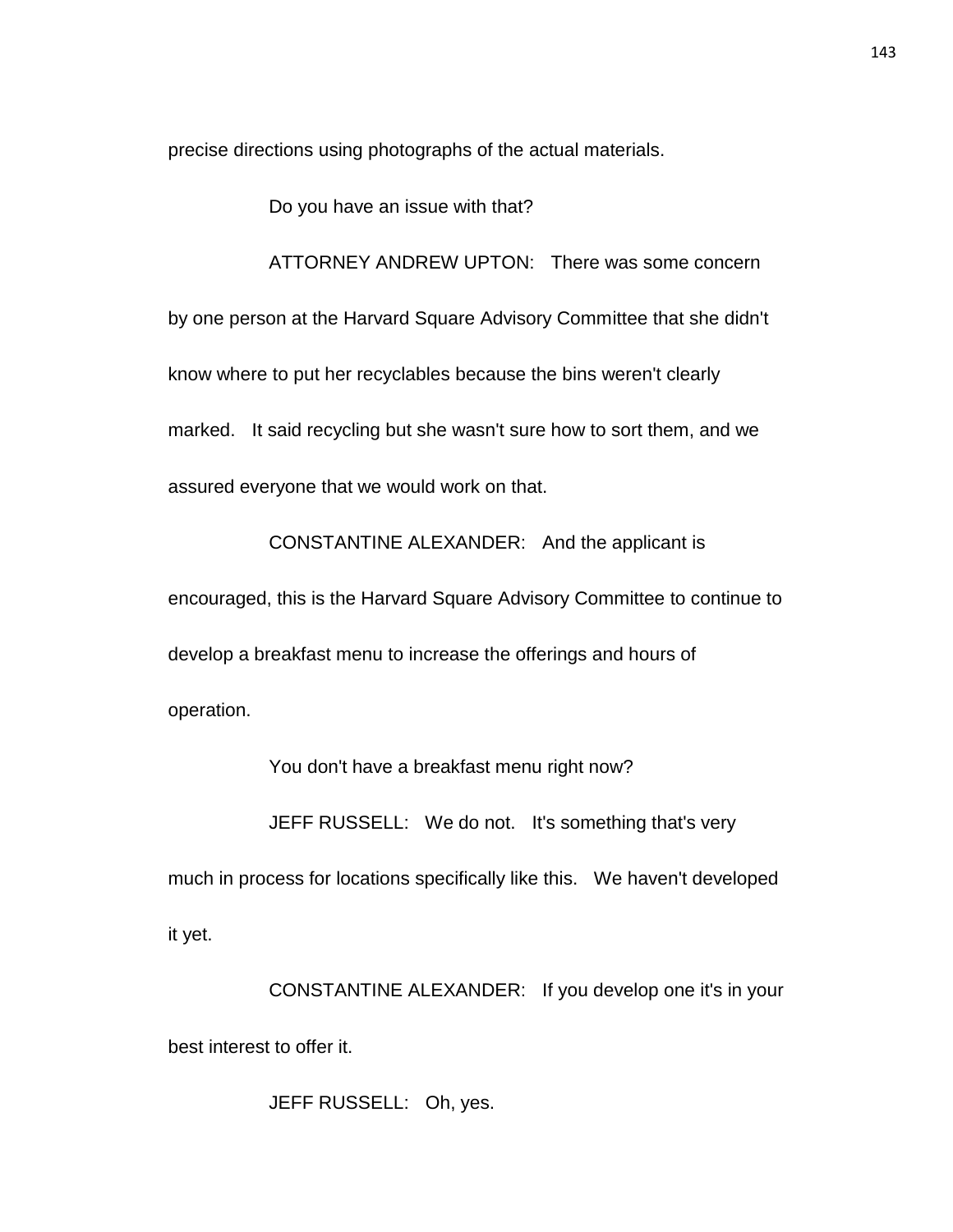CONSTANTINE ALEXANDER: Okay, we also have a letter

from Grendel's Den Restaurant and Bar signed by Carl Kuelzer,

K-U-E-L-Z-E-R. Actually it's a footnote to the report from Harvard Square Advisory Committee. (Reading) I support the encouragement of longer, later hours, visibility of the interior from the street, engagement with the Winthrop Park Trust, and recycling and composting program. I agree that the use conforms to the district guidelines and replaces a similar operation. I would only add that the applicant should be aware of the vehicle restrictions on Winthrop Street and agree to inform contractors, employees, and vendors that the street is closed and has no parking after eleven a.m.

JEFF RUSSELL: We are aware of this.

CONSTANTINE ALEXANDER: Fair point.

Ready for a vote?

JIM MONTEVERDE: Yep.

CONSTANTINE ALEXANDER: We have to take the vote and alert the folks out in the other room that they're running out of time.

Anyway, the Chair moves that we grant -- we make the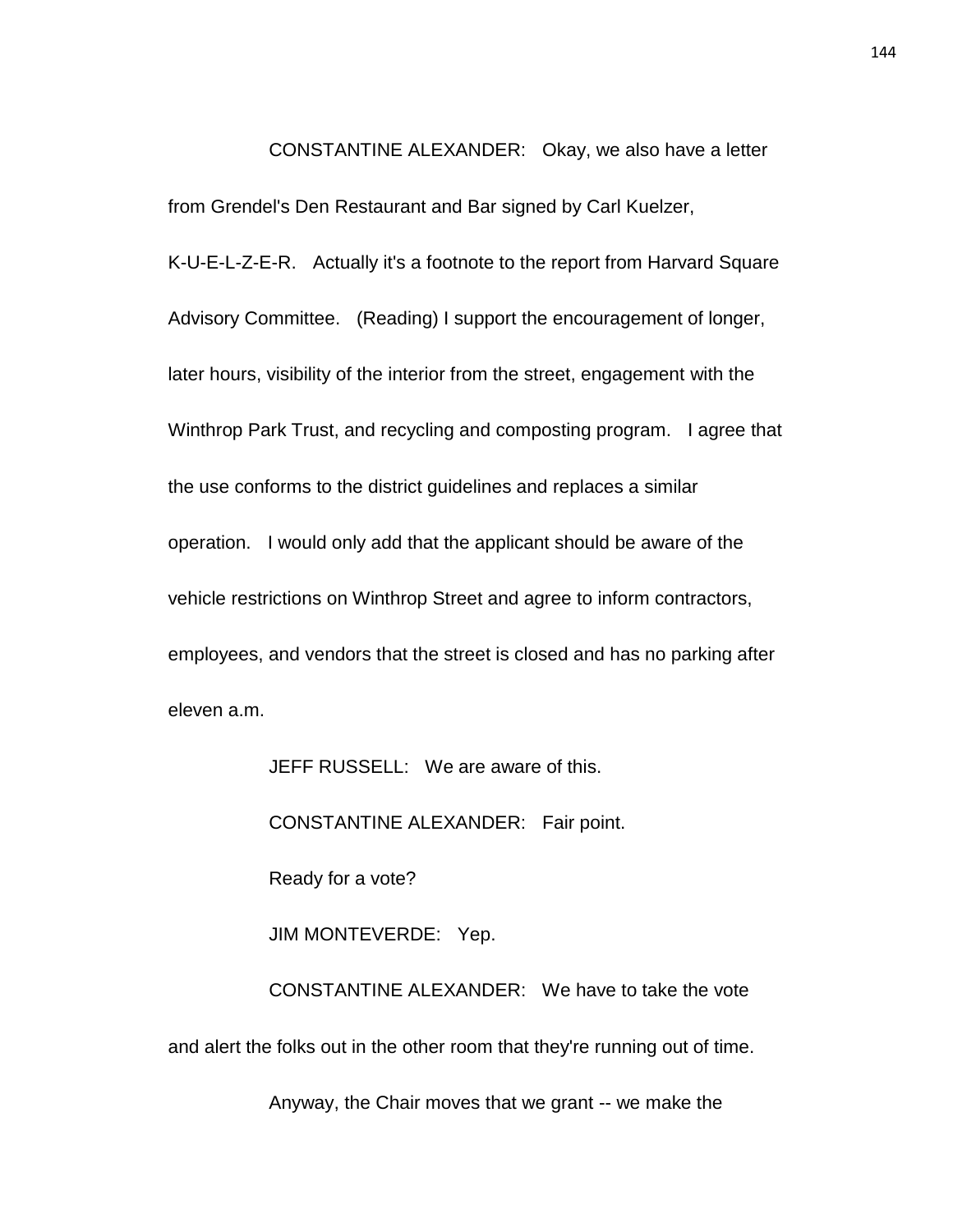following findings with the request for a fast order food establishment permit:

That the operation will not create traffic problems, reduce available parking, threaten the public safety in the streets or the sidewalks or encourage or produce double parking on the adjacent streets.

The physical design -- we haven't talked about this. The physical design including color and use of materials of the establishment shall be compatible with and sensitive to the visual and physical characteristics or other buildings, public spaces, and uses in a particular location.

What will your physical design, the color and use of materials, what would that be like? Black and white is what you've given us.

JEFF RUSSELL: Well, yeah, that's true. Our color schemes do incorporate a lot of earth tones in them. A lot of products we do are recyclable in terms of building materials and so forth. We do use, by virtue of the name and some of our background we incorporate green. CONSTANTINE ALEXANDER: Not shocking pink though? JEFF RUSSELL: There is no shocking pink. There are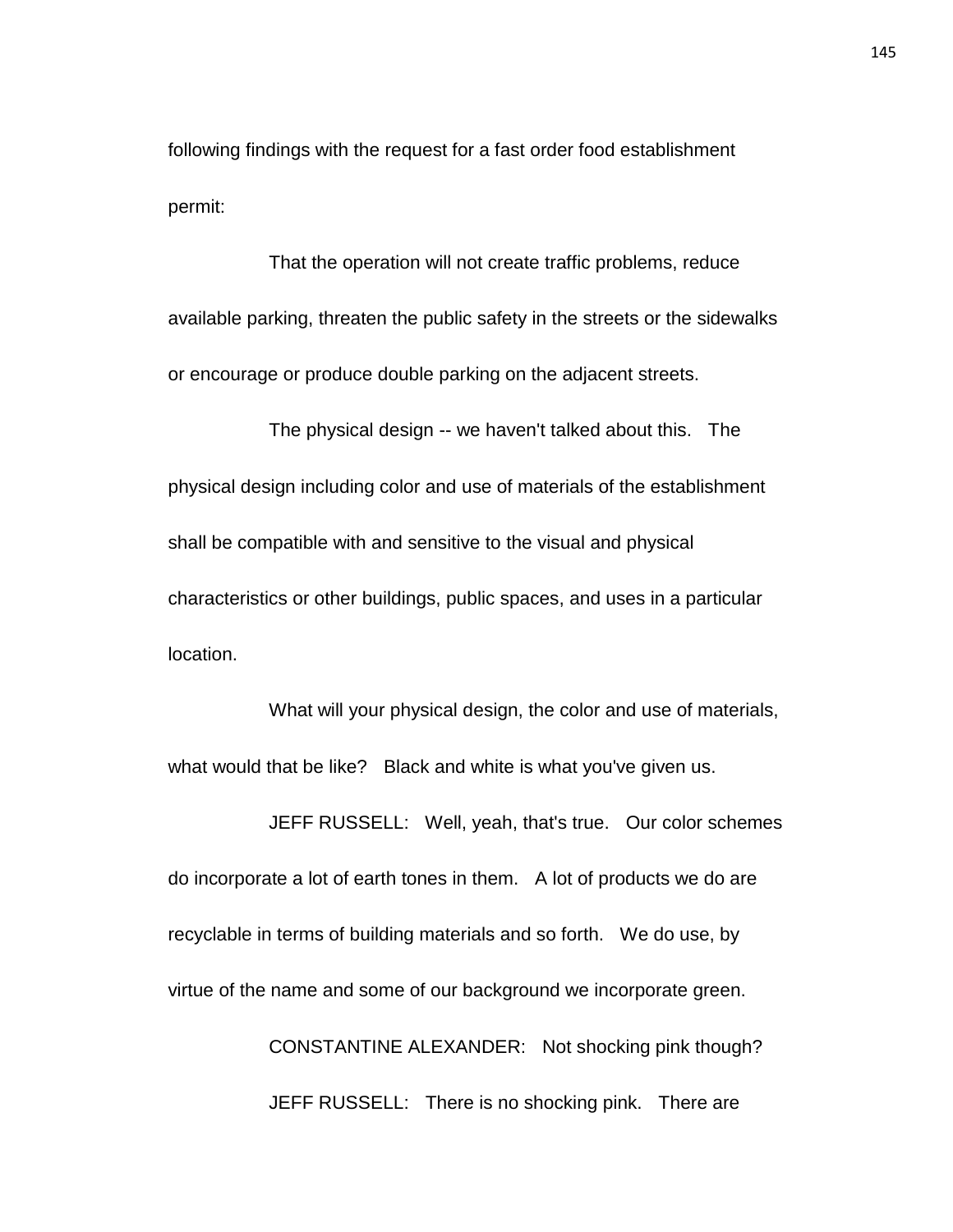touches of orange. I will tell you that in truth.

CONSTANTINE ALEXANDER: So it's consistent with the concept of vegetarian?

JEFF RUSSELL: That's right.

CONSTANTINE ALEXANDER: Okay.

We have to make a finding and I move that we find that the establishment fulfills a need for such a service in the square. Such need being your vegetarian offering are not replicated anywhere in the square and it will bring another dimension to the vegetarian food offerings that are present in the square.

That you will attract patrons primarily from walk-in trade as opposed to drive-in and automobile-related trade. And I think just the nature of where you're located means it's going to be walk-in. There's not going to be much in the way of parking.

The establishment shall, to the greatest extent feasible, utilize biodegradable materials in packaging the food and the utensils and other items provided for consumption thereof. And I think you've addressed that in your comments.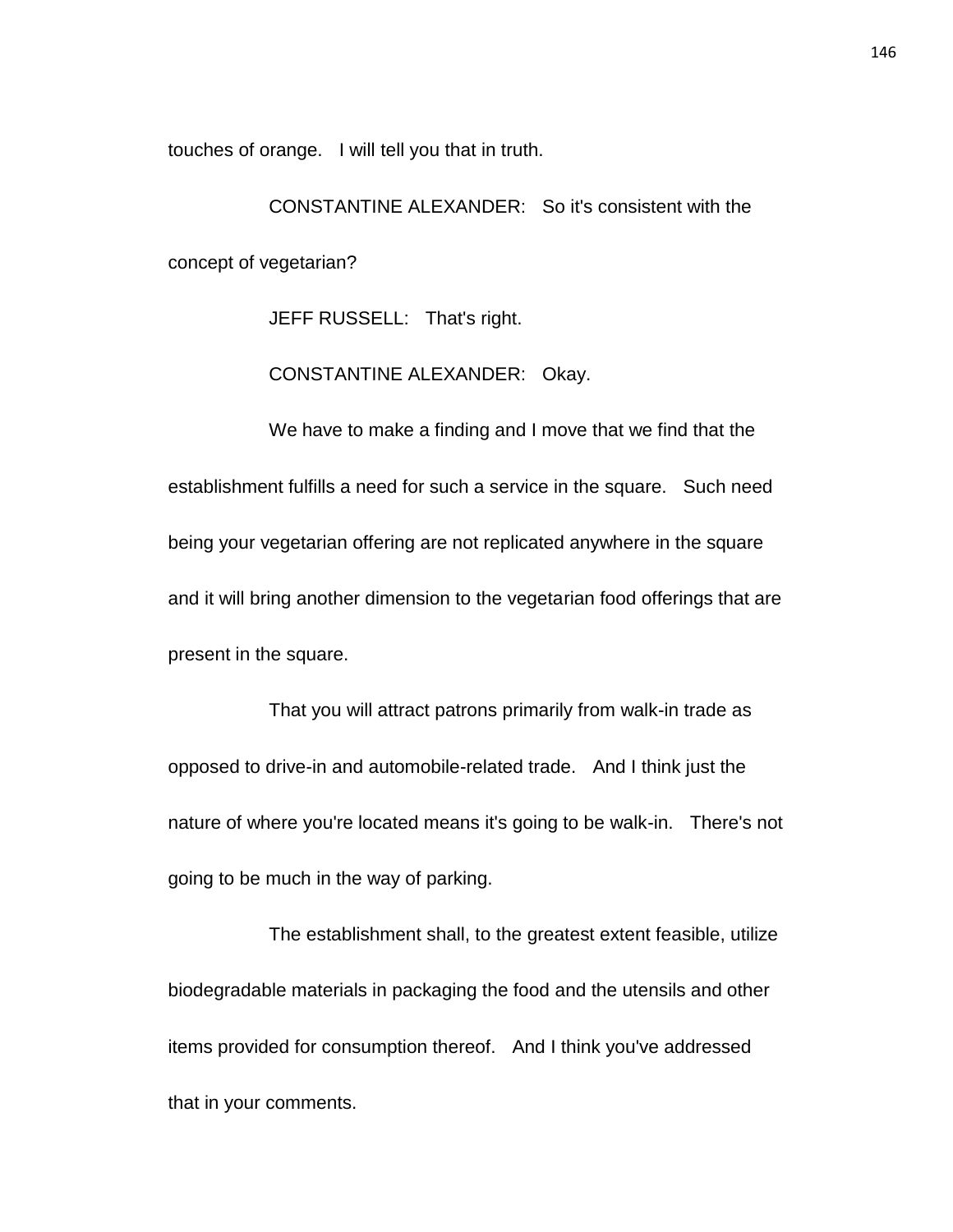You're going to provide convenient, suitable, and well-marked waste receptacles to encourage patrons properly to dispose of all packaging materials, utensils, and other items available with the sale of food.

Where will your waste disposal places be? On the outside, inside?

JEFF RUSSELL: Inside the restaurant.

#### CONSTANTINE ALEXANDER: Right.

JEFF RUSSELL: There is a trash receptacle by the main

entry doors, which with the top of the stairs, top of the ramp. There are also I think two others located inside the restaurant. One's towards the wall. I guess that would be the west end of the building, if you will. I'll say down JFK, that side. And I think another one that's near the demise wall towards the, what would be our service entrance toward that, seating area where the beverage containers are. My recall is there are three.

CONSTANTINE ALEXANDER: Good.

And that you're going to comply with all state and local requirements applicable to ingress, egress, and the use of all facilities on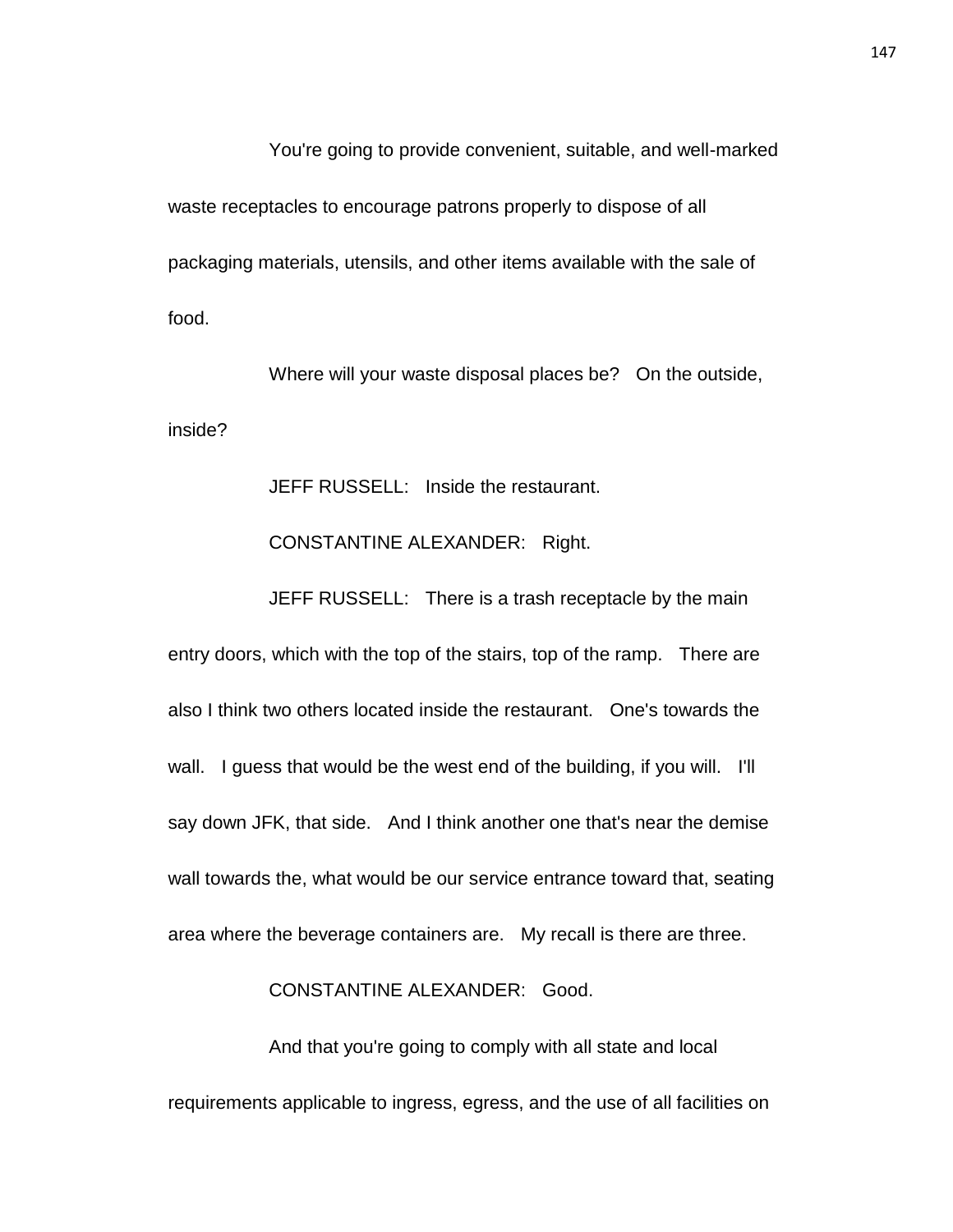the premises for handicapped and disabled persons.

You've already addressed that in terms of the ramp ingress

and egress. Inside for bathroom facilities?

JEFF RUSSELL: They must meet ADA requirements.

They're appropriately marked, path of travel. Wheelchair accessible

tables. So we do all the standards.

CONSTANTINE ALEXANDER: They're all there, good.

We've got to make further findings that apply to all Special Permits, so let me just run down the list:

That the requirements of the Ordinance cannot be met unless we give you the Special Permit that you're seeking.

That traffic generated or patterns of access or egress will not cause congestion, hazard, or substantial change in established neighborhood character. In this regard we would already cite the discussion we've had so far. And further, there's previously been a fast order food establishment here and there were no problems about congestion, hazard, or established change in neighborhood character.

Similarly that the continued operation or development of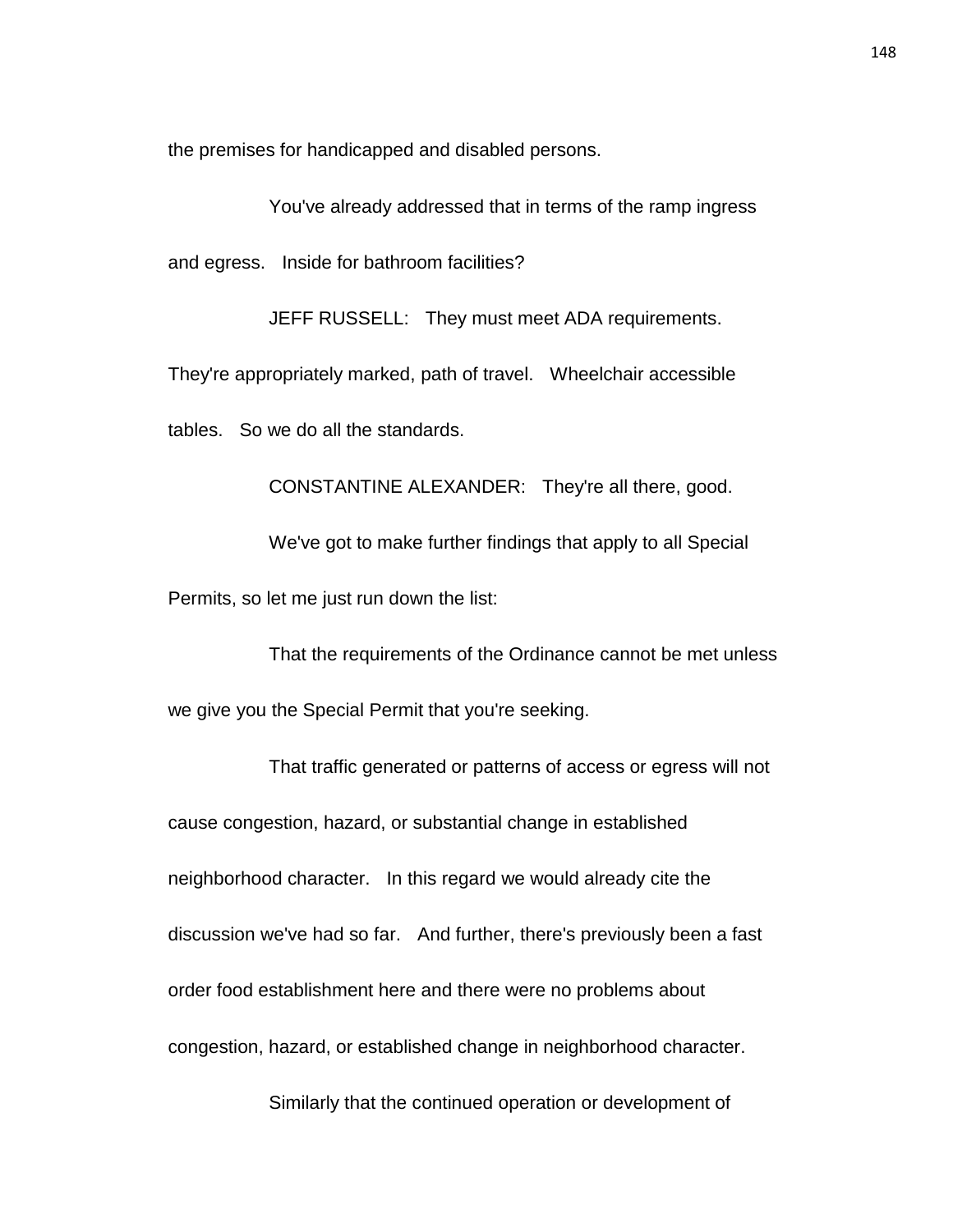adjacent uses will not be adversely affected by what is proposed. And in this regard I would refer to the support from the Harvard Square Business Association and the Harvard Square Advisory Committee which suggests that adjacent uses will not be adversely affected.

No nuisance or hazard will be created to the detriment of the health, safety, and/or welfare of the occupant or the citizens of the city.

And that generally what you're proposing will not impair the integrity of the district or adjoining district or otherwise derogate from the intent and purpose of the Ordinance.

So on the basis of all of these findings, the Chair moves we grant the Special Permit requested.

All those in favor please say "Aye."

(Aye.)

CONSTANTINE ALEXANDER: Five in favor. Good luck. (Alexander, Sullivan, Green, Monteverde, Wernick.)

\* \* \* \* \*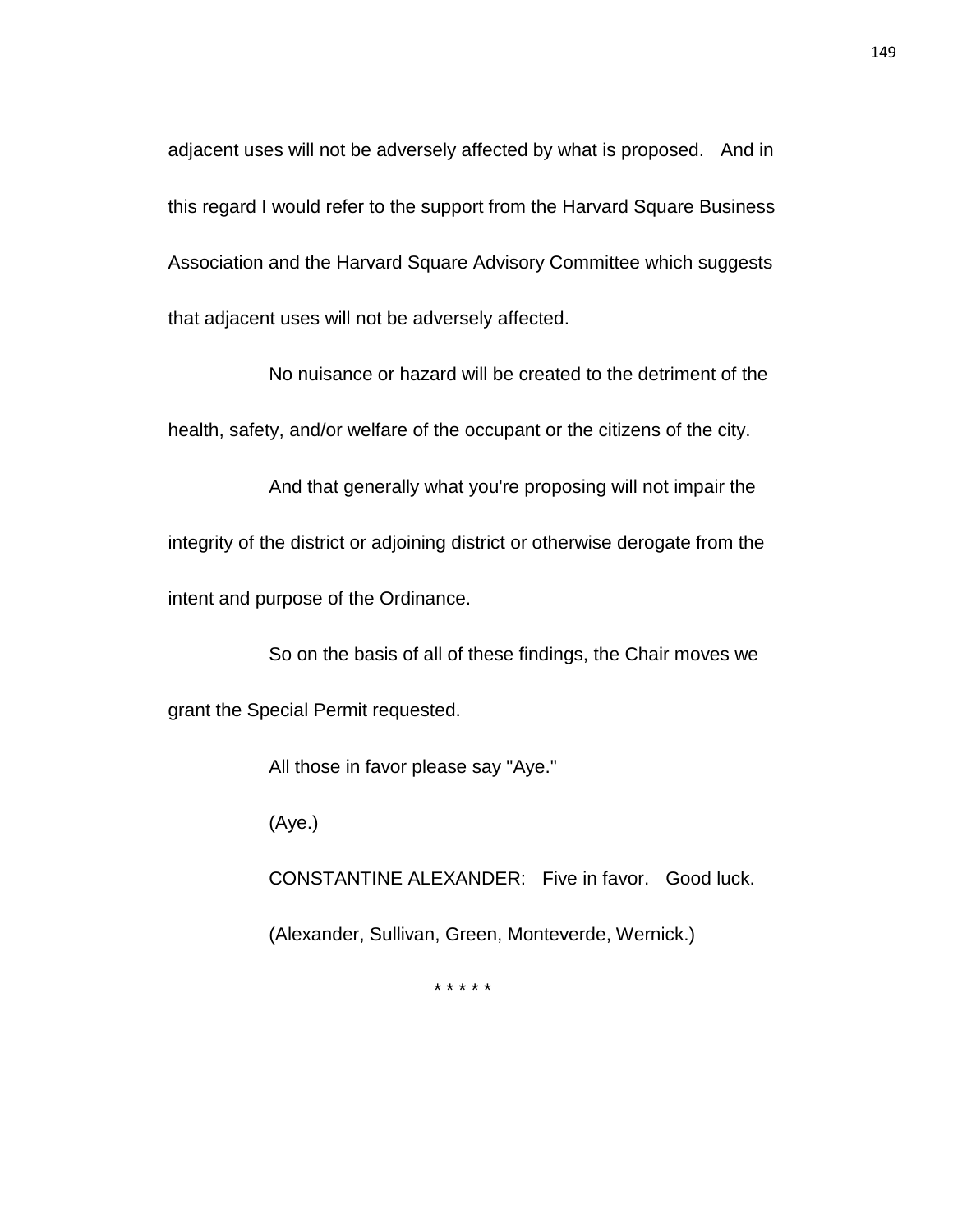Brendan Sullivan, Janet Green, Jim Monteverde, Laura Wernick.) ATTORNEY SARAH RHATIGAN: We have decided that we would like to continue the case. And did we say two weeks? CONSTANTINE ALEXANDER: Wait. We've got to get -- ATTORNEY SARAH RHATIGAN: Right. Are we ready in two weeks or do we need four weeks? We need four weeks? We

(Sitting Members Case No. BZA-017018-2018: Constantine Alexander,

(9:55 p.m.)

150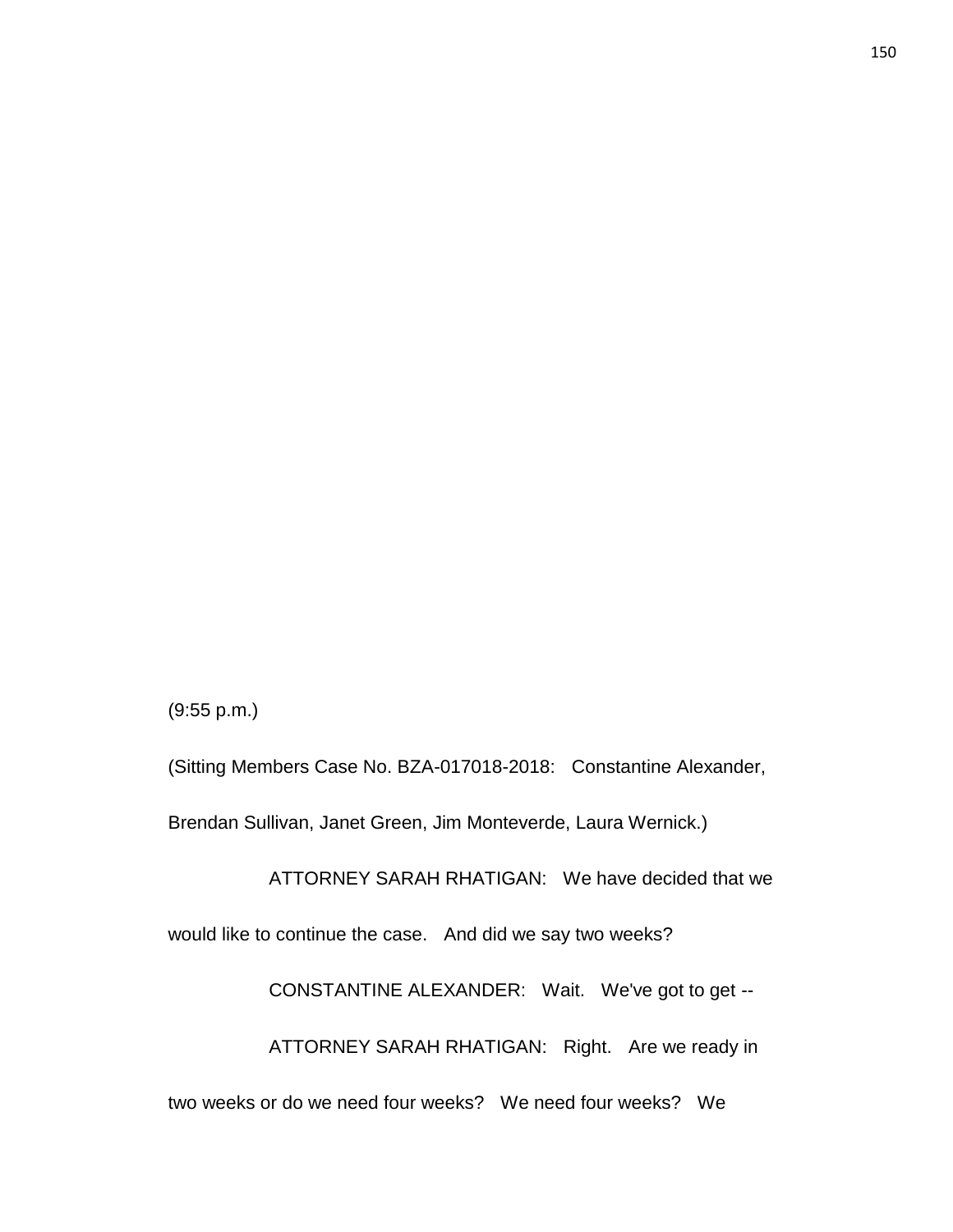would --

CONSTANTINE ALEXANDER: Four weeks?

ATTORNEY SARAH RHATIGAN: Yes.

SISIA DAGLIAN: Four weeks, that's Arnold Circle and

Decatur again.

CONSTANTINE ALEXANDER: We have room on the one

two weeks later, December?

SISIA DAGLIAN: There's two cases already, Hampshire and

Crescent.

CONSTANTINE ALEXANDER: We could have a third case

then.

SISIA DAGLIAN: Yeah.

CONSTANTINE ALEXANDER: What we're saying because

of our schedule, I want to ask you -- don't worry. Don't go.

CHERYL EHRENKRANZ: I can't hear you.

CONSTANTINE ALEXANDER: Okay. We're going to

suggest December 6th or 7th?

SISIA DAGLIAN: 8th.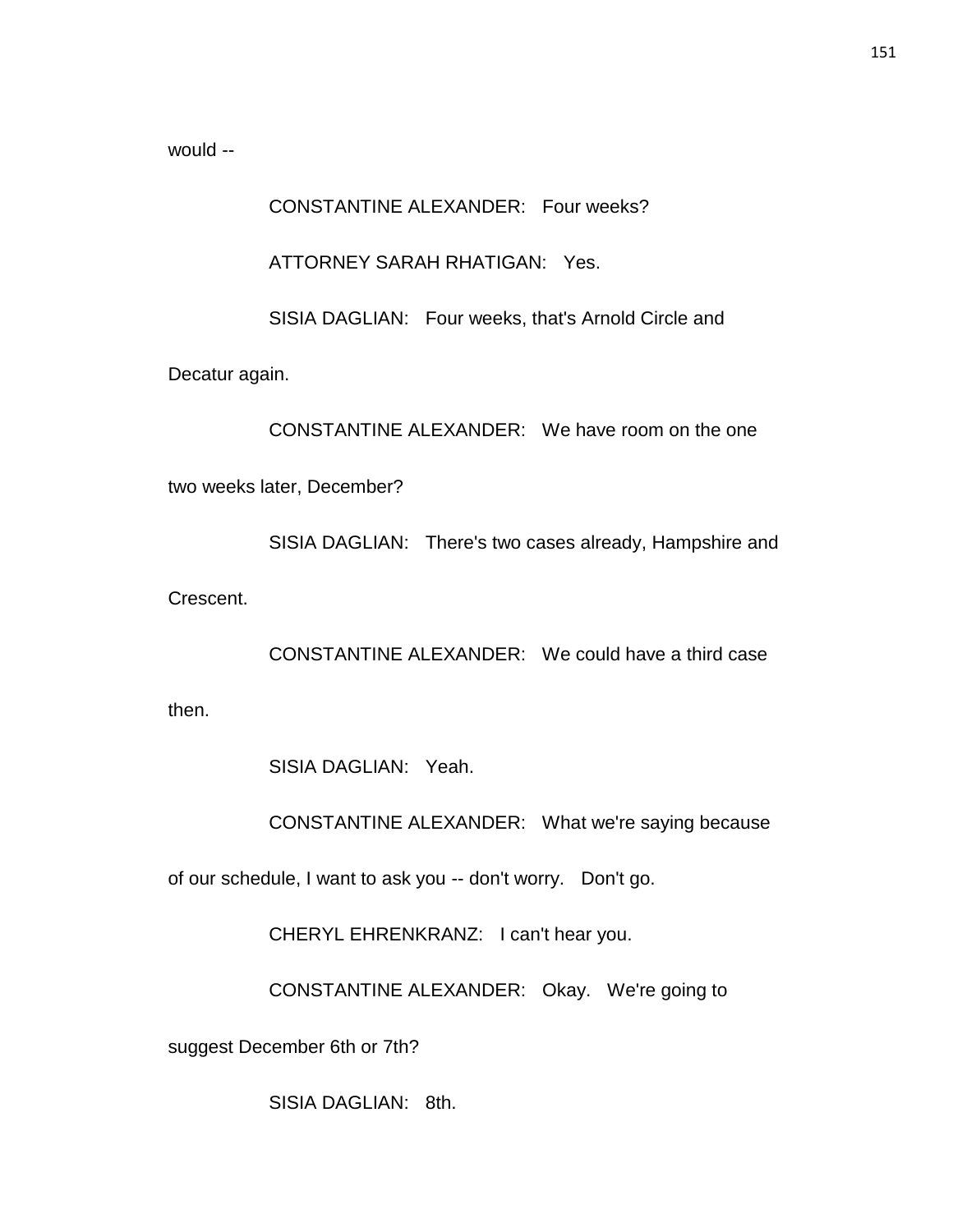CONSTANTINE ALEXANDER: 8th, I'm sorry.

JANET GREEN: November 8th is a Saturday.

ATTORNEY SARAH RHATIGAN: December 6th is the date that we're looking at, right? December 6th?

CONSTANTINE ALEXANDER: I think so. That's what's on the table right now.

SISIA DAGLIAN: December 13th. There's only one hearing in December, it's the 13th.

CONSTANTINE ALEXANDER: I thought we continued a

case to earlier tonight?

SISIA DAGLIAN: Yeah, December 13th.

CONSTANTINE ALEXANDER: Was it December 13th? My

mistake, I'm sorry.

JANET GREEN: It's the Follen Street that's not heard.

SISIA DAGLIAN: Correct.

CONSTANTINE ALEXANDER: Let me ask you, are you able

to attend on the 13th of the December if we --

CHERYL EHRENKRANZ: What day is that?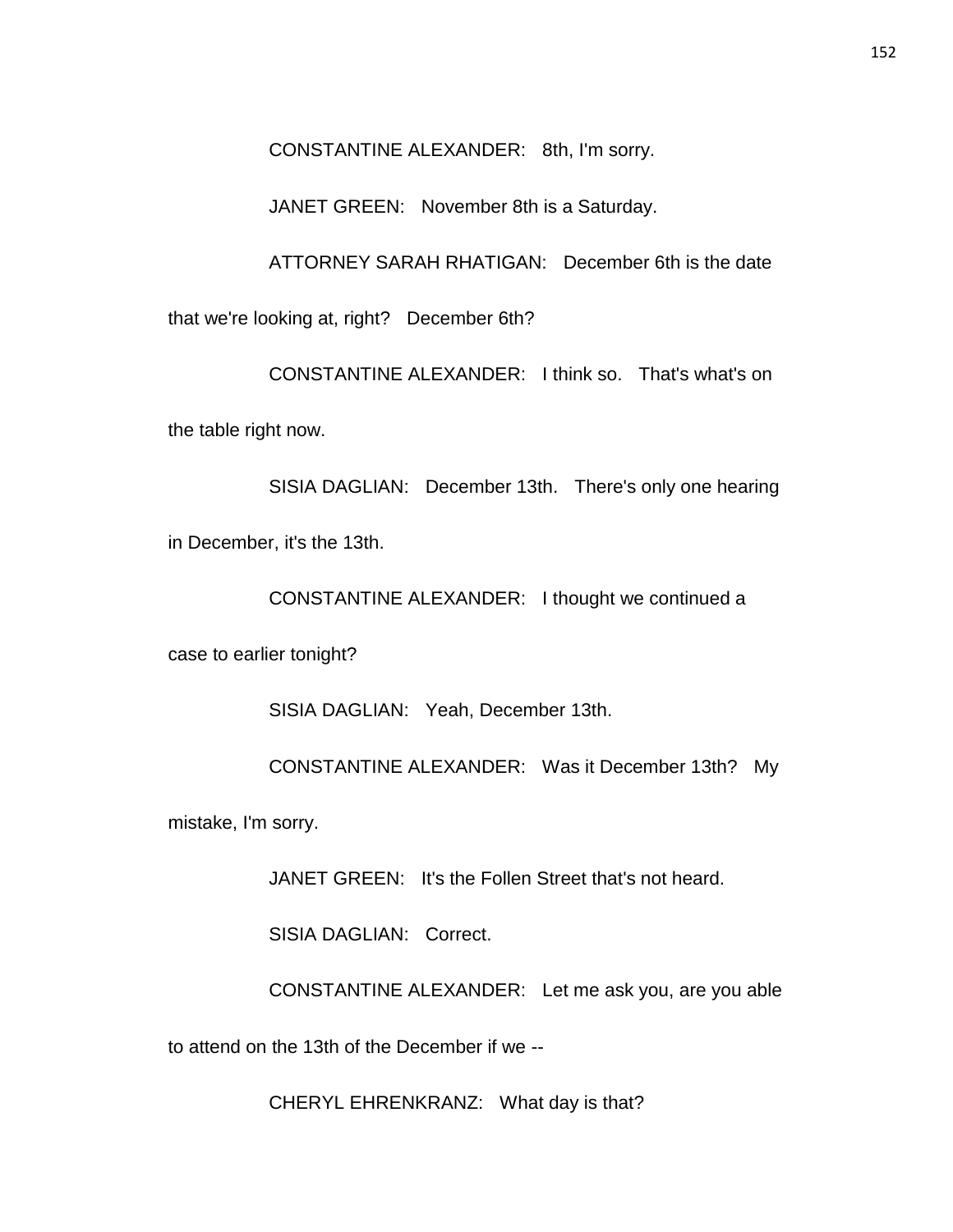CONSTANTINE ALEXANDER: Thursday.

CHERYL EHRENKRANZ: And what time would that be?

CONSTANTINE ALEXANDER: Seven o'clock.

CHERYL EHRENKRANZ: Yeah.

CONSTANTINE ALEXANDER: May not be exactly seven.

Can all of our members of the board make it on the 13th? I'm getting nods in favor.

JIM MONTEVERDE: Yes.

CONSTANTINE ALEXANDER: What say you about this?

ATTORNEY SARAH RHATIGAN: December 13th works for

us. I'm understanding you're saying that you don't have time earlier on any of the other --

CONSTANTINE ALEXANDER: That's the problem. We

have a jammed agenda. Some long cases unfortunately.

ATTORNEY SARAH RHATIGAN: Yeah.

The one thing we were wondering is if it's possible to ask if

Ranjit Singanayagam could be in attendance at that hearing in case --

CONSTANTINE ALEXANDER: I mean, it's not up to us to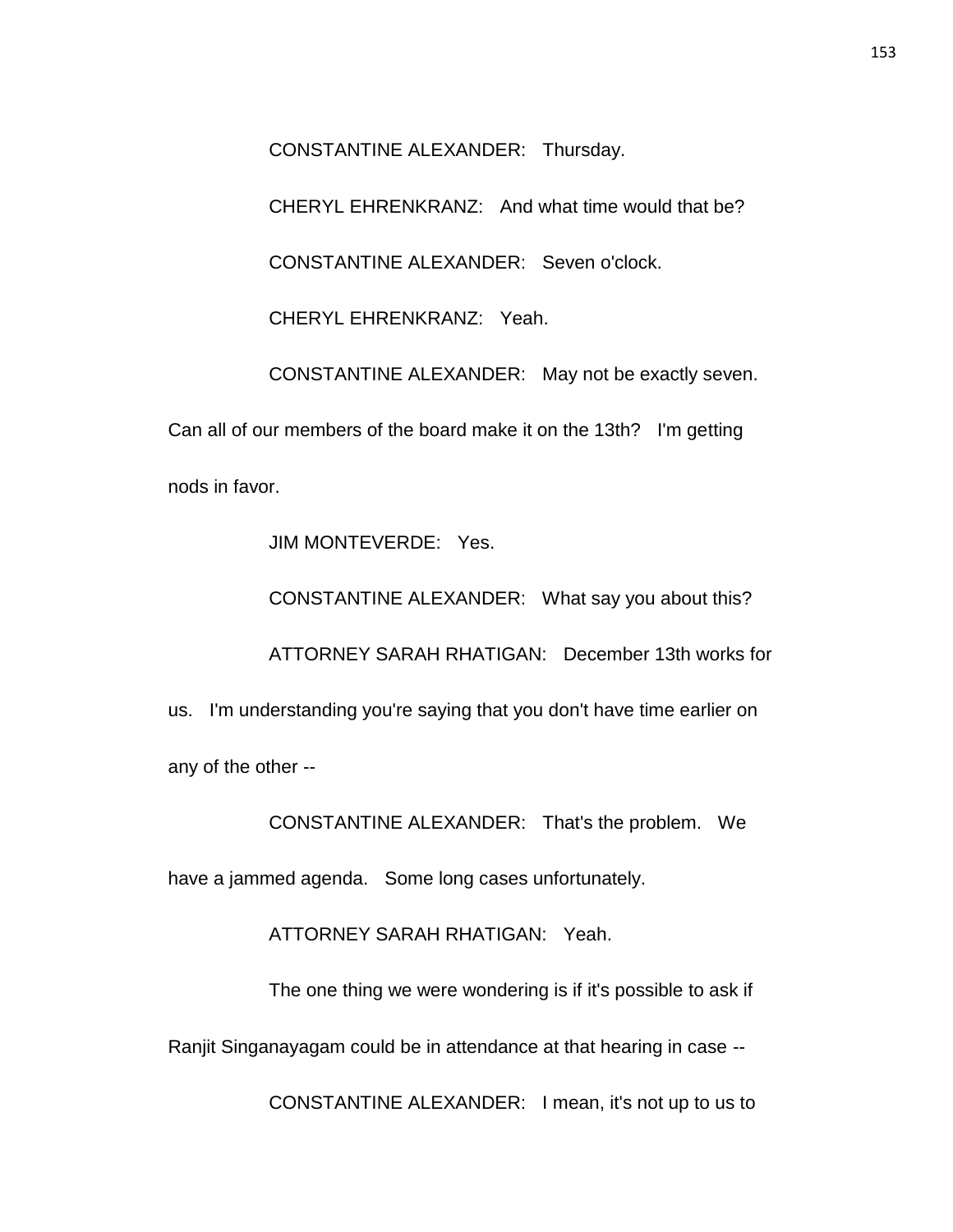ask him. I'm sure if you ask him he'll attend.

ATTORNEY SARAH RHATIGAN: Okay, that's what we'll do, great. We'll ask.

CONSTANTINE ALEXANDER: Hopefully we'll have some answers from him before then.

ATTORNEY SARAH RHATIGAN: Exactly.

CONSTANTINE ALEXANDER: Then maybe he doesn't need to be here maybe. Your request will be passed on to Ranjit by Sisia.

ATTORNEY SARAH RHATIGAN: Okay.

CONSTANTINE ALEXANDER: The Chair moves that we

continue this case as a case heard until seven p.m. on December 13th

subject to the following conditions:

That the petitioner sign a waiver of time for decision. You

know that rule.

Two, that the posting sign or a new one anyway, be modified or a new one be put up to reflect the new date, December 13th, and the new time, seven p.m. And that the sign be maintained for the 14 days prior to November -- December 13th as required by our Ordinance.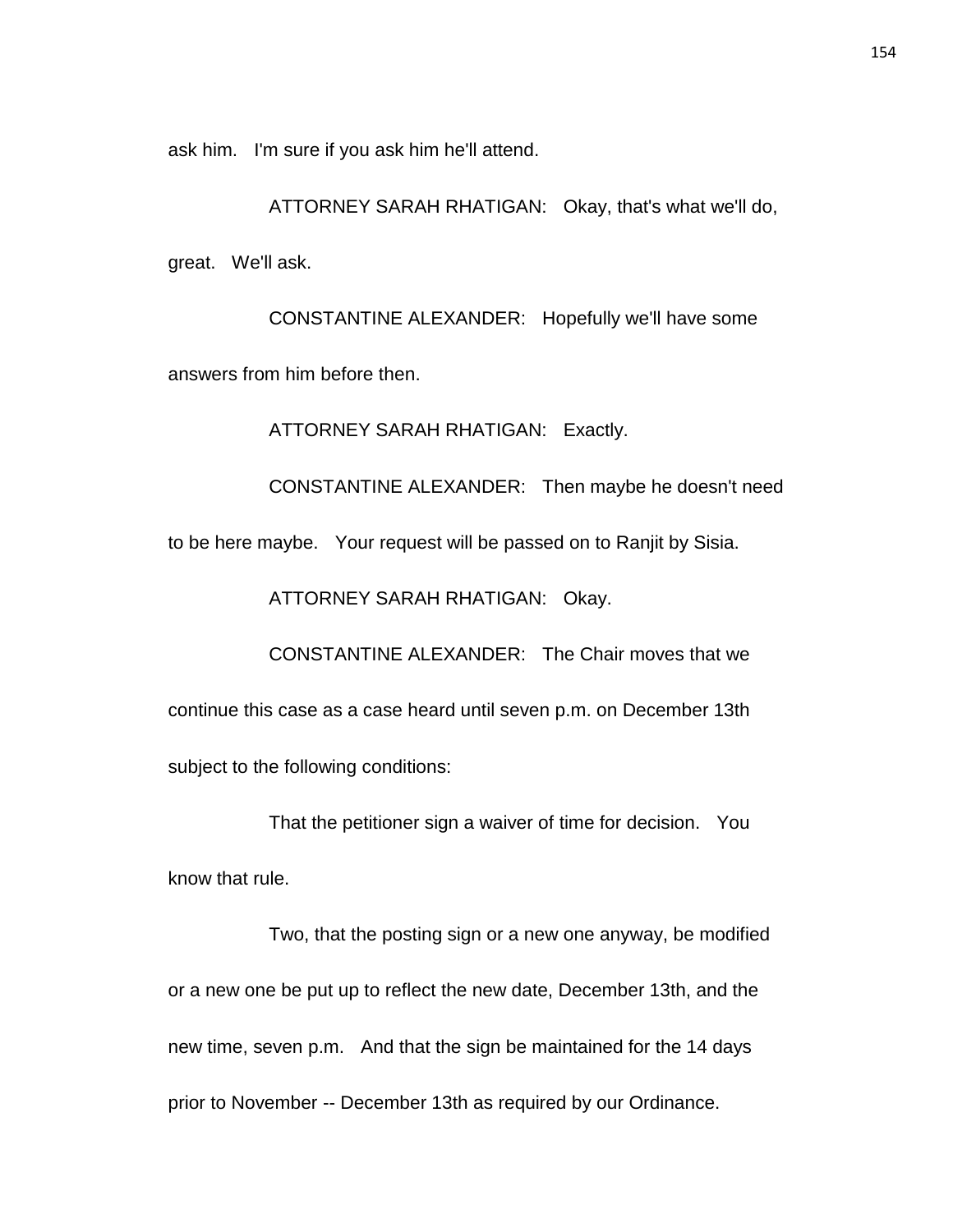And lastly, to the extent you modify your plans, and that very well may be the case, those modified plans must be in our files no later than five p.m. on the Monday before December 13th. That's to give us and the neighbors time to study the plans in advance of the hearing.

All those in favor of hearing the case on this basis please say "Aye."

(Aye.)

CONSTANTINE ALEXANDER: Five in favor. We'll see you on December 13th.

> (Alexander, Sullivan, Green, Monteverde, Wernick.) (Whereupon, at 10:00 p.m., the Board of Zoning Appeals Adjourned.)

> > \* \* \* \* \*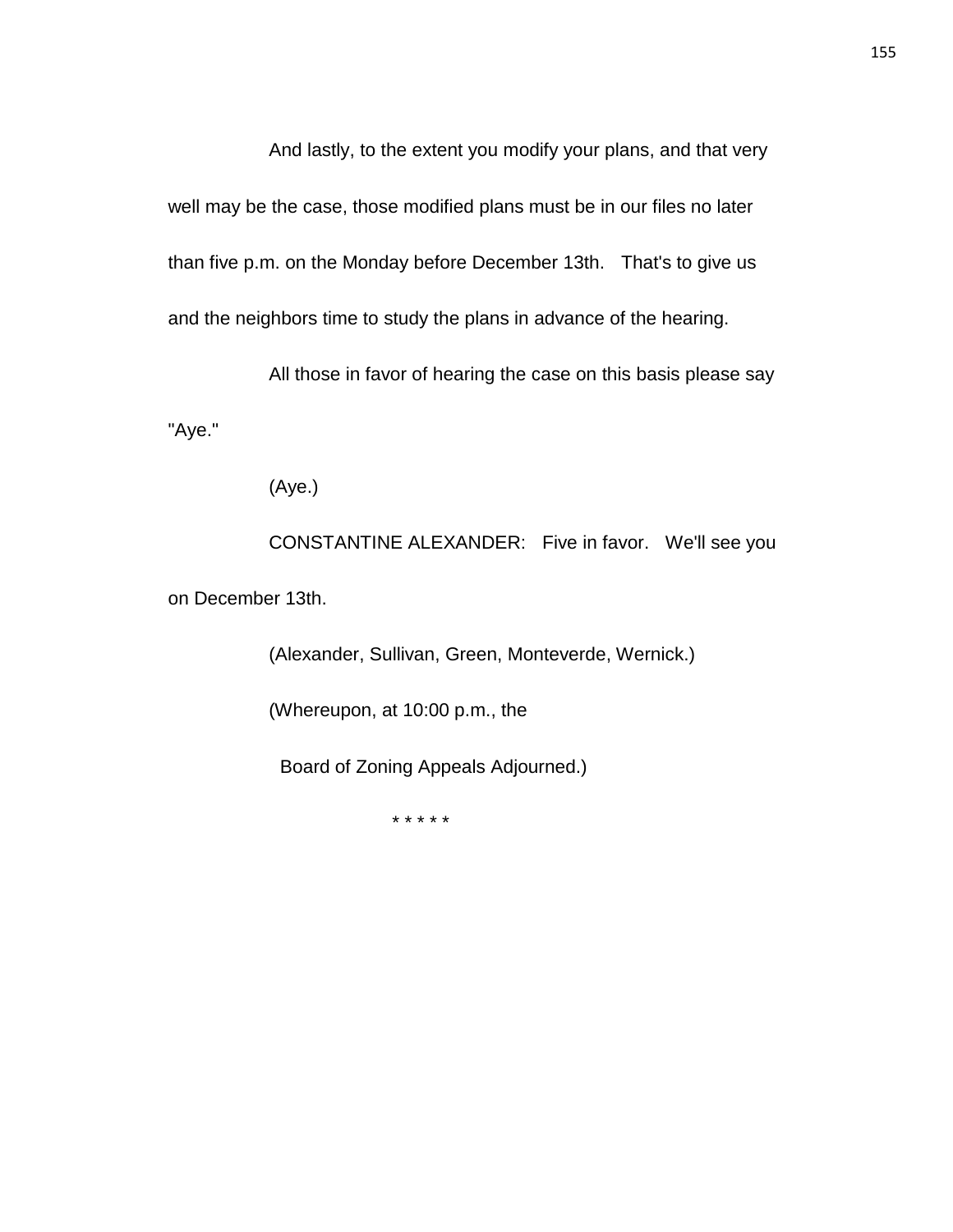## **ERRATA SHEET AND SIGNATURE INSTRUCTIONS**

The original transcript and Errata Sheet has been delivered to

Inspectional Services Department.

## **INSTRUCTIONS**

After reading this volume of the Zoning Board of Appeals

transcript, note any change or correction and the reason therefor on this

sheet. Sign and date this Errata Sheet.

| <b>PAGE</b> | <b>LINE</b> |                          |  |
|-------------|-------------|--------------------------|--|
|             |             | CHANGE: ______________   |  |
|             |             | REASON: ________________ |  |
|             |             | CHANGE: _______________  |  |
|             |             | REASON: _______________  |  |
|             |             | CHANGE: ______________   |  |
|             |             | REASON: _______________  |  |
|             |             | CHANGE: ______________   |  |
|             |             | REASON: _______________  |  |
|             |             | CHANGE: _____________    |  |
|             |             | REASON: _______________  |  |
|             |             | CHANGE: _______________  |  |
|             |             |                          |  |

I have read the foregoing transcript of the Zoning Board of Appeals, and except for any corrections or changes noted above, I hereby subscribe to the transcript as an accurate record of the statement(s) made by me.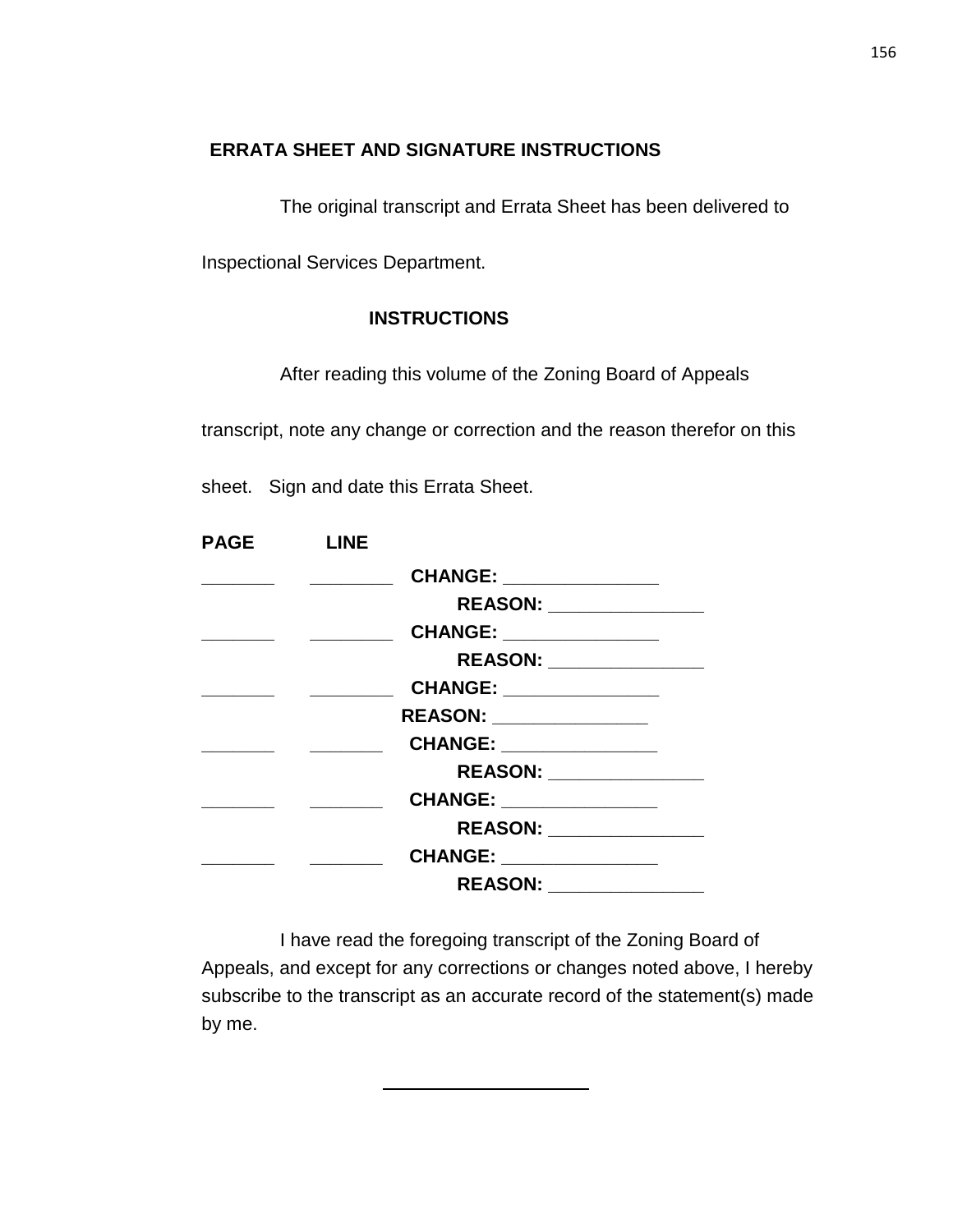## **C E R T I F I C A T E**

# **COMMONWEALTH OF MASSACHUSETTS BRISTOL, SS.**

I, Catherine Lawson Zelinski, a Certified Shorthand Reporter, the undersigned Notary Public, certify:

That the hearing herein before set forth is a true and accurate record of the proceedings.

**IN WITNESS WHEREOF**, I have hereunto set my hand this 12th day of November, 2018.

Catherine L. Zelinski Notary Public Certified Shorthand Reporter License No. 147703

\_\_\_\_\_\_\_\_\_\_\_\_\_\_\_\_\_\_\_\_\_\_

My Commission Expires: April 29, 2022

**THE FOREGOING CERTIFICATION OF THIS TRANSCRIPT DOES NOT APPLY TO ANY REPRODUCTION OF THE SAME IN ANY RESPECT UNLESS UNDER THE DIRECT CONTROL AND/OR DIRECTION OF THE CERTIFYING REPORTER.**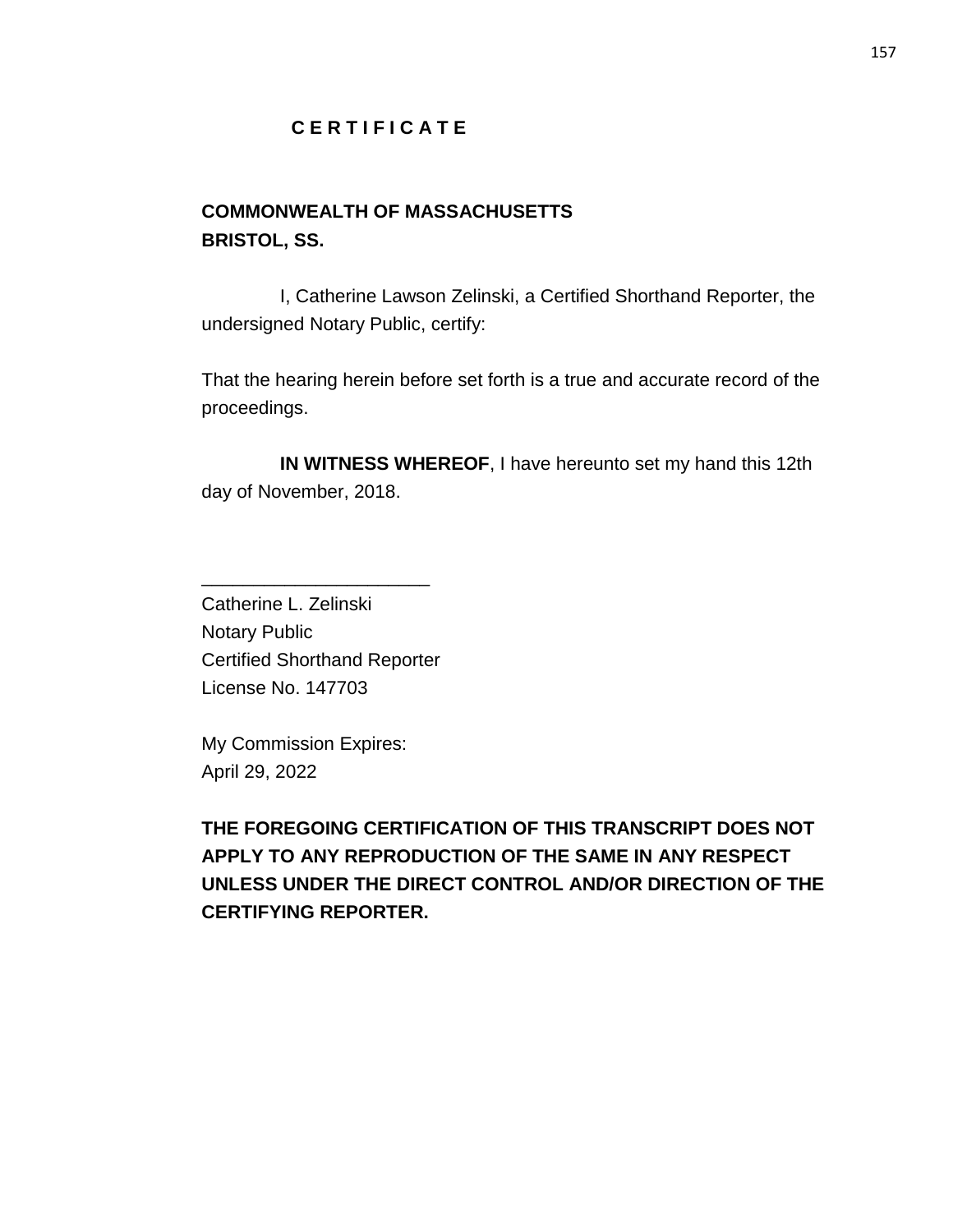**'18** [1] - 45:12 **'50** [1] - 45:11

#### **0**

**'**

**0.35** [1] - 101:6 **0.5** [1] - 101:6 **0.55** [1] - 101:7 [1] - 39:6 [1] - 59:6 [1] - 6:6 [1] - 25:6 [1] - 41:6 [1] - 175:6 [1] - 79:6 [1] - 95:6 [1] - 132:7 [1] - 86:6 [1] - 121:6 [1] - 1:7 **07/26/18** [1] - 2:6 **08/23/18** [1] - 2:3 **09/13/18** [1] - 2:4

### **1**

**1** [2] - 2:5, 49:2 **10** [2] - 82:6, 145:2 **10.2** [2] - 144:17, 145:4 **10.3** [2] - 144:17, 144:18 **100** [1] - 43:9 **10:00** [1] - 211:4 **10:30** [1] - 186:12 **11** [1] - 122:1 **11th** [1] - 40:6 **12** [2] - 7:3, 179:10 **121** [1] - 2:12 **12th** [1] - 213:8 **132/205** [1] - 2:13 **13th** [18] - 34:16, 83:11, 83:14, 83:18, 85:8, 85:10, 207:2, 207:3, 207:6, 207:8, 207:13, 208:5, 208:10, 209:17, 210:5, 210:8, 210:12, 211:1 **14** [7] - 43:9, 82:1, 82:8, 82:16, 84:10, 84:11, 210:7 **147703** [1] - 213:11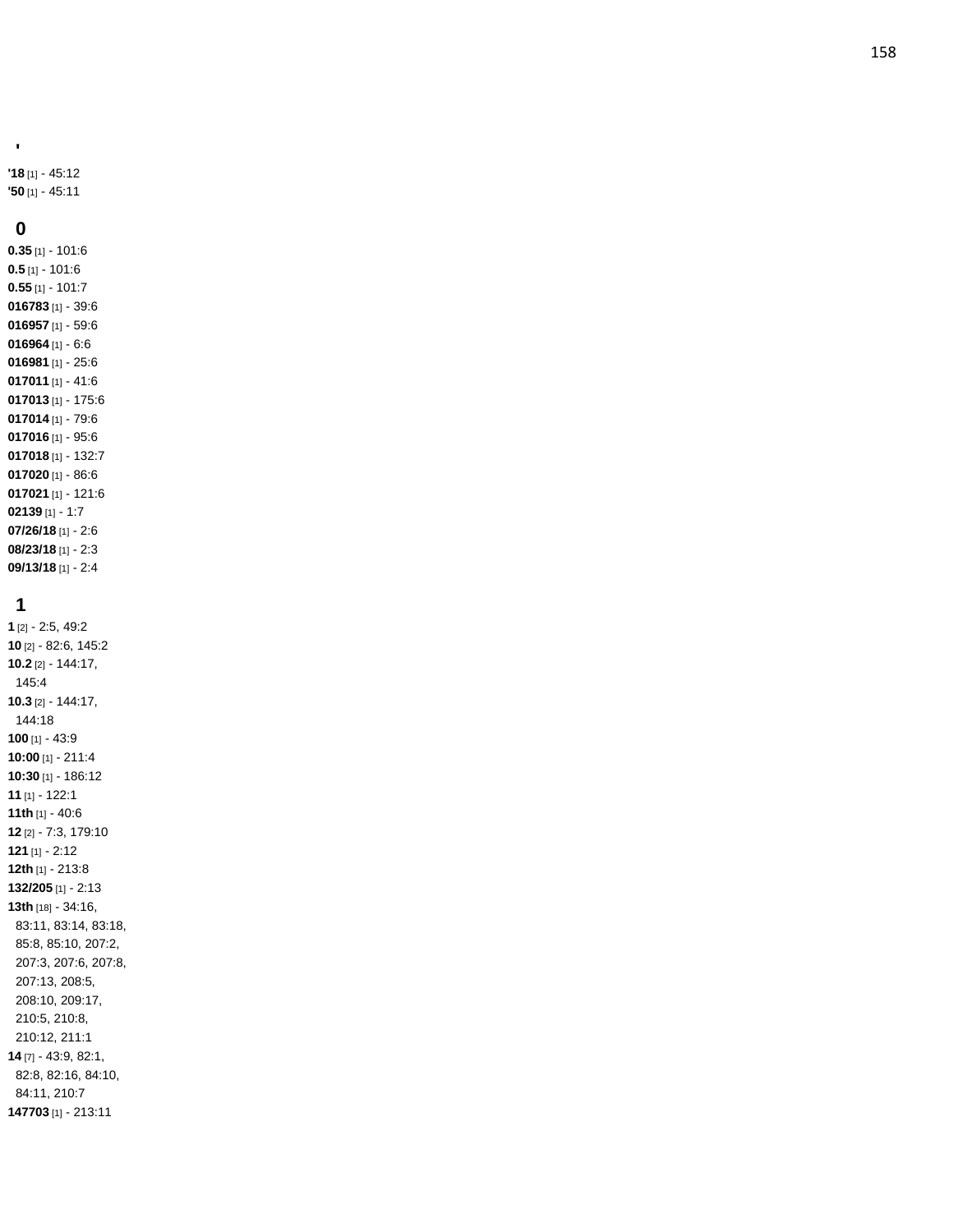[2] - 155:8, 158:8 [2] - 2:13, 132:7 [1] - 108:17 [8] - 2:11, 2:14, 95:6, 95:14, 111:13, 112:16, 112:18, 113:14 [2] - 113:10, 113:12 [1] - 88:15 **-1925** [3] - 2:9, 79:6, 80:18 [1] - 45:11 [1] - 45:16 [1] - 52:7 [1] - 113:12 **1g** [1] - 140:6

#### 

 [4] - 112:14, 112:15, 145:3, 190:5 **- 4** [1] - 190:5 [1] - 93:16 [2] - 43:11, 43:15 [1] - 179:10 [1] - 123:16 [1] - 112:2 [2] - 18:17, 72:15 [7] - 1:4, 9:4, 57:5, 82:6, 93:16, 131:3, 213:8 [1] - 213:13 [1] - 9:4 [1] - 27:5 [2] - 100:7, 101:4 **22nd** [1] - 39:16 [1] - 183:11 [2] - 113:15, 121:6 **-hour** [1] - 191:9 [6] - 1:4, 2:4, 2:12, 27:6, 101:15, 121:18 **25th** [2] - 40:3, 81:15 [4] - 2:4, 25:6, 26:13, 30:15 [1] - 57:5 [1] - 213:13 **29th** [1] - 82:18

### 

**3.8** [2] - 163:18, 164:4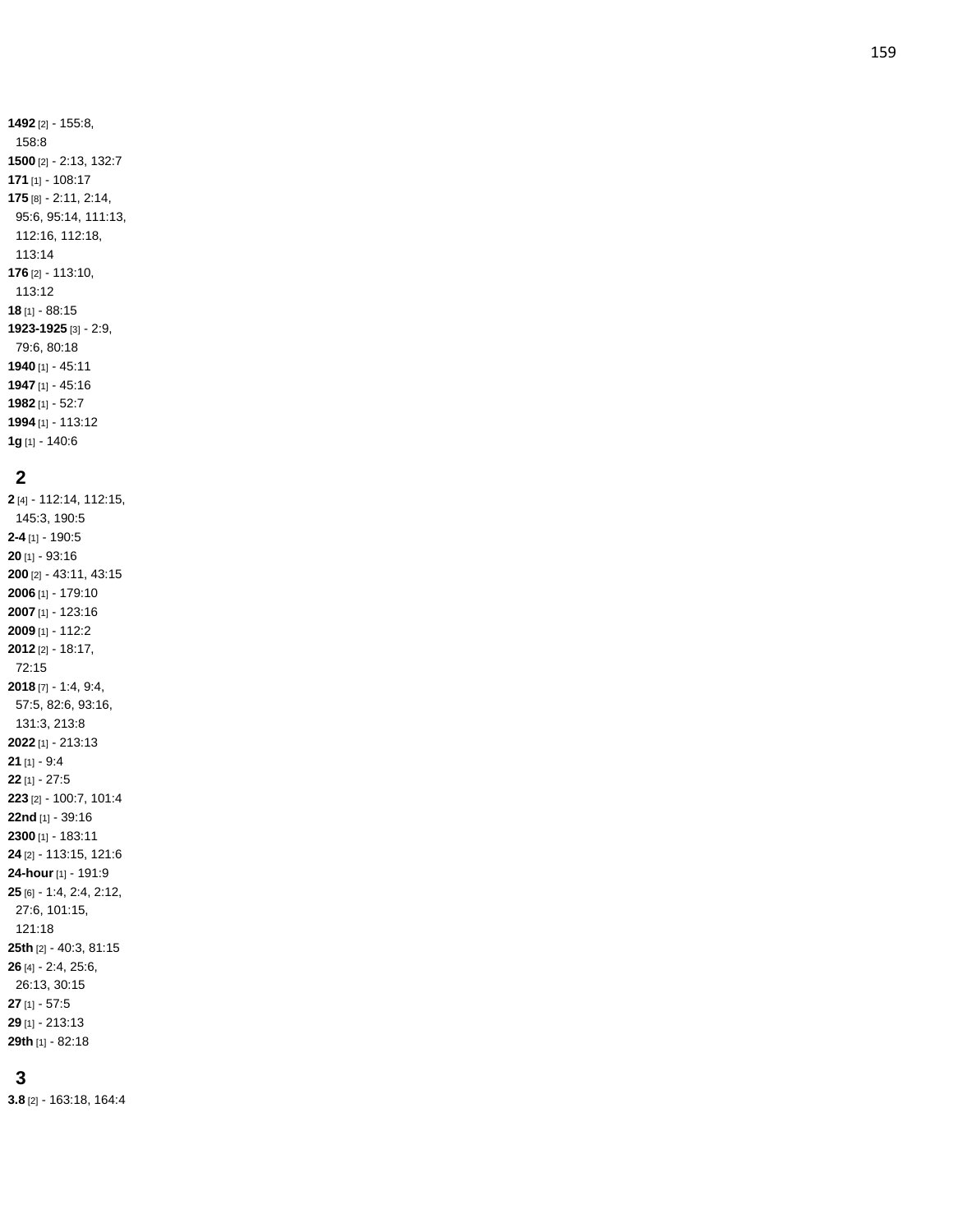[3] - 88:16, 88:17, 89:17 [2] - 2:8, 59:6 [1] - 179:8 [2] - 2:2, 6:6 **-foot** [1] - 89:14 [1] - 83:8 [1] - 2:6

#### **4**

 [1] - 2:7 [1] - 45:2 [1] - 183:11 [2] - 49:2, 183:10 [2] - 2:10, 86:6 [3] - 2:7, 41:6, 52:5 [1] - 45:4 [2] - 52:1, 52:6

### **5**

**5.24.1** [1] - 149:6 **5.24.2** [2] - 149:9, 150:1 **59** [1] - 2:8

#### **6**

**6** [4] - 2:3, 122:2, 139:7, 139:9 **6.44.1.a** [1] - 139:9 **6.44.1.g** [1] - 140:9 **617.786.7783/617.63 9.0396** [1] - 1:16 **626** [2] - 112:13, 112:15 **630** [2] - 111:15, 112:2 **6409** [1] - 11:3 **6409(a** [2] - 18:16, 72:14 **675** [1] - 86:16 **6th** [3] - 206:11, 206:15, 206:17

# **7**

**7** [2] - 43:9, 131:3 **7.7** [1] - 163:16 **75** [1] - 189:14 **79** [1] - 2:9 **7:00** [2] - 1:4, 3:3 **7:05** [1] - 6:1 **7:20** [1] - 25:1 **7:30** [2] - 39:1, 41:1 **7:45** [1] - 59:1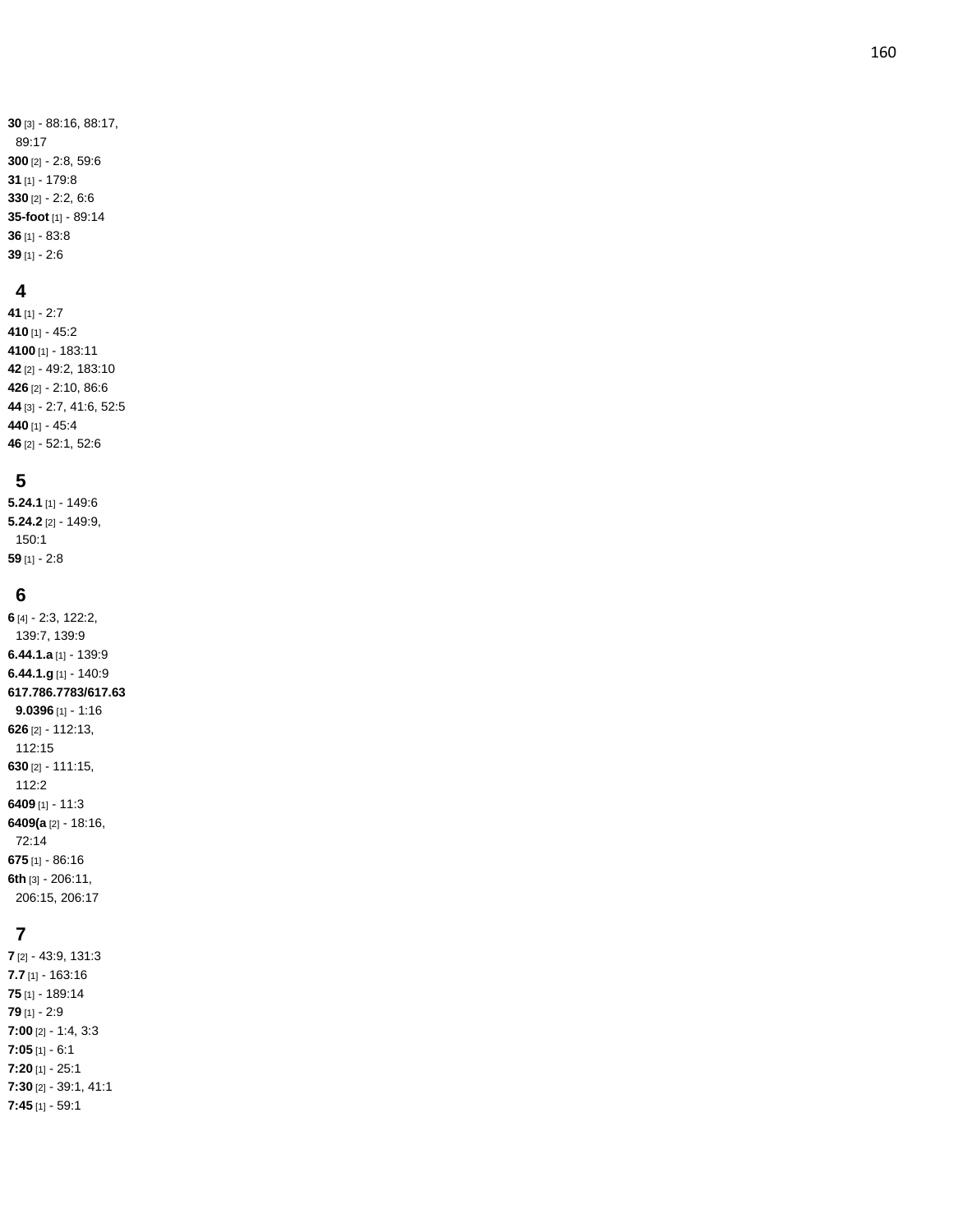**7th** [1] - 206:11

#### **8**

**8** [1] - 122:2 **8/31/2018** [1] - 117:6 **80** [2] - 180:2, 190:2 **806** [1] - 1:6 **84** [3] - 2:14, 41:16, 175:6 **86** [1] - 2:10 **8:00** [1] - 79:1 **8:15** [1] - 86:1 **8:30** [1] - 95:1 **8:50** [1] - 121:1 **8th** [4] - 82:17, 206:12, 206:13, 206:14

#### **9**

**90** [1] - 138:4 **907** [1] - 86:17 **95** [1] - 2:11 **966** [1] - 41:18 **9:00** [1] - 132:1 **9:35** [1] - 175:1 **9:55** [1] - 205:1 **9th** [1] - 84:9

# **A**

**A-frame** [1] - 99:4 **a.m** [1] - 196:17 **ability** [2] - 37:1, 43:16 **able** [9] - 30:7, 62:11, 109:18, 132:13, 133:7, 157:5, 170:6, 170:8, 207:13 **absence** [2] - 166:1, 166:2 **absolutely** [2] - 107:8, 167:7 **abundance** [1] - 142:11 **abut** [1] - 51:5 **abuts** [1] - 112:16 **abutter** [10] - 27:13, 30:18, 31:18, 32:12, 32:13, 46:16, 49:3, 49:8, 169:13, 171:16 **abutters** [3] - 27:18, 35:9, 135:16 **abutting** [2] - 49:16,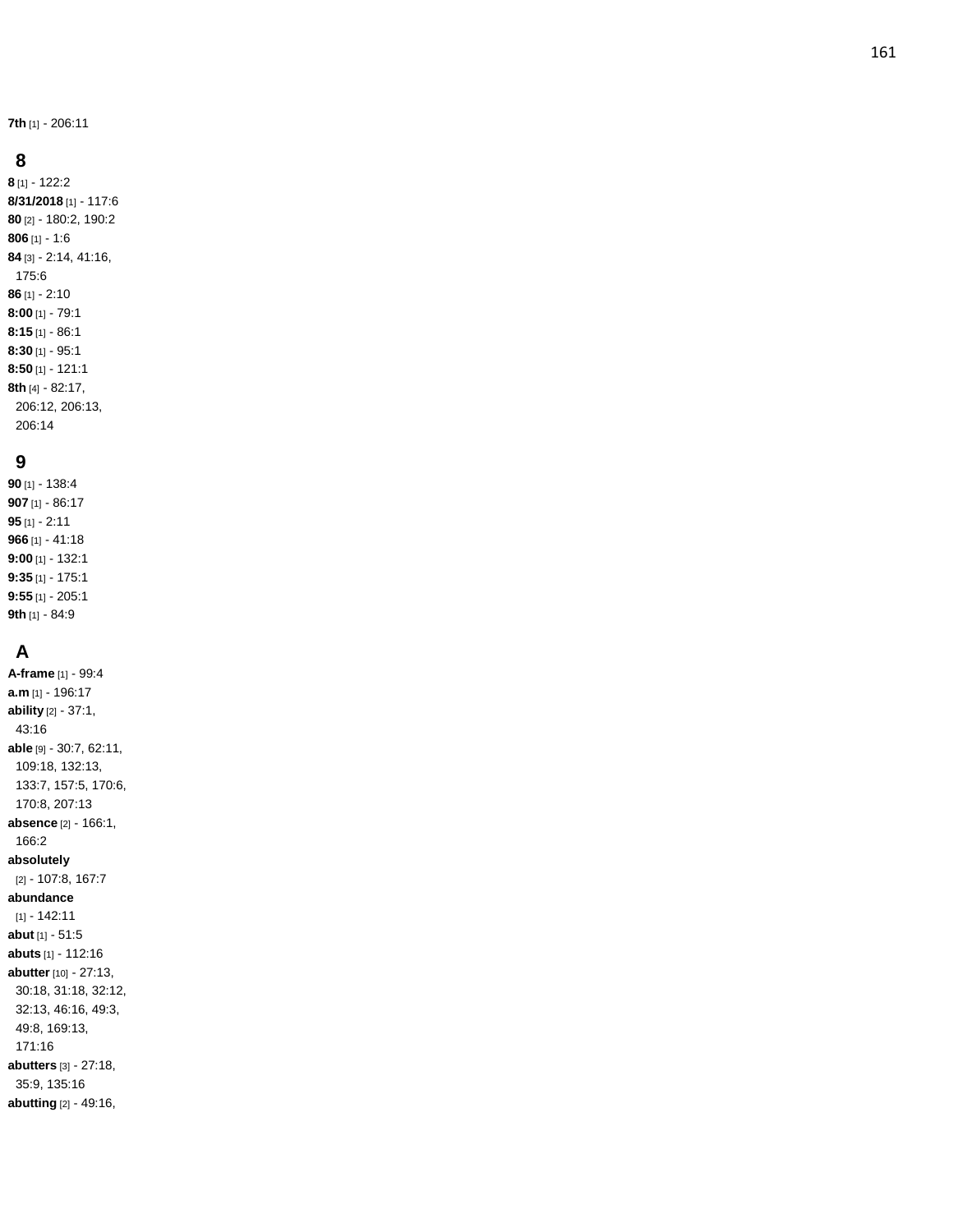194:11 **accept** [1] - 40:9 **acceptable** [2] - 9:5, 13:4 **access** [17] - 17:6, 55:15, 71:3, 87:7, 87:8, 88:9, 89:3, 89:7, 118:7, 122:6, 126:1, 147:14, 148:2, 148:6, 178:11, 183:12, 202:9 **accessed** [1] - 122:5 **accessible** [2] - 89:5, 201:16 **accessing** [1] - 92:6 **accommodate** [2] - 125:15, 160:6 **accomplish** [1] - 51:2 **accordance** [8] - 19:4, 37:7, 57:1, 73:2, 93:12, 117:4, 119:12, 131:1 **according** [1] - 43:12 **accounting** [1] - 159:17 **accurate** [4] - 72:7, 154:6, 212:16, 213:6 **accused** [1] - 90:4 **acquired** [1] - 87:5 **Act** [5] - 11:8, 18:17, 18:18, 72:15, 72:16 **active** [1] - 192:11 **actively** [2] - 192:15, 194:10 **activity** [1] - 122:11 **actual** [4] - 100:15, 189:9, 193:6, 194:15 **ADA** [1] - 201:14 **Adam** [1] - 81:6 **add** [8] - 43:15, 44:15, 46:10, 54:10, 60:8, 112:8, 122:2, 196:12 **added** [2] - 44:17, 57:13 **adding** [1] - 64:17 **addition** [13] - 7:10, 26:11, 26:12, 27:2, 29:16, 42:13, 44:8, 50:17, 52:4, 52:12, 53:2, 98:1, 185:13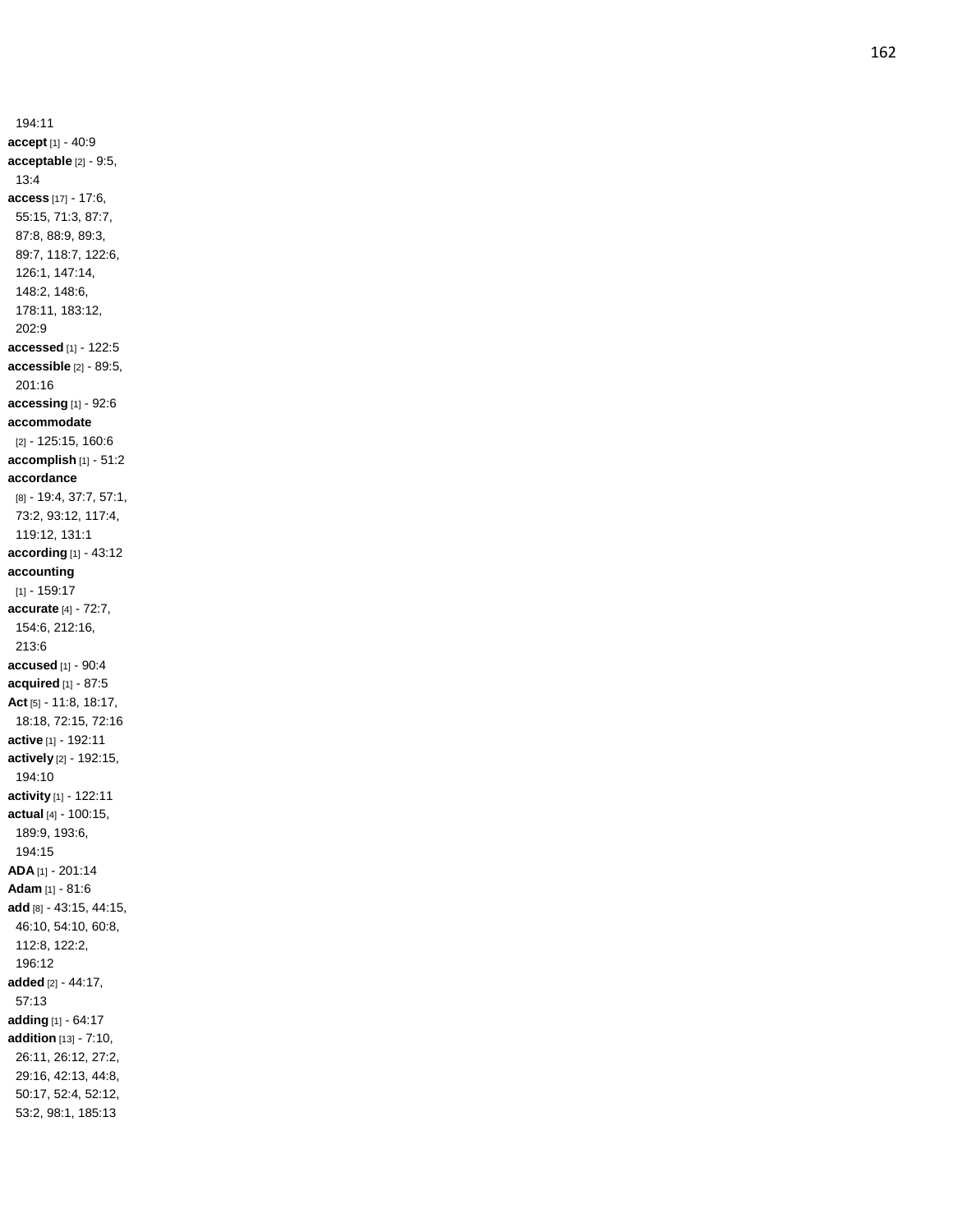**additional** [14] - 35:4, 65:2, 65:5, 65:6, 65:9, 89:17, 98:3, 102:9, 113:3, 115:14, 142:18, 157:3, 177:7 **additions** [2] - 98:14, 168:15 **address** [8] - 29:13, 41:12, 48:17, 59:8, 86:12, 103:15, 108:14, 175:8 **addressed** [3] - 104:1, 200:2, 201:11 **addresses** [1] - 165:9 **adjacent** [6] - 17:10, 71:8, 118:11, 197:14, 202:18, 203:5 **adjoining** [5] - 18:1, 71:17, 119:5, 149:14, 203:13 **Adjourned** [1] - 211:5 **administer** [1] - 152:12 **advance** [1] - 210:14 **advantage** [1] - 127:2 **adverse** [1] - 177:11 **adversely** [5] - 17:11, 71:9, 118:12, 203:1, 203:5 **advice** [1] - 123:13 **advise** [2] - 4:8, 84:12 **advisory** [1] - 153:15 **Advisory** [6] - 176:17, 193:4, 195:1, 195:8, 196:6, 203:4 **aesthetic** [2] - 103:1, 138:2 **aesthetics** [1] - 136:7 **affect** [1] - 14:13 **affected** [9] - 17:11, 34:12, 52:12, 71:9, 118:12, 118:14, 118:15, 203:1, 203:6 **affects** [1] - 7:6 **Affidavit** [3] - 23:10, 60:11, 77:9 **affirmatively** [1] - 193:2 **affluent** [1] - 65:6 **afford** [2] - 43:5, 46:5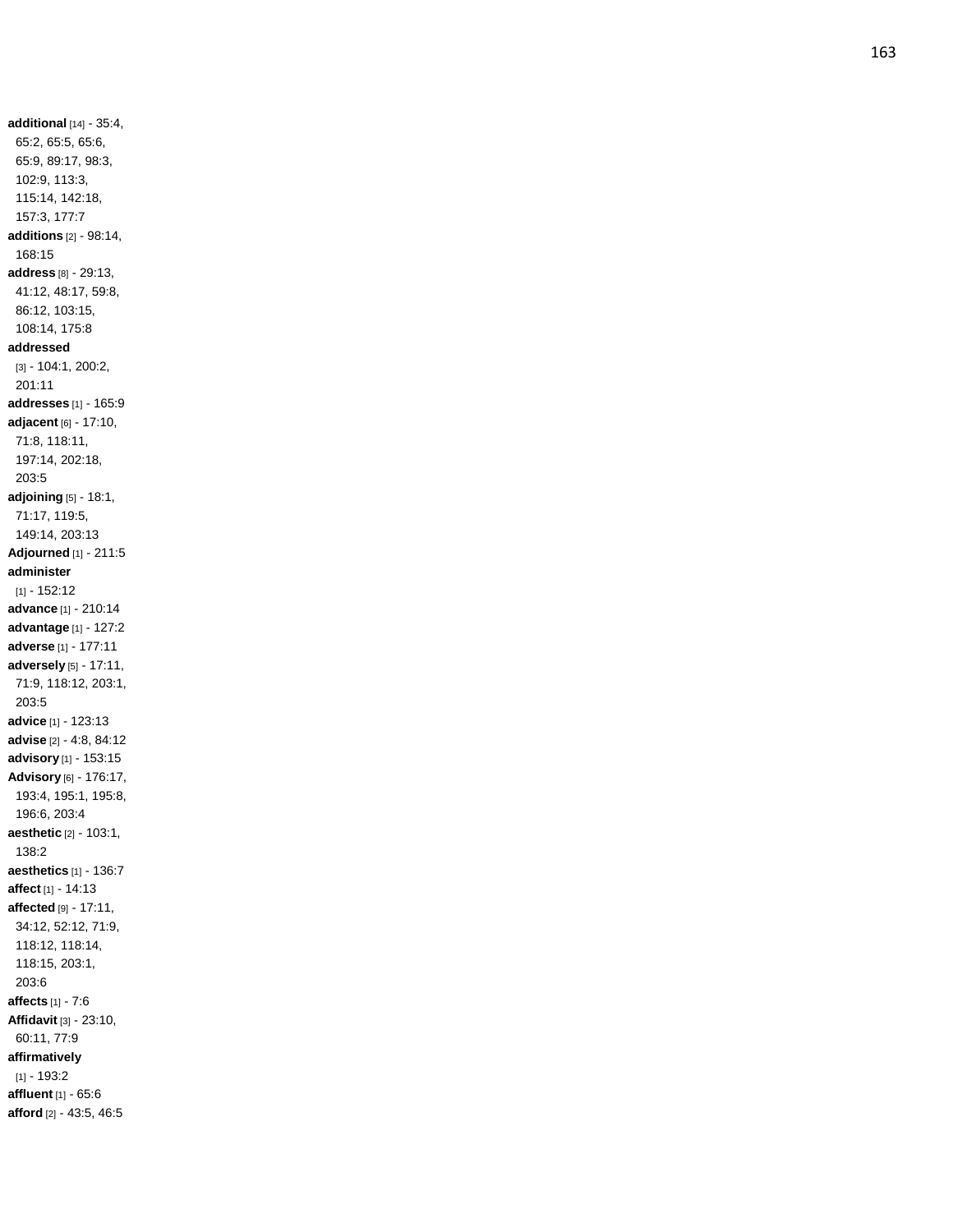**affords** [1] - 43:16 **afterwards** [1] - 85:1 **agenda** [2] - 3:13, 208:15 **agents** [1] - 82:6 **ages** [1] - 122:1 **ago** [4] - 31:10, 49:4, 60:18, 123:4 **agree** [6] - 88:4, 100:12, 142:13, 150:9, 196:10, 196:14 **agreed** [4] - 52:11, 61:2, 61:10, 63:15 **agrees** [1] - 11:1 **ahead** [2] - 69:12, 133:18 **aids** [1] - 179:7 **ain't** [1] - 168:12 **air** [3] - 128:5, 155:12, 155:17 **aired** [1] - 172:13 **airing** [1] - 53:17 **alert** [1] - 197:5 **Alewife** [1] - 123:6 **Alexander** [26] - 1:8, 3:4, 6:3, 24:15, 25:3, 38:5, 39:3, 40:14, 41:3, 57:10, 59:3, 78:12, 79:3, 85:13, 86:3, 94:5, 95:3, 117:12, 119:18, 121:3, 131:8, 132:3, 175:3, 204:4, 205:3, 211:2 **ALEXANDER** [274] - 3:7, 4:17, 6:5, 6:16, 8:10, 9:6, 9:11, 9:15, 10:6, 10:11, 11:4, 11:11, 12:3, 12:8, 12:13, 13:17, 14:3, 14:9, 15:10, 15:16, 16:2, 16:8, 16:11, 24:11, 25:5, 30:18, 31:5, 32:4, 32:7, 32:11, 32:16, 33:5, 33:8, 33:12, 33:17, 34:5, 35:14, 37:12, 37:16, 38:3, 39:5, 39:10, 39:14, 40:12, 41:5, 41:11, 43:11, 44:2, 45:8, 46:1, 46:6, 46:11, 47:2, 48:2,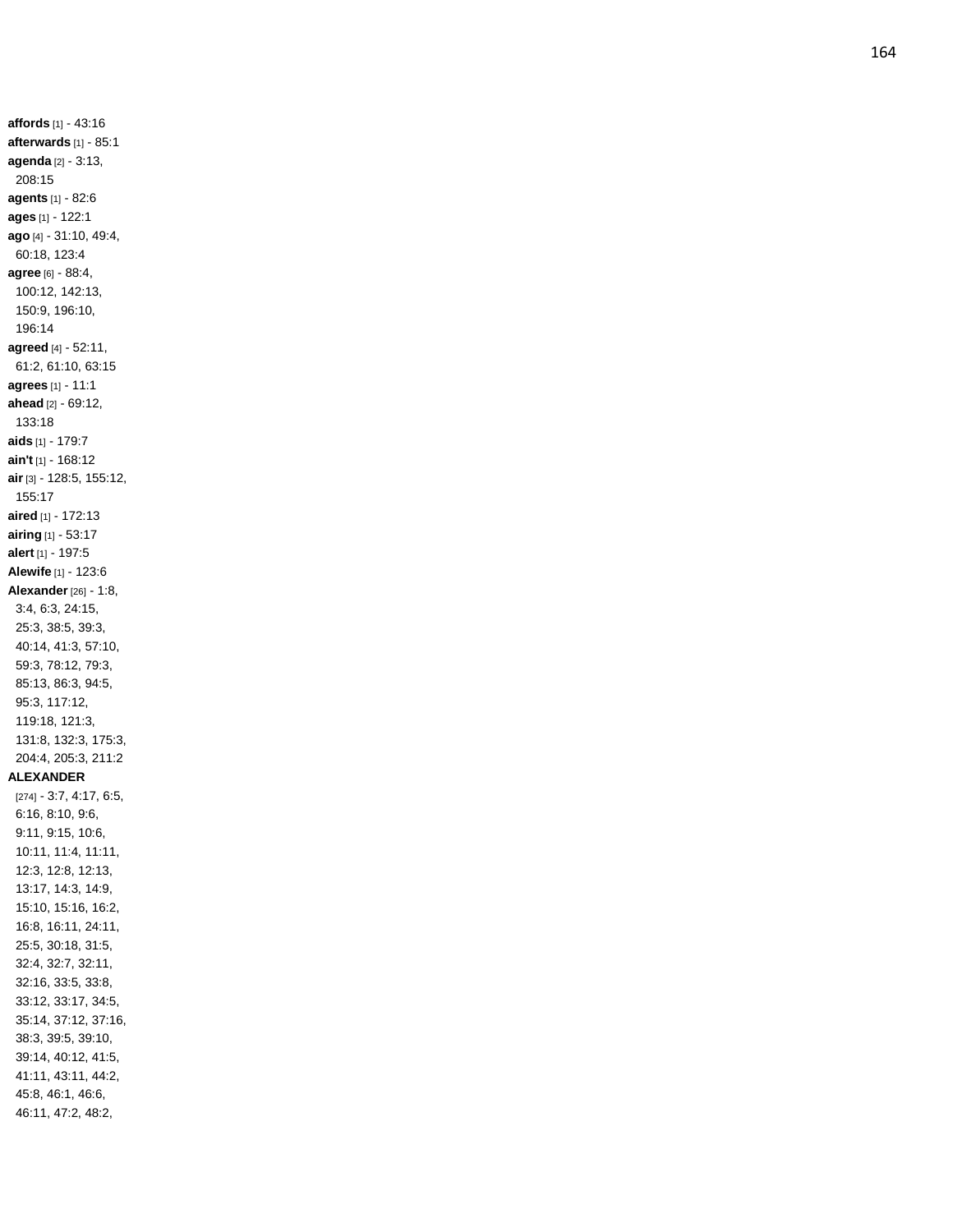48:7, 48:10, 48:13, 50:7, 50:13, 51:11, 51:16, 53:4, 53:10, 53:13, 54:2, 54:18, 55:7, 57:8, 57:15, 58:1, 58:4, 59:5, 60:3, 61:3, 61:11, 61:18, 62:3, 63:18, 64:2, 64:14, 65:12, 67:15, 68:2, 68:5, 68:10, 68:16, 69:3, 69:8, 69:13, 78:10, 79:5, 79:9, 79:13, 80:1, 80:4, 80:10, 80:17, 81:4, 83:2, 83:5, 83:9, 83:12, 83:16, 85:11, 86:5, 86:10, 87:12, 88:1, 88:5, 88:16, 89:1, 89:18, 90:8, 90:12, 90:15, 91:3, 91:8, 91:15, 94:3, 95:5, 95:10, 96:18, 98:7, 100:8, 101:5, 101:16, 103:10, 103:13, 103:18, 104:5, 104:9, 104:18, 105:5, 105:11, 106:5, 106:9, 107:5, 107:10, 107:18, 108:10, 110:15, 111:1, 111:4, 115:5, 116:5, 117:10, 117:14, 119:16, 121:5, 123:18, 125:12, 126:10, 127:11, 128:9, 128:12, 128:15, 129:3, 129:10, 131:6, 132:6, 133:10, 133:15, 133:18, 137:2, 137:5, 138:17, 139:6, 139:11, 140:1, 140:7, 140:10, 141:4, 142:1, 142:5, 143:7, 145:5, 145:18, 146:15, 147:1, 147:7, 148:11, 149:7, 150:2, 150:8, 150:12, 150:17, 151:8, 151:13,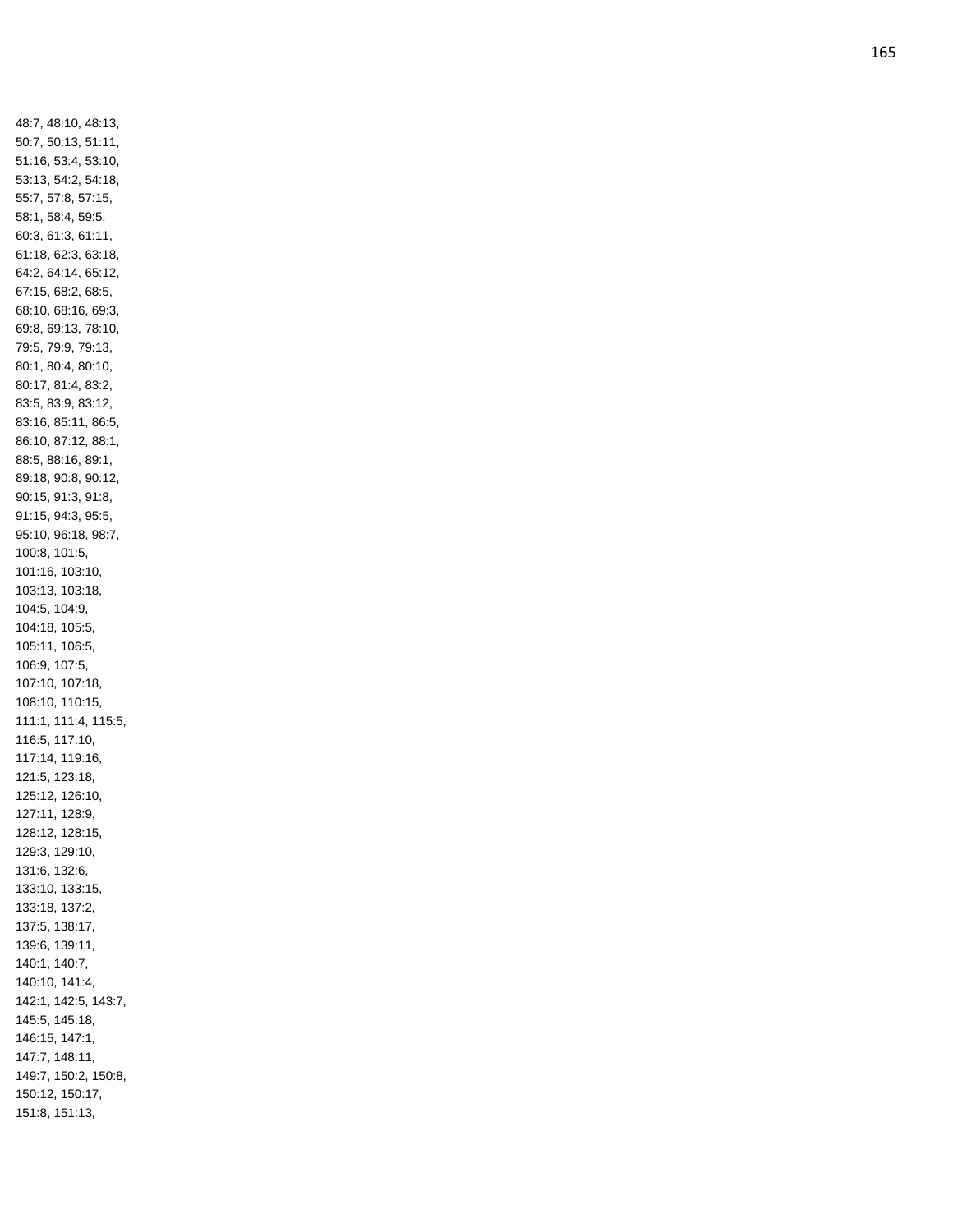152:7, 152:12, 152:16, 153:14, 158:12, 159:16, 161:1, 161:14, 161:18, 165:1, 165:13, 166:4, 167:1, 167:7, 167:16, 168:7, 170:3, 170:11, 170:15, 171:7, 171:10, 171:18, 173:5, 173:12, 173:17, 175:5, 175:16, 176:2, 176:6, 177:3, 178:18, 180:6, 180:16, 181:2, 181:12, 182:3, 182:10, 182:15, 183:3, 183:14, 183:17, 184:10, 184:14, 185:3, 189:16, 190:7, 190:10, 191:11, 191:15, 192:2, 193:10, 193:15, 194:7, 195:6, 195:17, 196:2, 197:1, 197:4, 198:12, 198:17, 199:2, 200:11, 201:5, 201:18, 204:2, 205:8, 205:13, 205:17, 206:3, 206:6, 206:10, 206:13, 206:18, 207:4, 207:7, 207:12, 207:16, 208:1, 208:3, 208:8, 208:14, 209:3, 209:8, 209:11, 209:15, 210:18 **aligned** [2] - 9:18, 13:7 **alleviate** [2] - 54:4, 55:18 **allow** [13] - 30:3, 30:11, 81:13, 89:7, 114:13, 116:17, 125:17, 130:14, 145:10, 153:8, 160:12, 169:18, 173:18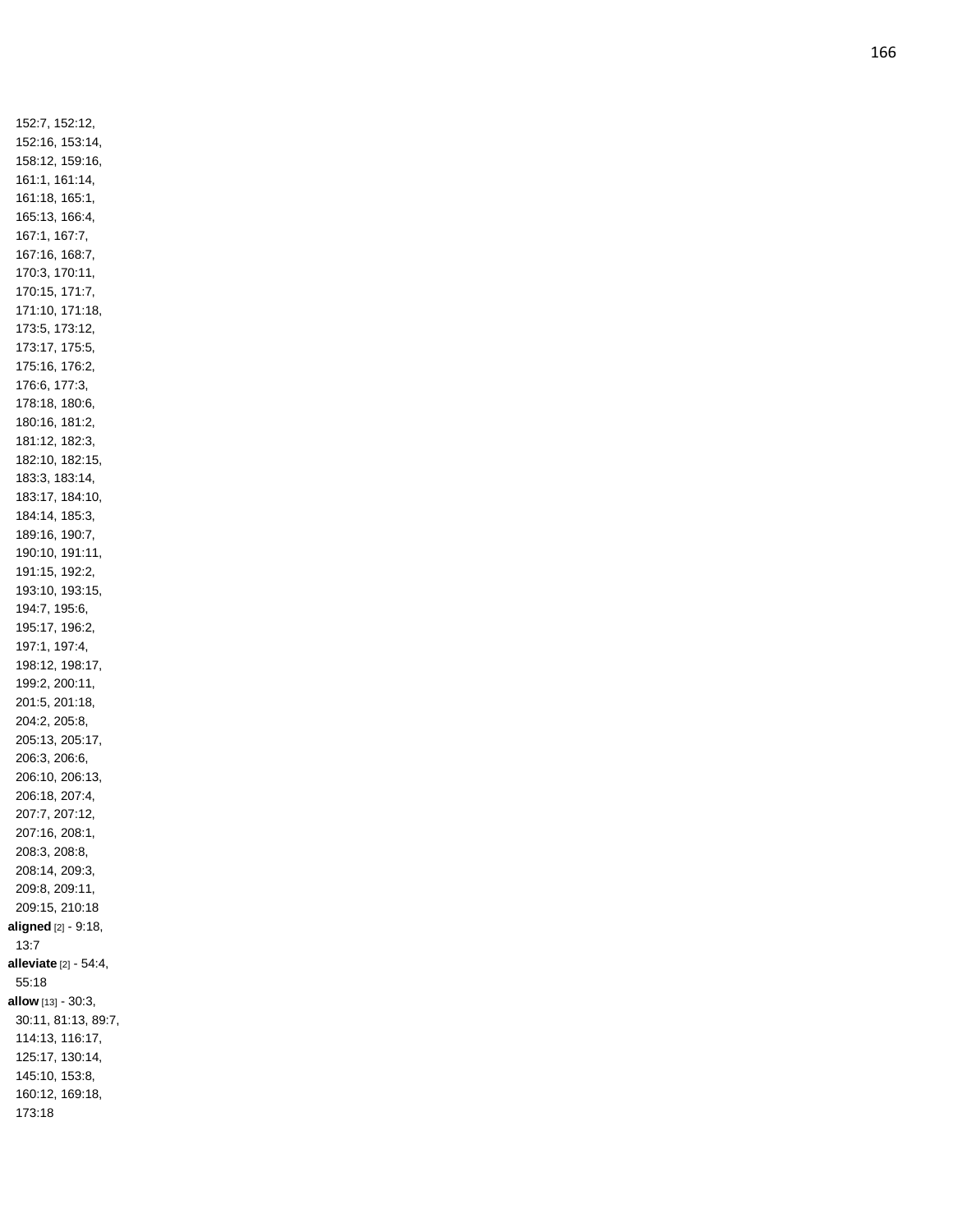**allowed** [8] - 27:9, 89:16, 101:3, 125:9, 134:16, 149:17, 154:4, 162:17 **allows** [3] - 106:16, 147:11, 149:10 **almost** [3] - 115:15, 161:16, 179:10 **alternative** [1] - 154:10 **Amen** [1] - 146:8 **amendment** [1] - 161:16 **amenities** [1] - 130:16 **amenity** [1] - 126:4 **amount** [4] - 29:10, 63:2, 187:13, 189:3 **analysis** [1] - 133:4 **ancillary** [1] - 189:2 **AND** [1] - 212:1 **AND/OR** [1] - 213:15 **Anderson** [2] - 6:12, 112:12 **Andrea** [1] - 132:4 **andrew** [1] - 176:8 **ANDREW** [11] - 175:10, 176:4, 176:7, 177:4, 179:6, 182:5, 184:18, 186:3, 188:5, 193:13, 194:17 **Andrew** [1] - 175:11 **angle** [2] - 136:10, 136:13 **angled** [2] - 136:11, 136:12 **Anita** [1] - 127:18 **answer** [11] - 65:15, 66:11, 112:5, 146:2, 150:13, 150:16, 151:2, 151:15, 166:2, 172:17, 182:8 **answered** [1] - 176:2 **answers** [3] - 124:14, 161:6, 209:9 **antenna** [6] - 7:3, 7:7, 60:8, 62:16, 63:2, 64:17 **antennas** [10] - 9:17, 11:18, 13:6, 13:7, 13:10, 62:10, 62:12, 63:4, 63:9, 64:4 **ANY** [2] - 213:14,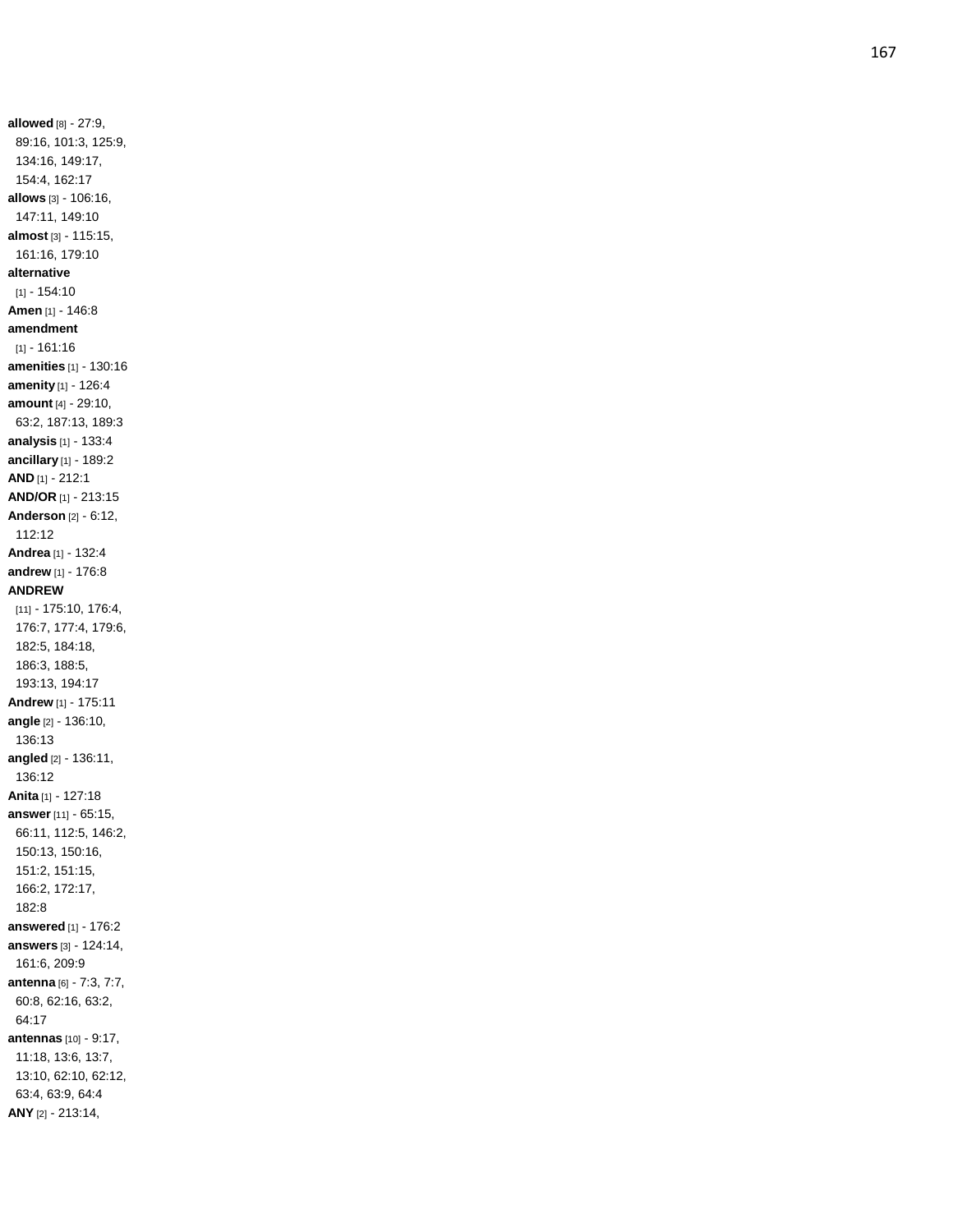213:15 **anyway** [12] - 33:10, 34:6, 53:1, 55:3, 55:5, 80:17, 106:6, 137:12, 171:4, 193:11, 197:7, 210:4 **apart** [1] - 148:9 **apartment** [1] - 162:1 **apartments** [2] - 47:9, 47:13 **apologies** [1] - 143:2 **apparent** [1] - 29:11 **Appeal** [1] - 14:15 **APPEAL** [1] - 1:1 **appealing** [1] - 177:10 **Appeals** [4] - 3:8, 211:5, 212:6, 212:15 **appear** [1] - 31:1 **appearance** [6] - 19:9, 19:16, 20:6, 73:6, 73:12, 74:2 **appearing** [2] - 86:18, 121:11 **applicable** [2] - 178:11, 201:7 **applicant** [6] - 82:11, 87:1, 175:12, 176:9, 195:6, 196:13 **applicant's** [3] - 81:14, 81:17, 82:6 **applicants** [1] - 121:11 **application** [24] - 12:4, 15:9, 22:16, 22:17, 23:1, 26:8, 26:9, 27:14, 40:7, 52:3, 59:17, 60:7, 63:7, 64:16, 76:13, 76:15, 76:18, 81:10, 84:4, 102:1, 134:2, 141:2, 143:10, 151:3 **applied** [1] - 111:12 **applies** [1] - 55:16 **apply** [7] - 22:13, 36:6, 64:11, 76:11, 130:2, 193:7, 202:3 **APPLY** [1] - 213:14 **applying** [1] - 142:10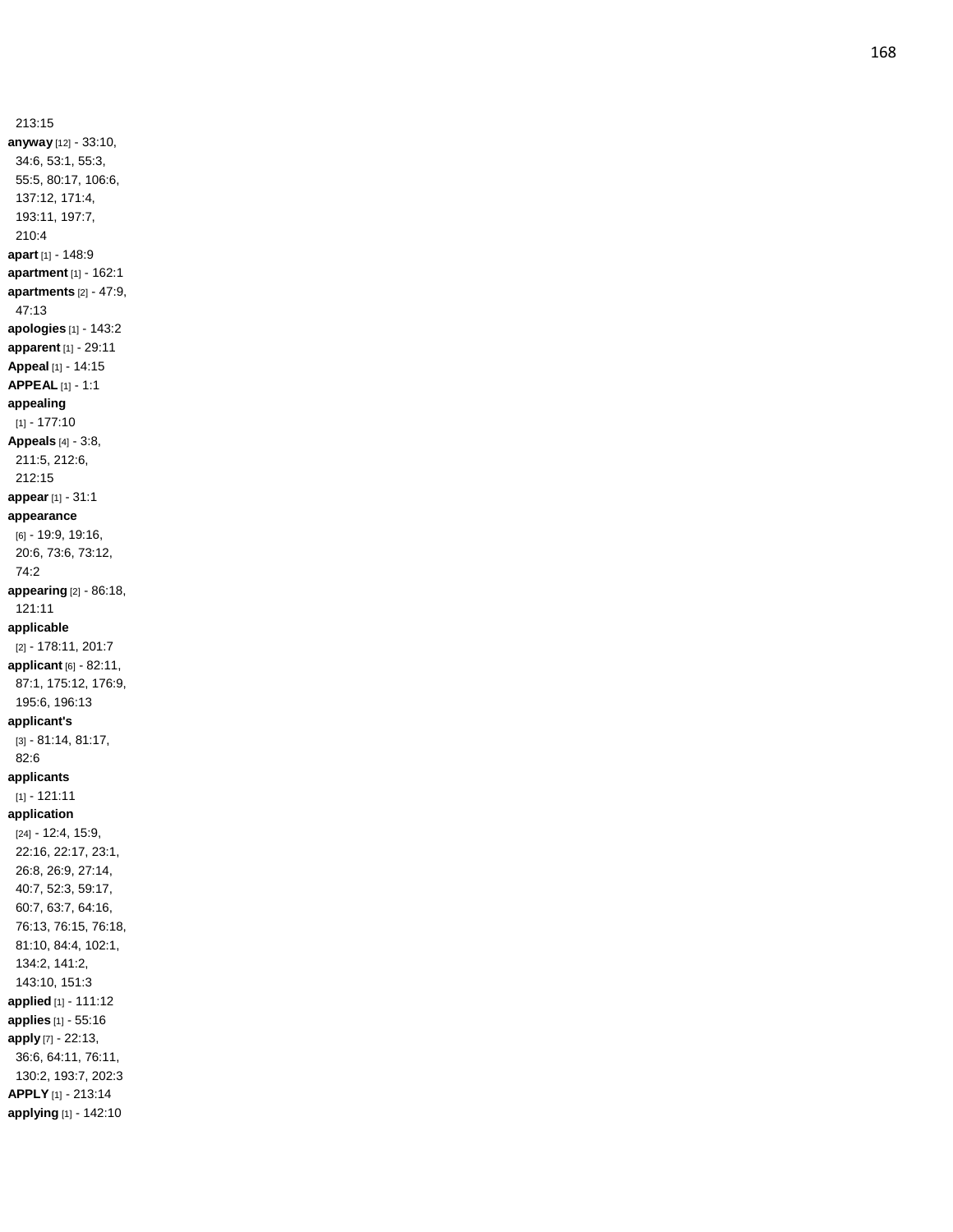**appreciate** [3] - 110:17, 113:5, 113:17 **appreciative** [1] - 35:7 **appropriate** [4] - 23:18, 47:3, 77:17, 104:4 **appropriately** [3] - 9:5, 13:5, 201:15 **Appropriateness** [2] - 136:18, 137:7 **Approval** [1] - 160:4 **approval** [2] - 11:6, 112:11 **approved** [7] - 10:14, 20:2, 40:5, 73:16, 110:12, 119:13, 148:14 **approving** [1] - 145:8 **April** [1] - 136:18 **april** [1] - 213:13 **Arch** [2] - 42:1, 43:18 **ARCH** [8] - 44:4, 45:12, 53:7, 53:11, 53:14, 54:1, 57:12, 57:18 **architect** [6] - 26:4, 28:1, 39:17, 87:17, 96:4, 99:1 **architects** [1] - 133:1 **Architects** [6] - 26:6, 37:8, 42:2, 57:4, 93:15, 133:1 **architectural** [3] - 112:5, 112:10, 157:10 **Architecture**  $[1] - 131:3$ **area** [19] - 15:18, 23:12, 77:11, 88:13, 89:12, 114:8, 122:7, 134:18, 135:3, 147:15, 149:18, 155:6, 178:3, 179:12, 179:13, 183:12, 185:13, 185:17, 201:3 **areas** [2] - 148:3, 155:2 **argue** [2] - 148:18, 149:16 **argument**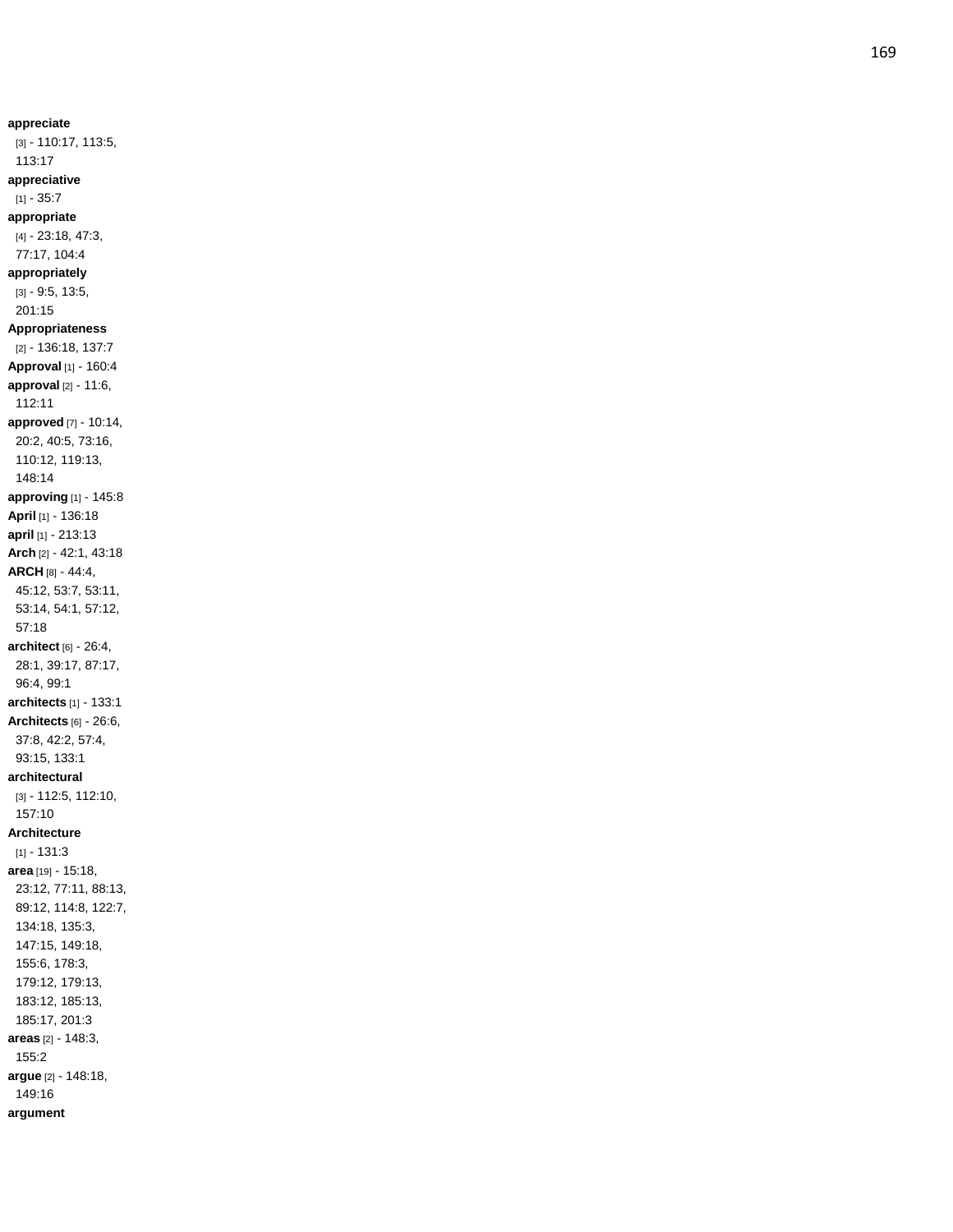[4] - 146:13, 153:4, 153:10, 154:8 **Arnold** [3] - 83:3, 83:4, 205:15 **ARRIN** [2] - 49:1 **Arrin** [2] - 49:1, 49:14 **Article** [3] - 139:7, 139:8, 190:5 **artist** [1] - 63:11 **as -of -right** [1] - 160:13 **aspect** [1] - 113:16 **aspects** [6] - 28:5, 98:4, 140:17, 140:18, 146:12, 155:3 **assist** [1] - 4:10 **Assistant** [1] - 1:11 **associate** [1] - 133:3 **Associate** [2] - 1:9, 1:10 **associated** [1] - 125:7 **Associates** [2] - 96:4, 117:6 **Association** [6] - 176:17, 190:13, 192:5, 192:18, 194:10, 203:3 **assume** [2] - 32:14, 153:6 **assuming** [2] - 66:12, 153:11 **assurances** [1] - 122:9 **assured** [1] - 195:4 **AT&T** [4] - 6:13, 6:15, 66:3, 67:1 **atmosphere** [1] - 188:9 **attached** [1] - 82:4 **attend** [3] - 34:18, 207:13, 209:5 **attendance** [2] - 193:16, 209:2 **attendees** [1] - 4:6 **attention** [2] - 81:17, 106:14 **attorney** [4] - 25:11, 59:10, 59:15, 86:15 **ATTORNEY** [174] - 6:11, 6:18, 7:18, 8:3, 8:6, 8:12, 8:16, 9:2, 9:13,

10:3, 10:12, 10:18,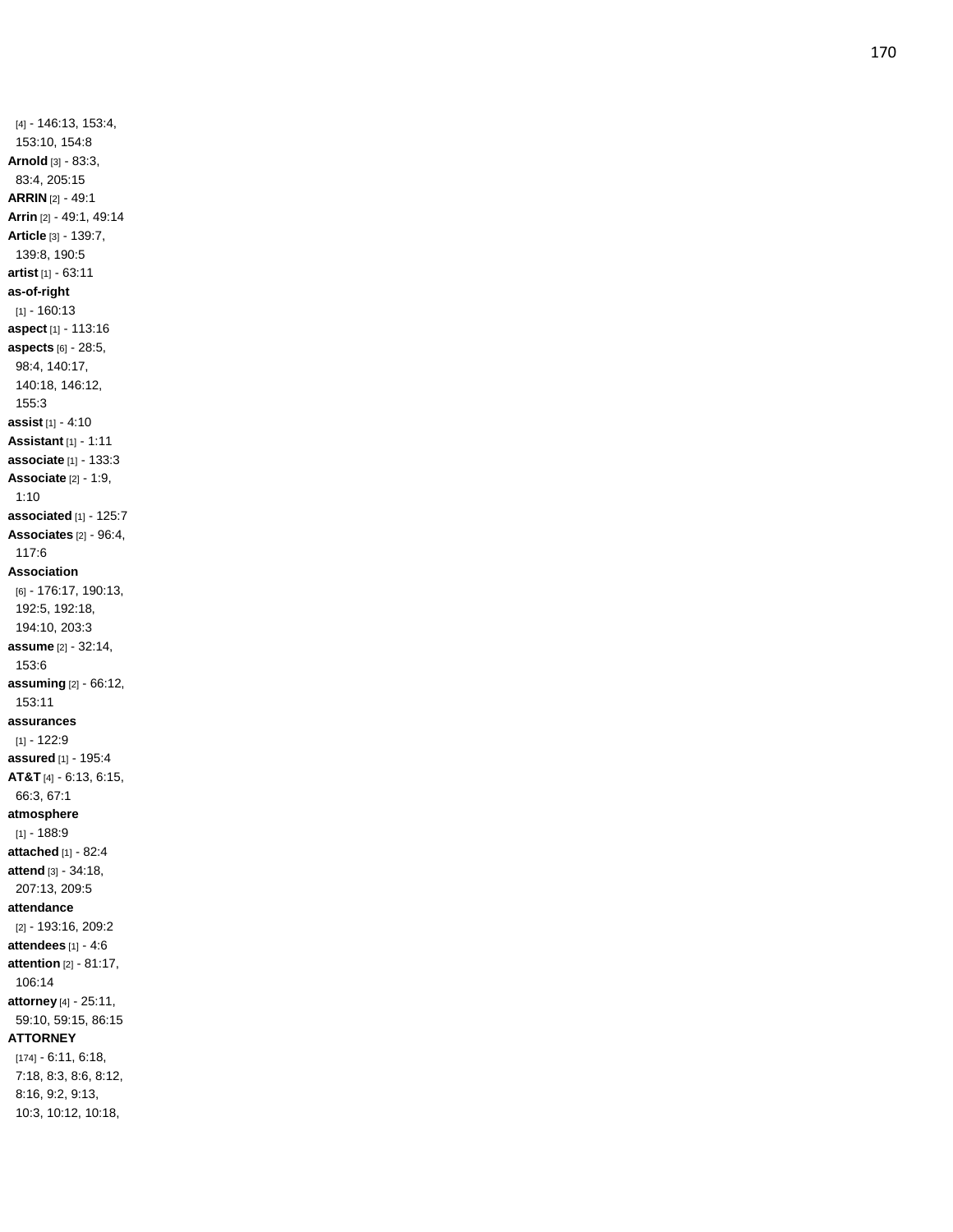11:10, 14:7, 15:7, 15:13, 15:17, 16:7, 24:13, 25:9, 26:3, 26:7, 32:18, 33:2, 33:7, 41:10, 41:13, 42:5, 42:9, 43:13, 45:15, 46:2, 46:14, 47:5, 48:8, 54:12, 59:10, 59:13, 60:5, 61:4, 61:14, 62:2, 62:6, 64:1, 64:7, 64:15, 65:18, 66:4, 66:8, 67:8, 67:13, 67:17, 68:15, 69:2, 86:9, 86:13, 87:16, 88:3, 88:7, 88:17, 89:2, 90:2, 90:11, 91:6, 95:9, 95:11, 96:5, 97:2, 98:8, 99:9, 99:12, 100:11, 101:8, 101:17, 103:11, 103:14, 104:2, 104:11, 105:2, 105:7, 105:18, 106:7, 106:12, 107:12, 116:2, 121:9, 121:16, 124:1, 125:13, 126:14, 127:13, 128:10, 132:10, 133:8, 133:13, 133:17, 134:1, 135:9, 137:4, 137:13, 139:4, 139:8, 139:14, 140:3, 140:9, 140:12, 141:6, 142:3, 142:7, 143:9, 144:12, 144:18, 145:2, 145:4, 145:17, 146:9, 146:17, 147:5, 147:13, 148:12, 148:16, 149:8, 150:6, 150:10, 150:15, 151:1, 152:3, 152:9, 153:2, 154:5, 154:8, 155:11, 156:8, 156:11, 158:1, 158:15, 159:4, 160:1, 164:1, 164:3, 164:7, 165:4, 169:17, 170:5,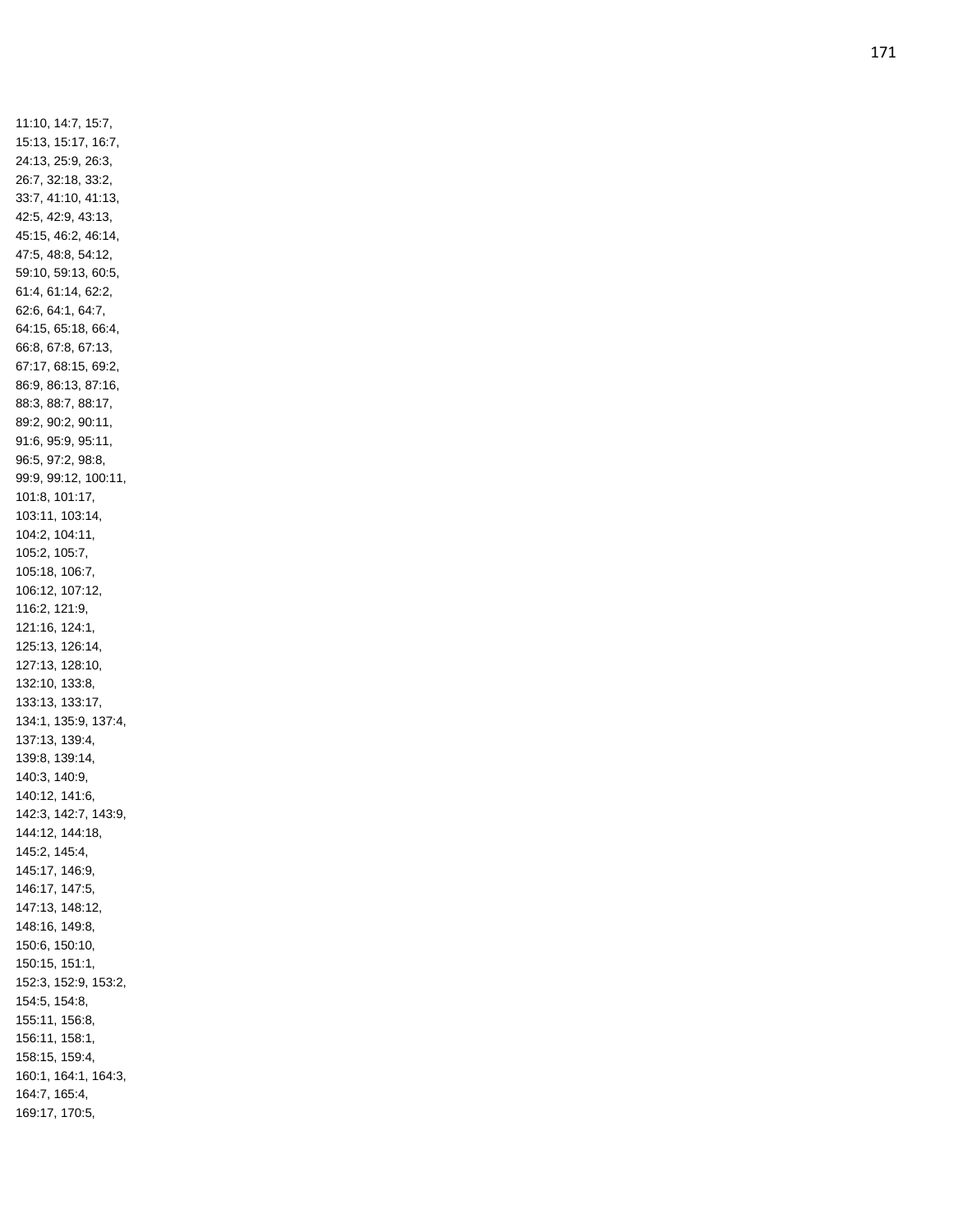170:13, 171:5, 171:8, 171:13, 172:2, 172:4, 172:9, 172:12, 173:1, 173:7, 175:10, 176:4, 176:7, 177:4, 179:6, 182:5, 184:18, 186:3, 188:5, 193:13, 194:17, 205:5, 205:10, 205:14, 206:15, 208:10, 208:17, 209:6, 209:10, 209:14 **attract** [1] - 199:10 **attracted** [1] - 191:8 **attractive** [3] - 102:17, 156:7, 156:9 **attributable**  $[1] - 190:3$ **Auburn** [6] - 2:2, 2:8, 6:7, 7:2, 59:6, 59:18 **AUDIENCE** [9] - 51:3, 51:9, 79:7, 79:10, 79:17, 80:2, 80:8, 80:15, 152:14 **audio** [1] - 3:17 **August** [2] - 9:4, 93:16 **authentic** [1] - 178:6 **authorities** [6] - 21:3, 21:9, 21:14, 74:18, 75:6, 75:11 **authorized** [1] - 127:15 **automobile** [1] - 199:12 **automobile -related** [1] - 199:12 **availability** [1] - 189:12 **available** [6] - 64:17, 81:16, 82:13, 178:5, 197:11, 200:7 **Ave** [5] - 80:18, 86:16, 86:17, 127:2, 157:9 **Avenue** [19] - 1:6, 2:7, 2:9, 2:12, 41:6, 42:14, 49:2, 52:2, 52:5, 52:6, 79:6, 86:6, 87:4, 111:15, 112:2, 112:14, 112:15, 121:6,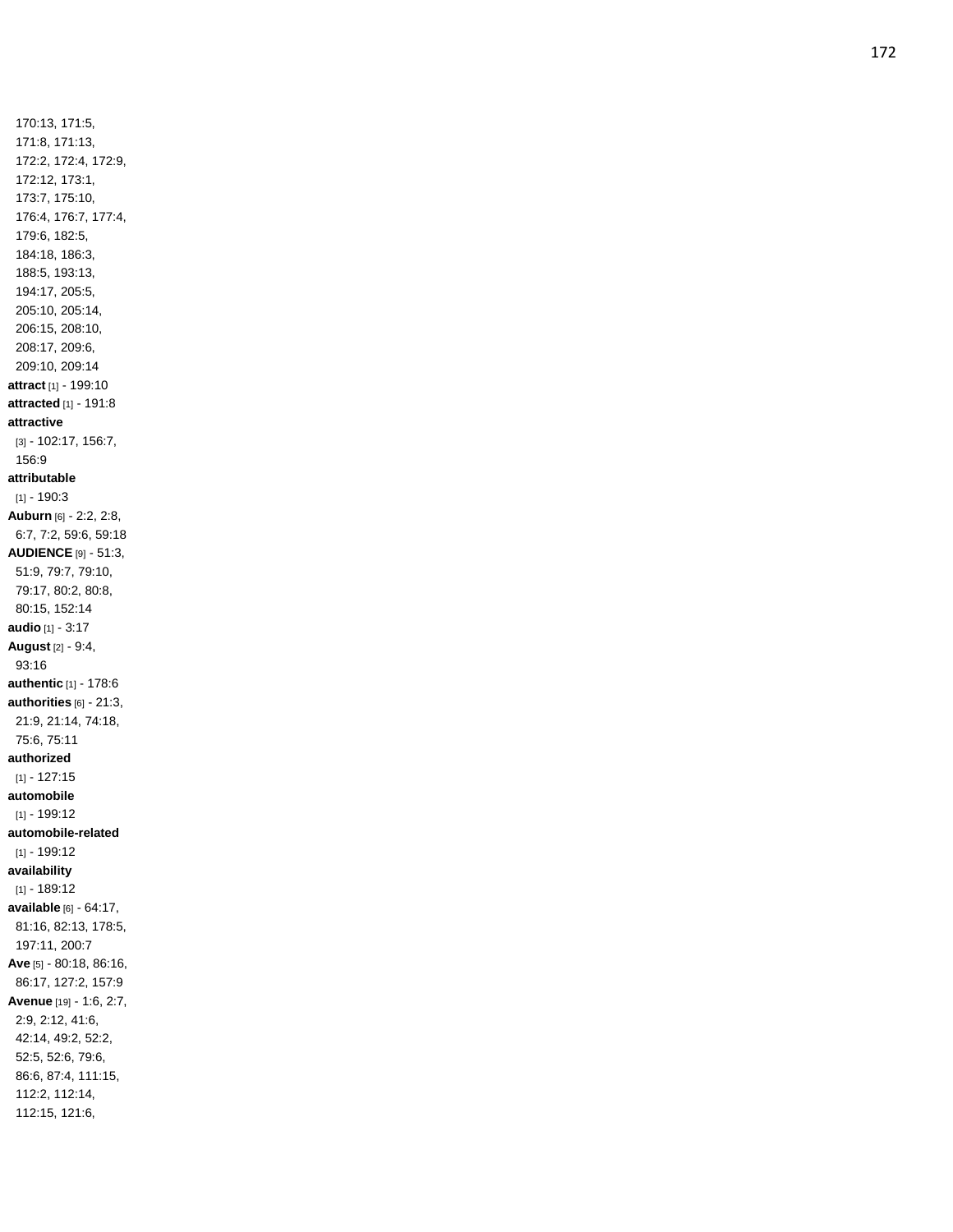121:18 **average** [2] - 45:2, 149:13 **avoid** [1] - 157:2 **aware** [10] - 27:14, 27:16, 49:10, 79:11, 79:13, 133:11, 138:7, 180:18, 196:13, 196:18 **awkward** [1] - 46:4 **Aye** [23] - 24:9, 24:10, 38:1, 38:2, 40:10, 40:11, 57:6, 57:7, 78:8, 78:9, 85:9, 94:1, 94:2, 117:8, 117:9, 119:14, 119:15, 131:4, 131:5, 203:18, 204:1, 210:16, 210:17

## **B**

**background** [3] - 13:13, 176:12, 198:11 **backyard** [4] - 34:10, 36:10, 111:18, 155:12 **balance** [1] - 124:17 **Bar** [1] - 196:4 **barricades** [2] - 23:18, 77:17 **base** [5] - 18:14, 72:12, 72:13, 151:11, 184:6 **based** [8] - 19:1, 60:9, 72:17, 102:3, 180:8, 180:9, 180:15, 181:11 **basement** [3] - 161:16, 162:1, 162:3 **basements** [2] - 162:4, 162:5 **basis** [12] - 22:7, 24:6, 37:4, 56:17, 76:4, 78:5, 93:9, 117:1, 119:8, 130:17, 203:15, 210:16 **bathroom** [1] - 201:12 **Bay** [1] - 179:12 **Beacon** [1] - 175:12 **bear** [1] - 74:11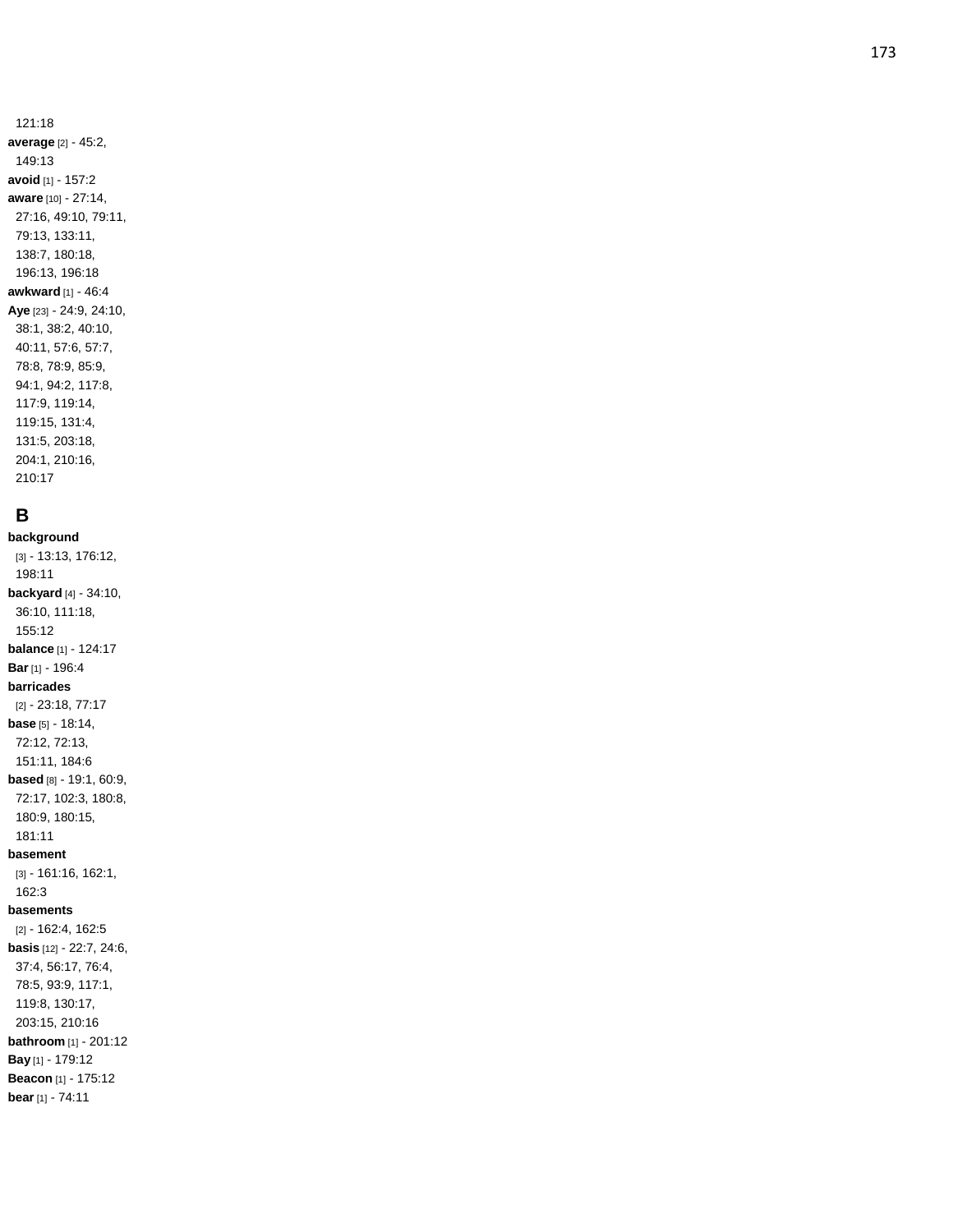**bearing** [1] - 43:7 **beat** [1] - 169:5 **became** [3] - 43:4, 82:9, 138:7 **become** [1] - 45:4 **bedroom** [7] - 45:5, 45:6, 47:9, 47:13, 99:17, 100:2, 111:16 **beer** [1] - 193:7 **beginning** [2] - 4:5, 145:15 **behalf** [5] - 6:12, 13:1, 25:12, 87:1, 121:11 **behaved** [1] - 126:8 **behind** [5] - 7:11, 13:10, 13:12, 49:14, 111:16 **below** [6] - 9:18, 13:7, 63:3, 89:9, 89:14, 125:9 **benefit** [5] - 47:17, 55:3, 56:13, 65:7, 67:6 **benefits** [1] - 65:9 **best** [4] - 99:10, 107:8, 141:2, 195:18 **better** [9] - 7:18, 90:3, 128:7, 148:5, 157:6, 169:12, 184:8, 184:9 **between** [13] - 35:5, 51:6, 143:12, 144:13, 144:14, 145:11, 147:3, 148:1, 148:3, 149:18, 155:15, 164:15, 164:17 **beverage** [1] - 201:3 **beyond** [2] - 149:12, 149:14 **bicycle** [1] - 178:15 **bifurcate** [1] - 170:16 **big** [5] - 52:10, 99:3, 155:18, 184:6, 188:10 **bigger** [1] - 44:4 **bin d** [1] - 159:15 **bins** [1] - 195:2 **biodegradable** [2] - 178:8, 199:17 **bit** [12] - 44:16, 62:15, 88:12, 98:5, 102:12,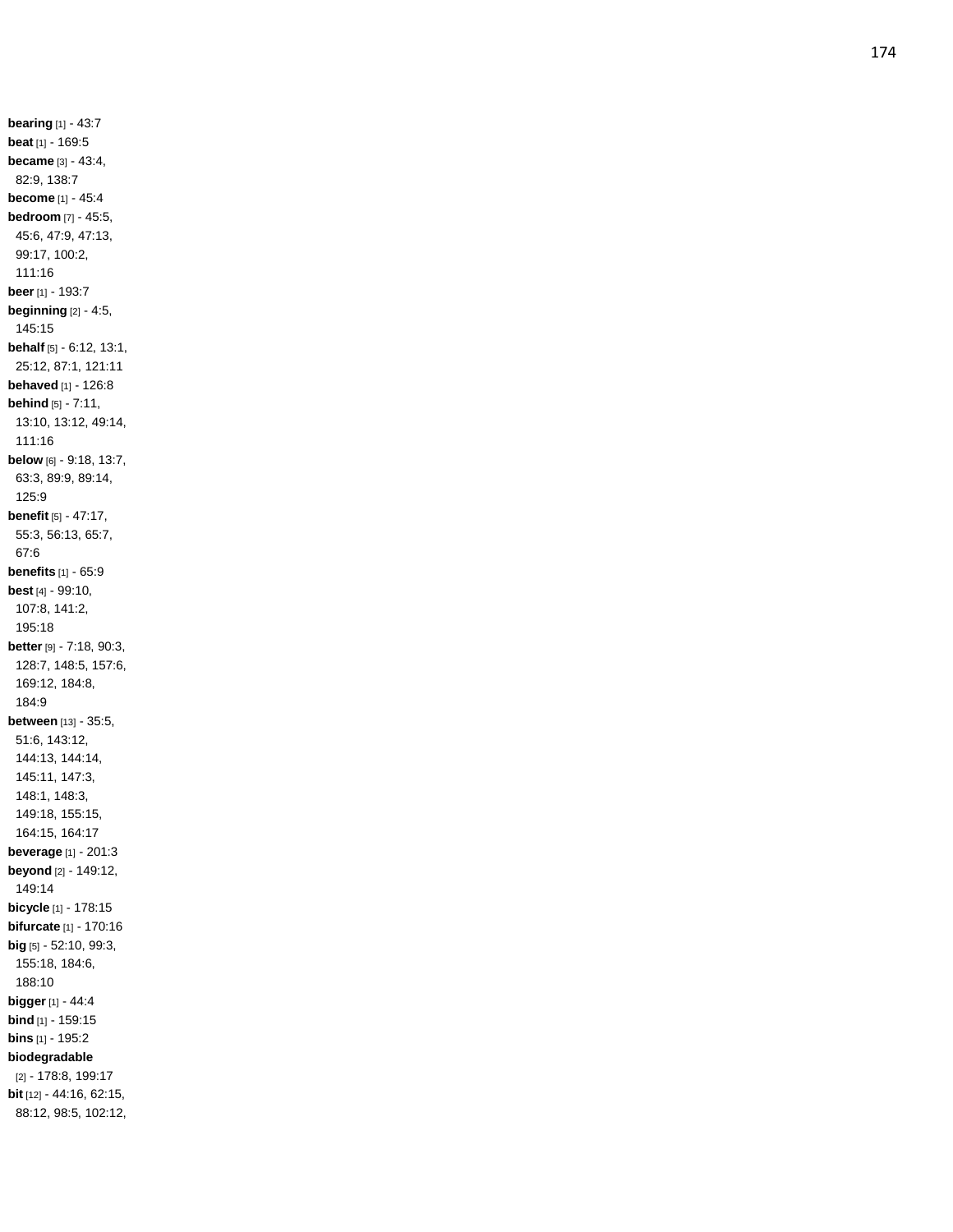103:7, 133:7, 136:2, 146:7, 157:6, 159:15, 179:1 **black** [1] - 198:5 **Black** [2] - 42:2, 57:3 **blank** [4] - 128:6, 166:7, 166:8, 168:5 **blending** [1] - 13:13 **bless** [1] - 161:8 **blob** [2] - 155:4, 155:18 **blocks** [1] - 146:15 **blown** [1] - 44:7 **Board** [51] - 3:8, 9:3, 10:8, 10:10, 10:16, 10:18, 11:9, 11:13, 12:6, 12:14, 13:1, 13:3, 14:15, 18:10, 20:11, 22:13, 25:10, 29:2, 48:11, 60:18, 65:13, 68:3, 68:11, 69:1, 74:7, 76:12, 82:12, 86:11, 86:14, 96:12, 97:10, 103:3, 105:12, 107:6, 126:4, 127:8, 128:13, 129:7, 137:15, 142:13, 160:4, 169:1, 169:18, 170:7, 175:11, 185:5, 189:8, 193:1, 211:5, 212:6, 212:15 **board** [5] - 55:3, 81:16, 90:13, 91:13, 208:5 **BOARD** [1] - 1:1 **body** [1] - 80:5 **Boston** [3] - 123:4, 124:4, 175:13 **bottom** [2] - 167:15, 193:5 **boundary** [1] - 164:14 **bounds** [1] - 103:5 **box** [2] - 98:14, 99:3 **brackets** [3] - 13:9, 64:3, 64:9 **Braillard** [1] - 81:6 **BRAILLARD** [1] - 81:7 **bran** [1] - 180:10 **breakfast** [2] - 195:9, 195:11 **BRENDAN** [36] - 33:1,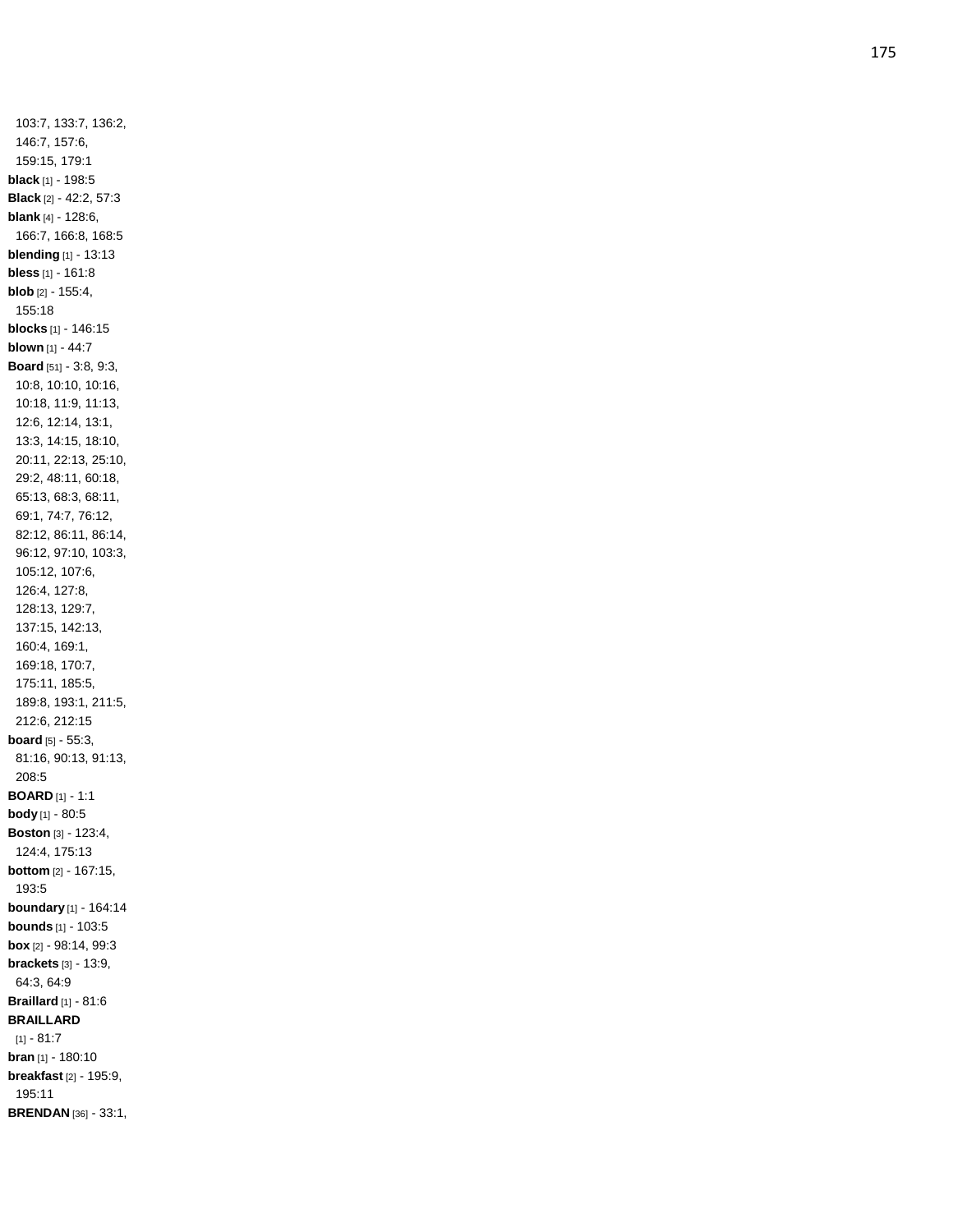33:3, 53:3, 53:16, 65:14, 66:2, 66:6, 66:17, 67:9, 67:14, 68:1, 69:5, 69:12, 108:3, 108:9, 151:6, 151:9, 156:6, 156:10, 166:1, 166:5, 166:14, 167:2, 167:8, 167:17, 171:15, 172:3, 172:17, 173:9, 174:1, 187:8, 188:4, 188:15, 189:1, 189:6, 191:13 **Brendan** [14] - 1:8, 3:4, 6:3, 25:3, 39:3, 41:3, 59:3, 79:3, 86:3, 95:3, 121:3, 132:3, 175:3, 205:3 **Brian** [1] - 25:13 **brick** [1] - 63:12 **brief** [1] - 170:4 **briefly** [3] - 44:5, 96:10, 176:9 **BRIGHENTI** [18] - 59:10, 59:13, 60:5, 61:4, 61:14, 62:2, 62:6, 64:1, 64:7, 64:15, 65:18, 66:4, 66:8, 67:8, 67:13, 67:17, 68:15, 69:2 **Brighenti** [2] - 59:11, 59:14 **bring** [2] - 66:17, 199:7 **BRISTOL** [1] - 213:3 **broad** [2] - 180:4, 181:11 **Broadway** [1] - 41:18 **brothers** [1] - 42:18 **brought** [2] - 54:7, 81:17 **brunch** [1] - 187:5 **BRYAN** [2] - 26:1, 26:2 **Bryan** [2] - 26:1, 34:8 **build** [4] - 42:12, 43:16, 52:4, 102:9 **building** [50] - 20:5, 23:6, 27:2, 42:16, 44:10, 49:14, 49:16, 52:15, 55:14, 56:5,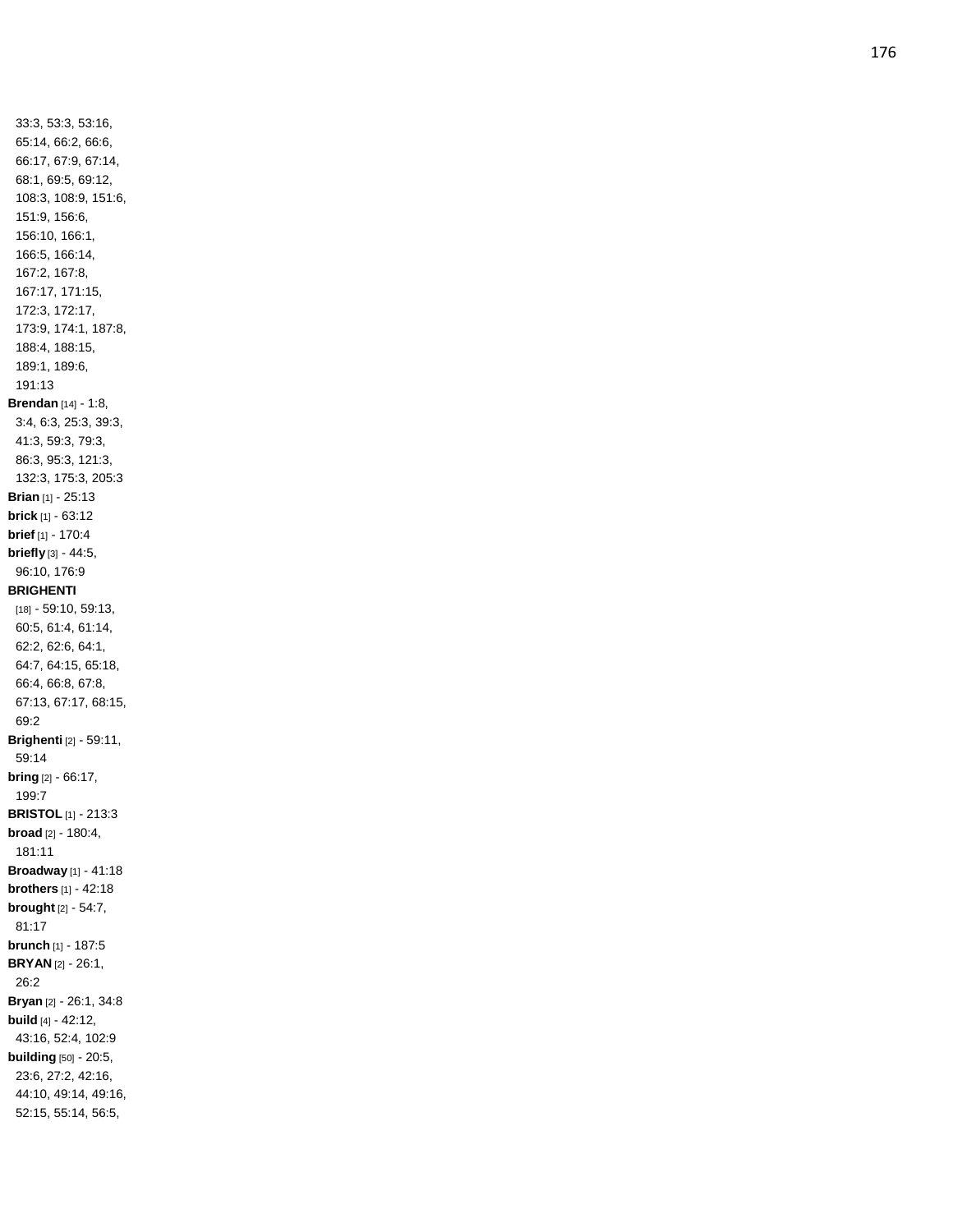56:14, 59:16, 60:8, 60:12, 61:8, 63:6, 64:11, 70:13, 74:1, 77:5, 110:9, 123:7, 138:7, 141:3, 141:14, 142:17, 143:17, 144:3, 144:7, 144:15, 145:16, 152:16, 153:13, 159:9, 159:12, 160:18, 163:12, 164:2, 164:4, 164:10, 166:12, 166:15, 167:5, 168:10, 177:9, 183:2, 185:8, 186:8, 198:9, 200:17 **Building** [2] - 53:7, 149:2 **building's** [2] - 144:9, 186:5 **buildings** [23] - 66:9, 140:18, 143:12, 143:16, 144:8, 144:9, 144:15, 145:7, 145:9, 145:12, 146:1, 146:4, 147:3, 148:1, 148:8, 149:18, 154:13, 154:14, 161:5, 164:17, 168:10, 168:15, 198:1 **built** [8] - 16:4, 45:11, 96:16, 102:9, 162:5, 168:15, 168:16, 185:14 **bulk** [1] - 103:16 **bump** [1] - 106:15 **burden** [1] - 178:17 **burgers** [1] - 180:5 **Business** [4] - 176:16, 192:4, 192:17, 203:3 **business** [9] - 21:7, 22:2, 23:5, 75:5, 75:17, 77:4, 136:3, 179:9, 189:4 **businesses** [1] - 177:9 **busy** [1] - 97:13 **by -law** [1] - 163:4 **BZA -016783 -2018**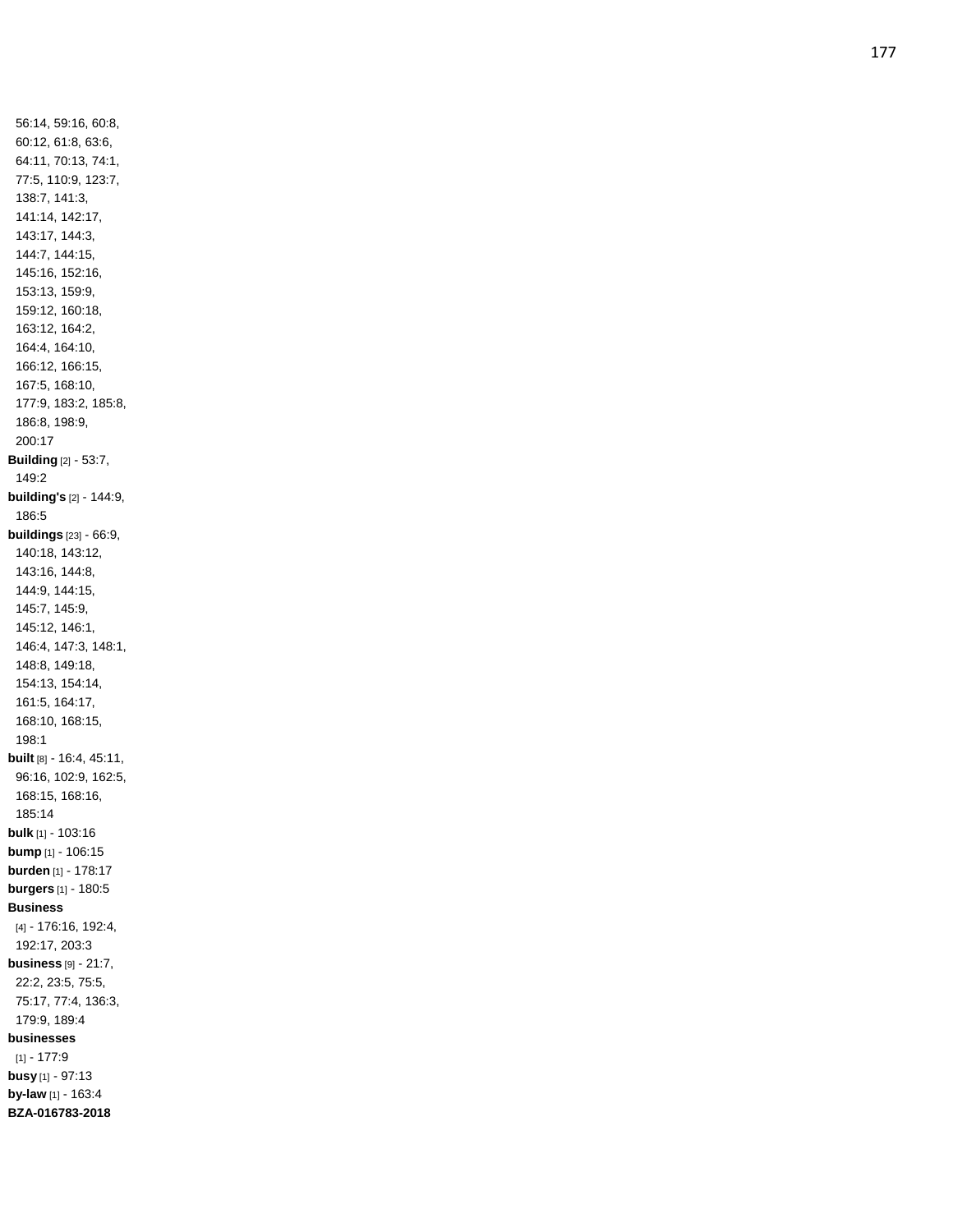[2] - 2:5, 39:2 **BZA -016957 -2018** [2] - 2:8, 59:2 **BZA -016964 -2018** [2] - 2:2, 6:2 **BZA -01698 1 -2018** [2] - 2:4, 25:2 **BZA -017011 -2018** [2] - 2:7, 41:2 **BZA -017013 -2018** [2] - 2:14, 175:2 **BZA -017014 -2018** [2] - 2:9, 79:2 **BZA -017016 -2018** [2] - 2:11, 95:2 **BZA -017018 -2018** [3] - 2:13, 132:2, 205:2 **BZA -017020 -2018** [2] - 2:10, 86:2 **BZA -017021 -2018** [2] - 2:12, 121:2

## **C**

**C - 1** [1] - 124:10 **cables** [1] - 13:9 **Cafe** [2] - 122:18, 123:1 **cafe** [1] - 123:8 **California** [1] - 179:12 **CAMBRIDGE** [1] - 1:2 **Cambridge** [42] - 1:7, 2:13, 23:12, 25:12, 37:3, 42:14, 77:11, 81:11, 97:6, 114:14, 122:16, 124:6, 124:7, 124:8, 132:7, 134:8, 135:4, 135:6, 135:14, 136:8, 137:8, 143:18, 144:1, 144:2, 144:7, 155:8, 156:15, 157:2, 157:8, 157:13, 158:3, 158:4, 158:8, 158:14, 158:16, 159:7, 159:11, 159:17, 164:10, 165:1, 179:15 **CambridgePark** [2] - 123:1, 123:5 **cannot** [5] - 17:3, 70:18, 118:5,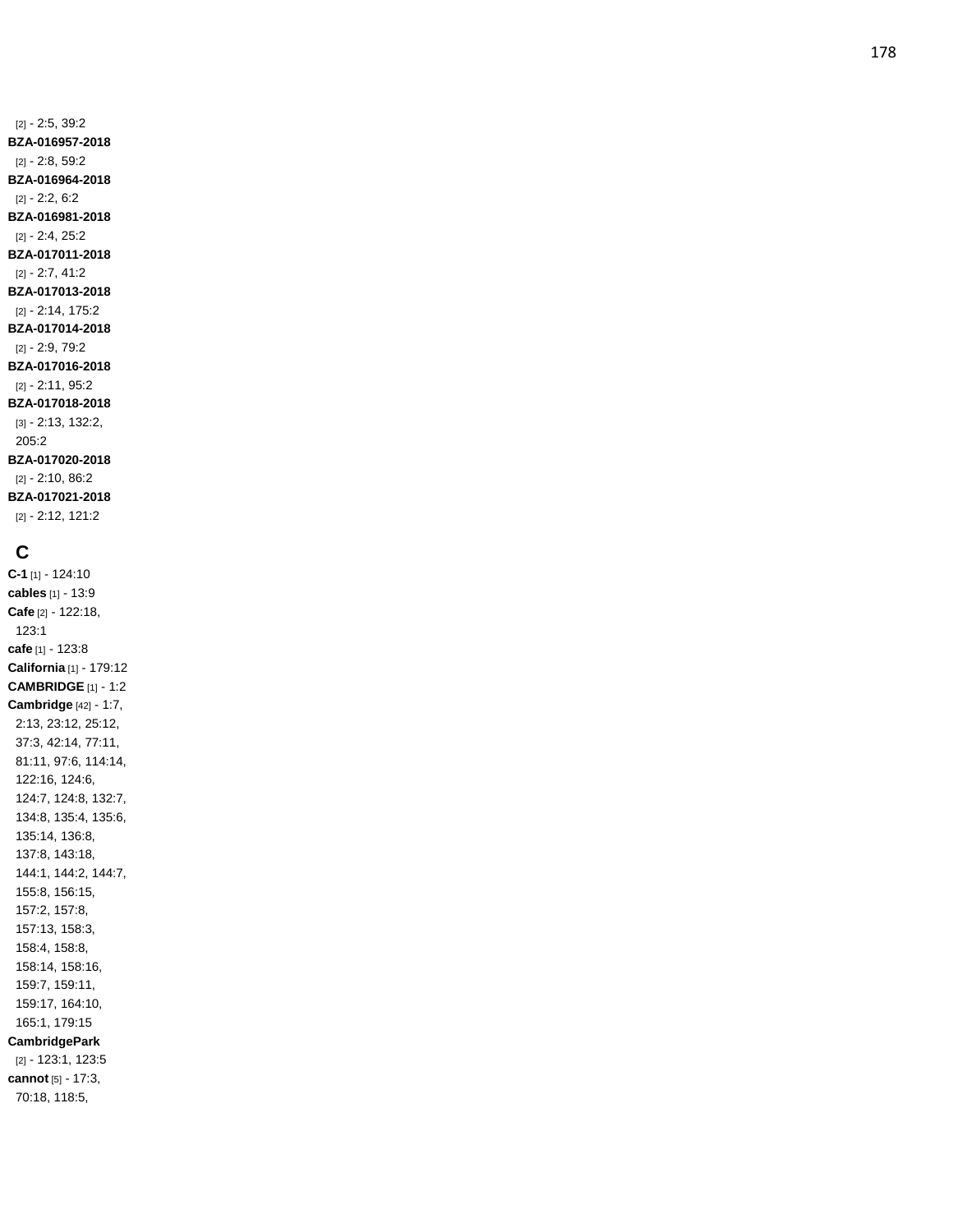145:15, 202:6 **cape** [1] - 99:3 **CAPTURING** [1] - 1:16 **care** [3] - 160:5, 189:8, 194:11 **carefully** [1] - 109:17 **Carl** [1] - 196:4 **carriers** [2] - 65:16, 67:10 **Carstena** [1] - 111:10 **CARSTENA** [1] - 111:10 **Case** [12] - 6:2, 25:2, 39:2, 41:2, 59:2, 79:2, 86:2, 95:2, 121:2, 132:2, 175:2, 205:2 **CASE** [1] - 2:1 **case** [52] - 6:6, 9:7, 9:10, 9:12, 9:14, 25:6, 32:12, 40:1, 40:4, 40:13, 41:6, 54:16, 55:17, 59:6, 79:6, 80:13, 83:13, 83:17, 84:5, 84:16, 85:1, 85:12, 86:6, 90:6, 95:6, 101:11, 106:10, 121:6, 124:15, 132:7, 145:12, 152:2, 153:8, 153:18, 161:5, 165:16, 170:4, 171:9, 173:6, 173:13, 174:3, 175:6, 205:6, 206:4, 207:5, 209:2, 209:16, 210:10, 210:15 **cases** [9] - 3:10, 3:14, 5:2, 83:1, 97:9, 169:7, 206:1, 208:16 **categorize** [1] - 187:9 **category** [1] - 90:7 **Catherine** [2] - 213:4, 213:10 **caught** [1] - 159:15 **caution** [1] - 142:11 **cease** [2] - 20:1, 73:15 **Center** [1] - 1:5 **center** [2] - 63:1, 63:5 **cents** [2] - 166:10,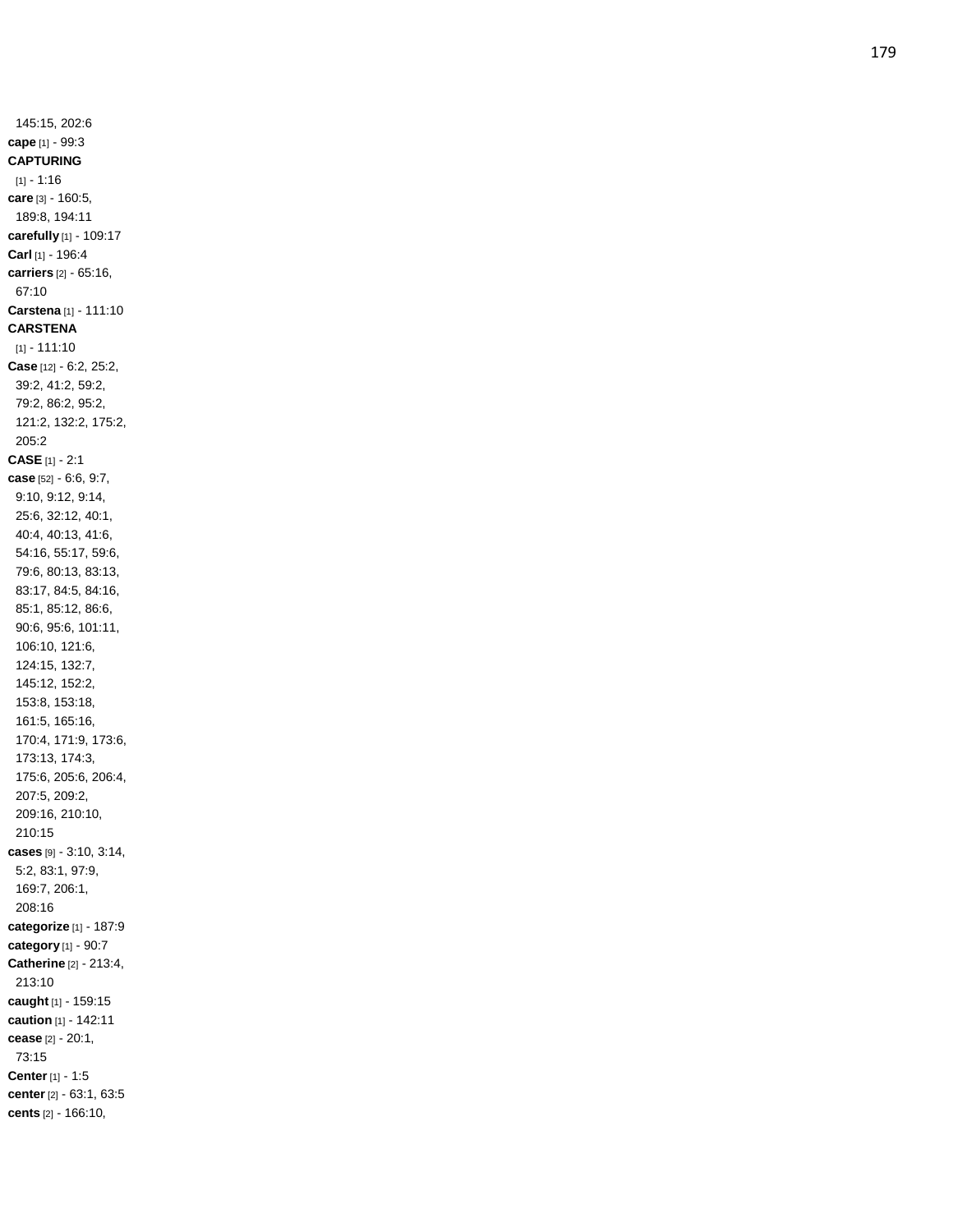167:9 **certain** [1] - 169:3 **certainly** [3] - 116:14, 147:9, 190:14 **certificate** [1] - 160:18 **Certificate** [3] - 136:17, 137:7, 160:4 **CERTIFICATION** [1] - 213:14 **Certified** [2] - 213:4, 213:11 **certify** [1] - 213:5 **CERTIFYING** [1] - 213:15 **chair** [3] - 46:14, 86:14, 121:10 **Chair** [52] - 1:8, 1:8, 3:7, 3:16, 4:2, 4:5, 16:17, 19:1, 19:6, 19:12, 25:5, 35:16, 36:15, 37:5, 37:18, 39:5, 40:8, 41:5, 55:8, 56:18, 57:3, 59:5, 69:16, 70:10, 72:2, 72:17, 73:4, 73:9, 78:6, 79:5, 83:16, 84:12, 86:5, 91:17, 93:11, 93:14, 93:18, 95:5, 115:7, 117:2, 117:7, 117:18, 119:9, 121:5, 129:12, 130:11, 130:17, 132:6, 175:5, 197:7, 203:16, 209:15 **Chairman** [3] - 25:10, 41:14, 175:11 **chance** [3] - 122:4, 123:2, 174: 2 **Chandoha** [1] - 113:10 **CHANDOHA** [1] - 113:10 **change** [16] - 10:8, 16:5, 17:7, 18:13, 29:16, 71:5, 72:11, 80:13, 88:10, 106:13, 118:9, 125:1, 138:11, 202:10, 202:16, 212:6 **CHANGE** [6] - 212:8,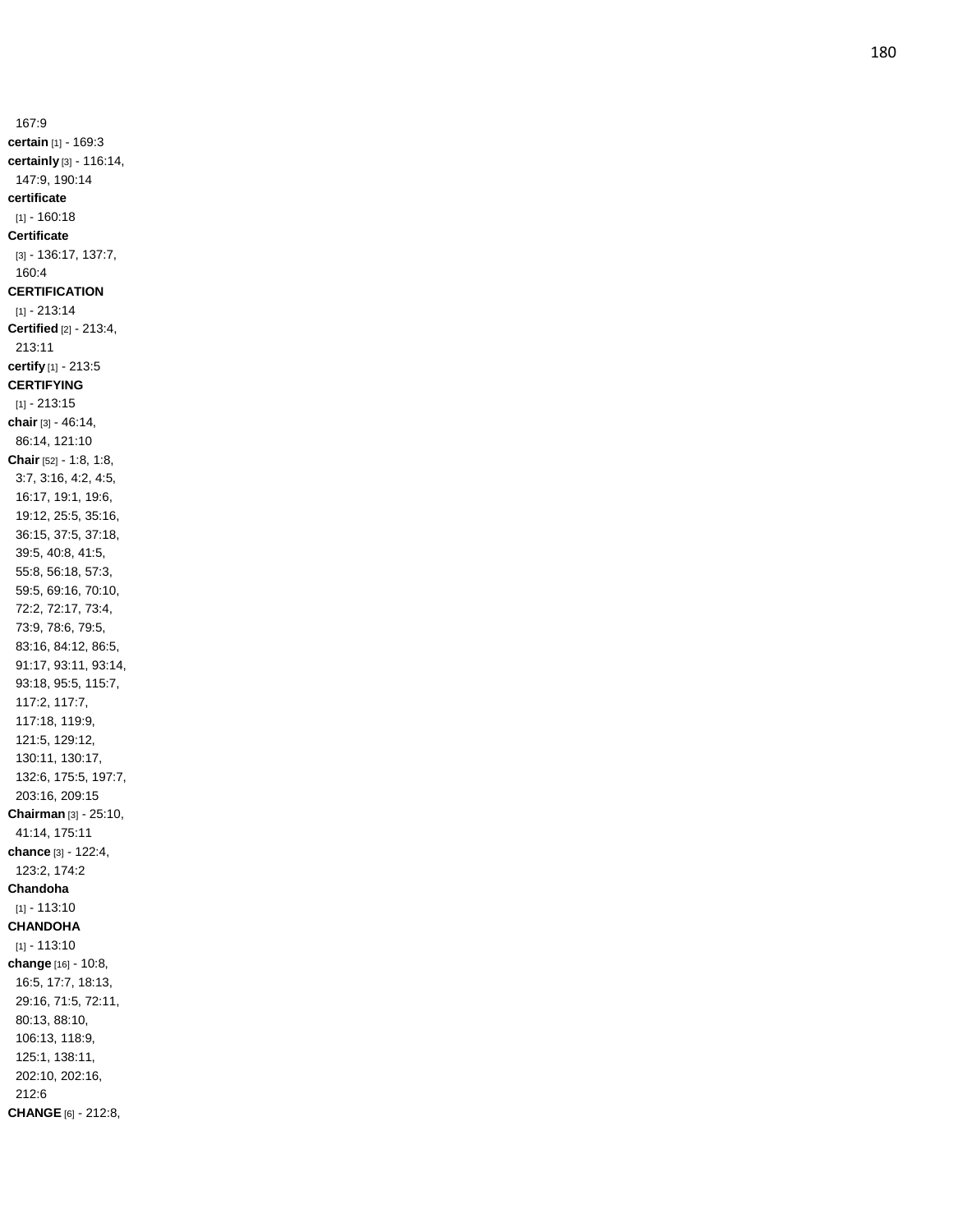212:9, 212:10, 212:11, 212:12, 212:13 **changed** [6] - 18:7, 19:7, 70:14, 72:4, 105:10, 163:3 **changes** [6] - 11:16, 35:6, 97:8, 104:14, 212:16 **changing** [4] - 104:15, 104:18, 105:3, 105:9 **character** [10] - 15:4, 17:8, 18:8, 70:8, 71:6, 113:1, 114:4, 118:9, 202:11, 202:16 **characteristics** [2] - 177:15, 198:1 **characterize** [2] - 90:5, 126:3 **charge** [2] - 23:10, 77:9 **CHARLES** [1] - 96:3 **Charles** [1] - 96:3 **check** [4] - 27:14, 66:5, 91:5, 121:12 **cheese** [2] - 123:4, 180:9 **chef** [1] - 124:3 **CHERYL** [14] - 144:11, 146:8, 152:8, 155:10, 166:13, 172:8, 172:11, 173:3, 173:8, 173:16, 206:9, 207:15, 207:17, 208:2 **Chicago** [1] - 179:14 **child** [1] - 108:4 **children** [8] - 29:18, 122:1, 122:8, 122:12, 126:7, 126:11, 127:1, 130:16 **choice** [1] - 177:10 **choices** [1] - 192:1 0 **chosen** [1] - 33:5 **Christ** [1] - 93:15 **Cingular** [1] - 6:13 **Circle** [1] - 205:16 **circumstances** [2] - 56:3, 142:2 **cite** [1] - 202:12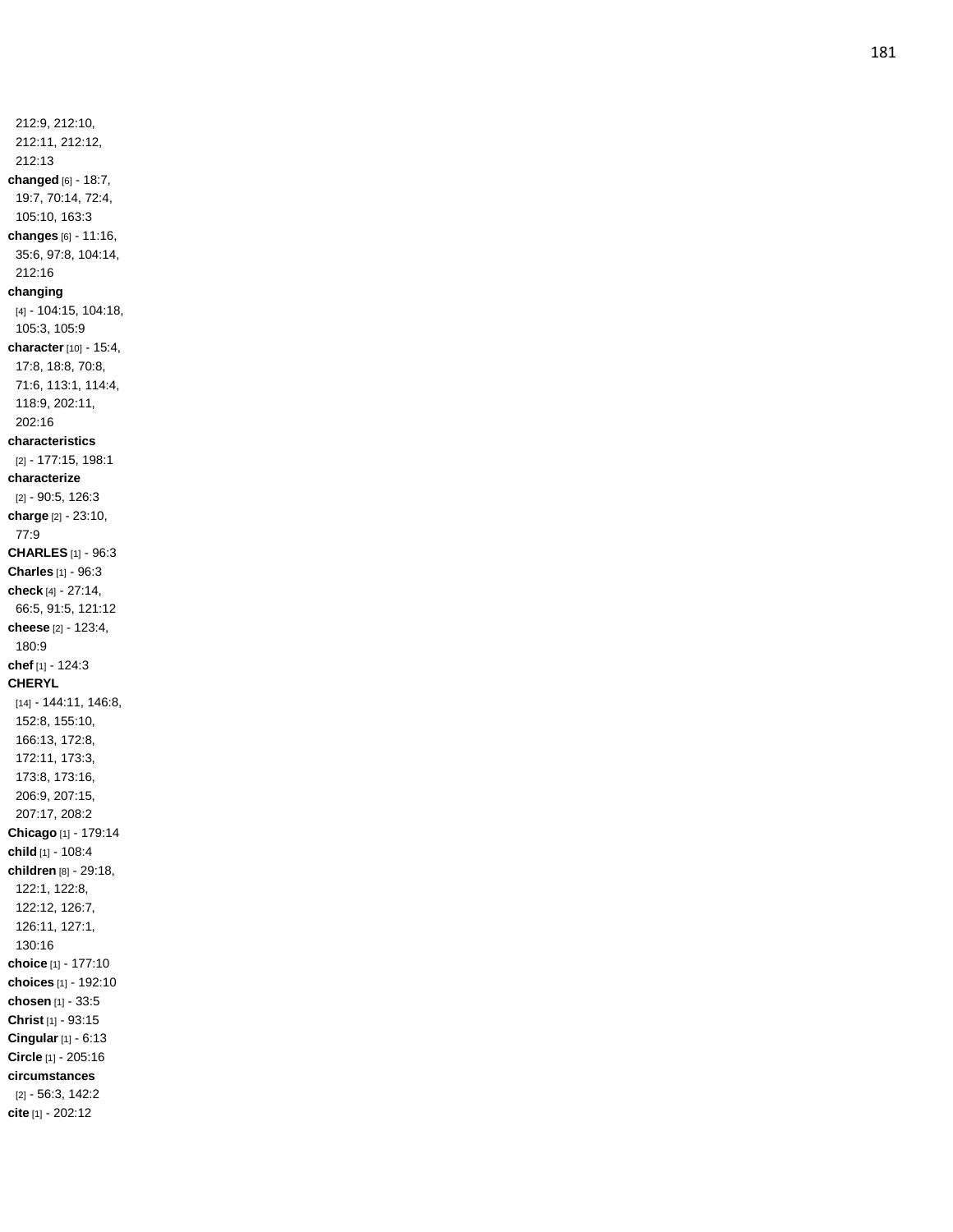**citizen** [1] - 4:12 **citizens** [10] - 17:16, 71:14, 79:15, 80:5, 114:18, 116:17, 119:2, 130:14, 203:9 **CITY** [1] - 1:2 **City** [4] - 37:2, 81:11, 114:14, 124:7 **city** [18] - 4:12, 17:16, 18:8, 47:13, 71:14, 72:5, 116:15, 116:17, 116:18, 119:2, 127:3, 127:5, 130:15, 161:17, 178:17, 181:16, 203:10 **citywide** [1] - 178:13 **civic** [1] - 109:6 **claimed** [2] - 22:7, 76:4 **clarity** [1] - 166:2 **Class** [2] - 18:16, 72:14 **Clausen** [1] - 52:1 **CLAUSEN** [1] - 52:1 **cleaned** [1] - 54:6 **cleanup** [1] - 192:16 **clear** [7] - 43:4, 62:5, 107:16, 152:4, 169:4, 169:15, 194:14 **clearly** [2] - 191:9, 195:3 **client** [1] - 170:1 **close** [13] - 8:2, 8:4, 35:11, 44:13, 54:11, 64:5, 91:10, 115:2, 129:4, 132:15, 136:11, 186:12 **closed** [1] - 196:16 **closer** [3] - 29:8, 42:4, 133:7 **closest** [3] - 46:16, 125:3, 127:12 **Clover** [1] - 181:8 **coast** [2] - 176:5, 179:11 **Code** [2] - 53:7, 149:2 **code** [12] - 44:14, 47:10, 47:16, 52:17, 54:7, 56:15, 87:13, 87:18, 89:6, 146:18, 149:3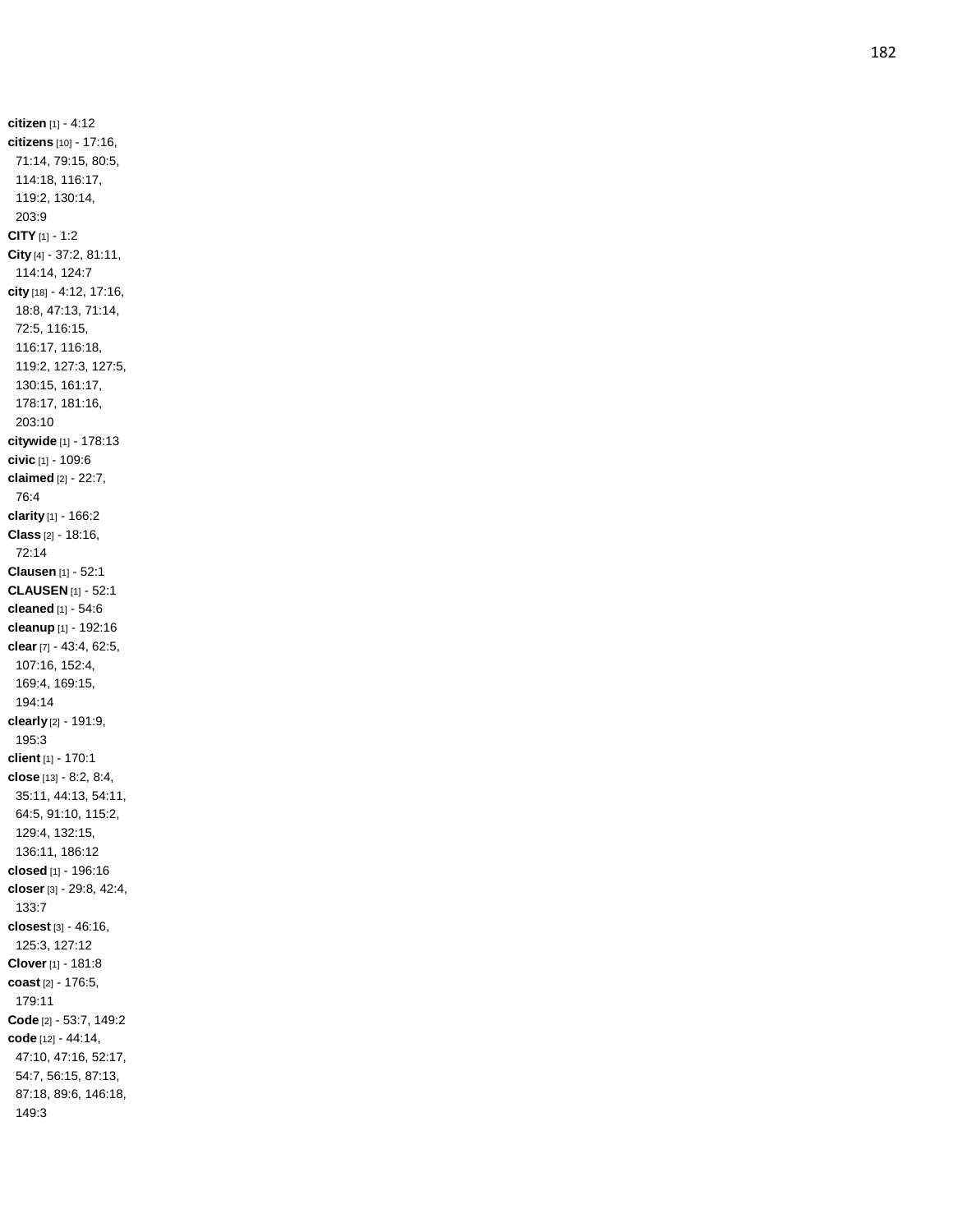**codes** [1] - 178:11 **Cogswell** [7] - 2:7, 41:6, 42:13, 49:2, 52:1, 52:5, 52:6 **Colin** [1] - 131:2 **COLIN** [1] - 131:2 **colonial** [2] - 99:11, 99:13 **color** [3] - 197:16, 198:3, 198:7 **colors** [1] - 166:3 **Comcast** [1] - 66:10 **comfortable** [2] - 30:11, 31:17 **coming** [4] - 8:15, 155:17, 163:6, 169:14 **commenced**  $[1] - 135:5$ **commend** [1] - 123:11 **comment** [1] - 107:7 **comments** [5] - 13:15, 91:12, 114:2, 129:7, 200:2 **commercial** [3] - 66:10, 134:7, 146:2 **Commission** [2] - 172:7, 213:12 **commission**  $[1] - 136:5$ **Commission's**  $[1] - 138:1$ **commissioner** [1] - 152:11 **Commissioner**  $[1] - 1:11$ **commitment** [1] - 192:11 **committee** [1] - 192:16 **Committee** [5] - 193:4, 195:1, 195:8, 196:6, 203:4 **Commonwealth** [1] - 122:16 **COMMONWEALTH** [1] - 213:2 **communication** [1] - 93:6 **communications**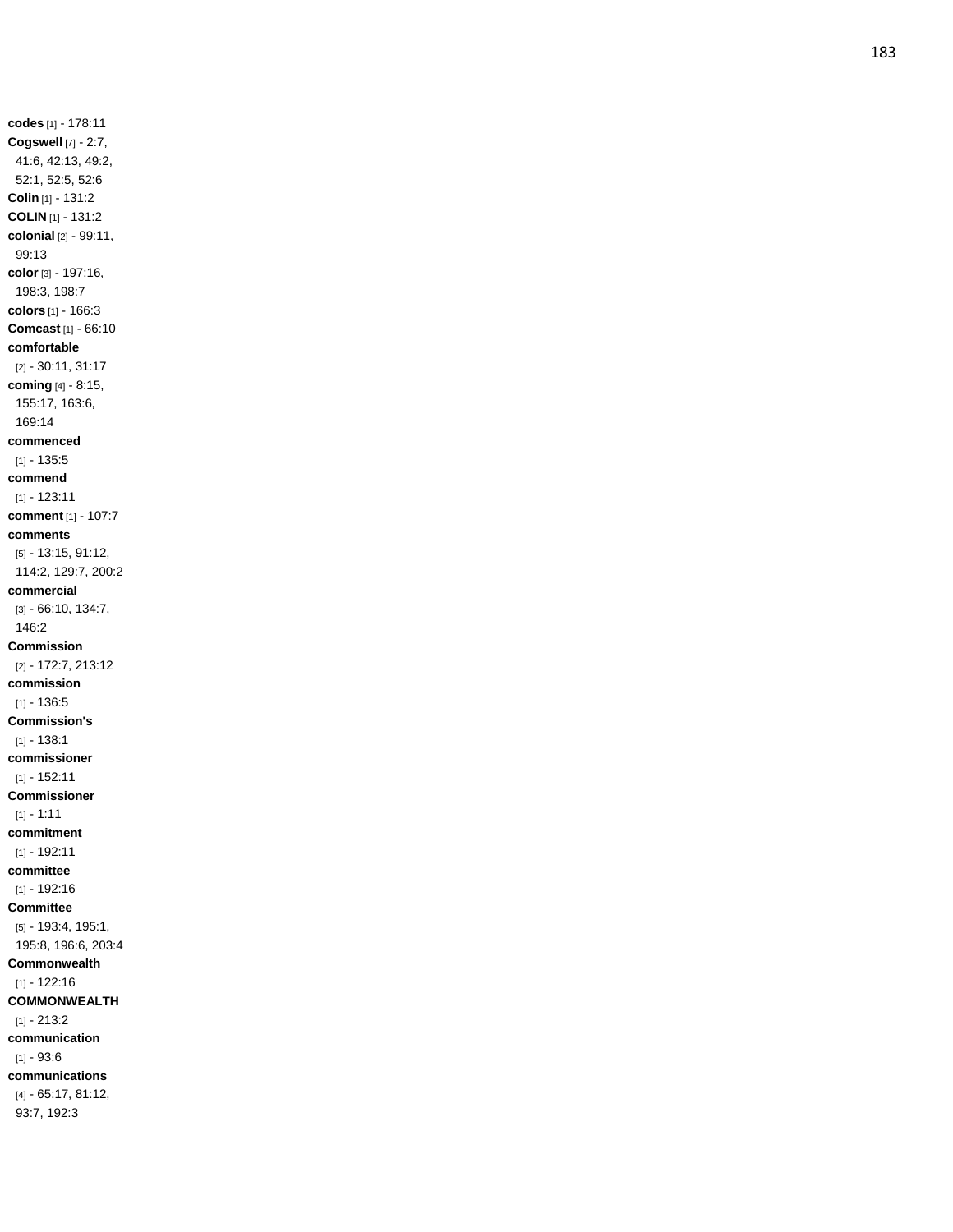**Community**  $[1] - 12:18$ **community** [5] - 67:6, 186:15, 188:9, 191:10, 192:12 **company** [3] - 176:13, 179:9, 179:18 **compatible** [3] - 177:8, 178:14, 197:18 **complement**  $[1] - 114:6$ **completely** [1] - 137:9 **completion** [2] - 19:8, 73:5 **complex** [1] - 161:12 **complexity** [1] - 140:15 **compliance** [2] - 20:9, 74:5 **compliant** [5] - 47:10, 87:13, 87:18, 89:6, 92:7 **complicated**  $[1] - 140.4$ **complied** [1] - 68:14 **comply** [13] - 20:9, 21:17, 23:16, 62:4, 68:14, 68:18, 74:5, 75:14, 77:15, 176:10, 177:18, 178:10, 201:6 **component**  $[1] - 187:6$ **components**  $[1] - 88.11$ **composting** [3] - 186:6, 194:13, 196:10 **concealed** [1] - 13:11 **concept** [4] - 180:12, 182:7, 184:7, 198:18 **concern** [15] - 11:9, 20:17, 49:9, 74:13, 93:5, 126:5, 136:1, 145:6, 151:2, 153:4, 158:7, 165:11, 167:14, 188:6, 194:18 **concerned** [4] - 79:16, 80:6,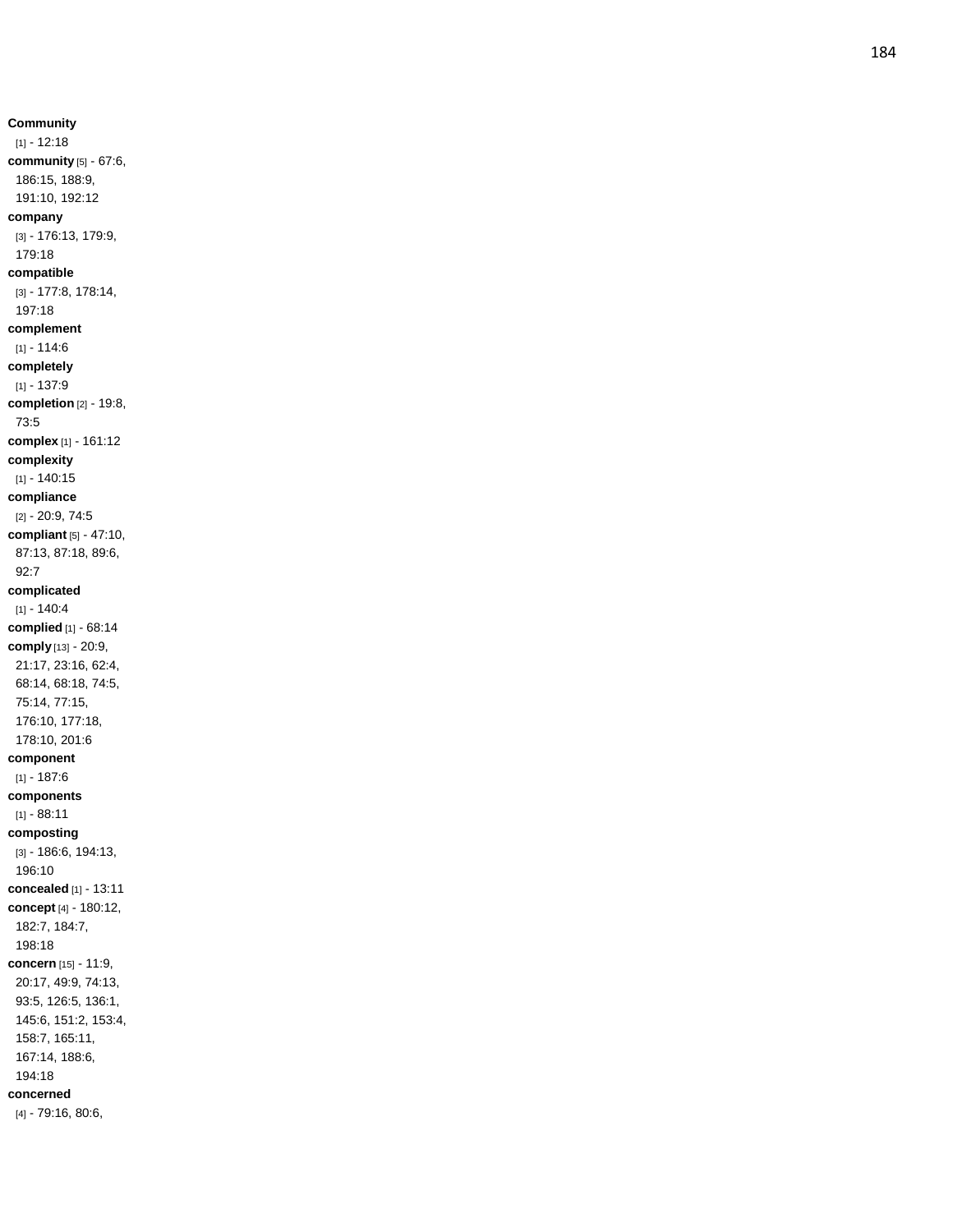80:12, 165:2 **concerning** [2] - 22:15, 76:13 **concerns** [15] - 31:12, 35:2, 49:17, 54:4, 56:16, 92:9, 103:15, 113:8, 114:2, 135:17, 155:7, 155:12, 158:17, 168:8, 172:13 **conclusion** [1] - 28:3 **condensing** [1] - 67:2 **condition** [15] - 20:6, 37:6, 50:8, 50:9, 55:1, 57:1, 62:2, 62:3, 63:15, 68:17, 74:2, 93:12, 117:3, 119:11, 131:1 **conditioner** [1] - 128:5 **conditions** [13] - 19:3, 20:10, 20:18, 24:8, 73:1, 74:6, 74:15, 78:7, 80:14, 84:1, 93:10, 138:2, 209:18 **conduct** [1] - 4:4 **confidence** [1] - 192:13 **configuration** [2] - 45:7, 183:4 **confirm** [2] - 139:15, 147:16 **conflicting** [1] - 137:18 **conformance** [1] - 193:18 **conforming** [9] - 44:14, 44:16, 56:6, 87:14, 92:12, 115:18, 116:1, 116:3, 116:6 **conforms** [1] - 196:11 **confused** [1] - 9:6 **congestion** [5] - 17:6, 71:4, 118:8, 202:9, 202:15 **congratulated** [1] - 114:16 **connection** [4] - 18:5, 81:10, 105:14, 111:14 **connections**  $[1] - 109.8$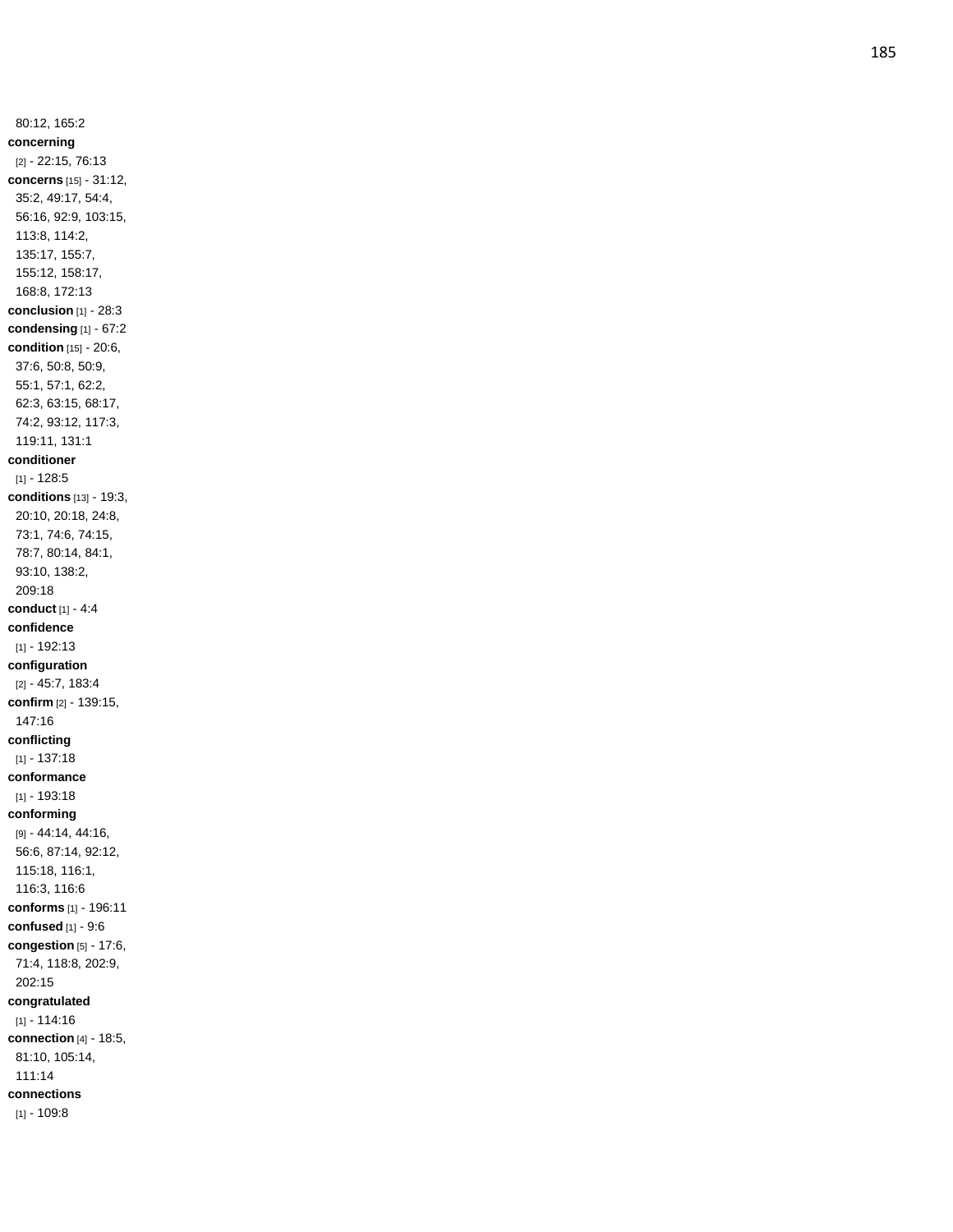**connectivity** [1] - 7:5 **Conservation** [3] - 135:4, 135:15, 158:17 **consider** [1] - 170:8 **considered** [6] - 141:9, 141:10, 141:16, 141:18, 168:2, 184:11 **consistent** [12] - 13:12, 19:10, 19:17, 73:7, 73:13, 109:9, 110:5, 110:10, 112:9, 113:1, 114:3, 198:18 **consists** [1] - 7:3 **CONSTANTINE** [274] - 3:7, 4:17, 6:5, 6:16, 8:10, 9:6, 9:11, 9:15, 10:6, 10:11, 11:4, 11:11, 12:3, 12:8, 12:13, 13:17, 14:3, 14:9, 15:10, 15:16, 16:2, 16:8, 16:11, 24:11, 25:5, 30:18, 31:5, 32:4, 32:7, 32:11, 32:16, 33:5, 33:8, 33:12, 33:17, 34:5, 35:14, 37:12, 37:16, 38:3, 39:5, 39:10, 39:14, 40:12, 41:5, 41:11, 43:11, 44:2, 45:8, 46:1, 46:6, 46:11, 47:2, 48:2, 48:7, 48:10, 48:13, 50:7, 50:13, 51:11, 51:16, 53:4, 53:10, 53:13, 54:2, 54:18, 55:7, 57:8, 57:15, 58:1, 58:4, 59:5, 60:3, 61:3, 61:11, 61:18, 62:3, 63:18, 64:2, 64:14, 65:12, 67:15, 68:2, 68:5, 68:10, 68:16, 69:3, 69:8, 69:13, 78:10, 79:5, 79:9, 79:13, 80:1, 80:4, 80:10, 80:17, 81:4, 83:2, 83:5, 83:9, 83:12, 83:16, 85:11, 86:5, 86:10, 87:12, 88:1,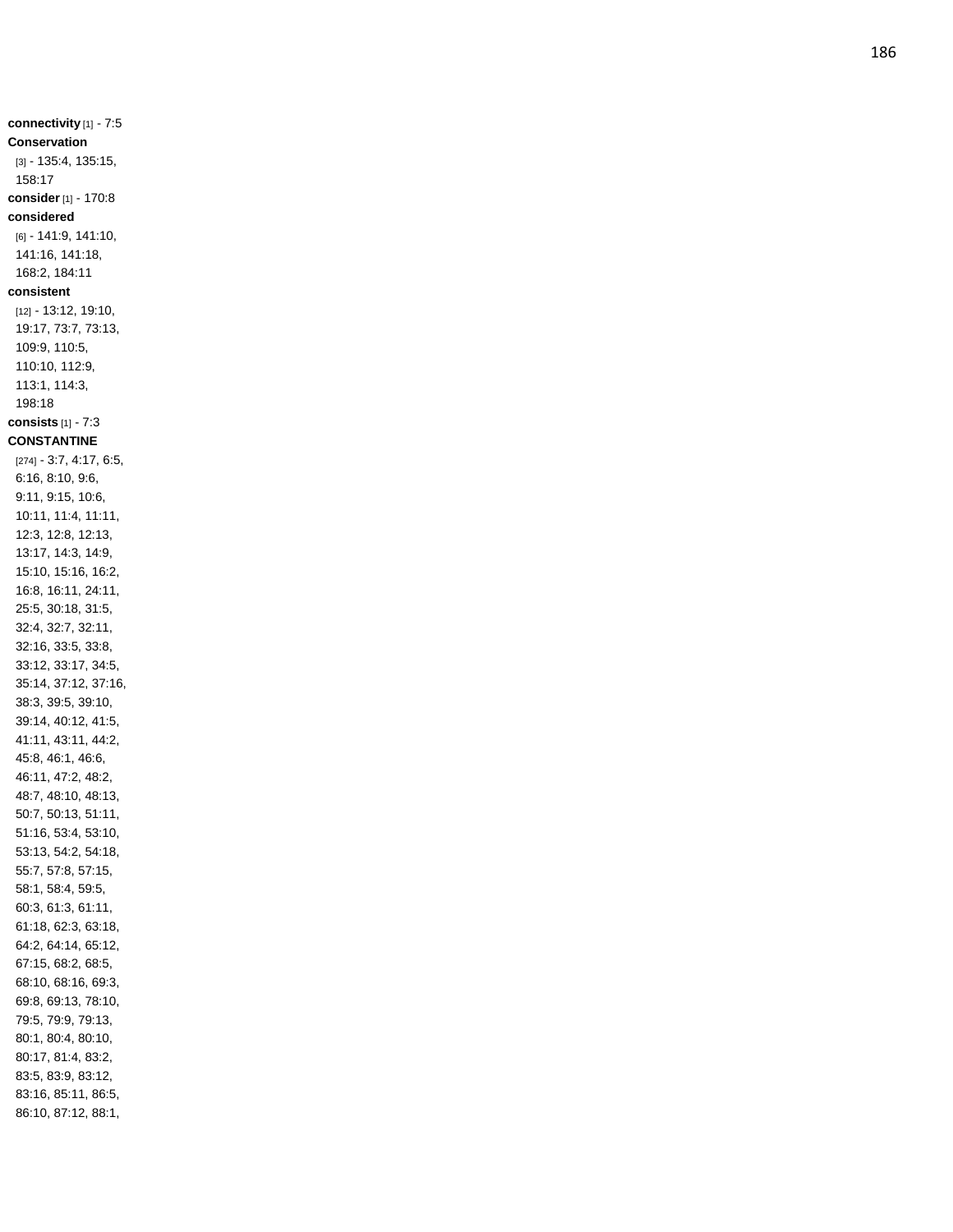88:5, 88:16, 89:1, 89:18, 90:8, 90:12, 90:15, 91:3, 91:8, 91:15, 94:3, 95:5, 95:10, 96:18, 98:7, 100:8, 101:5, 101:16, 103:10, 103:13, 103:18, 104:5, 104:9, 104:18, 105:5, 105:11, 106:5, 106:9, 107:5, 107:10, 107:18, 108:10, 110:15, 111:1, 111:4, 115:5, 116:5, 117:10, 117:14, 119:16, 121:5, 123:18, 125:12, 126:10, 127:11, 128:9, 128:12, 128:15, 129:3, 129:10, 131:6, 132:6, 133:10, 133:15, 133:18, 137:2, 137:5, 138:17, 139:6, 139:11, 140:1, 140:7, 140:10, 141:4, 142:1, 142:5, 143:7, 145:5, 145:18, 146:15, 147:1, 147:7, 148:11, 149:7, 150:2, 150:8, 150:12, 150:17, 151:8, 151:13, 152:7, 152:12, 152:16, 153:14, 158:12, 159:16, 161:1, 161:14, 161:18, 165:1, 165:13, 166:4, 167:1, 167:7, 167:16, 168:7, 170:3, 170:11, 170:15, 171:7, 171:10, 171:18, 173:5, 173:12, 173:17, 175:5, 175:16, 176:2, 176:6, 177:3, 178:18, 180:6, 180:16, 181:2, 181:12, 182:3,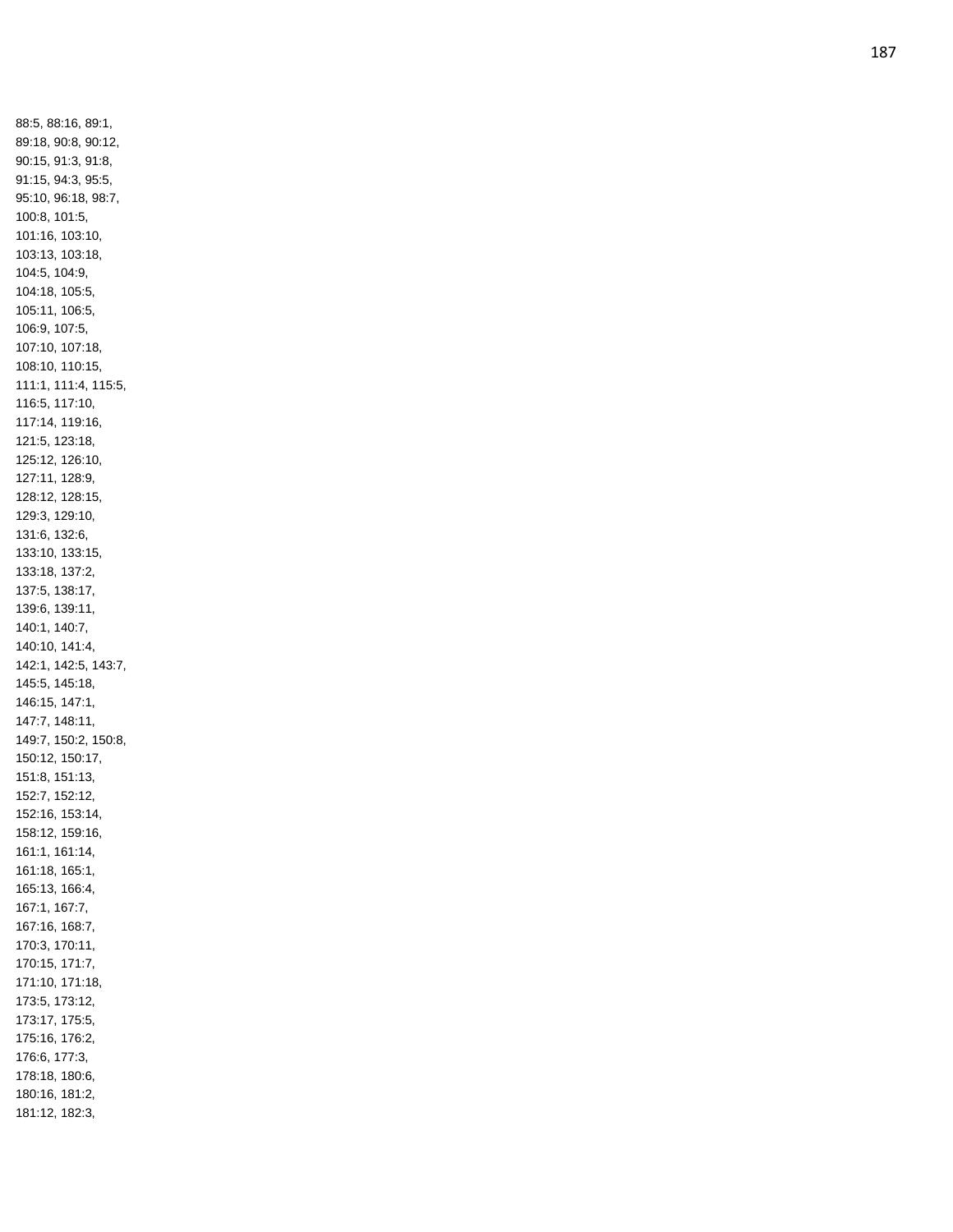182:10, 182:15, 183:3, 183:14, 183:17, 184:10, 184:14, 185:3, 189:16, 190:7, 190:10, 191:11, 191:15, 192:2, 193:10, 193:15, 194:7, 195:6, 195:17, 196:2, 197:1, 197:4, 198:12, 198:17, 199:2, 200:11, 201:5, 201:18, 204:2, 205:8, 205:13, 205:17, 206:3, 206:6, 206:10, 206:13, 206:18, 207:4, 207:7, 207:12, 207:16, 208:1, 208:3, 208:8, 208:14, 209:3, 209:8, 209:11, 209:15, 210:1 8 **Constantine** [14] - 1:8, 3:4, 6:3, 25:3, 39:3, 41:3, 59:3, 79:3, 86:3, 95:3, 121:3, 132:3, 175:3, 205:3 **constraints** [1] - 137:17 **construct** [1] - 26:10 **construction** [3] - 105:1, 138:5 **consult** [1] - 170:1 **consumed** [1] - 190:4 **consumption**  $[1] - 200:1$ **contact** [1] - 63:12 **containers** [1] - 201:4 **contains** [1] - 143:18 **continuance**  $[1] - 82:12$ **continue** [15] - 20:9, 69:6, 74:5, 81:14, 83:5, 83:12, 83:17, 114:13, 116:18, 130:15, 173:14, 192:18, 195:8, 205:6, 209:16 **continued** [13] - 3:10, 3:12, 3:14, 5:2,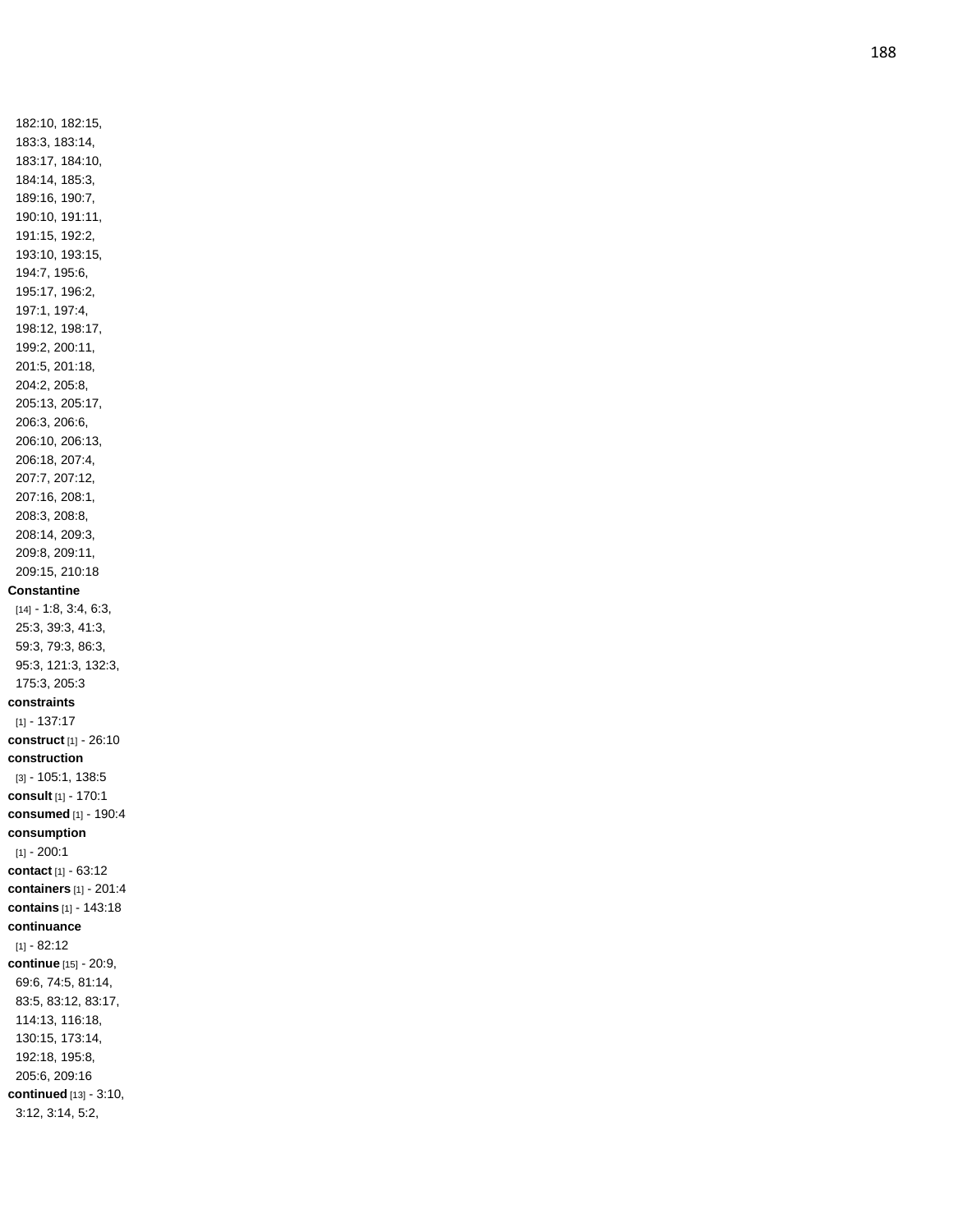17:9, 26:8, 40:1, 71:7, 82:18, 85:12, 118:10, 202:17, 207:5 **continuing** [3] - 20:14, 70:17, 74:10 **continuous** [3] - 20:3, 60:14, 73:17 **contractor** [1] - 6:15 **contractors** [1] - 196:15 **contribute** [1] - 127:5 **contributing** [1] - 114:13 **contributors** [1] - 192:12 **CONTROL** [1] - 213:15 **controlling** [2] - 137:11, 137:12 **convenient** [2] - 178:9, 200:3 **conveniently** [1] - 123:10 **conversation** [3] - 31:8, 31:13, 171:16 **cooking** [1] - 126:2 **copies** [2] - 8:8, 177:1 **copy** [1] - 173:3 **corner** [6] - 27:1, 27:2, 66:18, 112:15, 125:10, 134:7 **cornice** [2] - 9:18, 13:8 **correct** [11] - 13:16, 53:17, 101:8, 101:9, 121:14, 124:15, 140:5, 150:7, 181:5, 188:17, 207:11 **correction** [1] - 212:7 **corrections** [1] - 212:16 **correspondence** [1] - 69:9 **cost** [1] - 169:11 **costs** [1] - 167:10 **Council** [1] - 176:18 **counsel** [2] - 28:1, 68:12 **counter** [1] - 184:5 **counters** [1] - 190:1 **country** [2] - 79:15,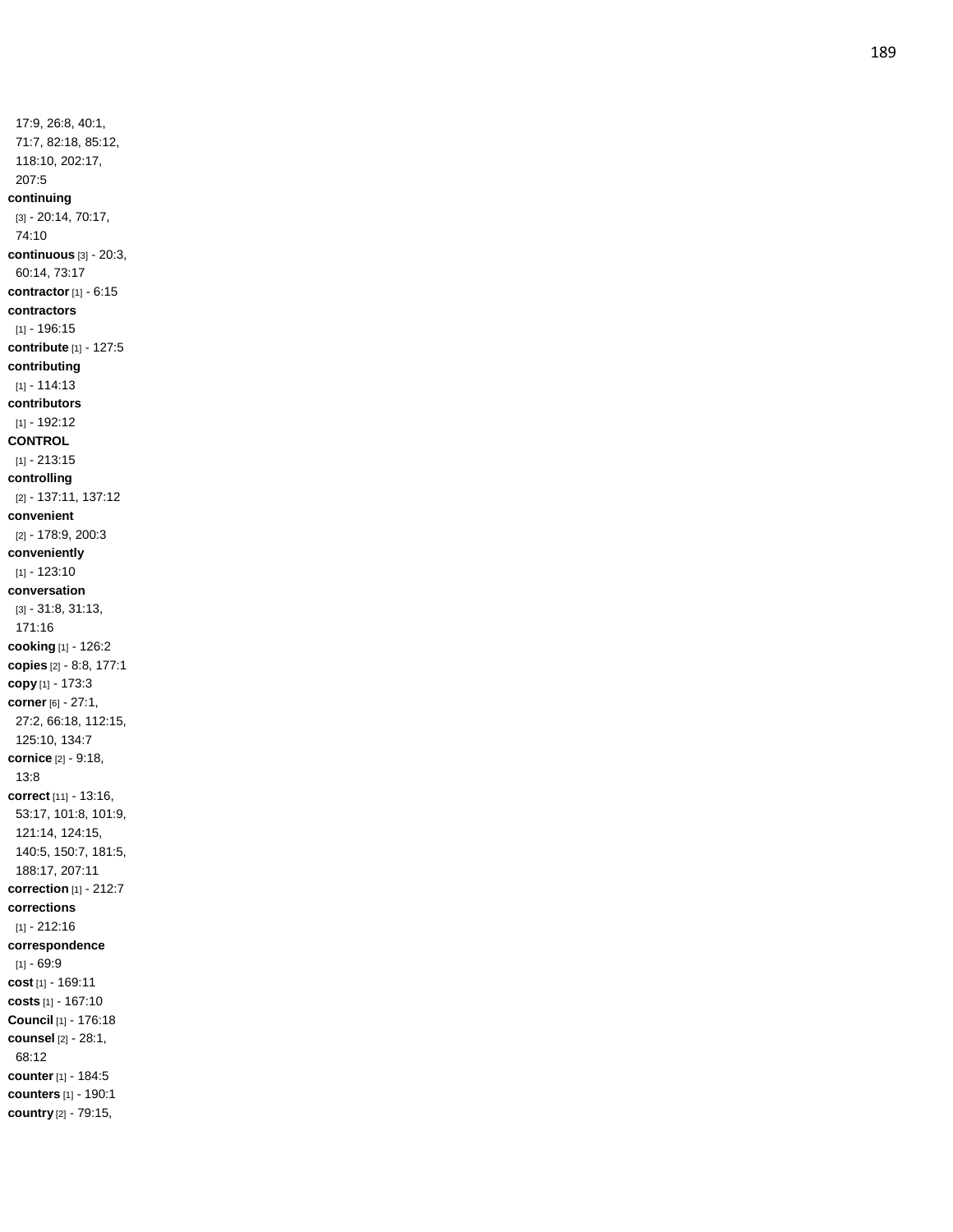80:5 **couple** [2] - 146:10, 161:2 **course** [1] - 171:7 **cover** [1] - 15:8 **covered** [1] - 194:3 **cramped** [2] - 97:16, 99:15 **cravable** [1] - 180:12 **create** [5] - 35:4, 47:8, 87:7, 178:1, 197:10 **created** [4] - 17:14, 71:12, 118:18, 203:7 **creates** [2] - 88:5, 89:3 **creating** [1] - 135:2 **Creation** [2] - 18:17, 72:15 **creation** [1] - 87:11 **Crema** [1] - 122:18 **Crescent** [1] - 206:2 **criteria** [1] - 157:18 **cross** [4] - 99:6, 99:8, 99:11, 99:12 **Crown** [2] - 28:15, 28:18 **cuisine** [1] - 178:5 **culinary** [1] - 122:14 **cups** [1] - 189:11 **curb** [1] - 138:8 **curiosity** [1] - 181:13 **curious** [1] - 184:10 **current** [4] - 61:15, 64:18, 87:18, 89:16 **custom** [1] - 3:9 **customers** [3] - 177:10, 178:7, 180:2 **cu t** [1] - 64:13 **cuts** [2] - 34:6, 138:8

# **D**

**Daglian** [1] - 1:11 **DAGLIAN** [18] - 39:12, 82:17, 83:4, 83:8, 83:11, 83:15, 85:10, 187:12, 187:18, 188:18, 189:3, 205:15, 206:1, 206:5, 206:12, 207:2, 207:6,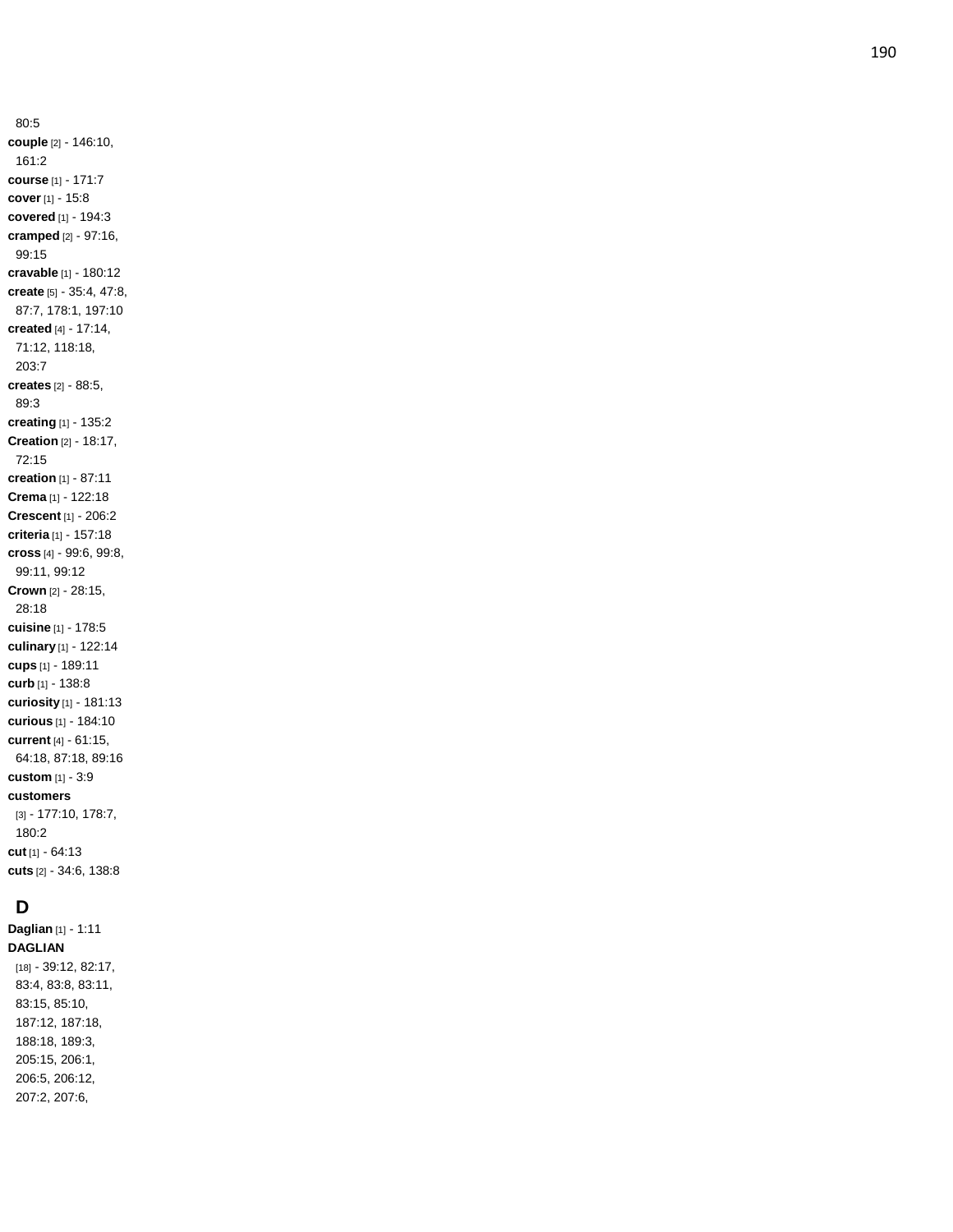207:11 **Dan** [3] - 26:4, 26:5 **DAN** [2] - 26:5, 37:14 **Darlow** [1] - 93:14 **DARLOW** [1] - 93:15 **date** [7] - 3:11, 37:10, 81:16, 84:8, 206:16, 210:5, 212:7 **Date** [3] - 2:3, 2:4, 2:6 **dated** [7] - 37:8, 39:16, 45:16, 57:4, 93:16, 117:6, 131:3 **dates** [1] - 37:9 **David** [1] - 127:18 **days** [12] - 21:8, 22:3, 23:5, 75:5, 75:18, 77:4, 82:1, 82:8, 82:16, 84:10, 84:11, 210:7 **de** [1] - 26:14 **dead** [1] - 169:5 **dealing** [1] - 163:5 **debate** [1] - 53:14 **decades** [1] - 134:12 **Decatur** [1] - 205:16 **December** [22] - 83:7, 83:11, 83:14, 83:18, 84:8, 85:7, 85:10, 205:18, 206:11, 206:15, 206:16, 207:2, 207:3, 207:6, 207:7, 207:14, 208:10, 209:17, 210:5, 210:7, 210:12, 211:1 **decide** [5] - 11:5, 151:17, 173:12, 173:14, 173:18 **decided** [2] - 184:15, 205:5 **decision** [5] - 10:15, 84:3, 86:18, 152:5, 210:2 **decisions** [1] - 151:11 **deck** [16] - 89:8, 89:9, 122:2, 122:3, 122:4, 124:8, 124:16, 124:18, 125:6, 125:7, 125:14, 126:1, 126:8, 127:12, 128:3, 130:1 **decks** [1] - 126:5 **deemed** [3] - 23:2,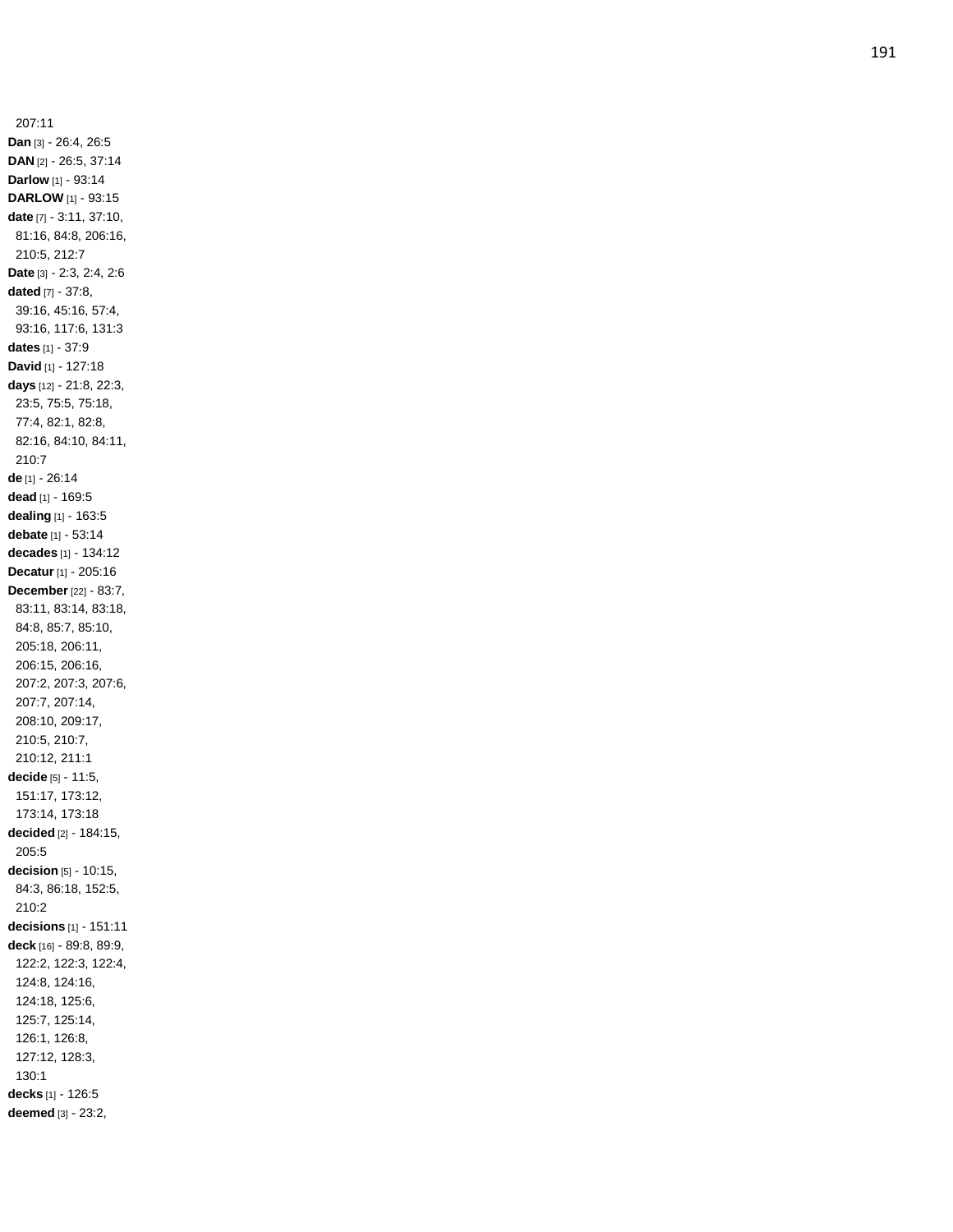76:18, 84:5 **deeper** [1] - 139:15 **definitive** [1] - 166:2 **degree** [1] - 136:13 **delivered** [2] - 184:5, 212:3 **deliveries** [2] - 185:8, 185:10 **delivery** [1] - 185:17 **demand** [3] - 188:11, 191:1, 191:4 **demise** [1] - 201:1 **demolish** [1] - 40:4 **Den** [1] - 196:3 **denied** [1] - 84:5 **dense** [2] - 148:8, 155:18 **density** [1] - 147:5 **Department** [13] - 13:1, 21:2, 21:7, 21:11, 22:5, 23:9, 74:17, 75:4, 75:8, 76:2, 77:8, 152:10, 212:4 **department** [4] - 147:14, 147:17, 148:13, 149:3 **derogate** [4] - 18:1, 71:17, 119:6, 203:13 **derogating** [5] - 36:13, 56:10, 92:17, 116:12, 130:9 **derogation** [1] - 47:16 **describe** [3] - 96:10, 136:14, 156:12 **describing** [1] - 137:14 **Design** [1] - 42:2 **design** [18] - 28:14, 63:12, 97:18, 99:2, 102:16, 110:4, 114:1, 114:2, 114:5, 136:7, 138:2, 157:1, 165:5, 178:3, 178:13, 197:15, 197:16, 198:3 **designed** [3] - 9:5, 13:4, 126:18 **designing** [1] - 99:5 **designs** [3] - 110:12, 112:7, 178:10 **desirable**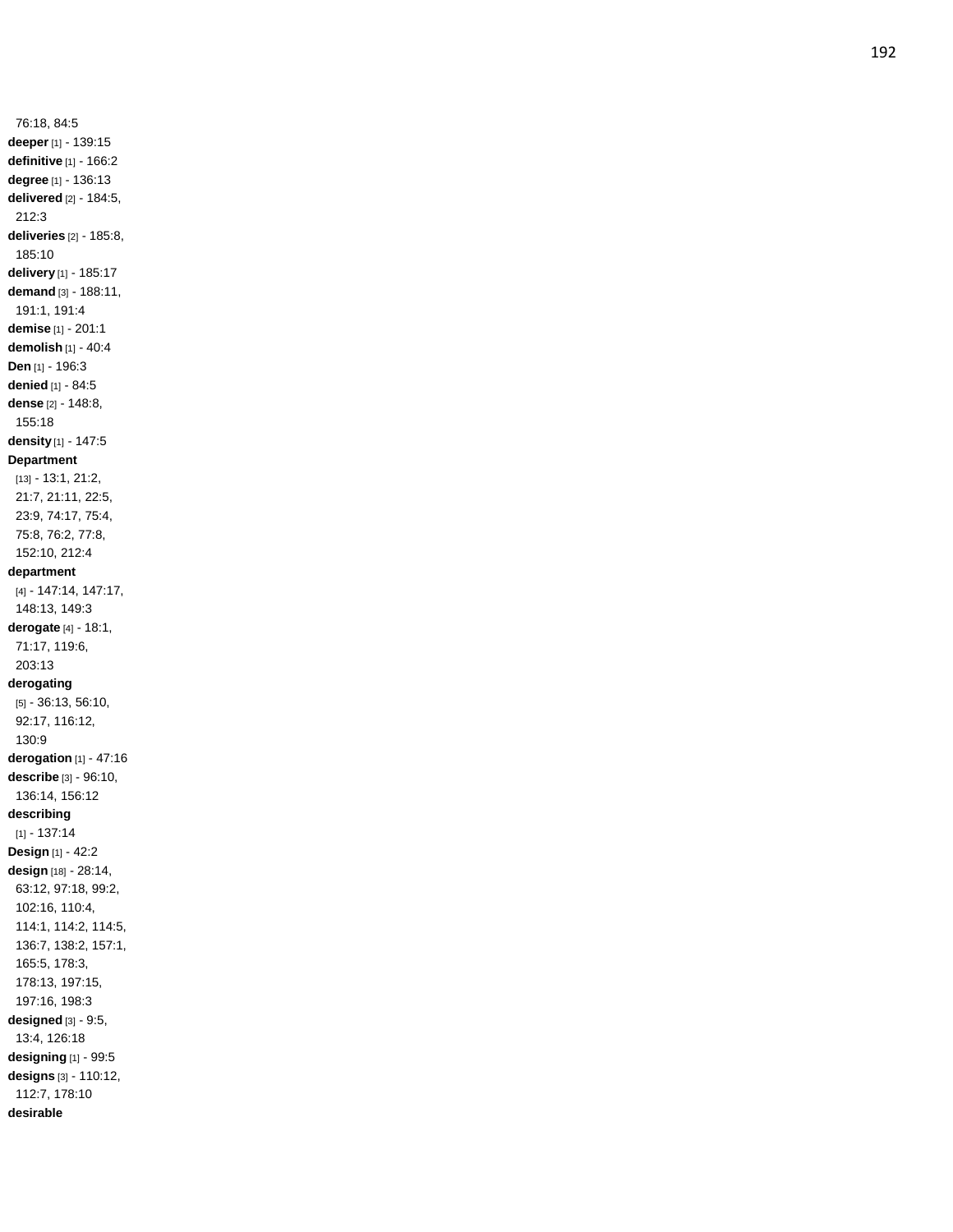[4] - 154:14, 156:10, 157:12, 166:16 **desire** [2] - 87:7, 186:16 **desires** [1] - 138:2 **detached** [1] - 82:10 **detail** [7] - 22:6, 22:16, 76:3, 76:14, 102:2, 140:17, 182:8 **detailed** [2] - 104:16, 193:5 **details** [1] - 135:11 **determination** [2] - 151:5, 168:13 **detriment** [11] - 17:14, 36:12, 47:11, 56:9, 71:12, 92:16, 116:11, 118:18, 130:8, 177:5, 203:8 **detrimental** [1] - 177:16 **develop** [2] - 195:8, 195:17 **developed** [1] - 195:15 **developers** [2] - 162:4, 163:7 **development** [5] - 17:10, 71:8, 118:11, 134:15, 202:18 **Development**  $[1] - 12:18$ **difference** [2] - 167:12, 170:12 **different** [12] - 37:14, 79:11, 106:18, 107:1, 117:16, 124:13, 136:15, 137:9, 148:3, 155:2, 159:14 **differently** [2] - 165:11, 165:14 **dimension** [1] - 199:8 **dimensional** [2] - 124:18, 140:18 **dimensions** [3] - 12:1, 18:14, 72:11 **dining** [1] - 126:1 **direct** [1] - 27:13 **DIRECT** [1] - 213:15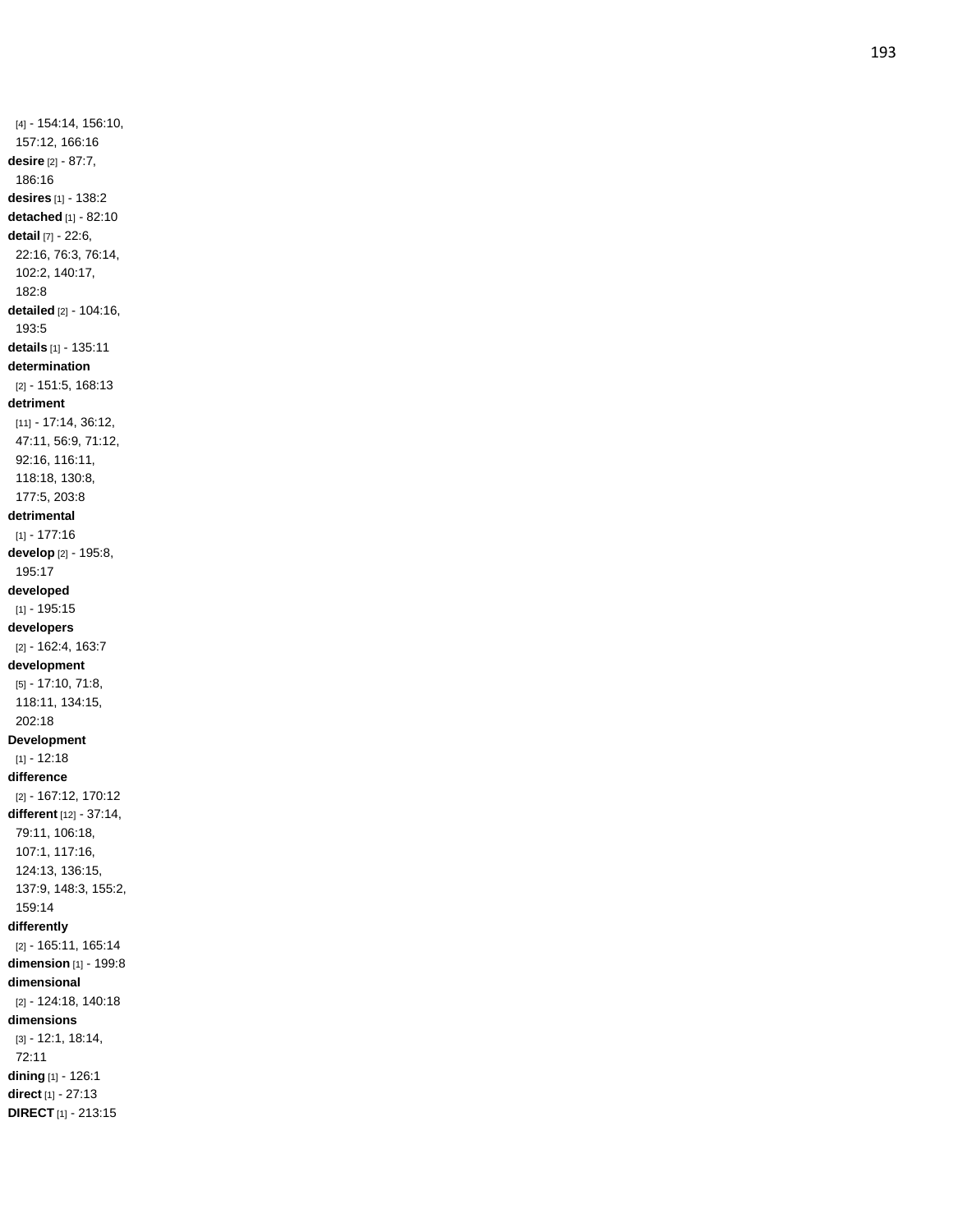**directed** [1] - 136:5 **direction** [1] - 123:15 **DIRECTION** [1] - 213:15 **directions** [1] - 194:14 **directly** [7] - 34:9, 52:6, 88:8, 111:15, 113:13, 173:2 **director** [1] - 175:14 **disabled** [2] - 182:12, 201:9 **disappointed** [1] - 191:6 **discloses** [2] - 22:16, 76:14 **disclosing** [2] - 22:5, 76:2 **discovered**  $[1] - 97:15$ **discuss** [2] - 31:11, 179:7 **discussed** [2] - 52:8, 52:14 **discussion** [9] - 13:18, 34:15, 35:12, 55:5, 62:9, 91:12, 115:3, 129:8, 202:12 **discussions** [2] - 172:10, 186:15 **disposable** [1] - 189:10 **disposal** [1] - 200:8 **dispose** [1] - 200:5 **dispositive** [2] - 137:8, 161:6 **distance** [4] - 144:10, 144:13, 144:14, 148:1 **distinction** [1] - 192:10 **District** [4] - 27:10, 135:4, 135:15, 194:1 **district** [23] - 14:4, 14:12, 14:16, 14:18, 17:18, 18:1, 60:2, 70:3, 71:16, 71:17, 100:6, 100:13, 100:15, 101:6, 119:5, 124:10, 134:17, 136:7, 178:14, 196:11,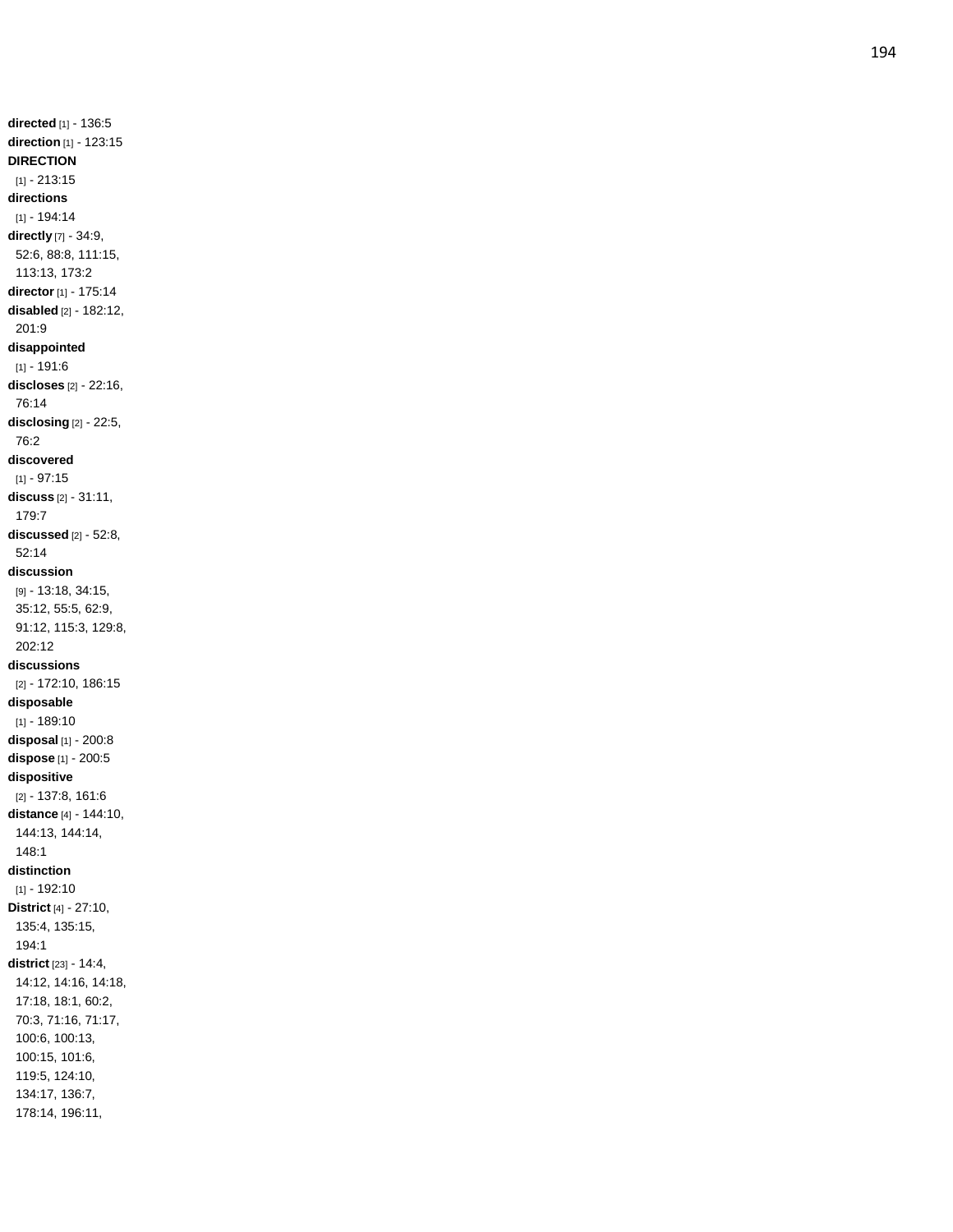203:12, 203:13 **District's** [1] - 158:17 **divided** [1] - 183:9 **doctors** [1] - 66:13 **DOES** [1] - 213:14 **dog** [1] - 167:5 **dollar** [1] - 167:13 **dollars** [3] - 166:10, 167:9, 167:13 **done** [2] - 73:4, 133:3 **door** [11] - 52:6, 108:16, 109:15, 110:13, 127:17, 128:3, 128:4, 157:8, 157:9, 157:11, 172:16 **doors** [1] - 200:13 **doorways** [1] - 157:3 **double** [1] - 197:13 **doubling** [1] - 100:9 **down** [19] - 28:7, 51:12, 64:17, 64:18, 65:1, 66:3, 84:17, 97:4, 97:14, 110:16, 122:6, 132:15, 136:10, 163:1, 166:10, 169:10, 188:8, 200:18, 202:4 **downstairs**  $[1] - 162:8$ **drawings** [4] - 44:1, 63:7, 110:1, 112:5 **drill** [1] - 41:9 **drilled** [1] - 28:6 **Drive** [2] - 123:2, 123:6 **drive** [4] - 123:10, 134:9, 136:10, 199:11 **drive -in** [1] - 199:11 **driver** [1] - 42:14 **driveway** [1] - 138:9 **driving** [1] - 167:15 **drops** [1] - 186:5 **duck** [1] - 180:10 **due** [2] - 26:16, 177:12 **during** [2] - 23:3, 77:2 **dwelling** [2] - 101:2, 171:3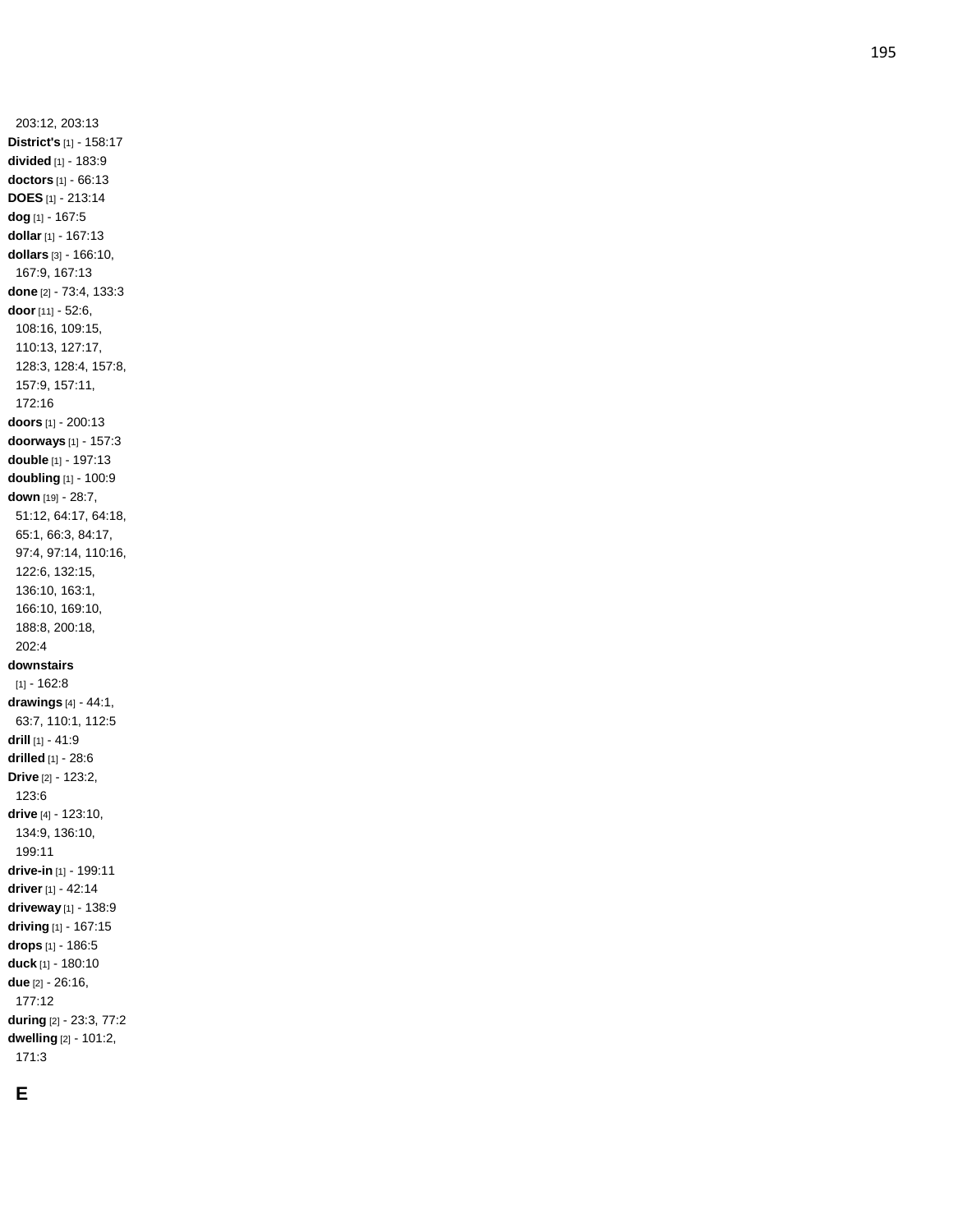**e -mail** [2] - 66:5, 82:4 **early** [1] - 190:14 **earned** [1] - 176:16 **ears** [1] - 9:1 **earth** [1] - 198:7 **east** [2] - 176:5, 179:16 **eat** [1] - 180:14 **echo** [1] - 42:7 **eclectic** [1] - 180:4 **economic** [1] - 168:12 **economically** [1] - 169:11 **Edrick** [1] - 39:17 **effects** [4] - 20:15, 74:11, 177:12, 177:16 **efforts** [1] - 113:6 **egress** [14] - 17:6, 53:9, 55:15, 71:3, 118:7, 144:6, 156:14, 158:2, 158:6, 160:13, 162:6, 201:8, 201:12, 202:9 **EHRENKRANZ** [14] - 144:11, 146:8, 152:8, 155:10, 166:13, 172:8, 172:11, 173:3, 173:8, 173:16, 206:9, 207:15, 207:17, 208:2 **eight** [2] - 163:18, 191:5 **either** [8] - 39:15, 62:18, 63:11, 116:10, 150:14, 153:17, 160:3, 166:15 **ELDER** [19] - 6:11, 6:18, 7:18, 8:3, 8:6, 8:12, 8:16, 9:2, 9:13, 10:3, 10:12, 10:18, 11:10, 14:7, 15:7, 15:13, 15:17, 16:7, 24:13 **Elder** [1] - 6:11 **electromagnetic** [10] - 20:15, 21:4, 22:1, 74:12, 75:1, 75:16, 79:8, 79:12, 79:14, 80:6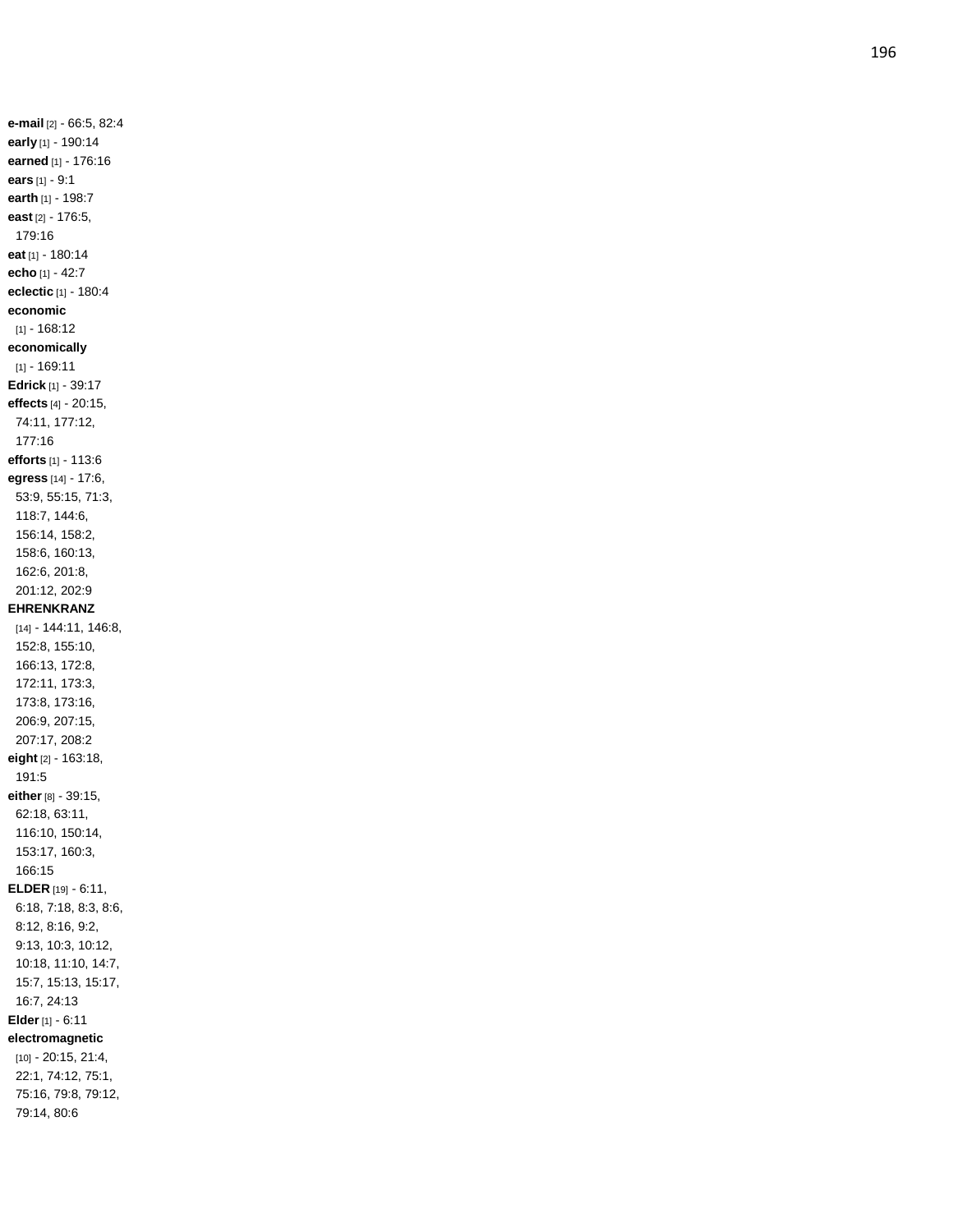**elements** [1] - 30:17 **elevator** [4] - 87:11, 88:12, 88:13, 92:5 **elevators** [1] - 185:18 **eleven** [1] - 196:17 **eliminate** [2] - 55:18, 92:8 **elsewhere** [1] - 127:7 **emanating** [2] - 21:4, 75:1 **emergency** [2] - 67:4, 145:10 **emissions** [4] - 21:4, 22:1, 75:1, 75:16 **employ** [1] - 65:16 **employees** [1] - 196:15 **employing** [1] - 67:5 **enclosed** [1] - 28:11 **encourage** [2] - 197:13, 200:5 **encouraged** [2] - 194:9, 195:7 **encouragement**  $[1] - 196:7$ **end** [3] - 124:14, 173:11, 200:17 **endeavor** [1] - 192:18 **energy** [6] - 20:16, 22:1, 74:12, 75:1, 75:16, 80:6 **enforcement** [5] - 36:1, 55:11, 92:2, 115:10, 129:15 **engage** [1] - 194:10 **engagement** [1] - 196:9 **engaging** [1] - 109:11 **engineer's** [1] - 61:16 **engines** [1] - 145:11 **enhance** [2] - 64:16, 65:1 **enhanced** [2] - 65:8, 66:15 **enjoy** [1] - 97:14 **enjoyed** [2] - 109:2, 109:7 **enthusiastic** [2] - 127:14, 128:3 **entire** [2] - 109:11, 166:3 **entirely** [1] - 192:7 **entrance** [8] - 30:8,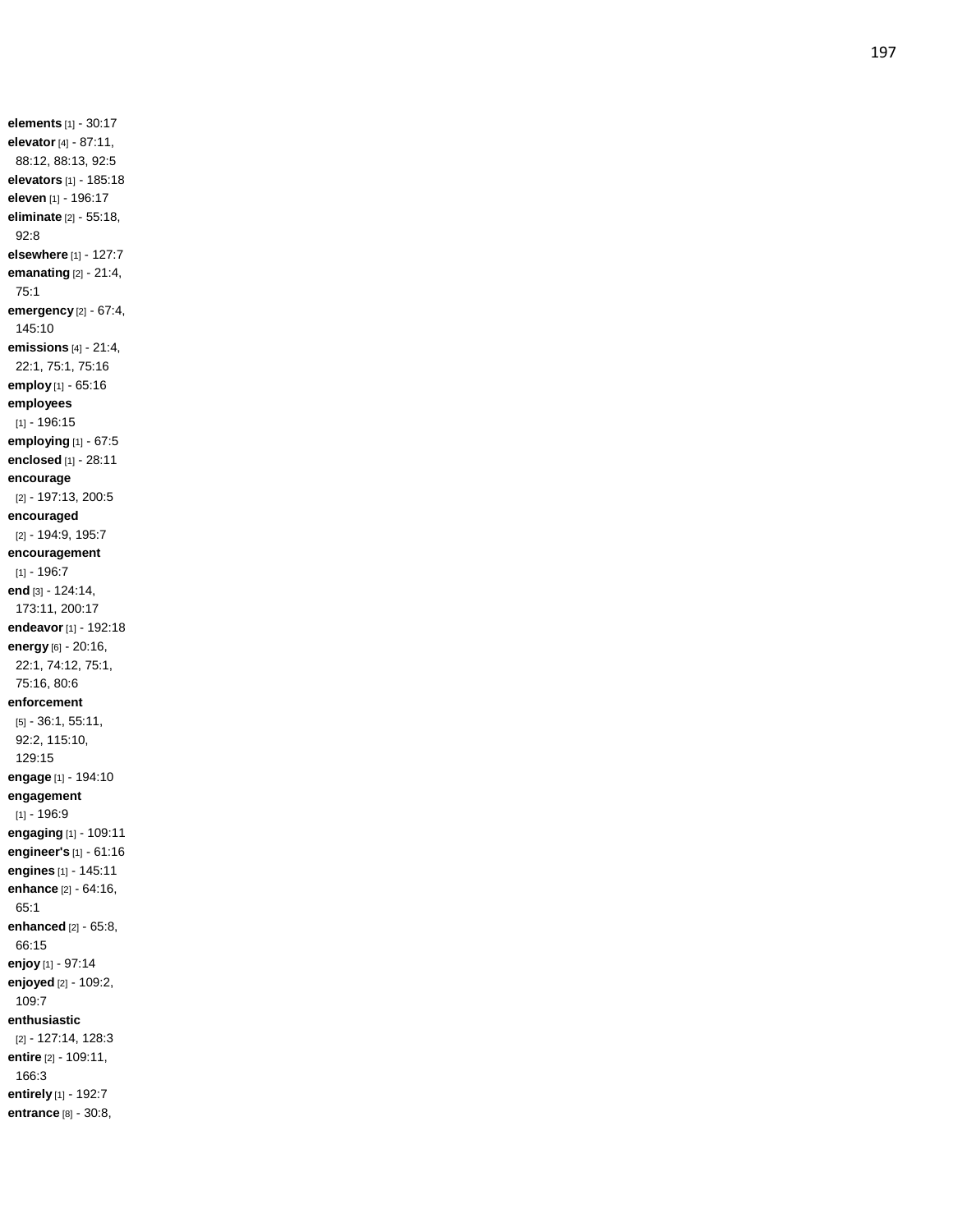106:16, 158:13, 159:8, 159:9, 159:10, 159:11, 201:2 **entrances** [3] - 159:2, 159:6, 159:16 **entry** [5] - 30:4, 30:7, 107:3, 185:17, 200:13 **entryway** [1] - 29:1 **environmental** [1] - 178:16 **equipment** [19] - 4:3, 7:4, 7:10, 9:8, 16:4, 20:2, 20:4, 21:5, 21:15, 23:7, 23:11, 23:14, 73:16, 73:18, 75:2, 75:12, 77:6, 77:10, 77:13 **erect** [1] - 14:17 **ERRATA** [1] - 212:1 **Errata** [2] - 212:2, 212:7 **escape** [1] - 42:17 **especially** [1] - 97:17 **essentially** [5] - 89:11, 135:13, 142:12, 154:11, 187:15 **establish** [1] - 169:3 **established** [7] - 17:7, 71:5, 118:9, 169:4, 186:7, 202:10, 202:15 **establishment** [10] - 178:4, 181:15, 184:12, 187:10, 190:6, 197:9, 197:17, 199:4, 199:16, 202:14 **estate** [1] - 175:14 **etcetera** [3] - 7:6, 10:1 **evening** [14] - 3:12, 6:9, 6:10, 25:9, 41:13, 86:13, 87:1, 95:9, 95:10, 96:7, 121:9, 123:13, 170:2, 175:10 **event** [4] - 21:13, 75:10, 110:8, 160:7 **events** [1] - 192:16 **evidence** [1] - 64:13 **evident** [1] - 60:10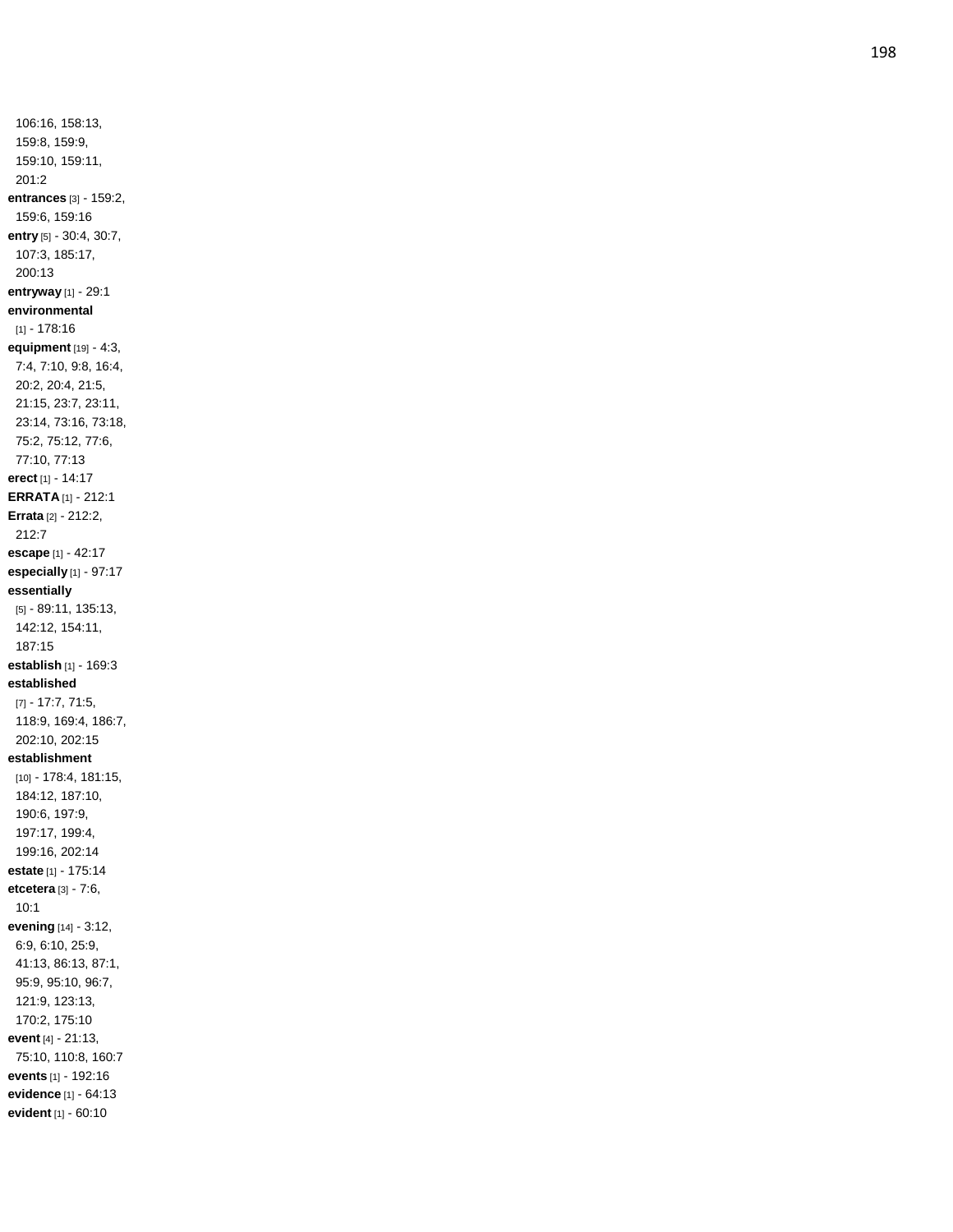**exact** [1] - 12:1 **exactly** [5] - 10:9, 44:1, 184:13, 208:4, 209:10 **exceed** [2] - 125:3, 190:12 **except** [1] - 212:15 **excessive** [2] - 24:4, 78:3 **excited** [3] - 110:3, 128:6, 179:14 **excuse** [2] - 87:12, 149:9 **executive** [1] - 124:3 **exempted** [1] - 162:2 **exercise** [1] - 110:9 **exist** [3] - 138:10, 149:18, 153:9 **existing** [12] - 7:2, 10:5, 18:11, 18:14, 40:5, 44:8, 72:9, 72:12, 81:12, 138:8, 183:1, 186:5 **exists** [1] - 107:4 **exit** [1] - 158:9 **exits** [1] - 156:17 **expand** [1] - 98:11 **expanding** [4] - 98:11, 98:14, 98:17, 99:2 **expansion** [2] - 98:1, 112:7 **expect** [2] - 187:1, 188:10 **experience** [2] - 154:17, 160:16 **Expires** [1] - 213:12 **explain** [4] - 28:2, 43:18, 124:2, 154:3 **explained** [1] - 29:14 **explanatory** [1] - 7:13 **exploit** [1] - 124:3 **exposed** [1] - 13:9 **expressed** [1] - 56:16 **extend** [1] - 149:14 **extending** [1] - 105:4 **extensive** [3] - 96:12, 181:4, 181:10 **extensively**  $[1] - 31:16$ **extent** [8] - 10:14, 20:6, 22:11, 74:2, 76:9, 85:3, 199:17, 210:9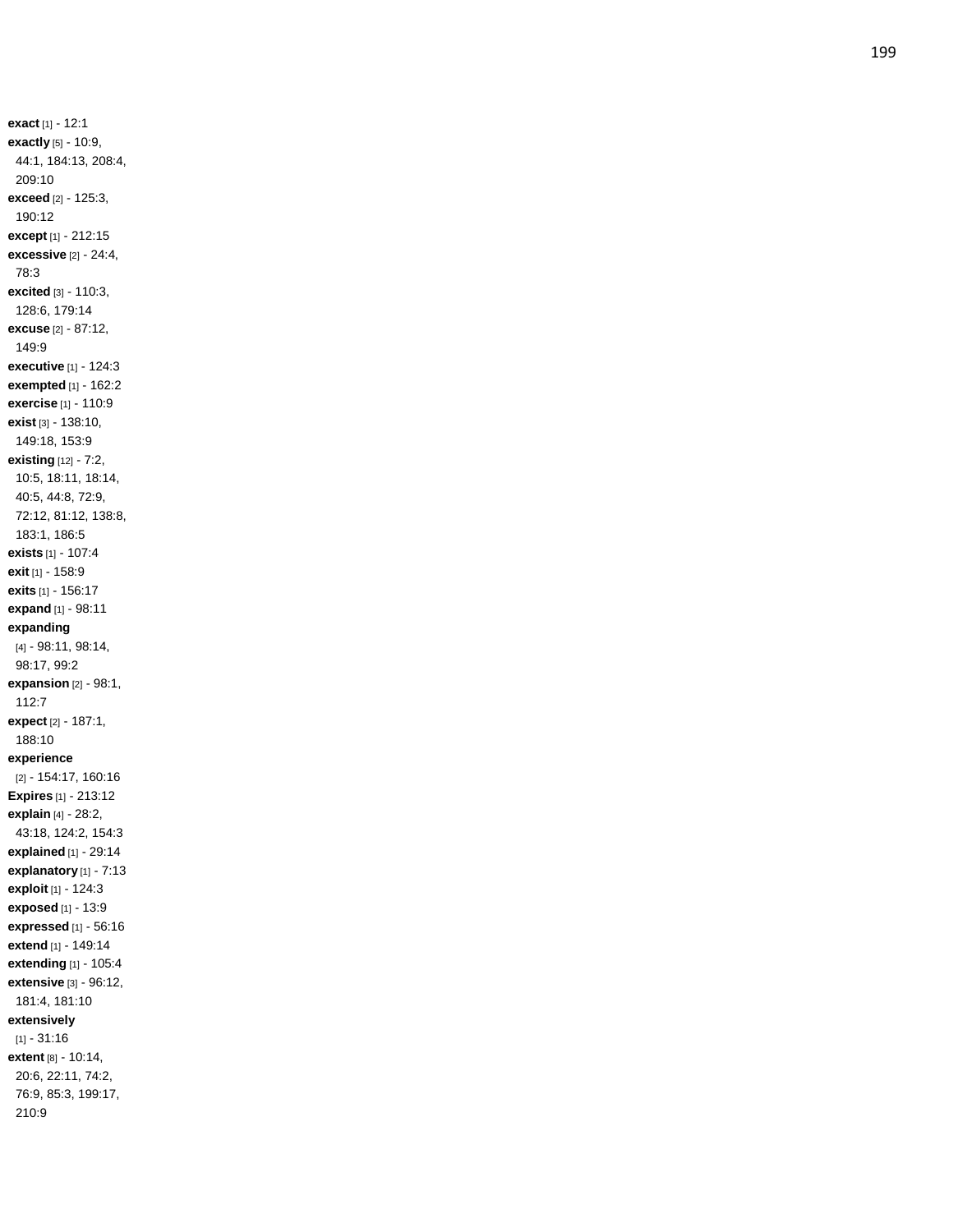**exterior** [1] - 28:9 **extremely** [2] - 97:13, 126:7

#### **F**

**facade** [3] - 13:12, 61:8, 64:5 **face** [2] - 32:2 **face -to -face** [1] - 32:2 **faces** [1] - 144:8 **facilitate** [1] - 126:18 **facilitated** [1] - 194:14 **facilities** [4] - 18:6, 70:12, 201:8, 201:13 **facility** [10] - 14:17, 15:3, 15:14, 18:12, 18:15, 70:1, 70:7, 72:9, 72:13, 81:13 **facility's** [2] - 15:2, 70:6 **fact** [14] - 14:11, 47:11, 67:9, 89:15, 92:11, 101:14, 115:17, 137:6, 138:1, 146:3, 162:7, 167:14, 168:9, 169:6 **facto** [4] - 21:11, 22:8, 75:8, 76:5 **facts** [1] - 100:15 **fail** [1] - 84:3 **failing** [1] - 136:3 **fails** [2] - 21:17, 75:14 **failure** [8] - 21:9, 22:4, 22:6, 22:7, 75:6, 76:1, 76:3, 76:4 **fair** [2] - 11:10, 197:1 **fall** [1] - 149:5 **falls** [2] - 11:2, 90:6 **familiar** [2] - 14:5, 122:17 **family** [13] - 29:17, 30:10, 87:4, 96:15, 97:3, 121:18, 126:2, 126:3, 126:18, 127:10, 129:18, 132:16, 134:11 **fantastic** [1] - 161:12 **far** [7] - 52:13, 67:15, 67:17, 80:11,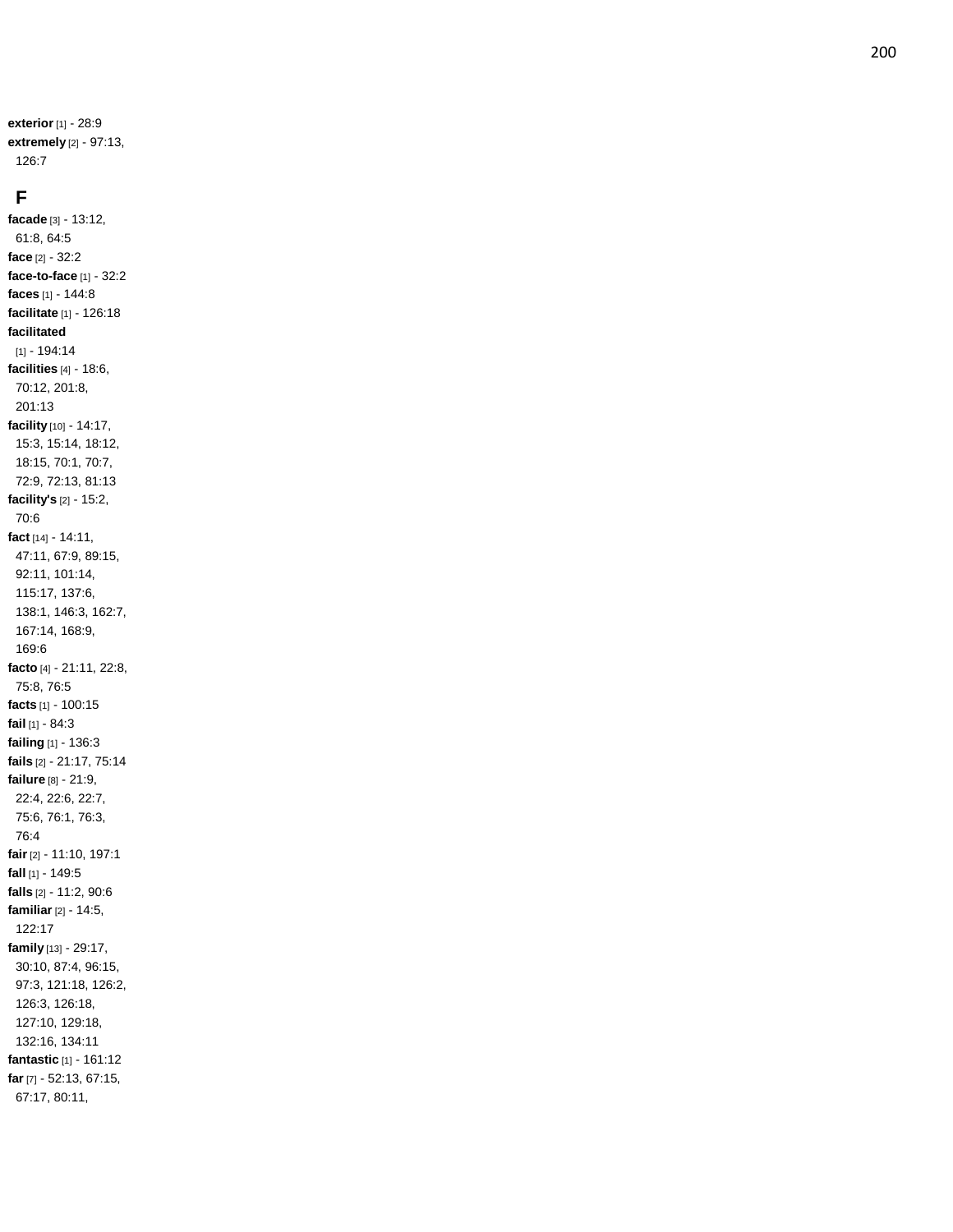132:15, 190:18, 202:12 **FAR** [7] - 30:14, 100:5, 101:6, 102:11, 125:9, 162:1, 162:2 **fast** [8] - 177:18, 178:6, 184:11, 188:12, 190:6, 193:16, 197:9, 202:13 **fat** [1] - 180:10 **favor** [28] - 24:9, 24:11, 38:1, 38:3, 38:4, 40:10, 40:12, 46:16, 57:6, 57:8, 78:8, 78:10, 85:9, 85:11, 94:1, 94:3, 117:8, 117:10, 119:14, 119:16, 131:4, 131:6, 169:15, 203:18, 204:2, 208:6, 210:15, 210:18 **Fax** [1] - 1:16 **feasible** [2] - 92:6, 199:17 **federal** [12] - 21:3, 21:9, 21:14, 22:9, 23:16, 24:5, 74:18, 75:6, 75:11, 76:6, 77:15, 78:4 **Federal** [1] - 80:11 **feedback** [2] - 109:14, 113:8 **feet** [23] - 26:14, 27:5, 29:6, 30:15, 43:9, 43:11, 45:3, 88:16, 88:18, 89:17, 101:4, 125:4, 145:10, 145:13, 145:15, 148:9, 149:12, 149:13, 160:14, 163:17, 163:18, 164:4, 183:11 **fenc e** [1] - 34:10 **Fenway** [1] - 124:4 **few** [3] - 106:3, 123:4, 141:11 **Fi** [1] - 66:9 **figure** [1] - 124:9 **file** [16] - 21:1, 21:9, 22:4, 23:8, 31:6, 46:7, 57:14, 57:16,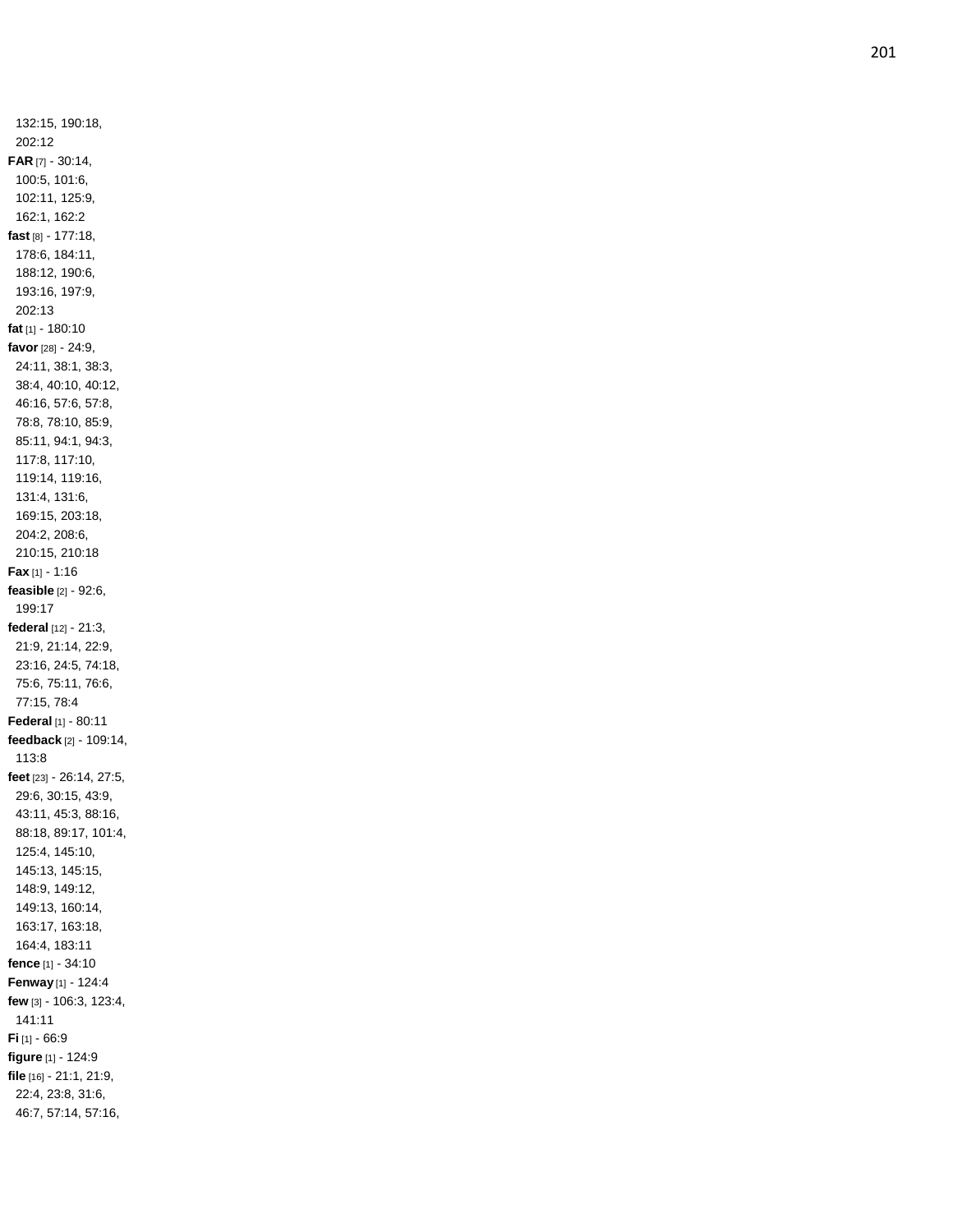74:16, 75:7, 76:1, 77:7, 91:4, 91:9, 106:2, 177:1 **filed** [9] - 19:7, 21:6, 21:8, 22:17, 23:4, 75:3, 75:5, 76:15, 77:3 **files** [7] - 21:3, 48:3, 74:18, 85:6, 129:6, 142:15, 210:11 **filing** [1] - 151:2 **filled** [1] - 125:5 **final** [3] - 45:6, 112:7, 114:2 **finally** [1] - 178:12 **findings** [26] - 16:12, 16:18, 18:4, 18:9, 19:1, 35:17, 37:4, 55:9, 56:17, 69:17, 72:1, 72:3, 72:17, 78:5, 91:18, 93:10, 115:8, 117:1, 117:16, 118:1, 119:8, 129:13, 181:14, 197:8, 202:2, 203:15 **fine** [1] - 68:1 **finish** [1] - 63:10 **finishes** [1] - 13:11 **Fiore** [1] - 112:13 **FIORE** [1] - 112:13 **fire** [16] - 42:17, 52:14, 52:16, 54:3, 55:14, 56:15, 145:10, 145:11, 145:12, 146:17, 147:14, 147:17, 148:2, 148:13, 148:18, 149:3 **firm** [3] - 41:15, 81:7, 81:9 **first** [15] - 6:5, 16:4, 16:14, 37:8, 37:17, 70:11, 109:15, 115:6, 117:6, 121:13, 122:9, 143:11, 146:11, 163:14, 176:5 **First** [1] - 1:6 **fit** [1] - 192:14 **fits** [3] - 11:7, 178:3, 186:17 **fitting** [1] - 102:18 **five** [19] - 24:11,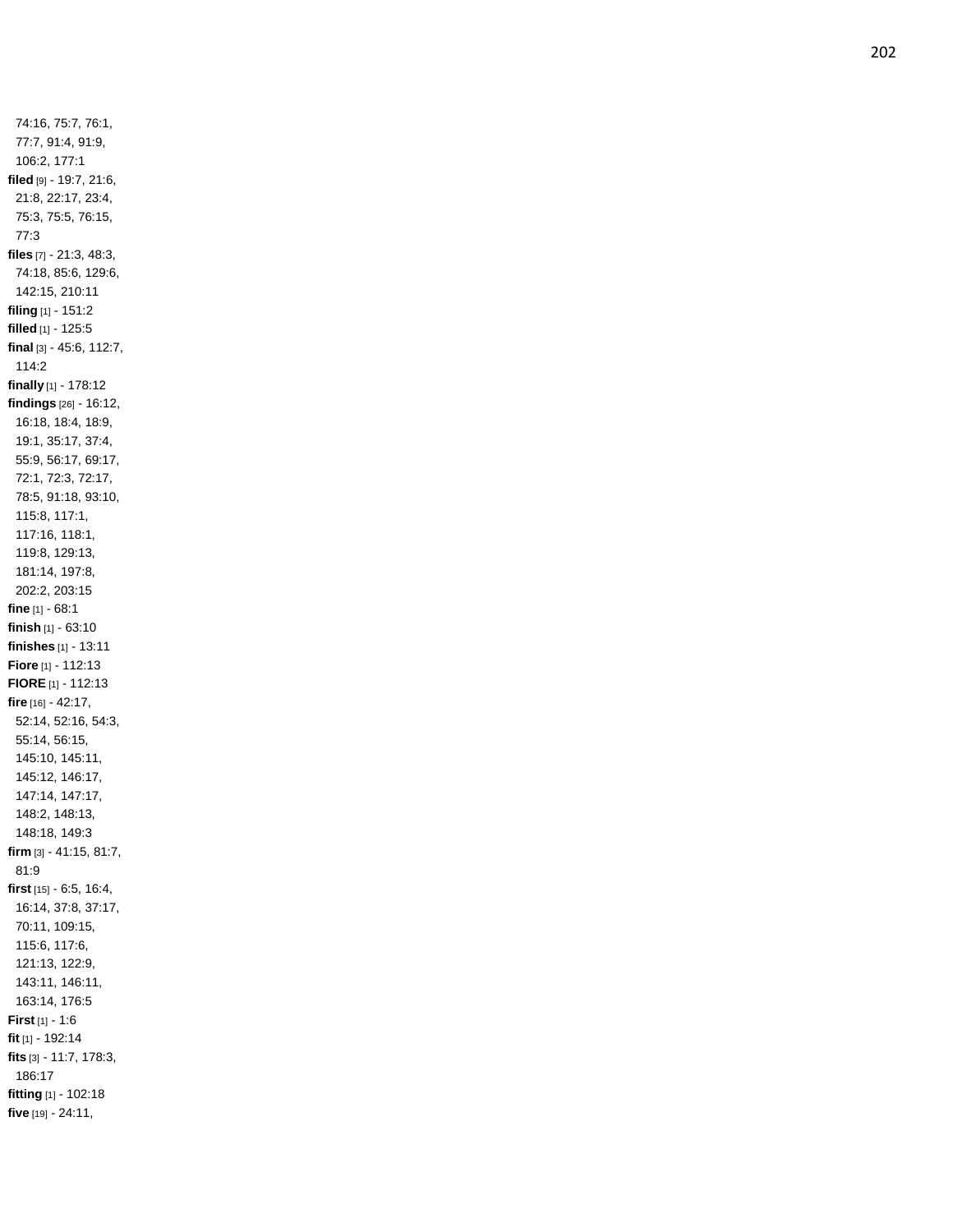40:12, 57:8, 78:10, 85:7, 85:11, 94:3, 109:1, 117:10, 119:16, 124:4, 127:4, 131:6, 135:8, 135:9, 148:9, 204:2, 210:12, 210:18 **flagged** [1] - 164:8 **flagship** [1] - 179:16 **flavor** [1] - 192:9 **flexibility** [1] - 35:7 **Floor** [1] - 1:6 **floor** [15] - 6:16, 44:9, 87:8, 87:9, 87:10, 87:15, 88:10, 89:10, 92:7, 92:10, 112:7, 122:5, 122:9, 125:18, 127:10 **floors** [2] - 43:15, 185:18 **Flynn** [1] - 37:7 **folks** [6] - 100:3, 135:16, 138:4, 158:7, 160:17, 197:5 **Follen** [2] - 83:8, 207:9 **follow** [2] - 31:13, 123:12 **follow -up** [1] - 31:13 **following** [17] - 16:18, 19:3, 20:18, 35:17, 52:16, 55:9, 69:17, 73:1, 74:15, 84:1, 91:18, 115:8, 118:1, 129:13, 186:6, 197:8, 209:18 **food** [24] - 177:10, 177:18, 178:14, 179:1, 179:17, 180:4, 180:13, 180:14, 184:5, 184:11, 187:9, 188:8, 188:10, 188:13, 190:3, 190:6, 193:17, 197:9, 199:8, 199:18, 200:7, 202:14 **Foods** [1] - 123:7 **foot** [5] - 43:10, 147:2, 150:4, 160:11, 163:18 **footage** [4] - 44:17,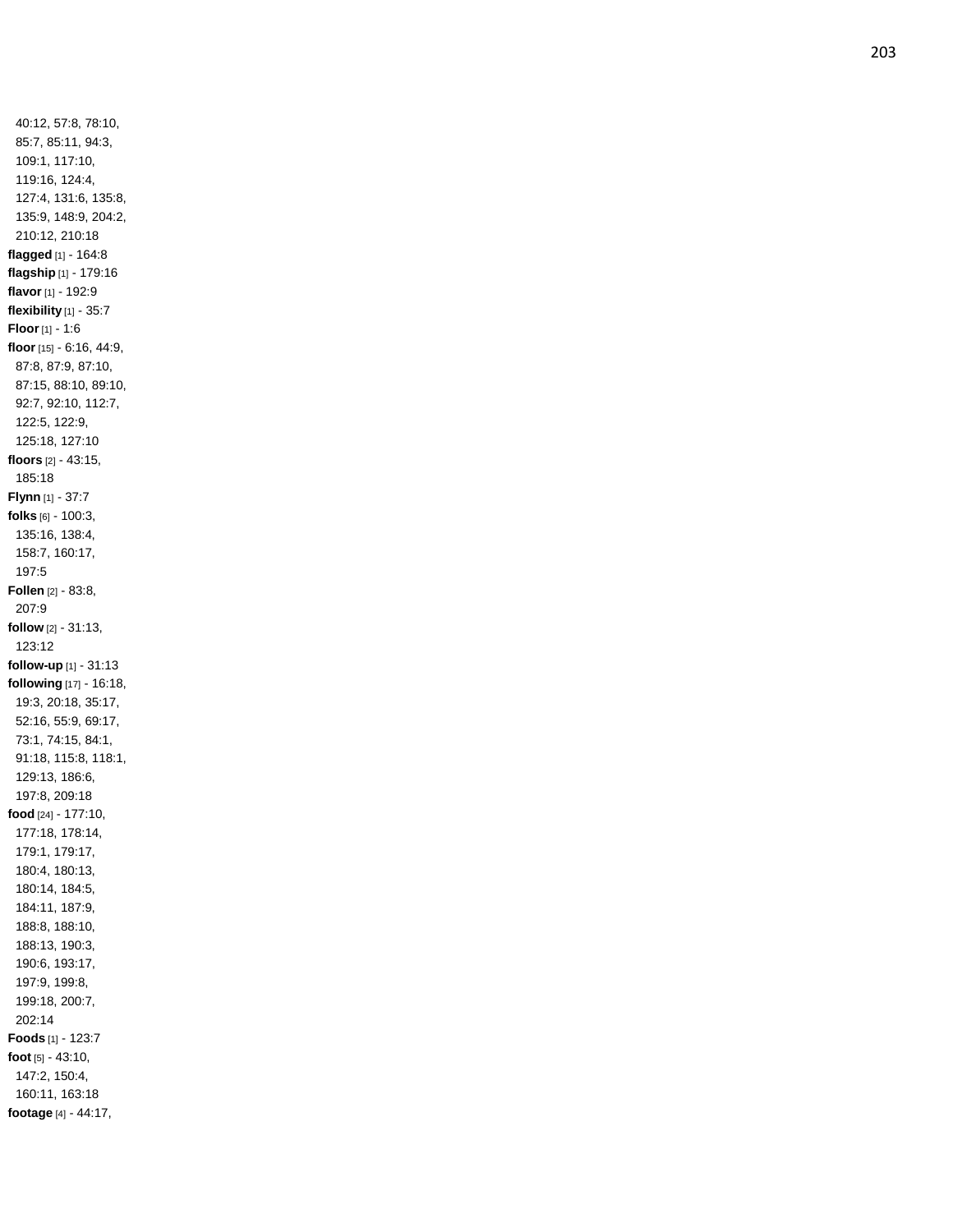88:14, 101:3, 101:11 **footnote** [1] - 196:5 **footprint** [1] - 43:14 **FOR** [1] - 1:1 **forces** [3] - 79:8, 79:12, 79:14 **FOREGOING** [1] - 213:14 **foregoing** [4] - 76:10, 82:3, 82:10, 212:15 **foremost** [1] - 109:15 **forever** [1] - 124:12 **forget** [1] - 84:18 **form** [3] - 89:3, 125:1, 127:9 **format** [1] - 178:6 **formula** [1] - 124:11 **forth** [3] - 167:10, 198:10, 213:6 **forthcoming**  $[1] - 112:3$ **fortunate** [1] - 108:18 **forward** [4] - 33:6, 108:13, 161:16, 163:6 **foundation** [2] - 149:12, 164:4 **four** [18] - 20:1, 30:1, 33:3, 38:3, 45:6, 47:9, 61:3, 61:4, 135:8, 135:9, 149:13, 162:13, 189:9, 190:2, 205:11, 205:12, 205:13, 205:15 **fourth** [3] - 63:16, 63:17, 185:15 **fragmented**  $[1] - 67:12$ **frame** [1] - 99:4 **Francisco** [1] - 179:12 **frankly** [2] - 155:6, 169:14 **freestanding** [1] - 189:18 **french** [1] - 180:11 **frequency** [2] - 24:4, 78:4 **fresh** [1] - 178:6 **Friday** [2] - 31:8, 31:13 **friend** [1] - 132:15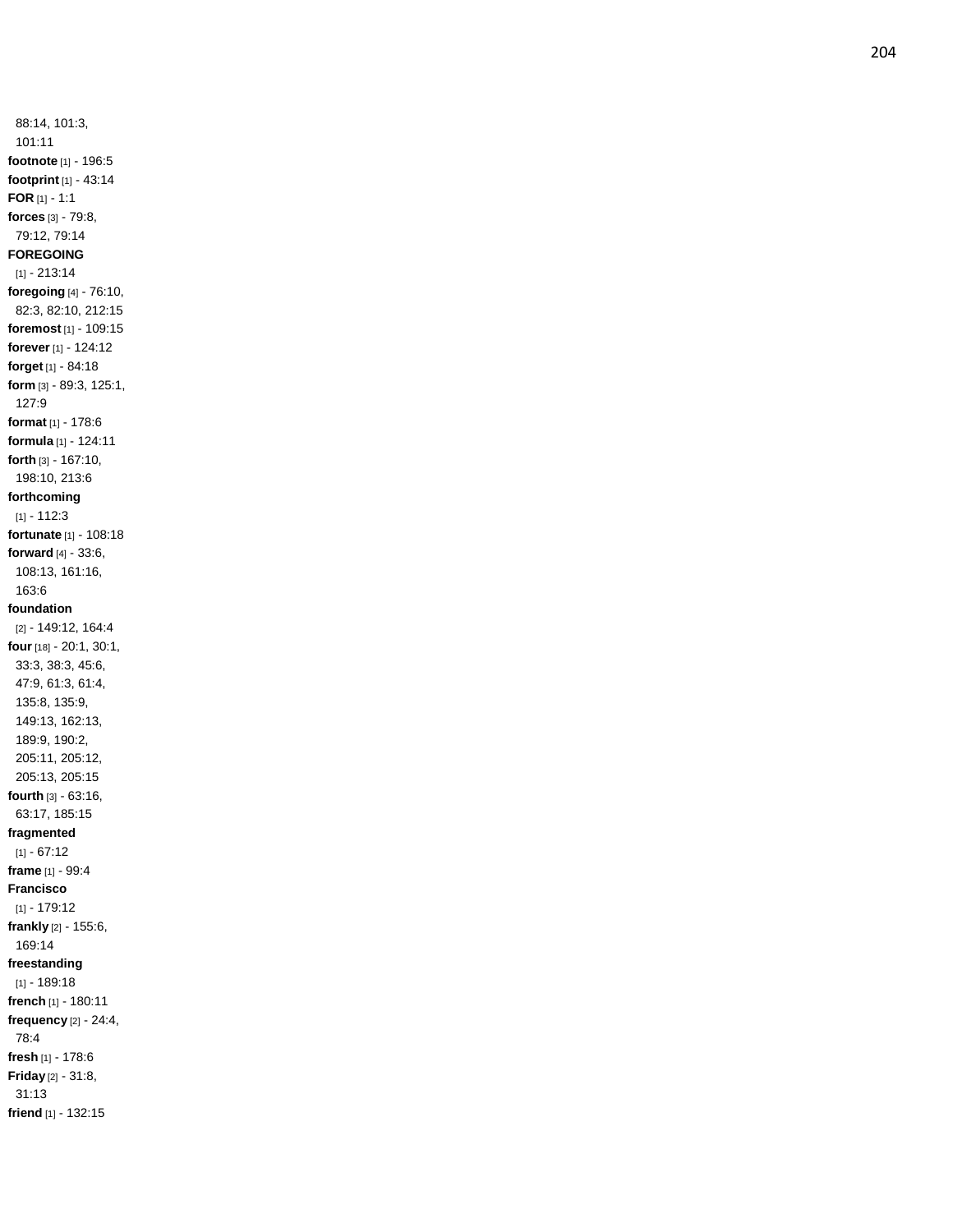**friendly** [2] - 30:10, 178:16 **fries** [1] - 180:11 **FROM** [9] - 51:3, 51:9, 79:7, 79:10, 79:17, 80:2, 80:8, 80:15, 152:14 **front** [20] - 30:7, 60:17, 97:9, 106:15, 106:17, 107:2, 107:17, 114:5, 128:4, 141:12, 143:18, 154:18, 155:16, 158:3, 159:9, 162:15, 164:10, 164:12, 182:13 **fulfills** [3] - 178:4, 181:15, 199:4 **full** [3] - 49:5, 99:14, 181:5 **function** [1] - 191:1 **functional** [1] - 28:8 **future** [1] - 49:6

### **G**

**gable** [5] - 99:6, 99:8, 99:11, 99:12, 114:6 **gables** [1] - 114:5 **Garden** [1] - 66:18 **gardens** [1] - 35:5 **gatherings** [1] - 126:2 **GENERAL** [1] - 1:3 **general** [1] - 16:15 **generally** [5] - 17:17, 71:15, 119:3, 186:12, 203:11 **generated** [5] - 17:5, 65:3, 71:2, 118:6, 202:8 **generations** [1] - 97:3 **gentleman** [2] - 56:16, 111:7 **gentlemen** [1] - 7:1 **geographical** [2] - 23:12, 77:11 **GFA** [4] - 89:10, 89:16, 125:6, 125:7 **given** [3] - 51:17, 154:7, 198:5 **glad** [1] - 182:8 **glass** [2] - 29:4, 29:10 **glazing** [2] - 29:4,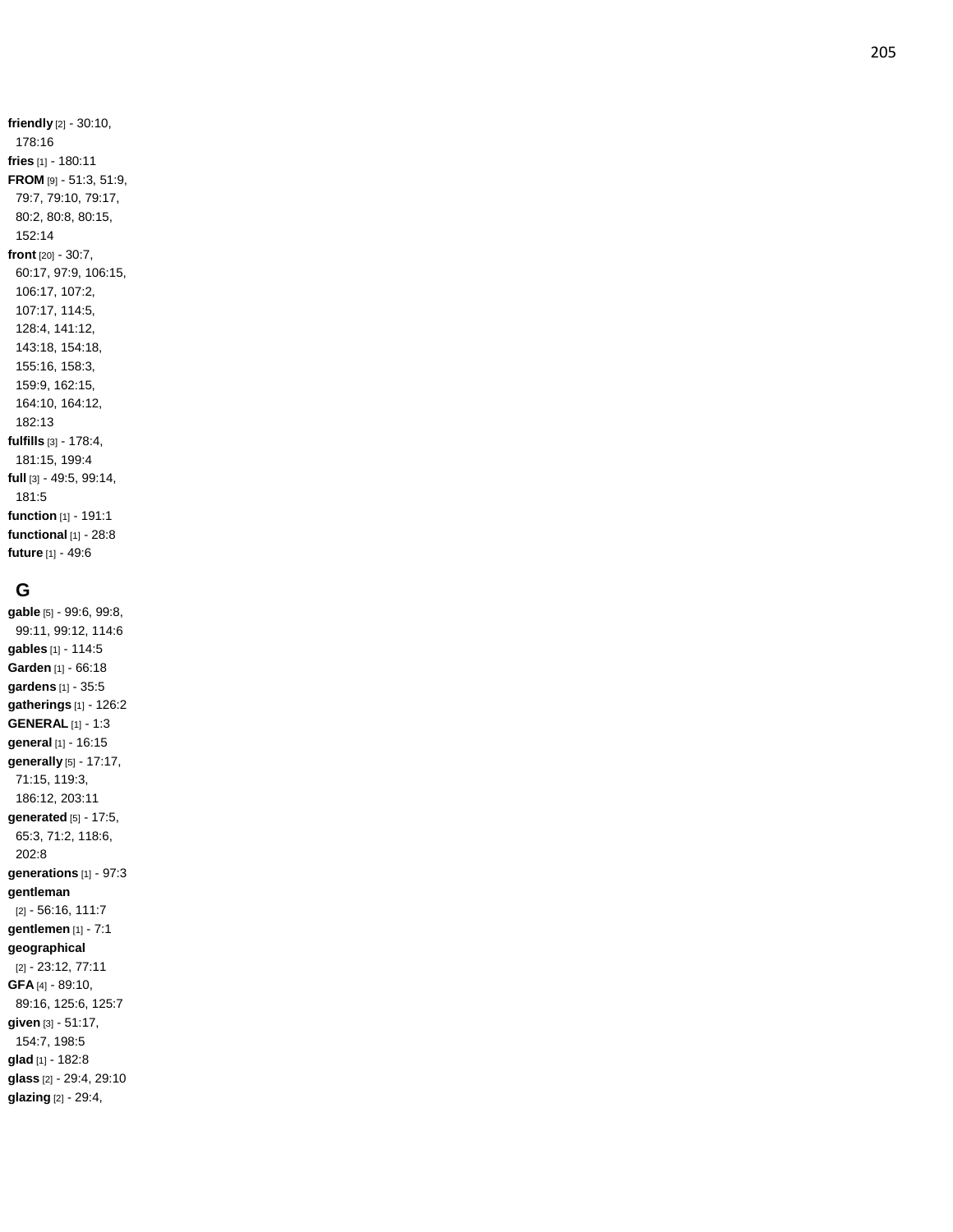29:9 **Globe** [1] - 123:4 **God** [1] - 161:8 **gonna** [2] - 102:15, 155:3 **Government**  $[1] - 80:11$ **governmental** [2] - 21:18, 75:15 **grade** [1] - 138:6 **grandfathered** [3] - 42:17, 53:15, 138:10 **grandmother** [1] - 122:12 **grandparents**  $[1] - 96:16$ **grant** [21] - 14:16, 16:13, 19:2, 24:7, 37:5, 50:8, 56:18, 67:2, 68:17, 70:18, 72:18, 78:6, 82:12, 93:11, 105:16, 117:2, 119:9, 130:18, 170:17, 197:7, 203:16 **granted** [24] - 18:5, 20:12, 21:12, 21:16, 22:8, 24:12, 36:11, 56:8, 56:12, 57:9, 58:5, 72:3, 74:8, 75:9, 75:13, 76:5, 78:11, 92:15, 94:4, 116:9, 117:11, 119:17, 130:7, 131:7 **granting** [3] - 23:16, 77:15, 114:9 **great** [6] - 106:1, 106:12, 110:6, 167:14, 192:13, 209:7 **greatest** [1] - 199:16 **greatly** [2] - 113:5, 127:5 **Green** [24] - 1:9, 3:5, 6:4, 24:15, 39:4, 40:14, 41:4, 57:10, 59:4, 78:12, 79:4, 85:13, 86:4, 94:5, 95:4, 117:12, 119:18, 121:4, 131:8, 132:4, 175:4, 204:4, 205:4, 211:2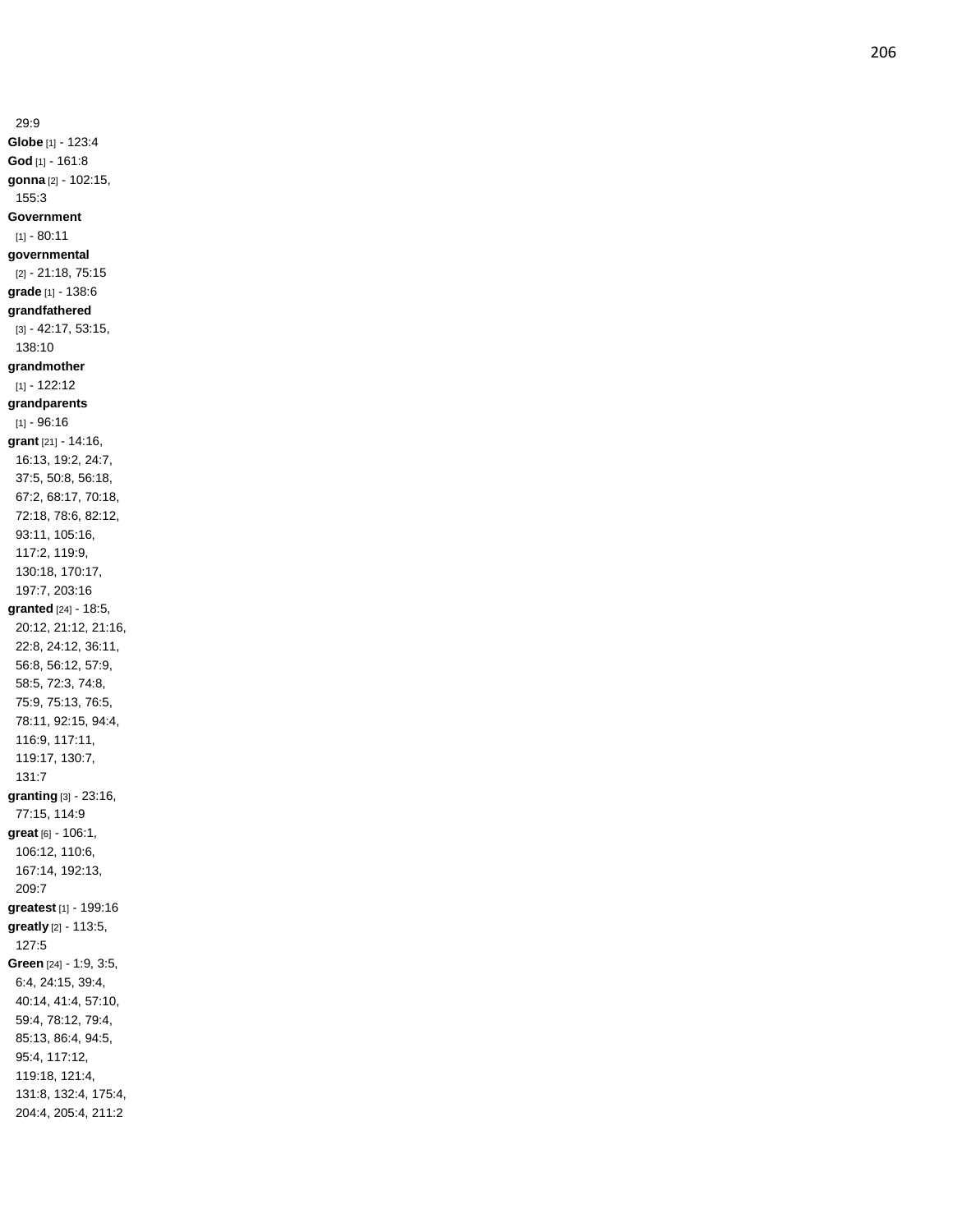**GREEN** [25] - 7:14, 8:1, 8:5, 8:14, 8:18, 10:17, 14:2, 42:3, 42:7, 91:14, 95:18, 99:8, 107:7, 107:11, 107:16, 108:6, 109:3, 115:4, 129:9, 133:5, 157:5, 187:3, 188:12, 206:14, 207:9 **green** [2] - 123:16, 198:11 **greenery** [1] - 155:17 **Grendel's** [1] - 196:3 **Grill** [5] - 175:15, 177:16, 179:2, 179:5, 179:8 **Grill's** [1] - 192:11 **grilled** [1] - 123:3 **grilling** [2] - 179:3, 181:4 **Grills** [1] - 175:17 **ground** [1] - 149:14 **grounds** [2] - 50:9, 62:4 **group** [1] - 188:8 **groups** [1] - 186:16 **guess** [4] - 66:6, 125:15, 172:3, 200:16 **guest** [1] - 100:2 **guidelines** [2] - 194:1, 196:11 **gutted** [1] - 183:7 **guys** [1] - 66:3

### **H**

**H - I - S - E - L** [1] - 26:6 **Haig** [1] - 127:18 **half** [6] - 27:5, 31:9, 44:18, 45:1, 99:3, 99:15 **Half** [3] - 28:15, 28:17, 44:18 **Hampshire** [1] - 206:2 **Hancock** [3] - 2:5, 39:6, 40:2 **hand** [4] - 108:7, 109:3, 123:15, 213:8 **handicapped** [2] - 182:11, 201:9 **hanging** [1] - 165:17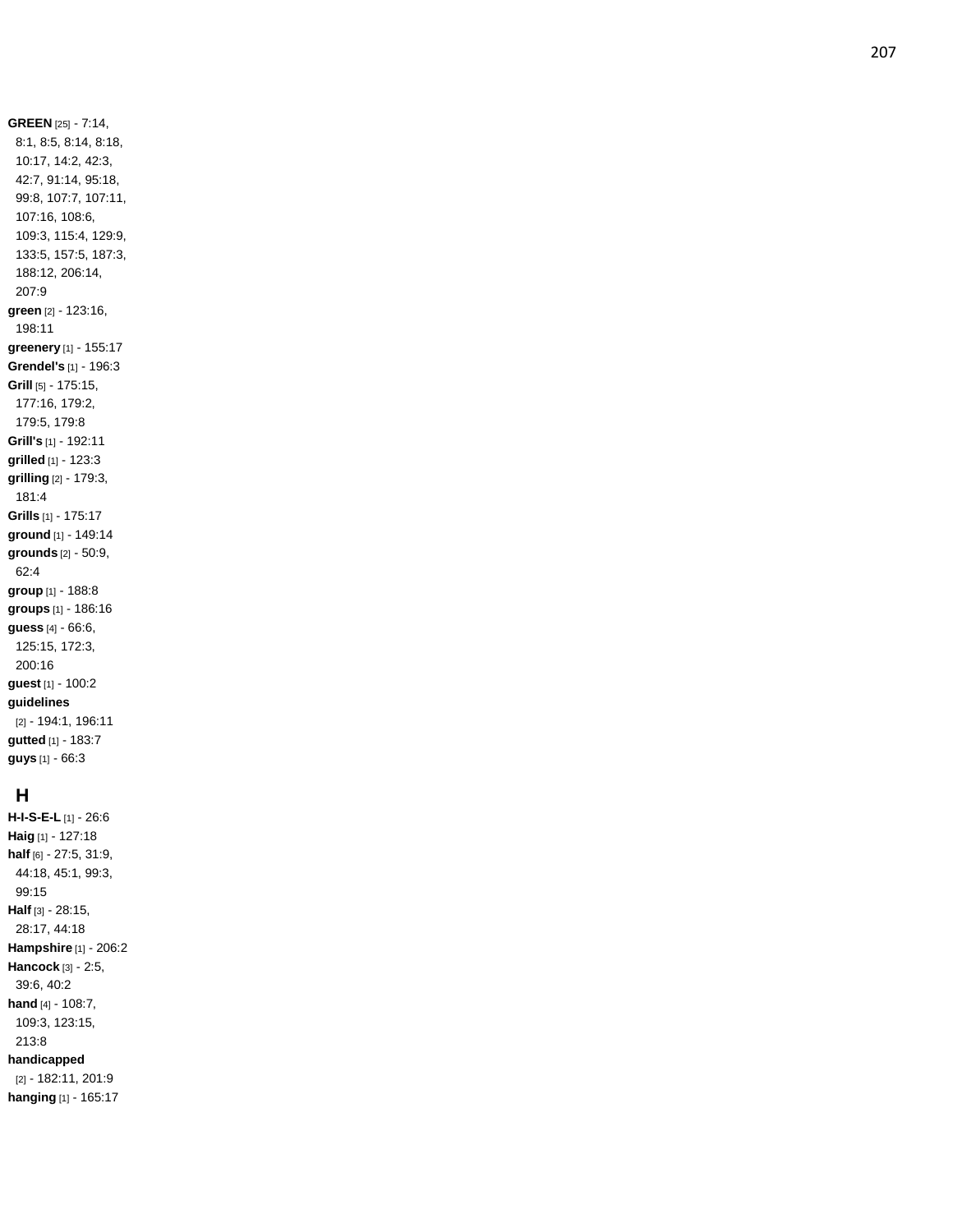**happy** [4] - 35:3, 103:15, 110:18, 176:15 **hard** [2] - 45:16, 168:6 **hardship** [21] - 36:3, 36:8, 55:13, 56:2, 88:6, 88:8, 92:4, 92:11, 102:2, 115:12, 115:17, 127:8, 129:17, 130:4, 147:10, 160:7 **Harvard** [21] - 66:18, 67:4, 122:18, 176:14, 176:16, 176:17, 180:17, 186:15, 190:13, 192:4, 192:12, 192:15, 192:17, 193:1, 193:3, 193:18, 194:18, 195:7, 196:6, 203:3, 203:4 **Hasti** [1] - 111:9 **HASTI** [1] - 111:9 **Hatfield** [1] - 132:14 **hatfield** [1] - 160:1 **HAWKINSON** [5] - 59:12, 140:6, 189:8, 189:18, 190:8 **hazard** [9] - 17:7, 17:13, 71:4, 71:11, 118:8, 118:17, 202:10, 202:15, 203:7 **head** [2] - 88:11, 89:13 **health** [8] - 17:14, 20:14, 71:12, 74:11, 80:7, 118:18, 177:12, 203:8 **healthy** [1] - 192:10 **hear** [13] - 7:16, 8:18, 10:17, 42:7, 84:5, 96:1, 133:6, 133:7, 153:10, 157:5, 161:7, 169:8, 206:9 **heard** [28] - 6:8, 12:10, 25:7, 33:14, 33:18, 39:7, 41:7, 48:15, 51:13, 59:7, 68:7, 81:1, 81:5,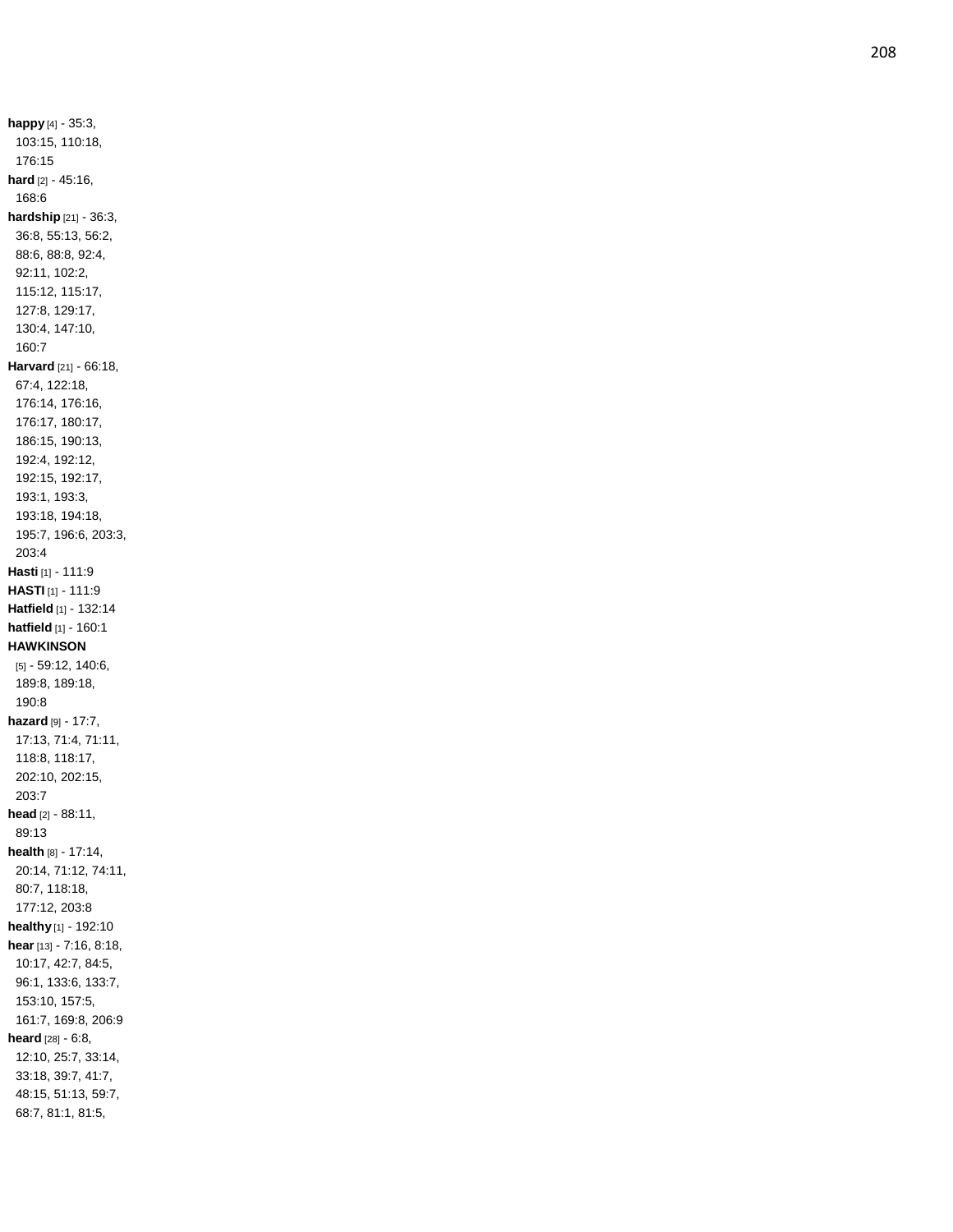83:13, 86:7, 90:18, 95:7, 108:12, 111:2, 121:7, 128:18, 132:8, 135:15, 152:2, 175:7, 191:17, 207:10, 209:16 **hearing** [20] - 15:11, 26:9, 27:11, 27:17, 34:16, 40:3, 81:15, 81:16, 82:2, 84:11, 96:7, 161:5, 165:16, 169:6, 176:8, 207:3, 209:2, 210:14, 210:15, 213:6 **HEARING** [1] - 1:3 **Hearing** [3] - 2:3, 2:4, 2:6 **hearings** [2] - 135:5, 135:18 **heart** [1] - 83:17 **Heather** [2] - 60:12, 60:15 **heavier** [1] - 62:15 **height** [3] - 62:14, 89:14, 124:11 **hello** [2] - 42:9, 132:10 **help** [1] - 114:7 **helpful** [3] - 134:3, 137:15, 143:3 **helps** [2] - 51:1, 54:4 **heralded** [1] - 123:3 **hereby** [1] - 212:16 **herein** [1] - 213:6 **hereunto** [1] - 213:7 **Hickey** [1] - 132:4 **Highland** [7] - 141:11, 141:13, 144:4, 157:9, 159:12, 164:11, 164:15 **highlighted** [1] - 89:12 **highly** [1] - 88:4 **Hills** [1] - 83:3 **Hisel** [5] - 26:4, 26:5, 29:15, 37:7 **HISEL** [2] - 26:5, 37:14 **Hisel -Flynn** [1] - 37:7 **historic** [2] - 136:9, 159:14 **Historic** [2] - 138:1, 172:6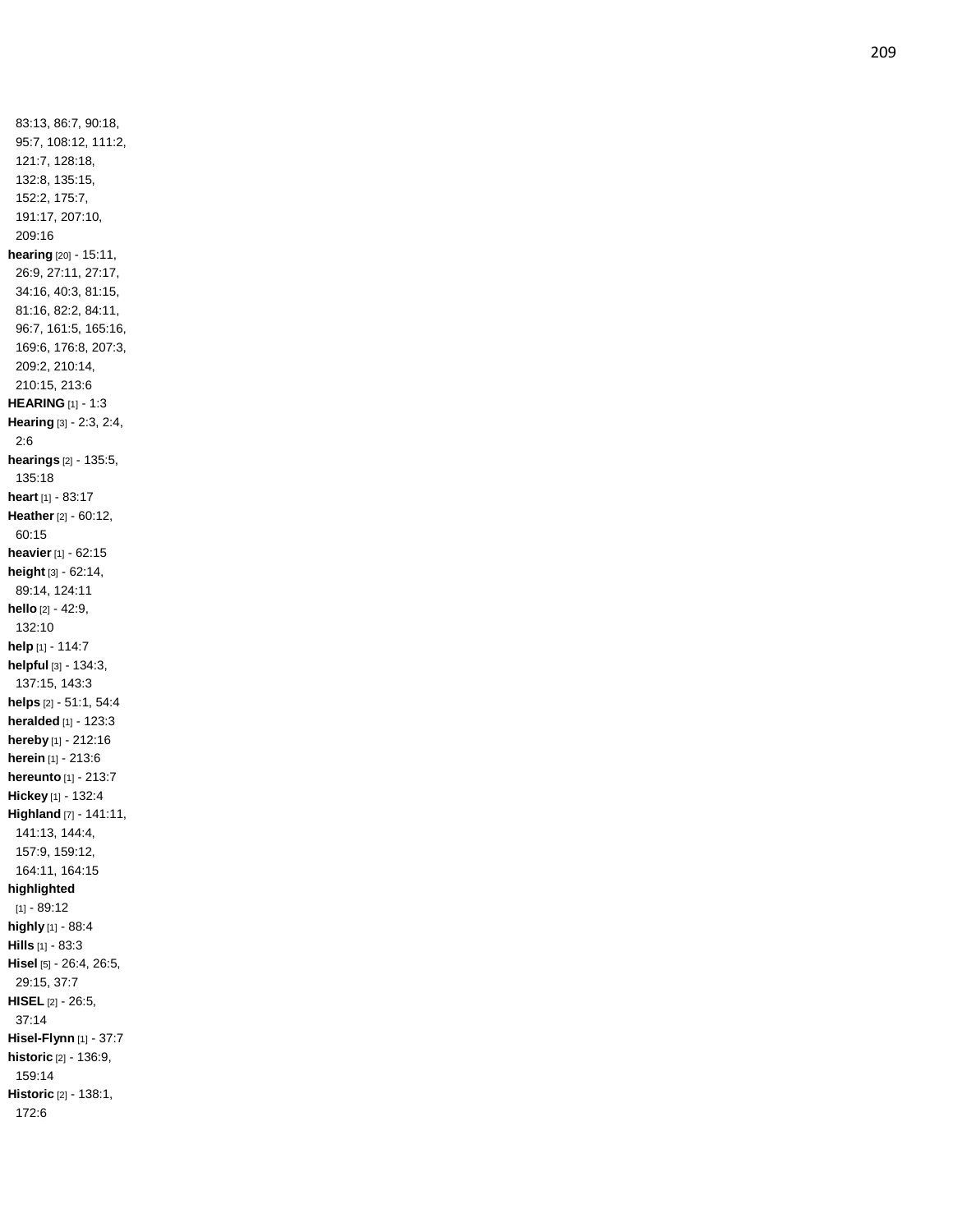**Historical** [2] - 27:15, 165:2 **history** [6] - 134:4, 137:15, 140:14, 141:16, 143:2, 163:8 **hit** [1] - 168:14 **hitting** [1] - 182:5 **Hoffman** [1] - 60:15 **Holworthy** [11] - 2:11, 95:6, 95:15, 96:14, 108:17, 111:13, 112:16, 112:18, 113:11, 113:12, 113:14 **home** [22] - 34:13, 58:5, 96:14, 96:16, 97:4, 97:7, 97:14, 97:16, 97:18, 98:1, 99:4, 100:5, 100:6, 100:13, 101:2, 101:15, 104:13, 106:17, 109:11, 113:14, 115:13, 121:18 **homeowner**  $[1] - 163:7$ **homeowners**  $[1] - 162:4$ **homes** [9] - 35:5, 97:8, 100:18, 103:2, 113:5, 114:7, 114:8, 136:9, 154:18 **homework** [1] - 100:17 **hope** [8] - 7:12, 54:6, 110:12, 110:13, 177:4, 177:17, 192:14, 193:1 **HOPE** [6] - 25:9, 26:3, 26:7, 32:18, 33:2, 33:7 **Hope** [2] - 25:11 **hopefully** [4] - 96:13, 103:3, 176:18, 209:8 **hoping** [1] - 162:15 **horse** [1] - 169:6 **HORST** [8] - 44:4, 45:12, 53:7, 53:11, 53:14, 54:1, 57:12, 57:18 **Horst** [1] - 42:2 **hospital** [4] - 65:9,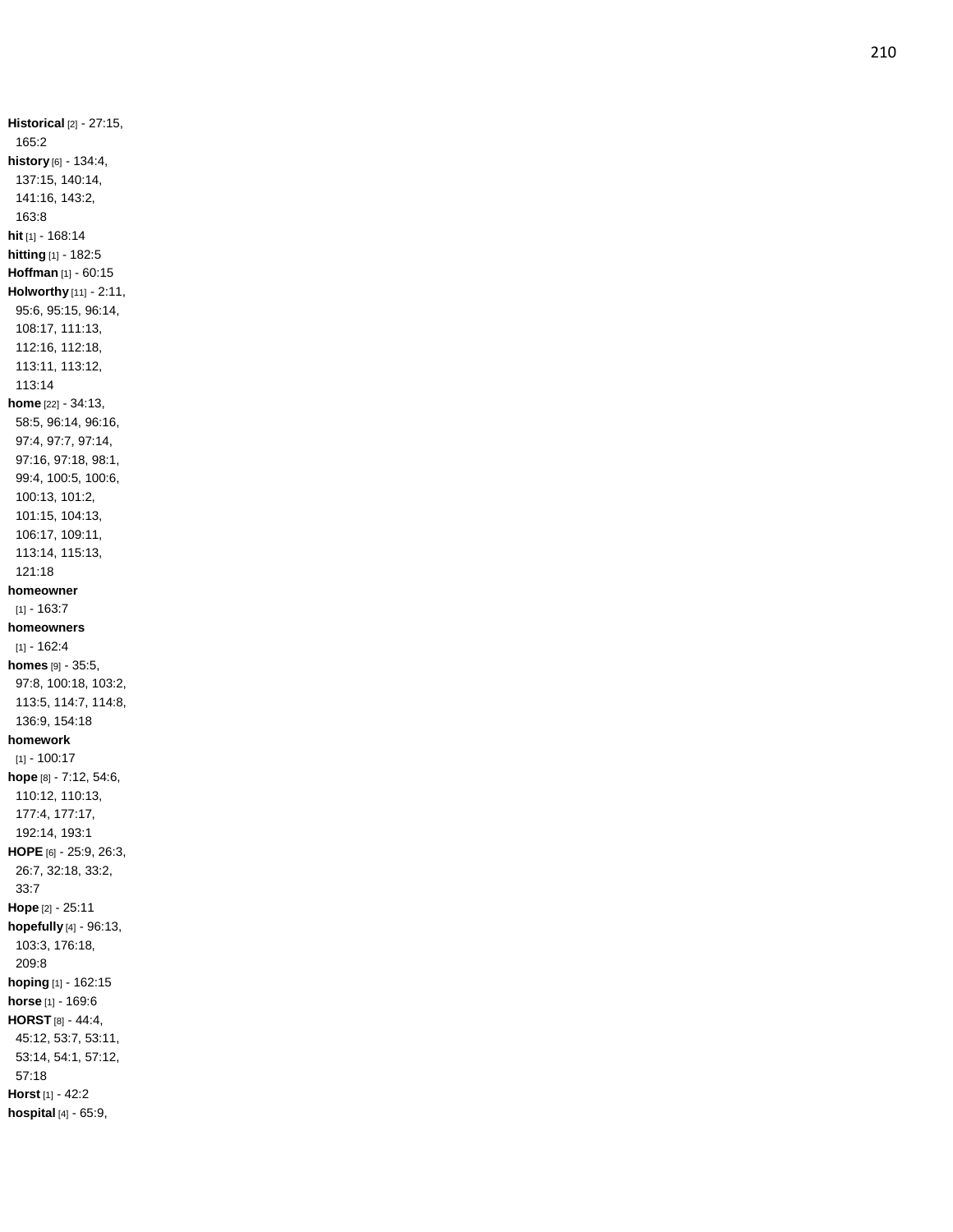65:15, 70:12, 144:2 **Hospital** [3] - 7:2, 59:18, 134:8 **host** [1] - 69:14 **hours** [10] - 112:4, 186:9, 186:11, 187:5, 190:13, 190:14, 190:18, 194:3, 195:10, 196:7 **house** [27] - 37:1, 40:5, 42:13, 45:17, 54:6, 87:5, 88:11, 89:13, 89:16, 100:10, 106:4, 106:15, 111:15, 112:1, 112:8, 113:3, 113:12, 125:2, 125:3, 125:4, 125:8, 127:4, 129:18, 130:2, 130:3 **houses** [3] - 29:7, 54:5, 113:1 **housing** [3] - 37:2, 56:14, 116:15 **Hubbard** [3] - 2:12, 121:6, 121:18 **huddle** [1] - 173:10 **hung** [2] - 81:18, 82:7 **Huron** [4] - 111:15, 112:2, 112:13, 112:15 **husband** [1] - 31:15

## **I**

**idea** [1] - 170:7 **ideal** [1] - 30:8 **identify** [2] - 28:5, 180:3 **images** [1] - 103:1 **imagine** [1] - 162:3 **immediate** [1] - 126:1 **impact** [12] - 19:9, 19:16, 34:17, 35:6, 50:18, 73:6, 73:12, 80:7, 110:1, 114:9, 155:13, 178:16 **impacted** [1] - 50:1 **impacts** [2] - 13:5, 156:14 **impair** [4] - 17:18, 71:16, 119:4, 203:12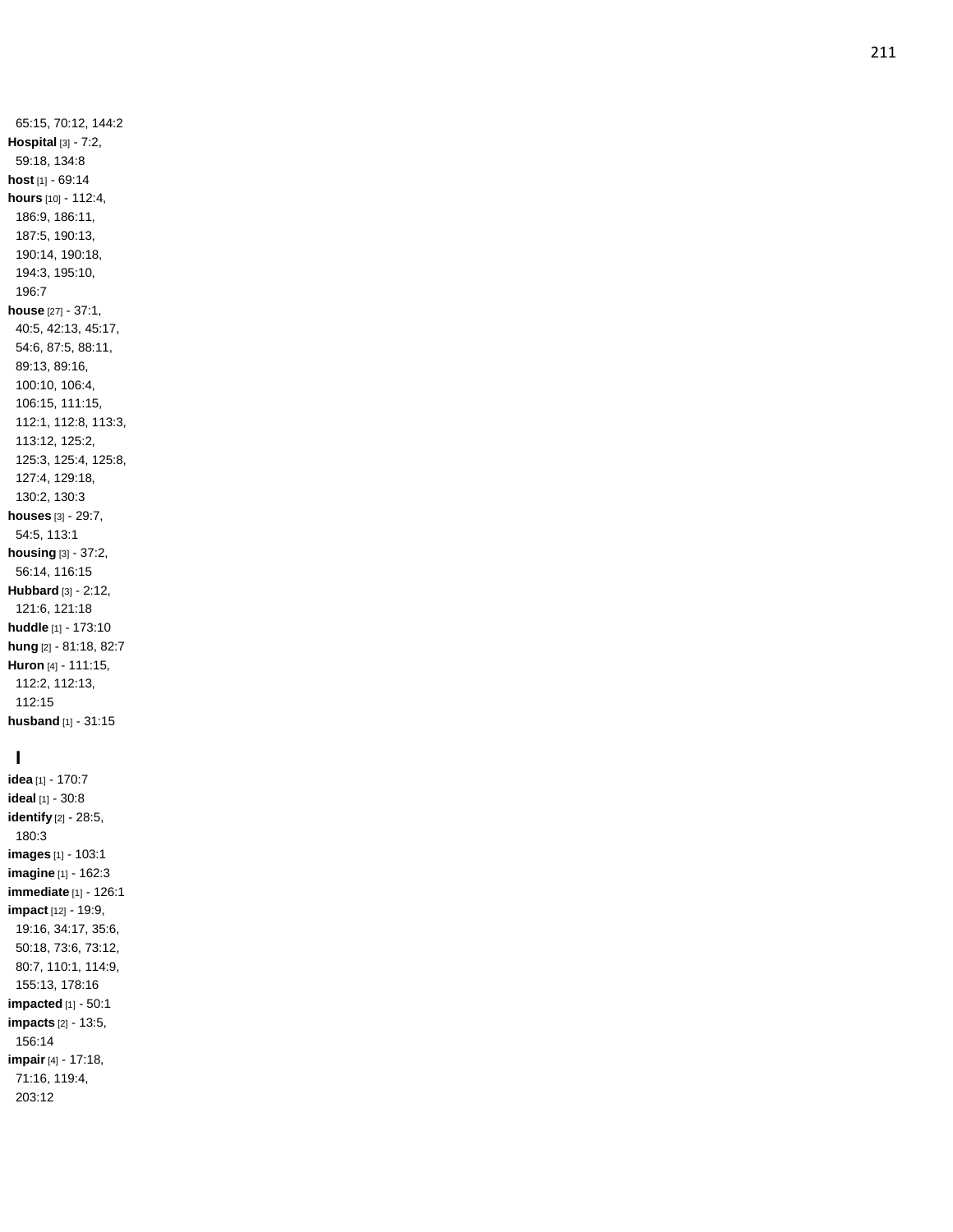**implication** [2] - 49:4, 89:11 **implications**  $[1] - 88.14$ **important** [9] - 28:5, 49:7, 88:1, 123:18, 141:5, 141:7, 151:16, 151:17, 184:8 **impose** [1] - 4:2 **imposed** [3] - 20:10, 74:6, 80:14 **imposes** [1] - 158:4 **impressive** [1] - 110:10 **improve** [5] - 36:18, 114:8, 116:15, 134:13, 134:14 **improved** [1] - 89:3 **improves** [1] - 93:2 **improving** [1] - 7:5 **IN** [2] - 213:7, 213:14 **in -kind** [1] - 7:9 **inadequate**  $[1] - 55.15$ **inasmuch** [5] - 20:14, 70:1, 74:10, 74:11, 93:5 **INC** [1] - 1:15 **inches** [2] - 144:18, 145:4 **include** [1] - 11:1 **included** [1] - 115:16 **includes** [2] - 23:12, 77:11 **including** [9] - 21:15, 24:2, 36:9, 75:12, 78:1, 122:8, 122:16, 197:16 **inconsistent** [2] - 15:3, 70:7 **incorporate** [2] - 198:7, 198:11 **incorporating**  $[1] - 28:10$ **increase** [9] - 29:3, 30:14, 65:6, 90:1, 100:11, 101:12, 101:14, 130:1, 195:9 **increased** [2] - 101:3, 178:17 **INDEMNIFIED** [1] - 152:14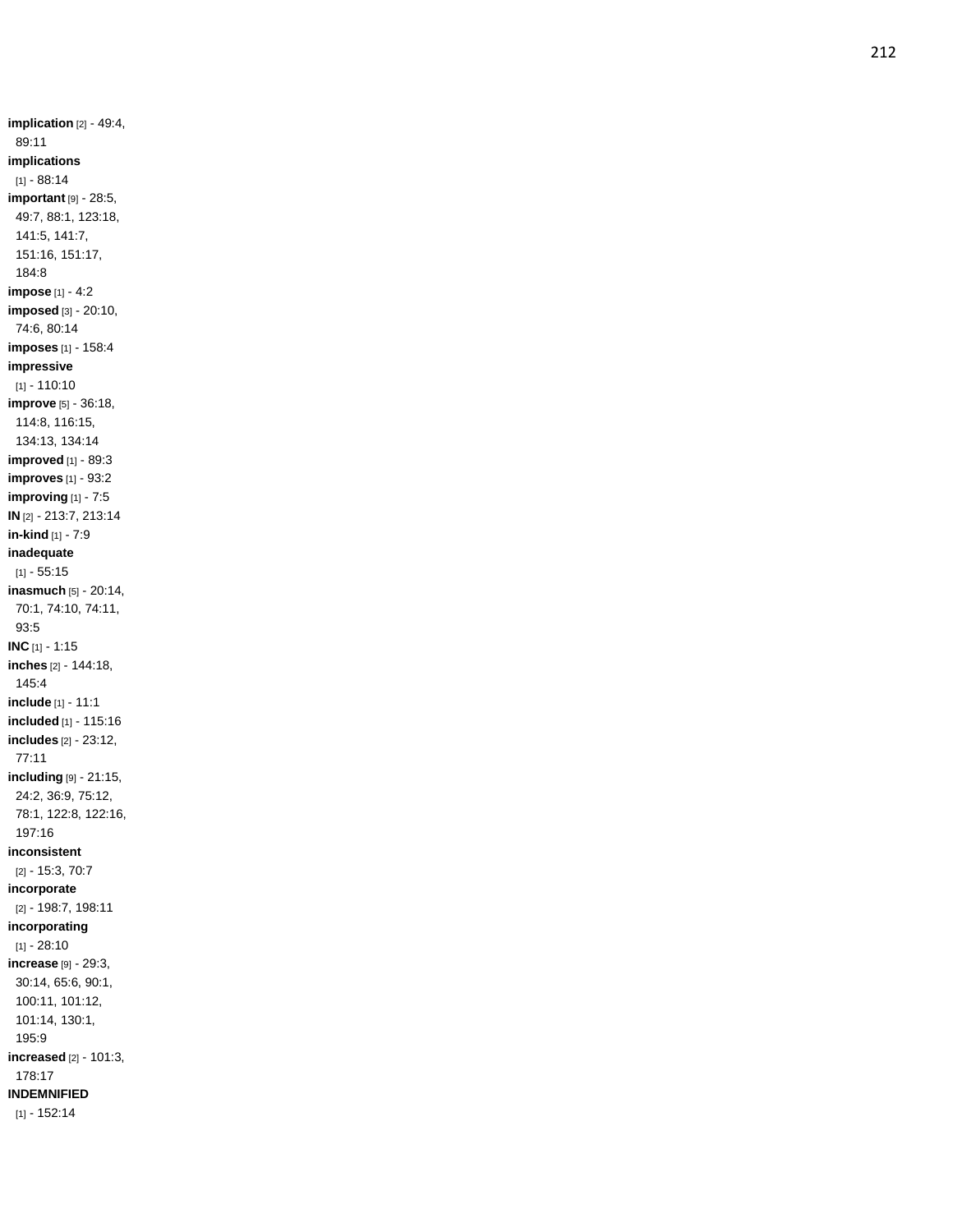**indicate** [1] - 127:16 **indicated** [5] - 12:15, 34:1, 68:13, 69:14, 129:5 **indicates** [1] - 182:2 **indicating** [1] - 164:13 **individual** [1] - 189:12 **individuals** [2] - 24:1, 77:18 **industry** [1] - 44:11 **inform** [2] - 4:6, 196:15 **information** [1] - 100:17 **informed** [1] - 113:18 **infrastructure** [2] - 178:17, 183:1 **ingress** [2] - 201:8, 201:12 **inhabitability** [1] - 93:3 **inhibition** [1] - 162:10 **initial** [1] - 27:17 **initialed** [1] - 19:12 **initialled** [10] - 19:6, 19:12, 37:17, 57:3, 73:4, 73:9, 93:14, 93:17, 117:7 **innovative** [3] - 122:3, 127:6, 180:13 **input** [2] - 109:14, 165:18 **inside** [7] - 183:5, 184:3, 186:1, 200:9, 200:10, 200:15, 201:12 **Inspectional** [15] - 21:2, 21:6, 21:10, 22:4, 23:9, 74:17, 75:4, 75:7, 76:1, 77:8, 142:3, 152:9, 160:11, 162:12, 212:3 **installation** [8] - 7:2, 13:2, 23:7, 23:11, 54:3, 65:3, 77:6, 77:10 **installed** [3] - 23:15, 52:16, 77:14 **installing** [1] - 12:1 **instead** [3] - 99:5,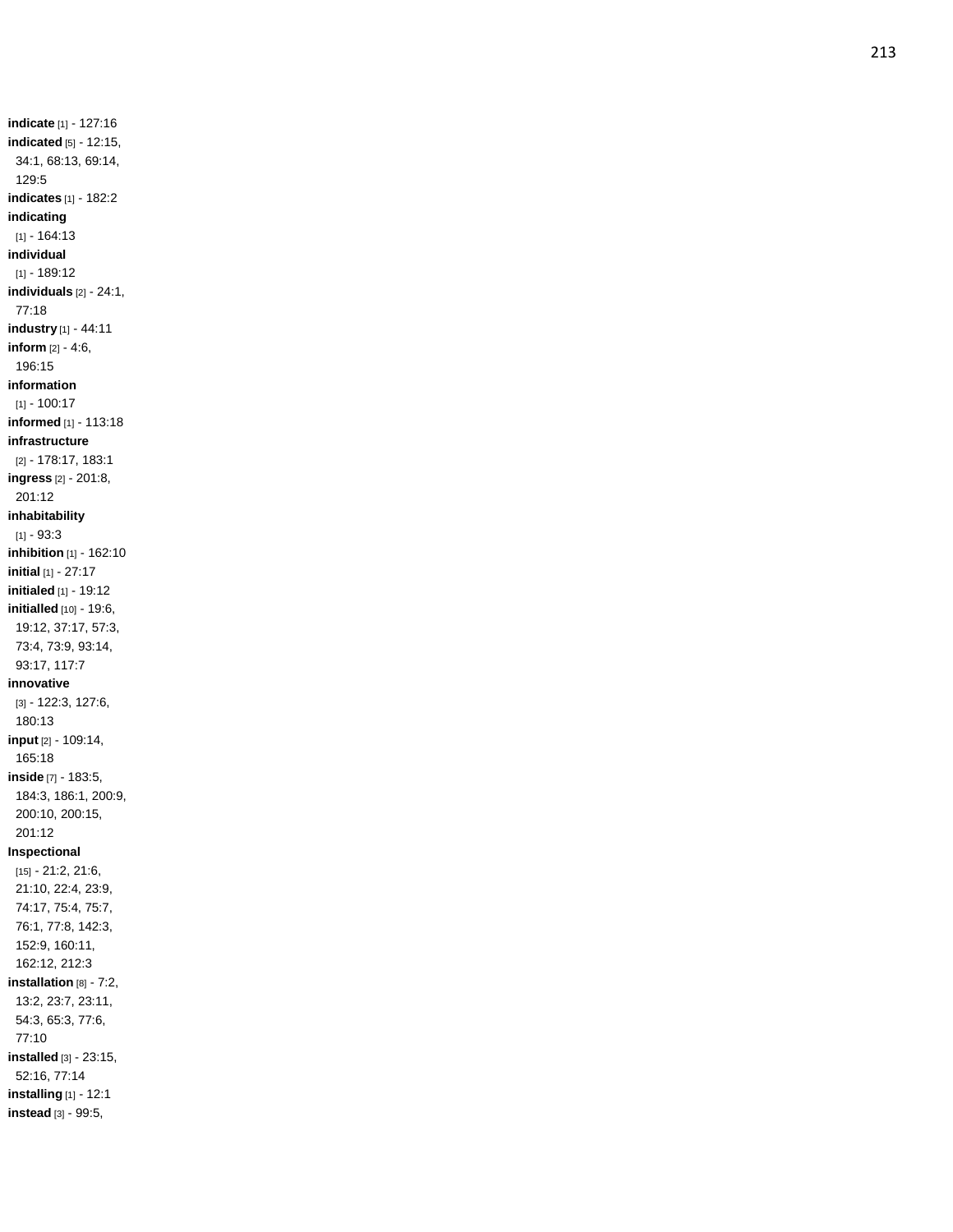99:15, 154:1 8 **institutional** [1] - 67:6 **INSTRUCTIONS** [2] - 212:1, 212:5 **integrity** [4] - 17:18, 71:16, 119:5, 203:12 **intends** [1] - 52:15 **intensity** [1] - 28:12 **intent** [9] - 18:2, 36:14, 56:11, 71:18, 92:18, 116:12, 119:6, 130:10, 203:14 **intention** [1] - 50:5 **intercommunication**  $[1] - 67:11$ **interest** [3] - 137:18, 177:6, 195:18 **interfere** [1] - 4:4 **interior** [8] - 28:13, 29:17, 30:9, 105:8, 156:17, 183:3, 183:8, 196:8 **internal** [3] - 28:8, 30:1, 65:17 **internally** [1] - 66:8 **interpretation** [2] - 151:10, 162:12 **interrupt** [2] - 138:18, 140:2 **interrupted** [1] - 182:4 **introduction**  $[1] - 87:11$ **involve** [5] - 36:2, 55:12, 92:3, 115:11, 129:16 **involved** [1] - 135:10 **involves** [2] - 87:10, 96:10 **ipso** [4] - 21:11, 22:8, 75:8, 76:5 **IRL** [1] - 41:18 **ISD** [18] - 106:2, 138:8, 150:8, 151:5, 151:15, 151:18, 152:4, 152:8, 153:11, 153:17, 161:3, 161:7, 161:11, 165:11, 165:18, 169:7, 169:8, 184:15 **ISD's** [1] - 187:8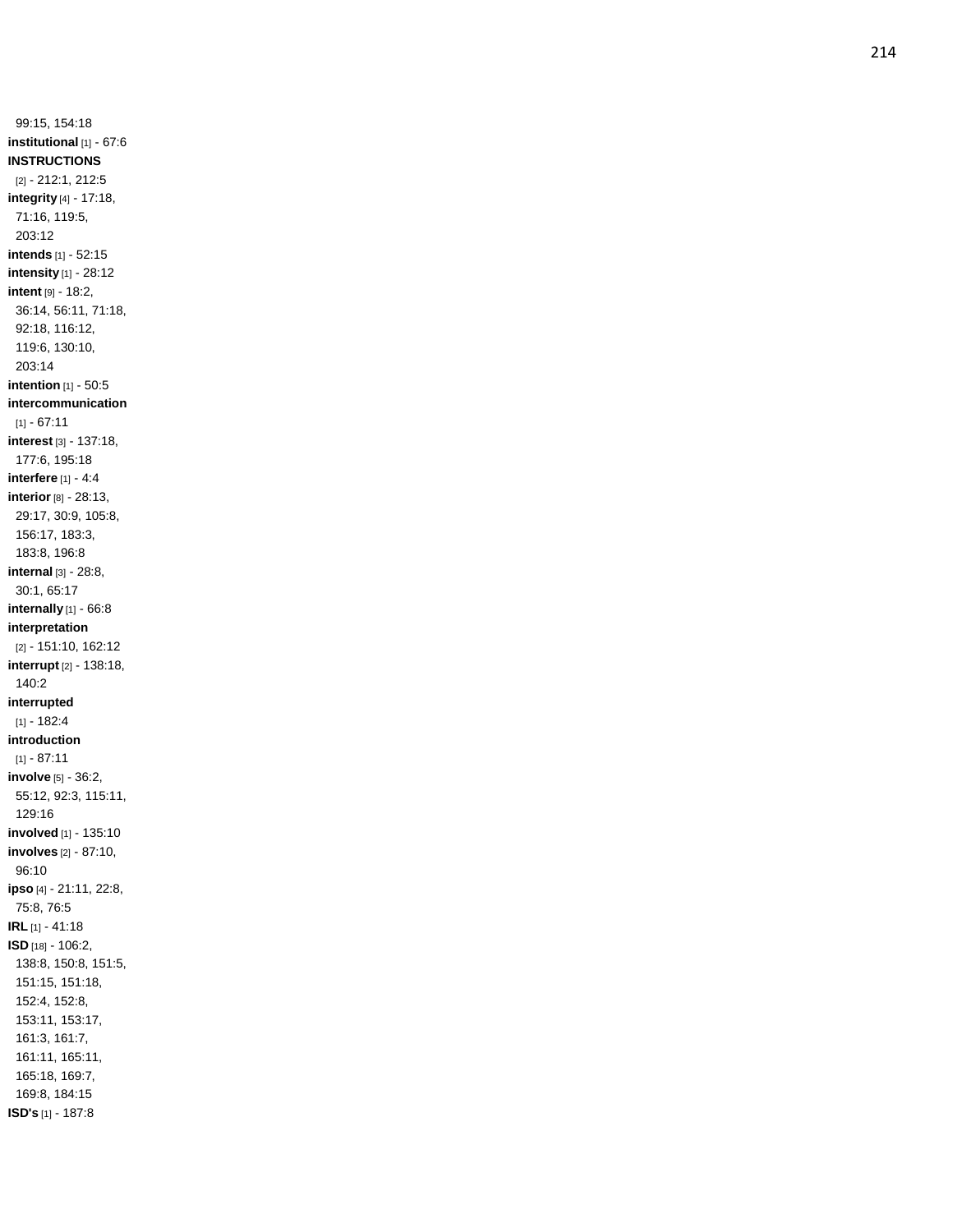**issue** [17] - 29:3, 47:7, 53:17, 55:2, 124:8, 141:8, 143:11, 145:6, 149:1, 152:1, 152:5, 165:7, 165:9, 168:16, 194:12, 194:16 **issued** [1] - 136:18 **issues** [15] - 28:2, 28:7, 29:5, 52:14, 60:10, 136:3, 137:10, 146:18, 158:4, 159:13, 159:14, 160:15, 164:9, 169:8 **item** [4] - 62:7, 62:8, 63:8, 63:17 **items** [5] - 18:3, 61:1, 85:6, 200:1, 200:6 **iteration** [1] - 93:16 **itself** [2] - 43:5, 88:10

### **J**

**J.F.K** [1] - 182:18 **JAMES** [27] - 45:10, 45:13, 46:8, 48:5, 49:12, 50:11, 50:16, 51:8, 58:3, 58:6, 86:9, 86:13, 87:16, 88:3, 88:7, 88:17, 89:2, 90:2, 90:11, 91:6, 121:9, 121:16, 124:1, 125:13, 126:14, 127:13, 128:10 **James** [4] - 41:17, 49:3, 86:15, 121:10 **jammed** [1] - 208:15 **JANET** [25] - 7:14, 8:1, 8:5, 8:14, 8:18, 10:17, 14:2, 42:3, 42:7, 91:14, 95:18, 99:8, 107:7, 107:11, 107:16, 108:6, 109:3, 115:4, 129:9, 133:5, 157:5, 187:3, 188:12, 206:14, 207:9 **Janet** [13] - 1:9, 3:5, 6:3, 39:3, 41:3, 59:3, 79:3, 86:3, 95:3, 121:3, 132:3, 175:3, 205:3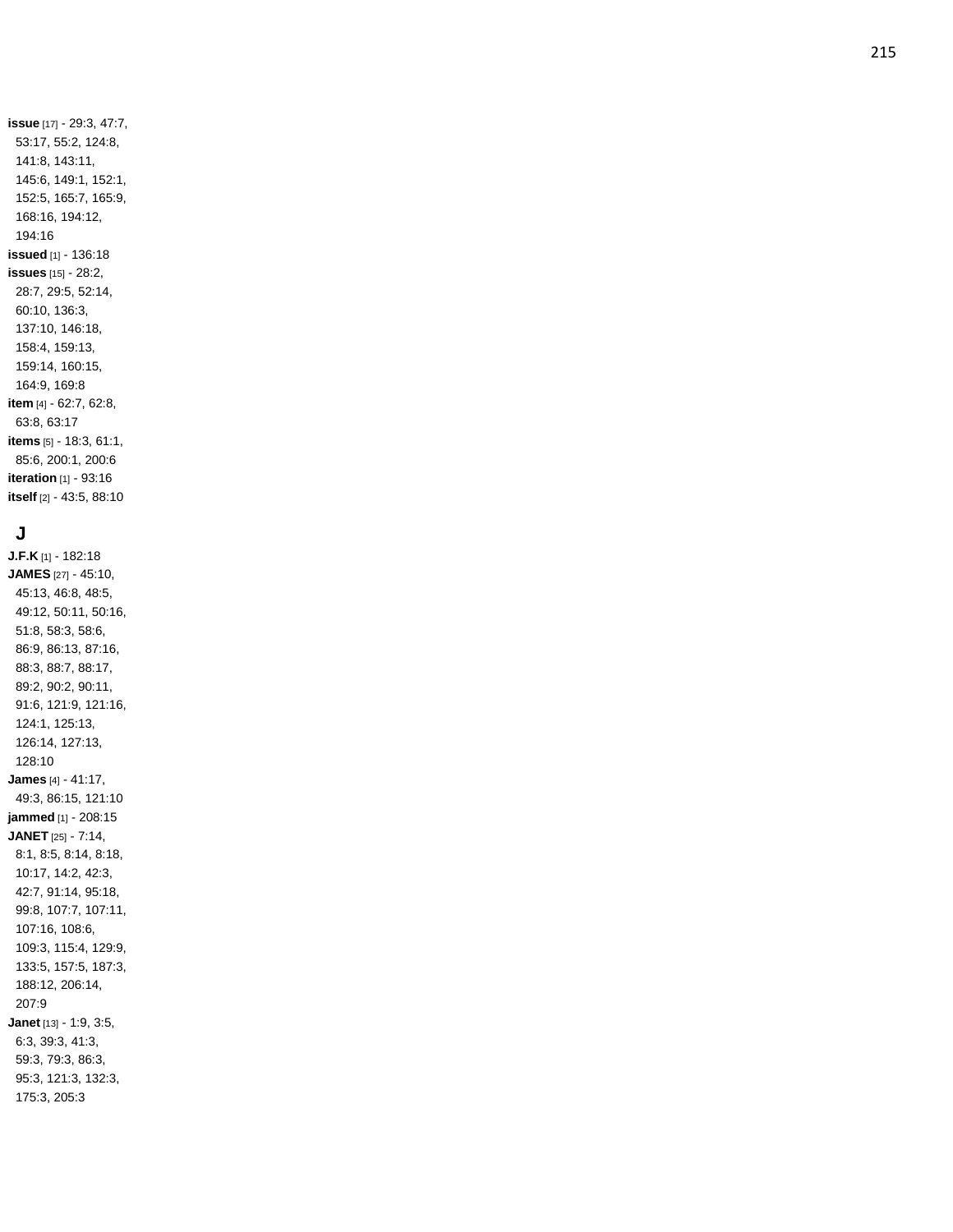**Jay** [2] - 50:1, 51:18 **Jeff** [3] - 175:13, 176:12, 182:7 **JEFF** [29] - 176:1, 179:4, 179:8, 180:8, 180:18, 181:5, 182:1, 182:14, 182:17, 183:6, 183:15, 184:2, 184:4, 185:10, 186:11, 187:4, 187:16, 190:17, 193:9, 194:6, 195:13, 196:1, 196:18, 198:6, 198:14, 199:1, 200:10, 200:12, 201:14 **JFK** [1] - 200:18 **Jim** [19] - 1:9, 3:5, 6:4, 25:3, 39:4, 41:4, 46:4, 52:3, 52:7, 52:11, 52:14, 59:4, 79:4, 86:4, 95:4, 121:4, 132:4, 175:4, 205:4 **JIM** [15] - 11:14, 12:7, 14:1, 16:10, 35:13, 37:11, 184:1, 184:3, 184:13, 184:17, 185:2, 185:6, 191:14, 197:3, 208:7 **job** [2] - 161:12, 169:1 **Job** [2] - 18:17, 72:15 **jobs** [1] - 162:13 **John** [1] - 112:13 **JOHN** [5] - 59:12, 140:6, 189:8, 189:18, 190:8 **join** [2] - 192:17, 194:9 **Jon** [1] - 6:11 **JONATHAN** [19] - 6:11, 6:18, 7:18, 8:3, 8:6, 8:12, 8:16, 9:2, 9:13, 10:3, 10:12, 10:18, 11:10, 14:7, 15:7, 15:13, 15:17, 16:7, 24:13 **judgment** [2] - 11:5, 11:6 **jurisdiction** [1] - 11:2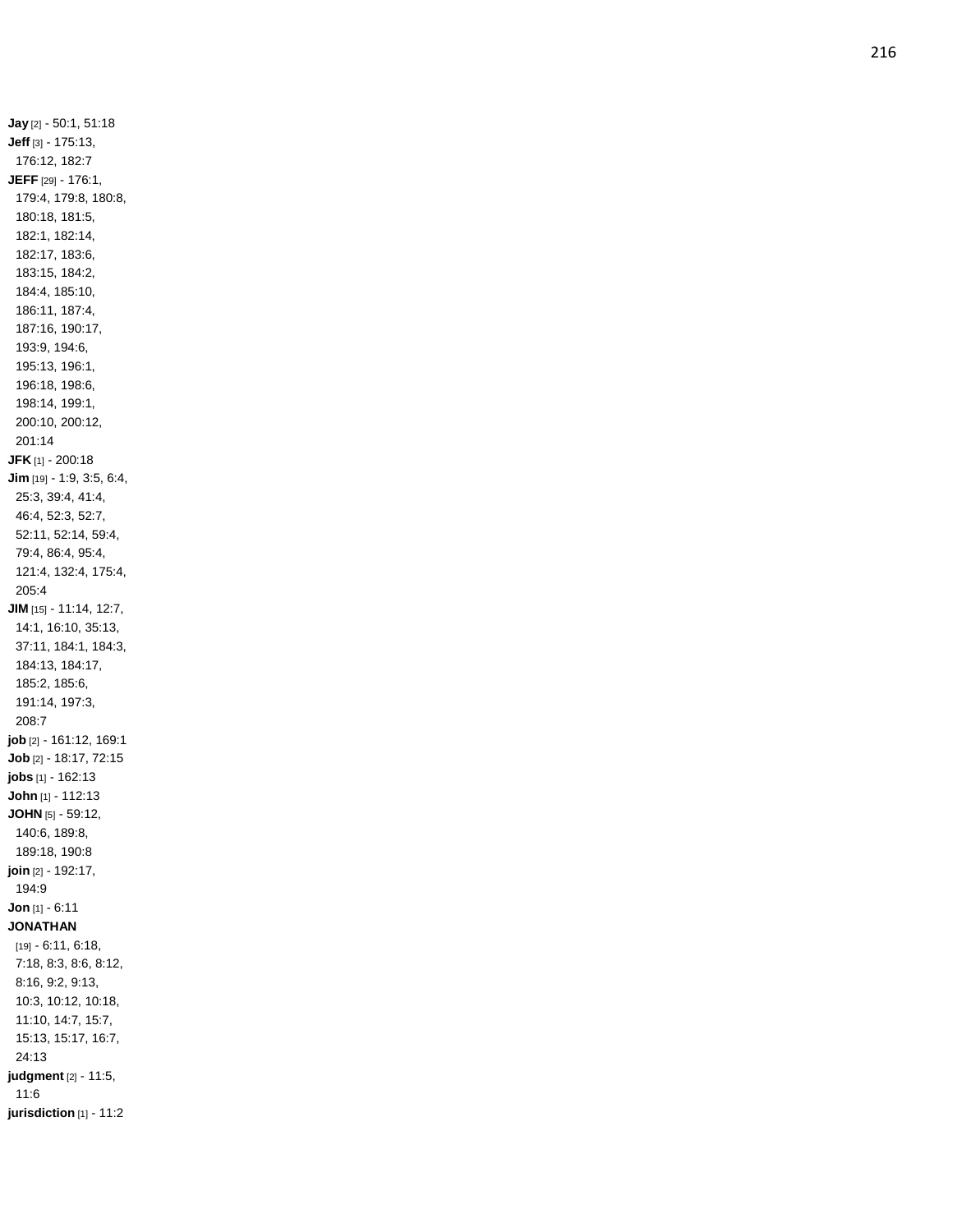[2] - 168:11, 168:12

### **K**

**K - O - G - U - T** [1] - 34:2 **K - U - E - L - Z - E - R** [1] - 196:4 **KATZ** [2] - 49:1, 49:2 **Katz** [1] - 49:1 **keep** [2] - 46:6, 102:16 **Kendall** [1] - 122:17 **kept** [1] - 113:17 **key** [1] - 133:9 **KeyWordIndex** [1] - 2:15 **kids** [1] - 108:16 **kind** [16] - 7:9, 31:11, 51:6, 98:13, 99:4, 102:5, 102:13, 102:17, 102:18, 103:5, 110:9, 125:14, 128:6, 160:6, 171:1 **kitchen** [2] - 127:7, 181:6 **kitchens** [1] - 30:3 **knock** [1] - 172:16 **knowing** [1] - 151:18 **known** [3] - 18:17, 72:16, 122:13 **Kogut** [2] - 34:2, 34:7 **KRAUS** [2] - 96:3, 117:5 **Kraus** [3] - 96:3, 117:5 **Kreiger** [1] - 6:12 **Kuelzer** [1] - 196:4

### **L**

**ladies** [1] - 7:1 **landing** [2] - 88:12, 156:18 **large** [2] - 155:4, 163:6 **last** [9] - 20:8, 31:1, 32:13, 35:9, 60:10, 60:13, 60:18, 163:14, 193:13 **lastly** [5] - 23:5, 56:8, 85:3, 113:9, 210:9 **late** [2] - 172:4, 187:2 **LAURA** [10] - 11:15,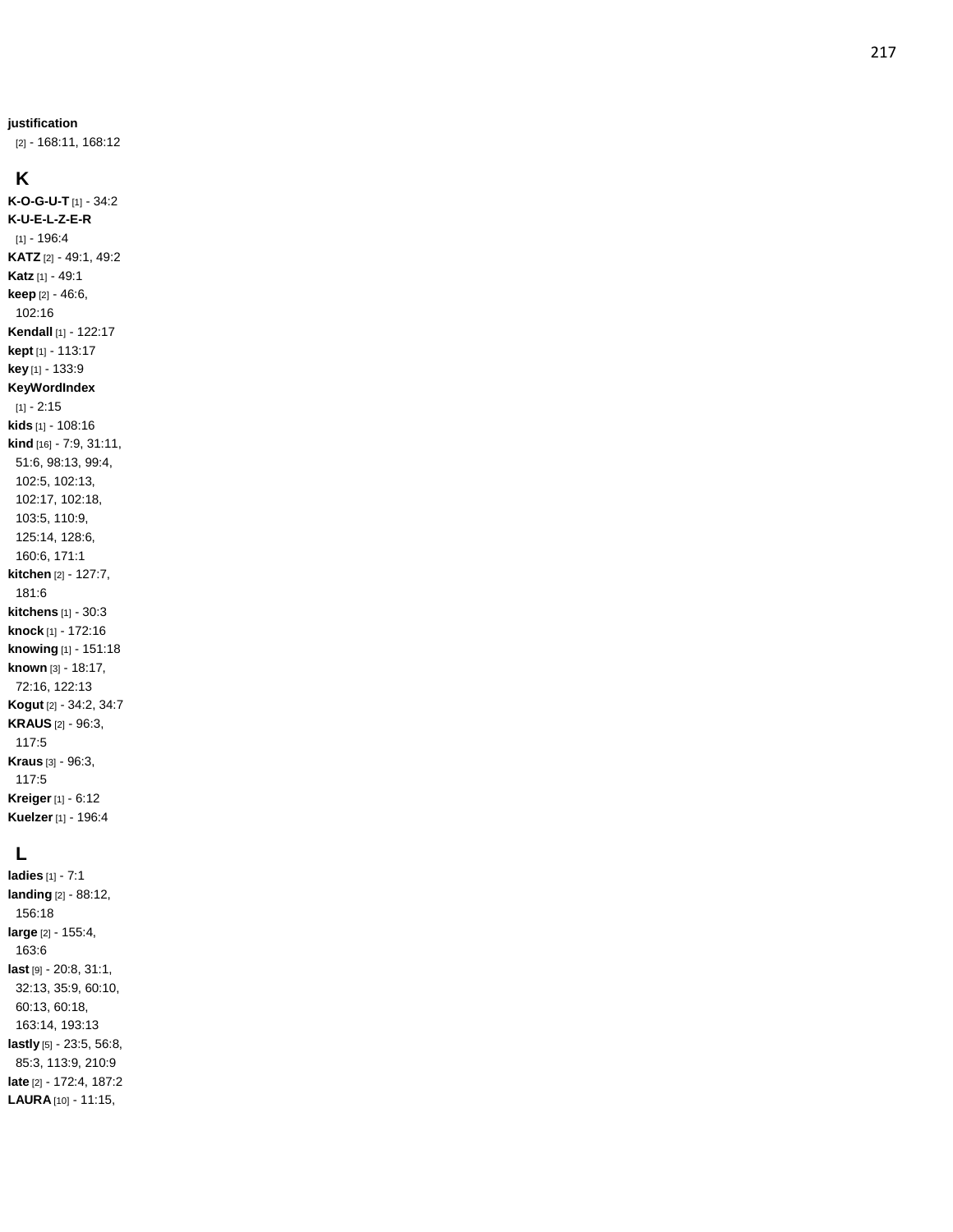46:13, 55:6, 126:12, 153:16, 154:7, 163:9, 185:7, 186:2, 186:9 **Laura** [14] - 1:10, 3:5, 6:4, 25:4, 39:4, 41:4, 59:4, 79:4, 86:4, 95:4, 121:4, 132:4, 175:4, 205:4 **Lauren** [1] - 108:16 **Law** [3] - 25:11, 95:12, 132:11 **law** [10] - 21:17, 24:5, 41:15, 53:1, 53:5, 75:14, 78:4, 81:7, 161:13, 163:4 **laws** [2] - 152:13, 152:17 **Lawson** [1] - 213:4 **layer** [1] - 140:15 **layout** [3] - 29:17, 122:4, 139:10 **leased** [1] - 183:13 **least** [7] - 4:9, 82:1, 82:8, 139:16, 172:5, 181:7, 190:2 **left** [1] - 4:12 **Legal** [1] - 25:11 **legal** [2] - 11:8, 123:13 **legally** [1] - 138:13 **length** [2] - 13:8, 145:16 **less** [14] - 30:8, 88:15, 145:13, 155:5, 155:18, 156:6, 156:9, 156:10, 157:12, 166:16, 166:17 **letter** [31] - 9:17, 12:14, 12:18, 32:3, 34:1, 39:11, 39:16, 46:17, 49:12, 49:15, 50:2, 50:3, 51:17, 52:2, 68:11, 68:18, 81:6, 81:14, 111:8, 111:9, 111:11, 112:12, 113:9, 133:11, 167:18, 168:2, 172:14, 173:4, 192:4, 193:3, 196:3 **letters** [10] - 35:8, 48:3, 91:4, 91:9,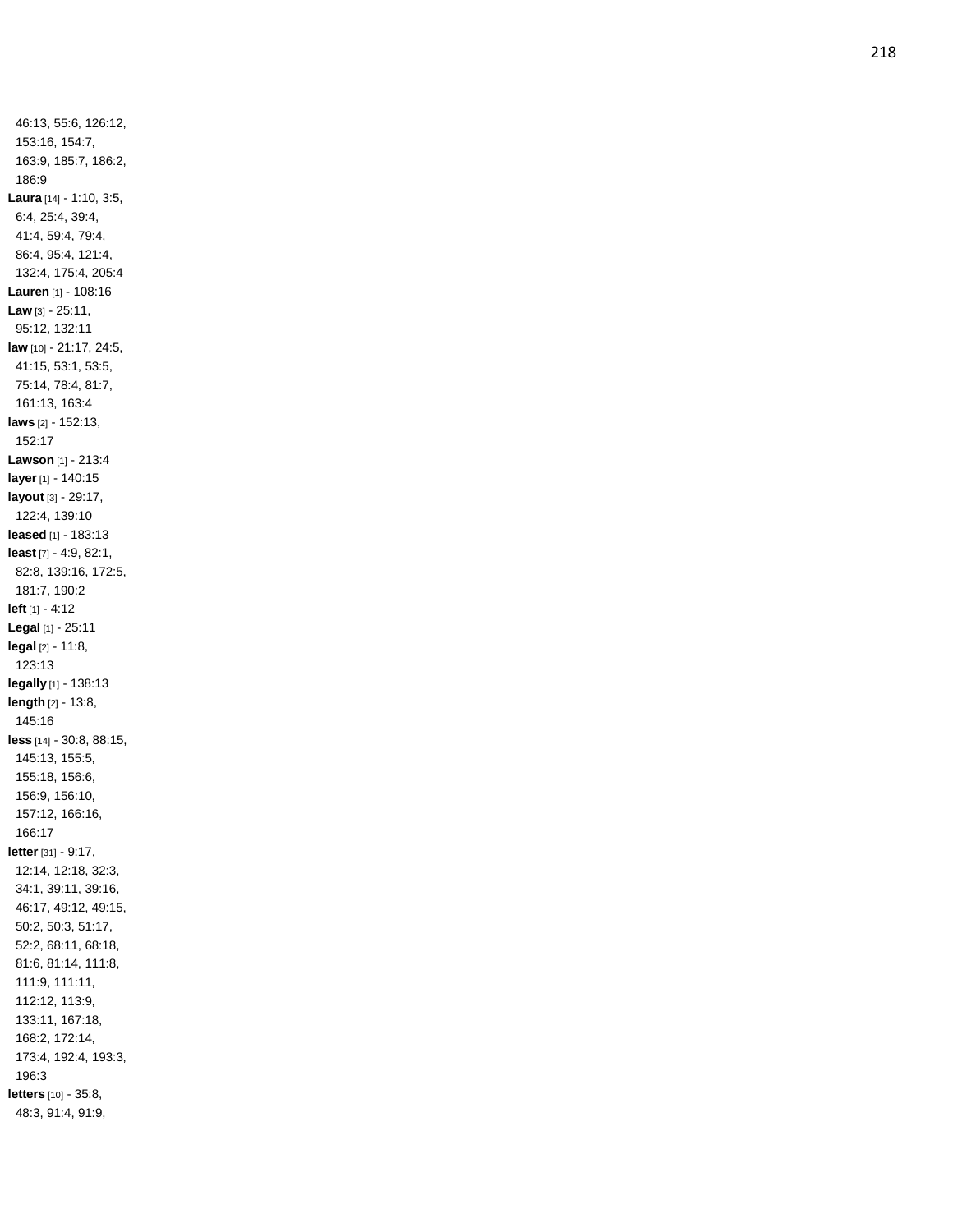103:8, 111:5, 114:15, 118:13, 129:5, 177:1 **level** [8] - 89:10, 99:17, 100:1, 122:7, 125:8, 125:17, 149:13, 185:15 **levels** [1] - 79:11 **license** [1] - 193:8 **License** [1] - 213:11 **licenses** [2] - 22:9, 76:7 **life** [1] - 97:12 **lifestyle** [1] - 97:9 **light** [4] - 155:12, 155:17, 162:6, 162:8 **lighting** [1] - 158:9 **limit** [1] - 89:14 **limitations** [2] - 97:17, 102:5 **limited** [5] - 21:16, 75:13, 87:8, 98:13, 98:16 **limiting** [1] - 35:5 **limits** [1] - 141:14 **LINE** [1] - 212:8 **lin e** [11] - 10:1, 13:8, 29:7, 29:8, 63:1, 63:3, 63:5, 110:2, 149:12, 167:15, 193:5 **lines** [1] - 63:13 **list** [1] - 202:4 **literal** [5] - 36:1, 55:11, 92:2, 115:10, 129:15 **literally** [1] - 97:6 **live** [6] - 52:5, 108:16, 122:6, 130:15, 154:17, 158:8 **liveability** [1] - 130:1 **lived** [6] - 52:7, 97:3, 108:18, 112:1, 113:11, 128:2 **lives** [3] - 49:14, 49:15, 127:10 **living** [10] - 28:10, 28:12, 30:9, 89:4, 100:9, 100:12, 114:13, 115:14, 127:9 **LLC** [2] - 81:10, 132:12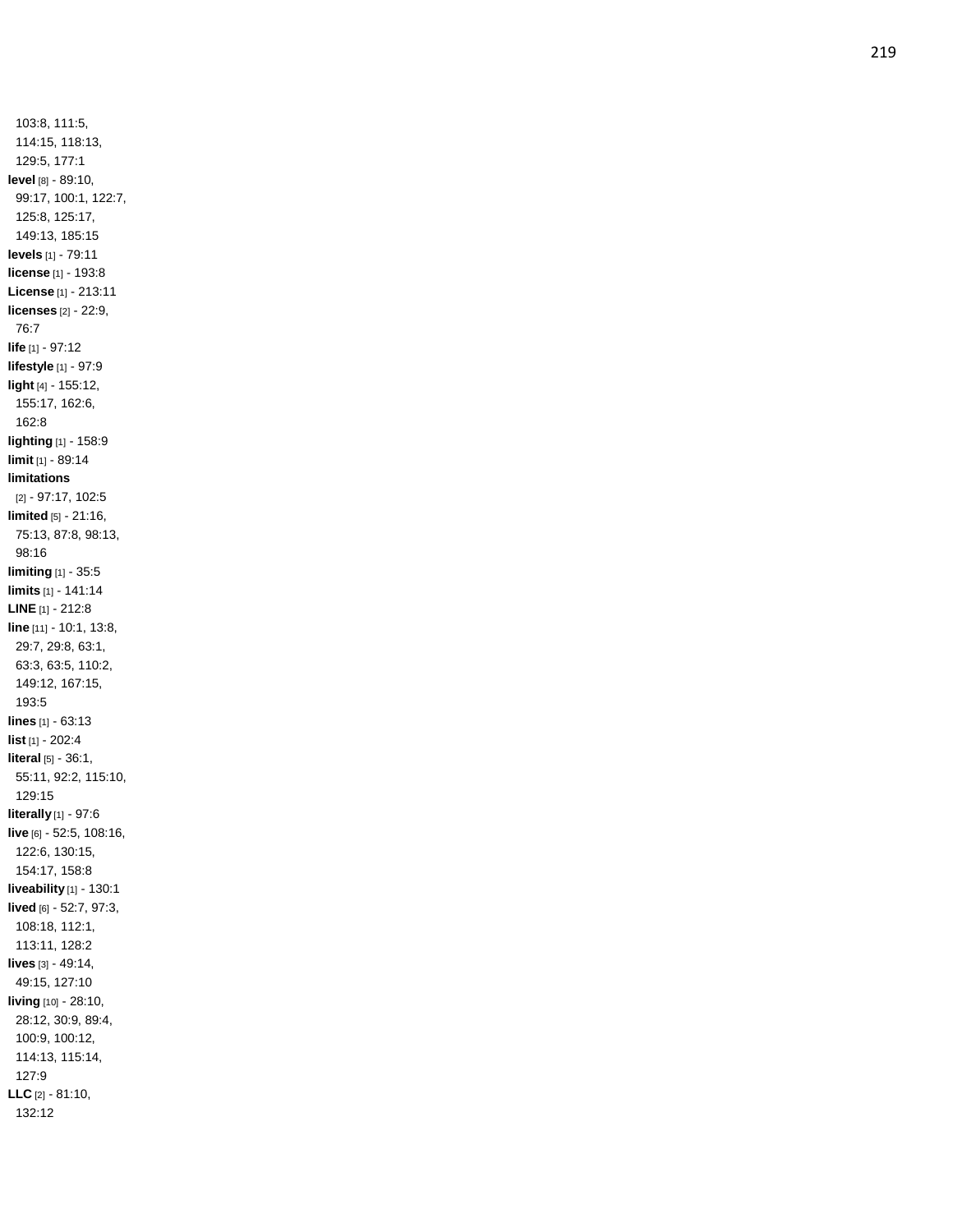**lobby** [2] - 183:12, 185:13 **Lobel** [1] - 81:8 **local** [2] - 182:11, 201:7 **located** [7] - 20:5, 74:1, 111:15, 134:8, 144:6, 199:13, 200:15 **location** [9] - 9:14, 15:2, 70:6, 82:10, 84:15, 86:18, 105:9, 118:2, 198:2 **locations** [6] - 23:18, 138:9, 154:11, 175:18, 186:18, 195:14 **look** [25] - 11:17, 16:16, 31:10, 31:11, 46:12, 64:18, 101:1, 103:1, 103:3, 110:3, 124:18, 128:5, 128:7, 128:8, 134:15, 139:15, 143:13, 143:16, 144:8, 144:12, 147:13, 148:2, 157:4, 157:11, 159:8 **looked** [1] - 10:7 **looking** [11] - 29:12, 43:1, 47:8, 60:6, 60:7, 69:10, 88:15, 98:10, 140:17, 193:6, 206:1 6 **looks** [4] - 44:1, 103:5, 126:4, 134:10 **loss** [2] - 136:1, 136:4 **loud** [1] - 126:6 **love** [3] - 98:2, 127:3 **lovely** [1] - 135:3 **Lowell** [2] - 2:4, 25:6 **lower** [2] - 122:7, 125:8 **luck** [3] - 119:17, 131:7, 204:3 **LYNCH** [6] - 6:10, 6:14, 9:9, 10:9, 11:18, 13:16 **Lynch** [1] - 6:14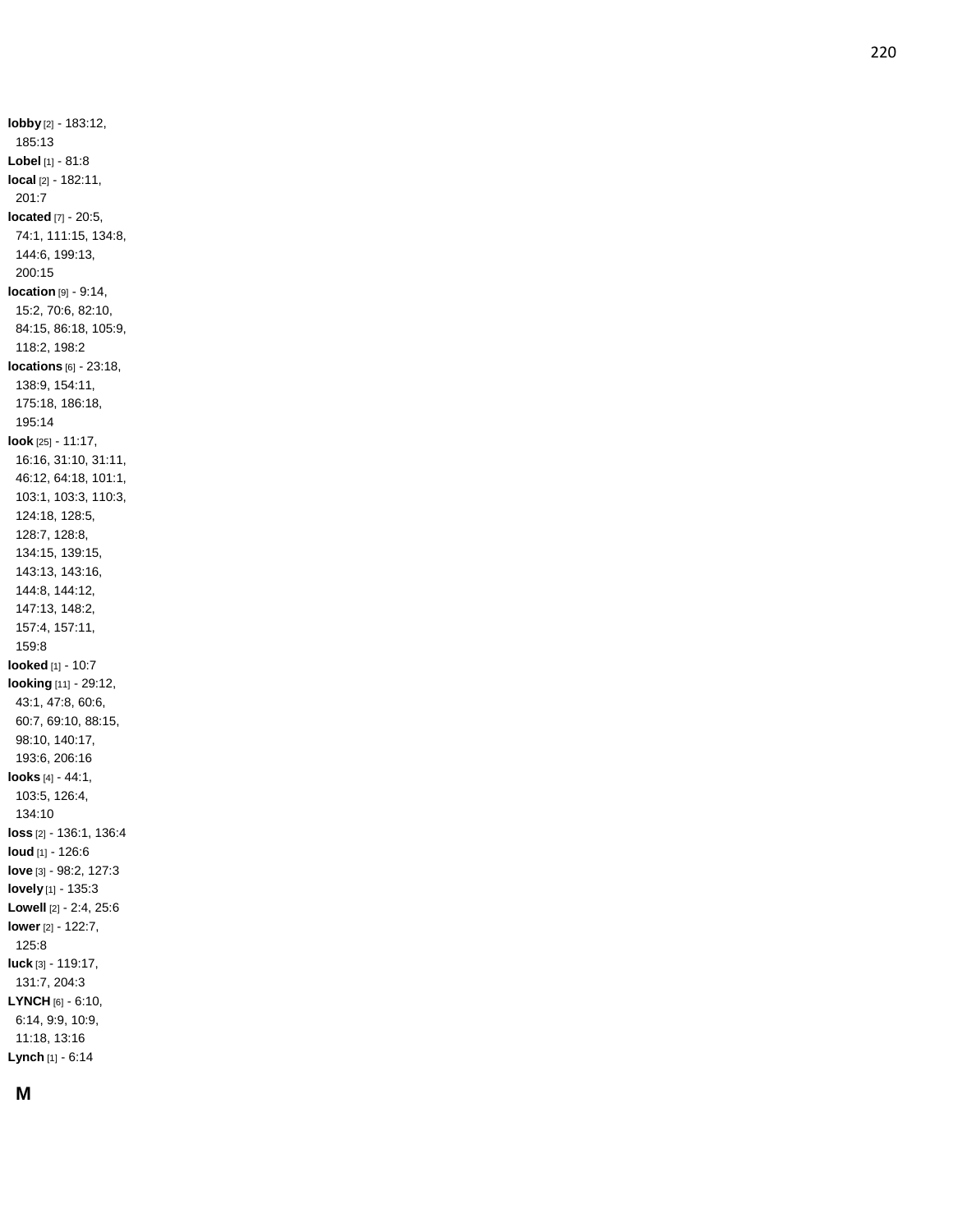**Maher** [3] - 41:17, 42:18, 47:18 **MAHER** [10] - 45:10, 45:13, 46:8, 48:5, 49:12, 50:11, 50:16, 51:8, 58:3, 58:6 **Maher's** [1] - 52:3 **mail** [3] - 66:5, 82:4, 86:17 **main** [3] - 30:17, 159:9, 200:13 **maintain** [2] - 19:15, 73:11 **maintained** [4] - 23:17, 77:16, 84:10, 210:6 **Mama** [6] - 177:14, 183:4, 183:10, 184:15, 186:4, 186:7 **managed** [1] - 110:8 **manager** [1] - 132:13 **manner** [1] - 89:6 **maple** [1] - 52:10 **March** [1] - 131:3 **marked** [4] - 178:9, 195:3, 200:4, 201:15 **market** [1] - 191:9 **marketable** [1] - 166:17 **marketing** [2] - 154:16, 166:17 **Marsh** [2] - 28:15, 28:18 **Marsha** [1] - 111:13 **MARTHA** [3] - 95:16, 95:17, 107:15 **Martha** [10] - 95:16, 107:14, 108:17, 109:1, 110:7, 111:16, 112:2, 113:6, 113:17, 114:12 **martha** [1] - 95:17 **Martha's** [3] - 111:17, 112:11, 113:13 **Mass** [5] - 2:9, 79:6, 80:18, 86:16, 86:17 **MASSACHUSETTS** [1] - 213:2 **Massachusetts** [2] - 1:6, 1:7 **master** [1] - 99:17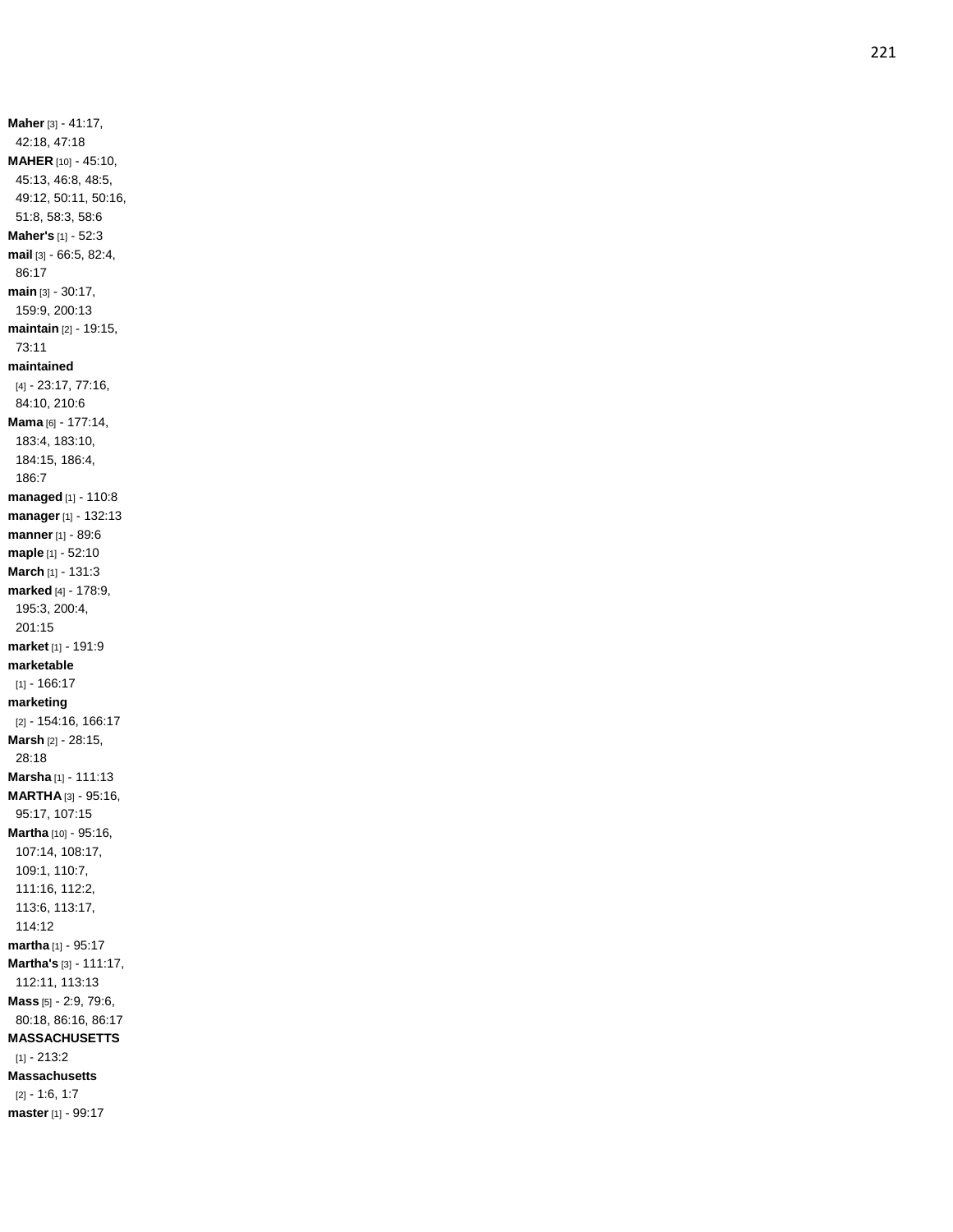**match** [2] - 63:1, 63:12 **materials** [8] - 96:11, 178:8, 194:15, 197:17, 198:4, 198:9, 199:17, 200:6 **matte** [1] - 63:10 **MATTEL** [3] - 108:15, 109:5, 110:18 **Mattel** [1] - 108:15 **matter** [40] - 6:9, 11:8, 12:5, 12:9, 12:11, 20:16, 25:8, 33:13, 33:15, 39:8, 41:8, 48:14, 48:16, 51:14, 53:1, 53:5, 59:8, 60:9, 68:6, 68:8, 74:13, 81:2, 86:8, 90:16, 91:1, 93:8, 95:8, 96:9, 108:11, 108:13, 121:8, 128:16, 129:1, 132:9, 146:3, 153:18, 168:9, 175:8, 191:16, 191:18 **Matthew** [1] - 112:12 **mean** [12] - 9:16, 11:16, 43:14, 138:18, 140:2, 165:7, 168:8, 168:13, 170:13, 179:1, 188:6, 209:3 **mean...** [1] - 170:12 **meaning** [3] - 18:15, 29:1, 72:14 **means** [4] - 53:8, 55:15, 199:13 **measure** [1] - 191:8 **meat** [2] - 180:6, 192:9 **meat -like** [1] - 192:9 **medium** [1] - 4:1 **meet** [8] - 16:14, 40:6, 56:15, 136:6, 149:2, 149:3, 190:8, 201:14 **meeting** [18] - 3:8, 3:18, 4:4, 4:5, 4:6, 4:11, 4:13, 4:15, 22:15, 28:3, 31:1, 31:9, 32:1, 32:6, 34:18, 82:8, 114:17,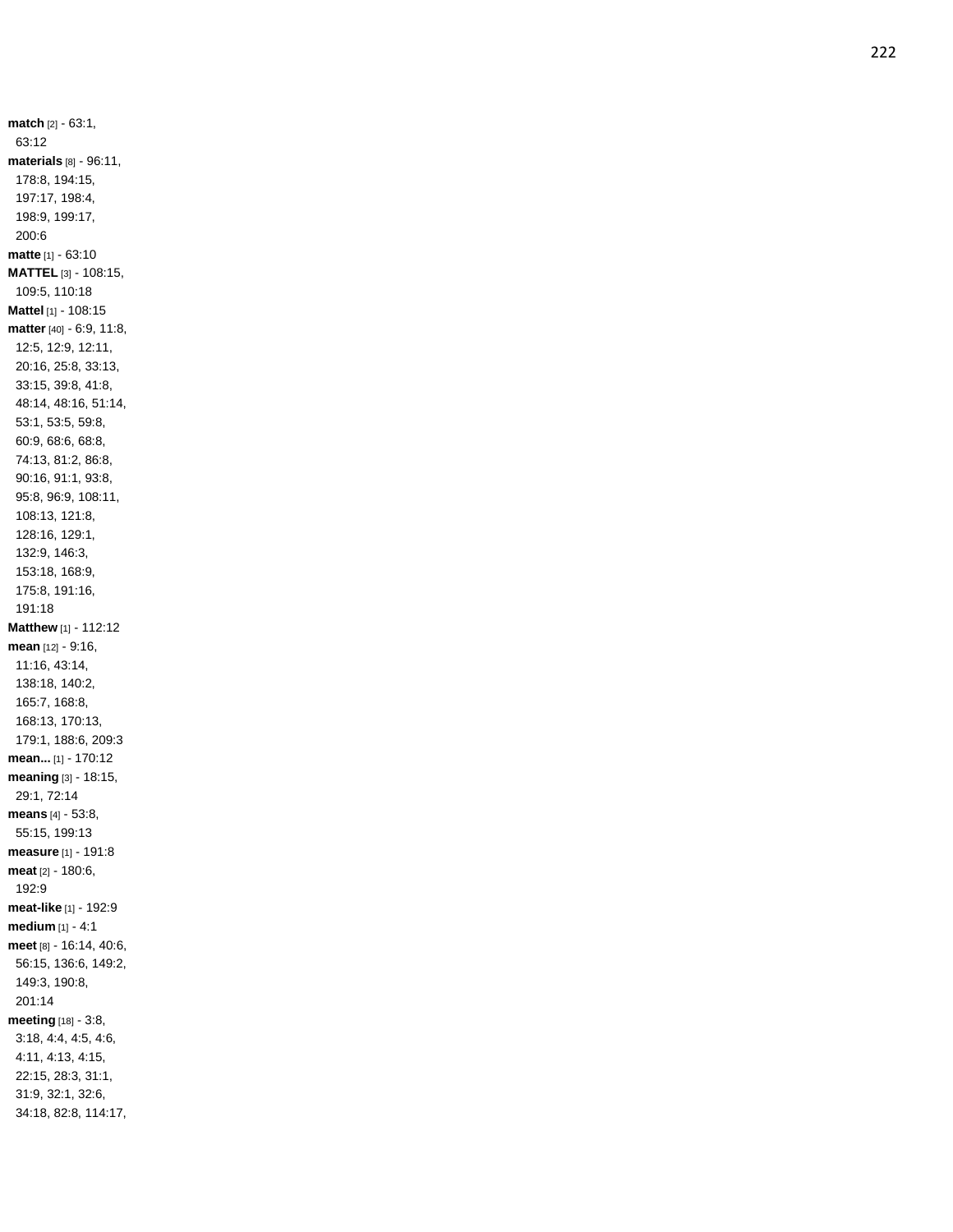139:16 **meetings** [1] - 172:9 **meets** [2] - 144:10, 184:16 **Megan** [2] - 121:13, 121:17 **MEGAN** [2] - 121:15, 127:17 **Member** [3] - 1:9, 1:9, 1:10 **MEMBER** [9] - 51:3, 51:9, 79:7, 79:10, 79:17, 80:2, 80:8, 80:15, 152:14 **members** [17] - 11:13, 12:6, 25:10, 48:11, 55:4, 65:13, 68:3, 86:14, 90:13, 91:13, 107:6, 128:13, 129:7, 175:11, 185:4, 193:16, 208:4 **Members** [13] - 3:4, 6:2, 25:2, 39:2, 41:2, 59:2, 79:2, 86:2, 95:2, 121:2, 132:2, 175:2, 205:2 **memorized** [1] - 104:17 **mention** [4] - 47:18, 49:9, 107:1, 154:12 **mentioned** [4] - 32:1, 101:12, 102:3, 143:11 **menu** [4] - 181:9, 187:5, 195:9, 195:11 **menus** [2] - 187:12, 189:13 **met** [9] - 17:3, 27:18, 35:2, 52:7, 70:18, 102:14, 118:5, 176:15, 202:6 **mezzanine** [1] - 125:16 **MICHAEL** [11] - 41:10, 41:13, 42:5, 42:9, 43:13, 45:15, 46:2, 46:14, 47:5, 48:8, 54:12 **Michael** [1] - 41:14 **microphone** [3] - 7:15, 42:4, 109:4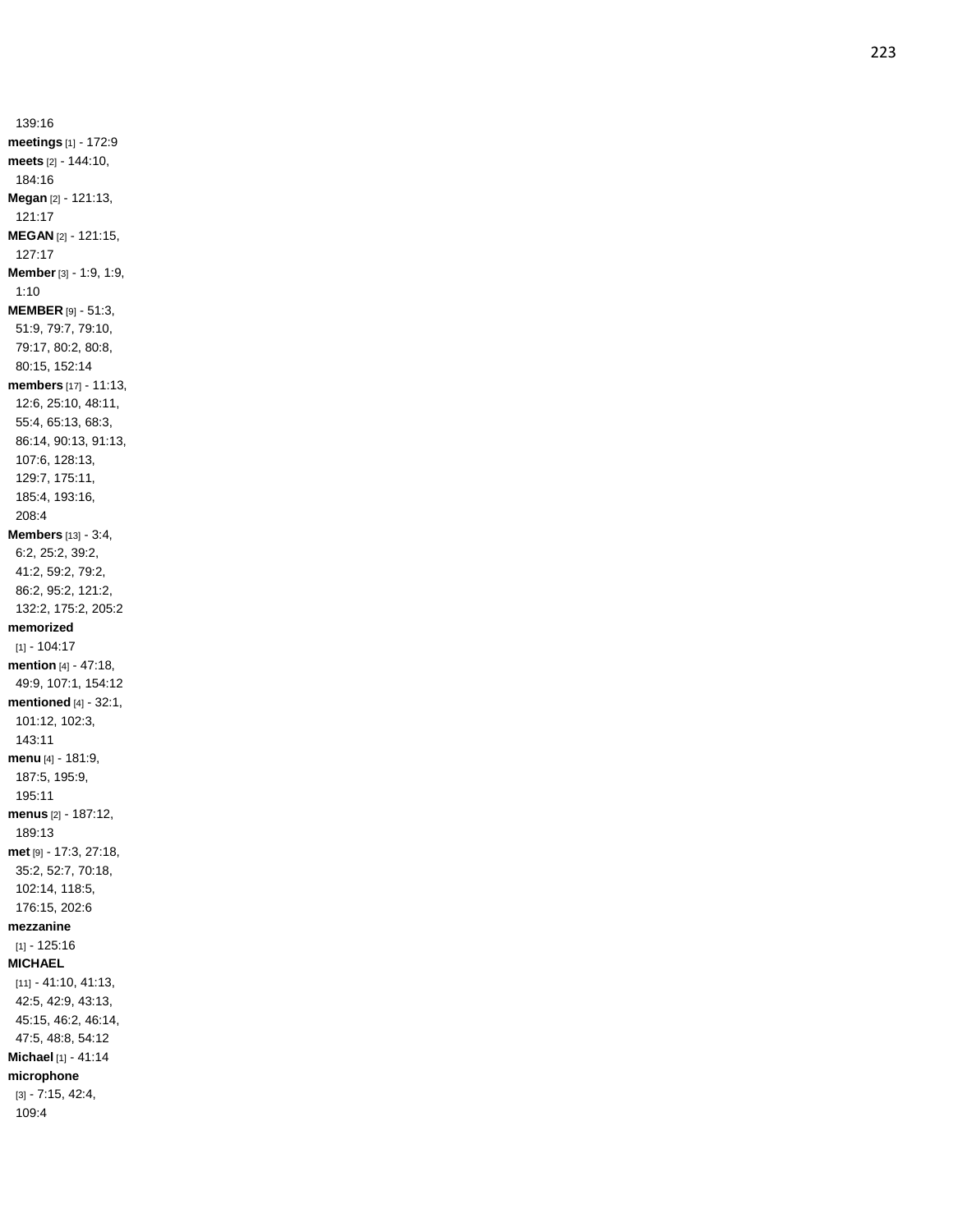**Mid** [8] - 135:4, 135:6, 135:14, 137:7, 157:1, 157:12, 158:4, 158:16 **mid** [1] - 159:7 **Middle** [2] - 18:16, 72:14 **middle** [1] - 30:6 **midnight** [2] - 187:1, 191:7 **might** [1] - 37:14 **Mike** [1] - 44:11 **million** [1] - 167:13 **MILTON** [4] - 148:15, 163:14, 164:2, 164:6 **Milton** [5] - 133:2, 137:1, 147:16, 163:12, 163:14 **mind** [2] - 80:13, 102:16 **minded** [2] - 109:6 **mindful** [1] - 102:17 **minimal** [2] - 50:18, 178:16 **minimize** [1] - 13:5 **minimized** [1] - 13:10 **minimum** [2] - 47:6, 149:15 **minimus** [1] - 26:14 **minor** [1] - 35:2 **mistake** [1] - 207:8 **Mobile** [2] - 66:6, 81:9 **mockup** [1] - 61:16 **model** [1] - 186:7 **models** [1] - 110:1 **modest** [7] - 36:18, 88:15, 90:4, 93:2, 106:14, 126:17, 130:13 **modification** [10] - 7:4, 7:10, 11:2, 18:11, 36:6, 56:6, 72:8, 92:13, 109:10, 116:7 **modifications** [1] - 118:15 **modified** [3] - 85:4, 210:4, 210:11 **modify** [3] - 81:12, 139:12, 210:9 **Monday** [2] - 85:7, 210:12 **money** [2] - 146:3,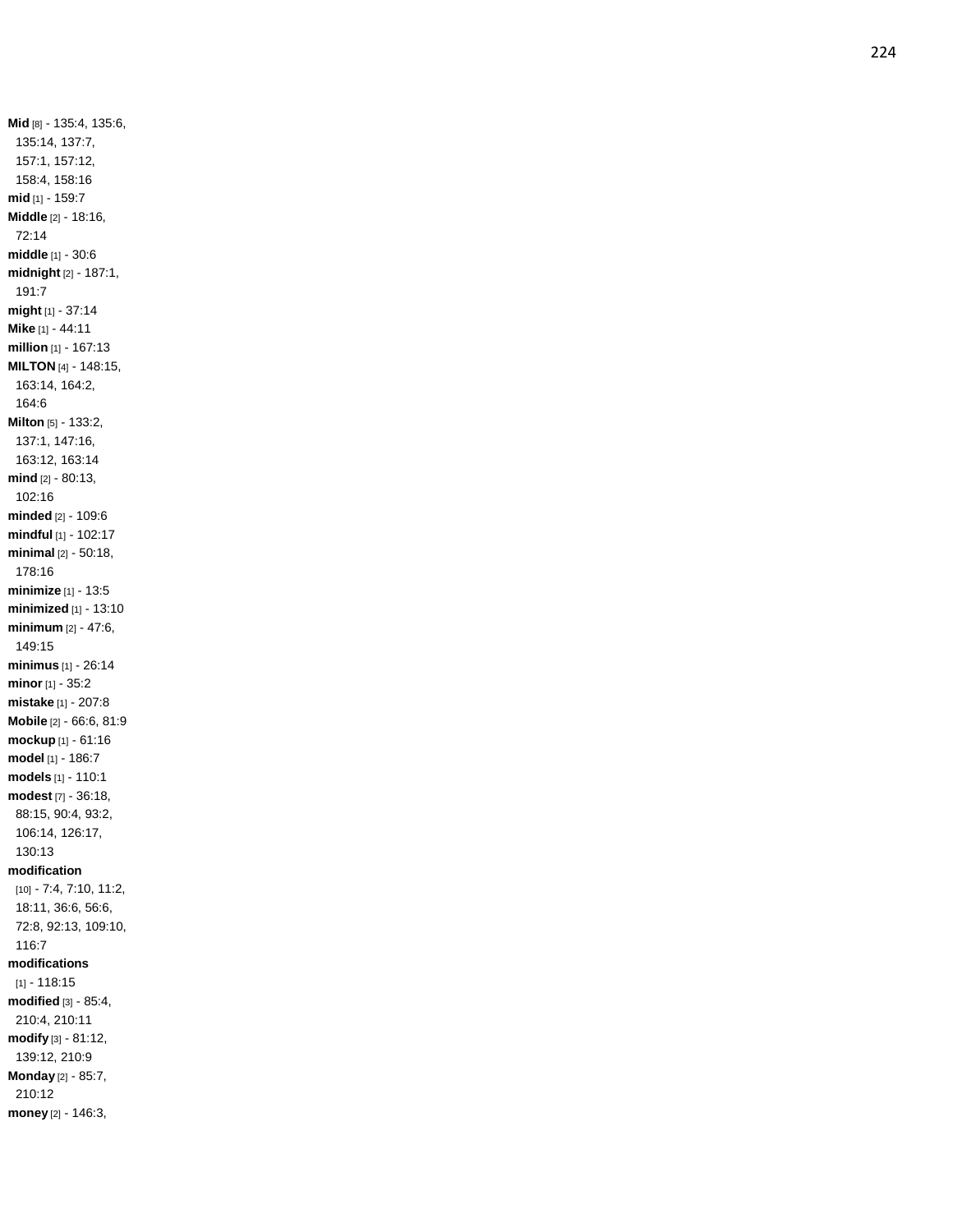168:18 **monitor** [1] - 84:15 **Monteverde** [26] - 1:9, 3:5, 6:4, 24:15, 25:4, 38:5, 39:4, 40:14, 41:4, 57:10, 59:4, 78:12, 79:4, 85:13, 86:4, 94:5, 95:4, 117:12, 119:18, 121:4, 131:8, 132:4, 175:4, 204:4, 205:4, 211:2 **MONTEVERDE** [15] - 11:14, 12:7, 14:1, 16:10, 35:13, 37:11, 184:1, 184:3, 184:13, 184:17, 185:2, 185:6, 191:14, 197:3, 208:7 **month** [1] - 49:4 **months** [5] - 20:3, 73:17, 135:7, 135:8, 135:10 **morning** [1] - 186:12 **mortar** [1] - 63:13 **most** [9] - 34:12, 44:17, 44:18, 66:9, 92:6, 93:15, 118:14, 133:3, 148:6 **mostly** [2] - 178:7, 179:11 **mothers** [1] - 126:10 **motion** [4] - 55:4, 57:9, 69:11, 78:6 **Mount** [4] - 6:7, 7:2, 59:6, 59:18 **mount** [2] - 64:10, 64:13 **mounted** [1] - 64:5 **mounting** [3] - 13:9, 64:3, 64:9 **mounts** [1] - 10:5 **mouth** [2] - 7:15, 8:2 **move** [8] - 24:6, 55:5, 55:7, 70:3, 117:15, 156:13, 156:16, 199:3 **moved** [1] - 157:14 **movement** [1] - 105:8 **movements** [1] - 104:15 **moves** [22] - 16:17, 19:2, 35:16, 37:5,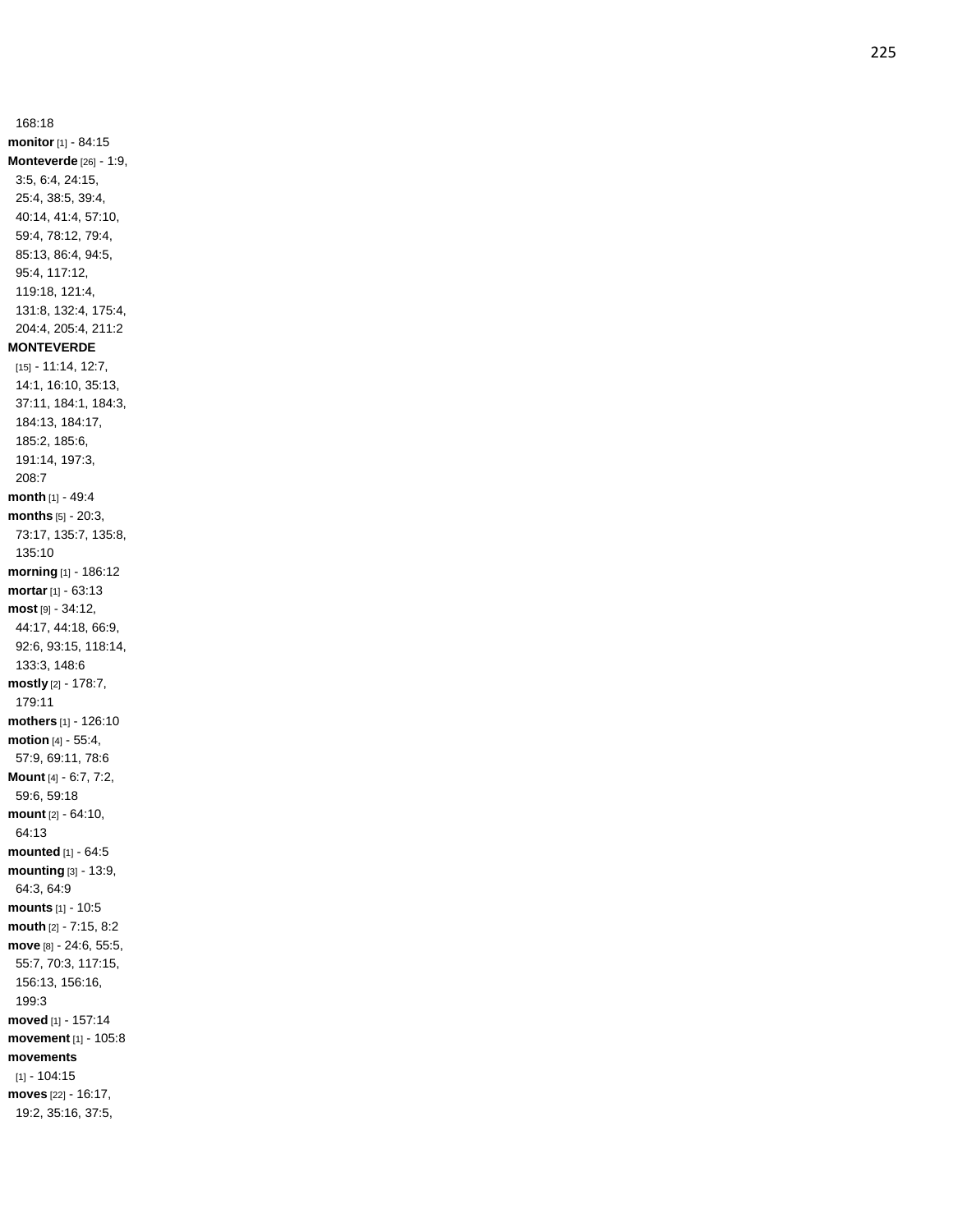40:8, 55:8, 56:18, 69:16, 72:18, 78:6, 83:16, 91:17, 93:11, 115:7, 117:2, 117:18, 119:9, 129:12, 130:18, 197:7, 203:16, 209:15 **moving** [2] - 86:17, 105:15 **Mt** [2] - 2:2, 2:8 **mudroom** [5] - 26:13, 27:3, 30:4, 30:8, 30:16 **multiplane** [1] - 124:12 **must** [3] - 193:11, 201:14, 210:11

## **N**

**name** [17] - 25:15, 34:6, 41:11, 41:14, 48:17, 59:8, 86:11, 86:15, 108:14, 121:13, 122:14, 127:16, 132:18, 163:14, 175:8, 198:10 **narrow** [8] - 46:4, 56:4, 87:9, 98:5, 98:9, 98:14, 130:5, 130:6 **national** [1] - 175:14 **nationwide** [1] - 7:4 **nature** [11] - 26:11, 26:14, 28:6, 28:18, 36:18, 93:2, 130:14, 177:8, 177:12, 191:9, 199:13 **near** [1] - 201:1 **nearby** [4] - 24:2, 24:3, 78:1, 78:2 **necessarily** [2] - 165:10, 180:1 **necessary** [2] - 114:11, 115:14 **necessity** [1] - 64:18 **need** [32] - 11:6, 27:8, 36:5, 40:6, 42:3, 47:12, 105:16, 106:10, 108:8, 129:18, 138:15, 139:14, 142:17,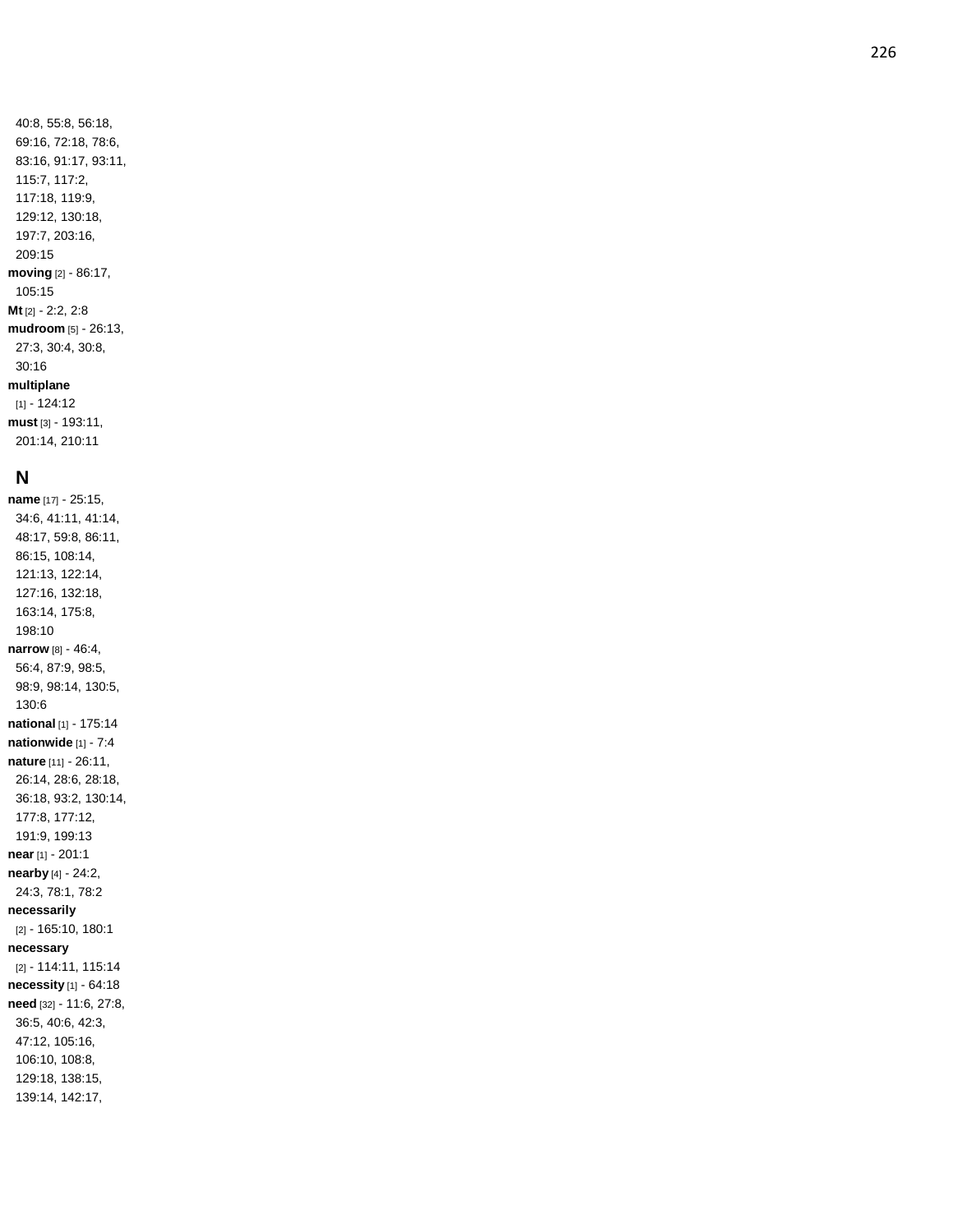150:3, 150:7, 153:18, 157:5, 165:10, 165:17, 167:2, 167:3, 169:8, 169:9, 169:11, 178:4, 181:15, 181:18, 199:4, 199:5, 205:11, 205:12, 209:12 **needed** [4] - 98:4, 114:12, 127:8, 151:3 **needs** [2] - 102:15, 105:9 **negative** [3] - 158:14, 158:15, 177:11 **negatively** [1] - 34:17 **neighbor** [6] - 46:16, 49:15, 113:15, 155:7, 164:16, 169:13 **neighbor's** [1] - 103:2 **neighborhood** [39] - 15:5, 16:5, 17:8, 18:7, 27:13, 36:16, 47:17, 65:8, 70:9, 70:14, 71:5, 72:5, 93:5, 97:5, 100:16, 100:18, 109:6, 109:7, 109:8, 109:12, 110:5, 110:6, 110:9, 112:9, 113:2, 113:5, 114:4, 114:9, 114:14, 116:16, 118:9, 130:12, 135:16, 136:1, 148:6, 181:16, 181:17, 202:11, 202:16 **Neighborhood** [3] - 135:4, 135:14, 158:17 **neighborhood's** [2] - 102:18, 148:7 **neighbors** [14] - 34:7, 34:12, 34:18, 48:1, 93:7, 102:17, 103:6, 113:7, 114:17, 118:14, 127:12, 128:1, 210:13 **network** [1] - 67:4 **never** [2] - 37:9, 141:18 **new** [19] - 22:14, 23:1,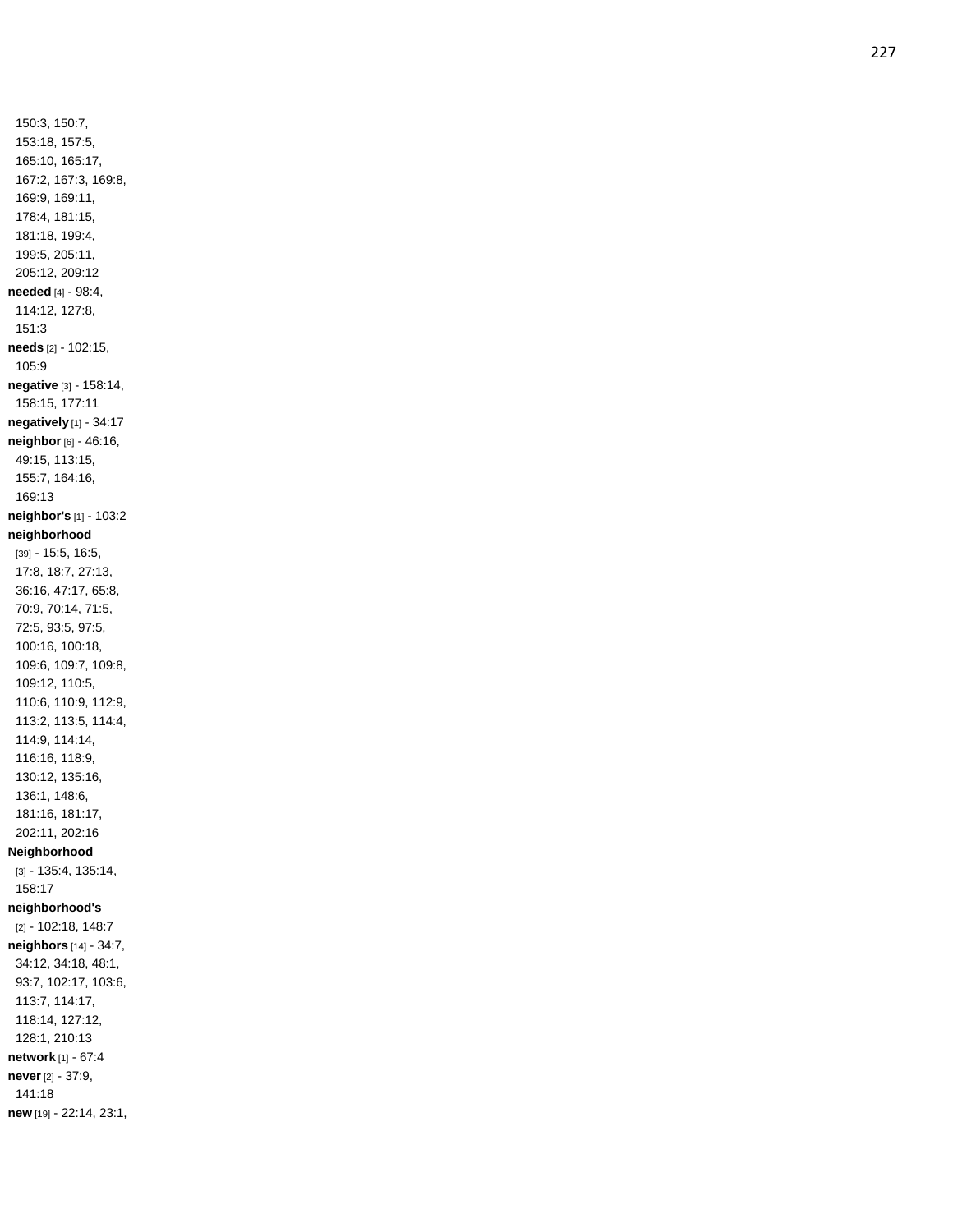76:12, 76:17, 84:7, 84:8, 84:9, 84:17, 84:18, 85:4, 86:10, 118:7, 163:2, 168:14, 168:15, 210:3, 210:4, 210:5 **next** [15] - 52:6, 66:7, 74:4, 81:16, 82:13, 82:18, 108:16, 108:18, 109:15, 110:13, 127:17, 140:15, 171:9, 173:6, 173:15 **next -door** [5] - 52:6, 108:16, 109:15, 110:13, 127:17 **nice** [2] - 47:9, 114:15 **night** [3] - 126:15, 186:5, 191:6 **nine** [1] - 186:13 **nobody** [2] - 191:4, 191:7 **noise** [1] - 65:5 **non** [9] - 55:1, 56:6, 87:14, 92:12, 115:18, 116:1, 116:3, 116:6, 189:10 **non -conforming** [7] - 56:6, 87:14, 92:12, 115:18, 116:1, 116:3, 116:6 **non -disposable** [1] - 189:10 **non -removal** [1] - 55:1 **noncode** [1] - 92:7 **none** [3] - 90:15, 104:9, 128:15 **nonetheless** [2] - 27:8, 27:16 **nonresidential** [4] - 15:1, 15:18, 60:1, 70:4 **Nookie** [1] - 122:15 **North** [1] - 42:14 **Northeast** [1] - 81:10 **NOT** [1] - 213:14 **Notary** [2] - 213:4, 213:10 **notch** [2] - 125:5, 125:9 **note** [9] - 18:4, 29:9, 36:15, 70:10, 72:2,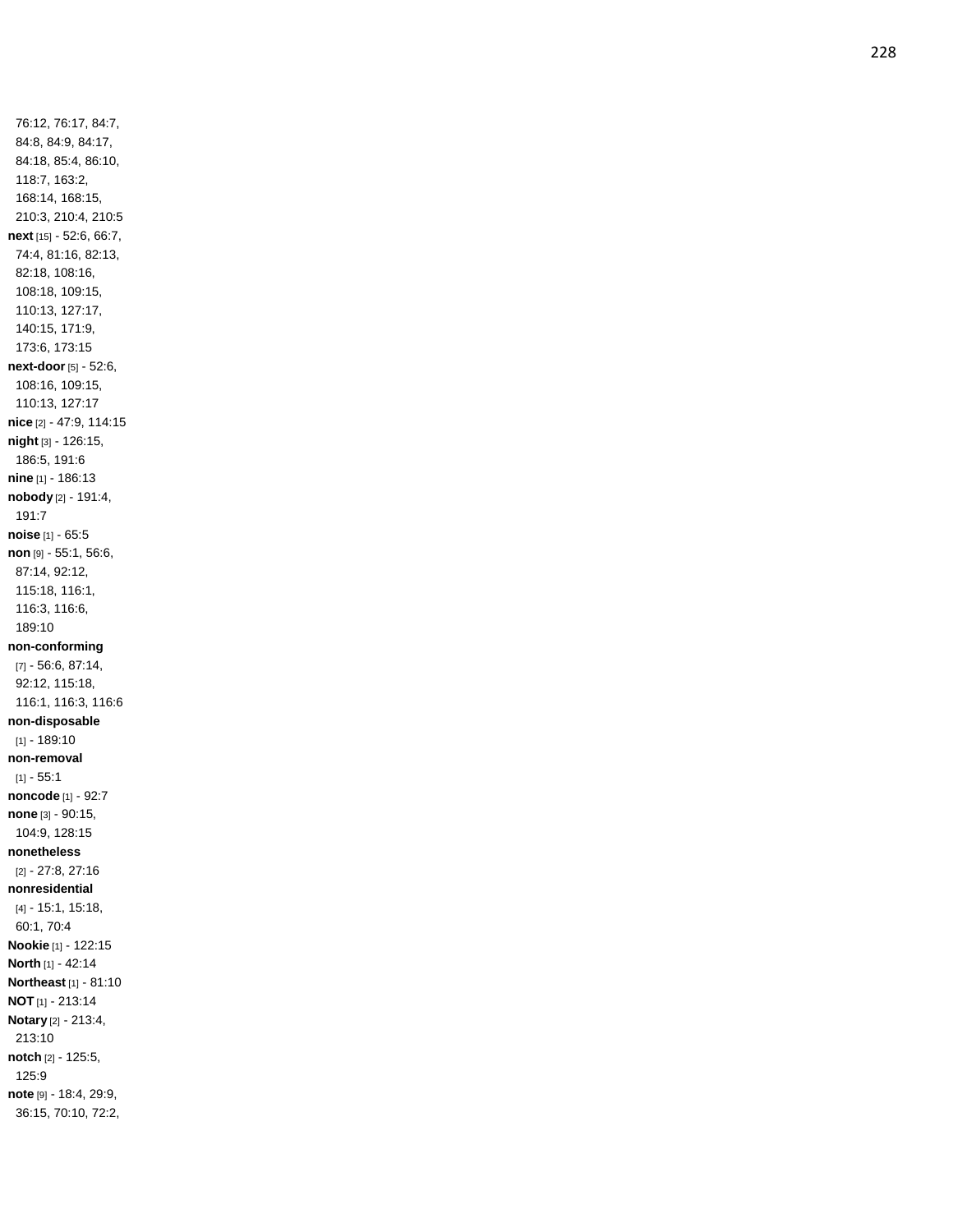82:3, 122:13, 130:11, 212:6 **noted** [4] - 52:14, 138:8, 155:7, 212:16 **notes** [3] - 43:12, 139:15, 148:17 **nothing** [6] - 18:7, 72:4, 163:3, 165:8, 180:17, 181:17 **notice** [3] - 22:15, 27:16, 76:13 **noticed** [2] - 29:4, 50:14 **notification** [4] - 22:3, 75:18, 81:18, 82:7 **notify** [2] - 21:14, 75:11 **notifying** [1] - 3:16 **November** [3] - 206:14, 210:7, 213:8 **nuisance** [4] - 17:13, 71:11, 118:17, 203:7 **null** [1] - 154:1 **nullifying** [5] - 36:13, 56:10, 92:17, 116:11, 130:9 **number** [5] - 4:2, 16:12, 111:5, 154:15, 172:15 **numbers** [2] - 144:16, 183:10

# **O**

**o'clock** [4] - 91:7, 186:13, 191:5, 208:1 **O'Grady** [1] - 124:15 **O'NEIL** [4] - 95:14, 96:17, 97:1, 99:11 **O'Neil** [3] - 96:5, 107:13, 111:13 **O'Neil's** [1] - 96:15 **O'Neill** [1] - 95:14 **O - N - E - I - L** [1] - 95:15 **objection** [4] - 112:17, 113:15, 122:10, 168:3 **objections** [1] - 34:14 **objectives** [1] - 178:13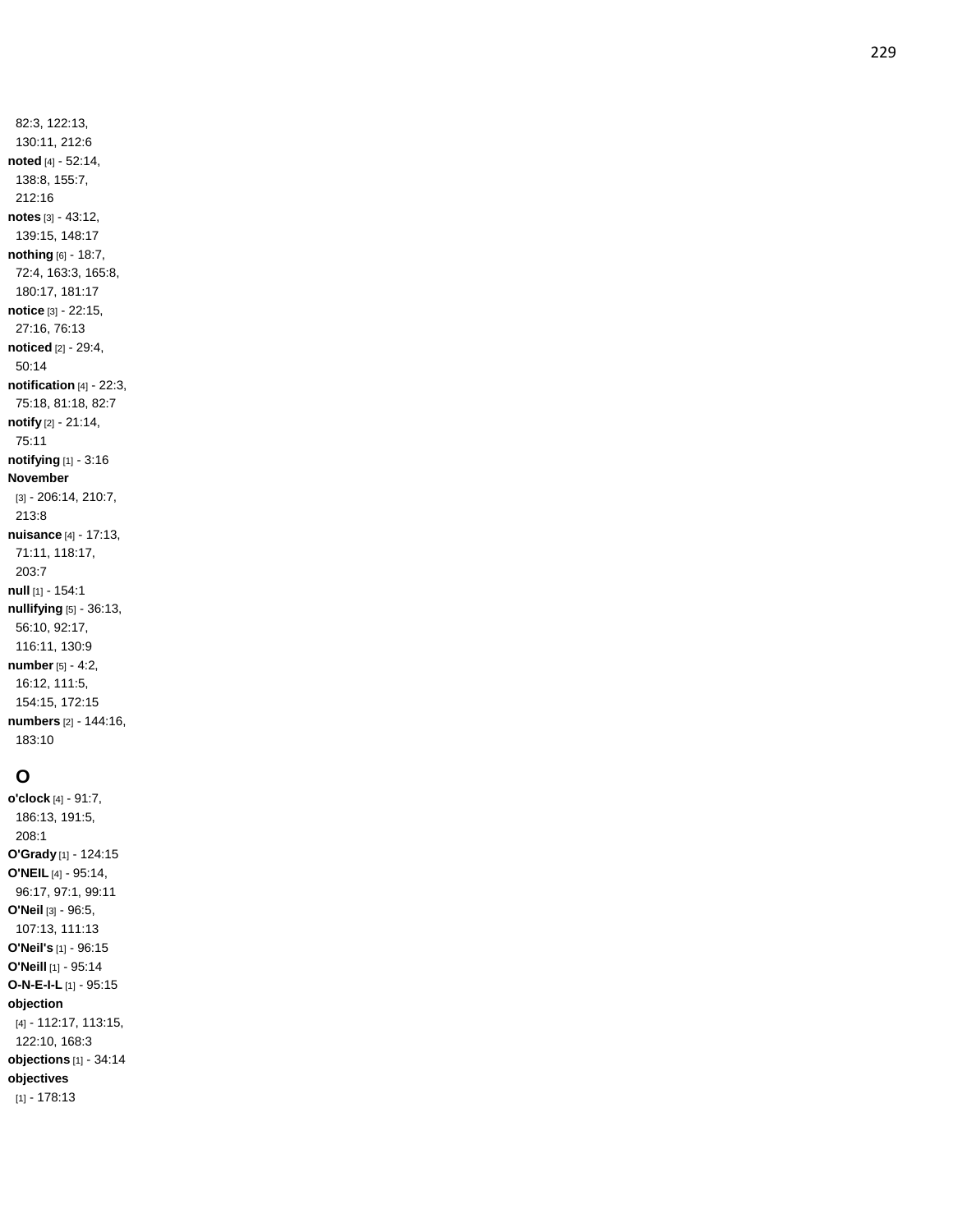**obvious** [1] - 43:2 **obviously** [6] - 10:13, 10:15, 33:6, 49:6, 149:1, 166:10 **occupant** [6] - 17:15, 71:13, 115:15, 119:1, 177:14, 203:9 **occupants** [2] - 24:2, 78:2 **occupies** [1] - 130:2 **occur** [1] - 89:13 **occurred** [2] - 22:6, 76:3 **OCTOBER** [1] - 1:4 **October** [5] - 39:16, 40:3, 40:6, 81:15, 82:6 **od d** [1] - 69:9 **OF** [6] - 1:1, 1:2, 213:2, 213:14, 213:14, 213:15 **offer** [3] - 107:18, 181:4, 195:18 **offering** [3] - 181:10, 187:14, 199:6 **offerings** [6] - 179:1, 180:2, 192:6, 192:8, 195:9, 199:8 **office** [6] - 100:2, 123:7, 135:1, 141:17, 160:16, 162:7 **Offices** [1 ] - 25:12 **offices** [3] - 86:16, 175:12, 185:14 **OFFICIAL** [1] - 1:16 **often** [4] - 90:4, 97:9, 124:14, 134:9 **oil** [1] - 180:10 **old** [2] - 45:8, 136:2 **older** [3] - 56:5, 97:11, 115:13 **on -site** [1] - 181:6 **once** [1] - 192:14 **One** [2] - 39:6, 40:2 **one** [86] - 3:11, 7:7, 7:8, 8:11, 9:10, 19:4, 26:10, 33:4, 33:17, 45:5, 45:6, 46:9, 47:9, 47:13, 48:1, 48:4, 48:6, 61:6, 62:12, 62:16, 63:16, 64:17, 65:16,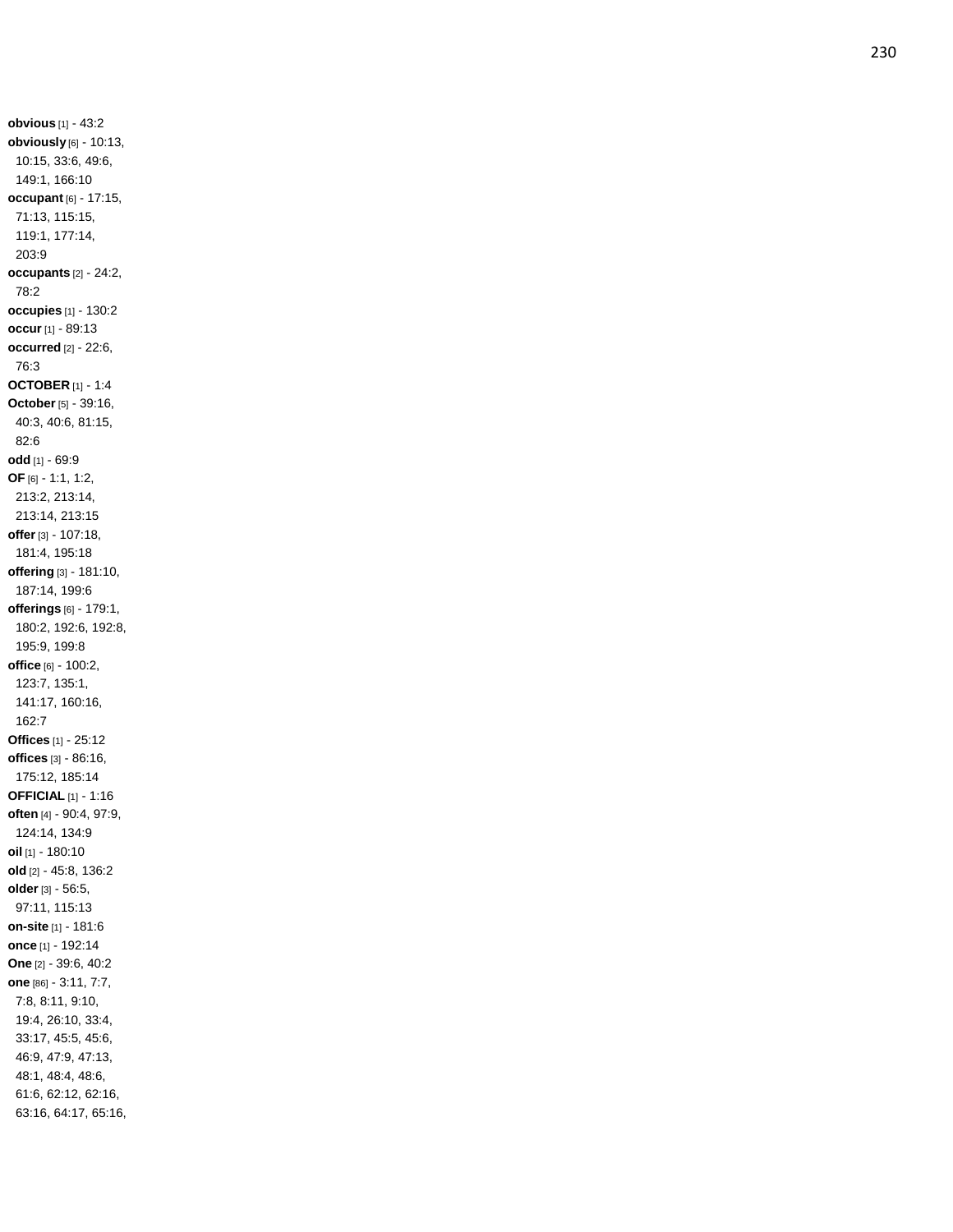66:7, 67:1, 67:9, 67:10, 73:2, 81:4, 82:18, 83:2, 83:6, 83:10, 84:17, 84:18, 87:14, 88:11, 99:3, 107:7, 111:6, 123:10, 126:3, 129:6, 139:16, 141:3, 143:17, 144:4, 145:8, 149:1, 154:12, 155:4, 155:6, 156:2, 156:4, 157:8, 157:9, 157:14, 158:2, 159:8, 159:10, 159:11, 162:14, 164:9, 164:15, 164:17, 169:17, 170:3, 170:7, 175:16, 176:5, 181:8, 181:14, 187:9, 188:3, 189:10, 194:18, 195:18, 201:1, 205:18, 207:3, 208:18, 210:3, 210:4 **one's** [1] - 200:16 **one -and - a -half** [1] - 99:3 **one -bedroom** [4] - 45:5, 45:6, 47:9, 47:13 **one -story** [1] - 26:10 **ones** [3] - 12:2, 19:12, 44:3 **ongoing** [2] - 20:16, 74:13 **onslaught** [1] - 163:5 **open** [27] - 3:17, 12:5, 12:8, 30:3, 33:12, 48:13, 68:5, 88:13, 90:16, 108:10, 123:9, 128:16, 146:7, 155:6, 179:15, 186:12, 186:14, 186:16, 186:17, 186:18, 187:1, 191:2, 191:7, 191:15, 194:4, 194:11 **opened** [4] - 123:5, 162:4, 162:5, 179:14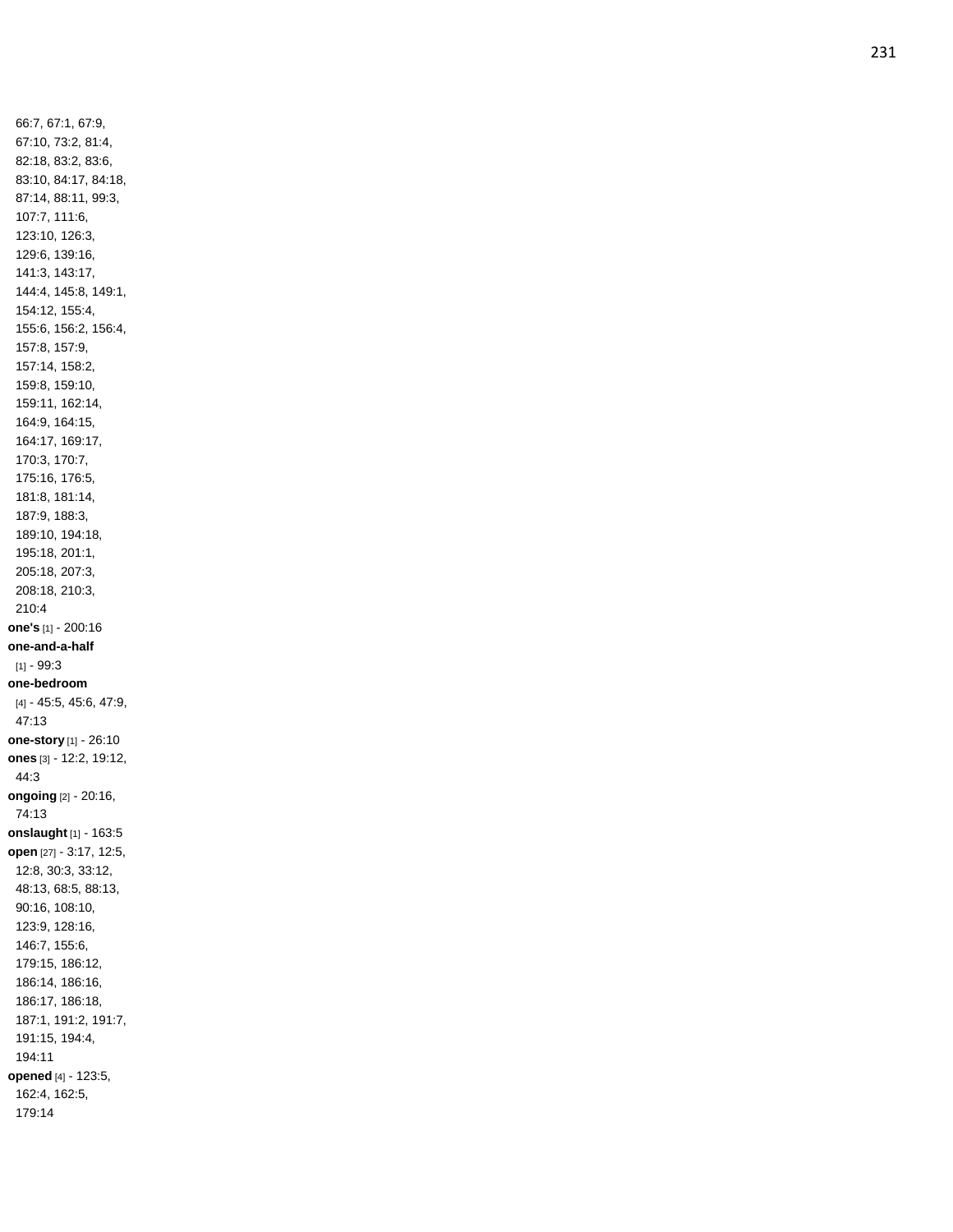**operates** [1] - 122:15 **operation** [10] - 4:3, 17:9, 71:7, 118:10, 176:13, 186:10, 195:10, 196:12, 197:10, 202:17 **opinion** [3] - 137:12, 147:9, 153:15 **opportunity** [2] - 29:13, 66:16 **opposed** [3] - 48:1, 107:3, 199:11 **opposing** [1] - 28:4 **opposition** [3] - 130:12, 133:12, 167:18 **option** [6] - 98:12, 98:15, 98:17, 154:15, 158:2 **options** [3] - 98:11, 102:10, 178:15 **orange** [1] - 198:15 **order** [13] - 3:9, 42:12, 62:7, 136:6, 177:18, 178:6, 184:4, 184:11, 190:6, 190:9, 193:17, 197:9, 202:13 **Ordinance** [27] - 16:16, 17:2, 17:11, 18:2, 36:2, 36:14, 55:12, 56:11, 70:18, 71:9, 71:18, 84:11, 92:3, 92:18, 115:11, 116:13, 118:4, 119:7, 129:16, 130:10, 138:3, 149:4, 149:5, 165:8, 202:5, 203:14, 210:8 **ordinance** [1] - 188:1 **original** [6] - 62:9, 101:15, 106:4, 158:18, 212:2 **Original** [3] - 2:3, 2:4, 2:6 **otherwise** [6] - 18:1, 22:2, 71:17, 75:17, 119:6, 203:13 **ourselves** [1] - 180:1 **outdoor** [3] - 127:9, 130:1, 162:9 **outside** [4] - 27:7, 88:13, 163:17,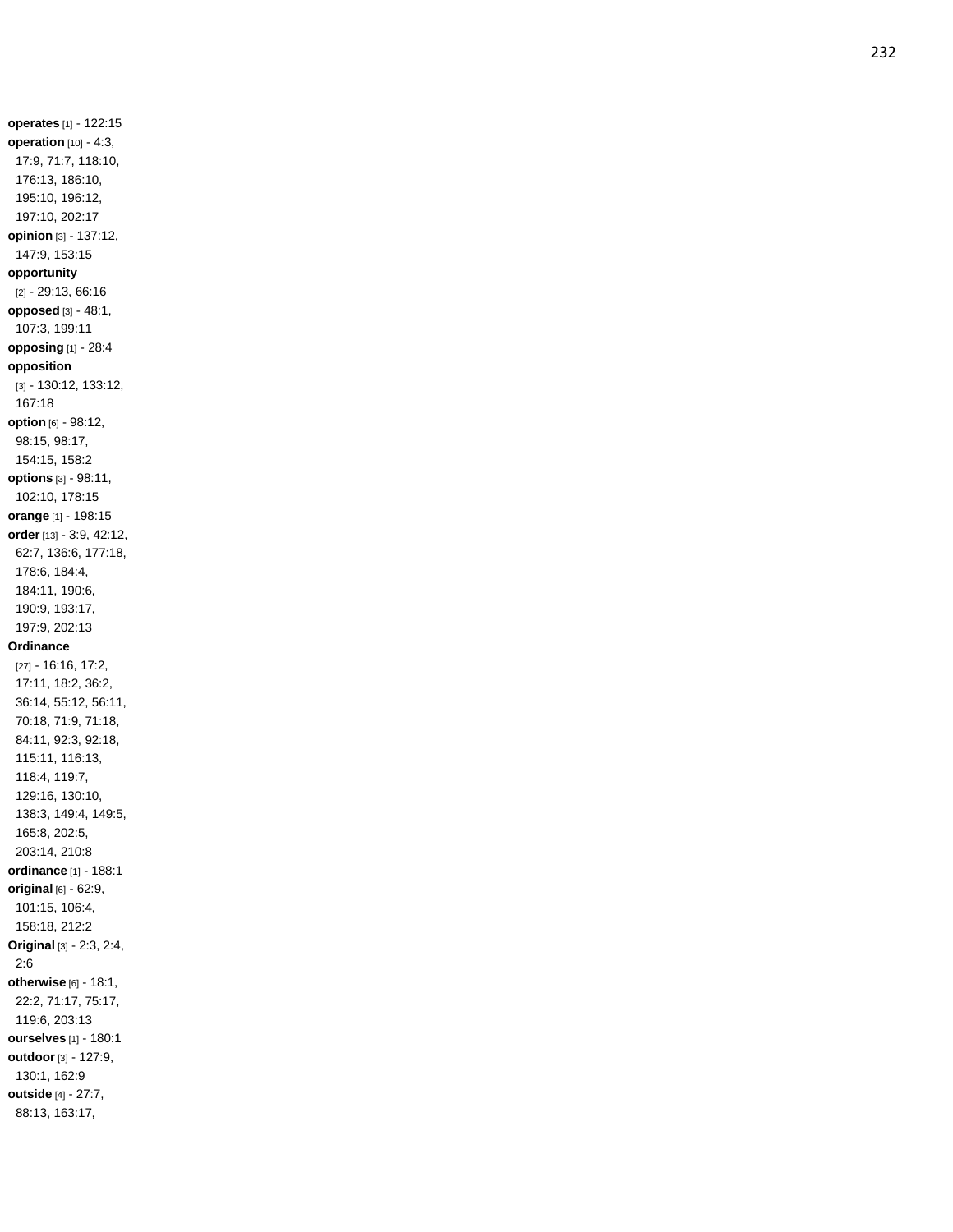200:9 **overall** [2] - 54:8, 134:5 **overcome** [1] - 147:11 **Overlay** [1] - 193:18 **overlooking** [1] - 111:17 **overused** [1] - 126:16 **owing** [5] - 36:8, 56:2, 92:11, 115:17, 130:4 **own** [4] - 8:18, 66:14, 121:17, 162:12 **owned** [2] - 113:11, 134:11 **owner** [3] - 51:4, 132:12, 136:5 **owners** [4] - 36:7, 87:3, 112:14, 158:7

### **P**

**P - E - D - E - R - S - E - N** [1] - 111:11 **p.m** [21] - 1:4, 3:3, 6:1, 25:1, 39:1, 41:1, 59:1, 79:1, 83:18, 84:9, 85:7, 86:1, 95:1, 121:1, 132:1, 175:1, 205:1, 209:17, 210:6, 210:12, 211:4 **packaging** [2] - 199:18, 200:6 **PAGE** [2] - 2:1, 212:8 **page** [4] - 37:8, 37:17, 117:6, 190:5 **pages** [2] - 57:2, 93:13 **painted** [1] - 63:9 **Pamela** [3] - 32:4, 34:2, 34:7 **panel** [2] - 52:16, 54:4 **Pangin** [1] - 132:13 **pangin** [1] - 134:11 **paper** [4] - 63:12, 166:7, 166:9, 168:5 **papers** [1] - 12:16 **paragraphs** [2] - 76:11, 76:17 **Park** [4] - 124:4, 192:17, 194:10, 196:9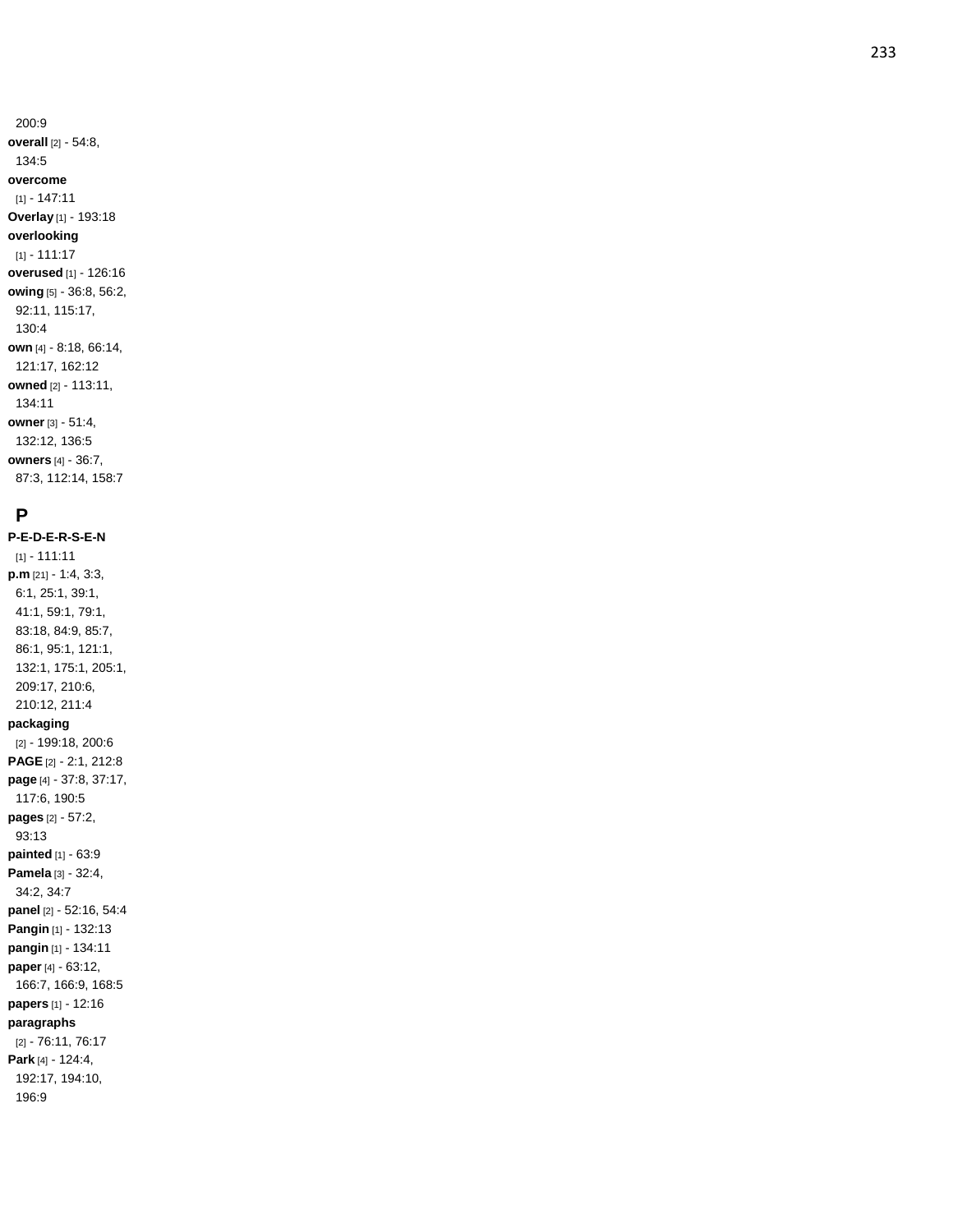**parking** [16] - 30:5, 30:6, 138:14, 138:15, 139:5, 139:7, 139:10, 167:4, 170:9, 170:18, 171:1, 178:1, 196:16, 197:11, 197:13, 199:15 **parodying** [1] - 47:15 **part** [17] - 26:11, 26:14, 28:13, 29:2, 29:14, 50:17, 105:13, 106:8, 143:6, 146:14, 147:8, 149:17, 150:3, 153:7, 153:12, 165:5, 186:14 **partially** [1] - 183:9 **participate** [1] - 192:15 **particular** [1] - 198:2 **particularly** [3] - 93:3, 114:5, 125:17 **parties** [2] - 126:6, 126:12 **partly** [1] - 26:12 **pass** [1] - 96:1 **passage** [1] - 36:4 **passed** [1] - 209:13 **passersby** [1] - 158:5 **past** [2] - 70:11, 70:15 **path** [1] - 201:15 **patio** [1] - 162:9 **patios** [2] - 34:11, 155:1 **Patrick** [1] - 41:15 **patrons** [4] - 189:11, 189:13, 199:10, 200:5 **patterns** [4] - 17:5, 71:2, 118:6, 202:8 **PAUL** [3] - 108:15, 109:5, 110:18 **Paul** [1] - 108:15 **Paula** [1] - 113:9 **payment** [1] - 136:3 **PCS** [1] - 6:13 **peace** [1] - 169:12 **Pedersen** [1] - 111:10 **pedestrian** [2] - 178:2, 178:15 **people** [13] - 7:16,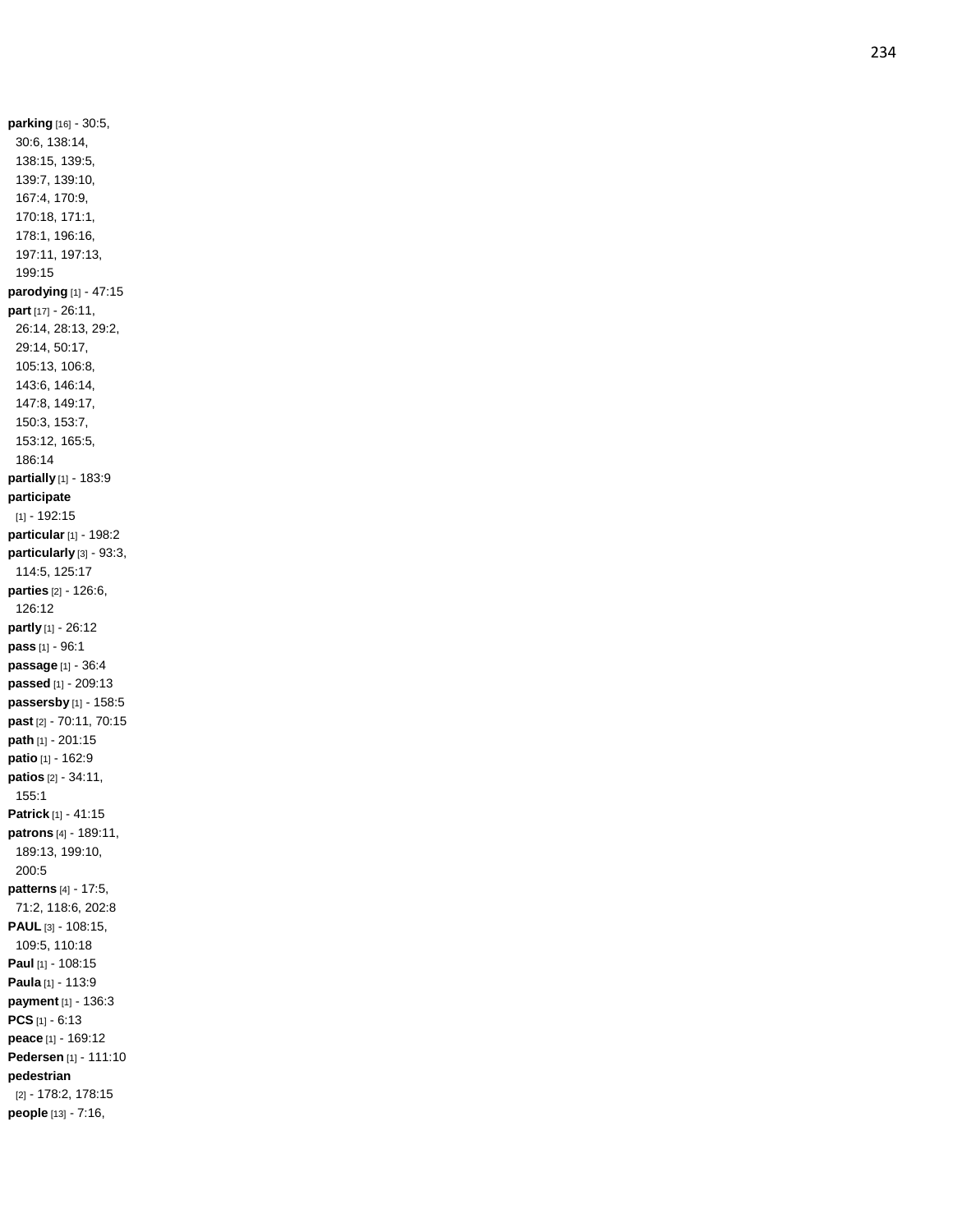96:1, 97:13, 108:1, 108:7, 109:13, 124:13, 154:17, 160:5, 180:14, 182:16, 190:12, 191:2 **percent** [5] - 101:15, 138:4, 180:2, 189:14, 190:2 **percentage** [3] - 188:1, 188:2, 189:4 **perhaps** [4] - 106:2, 142:15, 158:7, 186:16 **period** [7] - 20:3, 23:3, 65:3, 73:17, 77:2, 135:6, 170:4 **permit** [9] - 23:6, 64:11, 71:8, 77:5, 138:7, 142:17, 147:3, 165:12, 197:9 **Permit** [53] - 14:17, 16:13, 16:15, 19:2, 20:17, 21:12, 21:16, 22:8, 22:12, 22:14, 22:18, 23:15, 24:7, 24:12, 72:18, 74:14, 75:9, 75:13, 76:5, 76:10, 76:12, 76:16, 77:14, 78:7, 78:11, 81:11, 96:9, 104:1, 104:10, 104:12, 105:17, 114:10, 117:15, 117:16, 118:2, 118:5, 119:9, 134:2, 138:14, 138:15, 139:2, 139:13, 139:17, 140:11, 142:10, 143:1, 151:4, 170:9, 170:18, 176:11, 193:17, 202:7, 203:16 **Permits** [3] - 20:11, 74:7, 202:3 **permitted** [2] - 17:10, 134:18 **permitting** [1] - 132:16 **perpetuity** [1] - 80:12 **person** [6] - 3:16, 23:10, 77:9, 168:1,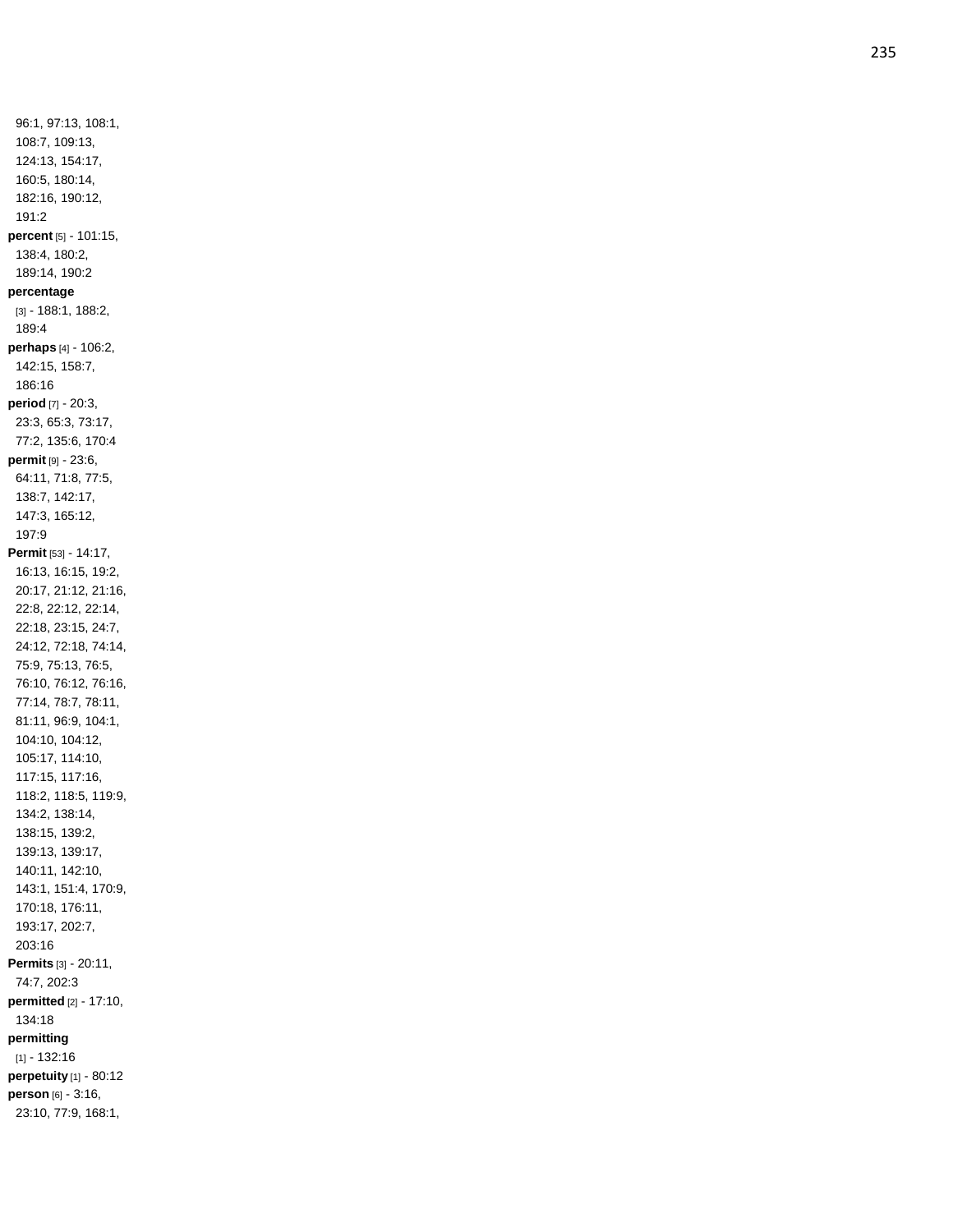171:16, 194:18 **personally** [2] - 98:18, 166:11 **persons** [2] - 182:12, 201:10 **perspective**  $[1] - 149:4$ **PETER** [12] - 132:18, 135:8, 144:17, 145:1, 145:3, 156:16, 157:7, 159:3, 161:11, 161:15, 162:2, 163:11 **Peter** [8] - 132:18, 133:1, 141:17, 143:13, 144:13, 156:4, 156:12, 164:15 **petition** [5] - 23:2, 23:8, 77:1, 77:7, 151:14 **petitioner** [34] - 18:12, 19:5, 19:11, 19:14, 20:1, 20:8, 20:12, 21:1, 21:14, 22:2, 22:13, 23:8, 23:11, 51:18, 72:4, 72:10, 73:3, 73:8, 73:10, 73:15, 74:4, 74:8, 74:16, 75:11, 75:17, 76:11, 77:7, 77:10, 84:2, 84:7, 84:12, 85:4, 117:5, 210:1 **petitioner's** [5] - 21:5, 22:9, 68:12, 75:2, 76:6 **petitioners** [5] - 25:13, 27:18, 95:13, 96:6, 132:12 **petitions** [2] - 23:4, 77:3 **phone** [2] - 31:7, 172:15 **phonetic** [2] - 127:18 **photo** [14] - 7:12, 8:8, 13:15, 19:10, 19:17, 61:11, 61:15, 63:7, 69:5, 69:7, 73:7, 73:13, 85:4, 125:10 **photographs** [2] - 82:4, 194:15 **photos** [1] - 188:7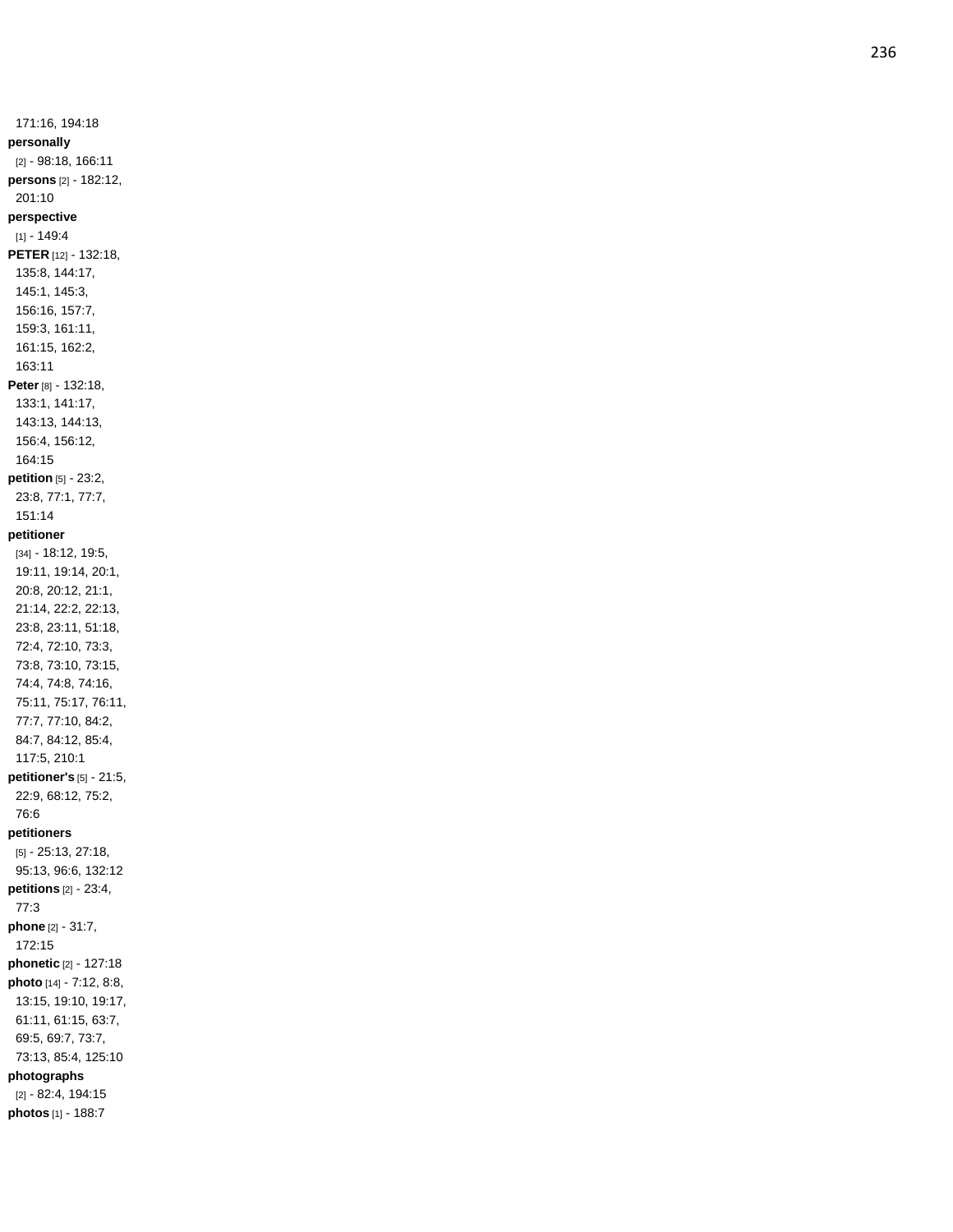**physical** [11] - 11:15, 18:13, 19:9, 19:16, 72:11, 73:6, 73:11, 197:15, 197:16, 198:1, 198:3 **pick** [2] - 135:11, 185:9 **pick -ups** [1] - 185:9 **picture** [1] - 108:6 **pictures** [2] - 46:3, 60:13 **piece** [3] - 166:7, 166:8, 168:5 **pink** [2] - 198:12, 198:14 **placement** [2] - 4:2, 109:17 **places** [1] - 200:8 **plan** [14] - 27:1, 30:3, 33:1, 44:6, 44:9, 45:16, 49:5, 54:14, 58:3, 64:8, 64:9, 89:12, 143:14 **planet** [1] - 184:9 **planning** [2] - 4:14, 109:9 **Planning** [9] - 9:3, 10:8, 10:10, 12:14, 13:1, 13:3, 60:17, 68:11, 69:1 **plans** [40] - 10:7, 19:5, 19:7, 27:17, 29:12, 31:16, 34:13, 34:14, 34:17, 35:1, 37:7, 37:16, 52:8, 57:2, 57:12, 57:16, 58:2, 60:7, 68:16, 73:3, 85:4, 93:13, 113:7, 113:18, 114:1, 114:17, 117:4, 119:12, 124:13, 131:2, 138:5, 138:6, 140:17, 147:18, 158:18, 159:6, 169:10, 210:10, 210:11, 210:14 **plant** [5] - 35:4, 180:8, 180:9, 180:15, 184:6 **plant -based** [1] - 180:15 **plants** [1] - 35:4 **plate** [1] - 187:17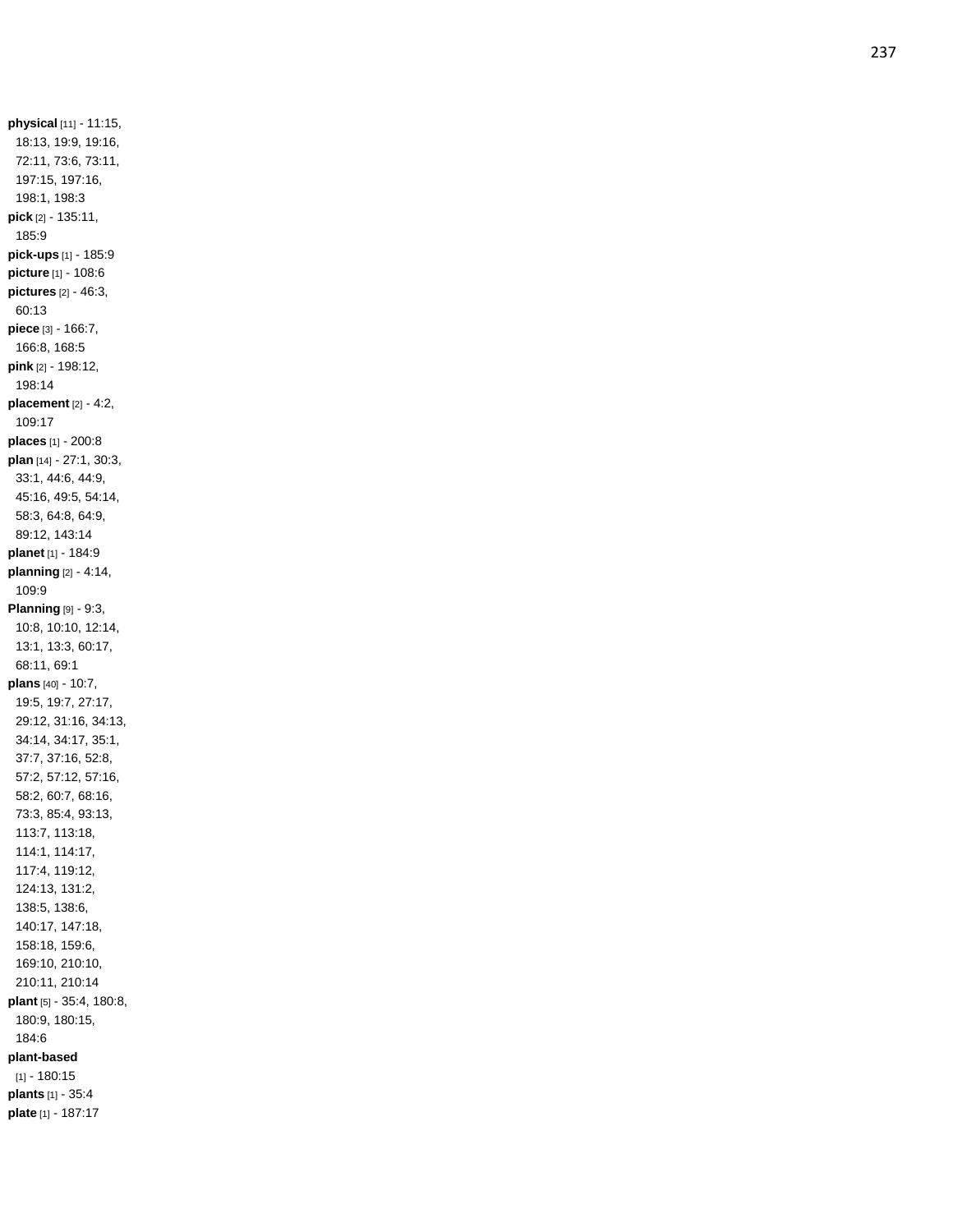**plates** [3] - 187:13, 187:14, 189:10 **play** [2] - 122:7, 125:17 **pleased** [1] - 112:6 **plot** [1] - 54:14 **plus** [2] - 66:13, 185:1 **point** [17] - 29:5, 54:13, 93:4, 102:8, 104:6, 123:14, 125:3, 135:10, 142:8, 145:2, 148:13, 151:7, 151:10, 157:13, 162:3, 165:12, 197:1 **points** [2] - 67:1, 67:2 **popular** [1] - 178:5 **porch** [3] - 28:9, 28:10, 111:17 **porches** [2] - 149:10, 155:1 **portion** [6] - 27:7, 89:8, 106:4, 124:16, 125:2, 125:3 **Portland** [1] - 179:13 **posed** [1] - 137:18 **position** [4] - 137:17, 143:4, 153:4, 180:1 **positive** [2] - 114:9, 188:9 **possibilities** [1] - 154:11 **possible** [6] - 13:11, 13:13, 51:1, 64:6, 194:4, 209:1 **possibly** [2] - 156:16, 157:14 **post** [1] - 60:10 **POSTAL** [2] - 121:15, 127:17 **Postal** [2] - 121:17, 122:15 **postal** [7] - 121:17, 122:13, 123:12, 126:7, 127:5, 127:15 **postal's** [1] - 121:13 **Postals** [1] - 122:6 **posted** [1] - 82:2 **poster** [5] - 81:18, 82:7, 82:9, 108:4, 108:5 **posting** [6] - 60:14,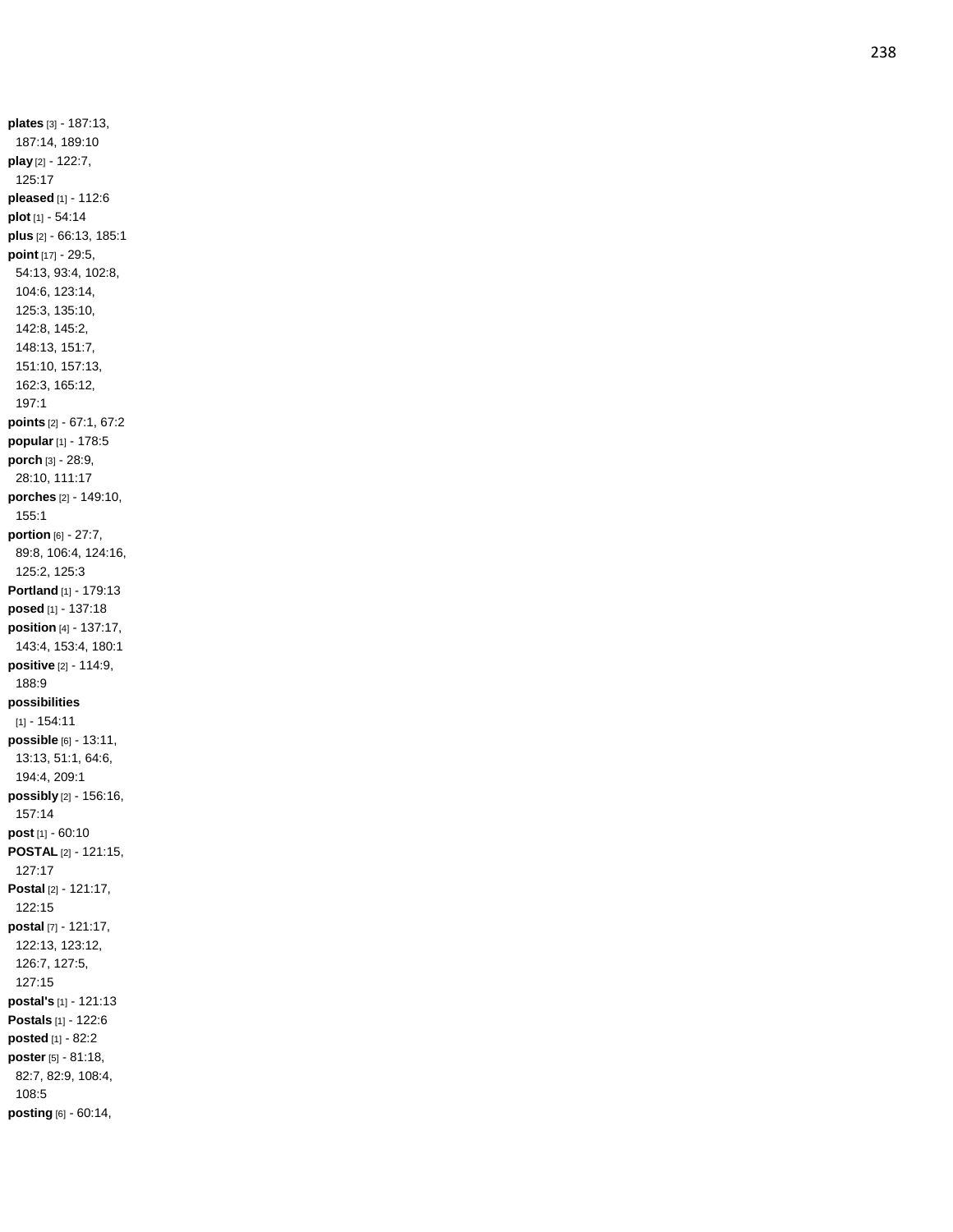84:8, 84:16, 107:9, 108:2, 210:3 **potential** [1] - 164:9 **practicable** [2] - 20:7, 74:3 **practical** [1] - 191:8 **practice** [1] - 105:12 **Prado** [1] - 127:18 **precedent** [1] - 162:17 **precise** [1] - 194:14 **predominant**  $[1] - 67:10$ **predominantly** [2] - 60:1, 179:11 **predominate** [4] - 14:12, 15:1, 16:1, 70:5 **preferable** [1] - 158:11 **preliminary** [1] - 60:9 **premature** [2] - 151:14 **premises** [2] - 190:4, 201:9 **preparation** [1] - 177:13 **prepared** [6] - 37:7, 57:3, 93:14, 117:5, 131:2, 169:14 **prepares** [1] - 4:11 **presence** [1] - 110:6 **present** [3] - 28:2, 135:17, 199:9 **presentation** [4] - 32:17, 140:2, 166:3, 182:4 **presented** [3] - 60:11, 61:17, 169:16 **preserve** [1] - 98:2 **preserved** [2] - 52:11, 52:12 **presumed** [1] - 168:1 **pretty** [7] - 11:11, 96:11, 96:13, 104:16, 110:10, 136:8, 186:3 **prevail** [2] - 15:4, 70:8 **prevents** [1] - 147:8 **previous** [10] - 20:11, 26:8, 27:11, 31:8, 32:6, 59:17, 72:3, 72:6, 74:7, 177:13 **previously**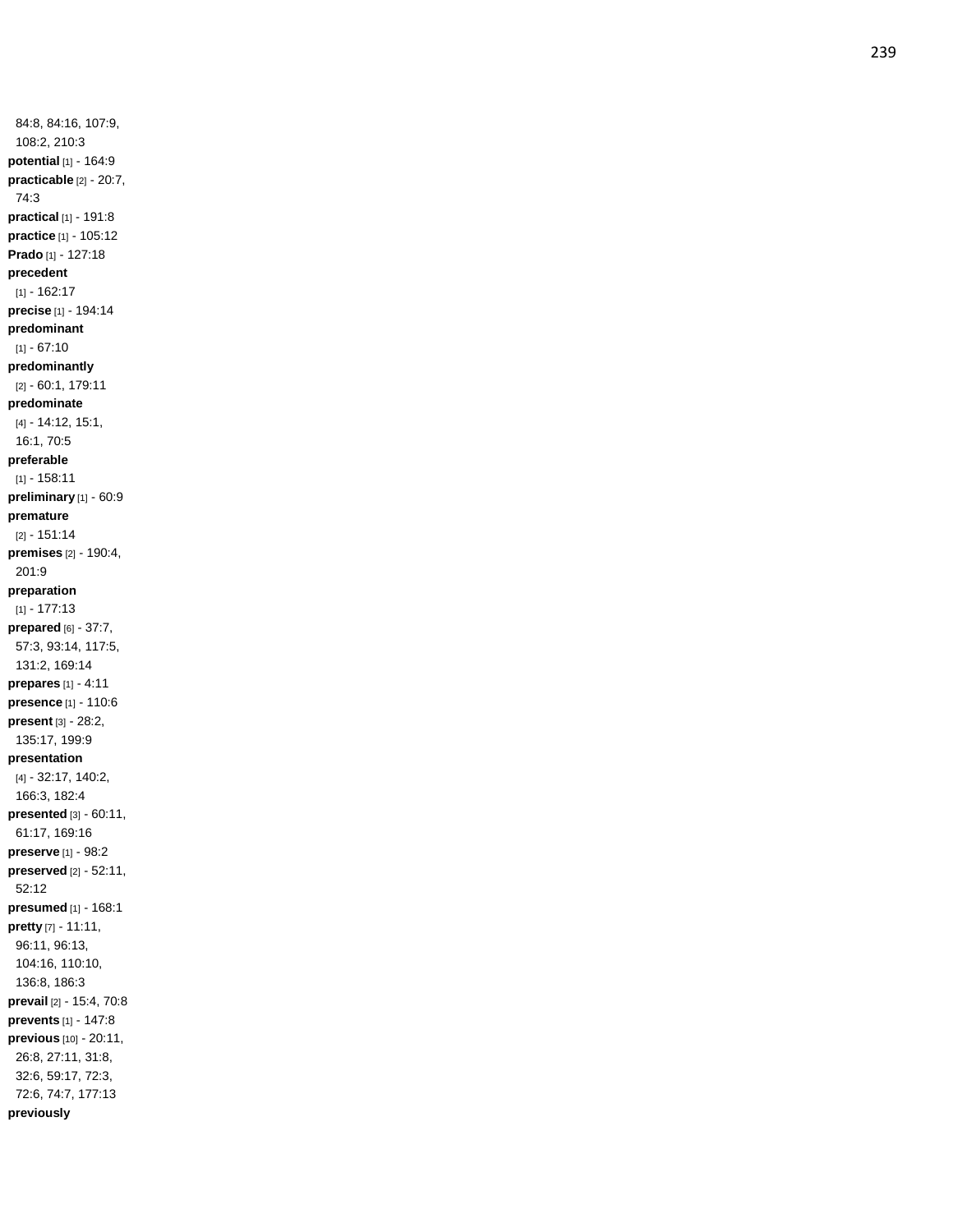[4] - 19:17, 29:15, 73:13, 202:13 **primarily** [3] - 26:16, 28:7, 199:10 **Prince** [1] - 81:7 **principal** [1] - 125:18 **printed** [2] - 34:6, 189:12 **privacy** [4] - 35:6, 126:5, 155:1, 155:5 **privately** [1] - 27:18 **problem** [17] - 31:17, 46:8, 50:4, 50:11, 55:18, 63:5, 92:9, 145:8, 146:5, 147:10, 147:11, 152:1, 158:12, 161:8, 161:9, 165:15, 208:1 5 **problems** [3] - 178:1, 197:11, 202:15 **proceed** [10] - 19:4, 37:6, 57:1, 73:2, 93:12, 114:11, 117:3, 119:11, 131:1, 153:5 **proceedings** [1] - 213:6 **proceeds** [1] - 174:1 **process** [11] - 87:6, 109:10, 109:13, 112:4, 114:16, 134:15, 135:14, 136:17, 157:1, 160:17, 195:14 **produce** [1] - 197:13 **product** [2] - 176:13, 177:13 **products** [1] - 198:8 **professionally** [1] - 122:14 **program** [2] - 186:5, 196:10 **progress** [1] - 187:7 **project** [21] - 11:1, 26:4, 36:16, 39:18, 40:2, 54:8, 96:4, 96:10, 97:18, 105:14, 111:14, 112:17, 113:16, 116:14, 132:17, 133:2, 134:4, 134:13, 135:2, 145:9, 149:11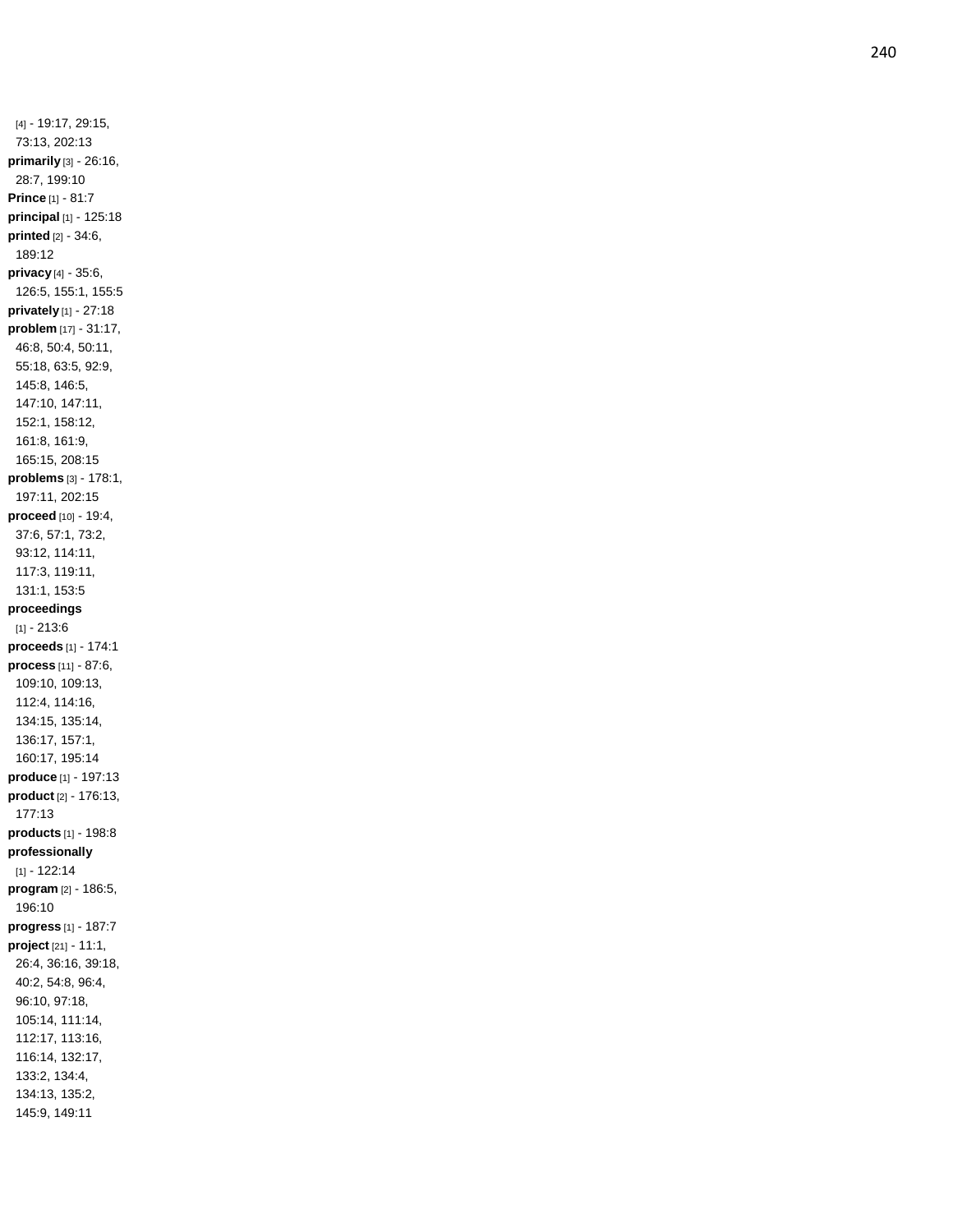**promptly** [2] - 20:4, 73:18 **pronounce** [1] - 34:4 **proper** [1] - 106:16 **properly** [2] - 82:7, 200:5 **properties** [1] - 51:5 **property** [26] - 29:6, 29:7, 29:8, 29:18, 31:10, 34:8, 34:9, 36:7, 49:14, 49:18, 50:14, 51:6, 52:5, 52:8, 52:10, 52:13, 70:16, 81:13, 82:1, 87:4, 112:16, 134:10, 134:12, 134:14, 134:16, 168:17 **proposal** [6] - 13:4, 29:9, 65:10, 87:10, 112:18, 122:2 **proposed** [27] - 7:3, 15:2, 17:12, 17:15, 17:17, 18:12, 19:10, 19:15, 34:12, 70:5, 71:10, 71:13, 71:15, 72:10, 73:7, 73:11, 89:8, 101:2, 112:17, 113:16, 114:11, 118:12, 118:16, 119:1, 119:3, 176:13, 203:1 **proposing** [4] - 30:2, 44:15, 71:4, 203:11 **protected** [2] - 24:3, 78:3 **protections** [2] - 24:1, 77:18 **provide** [7] - 65:1, 113:3, 114:12, 130:16, 134:4, 140:13, 200:3 **provided** [6] - 22:14, 62:17, 76:12, 82:5, 103:2, 200:1 **provides** [2] - 99:14, 99:16 **providing** [1] - 100:17 **provision** [5] - 139:12, 149:5, 149:9, 189:10, 189:14 **provisions** [6] - 36:2, 55:12, 92:3, 115:11,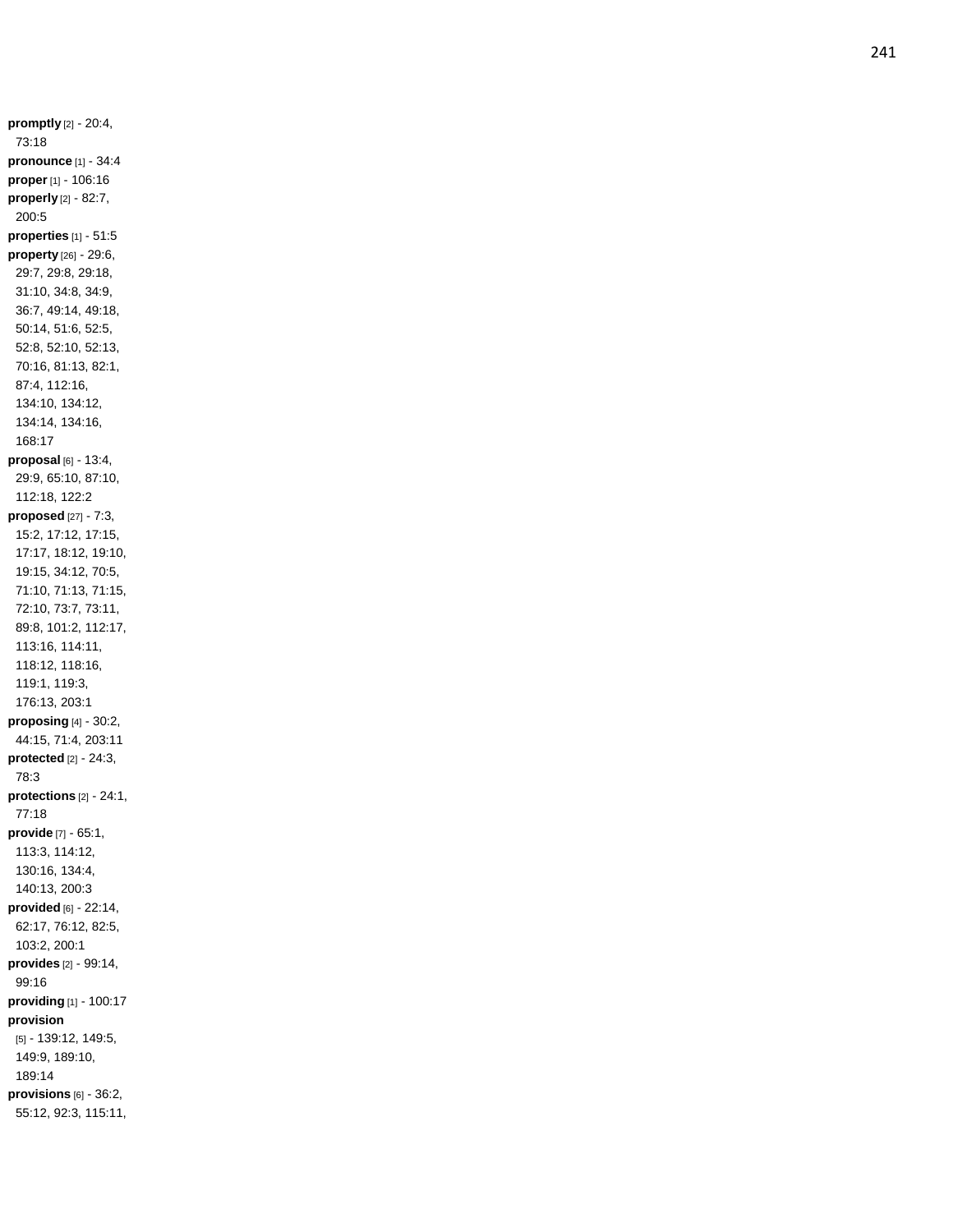129:16, 139:10 **proximity** [1] - 54:5 **Public** [2] - 213:4, 213:10 **public** [31] - 12:9, 12:17, 15:11, 15:12, 22:14, 22:15, 33:13, 35:11, 36:12, 47:11, 48:14, 54:11, 56:9, 56:13, 67:5, 68:6, 76:13, 81:15, 90:16, 91:10, 92:16, 108:11, 115:2, 116:11, 128:16, 129:4, 130:8, 177:6, 191:16, 197:12, 198:2 **pull** [4] - 7:14, 27:1, 142:16, 165:12 **pure** [1] - 181:13 **purpose** [11] - 18:2, 29:16, 36:14, 56:11, 71:18, 88:9, 92:18, 116:13, 119:6, 130:10, 203:14 **purposes** [2] - 147:4, 147:6 **pursuant** [7] - 22:12, 22:18, 23:15, 76:10, 76:16, 77:14, 82:4 **purview** [2] - 28:17, 29:2 **put** [17] - 36:5, 46:18, 53:1, 55:1, 82:14, 84:7, 84:13, 84:17, 84:18, 108:4, 123:15, 145:18, 146:4, 161:16, 166:17, 195:2, 210:4 **Putnam** [3] - 2:10, 86:6, 87: 4 **putting** [3] - 18:6, 154:13 **puzzles** [1] - 161:1

# **Q**

**quadra** [1] - 99:6 **quadra -sided** [1] - 99:6 **quality** [2] - 113:4, 114:8 **questions**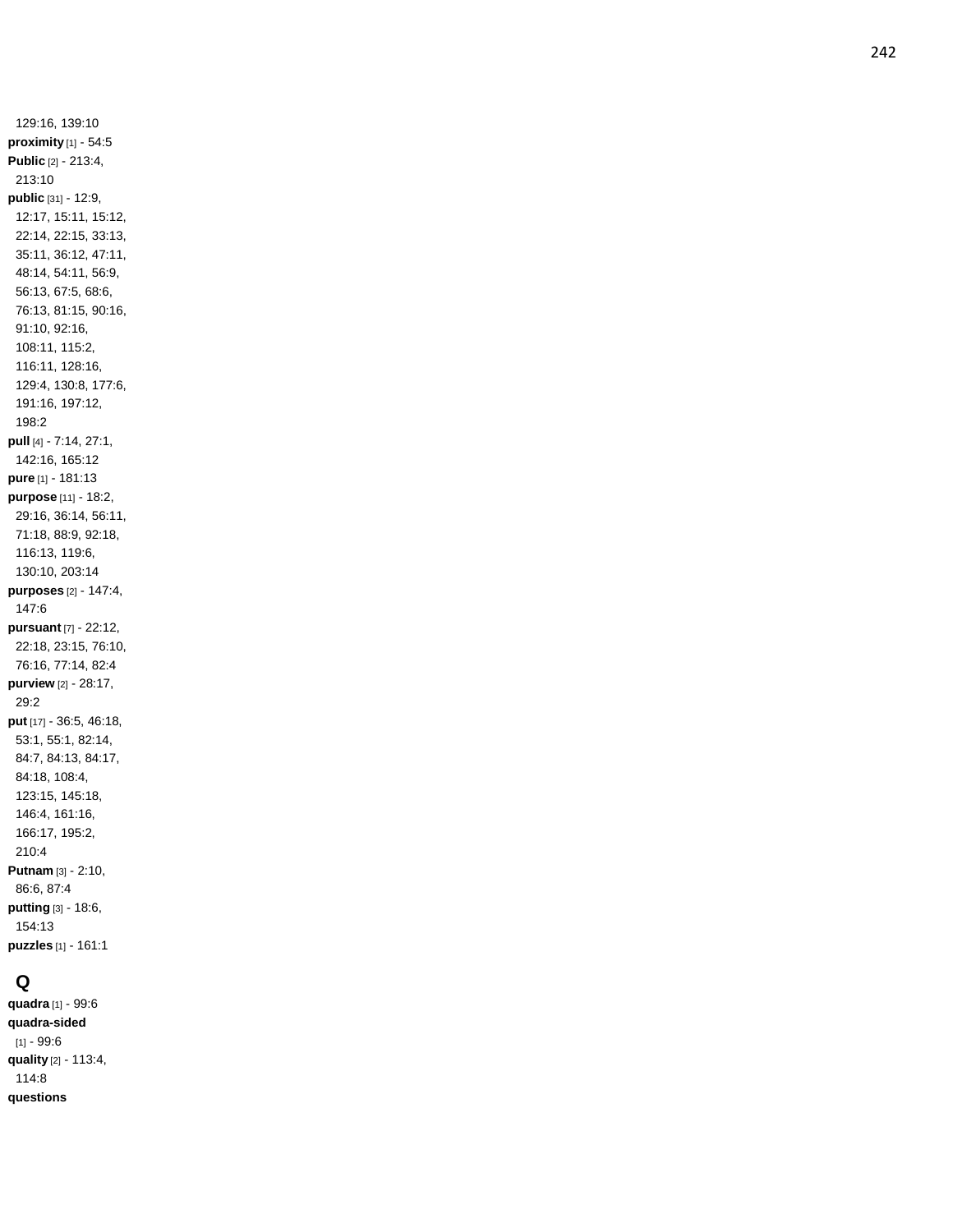[18] - 11:13, 12:5, 33:10, 48:11, 65:13, 68:3, 90:12, 91:12, 104:5, 107:6, 112:6, 128:12, 140:16, 161:2, 165:17, 182:9, 185:4, 191:12 **quick** [1] - 170:5 **QUINN** [12] - 132:18, 135:8, 144:17, 145:1, 145:3, 156:16, 157:7, 159:3, 161:11, 161:15, 162:2, 163:11 **Quinn** [4 ] - 132:18, 133:1, 135:11, 136:14 **Quinn's** [4] - 135:1, 141:17, 160:16, 164:12 **quite** [11] - 14:14, 31:16, 42:13, 88:14, 97:16, 98:5, 102:12, 103:7, 115:13, 136:11, 192:7 **quote** [1] - 181:9 **quote/unquote** [1] - 157:17

## **R**

**radiation** [2] - 24:4, 78:4 **radio** [4] - 24:4, 61:7, 78:3 **RAFFERTY** [17] - 86:9, 86:13, 87:16, 88:3, 88:7, 88:17, 89:2, 90:2, 90:11, 91:6, 121:9, 121:16, 124:1, 125:13, 126:14, 127:13, 128:10 **Rafferty** [2] - 86:15, 121:10 **raise** [1] - 160:15 **raised** [5] - 49:17, 52:9, 140:16, 142:8, 168:3 **ramp** [4] - 182:12, 182:17, 200:14, 201:12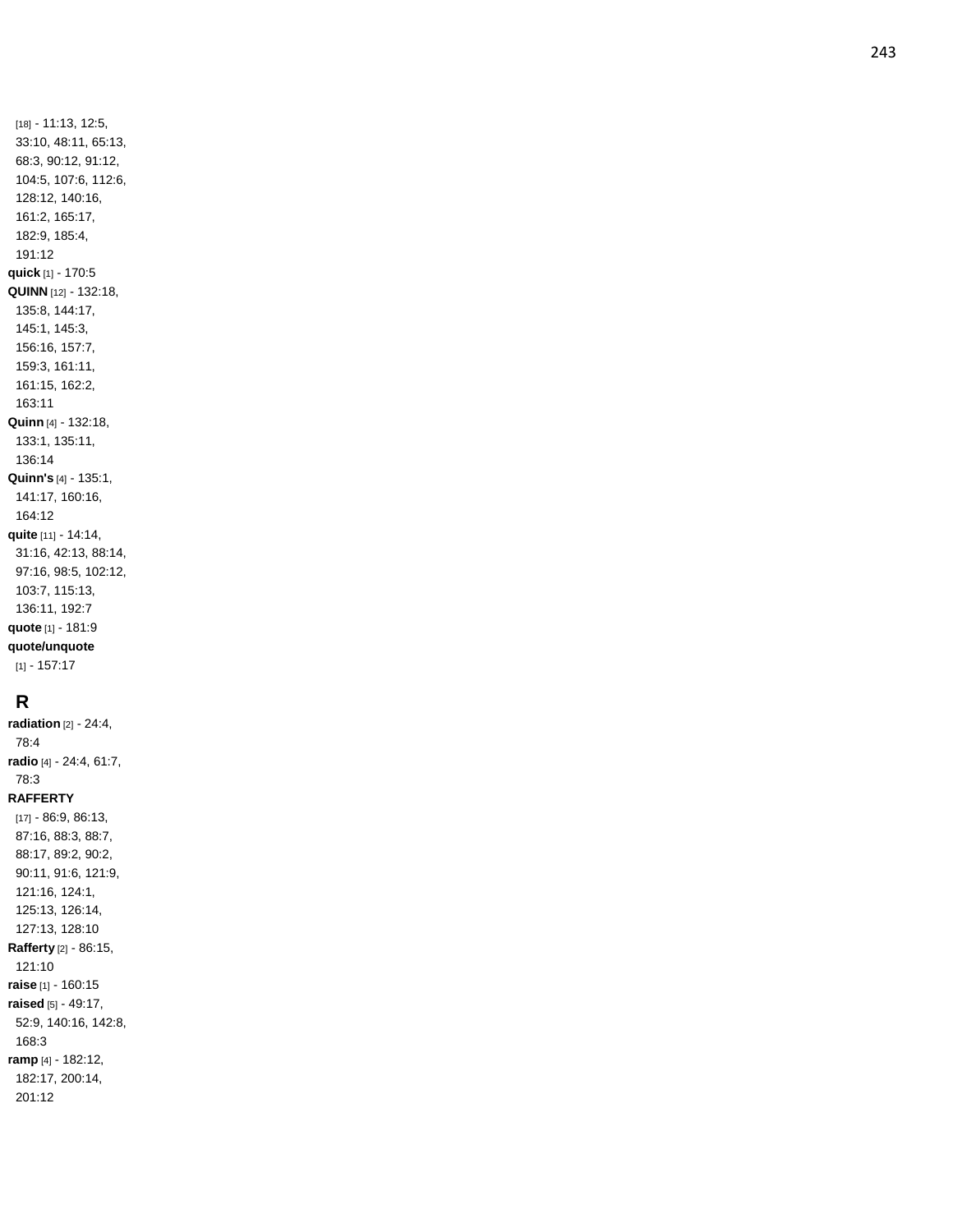**Ranjit** [4] - 139:16, 152:11, 209:1, 209:13 **rate** [1] - 126:16 **rather** [4] - 36:17, 63:4, 63:10, 190:1 **read** [13] - 3:15, 9:17, 12:17, 22:13, 23:1, 24:8, 35:8, 35:10, 47:2, 103:12, 111:6, 111:7, 212:15 **readily** [1] - 178:5 **Reading** [10] - 13:2, 39:18, 41:16, 52:2, 81:9, 111:11, 112:14, 113:11, 192:5, 196:6 **reading** [3] - 34:7, 189:17, 212:6 **ready** [21] - 13:18, 14:1, 14:2, 16:9, 35:12, 35:13, 35:14, 69:3, 91:13, 91:14, 91:15, 104:3, 115:3, 115:4, 115:5, 129:8, 129:9, 129:10, 171:12, 197:2, 205:11 **real** [2] - 102:5, 175:14 **really** [34] - 28:14, 29:2, 29:16, 30:15, 30:16, 43:2, 43:7, 45:3, 55:2, 66:11, 67:12, 89:15, 92:6, 96:18, 97:5, 98:12, 101:10, 109:16, 110:6, 110:11, 126:17, 158:16, 159:8, 160:2, 160:5, 167:13, 170:15, 176:6, 180:12, 180:13, 184:8, 188:16, 191:1 **Realty** [1] - 132:12 **rear** [12] - 26:18, 29:1, 49:13, 49:18, 52:4, 52:10, 112:15, 144:5, 152:6, 156:3, 156:5, 156:13 **REASON** [6] - 212:9, 212:10, 212:11, 212:12, 212:13, 212:14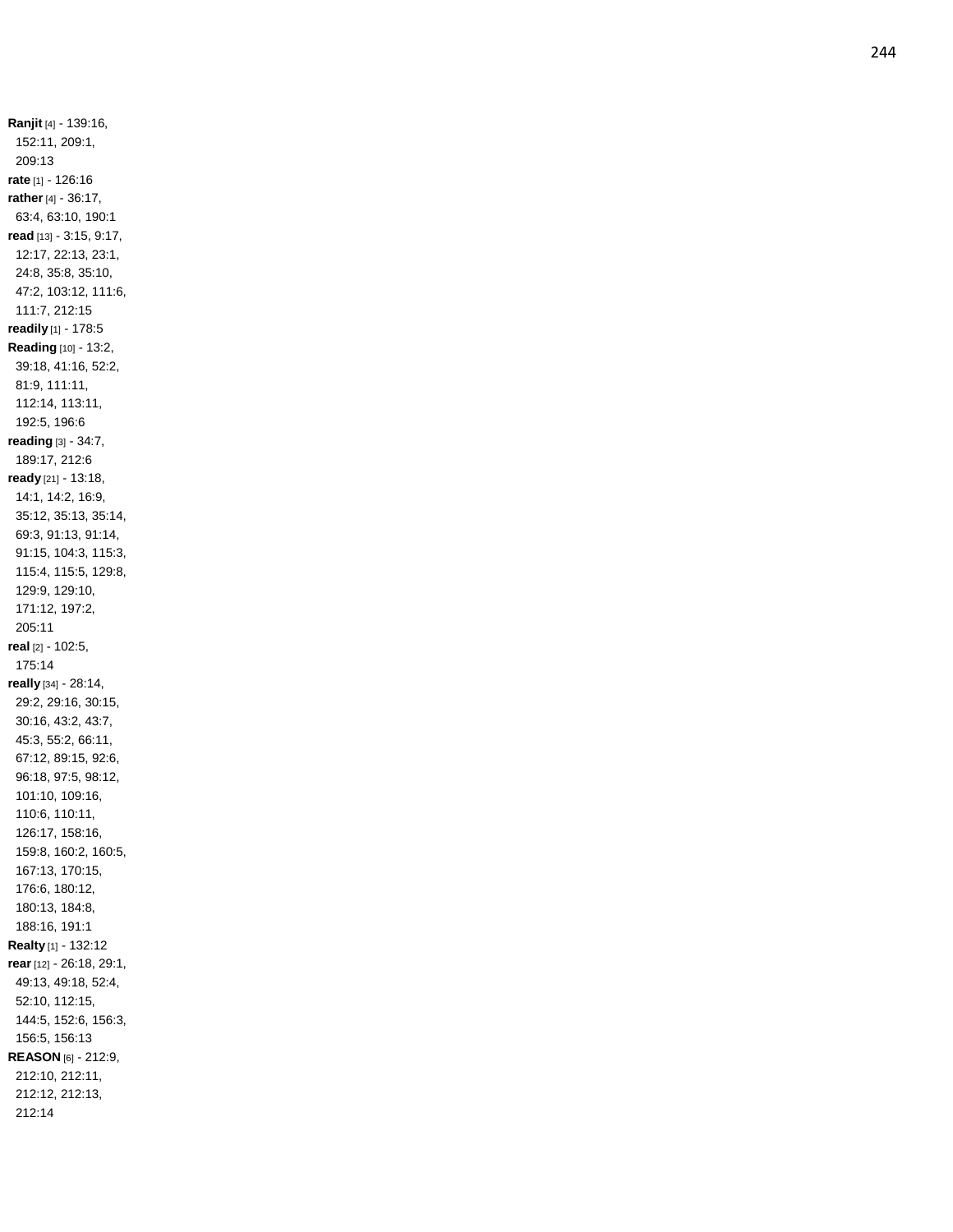**reason** [12] - 3:11, 66:17, 82:11, 105:11, 137:14, 147:2, 165:15, 166:15, 181:12, 184:15, 212:7 **reasonable** [7] - 4:1, 22:5, 22:16, 35:1, 76:3, 76:14, 113:2 **reasonably** [2] - 20:7, 74:3 **reasons** [5] - 101:18, 102:2, 146:2, 154:15, 165:14 **Rebecca** [1] - 25:13 **REBECCAH** [7] - 25:17, 25:18, 31:3, 31:7, 32:5, 32:10, 34:3 **Rebeccah** [2] - 25:17, 34:8 **rebuild** [1] - 40:5 **receipt** [7] - 22:3, 23:6, 51:17, 75:18, 77:5, 111:5, 192:3 **receive** [1] - 27:15 **received** [2] - 93:6, 103:9 **recent** [2] - 93:16, 122:18 **recently** [3] - 52:7, 87:5, 172:14 **receptacle** [1] - 200:13 **receptacles** [2] - 178:10, 200:4 **recess** [4] - 171:4, 171:6, 171:10, 173:6 **recessed** [1] - 174:3 **recognize** [2] - 32:13, 127:8 **reconfiguration** [1] - 30:9 **record** [20] - 4:14, 5:1, 12:17, 25:11, 25:16, 33:8, 47:1, 47:3, 50:3, 51:4, 54:15, 86:14, 103:12, 111:6, 121:10, 133:1, 137:3, 212:16, 213:6 **RECORD** [1] - 1:16 **recorded** [1] - 4:18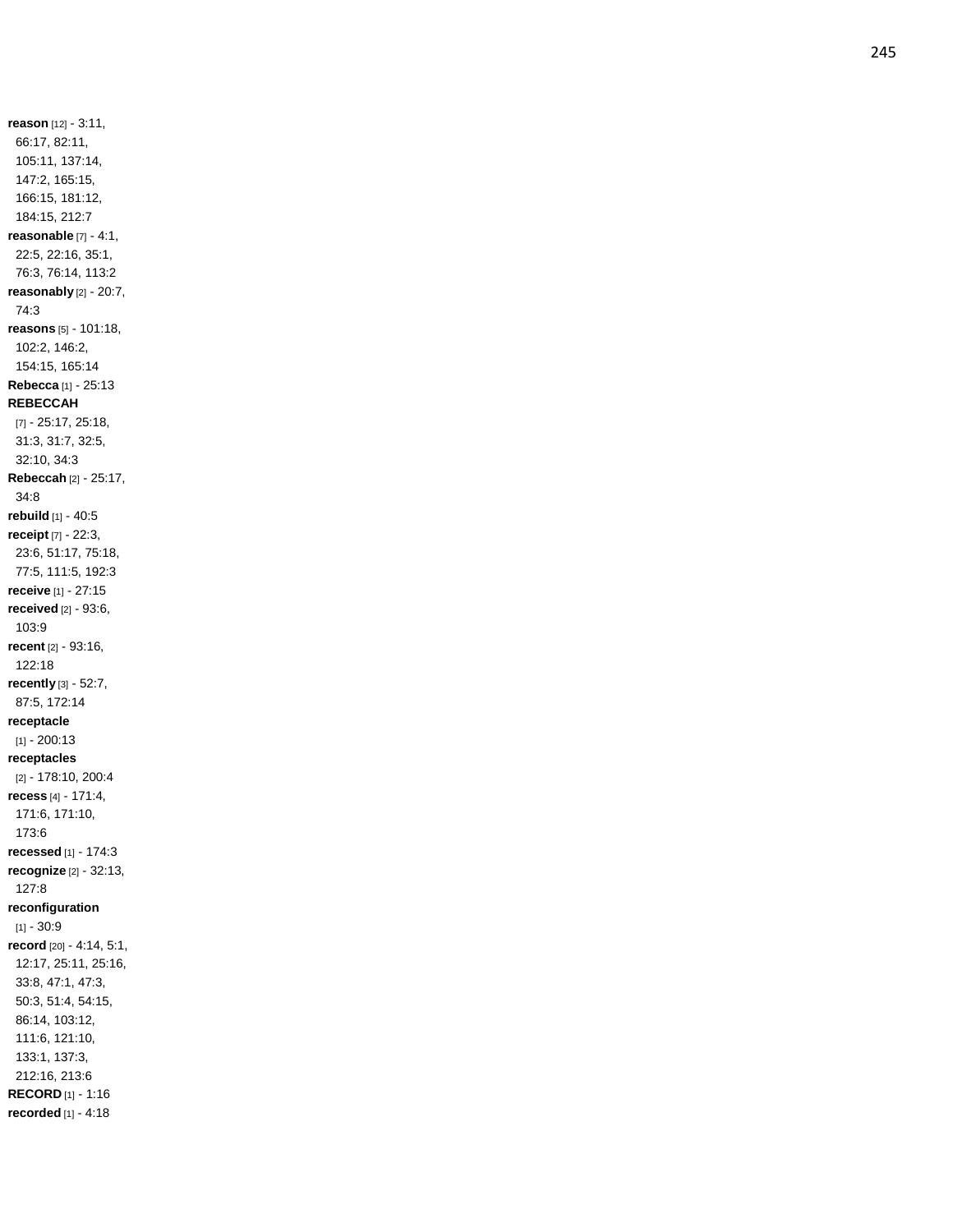**recorder** [1] - 4:12 **recording** [3] - 3:17, 4:7, 4:13 **recordings** [1] - 4:9 **records** [1] - 4:10 **recyclable** [1] - 198:9 **recyclables** [1] - 195:2 **recycling** [5] - 178:9, 186:6, 194:13, 195:3, 196:10 **Red** [2] - 123:16, 124:4 **redesign** [2] - 159:10, 183:5 **redesigned** [1] - 162:14 **redesigning**  $[1] - 183.8$ **redesigns** [1] - 136:15 **redevelop** [1] - 134:13 **redevelopment** [1] - 138:12 **reduce** [1] - 197:11 **reduced** [1] - 29:10 **refer** [1] - 203:2 **referred** [3] - 19:18, 73:14, 119:12 **reflect** [5] - 13:15, 61:12, 63:6, 114:6, 210:5 **reflecting** [1] - 84:8 **regard** [36] - 14:5, 16:18, 18:3, 18:6, 20:11, 20:12, 21:18, 32:12, 35:17, 36:15, 55:9, 56:12, 69:17, 70:9, 70:16, 72:1, 72:3, 74:7, 74:8, 75:15, 84:12, 85:5, 91:18, 92:9, 93:1, 115:8, 116:14, 118:1, 118:2, 118:13, 119:4, 119:10, 129:13, 130:11, 202:11, 203:2 **regarding** [4] - 21:3, 74:18, 79:8, 104:6 **regular** [1] - 3:13 **regulation** [2] - 21:18, 75:15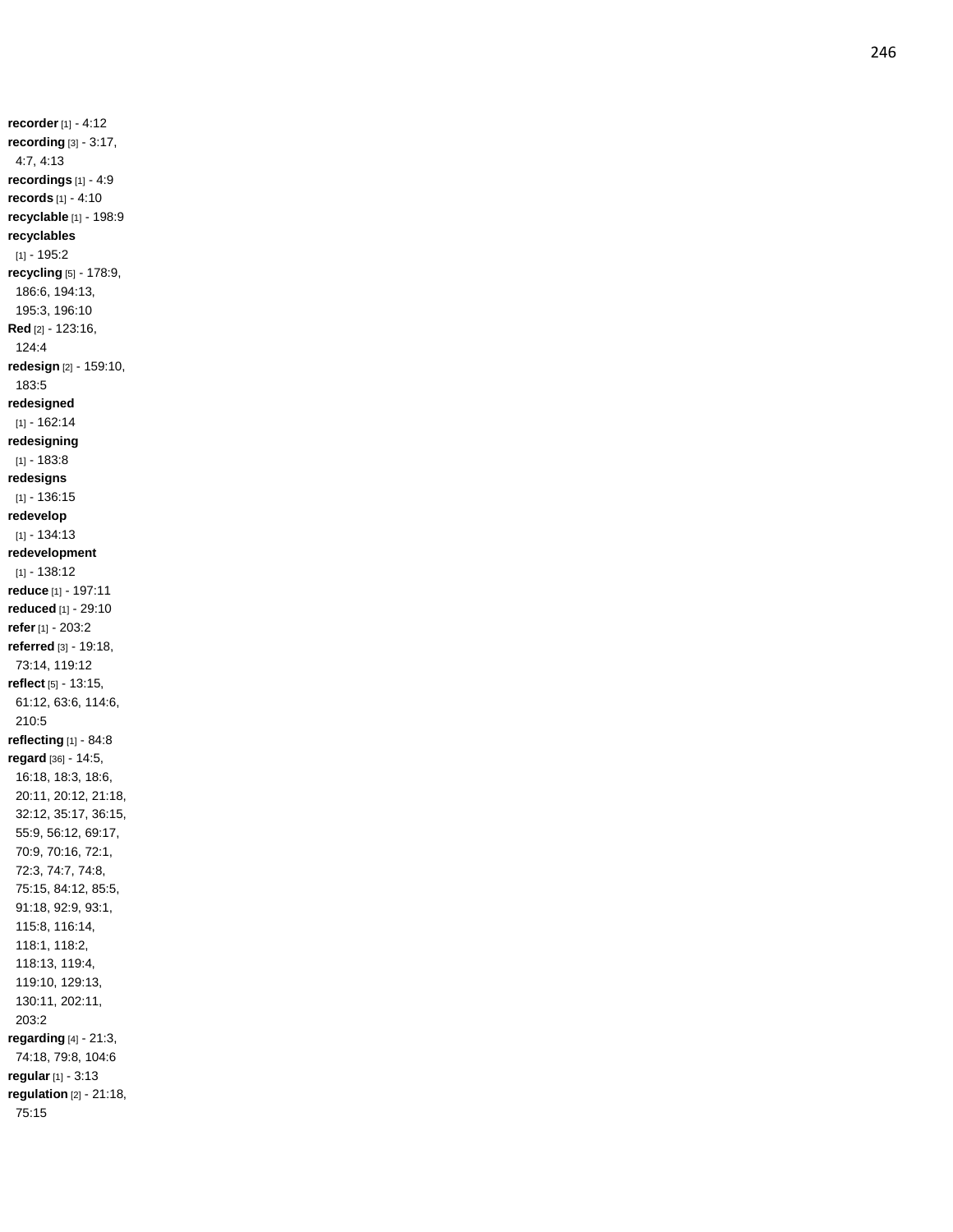**regulations** [2] - 100:14, 149:15 **reign** [1] - 169:2 **reimagine** [1] - 136:5 **reiterate** [1] - 158:2 **related** [4] - 52:16, 87:6, 89:15, 199:12 **relates** [2] - 14:11, 155:8 **relating** [1] - 56:3 **relatively** [3] - 35:2, 96:14, 130:6 **relevant** [4] - 88:4, 135:12, 137:11, 168:13 **relief** [65] - 16:18, 17:3, 18:5, 26:10, 26:11, 26:12, 26:15, 26:16, 27:8, 28:6, 29:1, 30:12, 36:11, 36:17, 40:1, 40:7, 42:11, 47:6, 50:8, 55:17, 56:7, 56:8, 56:12, 56:18, 58:4, 68:18, 69:17, 70:2, 71:1, 72:3, 85:5, 87:6, 88:2, 89:15, 90:5, 92:14, 92:15, 93:1, 93:11, 94:4, 106:18, 115:1, 116:7, 116:8, 116:9, 117:2, 119:17, 127:8, 130:7, 130:13, 139:1, 142:10, 142:12, 142:16, 142:18, 150:4, 150:7, 150:17, 151:4, 165:10, 167:3, 167:4, 168:14, 169:10, 170:9 **Relief** [2] - 18:16, 72:15 **rely** [4] - 16:6, 18:8, 70:13, 70:15 **remain** [6] - 9:18, 13:7, 19:16, 73:12, 194:4 **remaining** [2] - 126:18, 182:17 **remains** [2] - 89:13, 182:18 **remarkable**

[1] - 136:9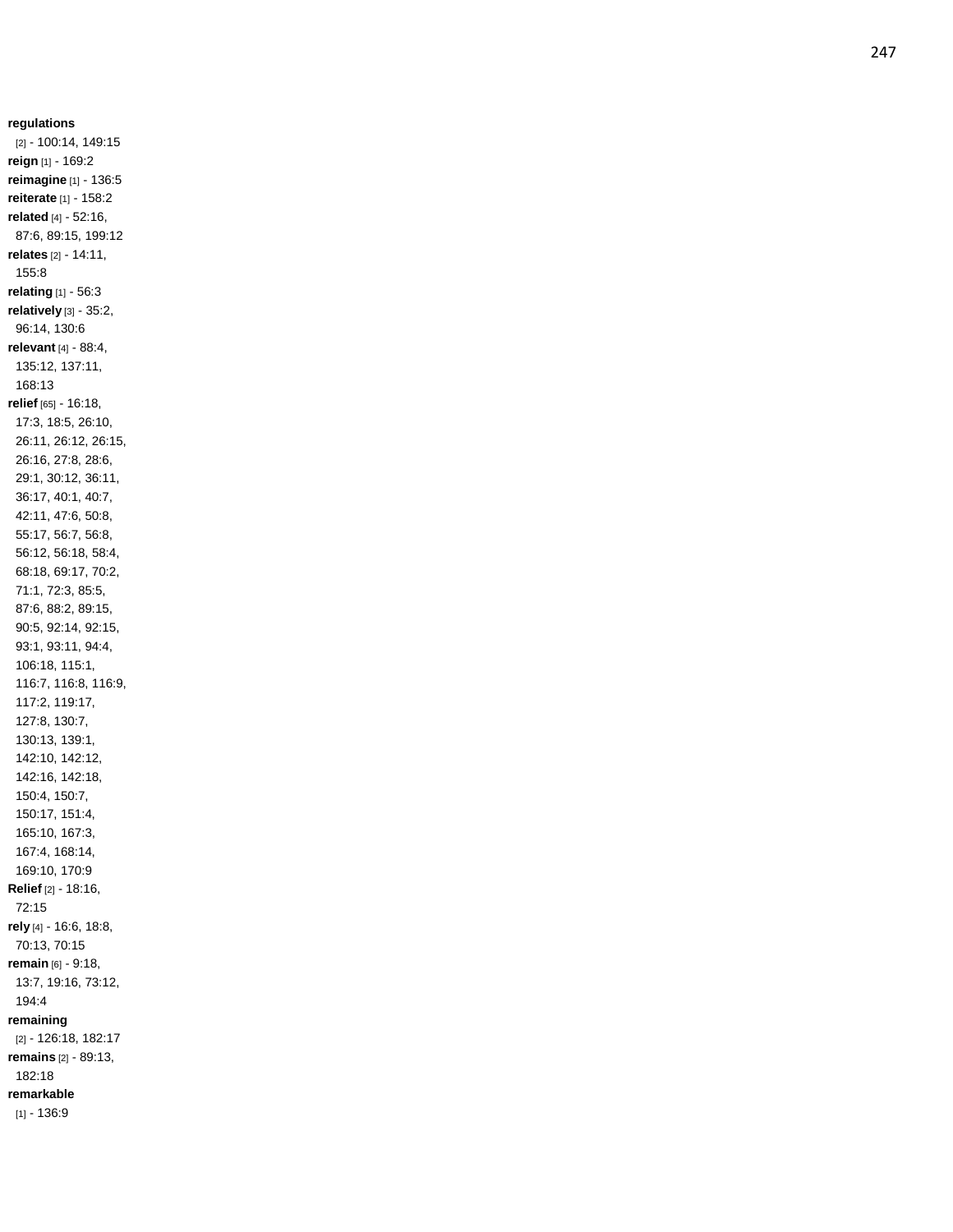**remiss** [1] - 49:9 **remodel** [2] - 34:13, 34:15 **remote** [2] - 61:7 **removal** [1] - 55:1 **remove** [4] - 20:4, 50:10, 61:6, 73:18 **removing** [1] - 56:14 **Renie** [1] - 132:12 **renovated** [1] - 183:2 **renovating** [1] - 87:6 **renovation** [7] - 111:14, 112:3, 112:17, 113:16, 113:18, 114:7, 114:11 **renovations** [1] - 30:2 **rent** [1] - 136:3 **repeat** [1] - 15:11 **repetitive** [4] - 23:2, 23:4, 76:18, 77:2 **replacement** [3] - 7:9, 13:6 **replaces** [1] - 196:12 **replicate** [1] - 148:10 **replicated** [1] - 199:6 **report** [12] - 21:2, 21:6, 21:8, 21:10, 22:5, 74:17, 75:3, 75:5, 75:7, 76:2, 176:15, 196:5 **Reporter** [2] - 213:4, 213:11 **REPORTER** [1] - 213:15 **REPORTERS** [1] - 1:15 **representation** [1] - 190:11 **represented**  $[1] - 13.14$ **representing** [3] - 41:17, 95:12, 176:9 **represents** [2] - 27:3, 81:9 **REPRODUCTION** [1] - 213:14 **request** [15] - 13:3, 39:18, 52:9, 62:17, 63:3, 68:14, 81:14, 112:11, 126:17, 134:3, 142:12, 190:12, 190:15,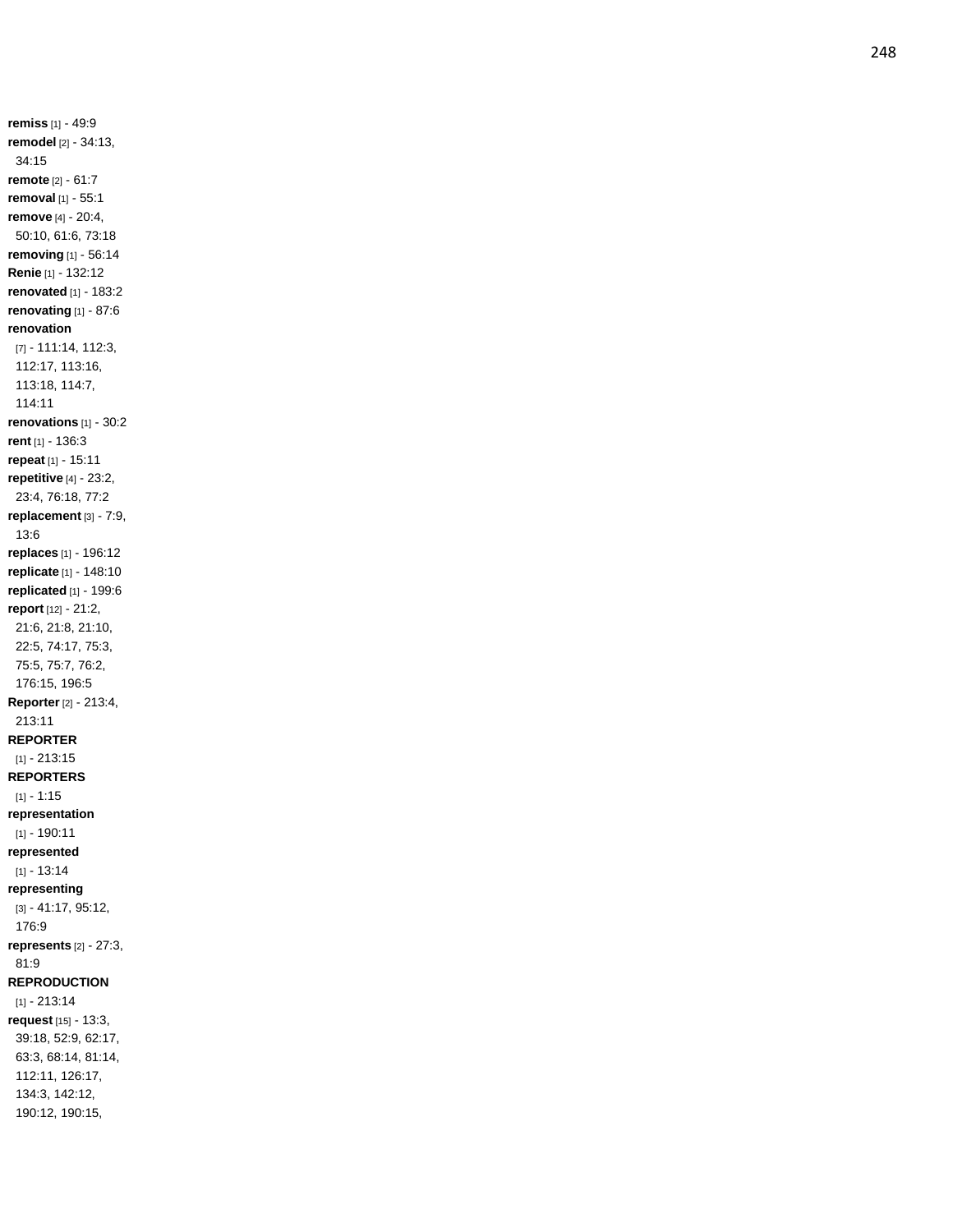197:8, 209:12 **requested** [20] - 17:1, 24:7, 26:15, 35:18, 37:5, 40:7, 40:9, 56:18, 61:1, 62:8, 63:8, 63:14, 82:12, 114:10, 115:9, 117:3, 119:10, 130:18, 142:16, 203:17 **requesting** [2] - 26:10, 101:18 **requests** [1] - 82:11 **require** [3] - 53:5, 102:15, 154:3 **require...** [1] - 190:9 **required** [7] - 27:15, 81:18, 84:10, 102:12, 104:12, 160:13, 210:8 **requirement** [3] - 15:15, 101:14, 150:4 **requirements** [19] - 4:1, 16:15, 17:2, 21:17, 52:17, 70:17, 75:14, 118:4, 138:3, 144:10, 149:2, 149:3, 176:11, 177:18, 182:11, 184:16, 201:7, 201:15, 202:5 **requires** [5] - 53:6, 56:6, 92:13, 116:8, 138:13 **research** [1] - 182:1 **reside** [4] - 52:1, 112:13, 116:18, 122:1 **residence** [1] - 125:18 **Residence** [1] - 27:10 **residential** [7] - 14:4, 14:11, 14:16, 14:17, 60:2, 70:3, 134:15 **residents** [4] - 24:2, 49:6, 49:7, 78:1 **resides** [1] - 113:10 **residing** [1] - 124:5 **RESPECT** [1] - 213:15 **respect** [1] - 161:11 **respectfully**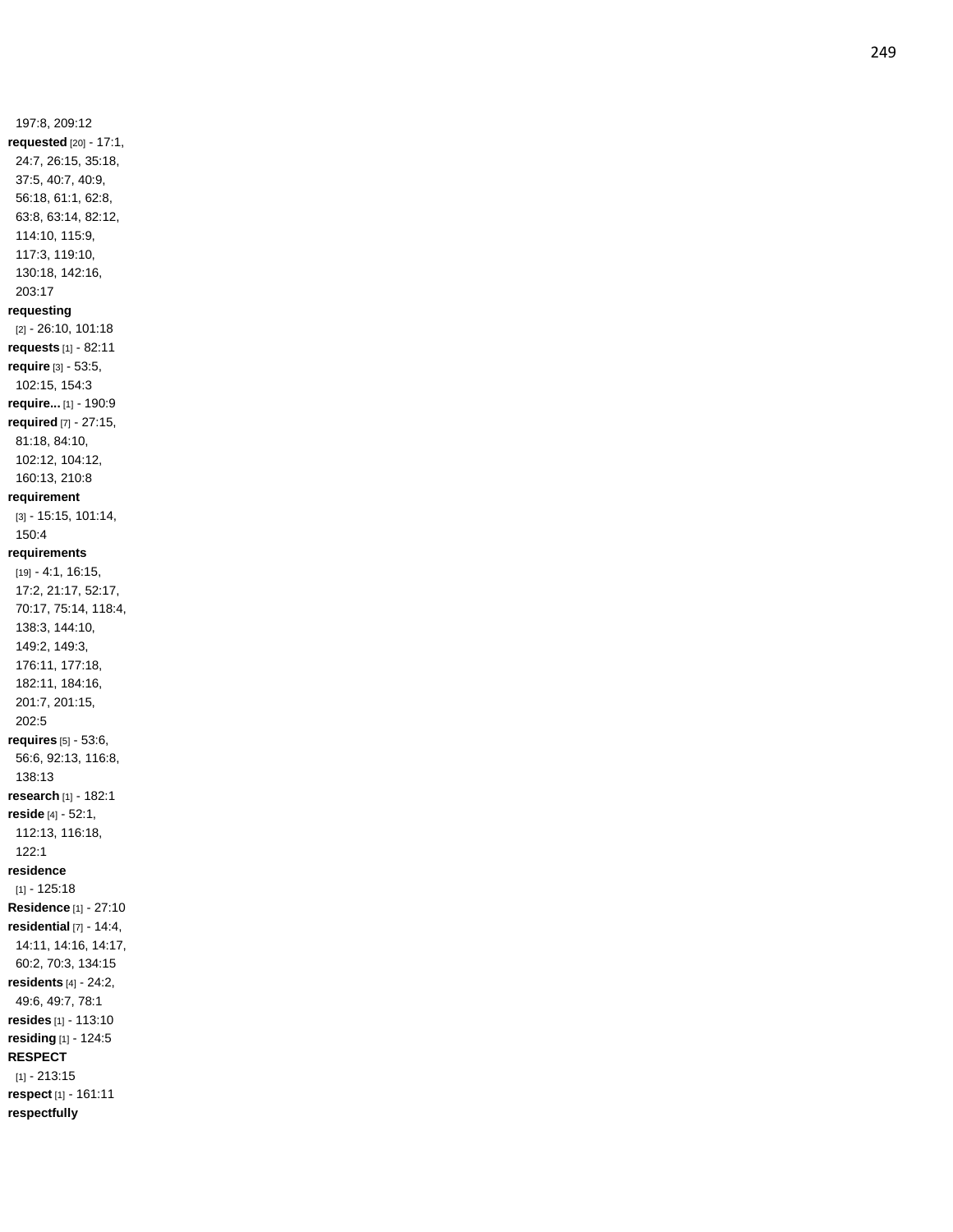[2] - 39:18, 82:11 **respects** [2] - 20:10, 74:6 **Response** [18] - 4:16, 12:12, 32:15, 33:11, 33:16, 39:9, 48:12, 51:15, 68:4, 68:9, 81:3, 90:14, 91:2, 104:8, 111:3, 128:14, 129:2, 192:1 **responses** [1] - 146:10 **responsibilities** [1] - 137:10 **responsibility** [2] - 23:14, 77:13 **Restaurant** [2] - 177:14, 196:3 **restaurant** [8] - 123:1, 136:2, 179:9, 179:18, 181:3, 192:6, 200:10, 200:16 **restaurants** [3] - 122:16, 127:6, 179:13 **restore** [2] - 20:5, 74:1 **restrictions** [2] - 42:12, 196:14 **restructure** [1] - 43:4 **result** [3] - 100:6, 156:2, 162:14 **resulting** [4] - 71:3, 98:12, 102:11, 118:7 **results** [1] - 100:4 **retaining** [1] - 163:17 **rethink** [1] - 169:9 **revenue** [2] - 65:10, 190:3 **review** [3] - 9:3, 157:1, 176:10 **reviewed** [6] - 10:10, 13:2, 31:16, 106:2, 113:18, 165:5 **reviewing** [1] - 166:6 **revision** [2] - 159:5, 159:6 **Revival** [1] - 123:1 **revoked** [2] - 22:10, 76:7 **RHATIGAN**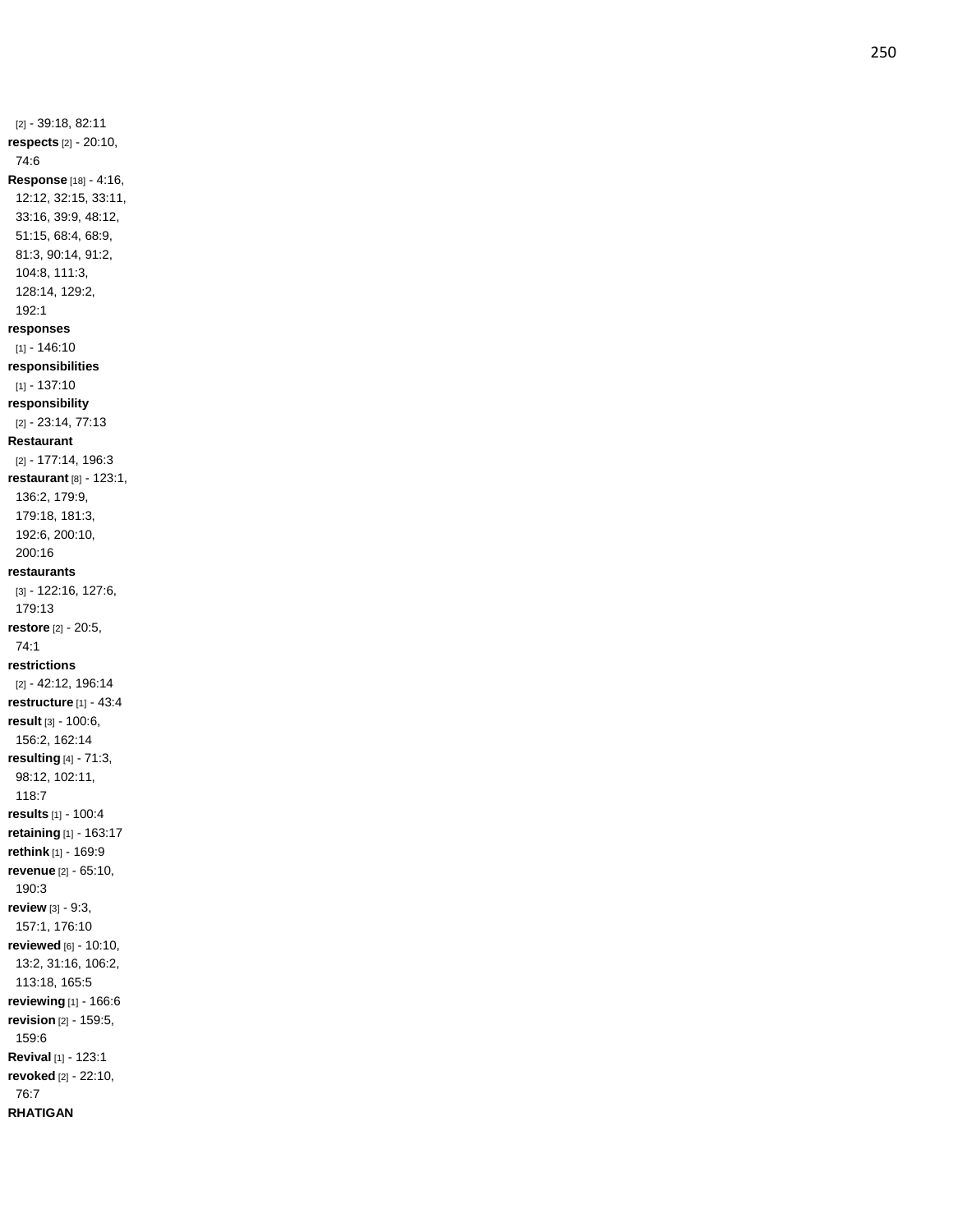[92] - 95:9, 95:11, 96:5, 97:2, 98:8, 99:9, 99:12, 100:11, 101:8, 101:17, 103:11, 103:14, 104:2, 104:11, 105:2, 105:7, 105:18, 106:7, 106:12, 107:12, 116:2, 132:10, 133:8, 133:13, 133:17, 134:1, 135:9, 137:4, 137:13, 139:4, 139:8, 139:14, 140:3, 140:9, 140:12, 141:6, 142:3, 142:7, 143:9, 144:12, 144:18, 145:2, 145:4, 145:17, 146:9, 146:17, 147:5, 147:13, 148:12, 148:16, 149:8, 150:6, 150:10, 150:15, 151:1, 152:3, 152:9, 153:2, 154:5, 154:8, 155:11, 156:8, 156:11, 158:1, 158:15, 159:4, 160:1, 164:1, 164:3, 164:7, 165:4, 169:17, 170:5, 170:13, 171:5, 171:8, 171:13, 172:2, 172:4, 172:9, 172:12, 173:1, 173:7, 205:5, 205:10, 205:14, 206:15, 208:10, 208:17, 209:6, 209:10, 209:14 **Rhatigan** [2] - 95:12, 132:11 **rice** [1] - 180:9 **rid** [1] - 156:3 **Rindge** [1] - 127:2 **ring** [1] - 123:17 **rise** [1] - 44:15 **risks** [1] - 55:14 **River** [2] - 42:2, 57:3 **Rob** [11] - 108:17, 108:18, 110:7,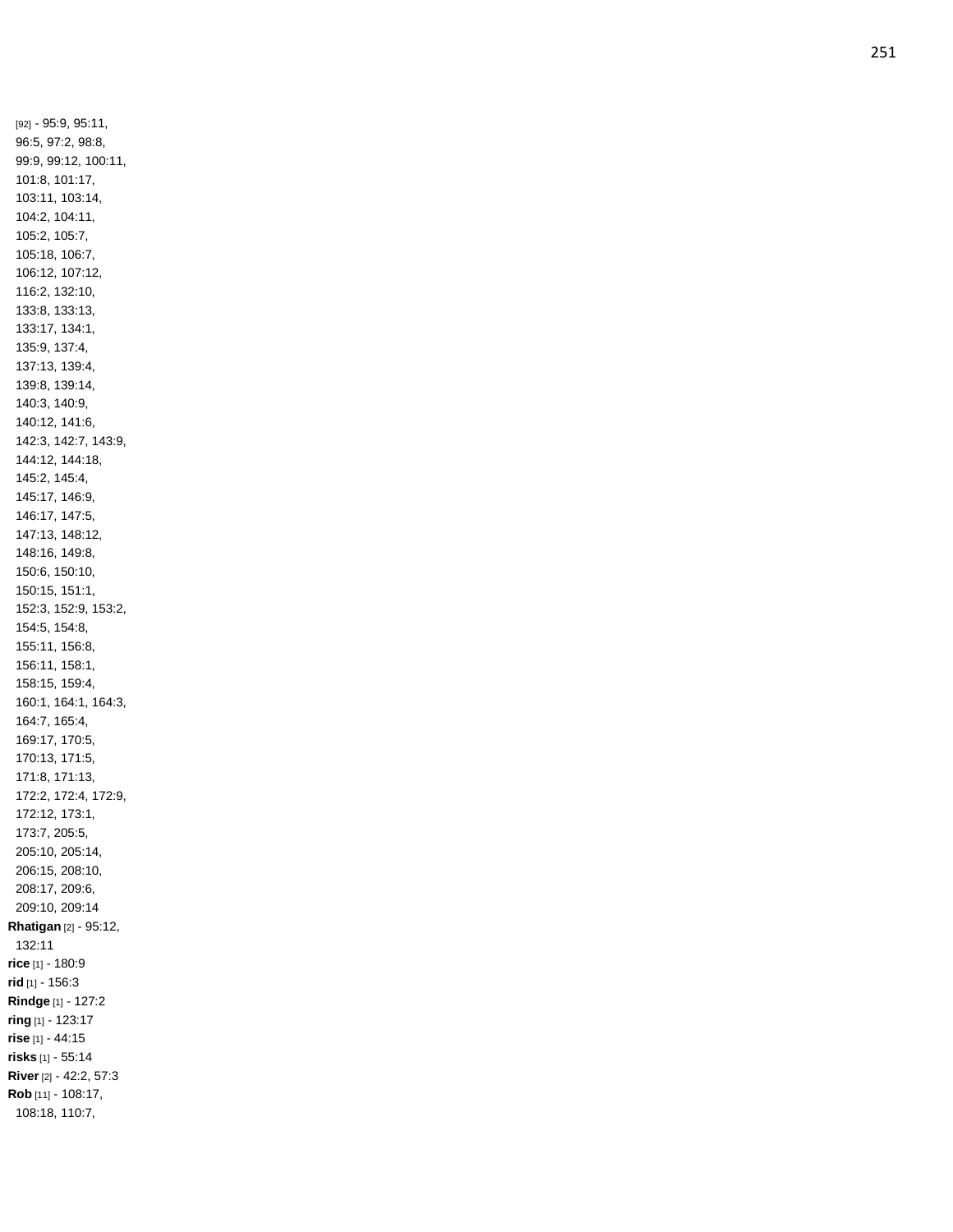111:16, 111:17, 112:2, 112:11, 113:6, 113:13, 113:17, 114:12 **ROBERT** [4] - 95:14, 96:17, 97:1, 99:11 **Robert** [2] - 95:14, 111:12 **rock** [1] - 8:3 **Rogers** [1] - 51:18 **roof** [7] - 18:6, 89:8, 99:7, 110:2, 112:1, 112:7, 114:4 **roofs** [1] - 114:6 **rooftop** [1] - 61:9 **room** [3] - 7:16, 197:6, 205:17 **rooms** [1] - 105:9 **rough** [1] - 183:10 **roughly** [1] - 45:8 **RRU** [1] - 61:7 **rule** [3] - 153:12, 153:17, 210:2 **rules** [2] - 23:17, 77:1 6 **ruling** [1] - 154:2 **run** [2] - 44:14, 202:3 **running** [1] - 197:6 **RUSSELL** [29] - 176:1, 179:4, 179:8, 180:8, 180:18, 181:5, 182:1, 182:14, 182:17, 183:6, 183:15, 184:2, 184:4, 185:10, 186:11, 187:4, 187:16, 190:17, 193:9, 194:6, 195:13, 196:1, 196:18, 198:6, 198:14, 199:1, 200:10, 200:12, 201:14 **Russell** [1] - 175:13 **RYAN** [6] - 6:10, 6:14, 9:9, 10:9, 11:18, 13:16 **Ryan** [1] - 6:14

# **S**

**S - A - R - A - H** [1] - 59:16 **S - E - T - O** [1] - 87:2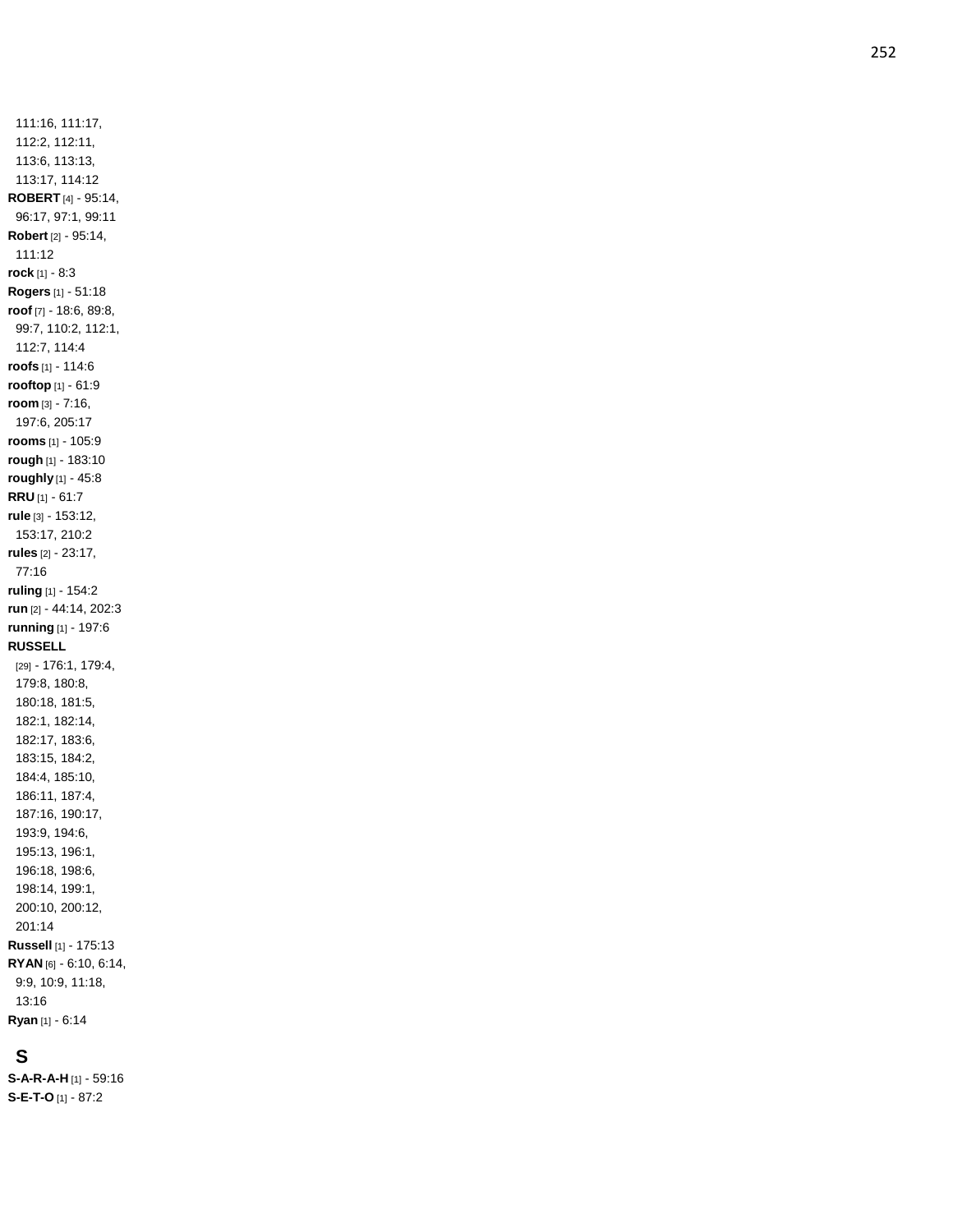**S - P - A - R - K - E - S** [2] - 25:18, 26:2 **safe** [4] - 43:3, 47:12, 89:5, 90:6 **safely** [1] - 123:10 **safety** [17] - 17:14, 23:17, 42:15, 47:7, 49:6, 52:14, 56:15, 71:12, 77:16, 92:9, 93:4, 118:18, 147:4, 148:18, 178:2, 197:12, 203:8 **sale** [1] - 200:7 **sales** [1] - 190:3 **salient** [2] - 151:6, 151:9 **SAME** [1] - 213:14 **San** [1] - 179:12 **sandbox** [2] - 122:8, 125:15 **Sarah** [3] - 59:15, 95:11, 132:11 **SARAH** [92] - 95:9, 95:11, 96:5, 97:2, 98:8, 99:9, 99:12, 100:11, 101:8, 101:17, 103:11, 103:14, 104:2, 104:11, 105:2, 105:7, 105:18, 106:7, 106:12, 107:12, 116:2, 132:10, 133:8, 133:13, 133:17, 134:1, 135:9, 137:4, 137:13, 139:4, 139:8, 139:14, 140:3, 140:9, 140:12, 141:6, 142:3, 142:7, 143:9, 144:12, 144:18, 145:2, 145:4, 145:17, 146:9, 146:17, 147:5, 147:13, 148:12, 148:16, 149:8, 150:6, 150:10, 150:15, 151:1, 152:3, 152:9, 153:2, 154:5, 154:8, 155:11, 156:8, 156:11, 158:1, 158:15, 159:4, 160:1, 164:1, 164:3,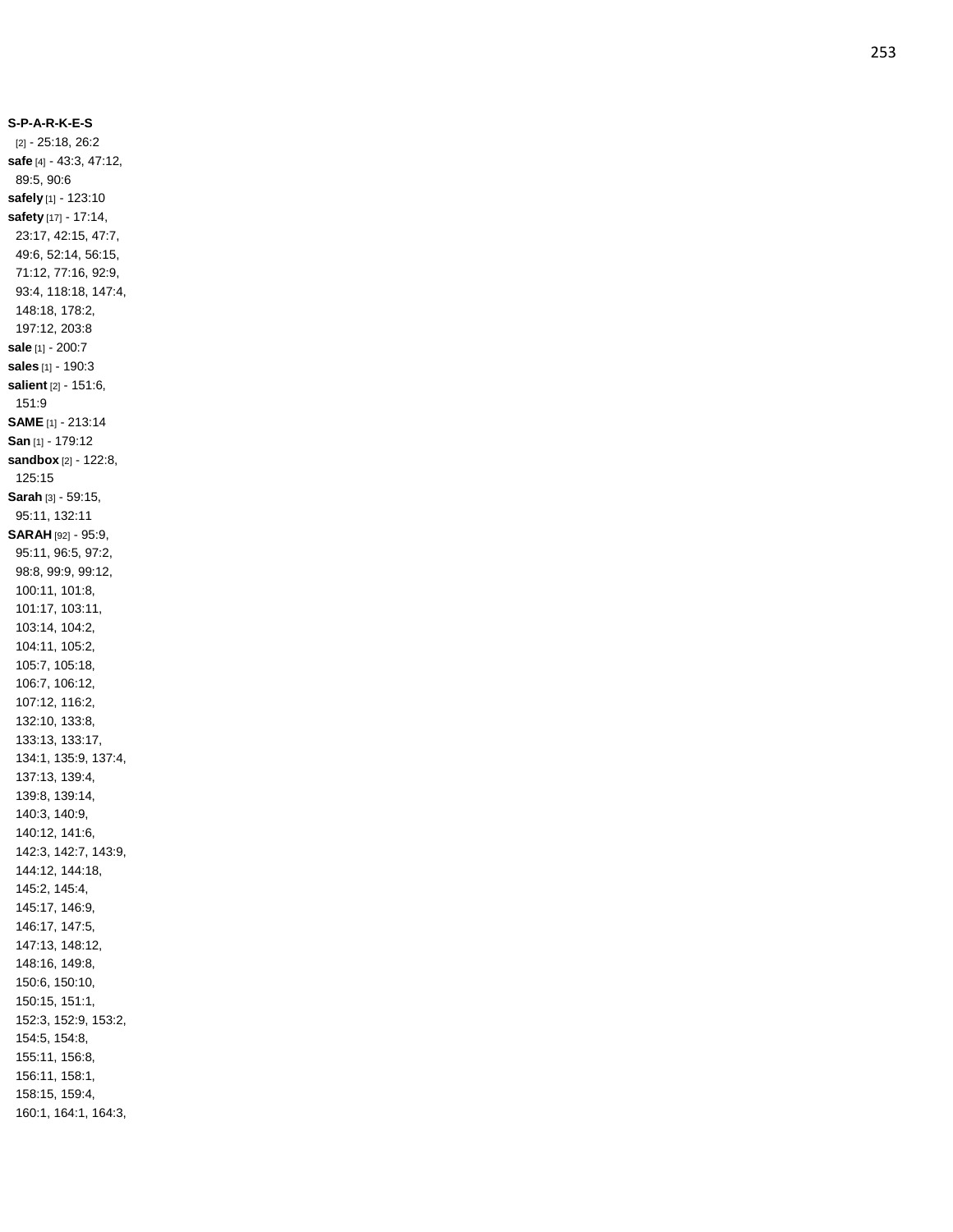164:7, 165:4, 169:17, 170:5, 170:13, 171:5, 171:8, 171:13, 172:2, 172:4, 172:9, 172:12, 173:1, 173:7, 205:5, 205:10, 205:14, 206:15, 208:10, 208:17, 209:6, 209:10, 209:14 **satisfy** [2] - 15:14, 182:11 **Saturday** [2] - 191:6, 206:14 **saw** [2] - 10:8, 165:6 **scale** [2] - 113:2, 169:10 **schedule** [2] - 104:17, 206:7 **scheduled** [2] - 40:3, 81:15 **schematics**  $[1] - 62:17$ **schemes** [1] - 198:7 **school** [1] - 127:1 **scientific** [2] - 20:17, 74:14 **screening** [1] - 35:5 **SEAN** [6] - 25:9, 26:3, 26:7, 32:18, 33:2, 33:7 **Sean** [1] - 25:11 **seated** [2] - 87:1, 121:11 **seating** [2] - 189:15, 201:3 **seats** [1] - 184:3 **Seattle** [1] - 179:13 **second** [20] - 53:8, 62:6, 84:7, 87:9, 89:9, 99:15, 100:1, 111:16, 112:7, 122:5, 125:18, 127:10, 141:8, 156:13, 158:2, 159:5, 167:5, 194:11 **section** [1] - 138:18 **Section** [3] - 11:3, 18:16, 72:14 **sector** [1] - 7:7 **see** [23] - 27:4, 31:5, 37:10, 46:3, 49:13,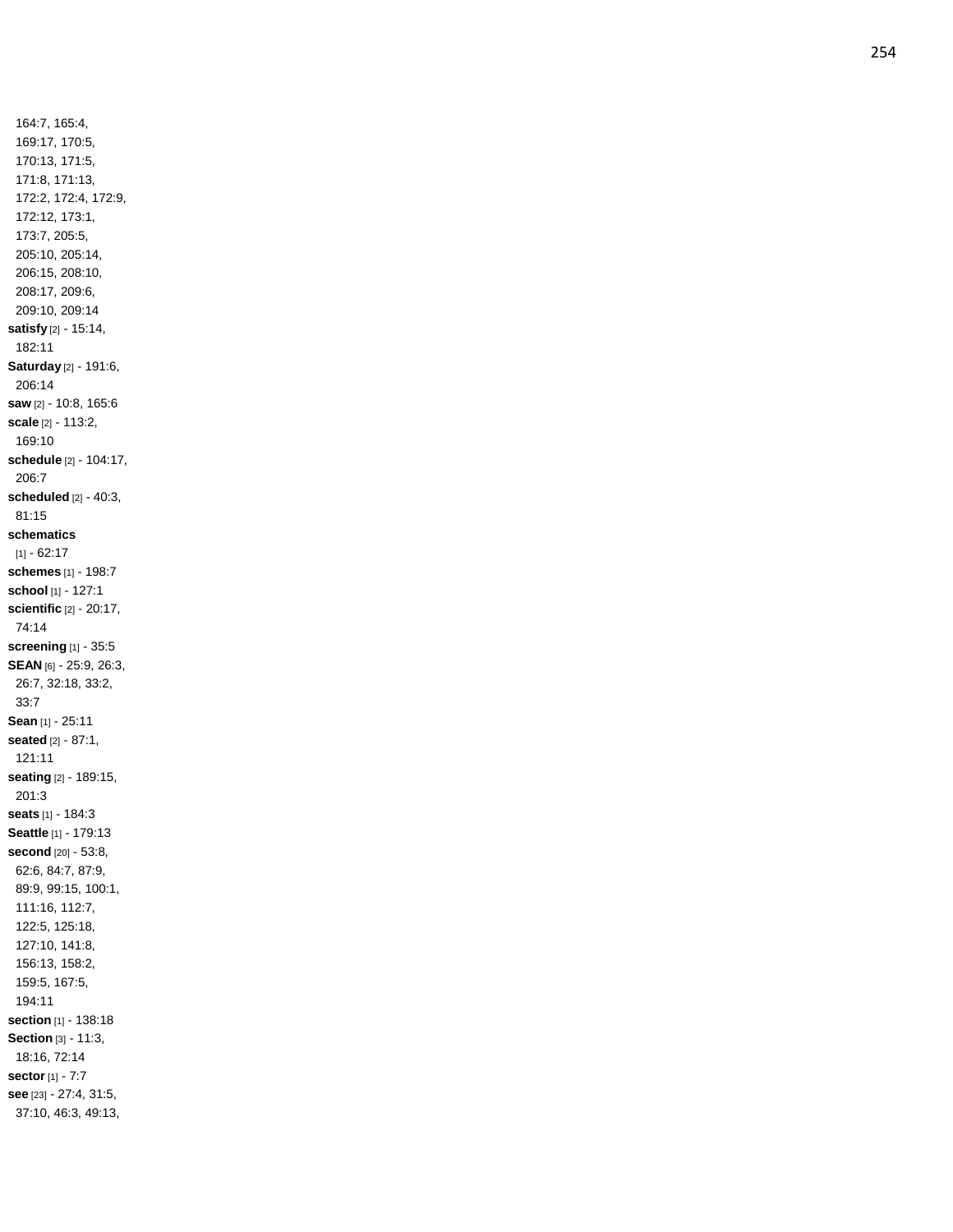54:6, 110:2, 122:4, 123:16, 125:1, 144:16, 147:10, 162:13, 165:8, 165:11, 165:14, 166:14, 168:10, 168:11, 171:11, 183:7, 188:6, 211:1 **seeking** [11] - 16:13, 17:3, 26:12, 42:11, 71:1, 88:9, 105:13, 105:15, 115:1, 139:2, 202:7 **self** [1] - 7:13 **self -explanatory** [1] - 7:13 **sell** [2] - 167:11, 168:6 **selling** [1] - 67:1 **Senior** [1] - 1:5 **sense** [2] - 96:13, 103:3 **sensitive** [1] - 197:18 **sentences** [1] - 193:14 **separate** [1] - 14:5 **separates** [1] - 34:10 **separation** [9] - 141:3, 143:12, 144:9, 144:15, 145:7, 145:9, 147:2, 147:3, 161:4 **September** [2] - 34:16, 57:5 **Series** [1] - 123:17 **series** [1] - 135:5 **serious** [2] - 145:6, 152:1 **seriously** [1] - 168:3 **served** [1] - 178:8 **service** [15] - 64:16, 65:1, 65:8, 66:14, 67:3, 67:4, 178:15, 181:16, 185:18, 187:6, 187:11, 188:16, 188:17, 199:5, 201:2 **services** [1] - 108:1 **Services** [15] - 21:2, 21:7, 21:10, 22:4, 23:9, 74:17, 75:4, 75:7, 76:2, 77:8, 142:4, 152:10, 160:12, 162:12,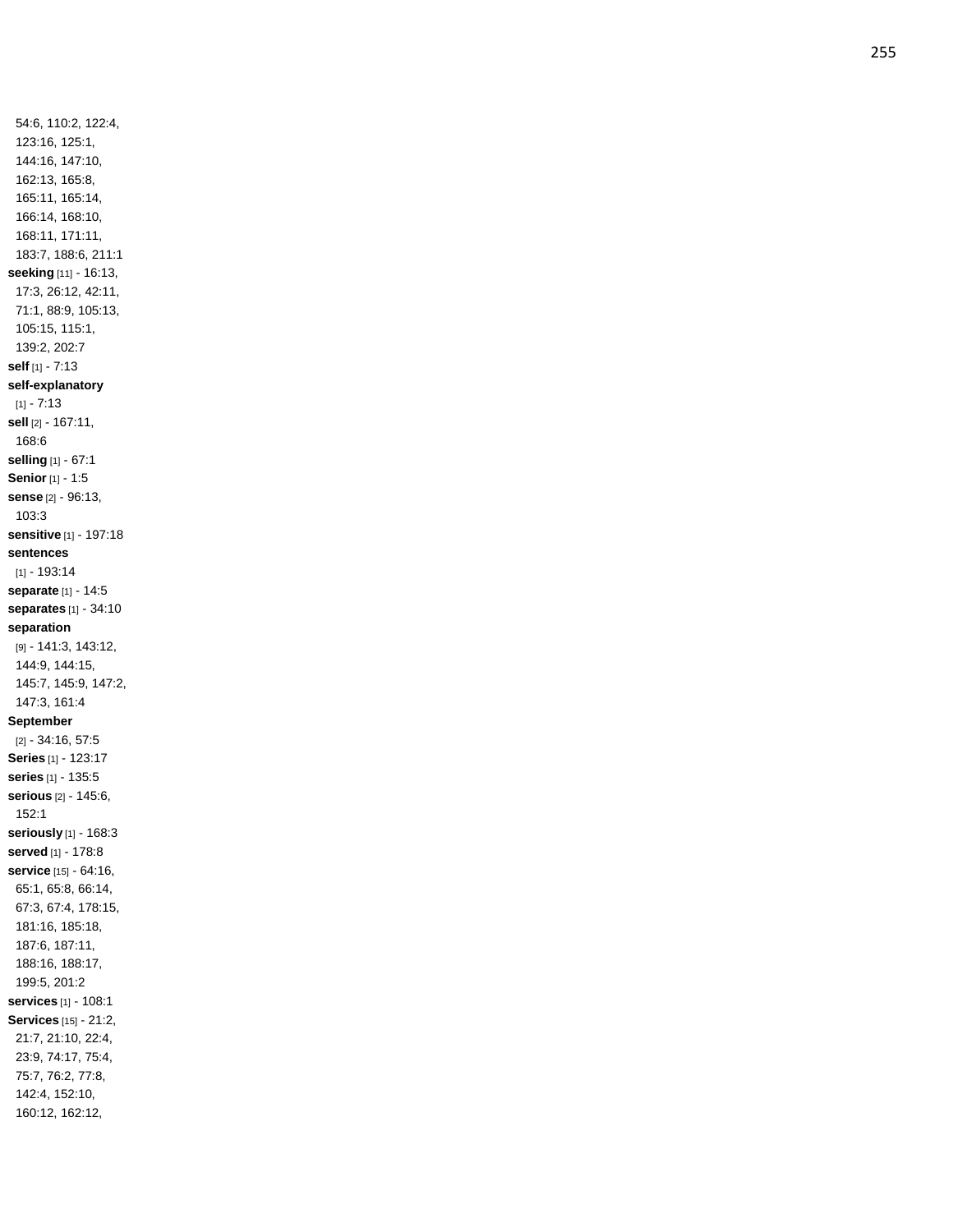212:3 **servicing** [1] - 185:8 **sessions** [1] - 3:18 **set** [8] - 8:13, 8:17, 102:1, 137:9, 141:1, 158:18, 213:6, 213:7 **setback** [13] - 26:15, 27:6, 27:8, 30:12, 106:17, 124:17, 125:1, 141:12, 141:13, 141:14, 153:13, 164:12, 167:3 **setbacks** [7] - 98:10, 98:16, 104:13, 105:1, 105:3, 116:4, 124:11 **Seto** [1] - 87:2 **seto** [1] - 87:3 **sets** [2] - 57:16, 57:17 **settled** [1] - 192:14 **seven** [9] - 83:18, 84:9, 164:5, 208:1, 208:4, 209:17, 210:6 **several** [9] - 42:12, 97:3, 103:8, 112:4, 122:15, 134:12, 135:7, 163:11, 172:10 **shall** [21] - 14:16, 19:14, 20:3, 21:1, 21:6, 21:11, 22:4, 22:8, 23:1, 23:8, 73:10, 73:17, 74:16, 75:3, 75:8, 76:1, 76:5, 76:18, 77:7, 197:17, 199:16 **shape** [8] - 26:17, 27:4, 28:16, 30:13, 36:8, 56:3, 130:4 **shaped** [1] - 26:17 **share** [2] - 34:10, 113:6 **sheet** [2] - 37:15, 212:7 **SHEET** [1] - 212:1 **Sheet** [2] - 212:2, 212:7 **sheets** [1] - 64:13 **Sherry** [1] - 87:2 **shining** [1] - 158:10 **shocking**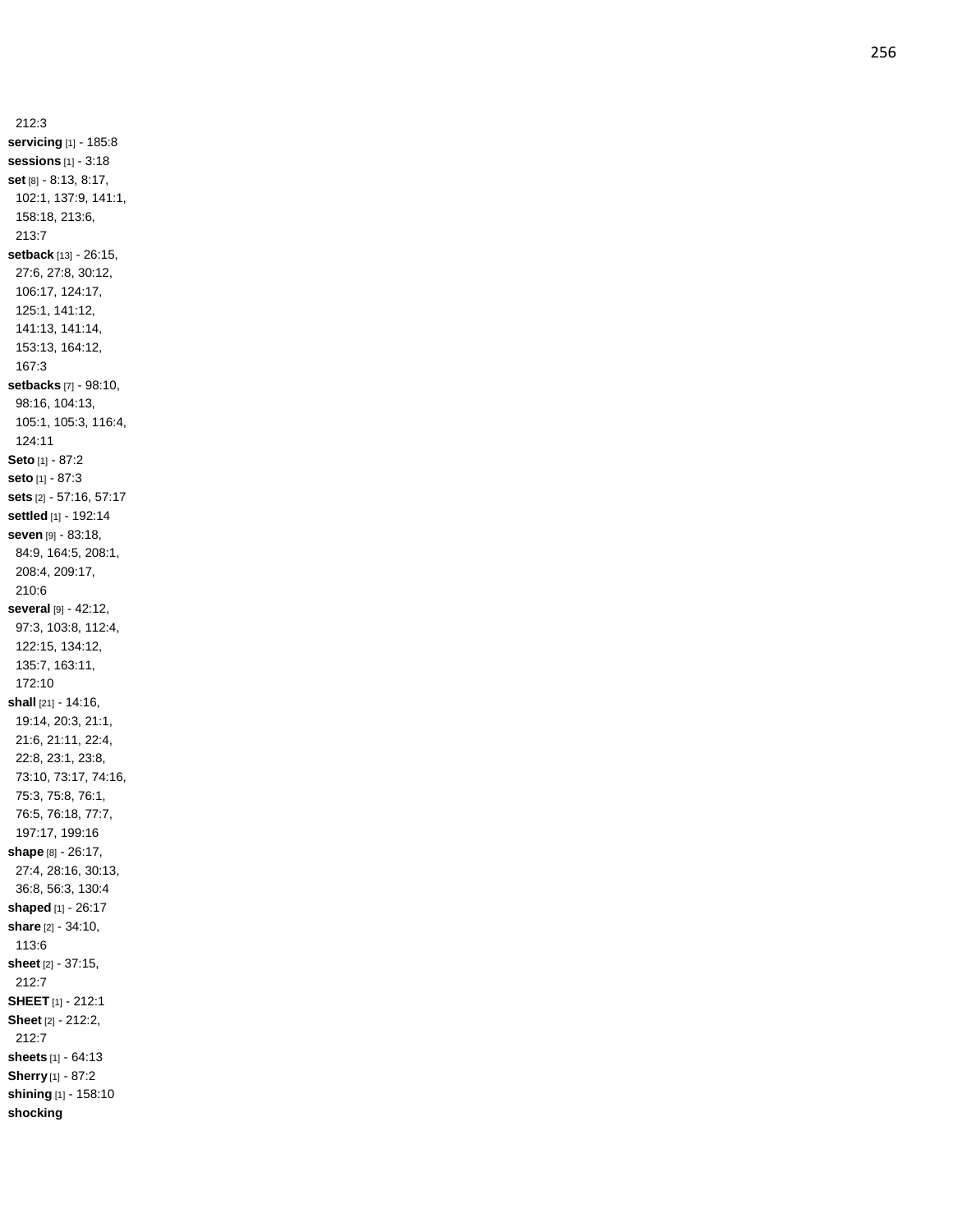[2] - 198:12, 198:14 **Shorthand** [2] - 213:4, 213:11 **show** [8] - 60:14, 64:8, 64:9, 143:14, 144:13, 156:5, 156:14, 172:5 **showed** [4] - 60:7, 62:18, 110:1, 159:1 **showing** [1] - 60:11 **shown** [3] - 54:13, 54:14, 65:11 **shows** [1] - 191:5 **shrink** [1] - 163:1 **side** [18] - 26:15, 49:16, 53:18, 98:9, 98:16, 104:13, 105:2, 107:3, 112:1, 128:4, 141:12, 141:13, 157:8, 157:9, 157:15, 158:6, 164:18, 200:1 8 **sided** [1] - 99:6 **sides** [4] - 7:8, 98:15, 104:12, 148:5 **sidewalks** [1] - 197:13 **siding** [1] - 125:14 **Sign** [1] - 212:7 **sign** [12] - 82:14, 82:16, 84:2, 84:8, 84:9, 84:13, 84:16, 107:9, 210:1, 210:3, 210:6 **signature** [1] - 34:6 **SIGNATURE** [1] - 212:1 **signed** [2] - 147:18, 196:4 **significant** [1] - 100:12 **signs** [2] - 60:11, 108:2 **similar** [3] - 49:7, 62:13, 196:12 **similarly** [1] - 202:17 **SIMON** [18] - 59:10, 59:13, 60:5, 61:4, 61:14, 62:2, 62:6, 64:1, 64:7, 64:15, 65:18, 66:4, 66:8, 67:8, 67:13, 67:17, 68:15, 69:2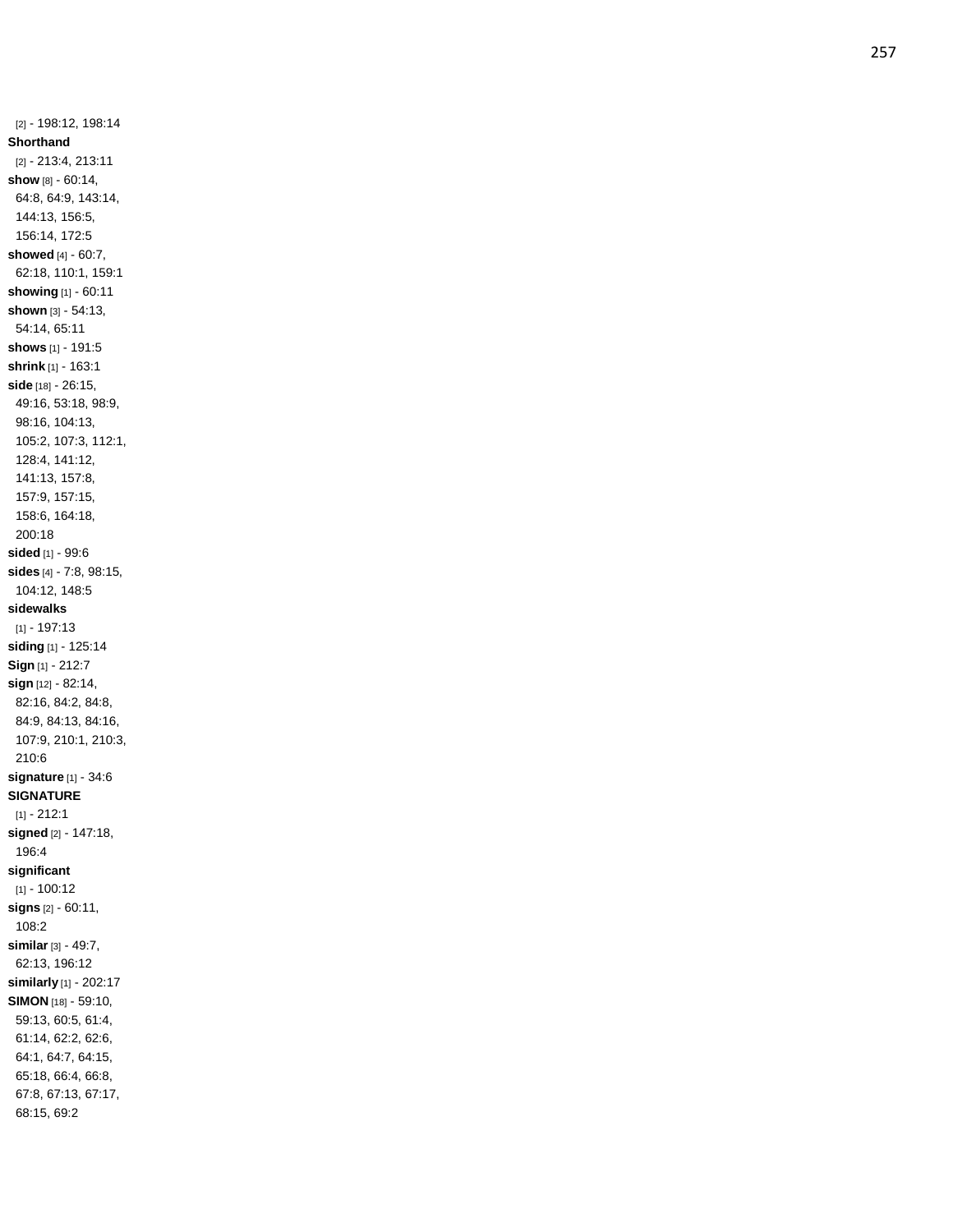**Simon** [2] - 59:10, 59:13 **simply** [1] - 42:15 **sims** [2] - 69:6, 69:7 **simulations** [11] - 7:12, 8:9, 13:15, 19:11, 19:17, 61:12, 61:15, 63:7, 73:8, 73:13, 85:5 **Singanayagam** [3] - 139:17, 152:11, 209:1 **single** [1] - 134:7 **single -story**  $[1] - 134:7$ **Sisia** [5] - 1:11, 39:11, 83:14, 187:9, 209:13 **SISIA** [18] - 39:12, 82:17, 83:4, 83:8, 83:11, 83:15, 85:10, 187:12, 187:18, 188:18, 189:3, 205:15, 206:1, 206:5, 206:12, 207:2, 207:6, 207:11 **sit** [1] - 188:8 **site** [15] - 6:14, 18:12, 20:12, 21:5, 21:15, 27:1, 44:6, 72:10, 74:8, 75:3, 75:12, 143:14, 166:12, 181:6 **sited** [3] - 29:7, 30:5, 30:6 **sits** [1] - 52:13 **sitting** [2] - 33:4, 171:18 **Sitting** [13] - 3:4, 6:2, 25:2, 39:2, 41:2, 59:2, 79:2, 86:2, 95:2, 121:2, 132:2, 175:2, 205:2 **situated** [2] - 23:17, 77:16 **situation** [4] - 154:7, 154:9, 160:13, 170:9 **situations** [1] - 77:17 **six** [3] - 20:3, 73:17, 125:4 **Six** [1] - 175:12 **size** [12] - 7:9, 26:17,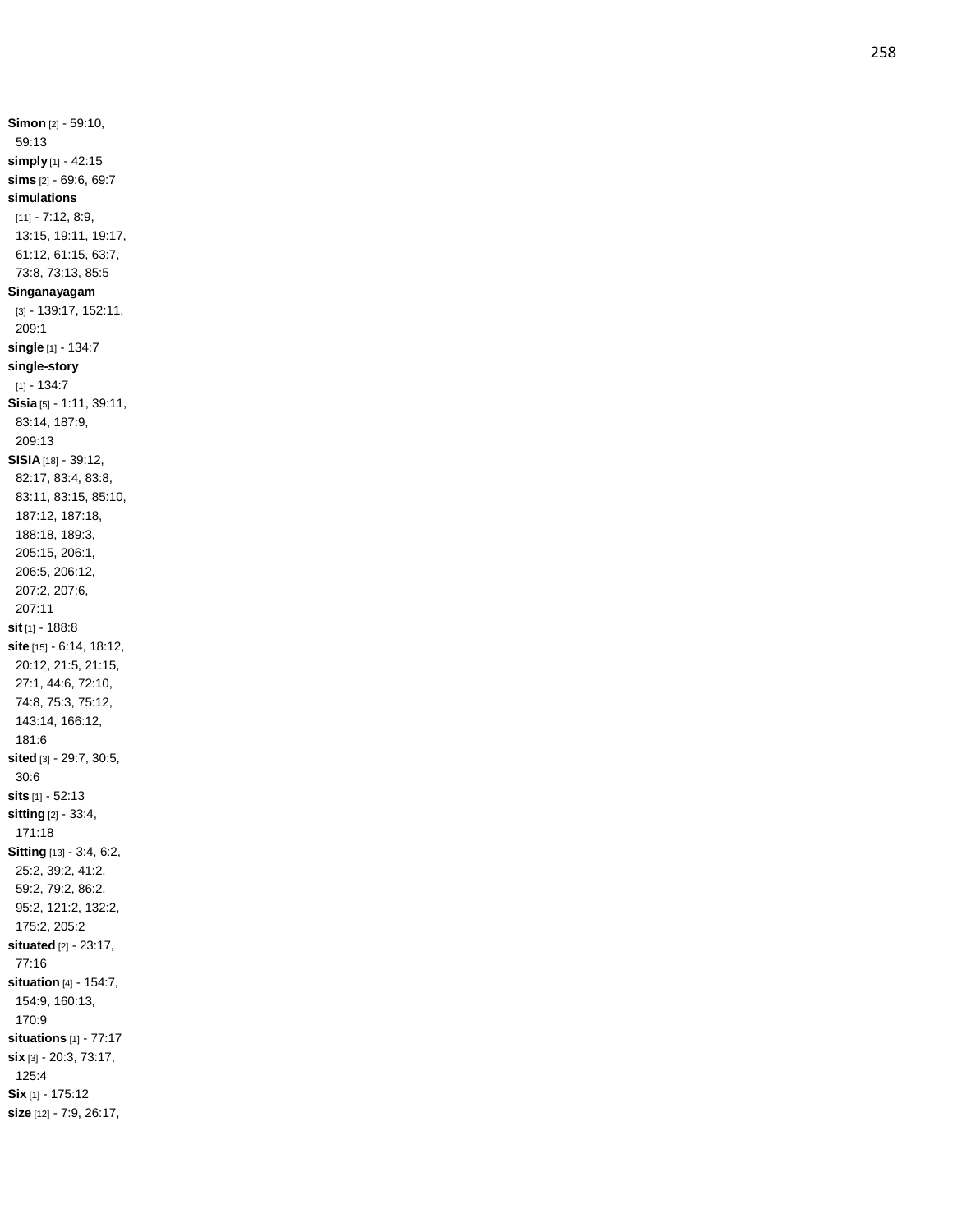62:10, 62:13, 100:9, 104:15, 114:3, 134:17, 163:9, 163:13, 184:17, 185:1 **slanted** [2] - 26:18, 30:14 **slants** [1] - 27:4 **slight** [1] - 90: 5 **slightly** [3] - 89:18, 90:1, 101:7 **slope** [2] - 98:7, 98:8 **slow** [1] - 97:13 **small** [21] - 34:10, 42:13, 42:15, 43:9, 45:3, 47:9, 47:12, 50:17, 52:4, 62:16, 96:14, 97:16, 98:13, 100:1, 100:2, 113:3, 115:13, 134:7, 183:12 **smaller** [2] - 62:16, 166:16 **smallest** [2] - 64:3, 64:10 **Smith** [1] - 131:2 **smoke** [1] - 65:5 **smushed** [1] - 155:4 **Snell** [1] - 59:15 **SNELL** [1] - 59:15 **so -called** [1] - 7:7 **social** [1] - 124:7 **societal** [2] - 20:16, 74:13 **solicit** [1] - 113:7 **solicited** [1] - 114:1 **solve** [1] - 47:7 **someone** [2] - 183:14, 183:15 **Somerville** [1] - 42:1 **sometime** [1] - 97:14 **sometimes** [3] - 63:11, 126:4, 186:13 **somewhat** [2] - 67:12, 126:17 **soon** [1] - 185:15 **sorry** [19] - 8:6, 8:14, 43:14, 60:15, 61:5, 63:17, 64:2, 79:9, 80:1, 93:10, 138:17, 140:1, 151:8, 152:10, 164:14, 164:16, 182:3,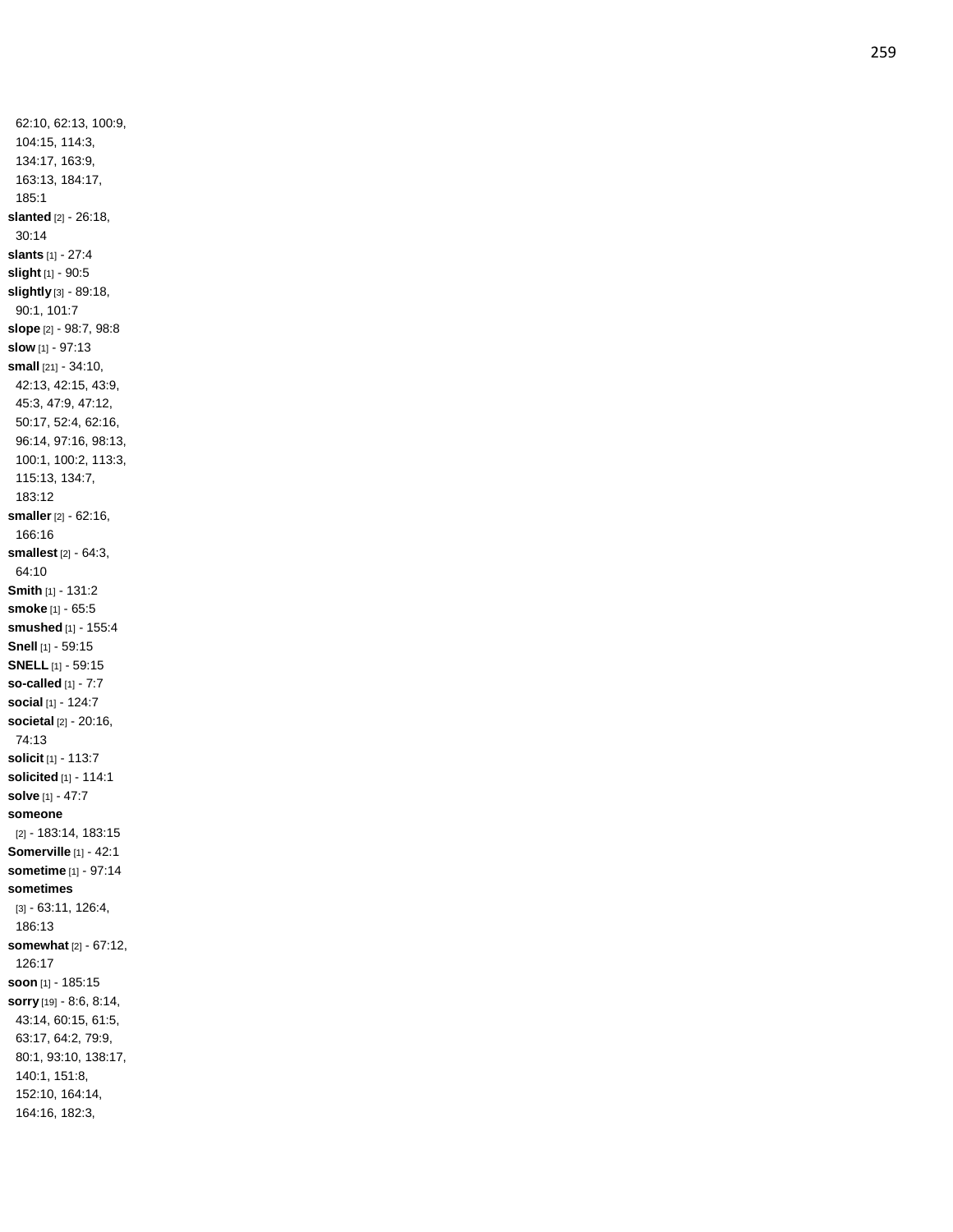206:13, 207:8 **sort** [17] - 99:2, 99:6, 106:15, 106:16, 134:5, 136:1, 136:4, 136:10, 136:12, 137:16, 138:2, 140:14, 140:15, 143:3, 164:8, 188:9, 195:4 **sought** [15] - 36:17, 55:10, 55:18, 69:18, 70:2, 73:1, 85:6, 88:2, 92:1, 93:1, 93:11, 104:7, 118:2, 129:14, 130:13 **soup** [1] - 123:3 **Southern** [1] - 179:12 **Sox** [2] - 123:16, 124:4 **space** [24] - 28:10, 28:12, 30:9, 31:10, 31:11, 46:5, 89:4, 98:3, 99:16, 100:9, 100:12, 113:3, 114:12, 115:14, 127:9, 128:6, 146:7, 148:4, 155:15, 177:14, 183:7, 183:12, 194:11 **spaces** [2] - 100:2, 198:2 **spare** [2] - 8:12, 8:16 **Sparkes** [5] - 25:14, 25:18, 26:1, 34:8, 35:3 **SPARKES** [7] - 25:17, 26:1, 31:3, 31:7, 32:5, 32:10, 34:3 **Sparkes's** [2] - 34:9, 34:12 **speaking** [1] - 170:17 **Special** [56] - 14:16, 16:13, 16:15, 19:2, 20:11, 20:17, 21:11, 21:16, 22:7, 22:11, 22:14, 22:18, 23:15, 24:7, 24:12, 72:18, 74:7, 74:14, 75:8, 75:13, 76:5, 76:9, 76:12, 76:16, 77:14, 78:7, 78:11, 81:11, 96:8, 104:1, 104:10, 104:12, 105:17, 114:10, 117:14,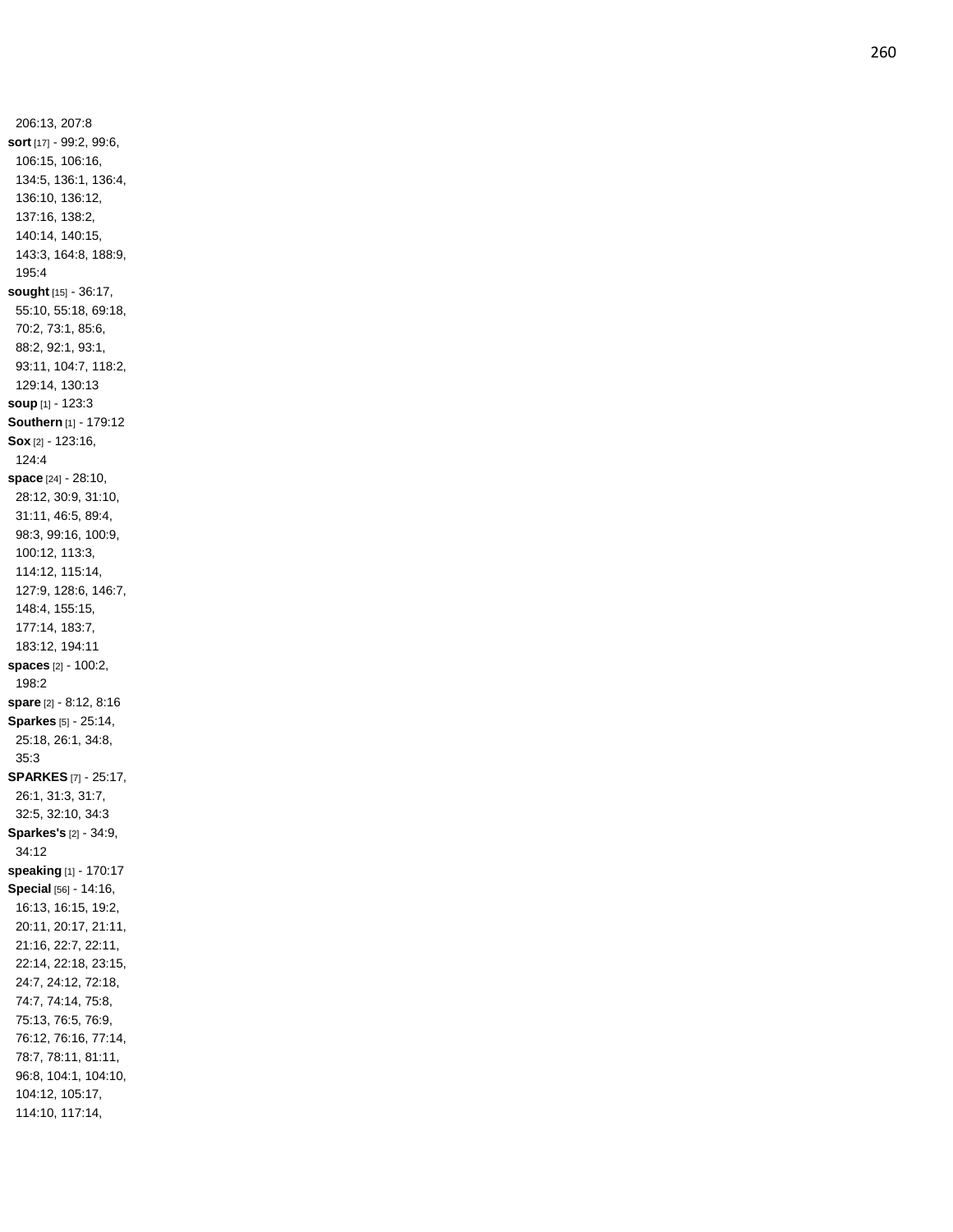117:15, 118:1, 118:5, 119:9, 134:2, 138:14, 138:15, 139:2, 139:13, 139:17, 140:11, 142:10, 143:1, 151:4, 170:8, 170:18, 176:11, 193:17, 202:3, 202:6, 203:16 **specific** [1] - 9:10 **specifically** [1] - 195:15 **spectrum** [2] - 180:5, 186:18 **Spectrum** [3] - 11:8, 18:18, 72:16 **spel l** [1] - 25:15 **spelling** [1] - 121:12 **spent** [3] - 102:12, 112:4, 124:9 **spoken** [4] - 87:17, 111:8, 127:11, 173:2 **sprinkler**[2] - 52:15, 53:12 **sprinklering** [1] - 54:3 **square** [15] - 26:13, 27:3, 30:15, 43:9, 44:17, 45:2, 88:14, 88:18, 101:3, 101:4, 101:10, 192:6, 199:5, 199:7, 199:9 **Square** [19] - 122:17, 122:18, 176:14, 176:16, 176:17, 180:17, 190:13, 192:4, 192:12, 192:15, 192:17, 193:1, 193:4, 193:18, 194:18, 195:7, 196:6, 203:3, 203:4 **SS** [1] - 213:3 **staff** [1] - 66:13 **Staff** [1] - 13:2 **stair** [5] - 44:12, 44:16, 45:1, 156:17 **staircase** [6] - 43:16, 46:3, 87:9, 87:13, 92:7, 147:4 **stairs** [17] - 46:4, 107:2, 107:3, 144:5, 145:14, 146:13,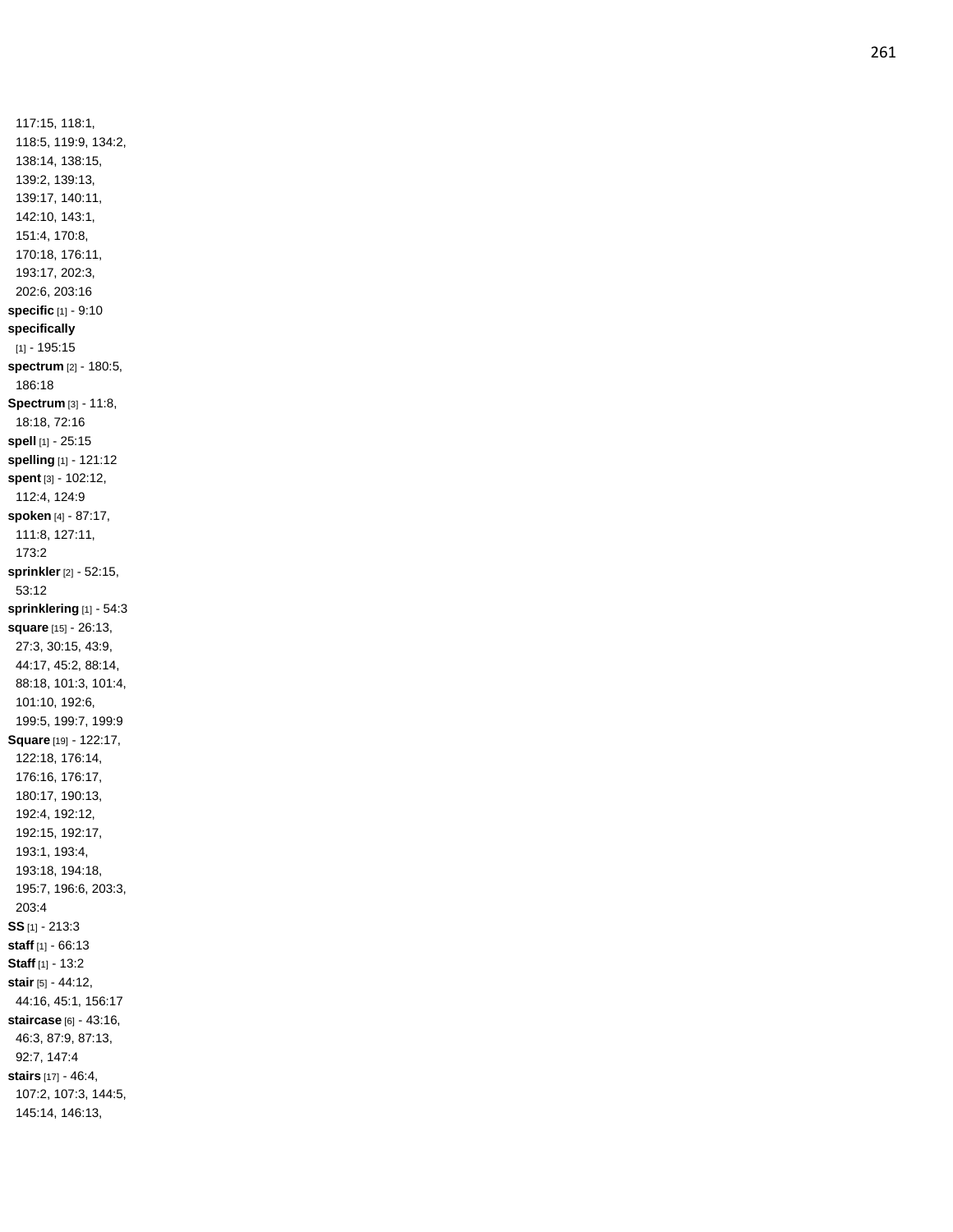149:5, 153:8, 153:12, 153:18, 154:10, 156:3, 156:13, 158:3, 160:8, 161:4, 200:14 **stairway** [5] - 42:16, 43:6, 156:18, 158:13, 182:18 **standard** [2] - 7:4, 163:3 **standards** [3] - 169:3, 182:6, 201:17 **standing** [2] - 168:1 **stands** [3] - 151:18, 161:3, 169:7 **Staples** [1] - 182:13 **star** [1] - 8:3 **start** [5] - 3:10, 5:2, 69:11, 135:2, 143:5 **started** [3] - 3:11, 43:1, 100:4 **starting** [4] - 166:7, 166:8, 168:5, 190:15 **starts** [1] - 157:11 **state** [2] - 149:2, 201:7 **State** [1] - 41:16 **statement** [1] - 3:15 **statement(s** [1] - 212:17 **stating** [2] - 23:13, 77:12 **station** [2] - 18:15, 72:13 **statute** [1] - 47:15 **stay** [5] - 30:11, 110:13, 186:17, 191:2, 191:7 **steep** [1] - 44:13 **stenographer** [7] - 4:10, 41:12, 48:18, 59:9, 86:12, 108:14, 175:9 **Stephen** [1] - 121:16 **steps** [1] - 149:10 **stewardship** [1] - 193:1 **still** [3] - 8:14, 27:8, 146:5 **stock** [3] - 37:2, 56:14, 116:15 **stop** [1] - 137:2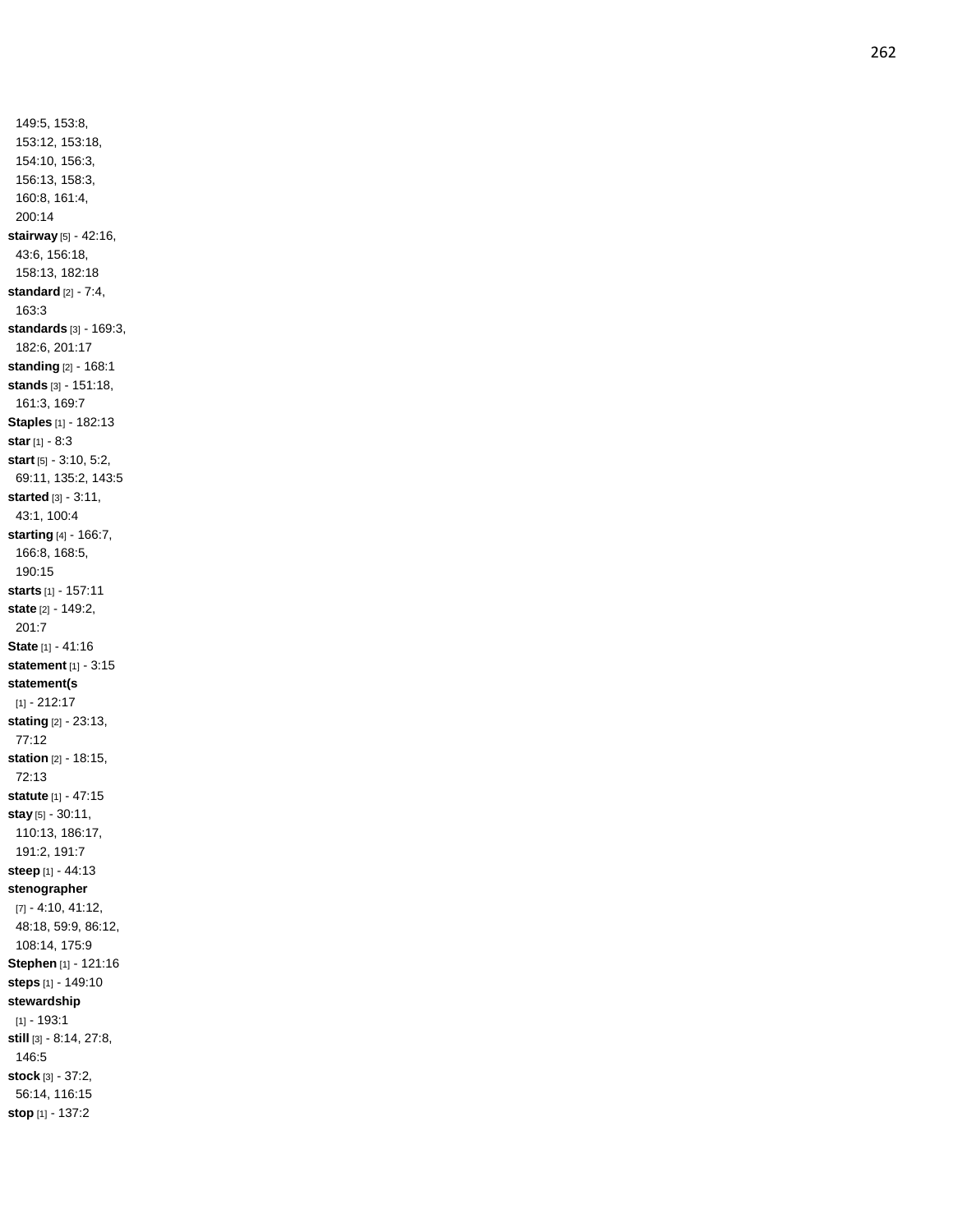**story** [6] - 26:10, 99:3, 99:15, 99:16, 102:10, 134:7 **straightforward**  $[1] - 11:12$ **strange** [1] - 98:13 **stream** [1] - 65:10 **street** [11] - 97:4, 97:7, 113:13, 123:11, 136:12, 136:14, 144:2, 156:18, 158:13, 196:8, 196:16 **Street** [51] - 2:2, 2:4, 2:5, 2:8, 2:10, 2:11, 2:13, 2:14, 6:7, 25:6, 39:6, 40:2, 41:16, 59:6, 66:18, 83:8, 95:6, 95:15, 96:15, 108:17, 111:13, 112:16, 112:18, 113:11, 113:12, 113:14, 132:7, 136:8, 141:12, 141:14, 143:18, 144:1, 144:4, 144:7, 155:8, 156:15, 157:8, 158:4, 158:8, 158:14, 159:7, 159:11, 159:12, 159:17, 164:10, 164:11, 164:15, 175:6, 175:13, 196:14, 207:9 **streets** [2] - 197:12, 197:14 **stress** [1] - 47:6 **stretch** [2] - 123:5, 136:8 **stretched** [1] - 135:6 **strictly** [1] - 184:1 **strong** [1] - 97:5 **strongly** [1] - 160:3 **structure** [15] - 36:5, 43:5, 45:9, 55:16, 92:12, 93:3, 115:15, 146:14, 147:8, 149:17, 150:3, 153:7, 153:12, 155:18, 157:16 **structures** [15] - 24:3, 78:2, 136:6, 141:1, 141:9, 141:10,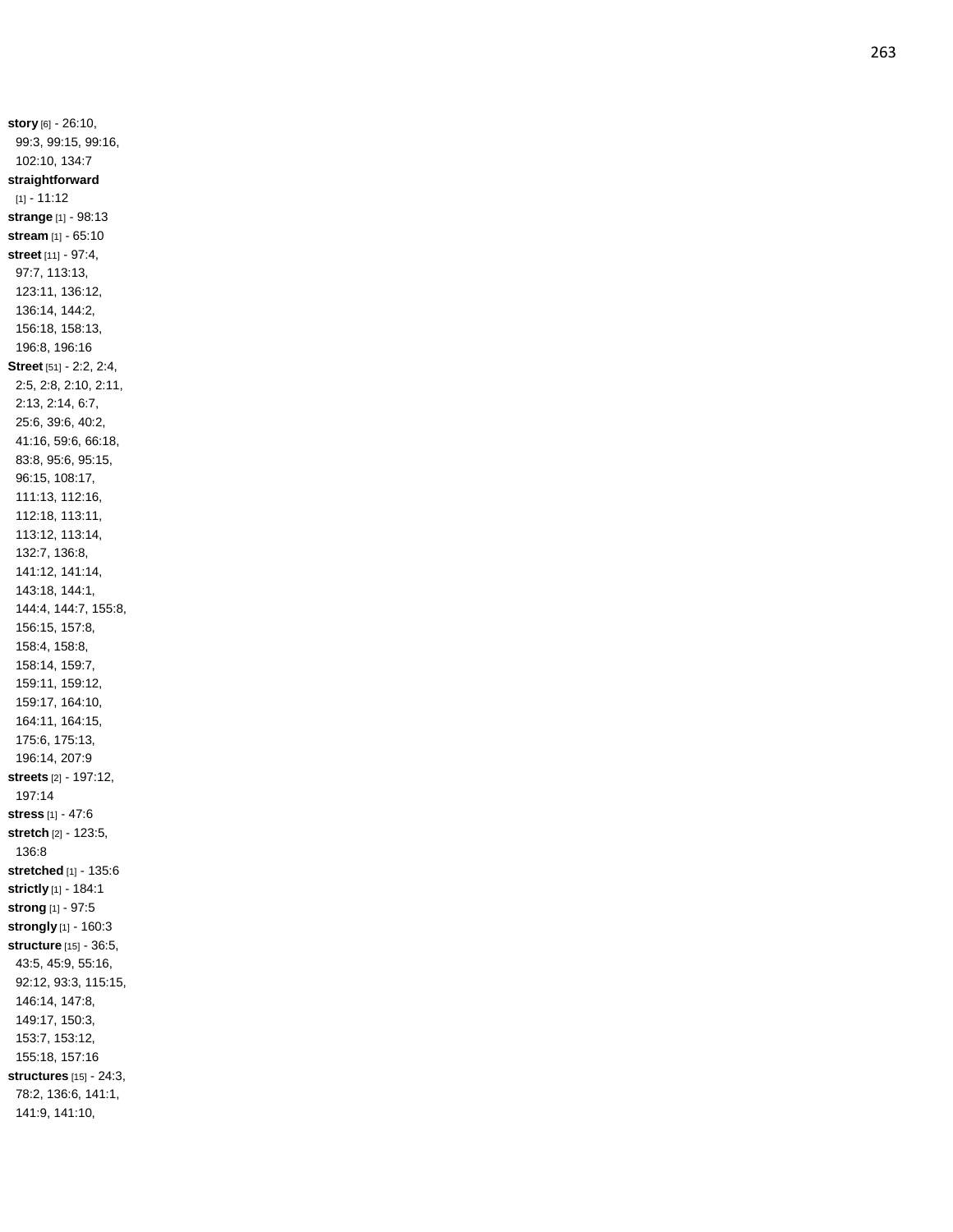141:16, 141:18, 142:9, 143:13, 148:4, 155:3, 155:14, 171:1, 171:2 **students** [1] - 187:3 **study** [3] - 20:17, 74:14, 210:13 **style** [2] - 28:16, 126:3 **subdivision**  $[1] - 45.17$ **subject** [13] - 4:1, 19:2, 20:18, 23:3, 23:7, 24:7, 73:1, 74:15, 77:1, 77:6, 78:7, 83:18, 209:17 **submit** [1] - 47:10 **submitted** [9] - 19:5, 19:11, 49:15, 50:2, 50:3, 57:13, 73:3, 73:8, 117:4 **subscribe** [1] - 212:16 **subsequent** [2] - 27:17, 36:7 **substantial** [16] - 17:7, 36:3, 36:12, 55:13, 56:9, 56:13, 71:5, 92:4, 92:16, 115:12, 116:10, 118:8, 129:17, 130:8, 202:10 **substantially** [7] - 18:13, 36:13, 56:10, 72:11, 92:17, 116:12, 130:9 **successors**  $[1] - 130:3$ **sufficient** [1] - 84:13 **sufficiently** [3] - 24:3, 78:3, 82:2 **suggest** [2] - 153:3, 206:11 **suggestions** [3] - 9:8, 10:2, 194:2 **suggests** [2] - 179:2, 203:4 **suitable** [1] - 200:4 **SULLIVAN** [36] - 33:1, 33:3, 53:3, 53:16, 65:14, 66:2, 66:6, 66:17, 67:9, 67:14,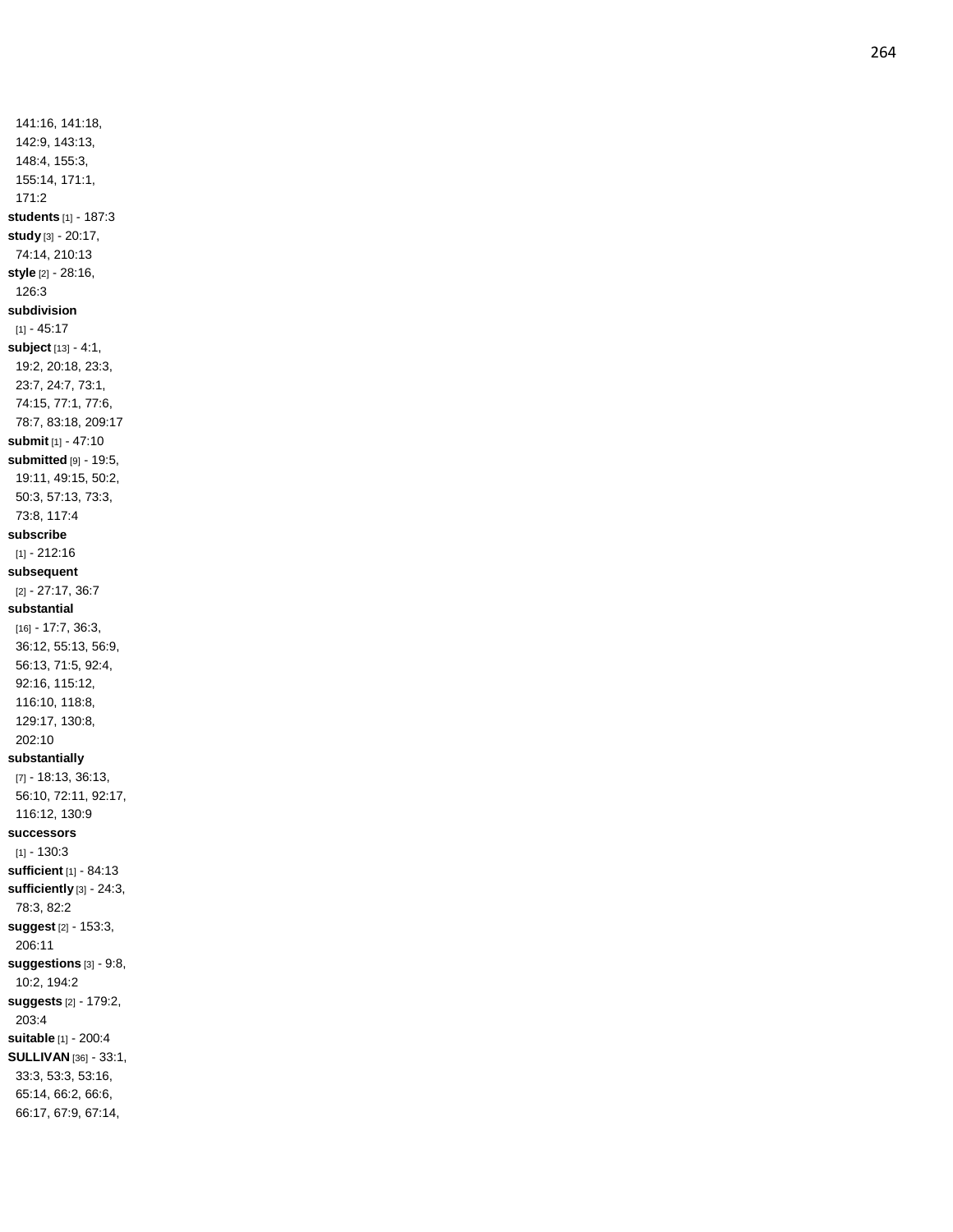68:1, 69:5, 69:12, 108:3, 108:9, 151:6, 151:9, 156:6, 156:10, 166:1, 166:5, 166:14, 167:2, 167:8, 167:17, 171:15, 172:3, 172:17, 173:9, 174:1, 187:8, 188:4, 188:15, 189:1, 189:6, 191:13 **Sullivan** [26] - 1:8, 3:5, 6:3, 24:15, 25:3, 38:5, 39:3, 40:14, 41:3, 57:10, 59:3, 78:12, 79:3, 85:13, 86:3, 94:5, 95:3, 117:12, 119:18, 121:3, 131:8, 132:3, 175:3, 204:4, 205:3, 211:2 **summarize** [1] - 7:1 **summarized**  $[1] - 68:12$ **sunken** [1] - 162:5 **super** [2] - 110:3, 160:2 **supplying** [1] - 47:12 **support** [19] - 27:12, 32:3, 35:10, 36:17, 46:17, 49:5, 49:8, 52:3, 103:7, 111:12, 116:16, 118:13, 127:16, 176:16, 178:12, 193:6, 193:11, 196:7, 203:2 **supported** [1] - 193:16 **supporters** [1] - 127:14 **supportive** [2] - 52:9, 54:7 **surface** [1] - 64:5 **surrounding** [4] - 15:5, 70:9, 97:4, 114:7 **surveyed** [1] - 44:6 **suspended** [2] - 22:10, 76:7 **sustainability**  $[1] - 184:7$ **sworn** [2] - 23:9, 77:8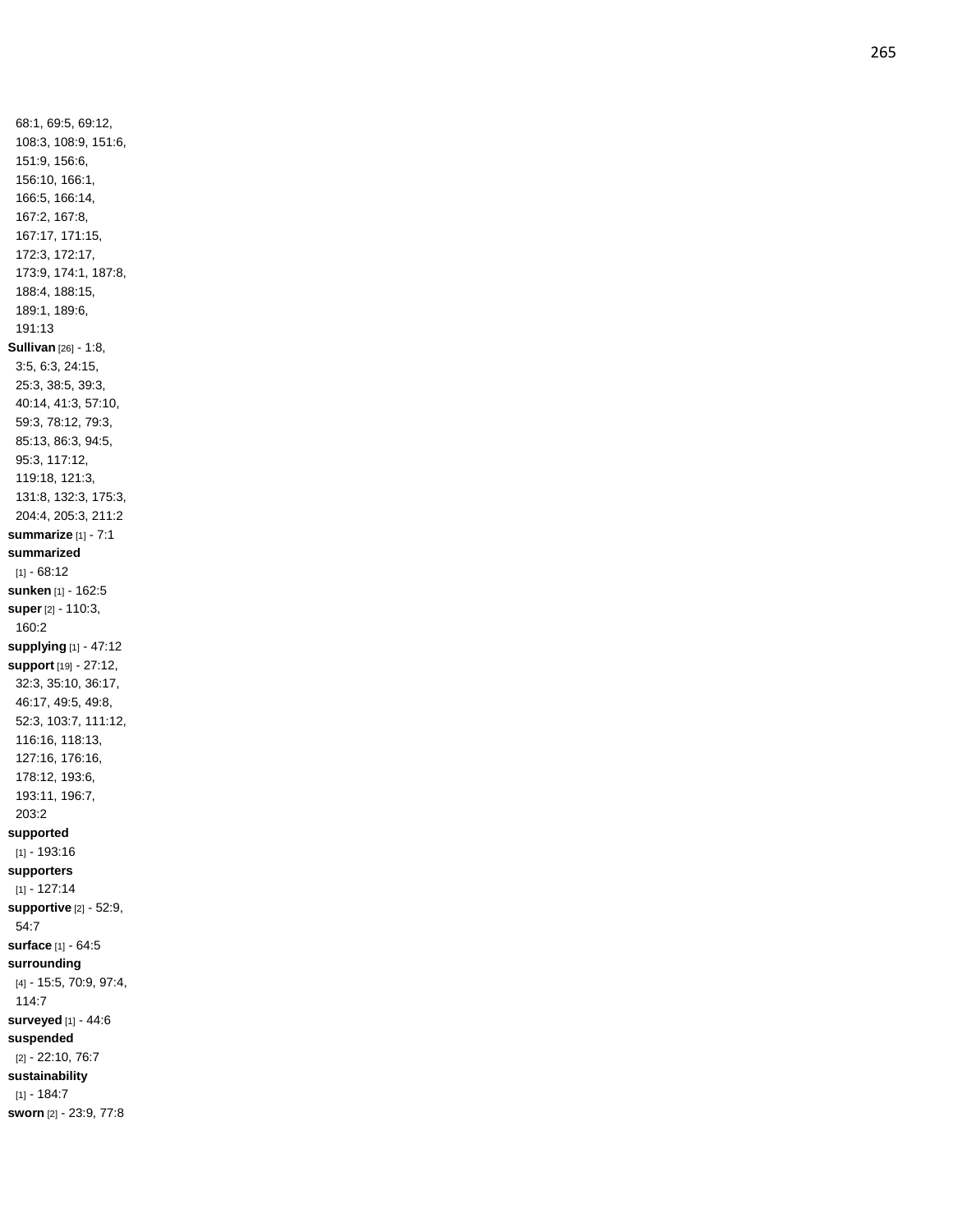**systems** [1] - 54:7

#### **T**

**T -Mobile** [2] - 66:6, 81:9 **table** [6] - 123:15, 184:5, 187:11, 188:16, 188:17, 207:1 **tables** [2] - 189:18, 201:16 **takeout** [5] - 184:1, 185:1, 188:11, 188:14, 189:5 **talent** [1] - 127:6 **talks** [1] - 44:12 **tall** [1] - 185:17 **tape** [1] - 4:12 **taste** [1] - 159:18 **Tax** [2] - 18:16, 72:15 **technical** [2] - 146:12, 182:6 **technically** [3] - 106:8, 138:13, 179:17 **technicians** [1] - 65:4 **technology** [2] - 7:5, 62:12 **Ted** [3] - 50:1, 51:7, 51:18 **telecom** [1] - 108:1 **telecommunication** [2] - 15:3, 18:11 **telecommunication s** [2] - 70:7, 72:9 **ten** [14] - 21:7, 22:2, 23:5, 29:6, 75:5, 75:17, 77:4, 145:10, 145:13, 145:15, 147:2, 149:11, 150:4, 186:14 **tenant** [1] - 122:10 **tenants** [1] - 177:9 **terminate** [4] - 21:11, 22:8, 75:8, 76:6 **terminated** [4] - 22:10, 22:12, 76:8, 76:10 **termination** [2] - 22:18, 76:16 **terms** [8] - 7:9, 44:14, 87:18, 100:14, 103:5, 148:1, 198:9,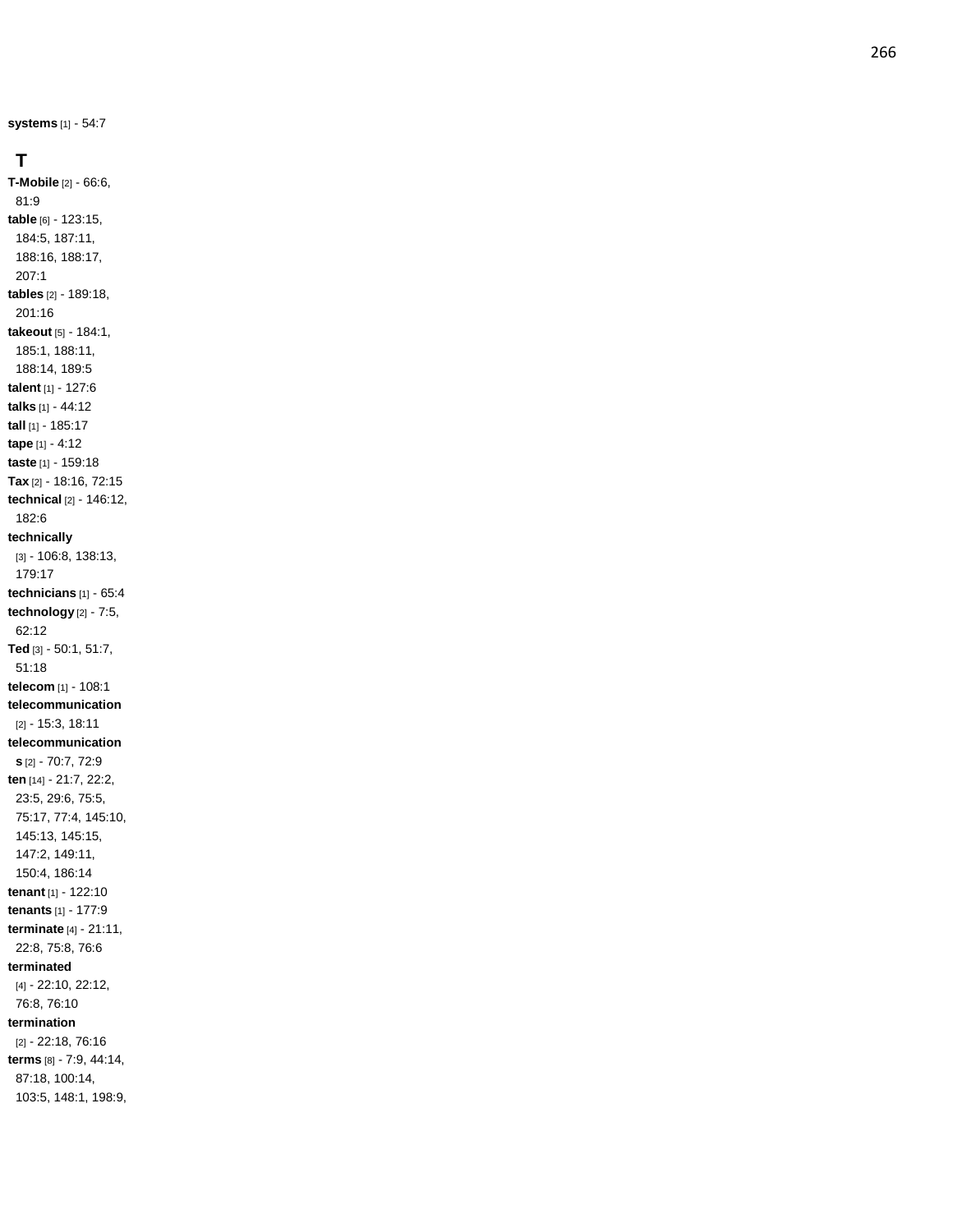201:11 **testimony** [13] - 12:9, 33:13, 35:11, 48:14, 54:11, 68:6, 90:17, 91:11, 108:11, 115:2, 128:17, 129:4, 191:16 **texture** [1] - 192:9 **THE** [15] - 1:1, 1:16, 51:3, 51:9, 79:7, 79:10, 79:17, 80:2, 80:8, 80:15, 152:14, 213:14, 213:14, 213:15, 213:15 **themselves** [4] - 63:9, 143:17, 144:9, 180:3 **thereafter** [2] - 20:4, 73:18 **therefor** [1] - 212:7 **therefore** [7] - 23:2, 37:2, 55:16, 77:1, 92:13, 112:10, 116:7 **thereof** [1] - 200:1 **therewith** [1] - 82:5 **they've** [10] - 29:18, 30:1, 60:14, 82:13, 97:12, 97:15, 103:2, 127:4, 128:1, 173:14 **thinking** [1] - 138:6 **third** [13] - 46:9, 63:8, 87:7, 87:10, 87:14, 88:9, 89:9, 92:6, 92:10, 99:16, 167:4, 185:15, 206:4 **THIS** [1] - 213:14 **thoughts** [1] - 151:11 **threaten** [2] - 178:2, 197:1 2 **three** [23] - 7:6, 7:8, 19:14, 61:1, 66:3, 122:1, 122:8, 122:12, 124:13, 127:1, 134:18, 136:15, 146:6, 160:11, 160:14, 162:6, 163:2, 163:18, 189:14, 201:4 **three -by -three** [2] - 162:6, 163:2 **three -foot**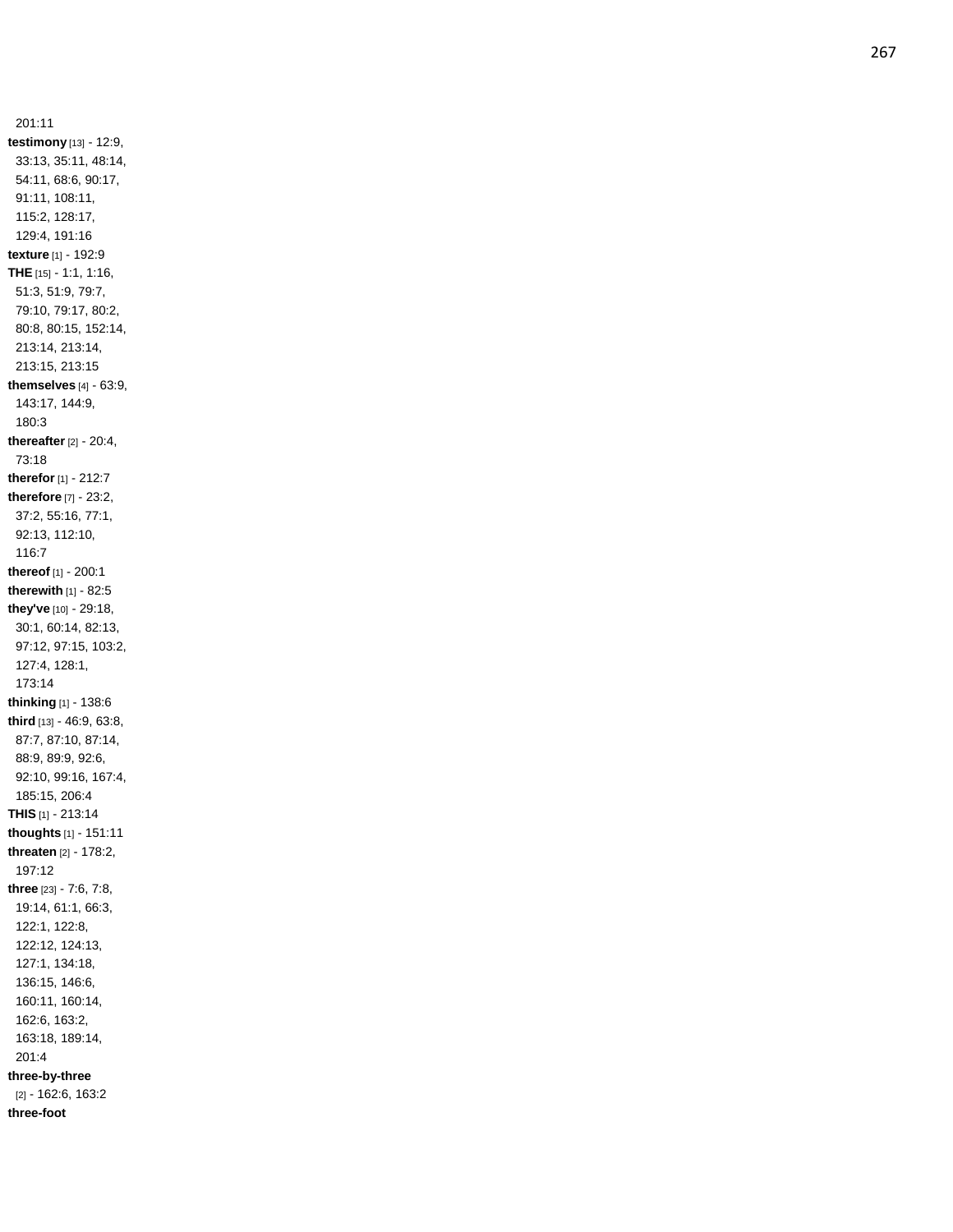[1] - 160:11 **throughout** [1] - 192:6 **throw** [1] - 187:15 **Thursday** [2] - 40:3, 207:16 **THURSDAY** [1] - 1:4 **ties** [1] - 97:6 **timely** [3] - 21:9, 75:6, 84:4 **tiny** [1] - 42:16 **TO** [1] - 213:14 **Toby** [1] - 87:2 **today** [5] - 91:7, 132:14, 134:6, 134:11, 140:14 **together** [6] - 146:1, 146:4, 154:13, 154:14, 155:5, 155:14 **tomato** [1] - 123:3 **tomorrow** [1] - 86:16 **tones** [1] - 198:8 **tonight** [27] - 9:14, 11:7, 17:4, 20:2, 21:12, 21:16, 22:8, 23:16, 25:12, 41:17, 42:1, 42:11, 73:16, 75:9, 75:13, 76:5, 77:15, 85:2, 93:8, 151:18, 152:2, 161:5, 162:15, 165:16, 169:16, 176:8, 207:5 **top** [3] - 169:5, 200:14 **topography** [3] - 36:9, 98:9, 102:4 **tops** [1] - 63:4 **total** [2] - 7:3, 7:6 **totally** [1] - 183:6 **touches** [1] - 198:15 **toward** [1] - 201:3 **towards** [2] - 200:16, 201:2 **tower** [3] - 18:14, 72:12, 72:13 **town** [1] - 65:7 **townhouses** [2] - 157:4, 157:12 **trade** [2] - 199:11, 199:12 **traffic** [8] - 17:5, 65:2, 71:2, 118:6, 177:7,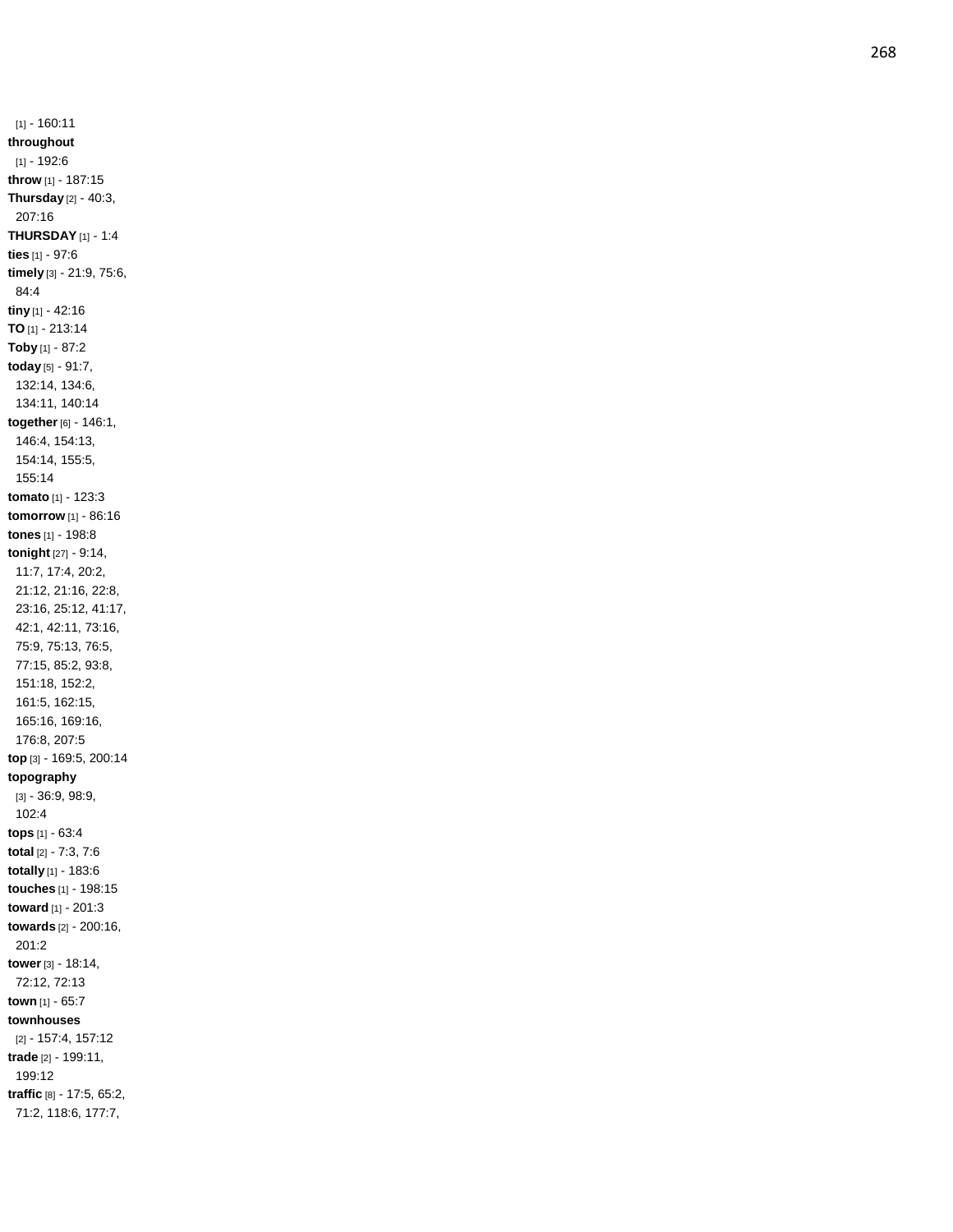178:1, 197:11, 202:8 **traits** [1] - 112:10 **transcript** [5] - 4:11, 212:2, 212:6, 212:15, 212:16 **TRANSCRIPT** [1] - 213:14 **transmission** [2] - 20:15, 74:12 **transmit** [1] - 3:18 **transmitter** [1 ] - 61:8 **trash** [3] - 185:12, 185:17, 200:12 **travel** [1] - 201:16 **tree** [2] - 52:10, 54:13 **trees** [9] - 35:4, 49:10, 49:13, 49:17, 50:5, 50:10, 50:14, 54:14, 55:2 **tried** [4] - 102:1, 102:16, 124:1, 141:1 **trigger** [1] - 188:16 **triggers** [2] - 101:13, 189:9 **Trilogy** [2] - 95:12, 132:11 **trouble** [1] - 139:2 **true** [2] - 198:6, 213:6 **Trust** [3] - 41:18, 194:10, 196:9 **trust** [1] - 51:5 **trustee** [1] - 41:18 **truth** [1] - 198:16 **try** [2] - 63:12, 97:17 **trying** [10] - 97:13, 99:10, 102:6, 102:13, 124:9, 140:13, 148:9, 160:6, 160:18, 170:10 **turn** [3] - 110:8, 133:9, 176:11 **turnaround** [1] - 46:5 **turning** [1] - 182:6 **two** [53] - 4:9, 19:8, 23:3, 29:17, 31:9, 49:13, 49:17, 51:5, 57:2, 57:16, 57:17, 60:13, 60:18, 77:2, 82:14, 82:18, 84:5, 87:4, 88:10, 91:6, 93:13, 100:2,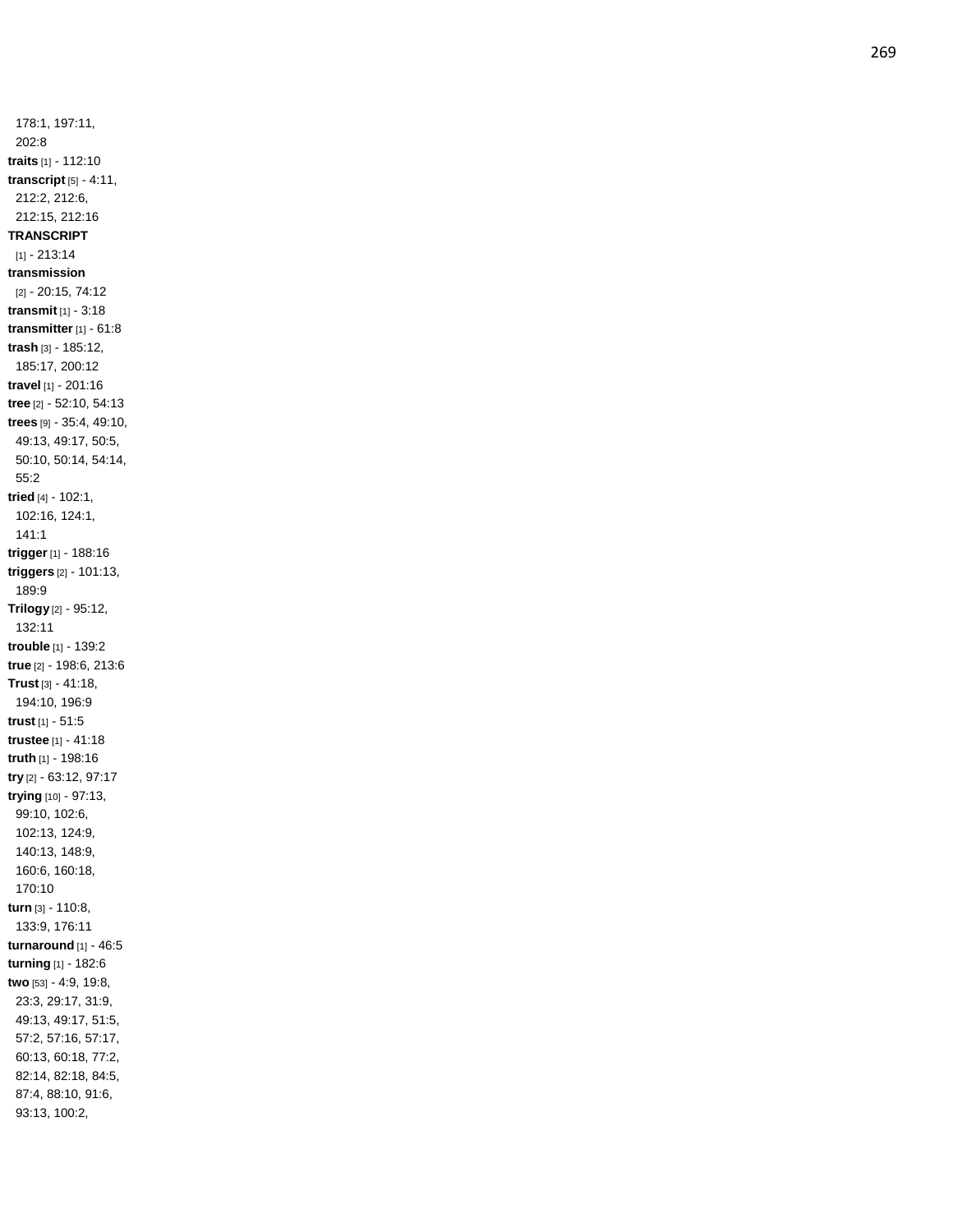108:16, 116:17, 121:18, 129:18, 140:17, 143:13, 143:18, 144:6, 144:14, 145:11, 146:1, 146:4, 148:3, 149:18, 154:11, 154:13, 154:14, 155:13, 159:1, 159:6, 161:16, 166:18, 169:7, 189:12, 193:13, 200:15, 205:7, 205:11, 205:18, 206:1, 210:3 **two -and - a -half** [1] - 31:9 **two -family** [3] - 87:4, 121:18, 129:18 **two -year** [2] - 23:3, 77:2 **type** [1] - 106:18 **typical** [2] - 99:4, 186:11 **typically** [1] - 163:16

## **U**

**unanimous** [3] - 27:12, 36:16, 116:16 **unclear** [2] - 150:11, 150:13 **undated** [2] - 37:11, 37:16 **Undated** [1] - 37:12 **under** [10] - 16:15, 24:4, 29:9, 69:8, 78:4, 84:10, 100:5, 101:6, 142:1, 150:1 **UNDER** [1] - 213:15 **underpass** [1] - 127:3 **underscores**  $[1] - 168.8$ **undersigned** [1] - 213:4 **undersized** [2] - 100:13, 101:1 **understood**  $[1] - 106:1$ **undertook** [2] - 134:14, 135:1 **unenclosed** [1] - 149:10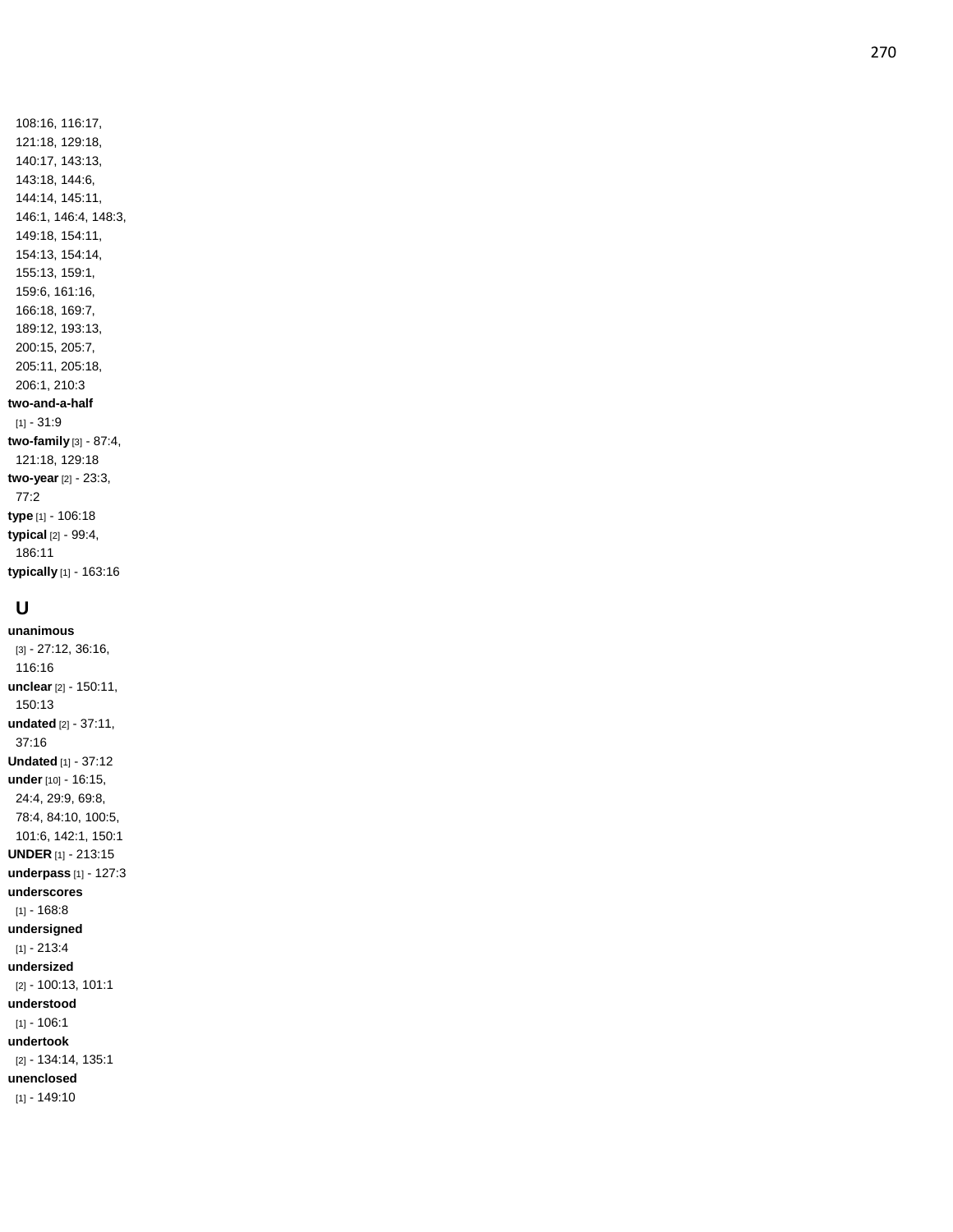**unfortunately** [3] - 16:12, 82:9, 208:16 **UNIDENTIFIED** [8] - 51:3, 51:9, 79:7, 79:10, 79:17, 80:2, 80:8, 80:15 **uniform** [2] - 62:10, 63:4 **unique** [7] - 98:4, 125:14, 177:10, 178:4, 180:12, 188:10, 192:7 **unit** [4] - 45:2, 61:7, 144:4, 167:4 **units** [12] - 45:2, 45:5, 45:6, 53:8, 128:5, 134:18, 144:1, 144:6, 146:6, 155:4, 166:18, 171:3 **UNLESS** [1] - 213:15 **unless** [4] - 54:10, 70:18, 184:17, 202:6 **unlike** [1] - 97:8 **unobstructed** [1] - 111:18 **unroofed** [1] - 149:10 **unstated** [1] - 168:16 **up** [48] - 7:15, 12:5, 12:9, 27:1, 31:13, 33:13, 44:7, 48:14, 54:6, 54:7, 54:16, 60:11, 62:13, 62:14, 63:1, 66:18, 68:6, 82:14, 82:16, 84:7, 84:13, 84:17, 84:18, 90:16, 98:17, 99:3, 102:9, 102:11, 105:4, 107:2, 108:2, 108:4, 108:11, 114:3, 128:16, 133:6, 133:9, 135:11, 139:18, 145:13, 147:15, 156:14, 162:4, 162:5, 182:13, 191:5, 209:4, 210:4 **updated** [1] - 112:8 **upgrade** [2] - 7:5, 113:4 **upgrades** [1] - 7:11 **upgrading** [1] - 67:3 **ups** [1] - 185:9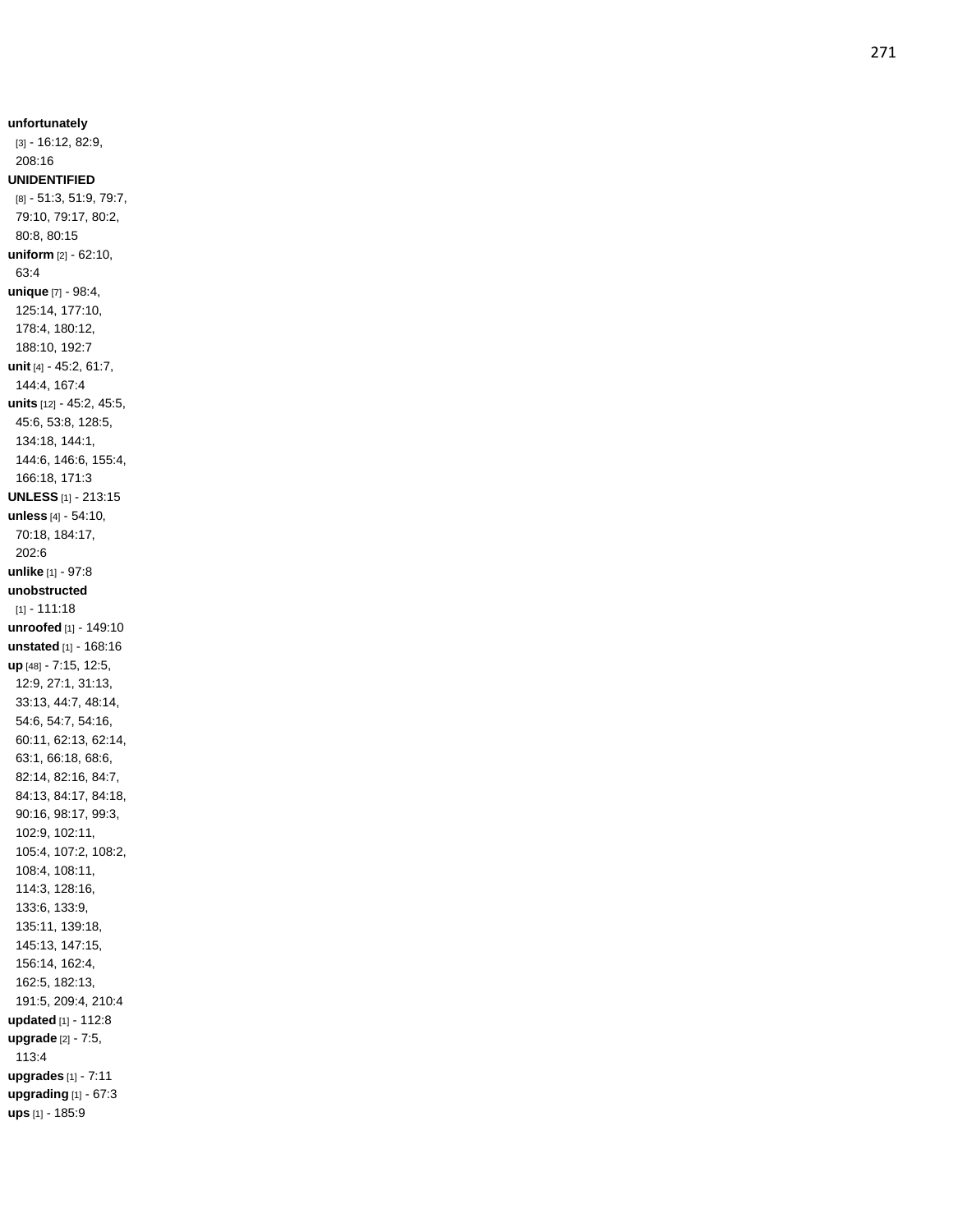**UPTON** [11] - 175:10, 176:4, 176:7, 177:4, 179:6, 182:5, 184:18, 186:3, 188:5, 193:13, 194:17 **Upton** [2] - 175:11, 176:8 **urban** [1] - 178:13 **usable** [1] - 64:10 **useful** [1] - 115:1 **uses** [12] - 14:12, 15:1, 15:18, 17:10, 36:4, 67:1, 70:4, 71:8, 118:11, 198:2, 202:18, 203:5 **utensils** [3] - 189:11, 199:18, 200:6 **utilities** [1] - 65:7 **utilize** [4] - 20:2, 65:16, 73:16, 199:17

#### **V**

**valid** [1] - 167:18 **valuable** [2] - 130:14, 168:18 **value** [2] - 112:8, 154:16 **Vanbeuzekom**  $[1] - 39:17$ **Variance** [39] - 26:9, 35:17, 37:5, 52:4, 55:9, 91:18, 96:8, 101:13, 101:18, 102:15, 103:17, 104:6, 105:13, 105:15, 105:16, 106:8, 112:11, 114:10, 115:6, 115:8, 117:11, 119:13, 129:13, 130:18, 131:7, 134:2, 142:12, 143:1, 143:6, 145:7, 147:12, 153:8, 153:11, 154:1, 154:3, 154:4, 154:9, 162:16 **variances** [1] - 111:12 **various** [2] - 102:10, 186:15 **vegan** [5] - 179:17,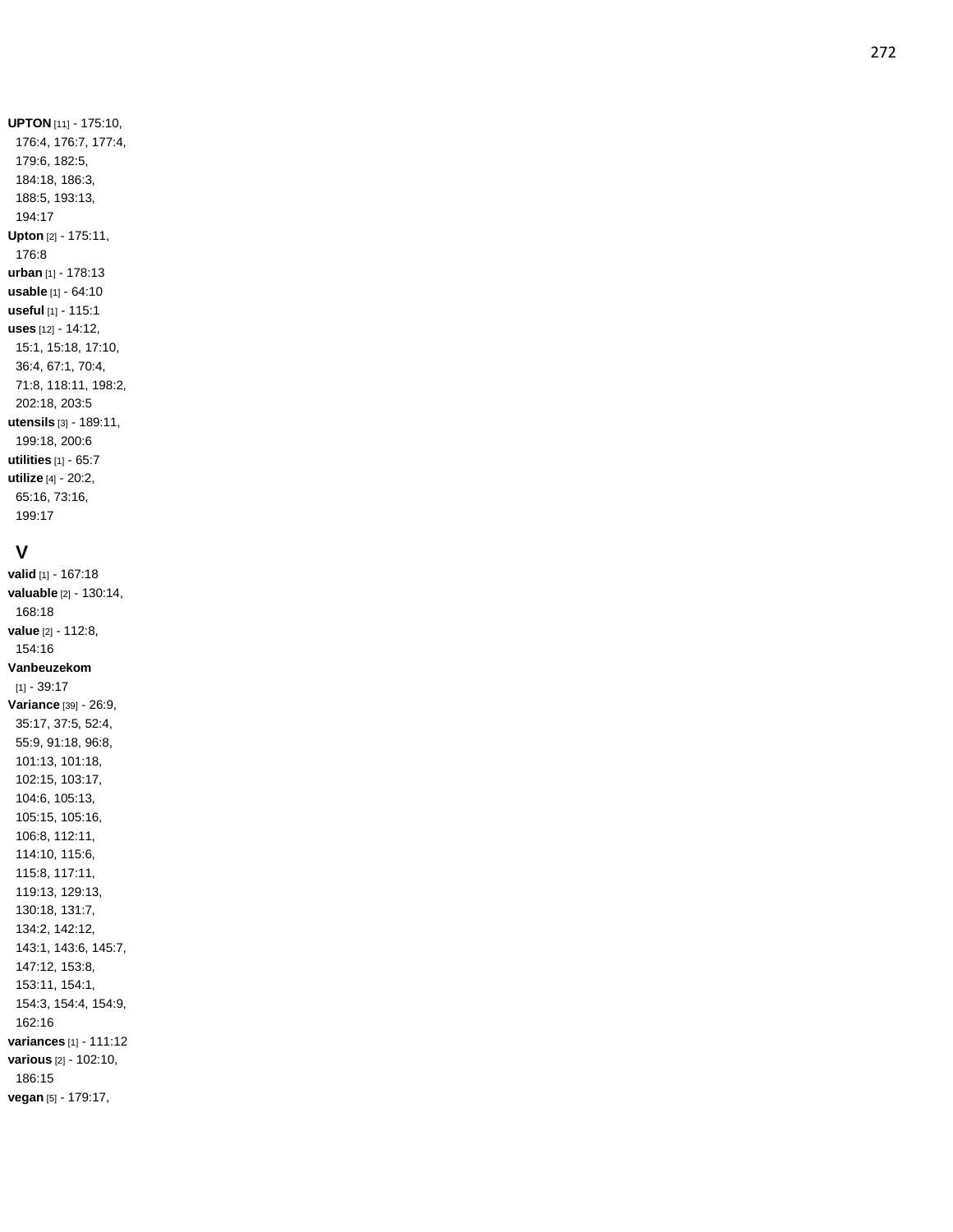179:18, 180:1, 180:3, 181:8 **vegetables** [1] - 179:3 **vegetarian** [7] - 180:3, 181:2, 192:5, 192:8, 198:18, 199:6, 199:8 **Veggie** [6] - 175:14, 175:17, 177:15, 179:2, 179:5, 192:11 **veggie** [1] - 179:8 **vehicle** [4] - 146:16, 147:8, 148:2, 196:13 **vehicles** [3] - 145:10, 145:11, 145:13 **vendors** [1] - 196:15 **Verizon** [1] - 66:2 **version** [2] - 44:7, 180:15 **vibrant** [3] - 97:11, 187:2, 187:4 **Vice** [1] - 1:8 **vicinity** [2] - 15:1, 70:5 **video** [1] - 3:17 **view** [4] - 7:11, 93:4, 111:18, 157:13 **viewed** [2] - 50:13, 113:4 **violate** [1] - 106:17 **violating** [1] - 153:13 **virtue** [1] - 198:10 **visibility** [1] - 196:8 **visible** [2] - 11:16, 61:9 **visual** [7] - 13:5, 19:9, 19:16, 73:6, 73:12, 179:7, 197:18 **visualize** [1] - 109:18 **visually** [1] - 178:13 **void** [1] - 154:1 **volume** [4] - 101:12, 133:9, 191:1, 212:6 **vote** [17] - 13:18, 16:9, 35:12, 35:14, 55:5, 55:7, 69:4, 91:13, 91:15, 106:6, 115:3, 115:5, 129:8, 169:15, 193:2, 197:2, 197:5 **voted** [1] - 38:4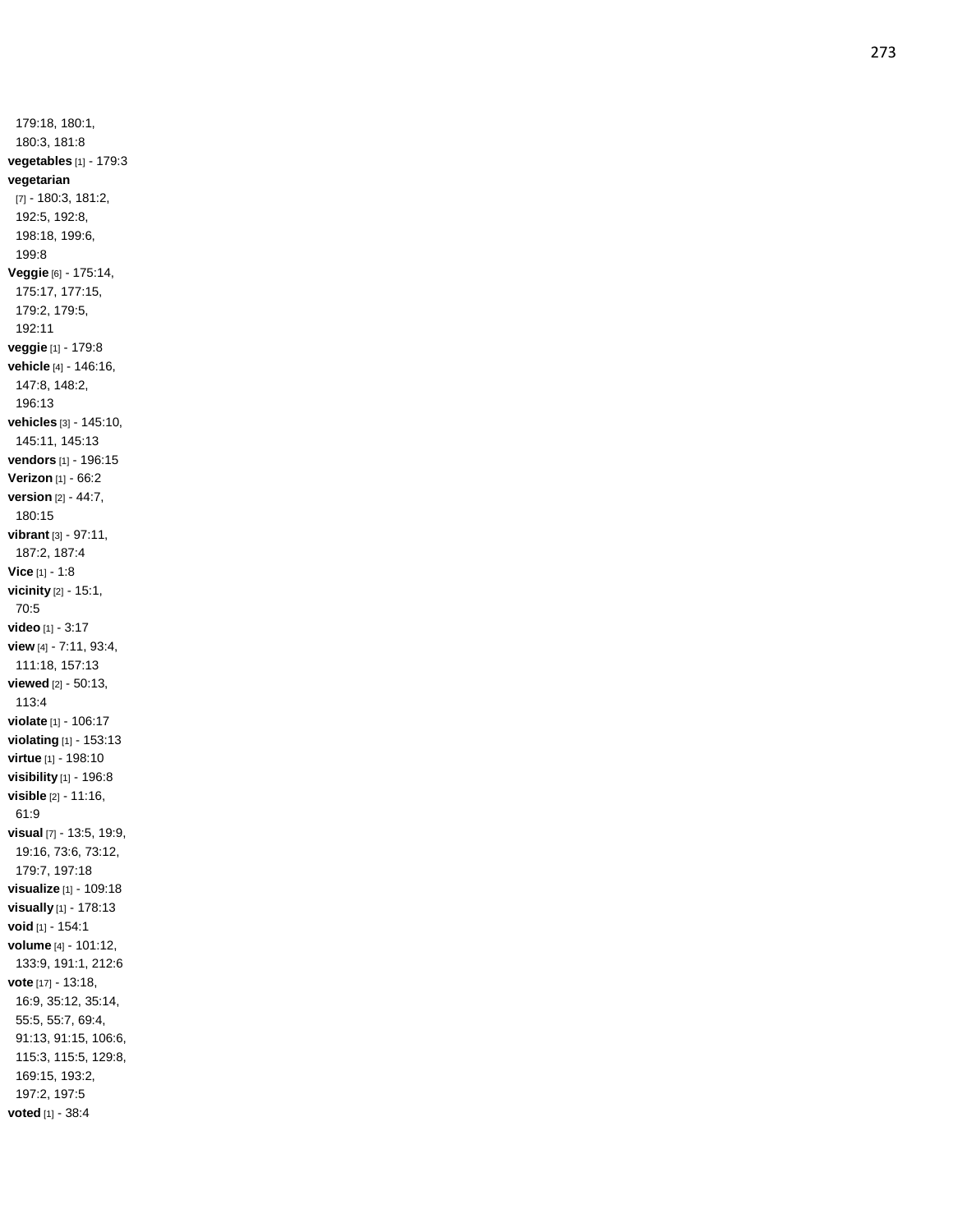**votes** [1] - 69:15

#### **W**

**Waga** [6] - 177:14, 183:4, 183:10, 184:14, 186:4, 186:7 **wagging** [1] - 167:5 **wait** [3] - 126:13, 151:15, 205:8 **waiver** [2] - 84:2, 210:1 **walk** [7] - 29:15, 107:2, 127:1, 162:8, 178:7, 199:11, 199:14 **walk -in** [3] - 178:7, 199:11, 199:14 **wall** [6] - 7:11, 105:4, 149:12, 163:17, 200:16, 201:1 **walls** [1] - 43:7 **Walter** [1] - 132:14 **ware** [1] - 187:17 **waste** [3] - 178:9, 200:4, 200:8 **waves** [7] - 20:16, 21:4, 22:1, 74:12, 75:1, 75:16, 80:7 **ways** [1] - 97:8 **week** [1] - 60:18 **weekday** [1] - 186:13 **weekends** [3] - 123:9, 186:14, 187:1 **weeks** [12] - 31:9, 60:13, 60:18, 82:15, 123:4, 205:7, 205:11, 205:12, 205:13, 205:15, 205:18 **welcome** [2] - 47:14, 112:10 **welfare** [4] - 17:15, 71:13, 119:1, 203:9 **well -marked**  $[1] - 200:4$ **wells** [16] - 141:9, 141:11, 141:15, 141:18, 160:9, 160:10, 161:3, 162:5, 162:8, 162:16, 163:1, 163:2, 163:6,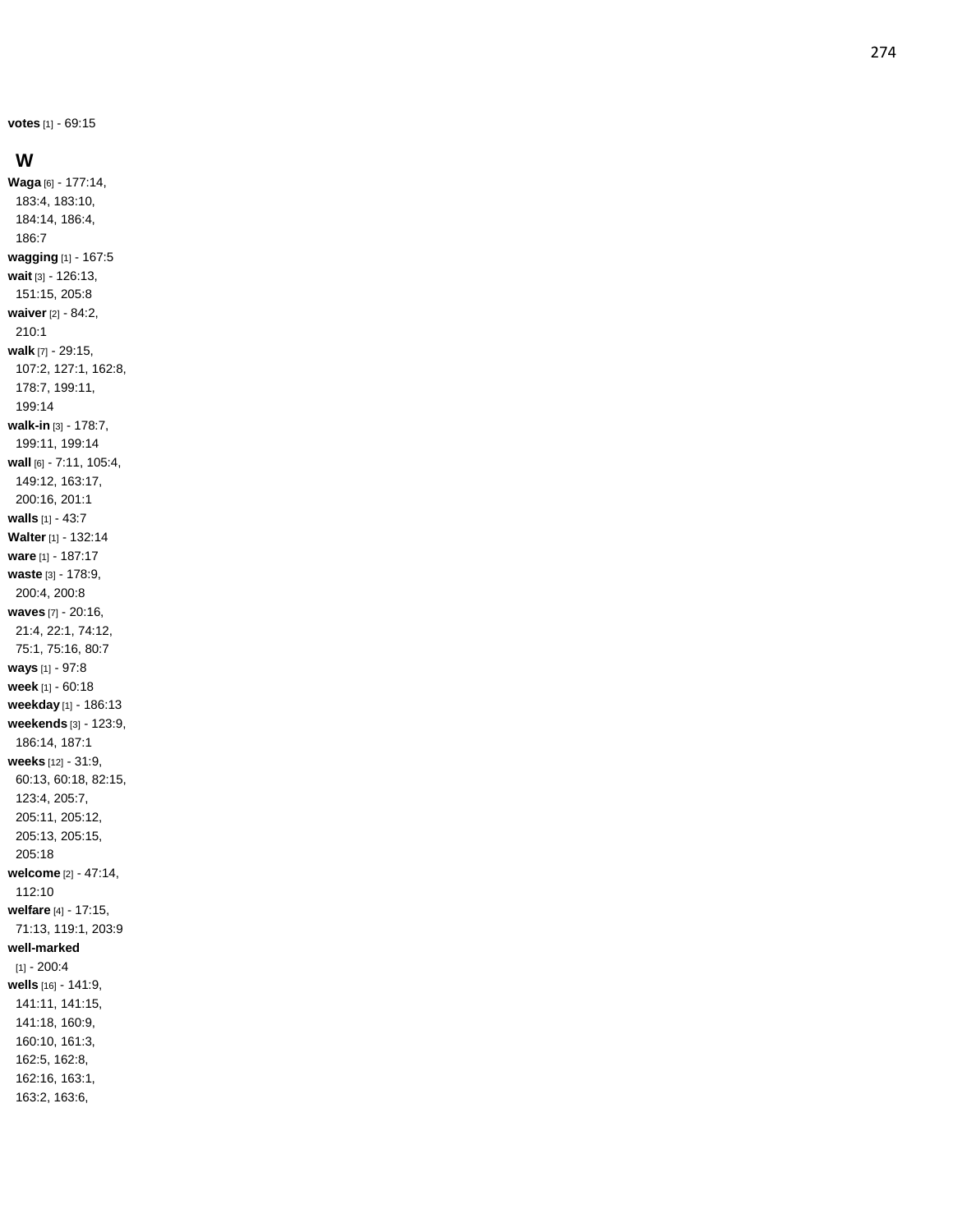163:16, 164:8, 165:3 **Wernick** [26] - 1:10, 3:6, 6:4, 24:16, 25:4, 38:6, 39:4, 40:15, 41:4, 57:11, 59:4, 78:13, 79:4, 85:14, 86:4, 94:6, 95:4, 117:13, 120:1, 121:4, 131:9, 132:5, 175:4, 204:5, 205:4, 211:3 **WERNICK** [10] - 11:15, 46:13, 55:6, 126:12, 153:16, 154:7, 163:9, 185:7, 186:2, 186:9 **west** [2] - 179:11, 200:17 **Weston** [1] - 41:15 **wheelchair** [1] - 201:16 **WHEREOF** [1] - 213:7 **white** [1] - 198:5 **who've** [1] - 160:17 **Whole** [1] - 123:7 **whole** [8] - 16:12, 60:15, 60:16, 69:14, 89:3, 109:10, 128:1 **Wi** [1] - 66:9 **Wi -Fi** [1] - 66:9 **wide** [1] - 160:11 **widening** [1] - 43:6 **wider** [1] - 160:14 **width** [6] - 13:9, 44:14, 62:14, 102:4, 116:3, 164:5 **wife** [2] - 108:16, 124:6 **wife's** [1] - 49:9 **WIGGINS** [11] - 41:10, 41:13, 42:5, 42:9, 43:13, 45:15, 46:2, 46:14, 47:5, 48:8, 54:12 **Wiggins** [1] - 41:14 **wild** [1] - 126:12 **Willard** [1] - 41:15 **window** [24] - 57:13, 104:14, 104:16, 118:15, 141:9, 141:11, 141:15, 141:18, 160:9,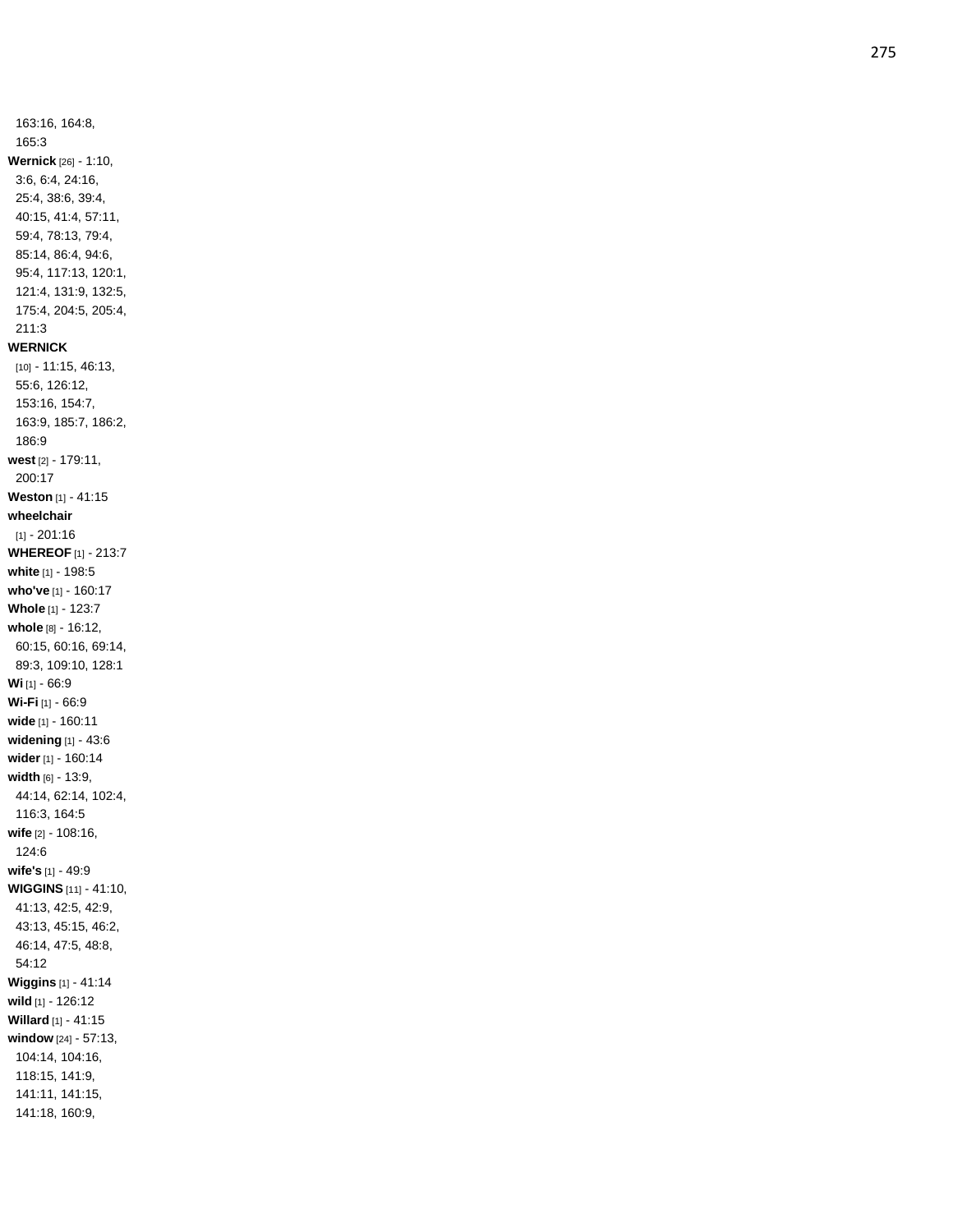160:11, 161:3, 162:16, 163:1, 163:10, 163:16, 164:8, 164:9, 164:11, 164:13, 164:16, 165:2, 165:7 **windows** [18] - 28:16, 28:17, 104:15, 104:16, 105:8, 105:10, 105:15, 106:3, 109:17, 111:17, 118:3, 118:7, 119:4, 119:10, 155:1, 155:5, 158:10, 194:3 **wine** [1] - 193:8 **Winthrop** [7] - 2:14, 175:6, 185:11, 192:16, 194:9, 196:9, 196:14 **wireless** [5] - 6:13, 18:14, 72:12, 81:12 **wise** [1] - 67:7 **wish** [1] - 4:8 **wishes** [3] - 33:17, 51:13, 81:4 **wishing** [20] - 6:8, 12:10, 25:7, 33:14, 39:7, 41:7, 48:15, 59:7, 68:7, 81:1, 86:7, 90:18, 95:7, 108:12, 111:2, 121:7, 128:18, 132:8, 175:7, 191:17 **withdraw** [2] - 40:1, 173:13 **withdrawal** [1] - 40:9 **withdrawn** [2] - 39:13, 40:13 **withstanding** [1] - 82:3 **WITNESS** [1] - 213:7 **wonder** [1] - 170:14 **wondering** [2] - 50:15, 208:18 **word** [1] - 126:16 **words** [3] - 150:5, 193:6, 193:12 **worker** [1] - 124:7 **works** [5] - 43:17, 124:6, 124:7,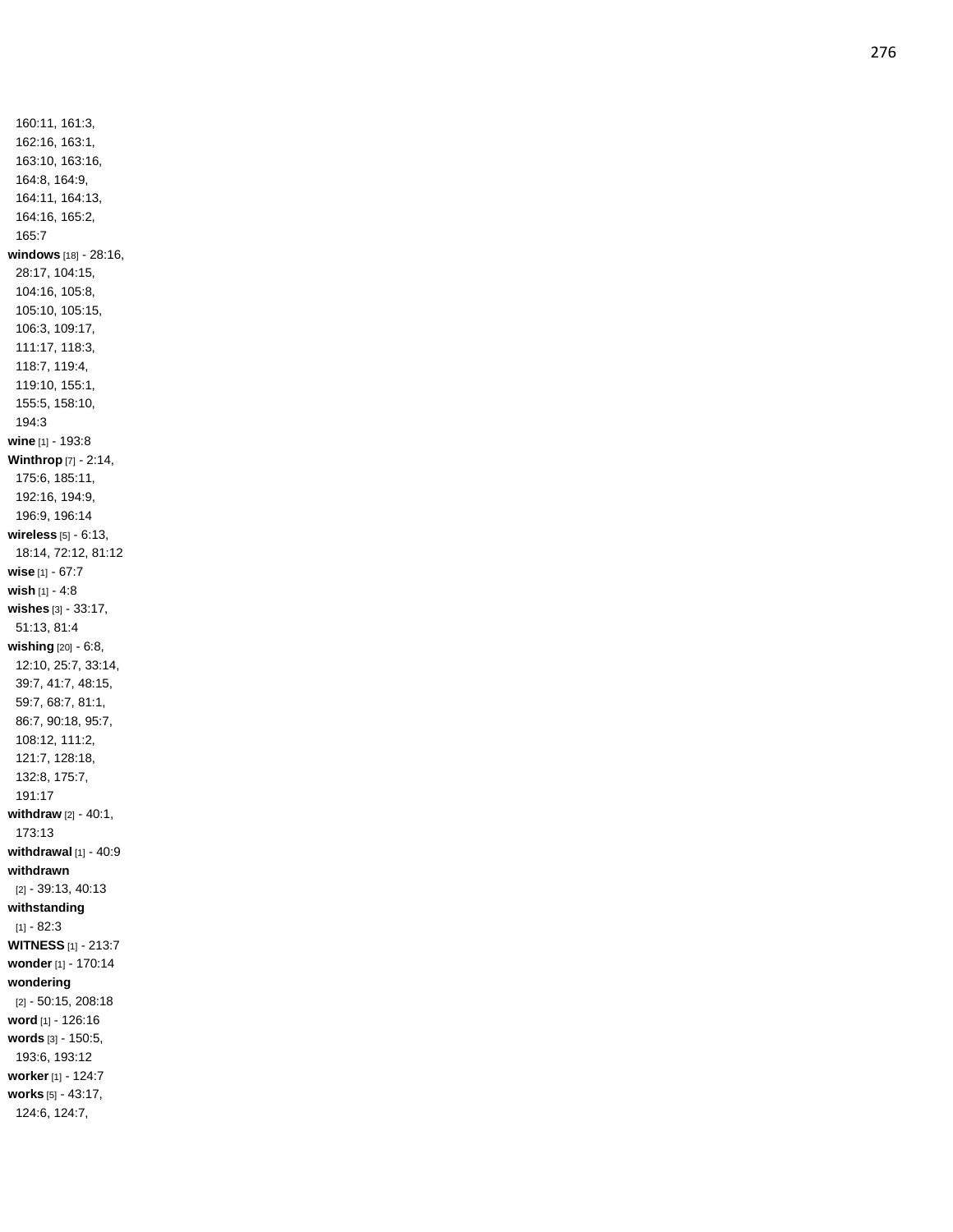### **Y**

**Y-U** [1] - 163:15 **yard** [11] - 98:10, 98:16, 104:13, 106:17, 149:15, 149:18, 155:1, 157:15, 157:17, 164:12, 164:18 **year** [2] - 23:3, 77:2 **years** [13] - 30:1, 54:5, 70:14, 84:6, 109:1, 113:15, 124:4, 127:4, 161:17, 162:11, 162:18, 179:10 **yesterday** [1] - 91:8 **young** [1] - 97:10 **yourselves** [1] - 115:15 **YU** [3] - 163:14, 164:2, 164:6 **Yu** [3] - 133:2, 137:1, 148:15

# **Z**

**Z - I - R - B - E - L** [1] - 95:17 **Zelinski** [2] - 213:4, 213:10 **ZIRBEL** [2] - 95:16, 107:15 **Zirbel** [3] - 95:16, 96:6, 111:13 **ZONING** [1] - 1:1 **Zoning** [10] - 3:8, 14:15, 52:3, 138:3, 149:4, 149:5, 169:1, 211:5, 212:6,